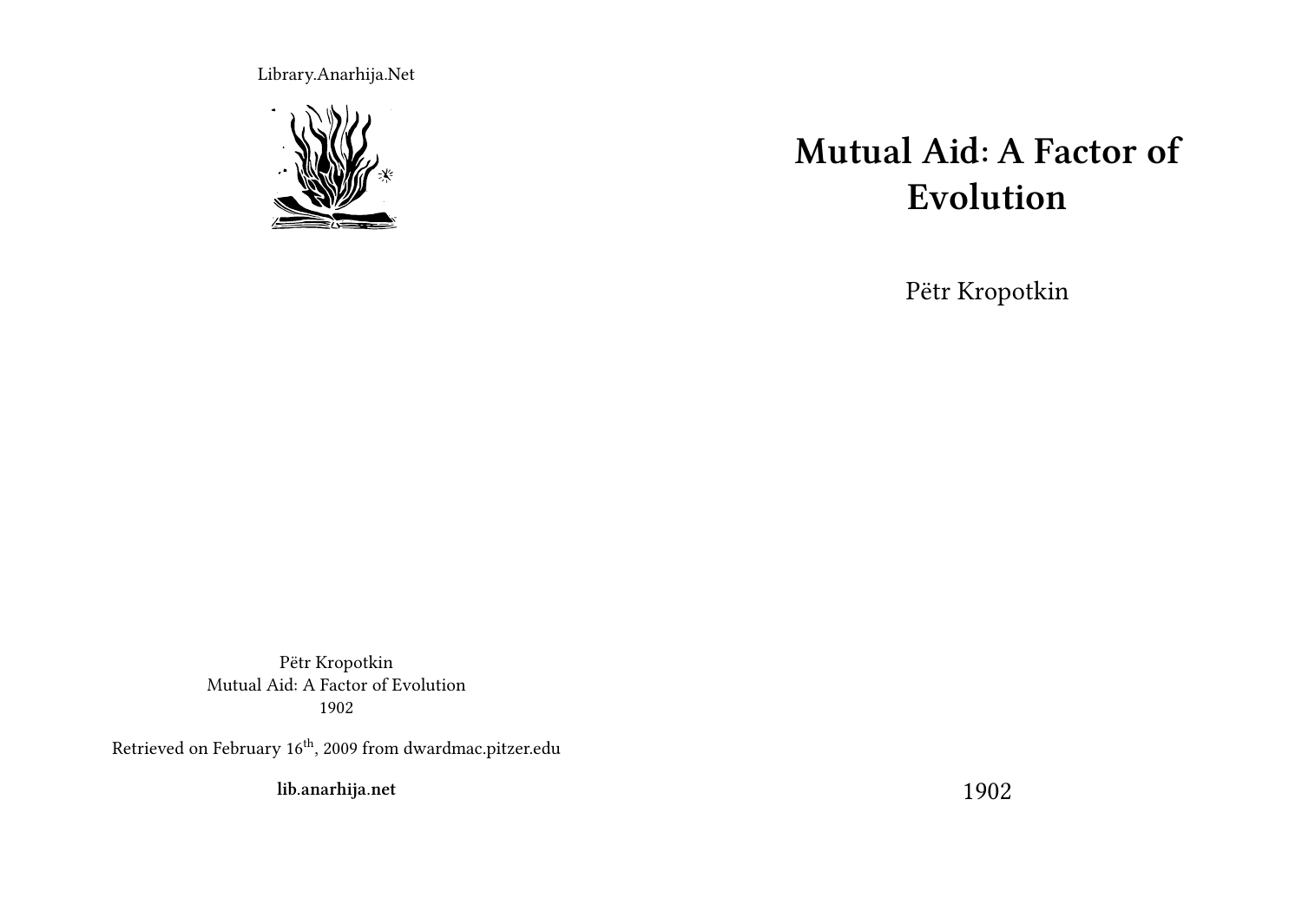#### **Contents**

| Introduction                                           | $\overline{\mathbf{4}}$ |
|--------------------------------------------------------|-------------------------|
| <b>Chapter 1: Mutual Aid Among Animals</b>             | 14                      |
| Chapter 2: Mutual Aid Among Animals (continued)        | 40                      |
| <b>Chapter 3: Mutual Aid Among Savages</b>             | 77                      |
| <b>Chapter 4: Mutual Aid Among the Barbarians</b>      | 111                     |
| Chapter 5: Mutual Aid in the Mediæval City             | 142                     |
| Chapter 6: Mutual Aid in the Mediaval City (continued) | 171                     |
| <b>Chapter 7: Mutual Aid Amongst Ourselves</b>         | 201                     |
| Chapter 8: Mutual Aid Amongst Ourselves (continued)    | 233                     |
| <b>Chapter 9: Conclusion</b>                           | 260                     |
|                                                        |                         |
| Appendix                                               | 266                     |
| Appendix I: Swarms of Butterflies, Dragon-Flies, etc.  | 267                     |
| <b>Appendix II: The Ants</b>                           | 269                     |
| <b>Appendix III: Nesting Associations.</b>             | 272                     |

The renting in common, by several agricultural labourers, of a meadow, for keeping their cows, is found in several parts of the land; it is also frequent that the farmer, who has plough and horses, ploughs the land for his hired labourers (vol. I. xxii. p. 18, etc.).

As to the farmers' unions for buying seed, exporting vegetables to England and so on, they become universal. The same is seen in Belgium. In 1896, seven years after peasants' guilds had been started, first in the Flemish part of the country, and four years only after they were introduced in the Walloon portion of Belgium, there were already 207 such guilds, with a membership of 10,000 (*Annuaire de la Science Agronomique*, vol. I. (2), 1896, pp. 148 and 149).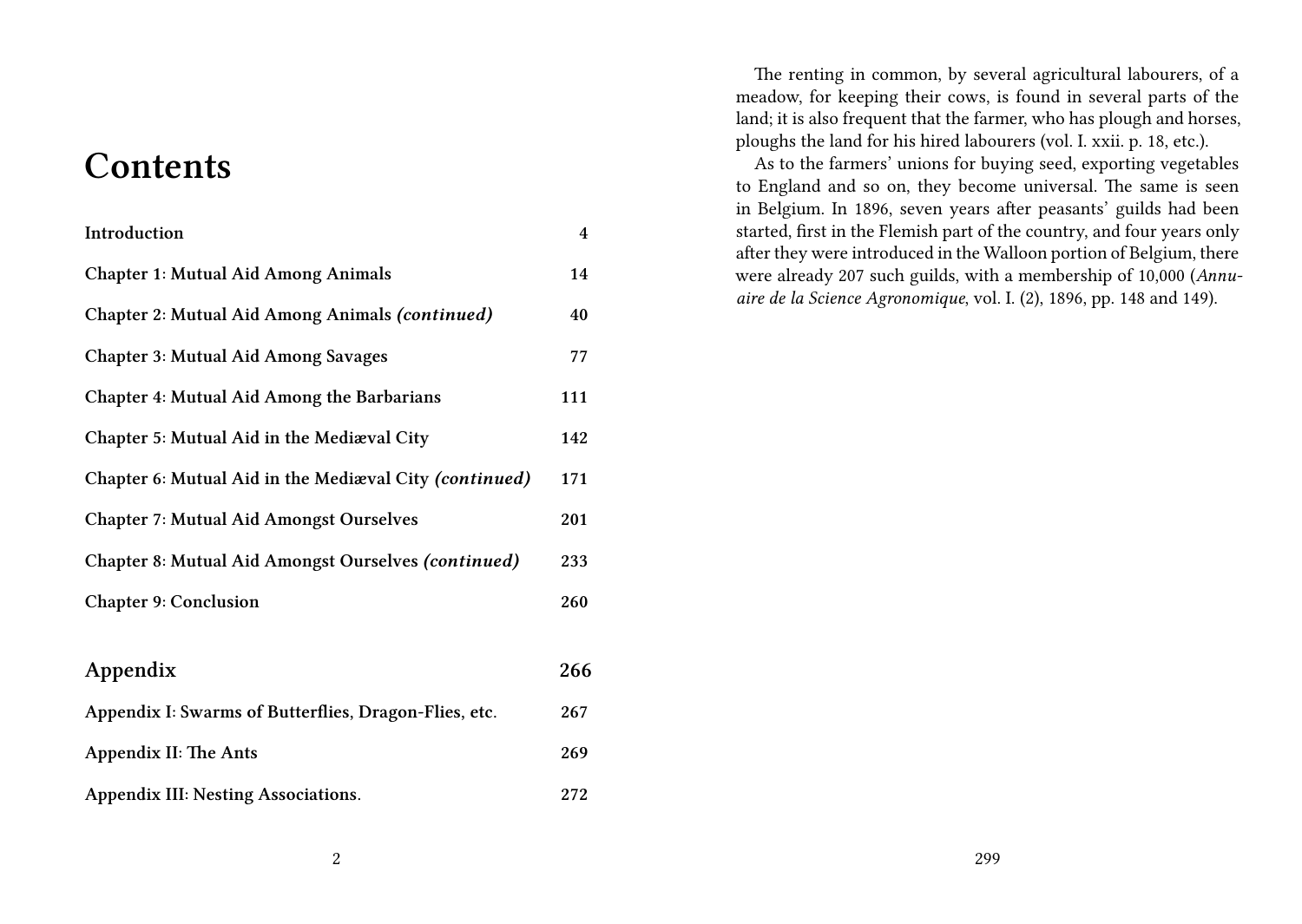# **Appendix XII: Mutual-Aid Arrangements in the Villages of Netherlands at the Present Day**

The Report of the Agricultural Commission of Netherlands contains many illustrations relative to this subject, and my friend, M. Cornelissen, was kind enough to pick out for me the corresponding passages from these bulky volumes *(Uitkomsten van het Onderzoek naar den Toestand van den Landbouw in Nederland*, 2 vols. 1890).

The habit of having one thrashing-machine, which makes the round of many farms, hiring it in turn, is very widely spread, as it is by this time in nearly every other country. But one finds here and there a commune which keeps one thrashing-machine for the community (vol. I. xviii. p. 31).

The farmers who have not the necessary numbers of horses for the plough borrow the horses from their neighbours. The habit of keeping one communal ox, or one communal stallion, is very common.

When the village has to raise the ground (in the low districts) in order to build a communal school, or for one of the peasants in order to build a new house, a *bede* is usually convoked. The same is done for those farmers who have to move. The *bede* is altogether a widely-spread custom, and no one, rich or poor, will fail to come with his horse and cart.

| <b>Appendix IV: Sociability of Animals</b>                                                        | 274 |
|---------------------------------------------------------------------------------------------------|-----|
| Appendix V: Checks to Over-Multiplication                                                         | 276 |
| <b>Appendix VI: Adaptations to Avoid Competition</b>                                              | 279 |
| Appendix VII: The Origin of the Family                                                            | 282 |
| Appendix VIII: Destruction Of Private Property on the Grave 289                                   |     |
| Appendix IX: The "Undivided Family"                                                               | 290 |
| Appendix X: The Origin of the Guilds                                                              | 291 |
| Appendix XI: The Market and the Mediaval City                                                     | 296 |
| Appendix XII: Mutual-Aid Arrangements in the Villages of<br><b>Netherlands at the Present Day</b> | 298 |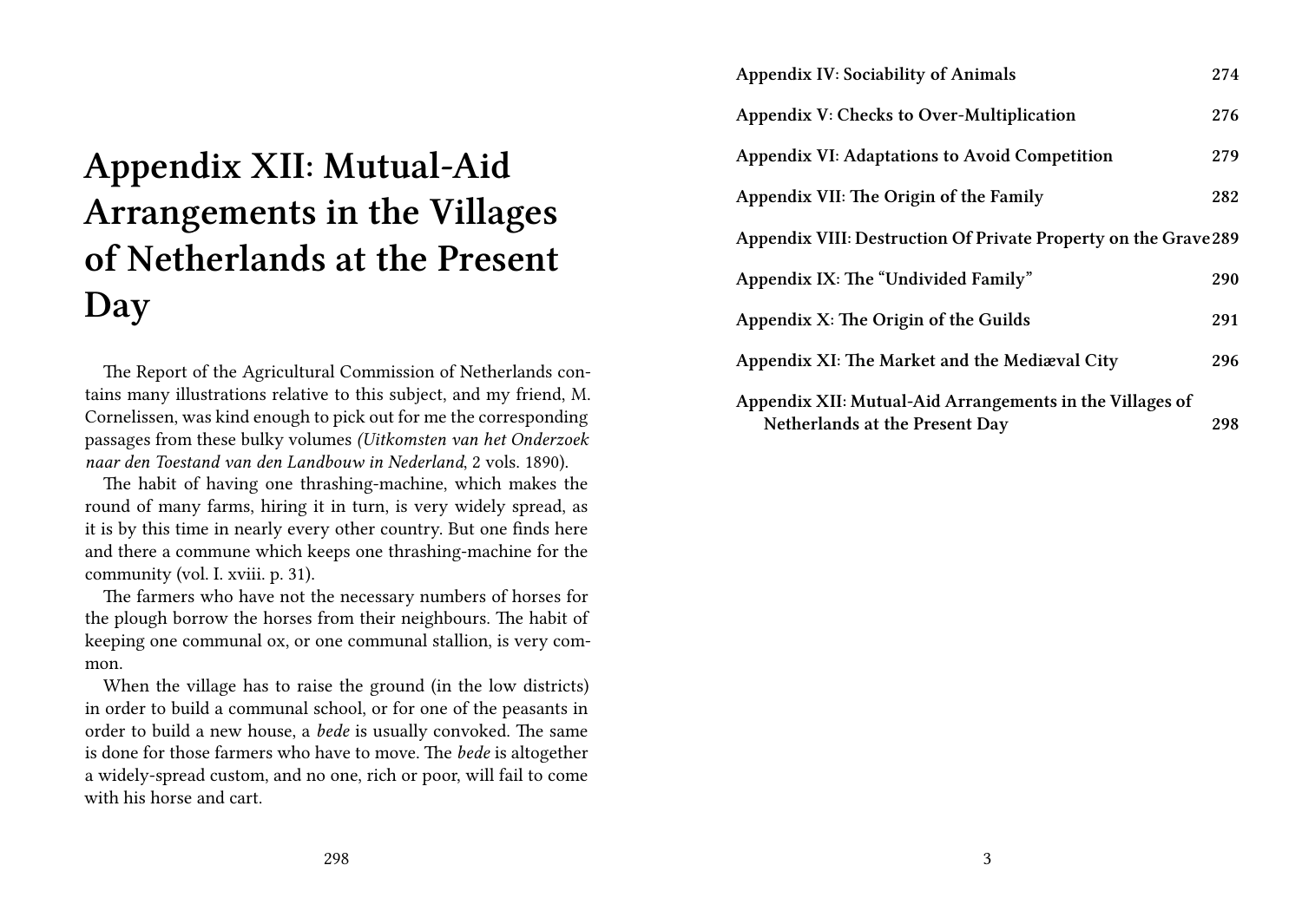#### **Introduction**

Two aspects of animal life impressed me most during the journeys which I made in my youth in Eastern Siberia and Northern Manchuria. One of them was the extreme severity of the struggle for existence which most species of animals have to carry on against an inclement Nature; the enormous destruction of life which periodically results from natural agencies; and the consequent paucity of life over the vast territory which fell under my observation. And the other was, that even in those few spots where animal life teemed in abundance, I failed to find — although I was eagerly looking for it — that bitter struggle for the means of existence, *among animals belonging to the same species*, which was considered by most Darwinists (though not always by Darwin himself) as the dominant characteristic of struggle for life, and the main factor of evolution.

The terrible snow-storms which sweep over the northern portion of Eurasia in the later part of the winter, and the glazed frost that often follows them; the frosts and the snow-storms which return every year in the second half of May, when the trees are already in full blossom and insect life swarms everywhere; the early frosts and, occasionally, the heavy snowfalls in July and August, which suddenly destroy myriads of insects, as well as the second broods of the birds in the prairies; the torrential rains, due to the monsoons, which fall in more temperate regions in August and September resulting in inundations on a scale which is only known in America and in Eastern Asia, and swamping, on the plateaus, areas as wide as European States; and finally, the heavy snowfalls, early in October, which eventually render a territory as large as France and Germany, absolutely impracticable for ruminants, and destroy them by

*Gand, 1896, in Recueil de travaux publiés par la Faculté de Philosophie et Lettres*) deserves a special mention. The author follows the gradual development of their political force and the authority which they gradually acquired upon the industrial population, especially on the drapers, and describes the league concluded by the artisans to oppose their growing power. The idea, which is developed in this book, concerning the appearance of the merchant guild at a later period which mostly corresponded to a period of decline of the city liberties, seems thus to find confirmation in H. van den Linden's researches.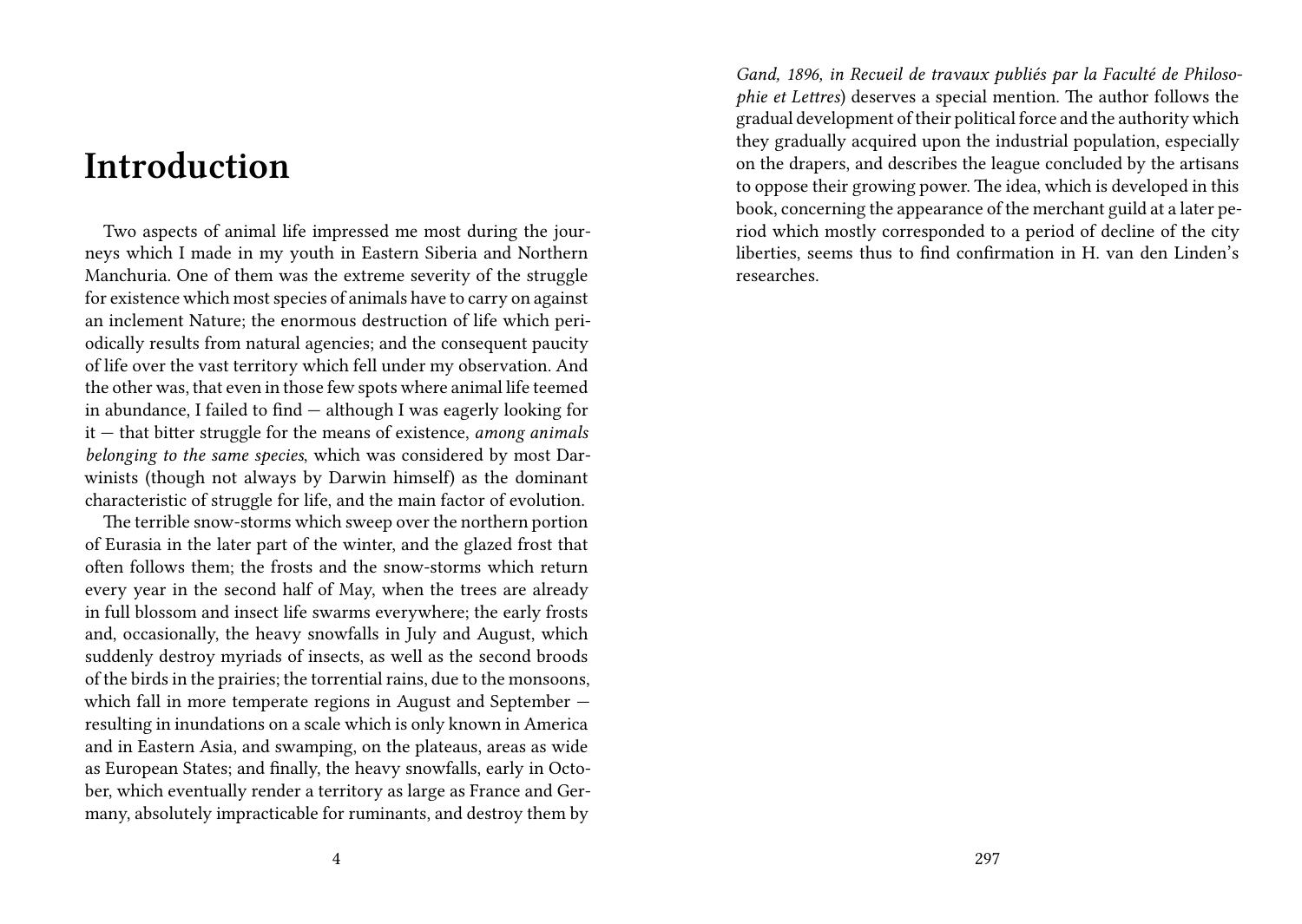## **Appendix XI: The Market and the Mediæval City**

In a work on the mediæval city (*Markt und Stadt in ihrem rechtlichen Verhältnis*, Leipzig, 1896), Rietschel has developed the idea that the origin of the German medieval communes must be sought in the *market*. The local market, placed under the protection of a bishop, a monastery or a prince, gathered round it a population of tradesmen and artisans, but no agricultural population. The sections into which the towns were usually divided, radiating from the market-place and peopled each with artisans of special trades, are a proof of that: they formed usually the Old Town, while the New Town used to be a rural village belonging to the prince or the king. The two were governed by different laws.

It is certainly true that the market has played an important part in the early development of all medieval cities, contributing to increase the wealth of the citizens, and giving them ideas of independence; but, as has been remarked by Carl Hegel — the well-known author of a very good general work on German medieval cities (*Die Entstehung des deutschen Städtewesens*, Leipzig, 1898), the town-law is not a market-law, and Hegel's conclusion is (in further support to the views taken in this book) that the medieval city has had a double origin. There were in it "two populations placed by the side of each other: one rural, and the other purely urban;" the rural population, which formerly lived under the organization of the *Almende*, or village community, was incorporated in the city.

With regard to the Merchant Guilds, the work of Herman van den Linden (*Les Gildes marchandes dans les Pays-Bas au Moyen Age,* the thousand — these were the conditions under which I saw animal life struggling in Northern Asia. They made me realize at an early date the overwhelming importance in Nature of what Darwin described as "the natural checks to over-multiplication," in comparison to the struggle between individuals of the same species for the means of subsistence, which may go on here and there, to some limited extent, but never attains the importance of the former. Paucity of life, under-population  $-$  not over-population  $-$  being the distinctive feature of that immense part of the globe which we name Northern Asia, I conceived since then serious doubts — which subsequent study has only confirmed  $-$  as to the reality of that fearful competition for food and life within each species, which was an article of faith with most Darwinists, and, consequently, as to the dominant part which this sort of competition was supposed to play in the evolution of new species.

On the other hand, wherever I saw animal life in abundance, as, for instance, on the lakes where scores of species and millions of individuals came together to rear their progeny; in the colonies of rodents; in the migrations of birds which took place at that time on a truly American scale along the Usuri; and especially in a migration of fallow-deer which I witnessed on the Amur, and during which scores of thousands of these intelligent animals came together from an immense territory, flying before the coming deep snow, in order to cross the Amur where it is narrowest — in all these scenes of animal life which passed before my eyes, I saw Mutual Aid and Mutual Support carried on to an extent which made me suspect in it a feature of the greatest importance for the maintenance of life, the preservation of each species, and its further evolution.

And finally, I saw among the semi-wild cattle and horses in Transbaikalia, among the wild ruminants everywhere, the squirrels, and so on, that when animals have to struggle against scarcity of food, in consequence of one of the above-mentioned causes, the whole of that portion of the species which is affected by the calamity, comes out of the ordeal so much impoverished in vigour and health, that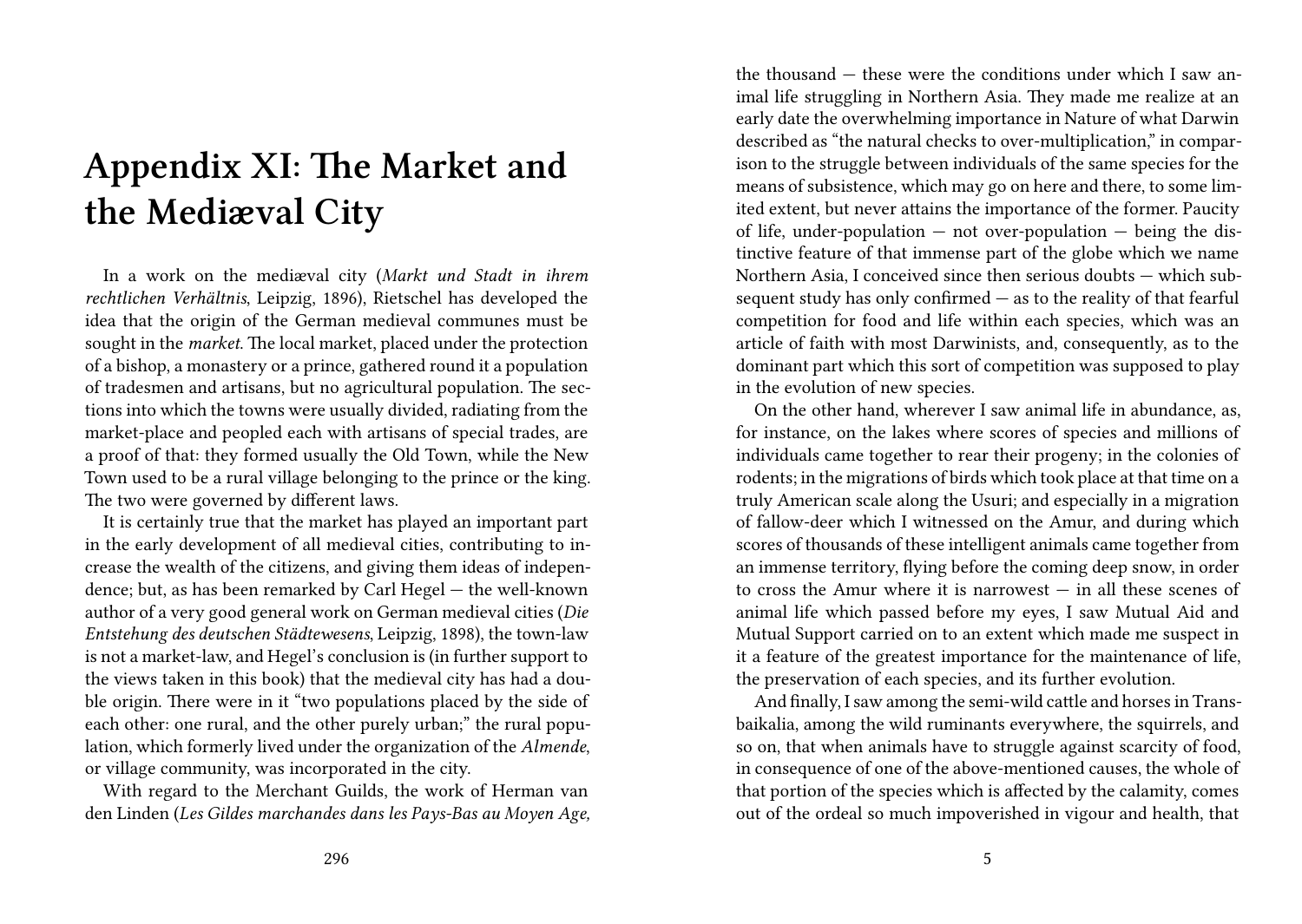*no progressive evolution of the species can be based upon such periods of keen competition.*

Consequently, when my attention was drawn, later on, to the relations between Darwinism and Sociology, I could agree with none of the works and pamphlets that had been written upon this important subject. They all endeavoured to prove that Man, owing to his higher intelligence and knowledge, may mitigate the harshness of the struggle for life between men; but they all recognized at the same time that the struggle for the means of existence, of every animal against all its congeners, and of every man against all other men, was "a law of Nature." This view, however, I could not accept, because I was persuaded that to admit a pitiless inner war for life within each species, and to see in that war a condition of progress, was to admit something which not only had not yet been proved, but also lacked confirmation from direct observation.

On the contrary, a lecture "On the Law of Mutual Aid," which was delivered at a Russian Congress of Naturalists, in January 1880, by the well-known zoologist, Professor Kessler, the then Dean of the St. Petersburg University, struck me as throwing a new light on the whole subject. Kessler's idea was, that besides *the law of Mutual Struggle* there is in Nature *the law of Mutual Aid,* which, for the success of the struggle for life, and especially for the progressive evolution of the species, is far more important than the law of mutual contest. This suggestion — which was, in reality, nothing but a further development of the ideas expressed by Darwin himself in *The Descent of Man* — seemed to me so correct and of so great an importance, that since I became acquainted with it (in 1883) I began to collect materials for further developing the idea, which Kessler had only cursorily sketched in his lecture, but had not lived to develop. He died in 1881.

In one point only I could not entirely endorse Kessler's views. Kessler alluded to "parental feeling" and care for progeny (see below, Chapter I) as to the source of mutual inclinations in animals. However, to determine how far these two feelings have really been

tained there the development which they have attained in free cities. Far from representing "the picture of a typical corporation," the corporations of Paris, "born and developed under the direct tutorship of royalty," for this very same cause (which the author considers a cause of superiority, while it was a cause of inferiority  $-$  he himself fully shows in different parts of his work how the interference of the imperial power in Rome, and of the royal power in France, destroyed and paralyzed the life of the craft-guilds) could never attain the wonderful growth and influence upon all the life of the city which they did attain in North-Eastern France, at Lyons, Montpellier, Nimes, etc., or in the free cities of Italy, Flanders, Germany, and so on.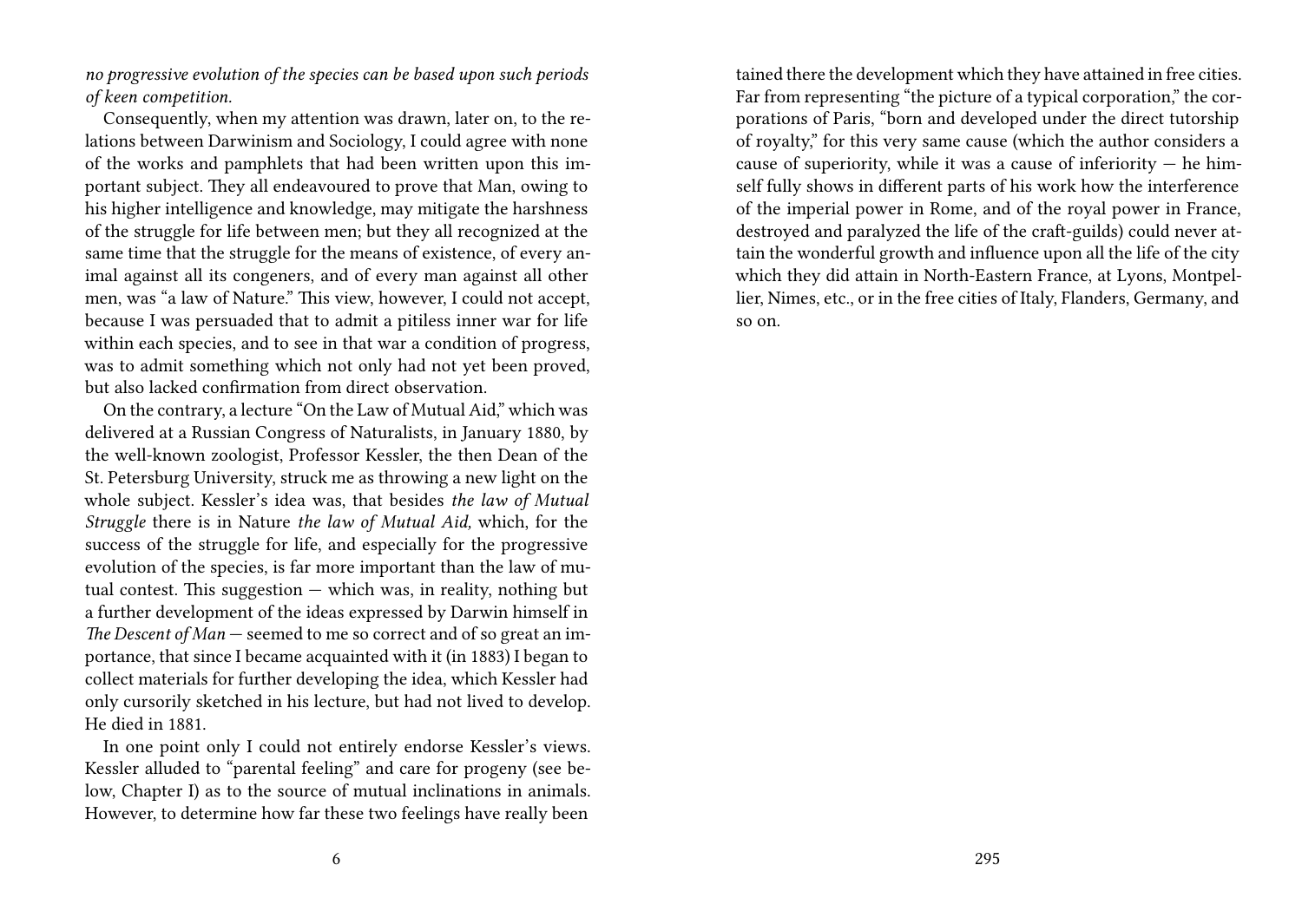secret organizations of warriors, of witches, of young men, etc. craft mysteries, in which knowledge concerning hunting or warfare is transmitted; in a word, "clubs," as Miklukho-Maclay described them. These "mysteries" were, in all probability, the prototypes of the future guilds.<sup>4</sup>

With regard to the above-mentioned work by E. Martin-Saint-Léon, let me add that it contains very valuable information concerning the organization of the trades in Paris — as it appears from the *Livre des métiers* of Boileau — and a good summary of information relative to the Communes of different parts of France, with all bibliographical indications. It must, however, be remembered that Paris was a "Royal city" (like Moscow, or Westminster), and that consequently the free medieval-city institutions have never at-

at work in the evolution of sociable instincts, and how far other instincts have been at work in the same direction, seems to me a quite distinct and a very wide question, which we hardly can discuss yet. It will be only after we have well established the facts of mutual aid in different classes of animals, and their importance for evolution, that we shall be able to study what belongs in the evolution of sociable feelings, to parental feelings, and what to sociability proper — the latter having evidently its origin at the earliest stages of the evolution of the animal world, perhaps even at the "colony-stages." I consequently directed my chief attention to establishing first of all, the importance of the Mutual Aid factor of evolution, leaving to ulterior research the task of discovering the origin of the Mutual Aid instinct in Nature.

The importance of the Mutual Aid factor  $-$  "if its generality could only be demonstrated"  $-$  did not escape the naturalist's genius so manifest in Goethe. When Eckermann told once to Goethe — it was in 1827 — that two little wren-fledglings, which had run away from him, were found by him next day in the nest of robin redbreasts (*Rothkehlchen*), which fed the little ones, together with their own youngsters, Goethe grew quite excited about this fact. He saw in it a confirmation of his pantheistic views, and said: — "If it be true that this feeding of a stranger goes through all Nature as something having the character of a general law  $-$  then many an enigma would be solved. "He returned to this matter on the next day, and most earnestly entreated Eckermann (who was, as is known, a zoologist) to make a special study of the subject, adding that he would surely come "to quite invaluable treasuries of results" (*Gespräche*, edition of 1848, vol. iii. pp. 219, 221). Unfortunately, this study was never made, although it is very possible that Brehm, who has accumulated in his works such rich materials relative to mutual aid among animals, might have been inspired by Goethe's remark.

Several works of importance were published in the years 1872– 1886, dealing with the intelligence and the mental life of animals (they are mentioned in a footnote in Chapter I of this book), and

subject of Tatius,' and another: 'I am a subject of Romulus'" — to exclude, in other words, the idea of different descent.

<sup>&</sup>lt;sup>4</sup> The work of H. Schurtz, devoted to the "age-classes" and the secret men's unions during the barbarian stases of civilization (*Altersklassen und Männerverbände: eine Darstellung der Grundformen der Gesellschaft*, Berlin, 1902), which reaches me while I am reading the proofs of these pages, contains numbers of facts in support of the above hypothesis concerning the origin of guilds. The art of building a large communal house, so as not to offend the spirits of the fallen trees; the art of forging metals, so as to conciliate the hostile spirits; the secrets of hunting and of the ceremonies and mask-dances which render it successful; the art of teaching savage arts to boys; the secret ways of warding off the witchcraft of enemies and, consequently, the art of warfare; the making of boats, of nets for fishing, of traps for animals, and of snares for birds, and finally the women's arts of weaving and dyeing  $-$  all these were in olden times as many "artifices" and "crafts," which required secrecy for being effective. Consequently, they were transmitted from the earliest times, in secret societies, or "mysteries," to those only who had undergone a painful initiation. H. Schurtz shows now that savage life is honeycombed with secret societies and "clubs" (of warriors, of hunters), which have as ancient an origin as the marriage "classes" in the clans, and contain already all the elements of the future guild: secrecy, independence from the family and sometimes the clan, common worship of special gods, common meals, jurisdiction within the society and brotherhood. The forge and the boat-house are, in fact, usual dependencies of the men's clubs; and the "long houses" or "palavers" are built by special craftsmen who know how to conjure the spirits of the fallen trees.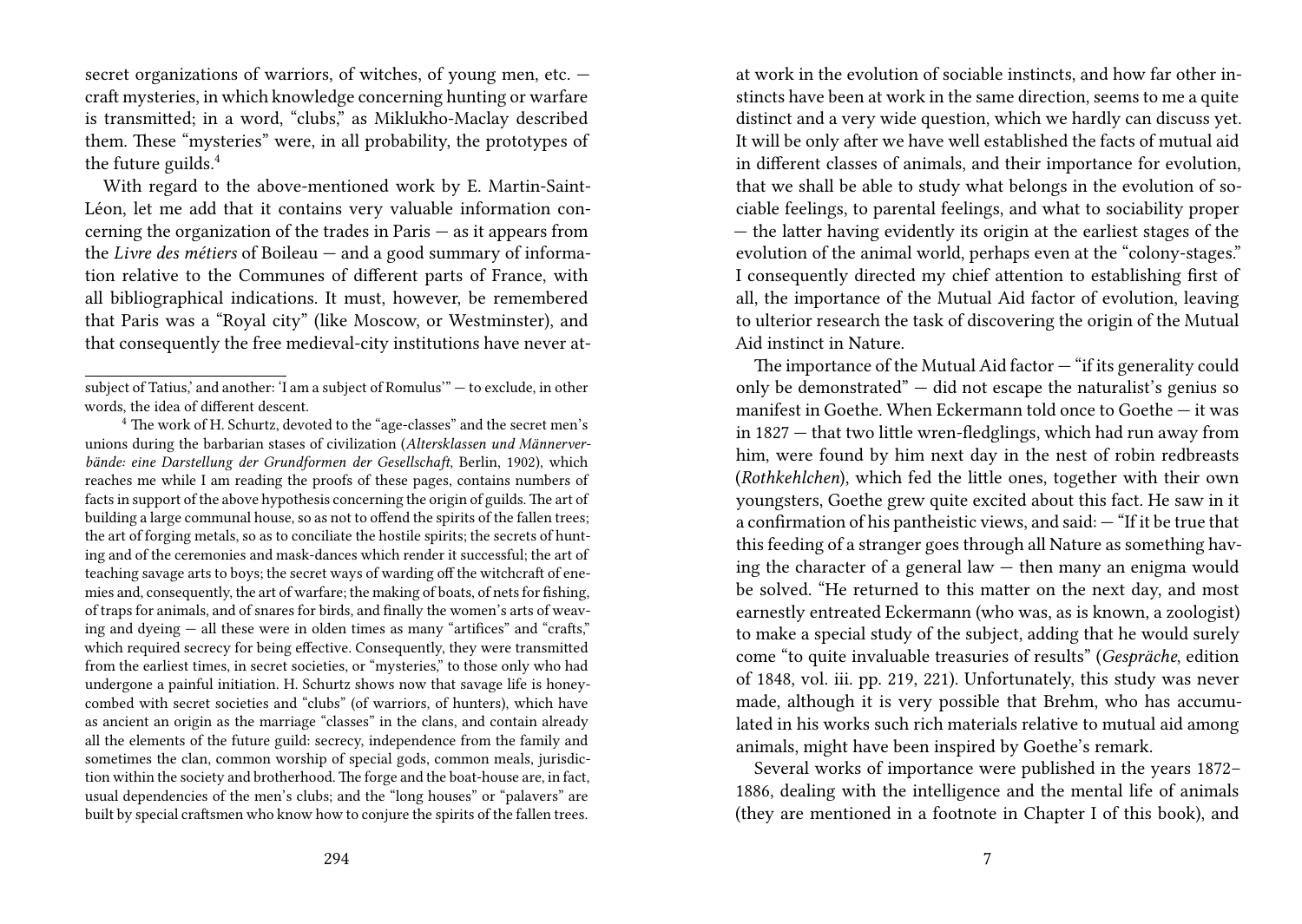three of them dealt more especially with the subject under consideration; namely, *Les Sociétés animales*, by Espinas (Paris, 1877); *La Lutte pour l'existence et l'association pout la lutte*, a lecture by J.L. Lanessan (April 1881); and Louis Böchner's book, *Liebe und Liebes-Leben in der Thierwelt*, of which the first edition appeared in 1882 or 1883, and a second, much enlarged, in 1885. But excellent though each of these works is, they leave ample room for a work in which Mutual Aid would be considered, not only as an argument in favour of a pre-human origin of moral instincts, but also as a law of Nature and a factor of evolution. Espinas devoted his main attention to such animal societies (ants, bees) as are established upon a physiological division of labour, and though his work is full of admirable hints in all possible directions, it was written at a time when the evolution of human societies could not yet be treated with the knowledge we now possess. Lanessan's lecture has more the character of a brilliantly laid-out general plan of a work, in which mutual support would be dealt with, beginning with rocks in the sea, and then passing in review the world of plants, of animals and men. As to Büchner's work, suggestive though it is and rich in facts, I could not agree with its leading idea. The book begins with a hymn to Love, and nearly all its illustrations are intended to prove the existence of love and sympathy among animals. However, to reduce animal sociability to *love* and *sympathy* means to reduce its generality and its importance, just as human ethics based upon love and personal sympathy only have contributed to narrow the comprehension of the moral feeling as a whole. It is not love to my neighbour — whom I often do not know at all — which induces me to seize a pail of water and to rush towards his house when I see it on fire; it is a far wider, even though more vague feeling or instinct of human solidarity and sociability which moves me. So it is also with animals. It is not love, and not even sympathy (understood in its proper sense) which induces a herd of ruminants or of horses to form a ring in order to resist an attack of wolves; not love which induces wolves to form a pack for hunting; not love which induces kittens or lambs

its own gods and its own worship, always containing some mysteries, specific to each separate union; it considers all its members as *brothers and sisters* — possibly (at its beginnings) with all the consequences which such a relationship implied in the gens, or, at least, with ceremonies that indicated or symbolized the clan relations between brother and sister; and finally, all the obligations of mutual support which existed in the clan, exist in this union; namely, the exclusion of the very possibility of a murder within the brotherhood, the clan responsibility before justice, and the obligation, in case of a minor dispute, of bringing the matter before the judges, or rather the arbiters, of the guild brotherhood. The guild — one may  $say - is thus modelled upon the claim.$ 

Consequently, the same remarks which are made in the text concerning the origin of the village community, apply, I am inclined to think, equally to the guild, the *artél*, and the craft- or neighbourbrotherhood. When the bonds which formerly connected men in their clans were loosened in consequence of migrations, the appearance of the paternal family, and a growing diversity of occupations — a new *territorial bond* was worked out by mankind in the shape of the village community; and another bond — an *occupation bond* was worked out in an imaginary brotherhood — *the imaginary clan*, which was represented: between two men, or a few men, by the "mixture-of-blood brotherhood" (the Slavonian *pobratimstvo*), and between a greater number of men of different origin, i.e. originated from different clans, inhabiting the same village or town (or even different villages or towns) — the *phratry*, the *hetairiai*, the *amkari*, the *artél*, the guild.<sup>3</sup>

As to the idea and the form of such an organization, its elements were already indicated from the savage period downwards. We know indeed that in the clans of all savages there are separate

<sup>&</sup>lt;sup>3</sup> It is striking to see how distinctly this very idea is expressed in the wellknown passage of Plutarch concerning Numa's legislation of the trade-colleges: — "And through this," Plutarch wrote, "he was the first to banish from the city this spirit which led people to say: 'I am a Sabine,' or 'I am a Roman,' or 'I am a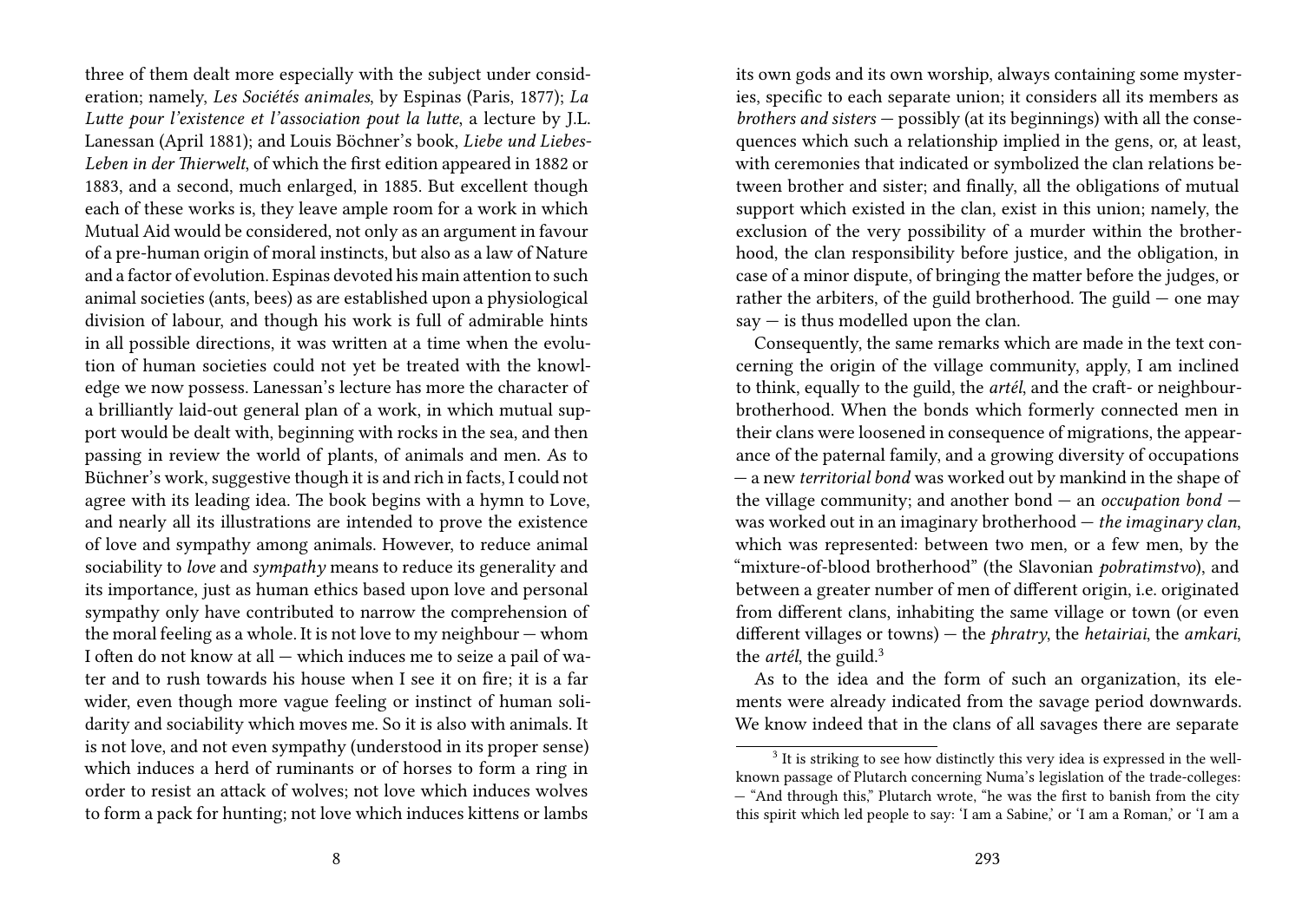val guild.<sup>2</sup> It is known, indeed, that corporations of the Roman type existed in Southern Gaul down to the fifth century. Besides, an inscription found during some excavations in Paris shows that a corporation of Lutetia *nautæ* existed under Tiberius; and in the chart given to the Paris "water-merchants" in 1170, their rights are spoken of as existing *ab antiquo* (same author, p. 51). There would have been, therefore, nothing extraordinary, had corporations been maintained in early medieval France after the barbarian invasions.

However, even if as much must be granted, there is no reason to maintain that the Dutch corporations, the Norman guilds, the Russian *artéls*, the Georgian *amkari*, and so on, necessarily have had also a Roman, or even a Byzantine origin. Of course, the intercourse between the Normans and the capital of the East-Roman Empire was very active, and the Slavonians (as has been proved by Russian historians, and especially by Rambaud) took a lively part in that intercourse. So, the Normans and the Russians may have imported the Roman organization of trade-corporations into their respective lands. But when we see that the *artél* was the very essence of the every-day life of all the Russians, as early as the tenth century, and that this *artél*, although no sort of legislation has ever regulated its life till modern times, has the very same features as the Roman college and the Western guild, we are still more inclined to consider the eastern guild as having an even more ancient origin than the Roman college. Romans knew well, indeed, that their *sodalitia* and *collegia* were "what the Greeks called hetairiai" (Martin-Saint-Léon, p. 2), and from what we know of the history of the East, we may conclude, with little probability of being mistaken, that the great nations of the East, as well as Egypt, also have had the same guild organization. The essential features of this organization remain the same wherever we may find them. It is a union of men carrying on the same profession or trade. This union, like the primitive clan, has

<sup>2</sup> The Roman *sodalitia*, so far as we may judge (same author, p. 9), corresponded to the Kabyle *çofs*.

to play, or a dozen of species of young birds to spend their days together in the autumn; and it is neither love nor personal sympathy which induces many thousand fallow-deer scattered over a territory as large as France to form into a score of separate herds, all marching towards a given spot, in order to cross there a river. It is a feeling infinitely wider than love or personal sympathy  $-$  an instinct that has been slowly developed among animals and men in the course of an extremely long evolution, and which has taught animals and men alike the force they can borrow from the practice of mutual aid and support, and the joys they can find in social life.

The importance of this distinction will be easily appreciated by the student of animal psychology, and the more so by the student of human ethics. Love, sympathy and self-sacrifice certainly play an immense part in the progressive development of our moral feelings. But it is not love and not even sympathy upon which Society is based in mankind. It is the conscience — be it only at the stage of an instinct  $-$  of human solidarity. It is the unconscious recognition of the force that is borrowed by each man from the practice of mutual aid; of the close dependency of every one's happiness upon the happiness of all; and of the sense of justice, or equity, which brings the individual to consider the rights of every other individual as equal to his own. Upon this broad and necessary foundation the still higher moral feelings are developed. But this subject lies outside the scope of the present work, and I shall only indicate here a lecture, "Justice and Morality" which I delivered in reply to Huxley's *Ethics*, and in which the subject has been treated at some length.

Consequently I thought that a book, written on *Mutual Aid as a Law of Nature and a factor of evolution*, might fill an important gap. When Huxley issued, in 1888, his "Struggle-for-life" manifesto (*Struggle for Existence and its Bearing upon Man*), which to my appreciation was a very incorrect representation of the facts of Nature, as one sees them in the bush and in the forest, I communicated with the editor of the Nineteenth Century, asking him whether he would give the hospitality of his review to an elaborate reply to the views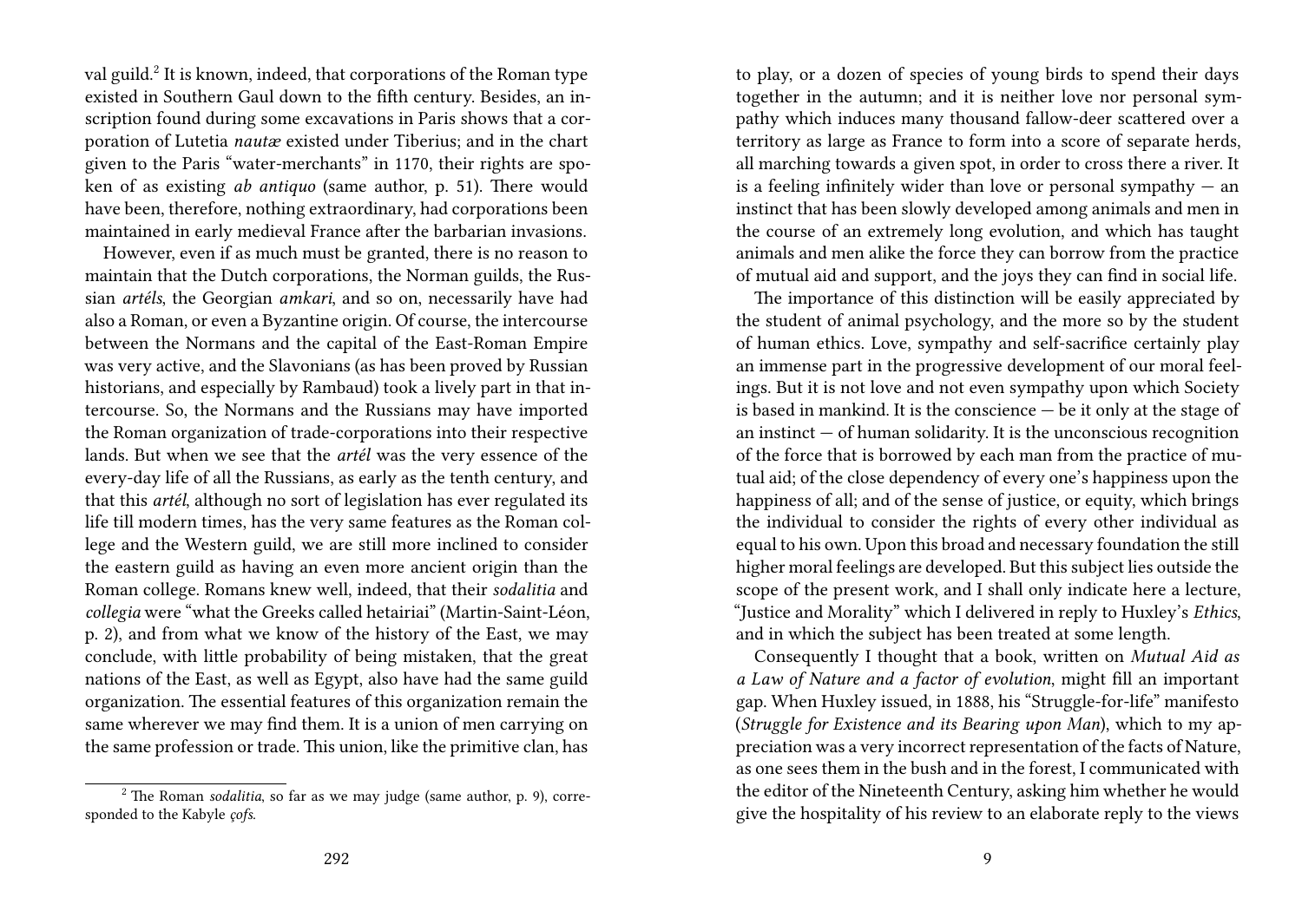of one of the most prominent Darwinists; and Mr. James Knowles received the proposal with fullest sympathy. I also spoke of it to W. Bates. "Yes, certainly; *that* is true Darwinism," was his reply. "It is horrible what 'they' have made of Darwin. Write these articles, and when they are printed, I will write to you a letter which you may publish. "Unfortunately, it took me nearly seven years to write these articles, and when the last was published, Bates was no longer living.

After having discussed the importance of mutual aid in various classes of animals, I was evidently bound to discuss the importance of the same factor in the evolution of Man. This was the more necessary as there are a number of evolutionists who may not refuse to admit the importance of mutual aid among animals, but who, like Herbert Spencer, will refuse to admit it for Man. For primitive Man — they maintain — war of each against all was *the* law of life. In how far this assertion, which has been too willingly repeated, without sufficient criticism, since the times of Hobbes, is supported by what we know about the early phases of human development, is discussed in the chapters given to the Savages and the Barbarians.

The number and importance of mutual-aid institutions which were developed by the creative genius of the savage and half-savage masses, during the earliest clan-period of mankind and still more during the next village-community period, and the immense influence which these early institutions have exercised upon the subsequent development of mankind, down to the present times, induced me to extend my researches to the later, historical periods as well; especially, to study that most interesting period — the free medieval city republics, of which the universality and influence upon our modern civilization have not yet been duly appreciated. And finally, I have tried to indicate in brief the immense importance which the mutual-support instincts, inherited by mankind from its extremely long evolution, play even now in our modern society, which is supposed to rest upon the principle: "every one for himself, and the

### **Appendix X: The Origin of the Guilds**

The origin of the guilds has been the subject of many controversies. There is not the slightest doubt that craft-guilds, or "colleges" of artisans, existed in ancient Rome. It appears, indeed, from a passage in Plutarch that Numa legislated about them. "He divided the people," we are told, "into trades… ordering them to have brotherhoods, festivals, and meetings, and indicating the worship they had to accomplish before the gods, according to the dignity of each trade." It is almost certain, however, that it was not the Roman king who invented, or instituted, the trade-colleges — they had already existed in ancient Greece; in all probability, he simply submitted them to royal legislation, just as Philippe le Bel, fifteen centuries later, submitted the trades of France, much to their detriment, to royal supervision and legislation. One of the successors of Numa, Servius Tullius, also is said to have issued some legislation concerning the colleges.<sup>1</sup>

Consequently, it was quite natural that historians should ask themselves whether the guilds which took such a development in the twelfth, and even the tenth and the eleventh centuries, were not revivals of the old Roman "colleges" — the more so as the latter, as seen from the above quotation, quite corresponded to the mediæ-

 $<sup>1</sup>$  A Servio Tullio populus romanus relatus in censum, digestus in classes,</sup> curiis atque collegiis distributus (E. Martin-Saint Léon, *Histoire des corporations de métiers depuis leurs origines jusqu'à leur suppression en* 1791, etc., Paris, 1897.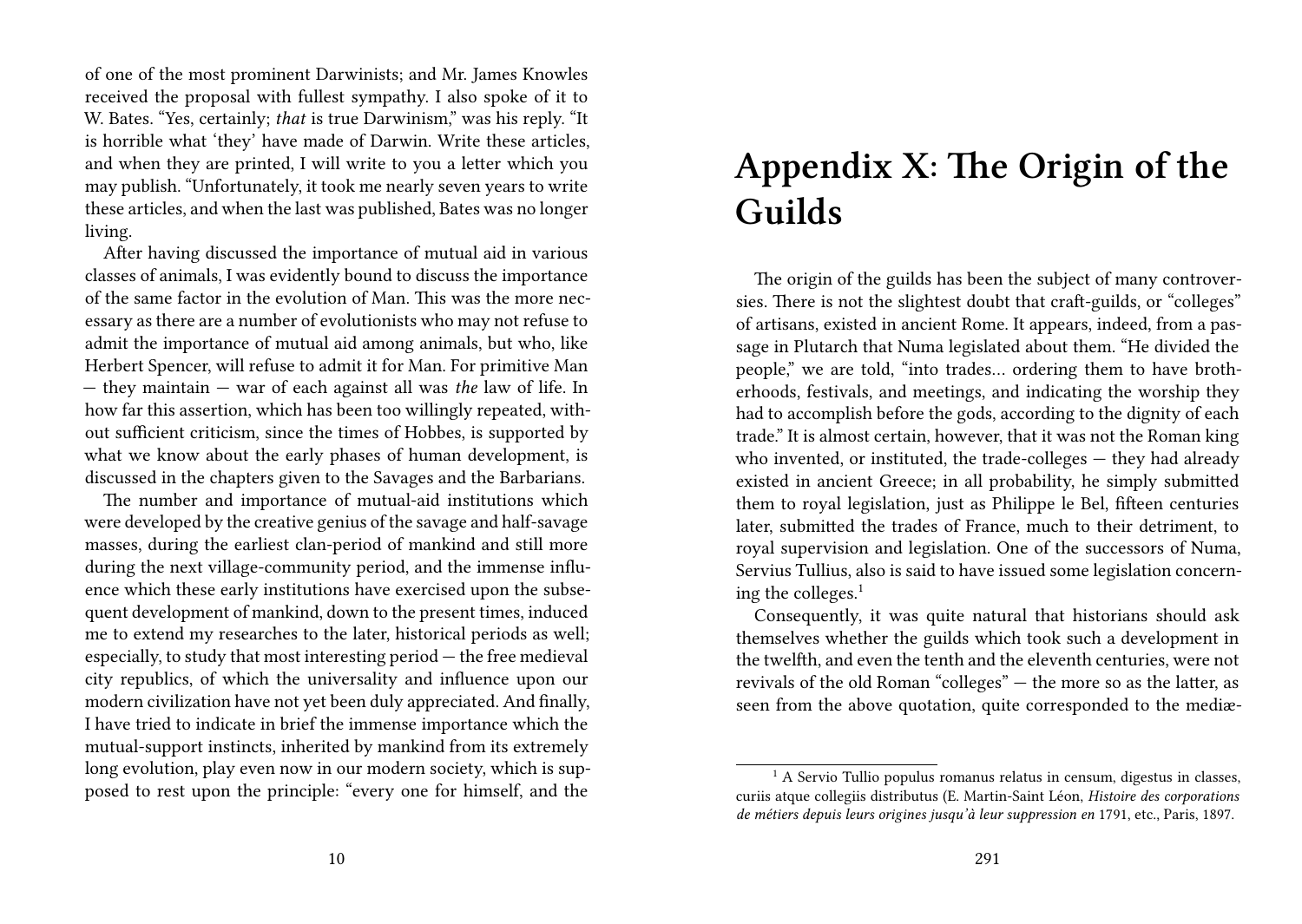## **Appendix IX: The "Undivided Family"**

A number of valuable works on the South Slavonian *Zadruga*, or "compound family," compared to other forms of family organization, have been published since the above was written; namely, by Ernest Miler (*Jahrbuch der Internationaler Vereinung für vergleichende Rechtswissenschaft und Volkswirthschaftslehre*, 1897), and I.E. Geszow's *Zadruga in Bulgaria*, and *Zadruga-Ownership and Work in Bulgaria* (both in Bulgarian). I must also mention the well-known study of Bogisic (*De la forme dite 'inokosna' de la famille rurale chez les Serbes et les Croates*, Paris, 1884), which has been omitted in the text.

State for all," but which it never has succeeded, nor will succeed in realizing.

It may be objected to this book that both animals and men are represented in it under too favourable an aspect; that their sociable qualities are insisted upon, while their anti-social and self-asserting instincts are hardly touched upon. This was, however, unavoidable. We have heard so much lately of the "harsh, pitiless struggle for life," which was said to be carried on by every animal against all other animals, every "savage" against all other "savages," and every civilized man against all his co-citizens — and these assertions have so much become an article of faith — that it was necessary, first of all, to oppose to them a wide series of facts showing animal and human life under a quite different aspect. It was necessary to indicate the overwhelming importance which sociable habits play in Nature and in the progressive evolution of both the animal species and human beings: to prove that they secure to animals a better protection from their enemies, very often facilities for getting food and (winter provisions, migrations, etc.), longevity, therefore a greater facility for the development of intellectual faculties; and that they have given to men, in addition to the same advantages, the possibility of working out those institutions which have enabled mankind to survive in its hard struggle against Nature, and to progress, notwithstanding all the vicissitudes of its history. It is a book on the law of Mutual Aid, viewed at as one of the chief factors of evolution — not on *all* factors of evolution and their respective values; and this first book had to be written, before the latter could become possible.

I should certainly be the last to underrate the part which the selfassertion of the individual has played in the evolution of mankind. However, this subject requires, I believe, a much deeper treatment than the one it has hitherto received. In the history of mankind, individual self-assertion has often been, and continually is, something quite different from, and far larger and deeper than, the petty, unintelligent narrow-mindedness, which, with a large class of writers, goes for "individualism" and "self-assertion." Nor have history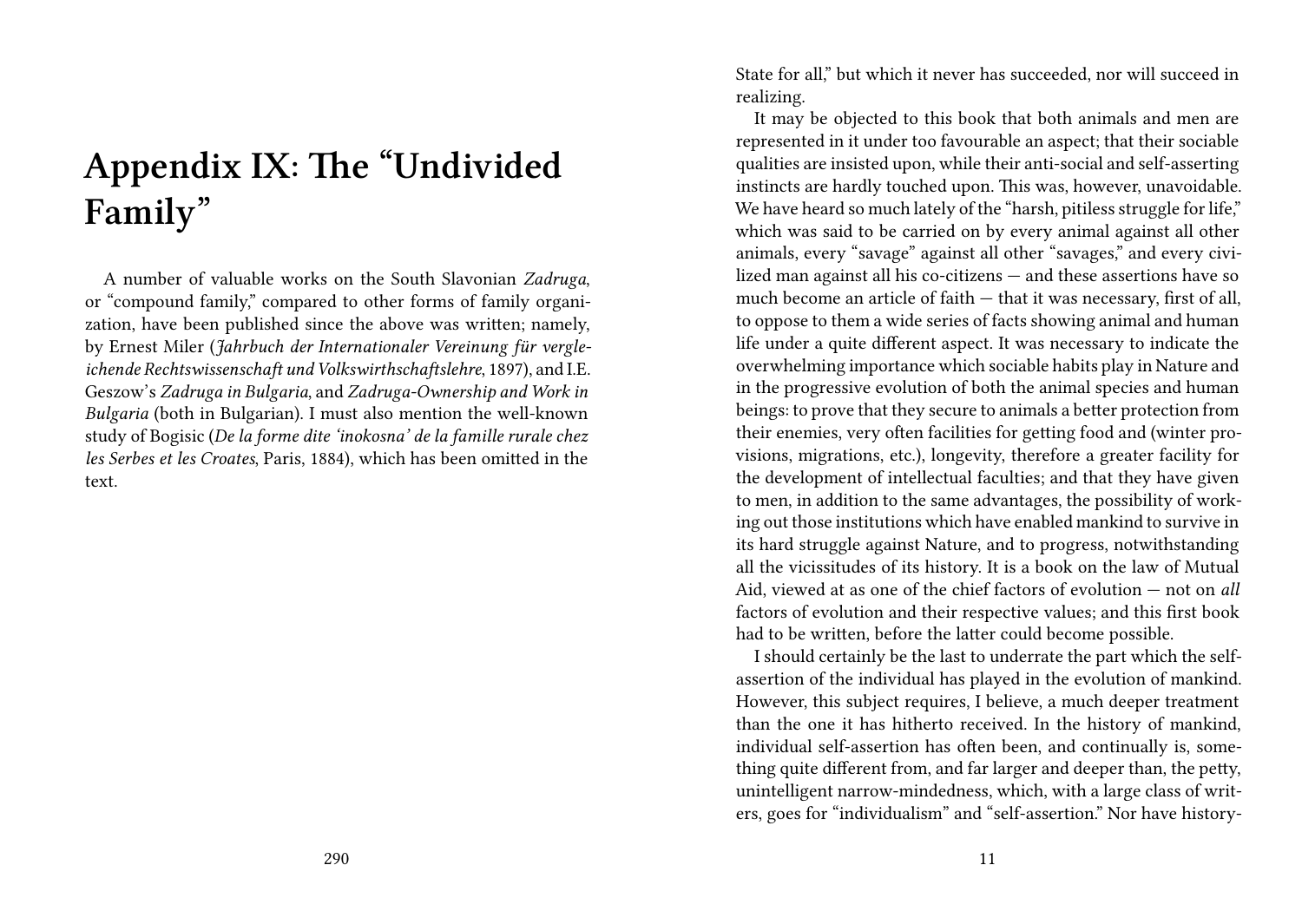making individuals been limited to those whom historians have represented as heroes. My intention, consequently, is, if circumstances permit it, to discuss separately the part taken by the self-assertion of the individual in the progressive evolution of mankind. I can only make in this place the following general remark: — When the Mutual Aid institutions — the tribe, the village community, the guilds, the medieval city  $-$  began, in the course of history, to lose their primitive character, to be invaded by parasitic growths, and thus to become hindrances to progress, the revolt of individuals against these institutions took always two different aspects. Part of those who rose up strove to purify the old institutions, or to work out a higher form of commonwealth, based upon the same Mutual Aid principles; they tried, for instance, to introduce the principle of "compensation," instead of the *lex talionis*, and later on, the pardon of offences, or a still higher ideal of equality before the human conscience, *in lieu* of "compensation," according to class-value. But at the very same time, another portion of the same individual rebels endeavoured to break down the protective institutions of mutual support, with no other intention but to increase their own wealth and their own powers. In this three-cornered contest, between the two classes of revolted individuals and the supporters of what existed, lies the real tragedy of history. But to delineate that contest, and honestly to study the part played in the evolution of mankind by each one of these three forces, would require at least as many years as it took me to write this book.

Of works dealing with nearly the same subject, which have been published since the publication of my articles on Mutual Aid among Animals, I must mention *The Lowell Lectures on the Ascent of Man*, by Henry Drummond (London, 1894), and *The Origin and Growth of the Moral Instinct*, by A. Sutherland (London, 1898). Both are constructed chiefly on the lines taken in Büchner's *Love*, and in the second work the parental and familial feeling as the sole influence at work in the development of the moral feelings has been dealt with at some length. A third work dealing with man and written on

#### **Appendix VIII: Destruction Of Private Property on the Grave**

In a remarkable work, *The Religious Systems of China*, published in 1892–97 by J. M. de Groot at Leyden, we find the confirmation of this idea. There was in China (as elsewhere) a time when all personal belongings of a dead person were destroyed on his tomb — his mobiliary goods, his chattels, his slaves, and even friends and vassals, and of course his widow. It required a strong reaction against this custom on behalf of the moralists to put an end to it. With the gipsies in England the custom of destroying all chattels on the grave has survived up to the present day. All the personal property of the gipsy queen who died a few years ago was destroyed on her grave. Several newspapers mentioned it at that time.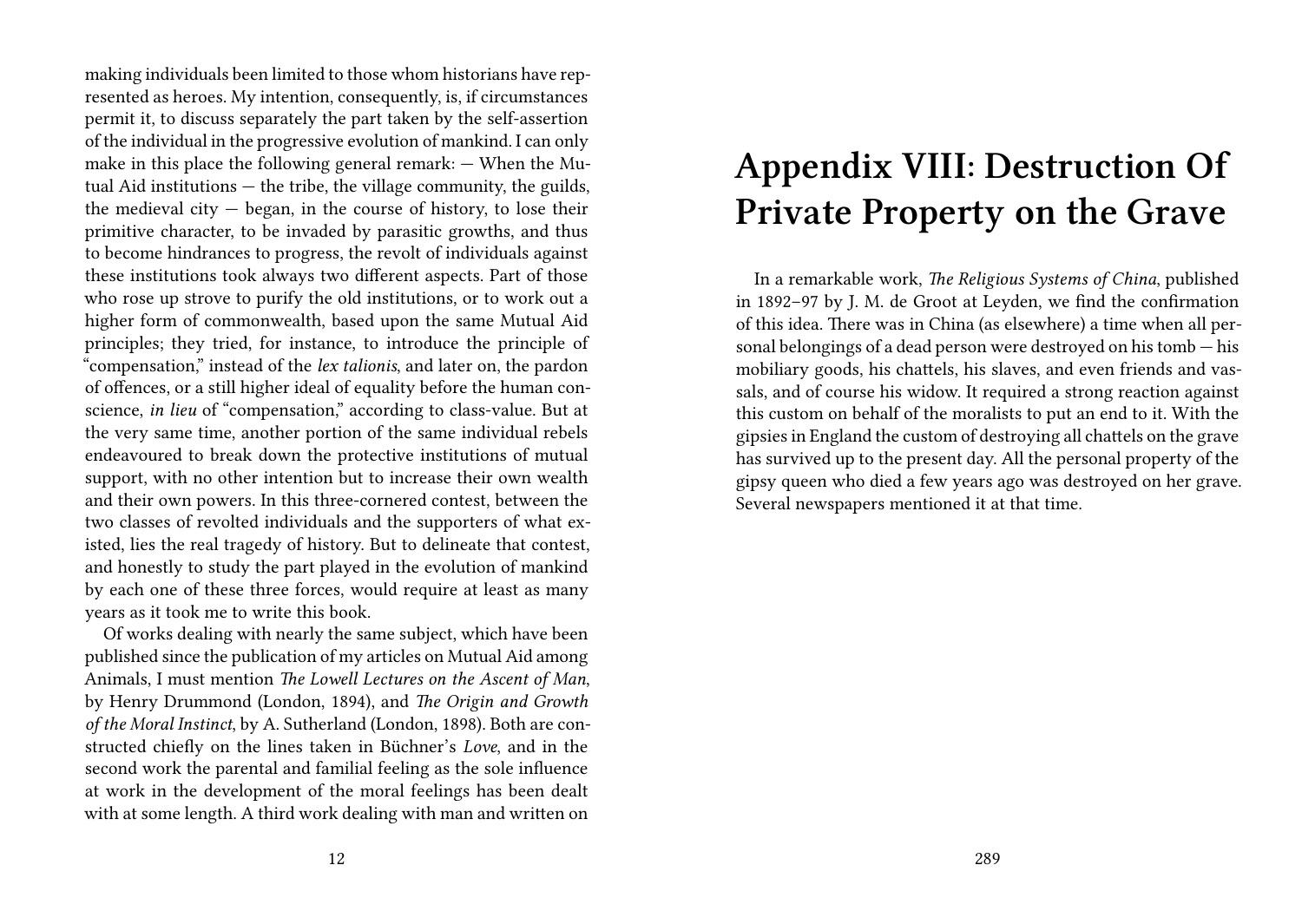Of course, all this does not prove that there was a period when woman was regarded as superior to man, or was the "head" of the clan; this is a quite distinct matter, and my personal opinion is that no such period has ever existed; nor does it prove that there was a time when no tribal restrictions to the union of sexes existed this would have been absolutely contrary to all known evidence. But when all the facts lately brought to light are considered in their mutual dependency, it is impossible not to recognize that if isolated couples, with their children, have possibly existed even in the primitive clan, these incipient families were *tolerated exceptions only*, not the institution of the time.

similar lines is *The Principles of Sociology*, by Prof. F.A. Giddings, the first edition of which was published in 1896 at New York and London, and the leading ideas of which were sketched by the author in a pamphlet in 1894. I must leave, however, to literary critics the task of discussing the points of contact, resemblance, or divergence between these works and mine.

The different chapters of this book were published first in the *Nineteenth Century* ("Mutual Aid among Animals," in September and November 1890; "Mutual Aid among Savages," in April 1891; "Mutual Aid among the Barbarians," in January 1892; "Mutual Aid in the Mediæval City," in August and September 1894; and "Mutual Aid amongst Modern Men," in January and June 1896). In bringing them out in a book form my first intention was to embody in an Appendix the mass of materials, as well as the discussion of several secondary points, which had to be omitted in the review articles. It appeared, however, that the Appendix would double the size of the book, and I was compelled to abandon, or, at least, to postpone its publication. The present Appendix includes the discussion of only a few points which have been the matter of scientific controversy during the last few years; and into the text I have introduced only such matter as could be introduced without altering the structure of the work.

I am glad of this opportunity for expressing to the editor of the *Nineteenth Century*, Mr. James Knowles, my very best thanks, both for the kind hospitality which he offered to these papers in his review, as soon as he knew their general idea, and the permission he kindly gave me to reprint them.

*Bromley, Kent, 1902*.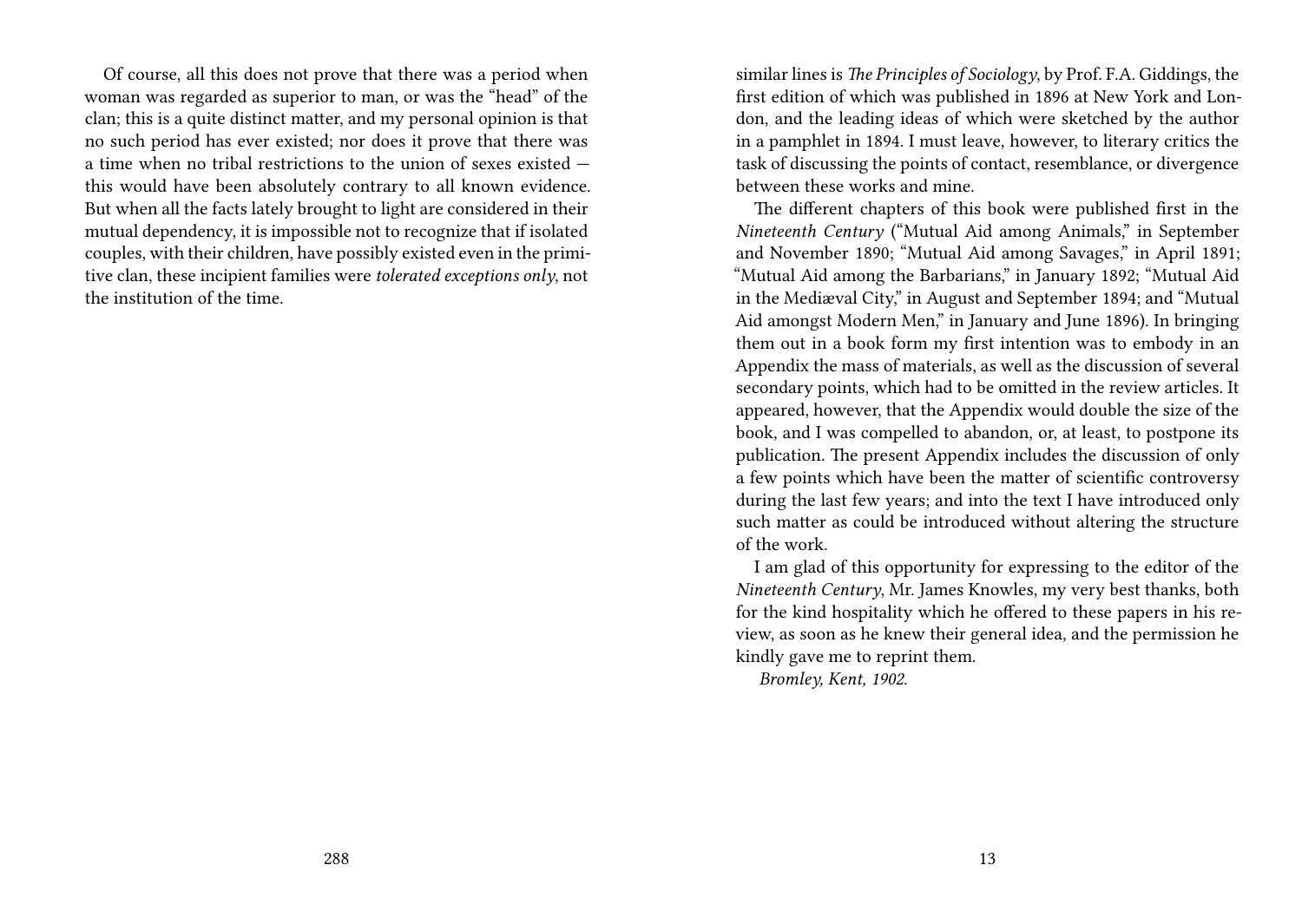## **Chapter 1: Mutual Aid Among Animals**

*Struggle for existence. — Mutual Aid — a law of Nature and chief factor of progressive evolution. — Invertebrates. — Ants and Bees — Birds: Hunting and fishing associations. — Sociability. — Mutual protection among small birds. — Cranes; parrots.*

The conception of struggle for existence as a factor of evolution, introduced into science by Darwin and Wallace, has permitted us to embrace an immensely wide range of phenomena in one single generalization, which soon became the very basis of our philosophical, biological, and sociological speculations. An immense variety of facts: — adaptations of function and structure of organic beings to their surroundings; physiological and anatomical evolution; intellectual progress, and moral development itself, which we formerly used to explain by so many different causes, were embodied by Darwin in one general conception. We understood them as continued endeavours  $-$  as a struggle against adverse circumstances  $-$  for such a development of individuals, races, species and societies, as would result in the greatest possible fulness, variety, and intensity of life. It may be that at the outset Darwin himself was not fully aware of the generality of the factor which he first invoked for explaining one series only of facts relative to the accumulation of individual variations in incipient species. But he foresaw that the term which he was introducing into science would lose its philosophical and its only true meaning if it were to be used in its narrow

toms enumerated by Lubbock; the blood covenant and a series of similar customs intended to testify the unity of descent; the appearance of family gods subsequent to the existence of clan gods; the exchange of wives which exists not only with Eskimos in times of calamity, but is also widely spread among many other tribes of a quite different origin; the looseness of nuptial ties the lower we descend in civilization; the compound marriages — several men marrying one wife who belongs to them in turns; the abolition of the marriage restrictions during festivals, or on each fifth, sixth, etc., day; the cohabitation of families in "long houses"; the obligation of rearing the orphan falling, even at a late period, upon the maternal uncle; the considerable number of transitory forms showing the gradual passage from maternal descent to paternal descent; the limitation of the number of children by the clan — not by the family — and the abolition of this harsh clause in times of plenty; family restrictions coming after the clan restrictions; the sacrifice of the old relatives to the tribe; the tribal *lex talionis* and many other habits and customs which become a "family matter" only when we find the family, in the modern sense of the word, finally constituted; the nuptial and pre-nuptial ceremonies of which striking illustrations may be found in the work of Sir John Lubbock, and of several modern Russian explorers; the absence of marriage solemnities where the line of descent is matriarchal, and the appearance of such solemnities with tribes following the paternal line of descent — all these and many others<sup>1</sup> showing that, as Durckheim remarks, marriage proper "is only tolerated and prevented by antagonist forces;" the destruction at the death of the individual of what belonged to him personally; and finally, all the formidable array of survivals,<sup>2</sup> myths (Bachofen and his many followers), folk-lore, etc., all telling in the same direction.

<sup>1</sup> See *Marriage Customs in many Lands*, by H.N. Hutchinson, London, 1897.

<sup>&</sup>lt;sup>2</sup> Many new and interesting forms of these have been collected by Wilhelm Rudeck, *Geschichte der öffentlichen Sittlichkeit in Deutschland*, analyzed by Durckheim in *Annuaire Sociologique*, ii. 312.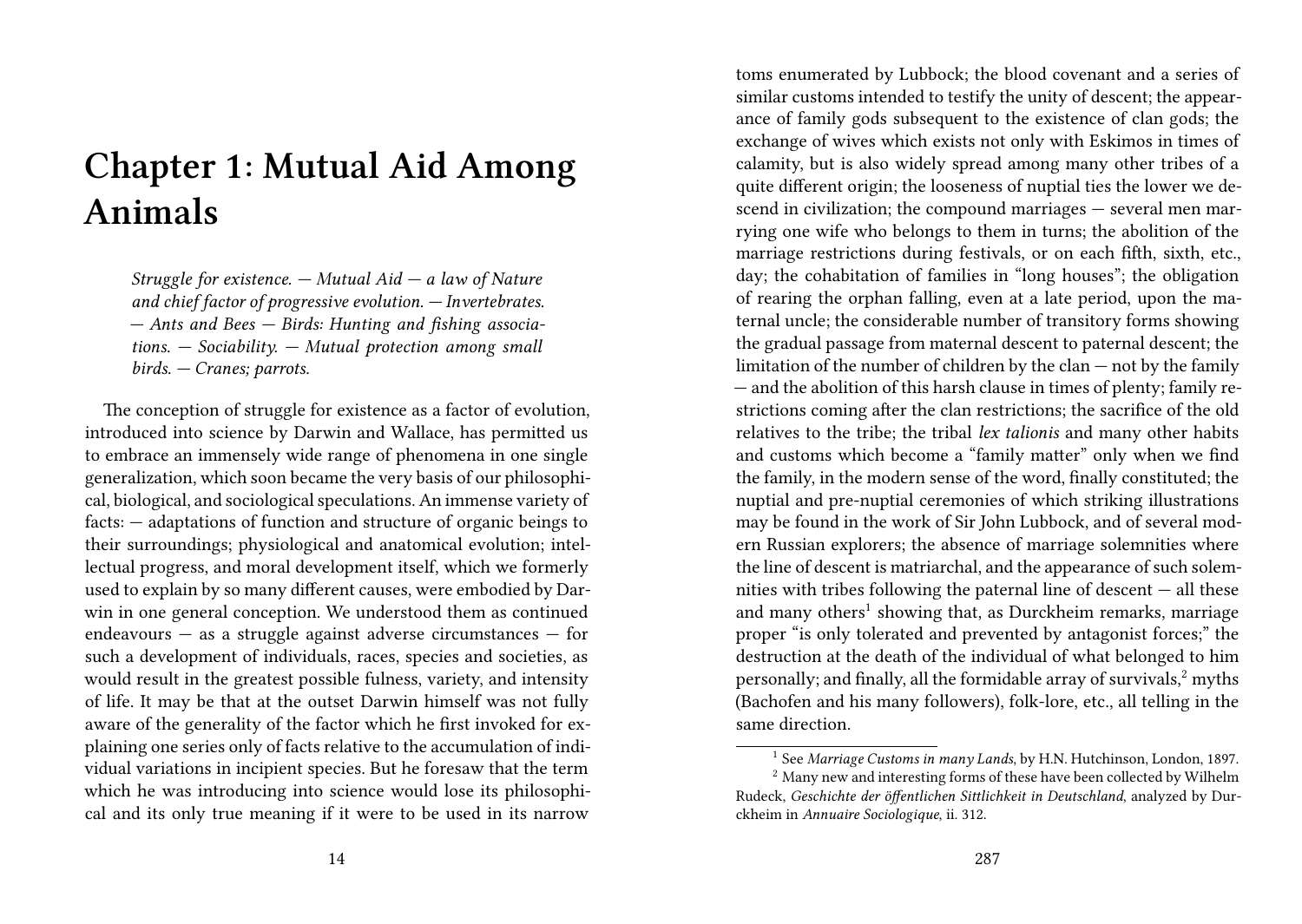surely admit that *ma* and *pa* are the syllables which are easiest to pronounce for a baby, but the question is  $-$  Why this part of "baby" language" is used by full-grown people, and is applied to a certain strictly-defined category of persons? Why, with so many tribes in which the mother and her sisters are called *ma*, the father is designated by *tiatia* (similar to *diadia* — uncle), *dad*, *da* or *pa*? Why the appellation of mother given to maternal aunts is supplanted later on by a separate name? And so on. But when we learn that with many savages the mother's sister takes as responsible a part in bringing up a child as the mother itself, and that, if death takes away a beloved child, the other "mother" (the mother's sister) will sacrifice herself to accompany the child in its journey into the other world — we surely see in these names something much more profound than a mere *façon de parler*, or a way of testifying respect. The more so when we learn of the existence of quite a cycle of survivals (Lubbock, Kovalevsky, Post have fully discussed them), all pointing in the same direction. Of course it may be said that kinship is reckoned on the maternal side "because the child remains more with its mother," or we may explain the fact that a man's children by several wives of different tribes belong to their mothers' clans in consequence of the savages' ignorance of physiology;" but these are not arguments even approximately adequate to the seriousness of the questions involved — especially when it is known that the obligation of bearing the mother's name implies belonging to the mother's clan in all respects: that is, involves a right to all the belongings of the maternal clan, as well as the right of being protected by it, never to be assailed by any one of it, and the duty of revenging offences on its behalf.

Even if we were to admit for a moment the satisfactory nature of such explanations, we should soon find out that a separate explanation has to be given for each category of such facts — and they are very numerous. To mention but a few of them, there is: the division of clans into classes, at a time when there is no division as regards property or social condition; exogamy and all the consequent cussense only — that of a struggle between separate individuals for the sheer means of existence. And at the very beginning of his memorable work he insisted upon the term being taken in its "large and metaphorical sense including dependence of one being on another, and including (which is more important) not only the life of the individual, but success in leaving progeny."<sup>1</sup>

While he himself was chiefly using the term in its narrow sense for his own special purpose, he warned his followers against committing the error (which he seems once to have committed himself) of overrating its narrow meaning. In *The Descent of Man* he gave some powerful pages to illustrate its proper, wide sense. He pointed out how, in numberless animal societies, the struggle between separate individuals for the means of existence disappears, how *struggle* is replaced by *co-operation*, and how that substitution results in the development of intellectual and moral faculties which secure to the species the best conditions for survival. He intimated that in such cases the fittest are not the physically strongest, nor the cunningest, but those who learn to combine so as mutually to support each other, strong and weak alike, for the welfare of the community. "Those communities," he wrote, "which included the greatest number of the most sympathetic members would flourish best, and rear the greatest number of offspring" (2<sup>nd</sup> edit., p. 163). The term, which originated from the narrow Malthusian conception of competition between each and all, thus lost its narrowness in the mind of one who knew Nature.

Unhappily, these remarks, which might have become the basis of most fruitful researches, were overshadowed by the masses of facts gathered for the purpose of illustrating the consequences of a real competition for life. Besides, Darwin never attempted to submit to a closer investigation the relative importance of the two aspects under which the struggle for existence appears in the animal world, and he never wrote the work he proposed to write upon the natural

<sup>1</sup> *Origin of Species*, chap. iii.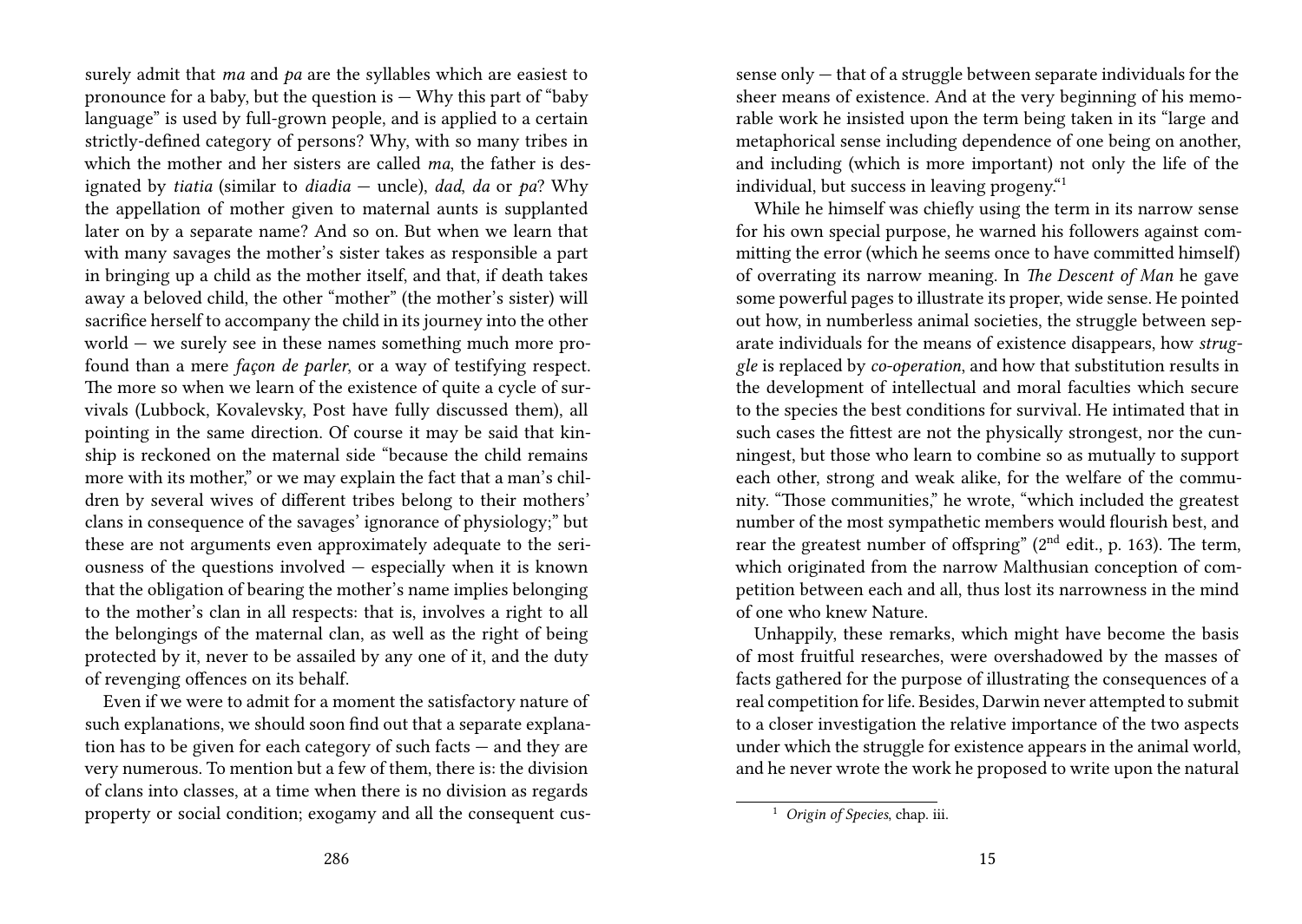checks to over-multiplication, although that work would have been the crucial test for appreciating the real purport of individual struggle. Nay, on the very pages just mentioned, amidst data disproving the narrow Malthusian conception of struggle, the old Malthusian leaven reappeared — namely, in Darwin's remarks as to the alleged inconveniences of maintaining the "weak in mind and body" in our civilized societies (ch. v). As if thousands of weak-bodied and infirm poets, scientists, inventors, and reformers, together with other thousands of so-called "fools" and "weak-minded enthusiasts," were not the most precious weapons used by humanity in its struggle for existence by intellectual and moral arms, which Darwin himself emphasized in those same chapters of *Descent of Man*.

It happened with Darwin's theory as it always happens with theories having any bearing upon human relations. Instead of widening it according to his own hints, his followers narrowed it still more. And while Herbert Spencer, starting on independent but closely allied lines, attempted to widen the inquiry into that great question, "Who are the fittest?" especially in the appendix to the third edition of the *Data of Ethics*, the numberless followers of Darwin reduced the notion of struggle for existence to its narrowest limits. They came to conceive the animal world as a world of perpetual struggle among half-starved individuals, thirsting for one another's blood. They made modern literature resound with the war-cry of *woe to the vanquished*, as if it were the last word of modern biology. They raised the "pitiless" struggle for personal advantages to the height of a biological principle which man must submit to as well, under the menace of otherwise succumbing in a world based upon mutual extermination. Leaving aside the economists who know of natural science but a few words borrowed from second-hand vulgarizers, we must recognize that even the most authorized exponents of Darwin's views did their best to maintain those false ideas. In fact, if we take Huxley, who certainly is considered as one of the ablest exponents of the theory of evolution, were we not taught by him,

and in *classes* occupying separate long houses according to the age and stage of initiation of the youth (M. Maclay, H. Schurz); the restrictions to personal accumulation of property of which several illustrations are given above, in the text; the fact that women taken from another tribe belonged to the whole tribe before becoming private property; and many similar institutions analyzed by Lubbock. This wide cycle of institutions, which fell into decay and finally disappeared in the village-community phase of human development, stand in perfect accord with the "tribal marriage" theory; but they are mostly left unnoticed by the followers of the patriarchal family school. This is certainly not the proper way of discussing the problem. Primitive men have not several superposed or juxtaposed institutions as we have now. They have but *one* institution, the clan, which embodies *all* the mutual relations of the members of the clan. Marriage-relations and possession-relations are clan-relations. And the last that we might expect from the defenders of the patriarchal family theory would be to show us how the just mentioned cycle of institutions (which disappear later on) could have existed in an agglomeration of men living under a system contradictory of such institutions — the system of separate families governed by the *pater familias*.

Again, one cannot recognize scientific value in the way in which certain serious difficulties are set aside by the promoters of the patriarchal family theory. Thus, Morgan has proved by a considerable amount of evidence that a strictly-kept "classificatory group system" exists with many primitive tribes, and that all the individuals of the same category address each other as if they were brothers and sisters, while the individuals of a younger category will address their mothers' sisters as mothers, and so on. To say that this must be a simple *façon de parler* — a way of expressing respect to age — is certainly an easy method of getting rid of the difficulty of explaining, why this special mode of expressing respect, and not some other, has prevailed among so many peoples of different origin, so as to survive with many of them up to the present day? One may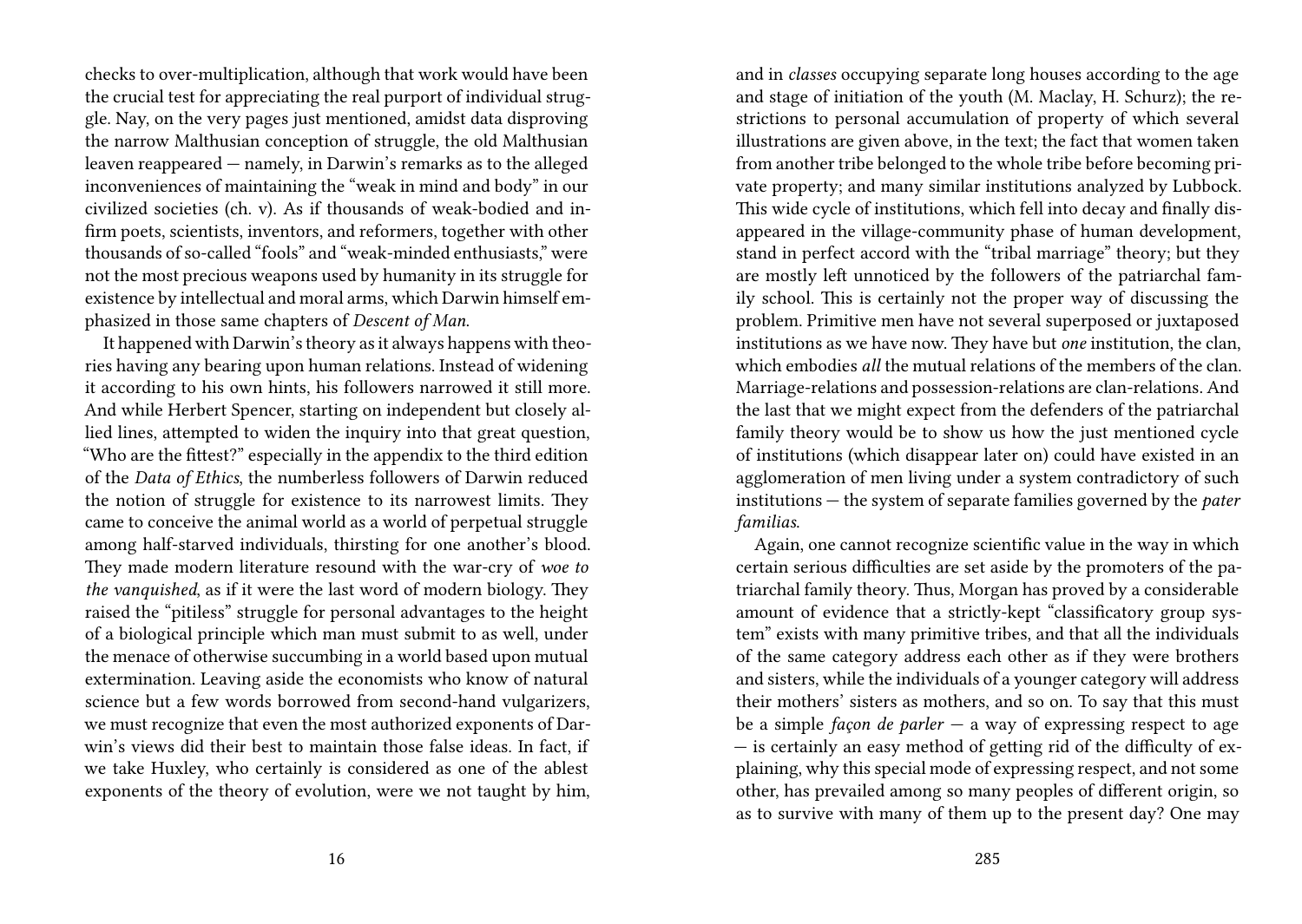sacked by Prof. Westermarck is undoubtedly great enough, and his work is certainly very valuable as a criticism; but it hardly will induce those who know the works of Bachofen, Morgan, MacLennan, Post, Kovalevsky, etc., in the originals, and are acquainted with the village-community school, to change their opinions and accept the patriarchal family theory.

Thus the arguments borrowed by Westermarck from the familiar habits of the primates have not, I dare say, the value which he attributes to them. Our knowledge about the family relations amongst the sociable species of monkeys of our own days is extremely uncertain, while the two unsociable species of orang-outan and gorilla must be ruled out of discussion, both being evidently, as I have indicated in the text, decaying species. Still less do we know about the relations which existed between males and females amongst the primates towards the end of the Tertiary period. The species which lived then are probably all extinct, and we have not the slightest idea as to which of them was the ancestral form which Man sprung from. All we can say with any approach to probability is, that various family and tribe relations must have existed in the different ape species, which were extremely numerous at that time; and that great changes must have taken place since in the habits of the primates, similarly to the changes that took place, even within the last two centuries, in the habits of many other mammal species.

The discussion must consequently be limited entirely to human institutions; and in the minute discussion of each separate trace of each early institution, *in connection with all that we know about every other institution of the same people or the same tribe*, lies the main force of the argument of the school which maintains that the patriarchal family is an institution of a relatively late origin.

There is, in fact, *quite a cycle of institutions* amongst primitive men, which become fully comprehensible if we accept the ideas of Bachofen and Morgan, but are utterly incomprehensible otherwise. Such are: the communistic life of the clan, so long as it was not split up into separate paternal families; the life in *long houses*,

in a paper on the 'Struggle for Existence and its Bearing upon Man,' that,

"from the point of view of the moralist, the animal world is on about the same level as a gladiators' show. The creatures are fairly well treated, and set to, fight hereby the strongest, the swiftest, and the cunningest live to fight another day. The spectator has no need to turn his thumb down, as no quarter is given."

Or, further down in the same article, did he not tell us that, as among animals, so among primitive men,

"the weakest and stupidest went to the wall, while the toughest and shrewdest, those who were best fitted to cope with their circumstances, but not the best in another way, survived. Life was a continuous free fight, and beyond the limited and temporary relations of the family, the Hobbesian war of each against all was the normal state of existence."<sup>2</sup>

In how far this view of nature is supported by fact, will be seen from the evidence which will be here submitted to the reader as regards the animal world, and as regards primitive man. But it may be remarked at once that Huxley's view of nature had as little claim to be taken as a scientific deduction as the opposite view of Rousseau, who saw in nature but love, peace, and harmony destroyed by the accession of man. In fact, the first walk in the forest, the first observation upon any animal society, or even the perusal of any serious work dealing with animal life (D'Orbigny's, Audubon's, Le Vaillant's, no matter which), cannot but set the naturalist thinking about the part taken by social life in the life of animals, and prevent him from seeing in Nature nothing but a field of slaughter, just

<sup>2</sup> *Nineteenth Century*, Feb. 1888, p. 165.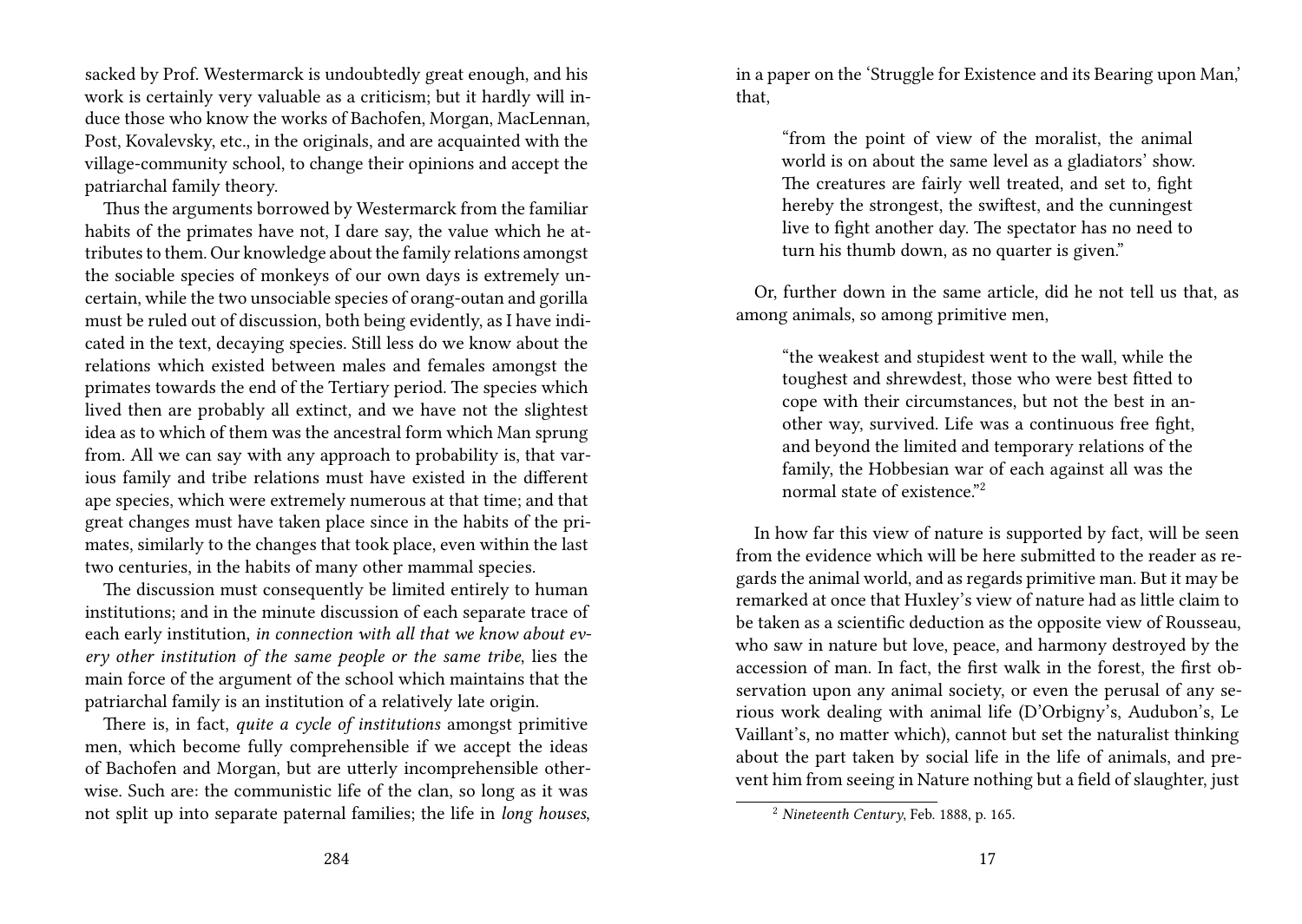as this would prevent him from seeing in Nature nothing but harmony and peace. Rousseau had committed the error of excluding the beak-and-claw fight from his thoughts; and Huxley committed the opposite error; but neither Rousseau's optimism nor Huxley's pessimism can be accepted as an impartial interpretation of nature.

As soon as we study animals — not in laboratories and museums only, but in the forest and the prairie, in the steppe and the mountains  $-$  we at once perceive that though there is an immense amount of warfare and extermination going on amidst various species, and especially amidst various classes of animals, there is, at the same time, as much, or perhaps even more, of mutual support, mutual aid, and mutual defence amidst animals belonging to the same species or, at least, to the same society. Sociability is as much a law of nature as mutual struggle. Of course it would be extremely difficult to estimate, however roughly, the relative numerical importance of both these series of facts. But if we resort to an indirect test, and ask Nature: "Who are the fittest: those who are continually at war with each other, or those who support one another?" we at once see that those animals which acquire habits of mutual aid are undoubtedly the fittest. They have more chances to survive, and they attain, in their respective classes, the highest development of intelligence and bodily organization. If the numberless facts which can be brought forward to support this view are taken into account, we may safely say that mutual aid is as much a law of animal life as mutual struggle, but that, as a factor of evolution, it most probably has a far greater importance, inasmuch as it favours the development of such habits and characters as insure the maintenance and further development of the species, together with the greatest amount of welfare and enjoyment of life for the individual, with the least waste of energy.

Of the scientific followers of Darwin, the first, as far as I know, who understood the full purport of Mutual Aid *as a law of Nature and the chief factor of evolution*, was a well-known Russian zoologist, the late Dean of the St. Petersburg University, Professor Kessler. of mankind began to be accepted by most anthropologists and students of ancient law, they necessarily called forth such works as those of Starcke and Westermarck, in which man was represented, in accordance with the Hebrew tradition, as having started with the family, evidently patriarchal, and never having passed through the stages described by MacLennan, Bachofen, or Morgan. These works, of which the brilliantly-written *History of Human Marriage* has especially been widely read, have undoubtedly produced a certain effect: those who have not had the opportunity of reading the bulky volumes related to the controversy became hesitating; while some anthropologists, well acquainted with the matter, like the French Professor Durkheim, took a conciliatory, but somewhat undefined attitude.

For the special purpose of a work on Mutual Aid, this controversy may be irrelevant. The fact that men have lived in *tribes* from the earliest stages of mankind, is not contested, even by those who feel shocked at the idea that man may have passed through a stage when the family as we understand it did not exist. The subject, however, has its own interest and deserves to be mentioned, although it must be remarked that a volume would be required to do it full justice.

When we labour to lift the veil that conceals from us ancient institutions, and especially such institutions as have prevailed at the first appearance of beings of the human type, we are bound  $-$  in the necessary absence of direct testimony — to accomplish a most painstaking work of tracing backwards every institution, carefully noting even its faintest traces in habits, customs, traditions, songs, folk-lore, and so on; and then, combining the separate results of each of these separate studies, to mentally reconstitute the society which would answer to the co-existence of all these institutions. One can consequently understand what a formidable array of facts, and what a vast number of minute studies of particular points is required to come to any safe conclusion. This is exactly what one finds in the monumental work of Bachofen and his followers, but fails to find in the works of the other school. The mass of facts ran-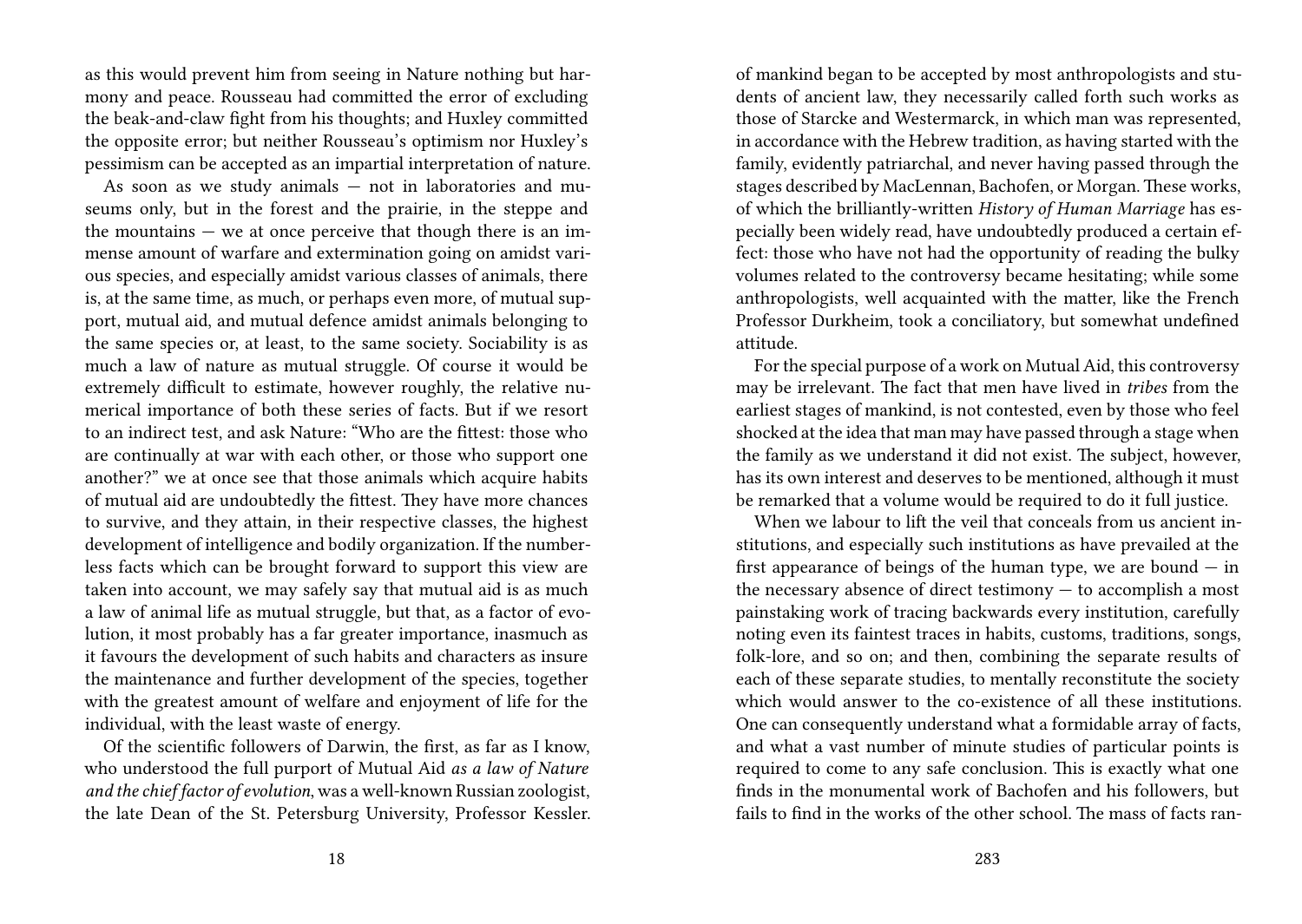## **Appendix VII: The Origin of the Family**

At the time when I wrote the chapter inserted in the text, a certain accord seemed to have been established amongst anthropologists concerning the relatively late appearance, in the institutions of men, of the patriarchal family, such as we know it among the Hebrews, or in Imperial Rome. However, works have been published since, in which the ideas promulgated by Bachofen and MacLennan, systematized especially by Morgan, and further developed and confirmed by Post, Maxim Kovalevsky, and Lubbock, were contested the most important of such works being by the Danish Professor, C.N. Starcke (*Primitive Family*, 1889), and by the Helsingfors Professor, Edward Westermarck (*The History of Human Marriage*, 1891; 2<sup>nd</sup> ed. 1894). The same has happened with this question of primitive marriage institutions as it happened with the question of the primitive land-ownership institutions. When the ideas of Maurer and Nasse on the village community developed by quite a school of gifted explorers, and those of all modern anthropologists upon the primitively communistic constitution of the clan had nearly won general acceptance — they called forth the appearance of such works as those of Fustel de Coulanges in France, the Oxford Professor Seebohm in England, and several others, in which an attempt was made — with more brilliancy than real depth of investigation to undermine these ideas and to cast a doubt upon the conclusions arrived at by modern research (see Prof. Vinogradov's Preface to his remarkable work, *Villainage in England*). Similarly, when the ideas about the non-existence of the family at the early tribal stage

He developed his ideas in an address which he delivered in January 1880, a few months before his death, at a Congress of Russian naturalists; but, like so many good things published in the Russian tongue only, that remarkable address remains almost entirely unknown.<sup>3</sup>

"As a zoologist of old standing," he felt bound to protest against the abuse of a term — the struggle for existence — borrowed from zoology, or, at least, against overrating its importance. Zoology, he said, and those sciences which deal with man, continually insist upon what they call the pitiless law of struggle for existence. But they forget the existence of another law which may be described as the law of mutual aid, which law, at least for the animals, is far more essential than the former. He pointed out how the need of leaving progeny necessarily brings animals together, and, "the more the individuals keep together, the more they mutually support each other, and the more are the chances of the species for surviving, as well as for making further progress in its intellectual

<sup>&</sup>lt;sup>3</sup> Leaving aside the pre-Darwinian writers, like Toussenel, Fée, and many others, several works containing many striking instances of mutual aid  $-$  chiefly, however, illustrating animal intelligence were issued previously to that date. I may mention those of Houzeau, *Les facultés etales des animaux*, 2 vols., Brussels, 1872; L. Büchner's *Aus dem Geistesleben der Thiere*, 2nd ed. in 1877; and Maximilian Perty's *Ueber das Seelenleben der Thiere*, Leipzig, 1876. Espinas published his most remarkable work, Les Sociétés animales, in 1877, and in that work he pointed out the importance of animal societies, and their bearing upon the preservation of species, and entered upon a most valuable discussion of the origin of societies. In fact, Espinas's book contains all that has been written since upon mutual aid, and many good things besides. If I nevertheless make a special mention of Kessler's address, it is because he raised mutual aid to the height of a law much more important in evolution than the law of mutual struggle. The same ideas were developed next year (in April 1881) by J. Lanessan in a lecture published in 1882 under this title: *La lutte pour l'existence et l'association pour la lutte*. G. Romanes's capital work, *Animal Intelligence*, was issued in 1882, and followed next year by the *Mental Evolution in Animals*. About the same time (1883), Büchner published another work, *Liebe und Liebes-Leben in der Thierwelt*, a second edition of which was issued in 1885. The idea, as seen, was in the air.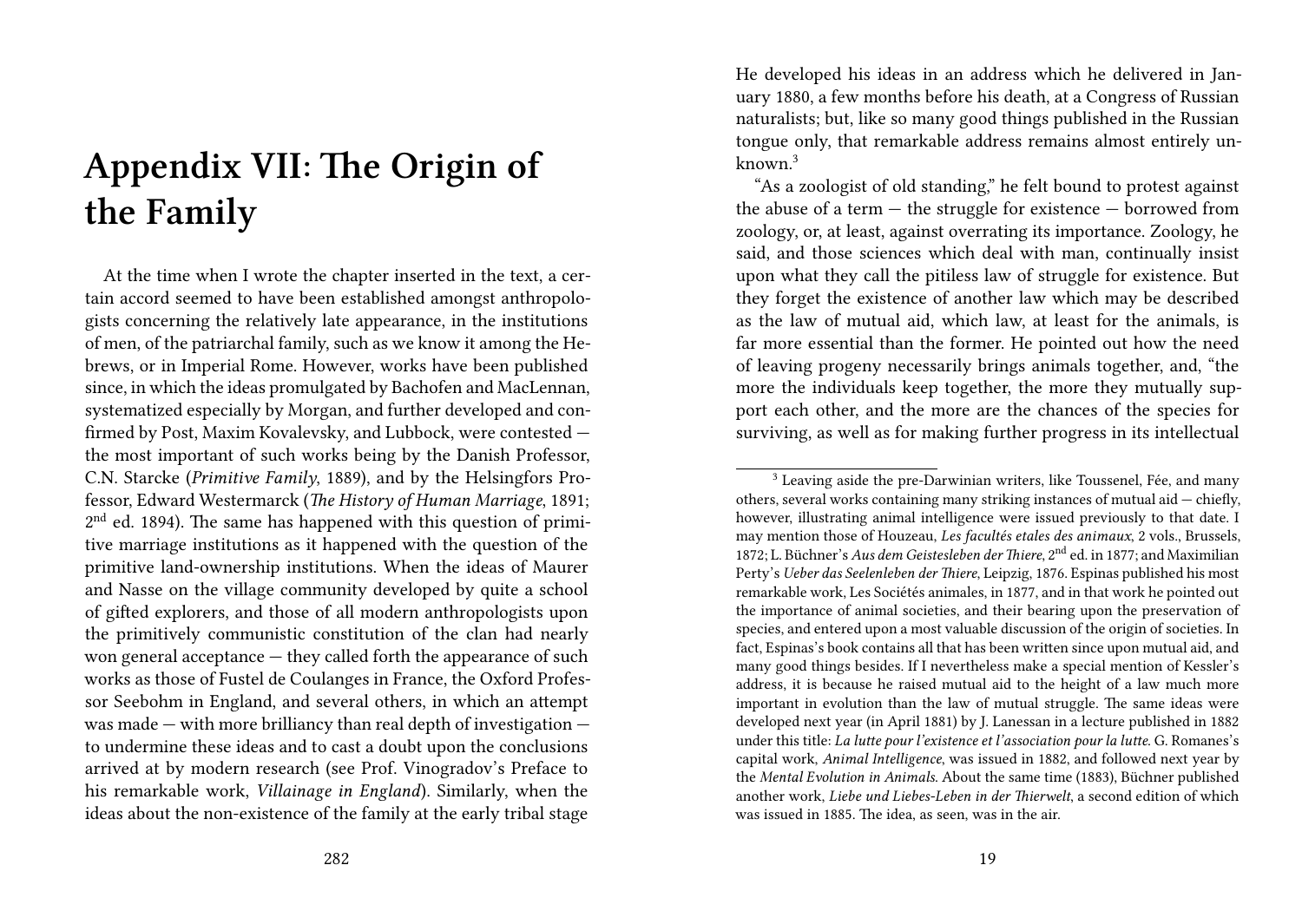development." "All classes of animals," he continued, "and especially the higher ones, practise mutual aid," and he illustrated his idea by examples borrowed from the life of the burying beetles and the social life of birds and some mammalia. The examples were few, as might have been expected in a short opening address, but the chief points were clearly stated; and, after mentioning that in the evolution of mankind mutual aid played a still more prominent part, Professor Kessler concluded as follows: —

"I obviously do not deny the struggle for existence, but I maintain that the progressive development of the animal kingdom, and especially of mankind, is favoured much more by mutual support than by mutual struggle… All organic beings have two essential needs: that of nutrition, and that of propagating the species. The former brings them to a struggle and to mutual extermination, while the needs of maintaining the species bring them to approach one another and to support one another. But I am inclined to think that in the evolution of the organic world  $-$  in the progressive modification of organic beings — mutual support among individuals plays a much more important part than their mutual struggle."<sup>4</sup>

The correctness of the above views struck most of the Russian zoologists present, and Syevertsoff, whose work is well known to ornithologists and geographers, supported them and illustrated them by a few more examples. He mentioned sone of the species of falcons which have "an almost ideal organization for robbery," and nevertheless are in decay, while other species of falcons, which practise mutual help, do thrive. "Take, on the other side, a sociable bird, the duck," he said; "it is poorly organized on the whole, but

cial habit is kept down in them by the conditions of a life which makes solitude necessary." They cannot make those large breeding associations which we see in the sea-birds, because they live on the tree-insects, and they must carefully explore separately every tree — which they do in a most business-like way; but they continually call each other in the woods, "conversing with one another over long distances;" and they associate in those "wandering bands" which are well known from Bates' picturesque description, while Hudson was led to believe "that everywhere in South America the Dendrocolaptidae are the first in combining to act in concert, and that the birds of other families follow their march and associate with them, knowing from experience that a rich harvest may be reaped." It hardly need be added that Hudson pays them also a high compliment concerning their intelligence. Sociability and intelligence always go hand in hand.

<sup>4</sup> *Memoirs (Trudy) of the St. Petersburg Society of Naturalists*, vol. xi. 1880.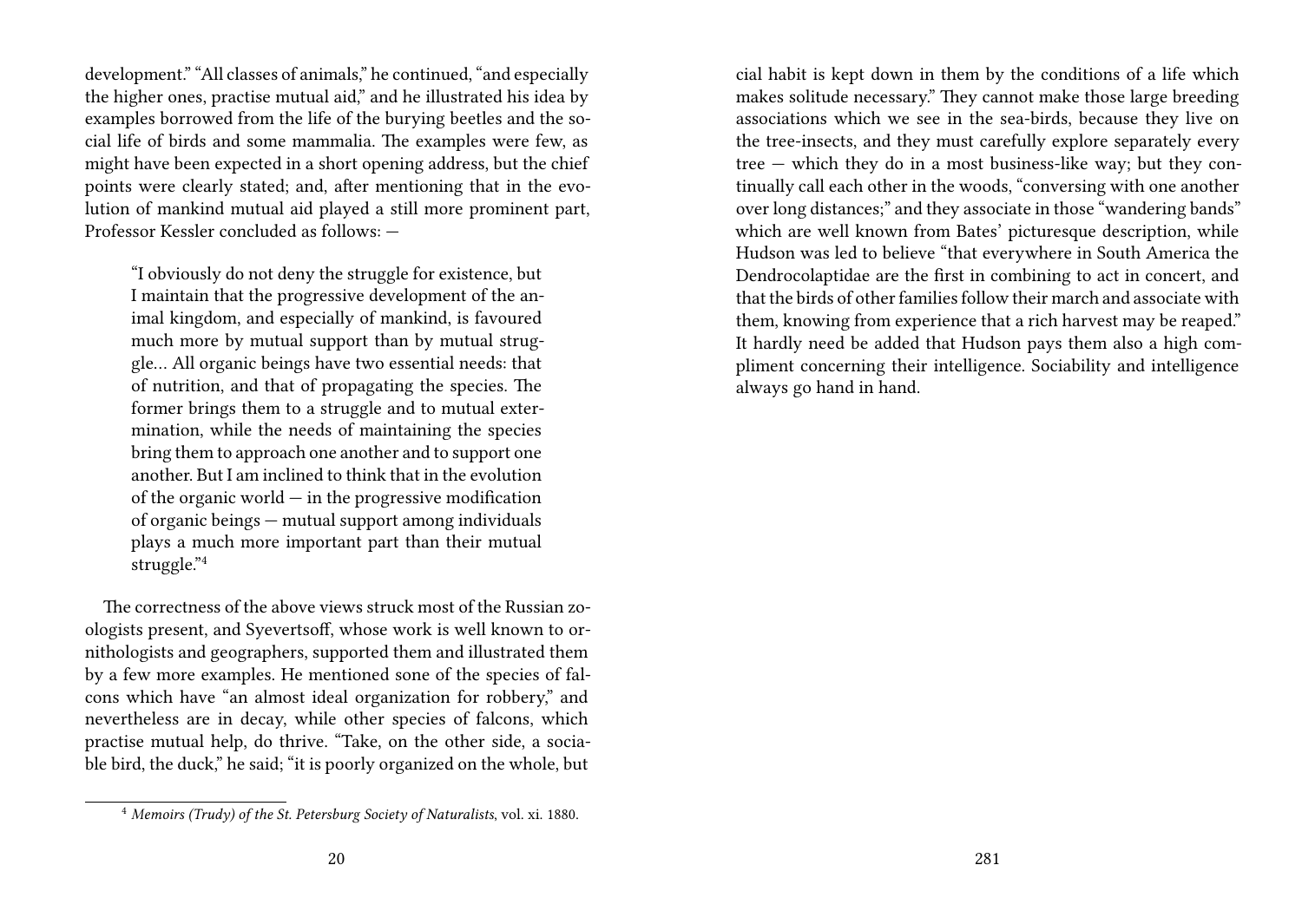out being possessed of any of the weapons usually considered as essential in the struggle for existence. The above family covers an immense range, from South Mexico to Patagonia, and no fewer than 290 species, referable to about 46 genera, are already known from this family, the most striking feature of which is the great diversity of habits of its members. Not only the different genera and the different species possess habits peculiarly their own, but even the same species is often found to differ in its manner of life in different localities. "Some species of *Xenops* and *Magarornis*, like woodpeckers, climb vertically on tree-trunks in search of insect prey, but also, like tits, explore the smaller twigs and foliage at the extremity of the branches; so that the whole tree, from the root to its topmost foliage, is hunted over by them. The *Sclerurus*, although an inhabitant of the darkest forest, and provided with sharply-curved claws, never seeks its food on trees, but exclusively on the ground, among the decaying fallen leaves; but, strangely enough, when alarmed, it flies to the trunk of the nearest tree, to which it clings in a vertical position, and, remaining silent and motionless, escapes observation by means of its dark protective colour." And so on. In their nesting habits they also vary immensely. Thus, in one single genus, three species build an oven-shaped clay-nest, a fourth builds a nest of sticks in the trees, and a fifth burrows in the side of a bank, like a kingfisher.

Now, this extremely large family, of which Hudson says that "every portion of the South American continent is occupied by them; for there is really no climate, and no kind of soil or vegetation, which does not possess its appropriate species, belongs"  $-$  to use his own words — "to the most defenceless of birds." Like the ducks which were mentioned by Syevertsoff (see in the text), they display no powerful beak or claws; "they are timid, unresisting creatures, without strength or weapons; their movements are less quick and vigorous than those of other kinds, and their flight is exceedingly feeble." But they possess — both Hudson and Asara observe — "the social disposition in an eminent degree," although "the soit practises mutual support, and it almost invades the earth, as may be judged from its numberless varieties and species."

The readiness of the Russian zoologists to accept Kessler's views seems quite natural, because nearly all of them have had opportunities of studying the animal world in the wide uninhabited regions of Northern Asia and East Russia; and it is impossible to study like regions without being brought to the same ideas. I recollect myself the impression produced upon me by the animal world of Siberia when I explored the Vitim regions in the company of so accomplished a zoologist as my friend Polyakoff was. We both were under the fresh impression of the *Origin of Species*, but we vainly looked for the keen competition between animals of the same species which the reading of Darwin's work had prepared us to expect, even after taking into account the remarks of the third chapter (p. 54). We saw plenty of adaptations for struggling, very often in common, against the adverse circumstances of climate, or against various enemies, and Polyakoff wrote many a good page upon the mutual dependency of carnivores, ruminants, and rodents in their geographical distribution; we witnessed numbers of facts of mutual support, especially during the migrations of birds and ruminants; but even in the Amur and Usuri regions, where animal life swarms in abundance, facts of real competition and struggle between higher animals of the same species came very seldom under my notice, though I eagerly searched for them. The same impression appears in the works of most Russian zoologists, and it probably explains why Kessler's ideas were so welcomed by the Russian Darwinists, whilst like ideas are not in vogue amidst the followers of Darwin in Western Europe.

The first thing which strikes us as soon as we begin studying the struggle for existence under both its aspects — direct and metaphorical — is the abundance of facts of mutual aid, not only for rearing progeny, as recognized by most evolutionists, but also for the safety of the individual, and for providing it with the necessary food. With many large divisions of the animal kingdom mutual aid is the rule. Mutual aid is met with even amidst the lowest animals, and we must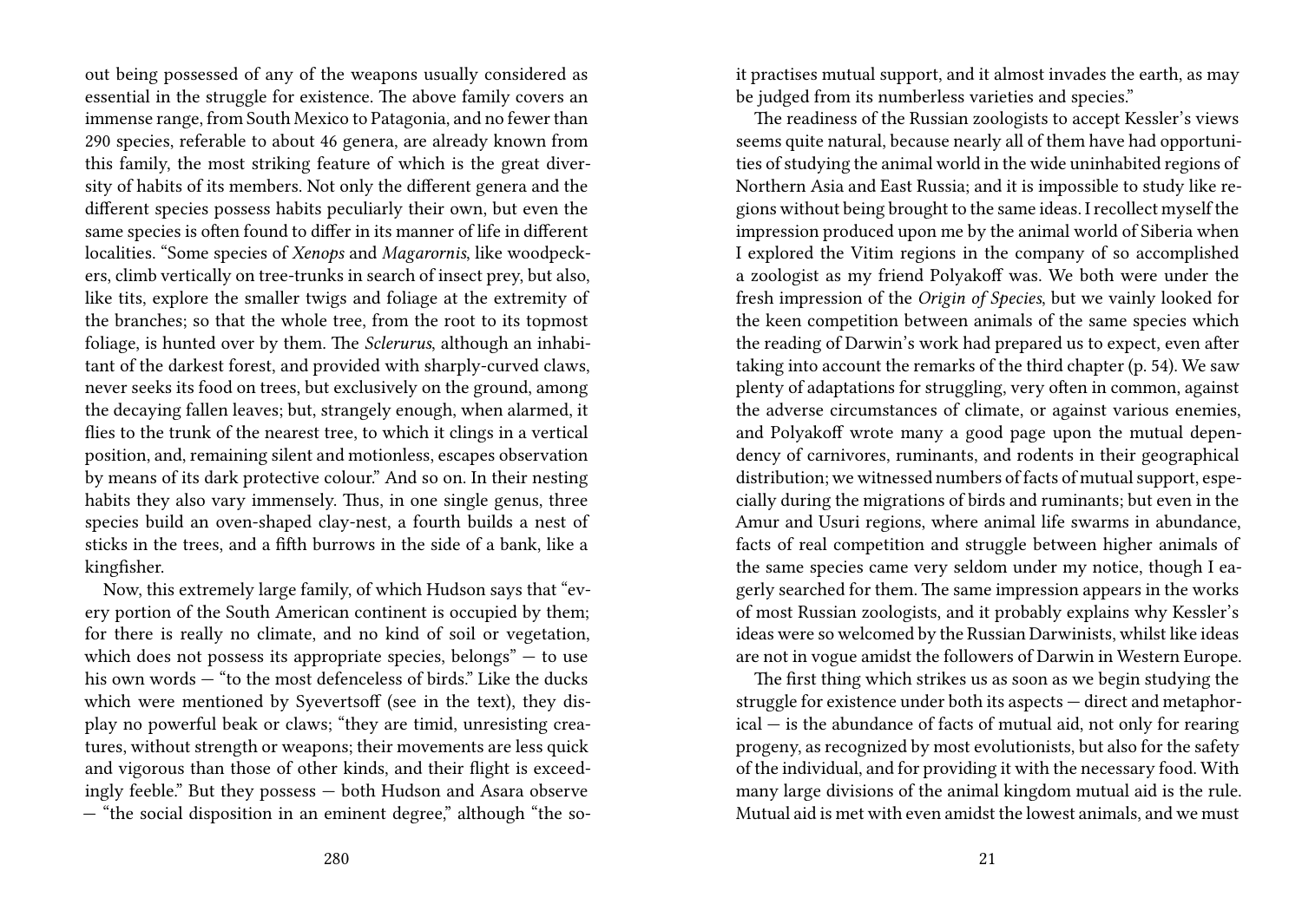be prepared to learn some day, from the students of microscopical pond-life, facts of unconscious mutual support, even from the life of micro-organisms. Of course, our knowledge of the life of the invertebrates, save the termites, the ants, and the bees, is extremely limited; and yet, even as regards the lower animals, we may glean a few facts of well-ascertained cooperation. The numberless associations of locusts, vanessae, cicindelae, cicadae, and so on, are practically quite unexplored; but the very fact of their existence indicates that they must be composed on about the same principles as the temporary associations of ants or bees for purposes of migration.<sup>5</sup> As to the beetles, we have quite well-observed facts of mutual help amidst the burying beetles (*Necrophorus*). They must have some decaying organic matter to lay their eggs in, and thus to provide their larve with food; but that matter must not decay very rapidly. So they are wont to bury in the ground the corpses of all kinds of small animals which they occasionally find in their rambles. As a rule, they live an isolated life, but when one of them has discovered the corpse of a mouse or of a bird, which it hardly could manage to bury itself, it calls four, six, or ten other beetles to perform the operation with united efforts; if necessary, they transport the corpse to a suitable soft ground; and they bury it in a very considerate way, without quarrelling as to which of them will enjoy the privilege of laying its eggs in the buried corpse. And when Gleditsch attached a dead bird to a cross made out of two sticks, or suspended a toad to a stick planted in the soil, the little beetles would in the same friendly way combine their intelligences to overcome the artifice of Man. The same combination of efforts has been noticed among the dung-beetles.

Even among animals standing at a somewhat lower stage of organization we may find like examples. Some land-crabs of the West Indies and North America combine in large swarms in order to travel to the sea and to deposit therein their spawn; and each such migra-

#### **Appendix VI: Adaptations to Avoid Competition**

Numerous examples of such adaptations can be found in the works of all field-naturalists. One of them, very interesting, may be given in the hairy armadillo, of which W.H. Hudson says, that "it has struck a line for itself, and consequently thrives, while its congeners are fast disappearing. Its food is most varied. It preys on all kinds of insects, discovering worms and larvæ several inches beneath the surface. It is fond of eggs and fledglings; it feeds on carrion as readily as a vulture; and, failing animal food, it subsists on vegetable diet-clover, and even grains of maize. Therefore, when other animals are starving, the hairy armadillo is always fat and vigorous" (*Naturalist on the La Plata*, p. 71).

The adaptivity of the lapwing makes it a species of which the range of extension is very wide. In England, it "makes itself at home on arable land as readily as in wilder areas." Ch. Dixon says in his *Birds of Northern Shires* (p. 67), "Variety of food is still more the rule with the birds of prey." Thus, for instance, we learn from the same author (pp. 60, 65), "that the hen harrier of the British moors feeds not only on small birds, but also on moles and mice, and on frogs, lizards and insects, while most of the smaller falcons subsist largely on insects."

The very suggestive chapter which W.H. Hudson gives to the family of the South American treecreepers, or woodhewers, is another excellent illustration of the ways in which large portions of the animal population avoid competition, while at the same time they succeed in becoming very numerous in a given region, with-

<sup>5</sup> See Appendix I.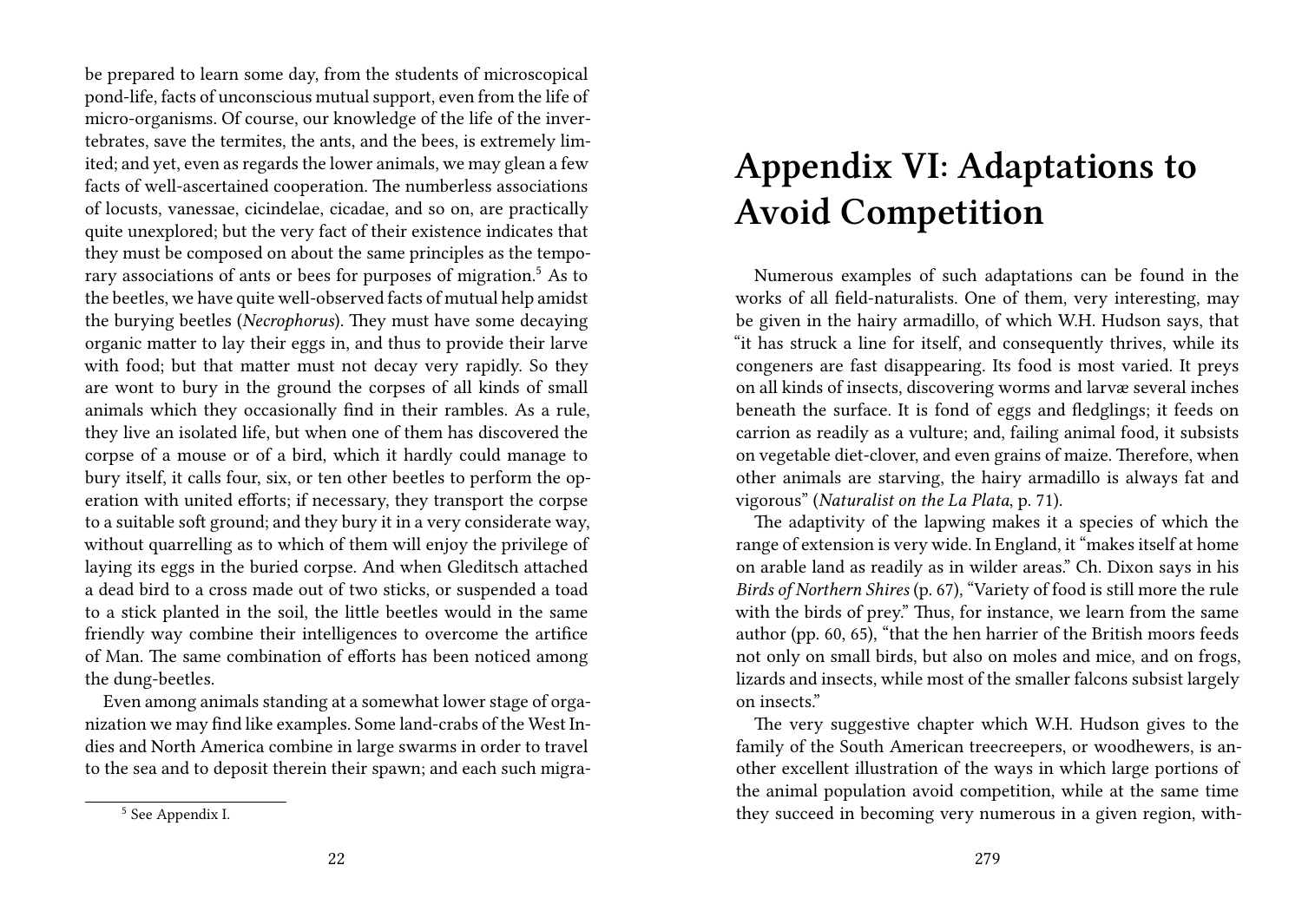afford ample food for birds, as may be seen from a quotation, already given on a previous page, about birds' societies. And yet, the forests of Brazil, like those of Asia and Africa, are not overpopulated, but rather under-populated. The same is true concerning the pampas of South America, about which W.H. Hudson remarks that it is really astonishing that only one small ruminant should be found on this immense grassy area, so admirably suited to herbivorous quadrupeds. Millions of sheep, cattle and horses, introduced by man, graze now, as is known, upon a portion of these prairies. Land-birds on the pampas are also few in species and in numbers.

tion implies concert, co-operation, and mutual support. As to the big Molucca crab (*Limulus*), I was struck (in 1882, at the Brighton Aquarium) with the extent of mutual assistance which these clumsy animals are capable of bestowing upon a comrade in case of need. One of them had fallen upon its back in a corner of the tank, and its heavy saucepan-like carapace prevented it from returning to its natural position, the more so as there was in the corner an iron bar which rendered the task still more difficult. Its comrades came to the rescue, and for one hour's time I watched how they endeavoured to help their fellow-prisoner. They came two at once, pushed their friend from beneath, and after strenuous efforts succeeded in lifting it upright; but then the iron bar would prevent them from achieving the work of rescue, and the crab would again heavily fall upon its back. After many attempts, one of the helpers would go in the depth of the tank and bring two other crabs, which would begin with fresh forces the same pushing and lifting of their helpless comrade. We stayed in the Aquarium for more than two hours, and, when leaving, we again came to cast a glance upon the tank: the work of rescue still continued! Since I saw that, I cannot refuse credit to the observation quoted by Dr. Erasmus Darwin — namely, that "the common crab during the moulting season stations as sentinel an unmoulted or hard-shelled individual to prevent marine enemies from injuring moulted individuals in their unprotected state."<sup>6</sup>

Facts illustrating mutual aid amidst the termites, the ants, and the bees are so well known to the general reader, especially through the works of Romanes, L. Büchner, and Sir John Lubbock, that I may limit my remarks to a very few hints.<sup>7</sup> If we take an ants' nest,

<sup>&</sup>lt;sup>6</sup> George J. Romanes's *Animal Intelligence*, 1<sup>st</sup> ed. p. 233.

<sup>7</sup> Pierre Huber's *Les fourmis indigëes, Génève*, 1861; Forel's *Recherches sur les fourmis de la Suisse, Zurich*, 1874, and J.T. Moggridge's *Harvesting Ants and Trapdoor Spiders*, London, 1873 and 1874, ought to be in the hands of every boy and girl. See also: Blanchard's *Métamorphoses des Insectes*, Paris, 1868; J.H. Fabre's *Souvenirs entomologiques*, Paris, 1886; Ebrard's *Etudes des mœurs des fourmis, Génève*, 1864; Sir John Lubbock's *Ants, Bees, and Wasps*, and so on.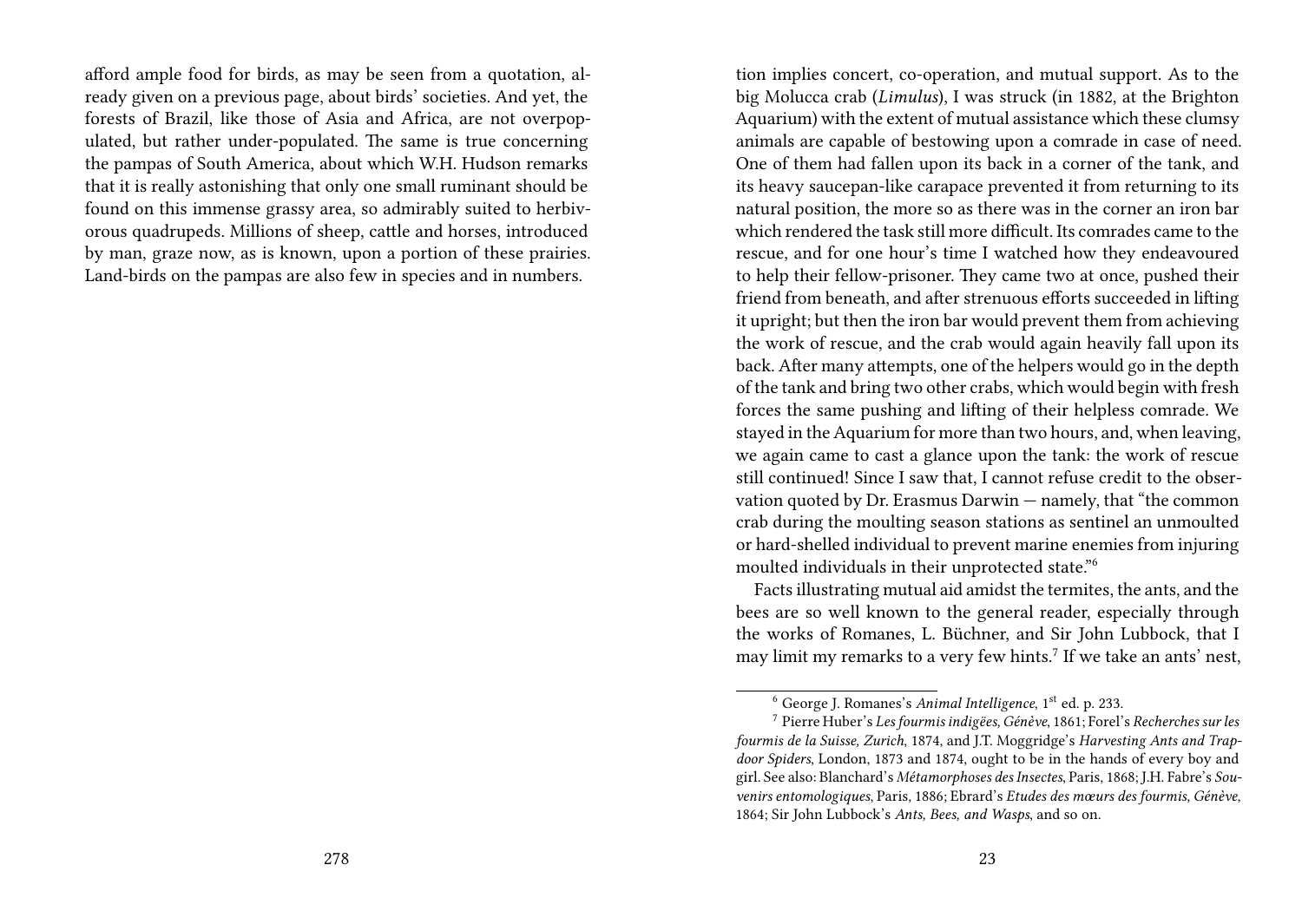we not only see that every description of work-rearing of progeny, foraging, building, rearing of aphides, and so on  $-$  is performed according to the principles of voluntary mutual aid; we must also recognize, with Forel, that the chief, the fundamental feature of the life of many species of ants is the fact and the obligation for every ant of sharing its food, already swallowed and partly digested, with every member of the community which may apply for it. Two ants belonging to two different species or to two hostile nests, when they occasionally meet together, will avoid each other. But two ants belonging to the same nest or to the same colony of nests will approach each other, exchange a few movements with the antennæ, and "if one of them is hungry or thirsty, and especially if the other has its crop full… it immediately asks for food." The individual thus requested never refuses; it sets apart its mandibles, takes a proper position, and regurgitates a drop of transparent fluid which is licked up by the hungry ant. Regurgitating food for other ants is so prominent a feature in the life of ants (at liberty), and it so constantly recurs both for feeding hungry comrades and for feeding larvæ, that Forel considers the digestive tube of the ants as consisting of two different parts, one of which, the posterior, is for the special use of the individual, and the other, the anterior part, is chiefly for the use of the community. If an ant which has its crop full has been selfish enough to refuse feeding a comrade, it will be treated as an enemy, or even worse. If the refusal has been made while its kinsfolk were fighting with some other species, they will fall back upon the greedy individual with greater vehemence than even upon the enemies themselves. And if an ant has not refused to feed another ant belonging to an enemy species, it will be treated by the kinsfolk of the latter as a friend. All this is confirmed by most accurate observation and decisive experiments.<sup>8</sup>

<sup>8</sup> Forel's *Recherches*, pp. 244, 275, 278. Huber's description of the process is admirable. It also contains a hint as to the possible origin of the instinct (popular edition, pp. 158, 160). See Appendix II.

diately attracts enemies from other parts of the plains, and how species unprotected by their social organization must necessarily succumb before them.

Another excellent illustration in point is given by the same author from the Argentine Republic. The coypù (*Myiopotamus coypù*) is there a very common rodent  $-$  a rat in shape, but as large as an otter. It is aquatic in its habits and very sociable. "Of an evening," Hudson writes, "they are all out swimming and playing in the water, conversing together in strange tunes, which sound like the moans and cries of wounded and suffering men. The coypù, which has a fine fur under the long coarse hair, was largely exported to Europe; but some sixty years ago the Dictator Rosas issued a decree prohibiting the hunting of this animal. The result was that the animals increased and multiplied exceedingly, and, abandoning their aquatic habits, they became terrestrial and migratory, and swarmed everywhere in search of food. Suddenly a mysterious malady fell on them, from which they quickly perished, and became almost extinct" (p. 12).

Extermination by man on the one side, and contagious diseases on the other side, are thus the main checks which keep the species down — not competition for the means of existence, which may not exist at all.

Facts, proving that regions enjoying a far more congenial climate than Siberia are equally underpopulated, could be produced in numbers. But in Bates' well-known work we find the same remark concerning even the shores of the Amazon river.

"There is, in fact," Bates wrote, "a great variety of mammals, birds and reptiles, but they are widely scattered and all excessively shy of man. The region is so extensive and uniform in the forest-clothing of its surface, that it is only at long intervals that animals are seen in abundance, where some particular spot is found which is more attractive than the others" (*Naturalist on the Amazon*, 6<sup>th</sup> ed., p. 31).

This fact is the more striking as the Brazilian fauna, which is poor in mammals, is not poor at all in birds, and the Brazilian forests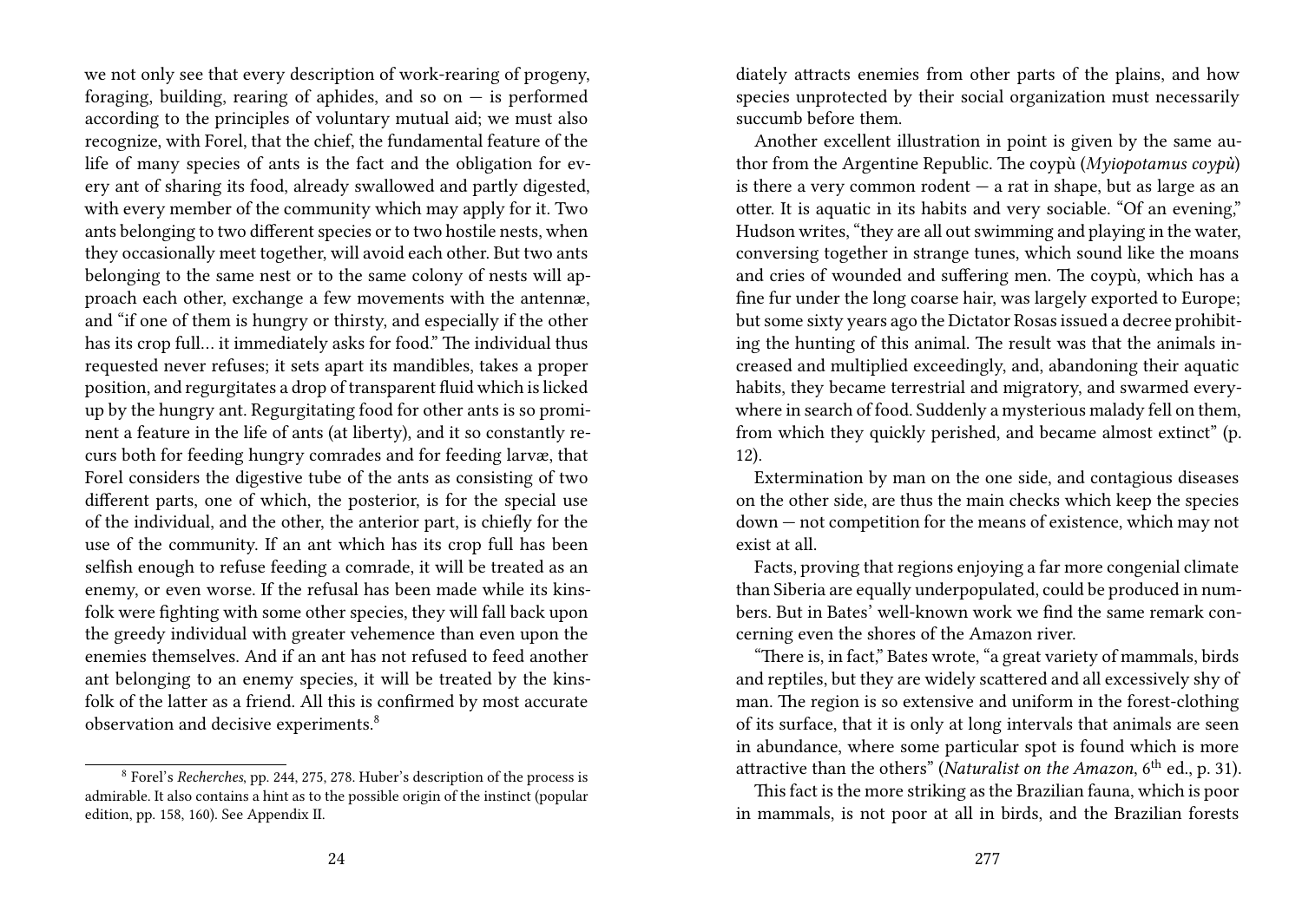#### **Appendix V: Checks to Over-Multiplication**

Hudson, in his *Naturalist on the La Plata* (Chapter III), has a very interesting account of a sudden increase of a species of mice and of the consequences of that sudden "wave of life." "In the summer of 1872–73," he writes, "we had plenty of sunshine, with frequent showers, so that the hot months brought no dearth of wild flowers, as in most years." The season was very favourable for mice, and "these prolific little creatures were soon so abundant that the dogs and the cats subsisted almost exclusively on them. Foxes, weasels and opossums fared sumptuously; even the insectivorous armadillo took to mice-hunting."The fowls became quite rapacious, "while the sulphur tyrant-birds (*Pitangus*) and the *Guira* cuckoos preyed on nothing but mice." In the autumn, countless numbers of storks and of short-eared owls made their appearance, coming also to assist at the general feast. Next came a winter of continued drought; the dry grass was eaten, or turned to dust; and the mice, deprived of cover and food, began to die out. The cats sneaked back to the houses; the short-eared owls  $-$  a wandering species  $-$  left; while the little burrowing owls became so reduced as scarcely to be able to fly, "and hung about the houses all day long on the look-out for some stray morsel of food. "Incredible numbers of sheep and cattle perished the same winter, during a month of cold that followed the drought. As to the mice, Hudson makes the remark that "scarcely a hard-pressed remnant remains after the great reaction, to continue the species."

This illustration has an additional interest in its showing how, on flat plains and plateaus, the sudden increase of a species imme-

In that immense division of the animal kingdom which embodies more than one thousand species, and is so numerous that the Brazilians pretend that Brazil belongs to the ants, not to men, competition amidst the members of the same nest, or the colony of nests,does not exist. However terrible the wars between different species, and whatever the atrocities committed at war-time, mutual aid within the community, self-devotion grown into a habit, and very often self-sacrifice for the common welfare, are the rule. The ants and termites have renounced the "Hobbesian war," and they are the better for it.Their wonderful nests, their buildings, superior in relative size to those of man; their paved roads and overground vaulted galleries; their spacious halls and granaries; their corn-fields, harvesting and "malting" of grain;<sup>9</sup> their, rational methods of nursing their eggs and larvæ, and of building special nests for rearing the aphides whom Linnæus so picturesquely described as "the cows of the ants"; and, finally, their courage, pluck, and, superior intelligence  $-$  all these are the natural outcome of the mutual aid which they practise at every stage of their busy and laborious lives. That mode of life also necessarily resulted in the development of another essential feature of the life of ants: the immense development of individual initiative which, in its turn, evidently led to the development of that high and varied intelligence which cannot but strike the human observer.<sup>10</sup>

If we knew no other facts from animal life than what we know about the ants and the termites, we already might safely conclude that mutual aid (which leads to mutual confidence, the first con-

<sup>9</sup> The agriculture of the ants is so wonderful that for a long time it has been doubted. The fact is now so well proved by Mr. Moggridge, Dr. Lincecum, Mr. MacCook, Col. Sykes, and Dr. Jerdon, that no doubt is possible. See an excellent summary of evidence in Mr. Romanes's work. See also Die Pilzgaerten einiger Süd-Amerikanischen Ameisen, by Alf. Moeller, in Schimper's Botan. Mitth. aus den Tropen, vi. 1893.

<sup>&</sup>lt;sup>10</sup> This second principle was not recognized at once. Former observers often spoke of kings, queens, managers, and so on; but since Huber and Forel have published their minute observations, no doubt is possible as to the free scope left for every individual's initiative in whatever the ants do, including their wars.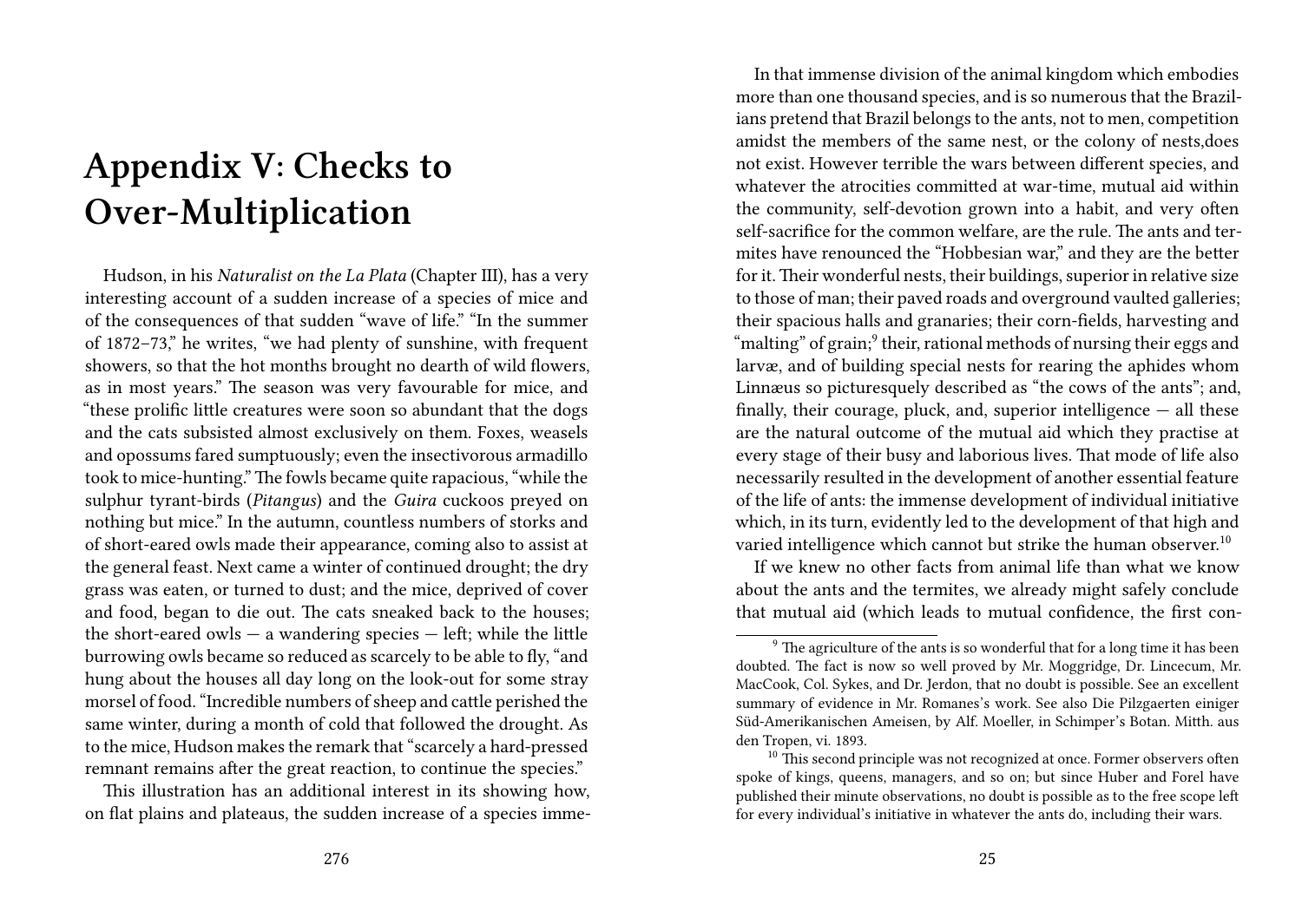dition for courage) and individual initiative (the first condition for intellectual progress) are two factors infinitely more important than mutual struggle in the evolution of the animal kingdom. In fact, the ant thrives without having any of the "protective" features which cannot be dispensed with by animals living an isolated life. Its colour renders it conspicuous to its enemies, and the lofty nests of many species are conspicuous in the meadows and forests. It is not protected by a hard carapace, and its stinging apparatus, however dangerous when hundreds of stings are plunged into the flesh of an animal, is not of a great value for individual defence; while the eggs and larvæ of the ants are a dainty for a great number of the inhabitants of the forests. And yet the ants, in their thousands, are not much destroyed by the birds, not even by the ant-eaters, and they are dreaded by most stronger insects. When Forel emptied a bagful of ants in a meadow, he saw that "the crickets ran away, abandoning their holes to be sacked by the ants; the grasshoppers and the crickets fled in all directions; the spiders and the beetles abandoned their prey in order not to become prey themselves; "even the nests of the wasps were taken by the ants, after a battle during which many ants perished for the safety of the commonwealth. Even the swiftest insects cannot escape, and Forel often saw butterflies, gnats, flies, and so on, surprised and killed by the ants. Their force is in mutual support and mutual confidence. And if the ant apart from the still higher developed termites — stands at the very top of the whole class of insects for its intellectual capacities; if its courage is only equalled by the most courageous vertebrates; and if its brain — to use Darwin's words — "is one of the most marvellous atoms of matter in the world, perhaps more so than the brain of man," is it not due to the fact that mutual aid has entirely taken the place of mutual struggle in the communities of ants?

The same is true as regards the bees. These small insects, which so easily might become the prey of so many birds, and whose honey has so many admirers in all classes of animals from the beetle to the bear, also have none of the protective features derived from

Professor Kessler was quite right in pointing out that the young broods of birds, keeping together in autumn, contribute to the development of feelings of sociability. Mr. Cornish (*Animals at Work and Play*) has given several examples of the plays of young mammals, such as, for instance, lambs playing at "follow my leader," or at "I'm the king of the castle," and their love of steeplechases; also the fawns playing a kind of "cross-touch," the touch being given by the nose. Altogether we have, moreover, the excellent work by Karl Gross, *The Play of Animals*.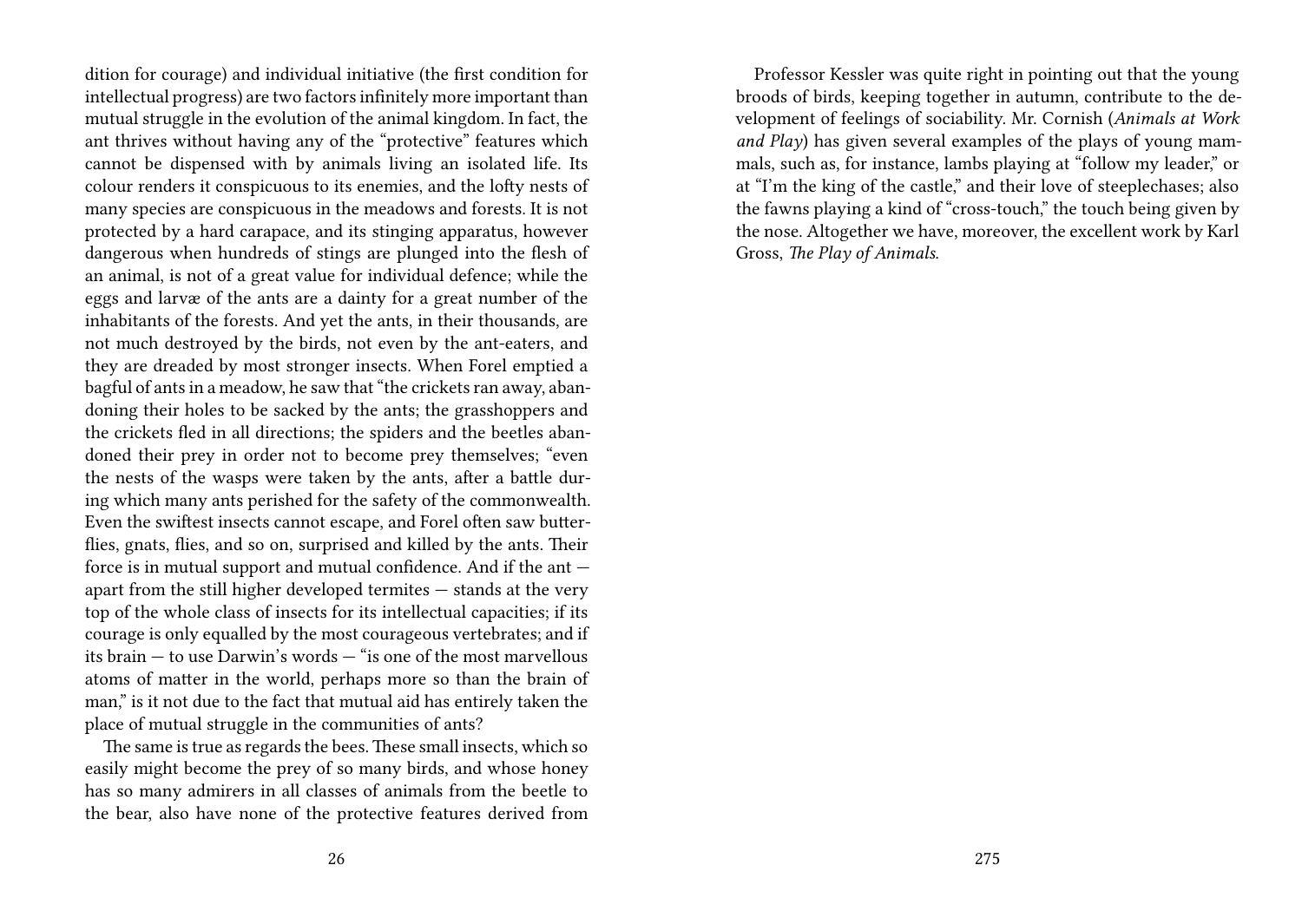## **Appendix IV: Sociability of Animals**

That the sociability of animals was greater when they were less hunted by man, is confirmed by many facts showing that those animals who now live isolated in countries inhabited by man continue to live in herds in uninhabited regions. Thus on the waterless plateau deserts of Northern Thibet Prjevalsky found bears living in societies. He mentions numerous "herds of yaks, khulans, antelopes, and even bears." The latter, he says, feed upon the extremely numerous small rodents, and are so numerous that, "as the natives assured me, they have found a hundred or a hundred and fifty of them asleep in the same cave" (*Yearly Report* of the Russian Geographical Society for 1885, p. 11; Russian). Hares (*Lepus Lehmani*) live in large societies in the Transcaspian territory (N. Zarudnyi, *Recherches zoologiques dans la contrée Transcaspienne*, in *Bull. Soc. Natur. Moscou*, 1889, 4). The small Californian foxes, who, according to E.S. Holden, live round the Lick observatory "on a mixed diet of Manzanita berries and astronomers' chickens" (*Nature*, Nov. 5, 1891), seem also to be very sociable.

Some very interesting instances of the love of society among animals have lately been given by Mr. C.J. Cornish (*Animals at Work and Play*, London, 1896). All animals, he truly remarks, hate solitude. He gives also an amusing instance of the habit of the prairie dogs of keeping sentries. It is so great that they always keep a sentinel on duty, even at the London Zoological Garden, and in the Paris Jardin d'Acclimatation (p. 46).

mimicry or otherwise, without which an isolatedly living insect hardly could escape wholesale destruction; and yet, owing to the mutual aid they practise, they obtain the wide extension which we know and the intelligence we admire, By working in common they multiply their individual forces; by resorting to a temporary division of labour combined with the capacity of each bee to perform every kind of work when required, they attain such a degree of wellbeing and safety as no isolated animal can ever expect to achieve however strong or well armed it may be. In their combinations they are often more successful than man, when he neglects to take advantage of a well-planned mutual assistance. Thus, when a new swarm of bees is going to leave the hive in search of a new abode, a number of bees will make a preliminary exploration of the neighbourhood, and if they discover a convenient dwelling-place  $-$  say, an old basket, or anything of the kind — they will take possession of it, clean it, and guard it, sometimes for a whole week, till the swarm comes to settle therein. But how many human settlers will perish in new countries simply for not having understood the necessity of combining their efforts! By combining their individual intelligences they succeed in coping with adverse circumstances, even quite unforeseen and unusual, like those bees of the Paris Exhibition which fastened with their resinous propolis the shutter to a glass-plate fitted in the wall of their hive. Besides, they display none of the sanguinary proclivities and love of useless fighting with which many writers so readily endow animals. The sentries which guard the entrance to the hive pitilessly put to death the robbing bees which attempt entering the hive; but those stranger bees which come to the hive by mistake are left unmolested, especially if they come laden with pollen, or are young individuals which can easily go astray. There is no more warfare than is strictly required.

The sociability of the bees is the more instructive as predatory instincts and laziness continue to exist among the bees as well, and reappear each. time that their growth is favoured by some circumstances. It is well known that there always are a number of bees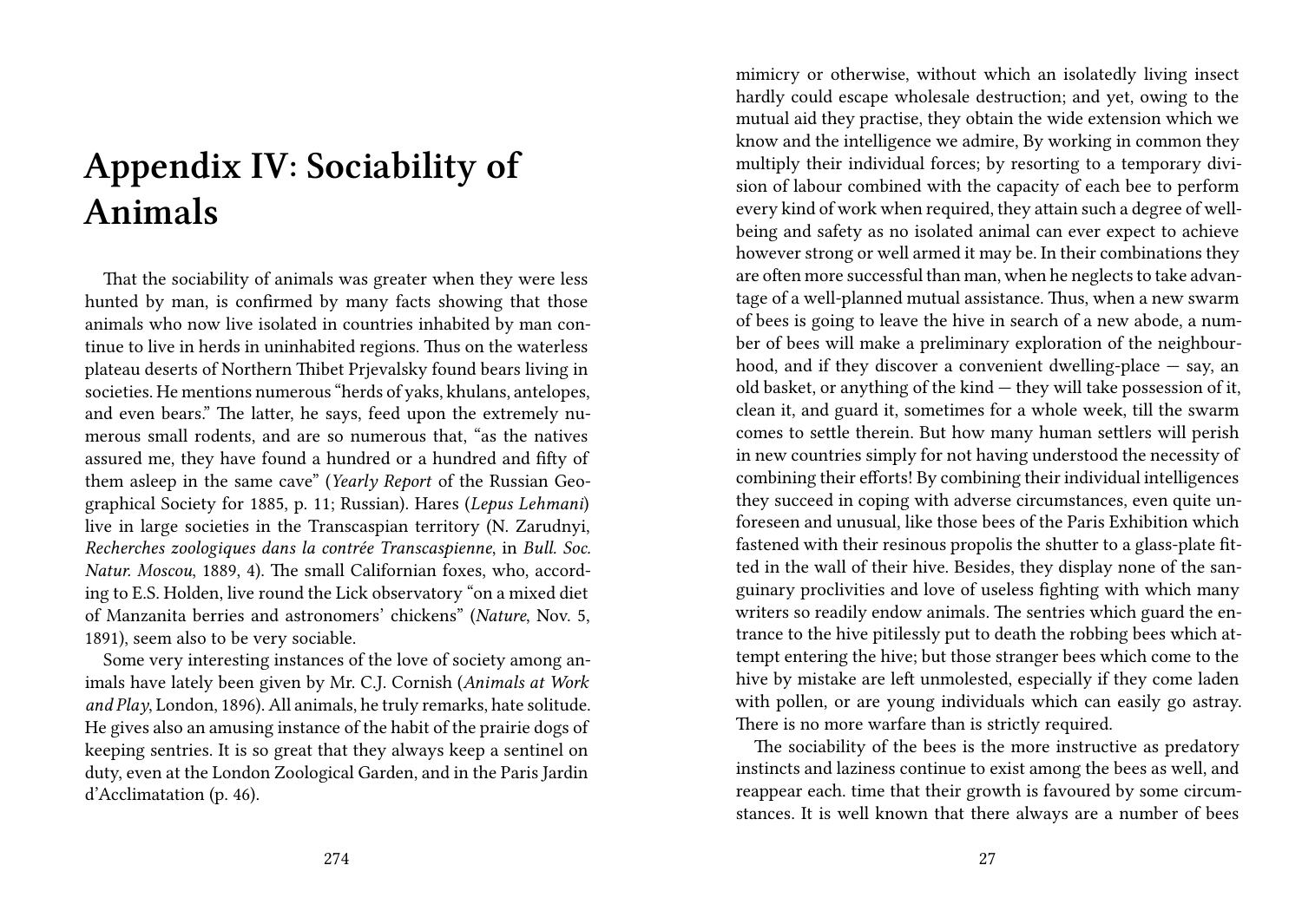which prefer a life of robbery to the laborious life of a worker; and that both periods of scarcity and periods of an unusually rich supply of food lead to an increase of the robbing class. When our crops are in and there remains but little to gather in our meadows and fields, robbing bees become of more frequent occurrence; while, on the other side, about the sugar plantations of the West Indies and the sugar refineries of Europe, robbery, laziness, and very often drunkenness become quite usual with the bees. We thus see that anti-social instincts continue to exist amidst the bees as well; but natural selection continually must eliminate them, because in the long run the practice of solidarity proves much more advantageous to the species than the development of individuals endowed with predatory inclinations. The cunningest and the shrewdest are eliminated in favour of those who understand the advantages of sociable life and mutual support.

Certainly, neither the ants, nor the bees, nor even the termites, have risen to the conception of a higher solidarity embodying the whole of the species. In that respect they evidently have not attained a degree of development which we do not find even among our political, scientific, and religious leaders. Their social instincts hardly extend beyond the limits of the hive or the nest. However, colonies of no less than two hundred nests, belonging to two different species (*Formica exsecta* and *F. pressilabris*) have been described by Forel on Mount Tendre and Mount Salève; and Forel maintains that each member of these colonies recognizes every other member of the colony, and that they all take part in common defence; while in Pennsylvania Mr. MacCook saw a whole nation of from 1,600 to 1,700 nests of the mound-making ant, all living in perfect intelligence; and Mr. Bates has described the hillocks of the termites covering large surfaces in the "campos" — some of the nests being the refuge of two or three different species, and most of them being connected by vaulted galleries or arcades.<sup>11</sup> Some steps towards

On the Missouri, above Saint Louis, Audubon saw, in 1843, vultures and eagles nesting in colonies. Thus he mentioned "long lines of elevated shore, surmounted by stupendous rocks of limestone, with many curious holes in them, where we saw vultures and eagles enter towards dusk" — that is, Turkey buzzards (Cathartes aura) and bald eagles (*Haliaëtus leucocephalus*), E. Couës remarks in a footnote (vol. i. p. 458).

One of the best breeding-grounds along the British shores are the Farne Islands, and one will find in Charles Dixon's work, *Among the Birds in Northern Shires*, a lively description of these grounds, where scores of thousands of gulls, terns, eider-ducks, cormorants, ringed plovers, oyster-catchers, guillemots, and puffins come together every year. "On approaching some of the islands the first impression is that this gull (the lesser black-backed gull) monopolizes the whole of the ground, as it occurs in such vast abundance. The air seems full of them, the ground and bare rocks are crowded; and as our boat finally grates against the rough beach and we eagerly jump ashore all becomes noisy excitement  $-$  a perfect babel of protesting cries that is persistently kept up until we leave the place" (p. 219).

<sup>11</sup> H.W. Bates, *The Naturalist on the River Amazons*, ii. 59 seq.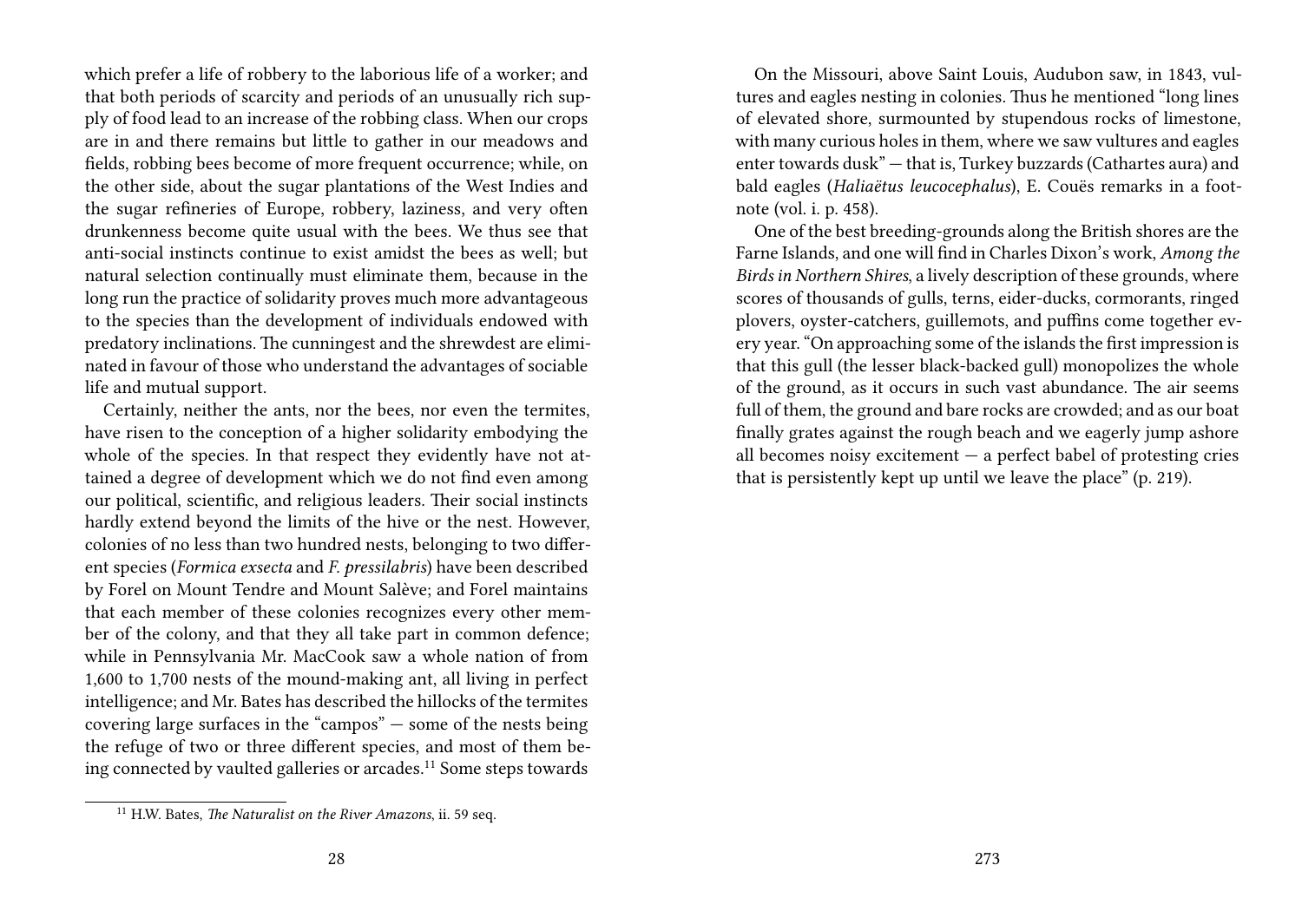## **Appendix III: Nesting Associations.**

Audubon's Journals (*Audubon and his Journals*, New York, 1898), especially those relating to his life on the coasts of Labrador and the St. Lawrence river in the thirties, contain excellent descriptions of the nesting associations of aquatic birds. Speaking of "The Rock," one of the Magdalene or Amherst Islands, he wrote: — "At eleven I could distinguish its top plainly from the deck, and thought it covered with snow to the depth of several feet; this appearance existed on every portion of the flat, projecting shelves. "But it was not snow: it was gannets, all calmly seated on their eggs or newlyhatched brood-their heads all turned windwards, almost touching each other, and in regular lines. The air above, for a hundred yards and for some distance round the rock, "was filled with gannets on the wing, as if a heavy fall of snow was directly above us." Kittiwake gulls and foolish guillemots bred on the same rock (*Journals*, vol. i. pp. 360–363).

In sight of Anticosti Island, the sea "was literally covered with foolish guillemots and with razorbilled auks (*Alca torva*)." Further on, the air was filled with velvet ducks. On the rocks of the Gulf, the herring gulls, the terns (great, Arctic, and probably Foster's), the *Tringa pusilla*, the sea-gulls, the auks, the Scoter ducks, the wild geese (*Anser canadensis*), the red-breasted merganser, the cormorants, etc., were all breeding. The sea-gulls were extremely abundant there; "they are for ever harassing every other bird, sucking their eggs and devouring their young;" "they take here the place of eagles and hawks."

the amalgamation of larger divisions of the species for purposes of mutual protection are thus met with even among the invertebrate animals.

Going now over to higher animals, we find far more instances of undoubtedly conscious mutual help for all possible purposes, though we must recognize at once that our knowledge even of the life of higher animals still remains very imperfect. A large number of facts have been accumulated by first-rate observers, but there are whole divisions of the animal kingdom of which we know almost nothing. Trustworthy information as regards fishes is extremely scarce, partly owing to the difficulties of observation, and partly because no proper attention has yet been paid to the subject. As to the mammalia, Kessler already remarked how little we know about their manners of life. Many of them are nocturnal in their habits; others conceal themselves underground; and those ruminants whose social life and migrations offer the greatest interest do not let man approach their herds. It is chiefly upon birds that we have the widest range of information, and yet the social life of very many species remains but imperfectly known. Still, we need not complain about the lack of well-ascertained facts, as will be seen from the following.

I need not dwell upon the associations of male and female for rearing their offspring, for providing it with food during their first steps in life, or for hunting in common; though it may be mentioned by the way that such associations are the rule even with the least sociable carnivores and rapacious birds; and that they derive a special interest from being the field upon which tenderer feelings develop even amidst otherwise most cruel animals. It may also be added that the rarity of associations larger than that of the family among the carnivores and the birds of prey, though mostly being the result of their very modes of feeding, can also be explained to some extent as a consequence of the change produced in the animal world by the rapid increase of mankind. At any rate it is worthy of note that there are species living a quite isolated life in densely-inhabited regions,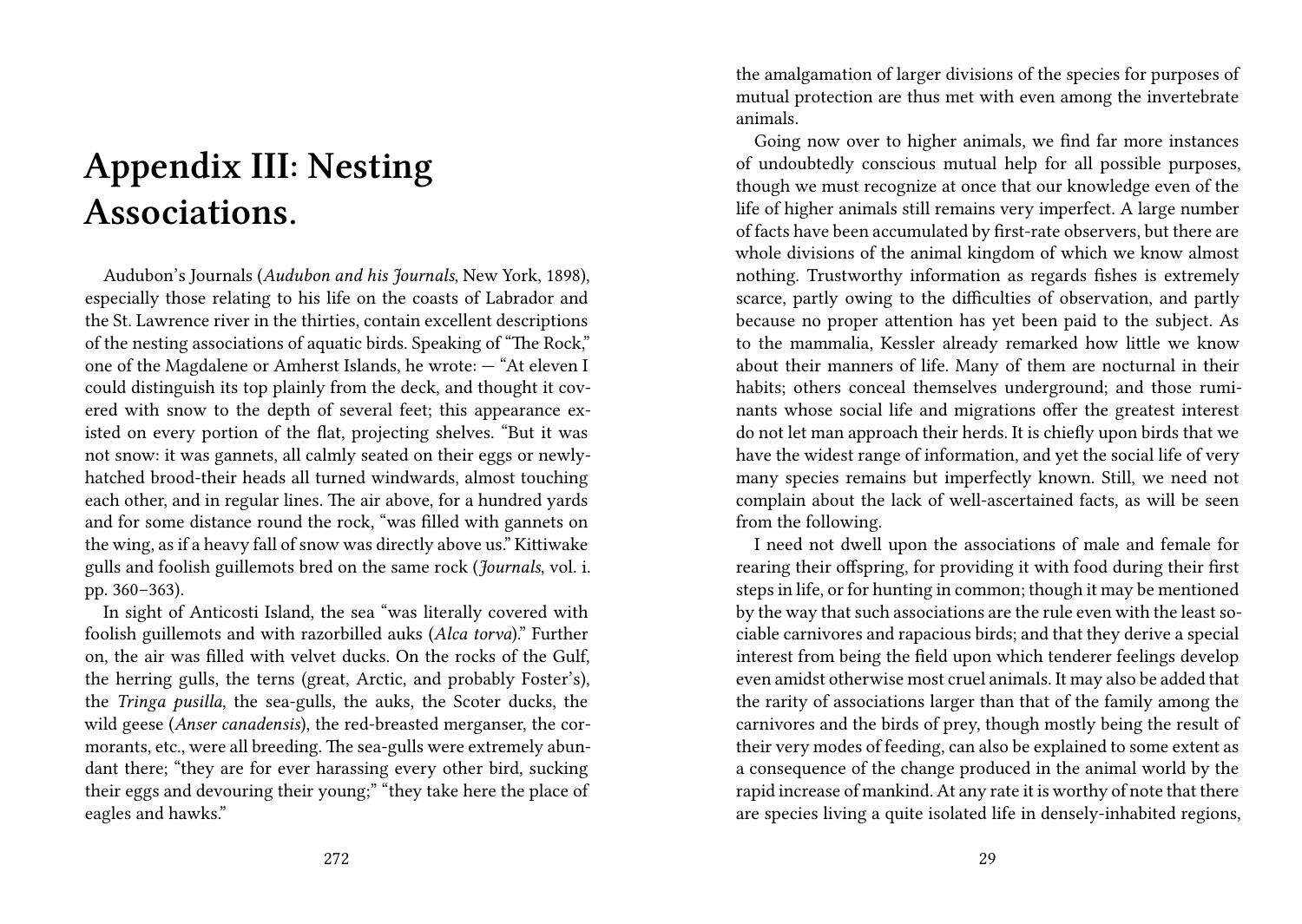while the same species, or their nearest congeners, are gregarious in uninhabited countries. Wolves, foxes, and several birds of prey may be quoted as instances in point.

However, associations which do not extend beyond the family bonds are of relatively small importance in our case, the more so as we know numbers of associations for more general purposes, such as hunting, mutual protection, and even simple enjoyment of life. Audubon already mentioned that eagles occasionally associate for hunting, and his description of the two bald eagles, male and female, hunting on the Mississippi, is well known for its graphic powers. But one of the most conclusive observations of the kind belongs to Syevertsoff. Whilst studying the fauna of the Russian Steppes, he once saw an eagle belonging to an altogether gregarious species (the white-tailed eagle, *Haliactos albicilla*) rising high in the air for half an hour it was describing its wide circles in silence when at once its piercing voice was heard. Its cry was soon answered by another eagle which approached it, and was followed by a third, a fourth, and so on, till nine or ten eagles came together and soon disappeared. In the afternoon, Syevertsoff went to the place whereto he saw the eagles flying; concealed by one of the undulations of the Steppe, he approached them, and discovered that they had gathered around the corpse of a horse. The old ones, which, as a rule, begin the meal first  $-$  such are their rules of propriety-already were sitting upon the haystacks of the neighbourhood and kept watch, while the younger ones were continuing the meal, surrounded by bands of crows. From this and like observations, Syevertsoff concluded that the white-tailed eagles combine for hunting; when they all have risen to a great height they are enabled, if they are ten, to survey an area of at least twenty-five miles square; and as soon as any one has discovered something, he warns the others.<sup>12</sup> Of course, it might be argued that a simple instinctive cry of the first eagle, or

<sup>12</sup> N. Syevertsoff, *Periodical Phenomena in the Life of Mammalia, Birds, and Reptiles of Voronèje*, Moscow, 1855 (in Russian).

*secta* ants in each nest, he concludes that such "nations" may reach scores and even hundreds of millions of inhabitants.

Maeterlinck's admirably written book on bees, although it contains no new observations, would be very useful, if it were less marred with metaphysical "words."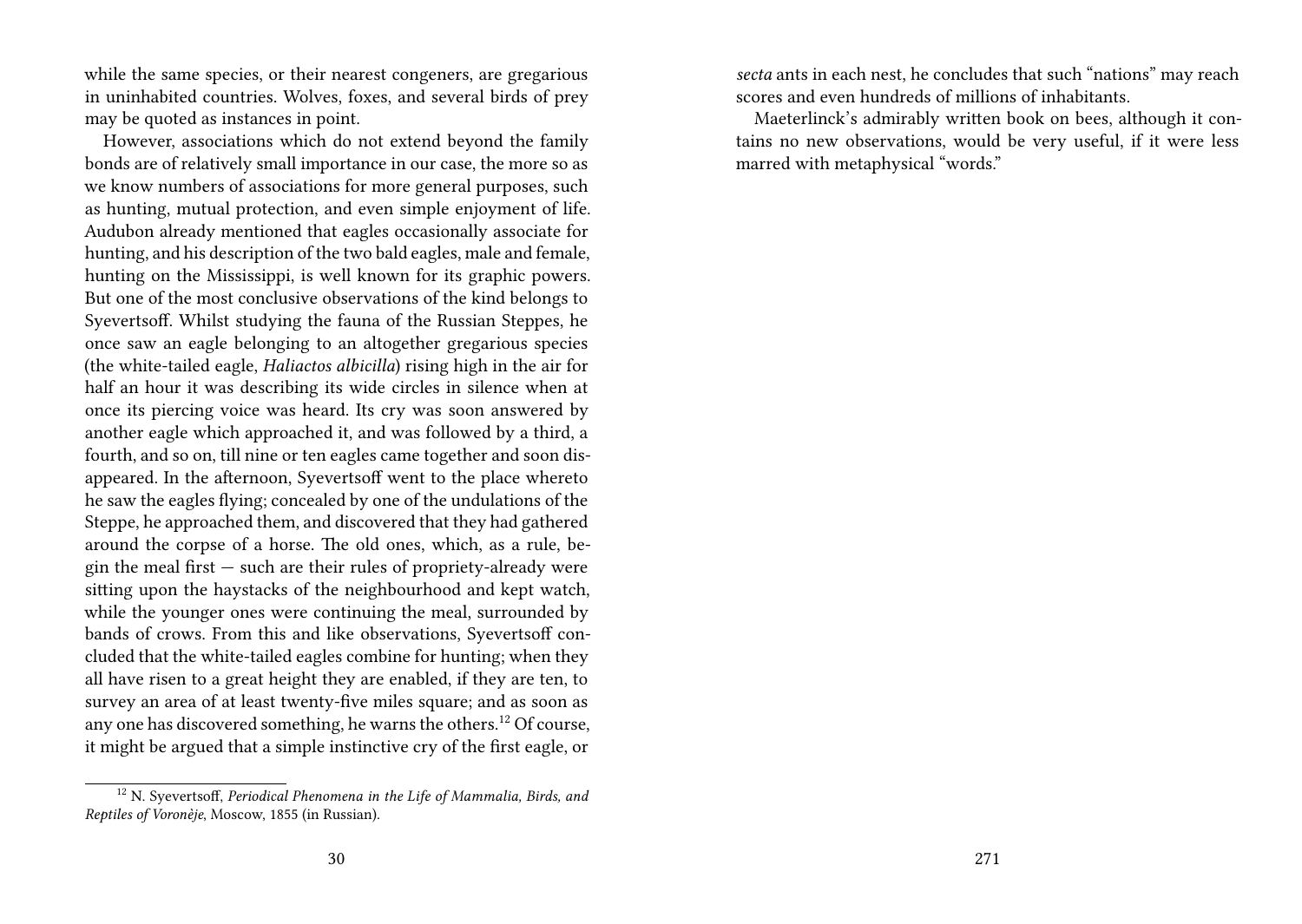periments. As to the works of Huber and Forel, he dismisses them in the following sentence; "but they [Büchner's instances of sympathy among ants] are all, or mostly all, marred by a certain air of sentimentalism… which renders them better suited for school books than for cautious works of science, and *the same is to be remarked* [italics are mine] of some of Huber's and Forel's best-known *anecdotes*" (vol. i. p. 298).

Mr. Sutherland does not specify which "anecdotes" he means, but it seems to me that he could never have had the opportunity of perusing the works of Huber and Forel. Naturalists who know these works find no "anecdotes" in them.

The recent work of Professor Gottfried Adlerz on the ants in Sweden (*Myrmecologiska Studier: Svenska Myror och des Lefnadsförhâllanden, in Bihan till Svenska A kademiens Handlingar*, Bd. xi. No. 18, 1886) may be mentioned in this place. It hardly need be said that all the observations of Huber and Forel concerning the mutual-aid life of ants, including the one concerning the sharing of food, felt to be so striking by those who previously had paid no attention to the subject, are fully confirmed by the Swedish professor (pp. 136–137).

Professor G. Adlerz gives also very interesting experiments to prove what Huber had already observed; namely, that ants from two different nests do not always attack each other. He has made one of his experiments with the ant, *Tapinoma erraticum*. Another was made with the common *Rufa* ant. Taking a whole nest in a sack, he emptied it at a distance of six feet from another nest. There was no battle, but the ants of the second nest began to carry the pupae of the former. As a rule, when Professor Adlerz brought together workers with their pupae, both taken from different nests, there was no battle; but if the workers were without their pupæ, a battle ensued (pp. 185–186).

He also completes Forel's and MacCook's observations about the "nations" of ants, composed of many nests, and, taking his own estimates, which brought him to take an average of 300,000 *Formica ex-*

even its movements, would have had the same effect of bringing several eagles to the prey. but in this case there is strong evidence in favour of mutual warning, because the ten eagles came together before descending towards the prey, and Syevertsoff had later on several opportunities of ascertaining that the whitetailed eagles always assemble for devouring a corpse, and that some of them (the younger ones first) always keep watch while the others are eating. In fact, the white-tailed eagle — one of the bravest and best hunters — is a gregarious bird altogether, and Brehm says that when kept in captivity it very soon contracts an attachment to its keepers.

Sociability is a common feature with very many other birds of prey. The Brazilian kite, one of the most "impudent" robbers, is nevertheless a most sociable bird. Its hunting associations have been described by Darwin and other naturalists, and it is a fact that when it has seized upon a prey which is too big, it calls together five or six friends to carry it away. After a busy day, when these kites retire for their night-rest to a tree or to the bushes, they always gather in bands, sometimes coming together from distances of ten or more miles, and they often are joined by several other vultures, especially the percnopters, "their true friends," D'Orbigny says. In another continent, in the Transcaspian deserts, they have, according to Zarudnyi, the same habit of nesting together. The sociable vulture, one of the strongest vultures, has received its very name from its love of society. They live in numerous bands, and decidedly enjoy society; numbers of them join in their high flights for sport. "They live in very good friendship," Le Vaillant says, "and in the same cave I sometimes found as many as three nests close together."<sup>13</sup> The Urubú vultures of Brazil are as, or perhaps even more, sociable than rooks.<sup>14</sup> The little Egyptian vultures live in close friendship. They play in bands in the air, they come together to spend the night, and in the morning they all go together to search for

<sup>&</sup>lt;sup>13</sup> A. Brehm, *Life of Animals*, iii. 477; all quotations after the French edition. <sup>14</sup> Bates, p. 151.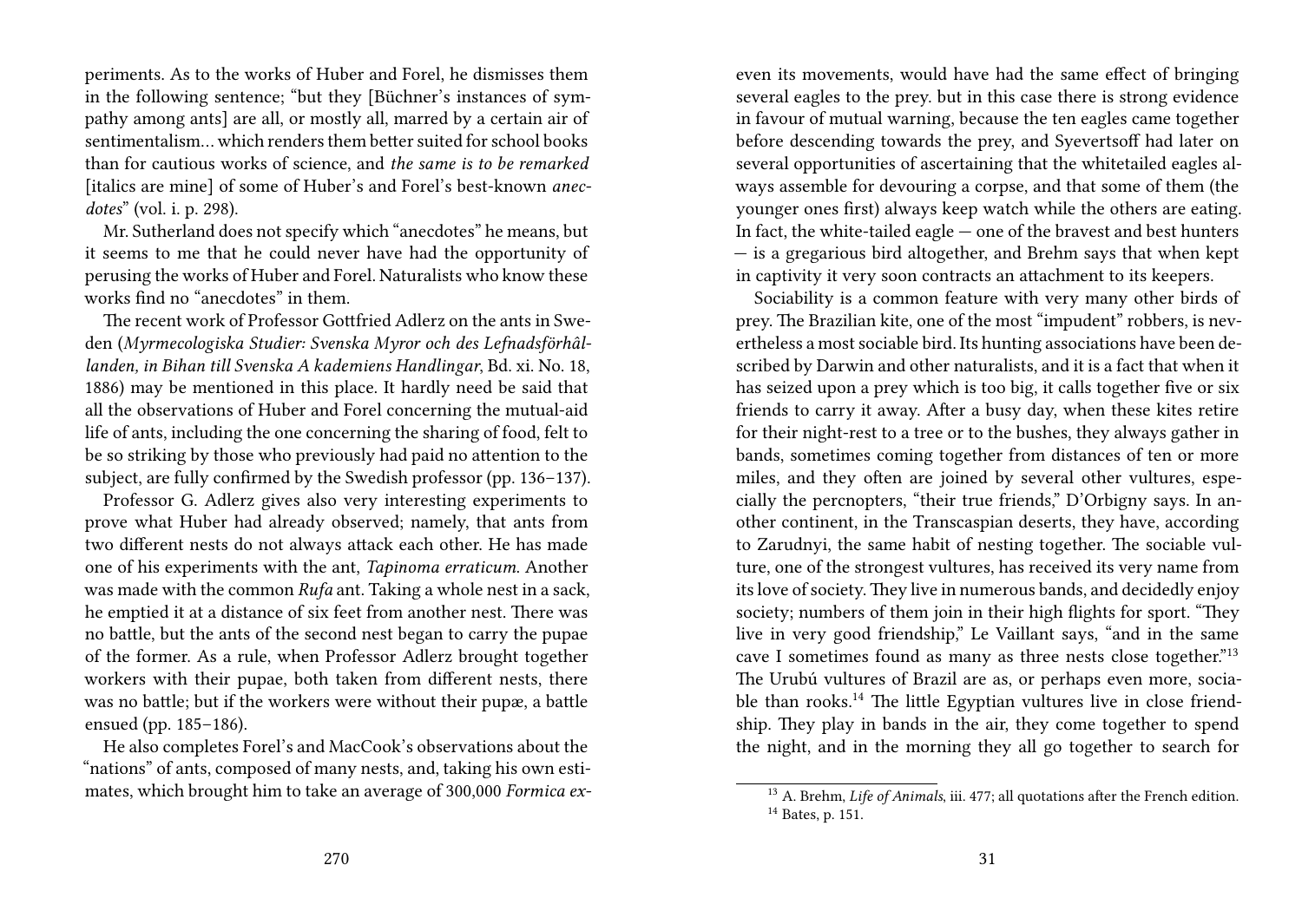their food, and never does the slightest quarrel arise among them; such is the testimony of Brehm, who had plenty of opportunities of observing their life. The red-throated falcon is also met with in numerous bands in the forests of Brazil, and the kestrel (*Tinnunculus cenchris*), when it has left Europe, and has reached in the winter the prairies and forests of Asia, gathers in numerous societies. In the Steppes of South Russia it is (or rather was) so sociable that Nordmann saw them in numerous bands, with other falcons (*Falco tinnunculus, F. œsulon,* and *F. subbuteo*), coming together every fine afternoon about four o'clock, and enjoying their sports till late in the night. They set off flying, all at once, in a quite straight line, towards some determined point, and. having reached it, immediately returned over the same line, to repeat the same flight.<sup>15</sup>

To take flights in flocks for the mere pleasure of the flight, is quite common among all sorts of birds. "In the Humber district especially," Ch. Dixon writes, "vast flights of dunlins often appear upon the mud-flats towards the end of August, and remain for the winter… The movements of these birds are most interesting, as a vast flock wheels and spreads out or closes up with as much precision as drilled troops. Scattered among them are many odd stints and sanderlings and ringed-plovers."<sup>16</sup>

It would be quite impossible to enumerate here the various hunting associations of birds; but the fishing associations of the pelicans are certainly worthy of notice for the remarkable order and intelligence displayed by these clumsy birds. They always go fishing in numerous bands, and after having chosen an appropriate bay, they form a wide half-circle in face of the shore, and narrow it by paddling towards the shore, catching all fish that happen to be enclosed

### **Appendix II: The Ants**

Pierre Huber's *Les fourmis indigènes* (Genève, 1810), of which a cheap edition was issued in 1861 by Cherbuliez, in the *Bibliothèque Genevoise*, and of which translations ought to be circulated in cheap editions in every language, is not only the best work on the subject, but also a model of really scientific research. Darwin was quite right in describing Pierre Huber as an even greater naturalist than his father. This book ought to be read by every young naturalist, not only for the facts it contains but as a lesson in the methods of research. The rearing of ants in artificial glass nests, and the test experiments made by subsequent explorers, including Lubbock, will all be found in Huber's admirable little work. Readers of the books of Forel and Lubbock are, of course, aware that both the Swiss professor and the British writer began their work in a critical mood, with the intention of disproving Huber's assertions concerning the admirable mutual-aid instincts of the ants; but that after a careful investigation they could only confirm them. However, it is unfortunately characteristic of human nature gladly to believe any affirmation concerning men being able to change at will the action of the forces of Nature, but to refuse to admit well-proved scientific facts tending to reduce the distance between man and his animal brothers.

Mr. Sutherland (*Origin and Growth of Moral Instinct*) evidently began his book with the intention of proving that all moral feelings have originated from parental care and familial love, which both appeared only in warm-blooded animals; consequently he tries to minimize the importance of sympathy and co-operation among ants. He quotes Büchner's book, *Mind in Animals*, and knows Lubbock's ex-

<sup>15</sup> *Catalogue raisonné des oiseaux de la faune pontique*, in Démidoff's *Voyage*; abstracts in Brehm, iii. 360. During their migrations birds of prey often associate. One flock, which H. Seebohm saw crossing the Pyrenees, represented a curious assemblage of "eight kites, one crane, and a peregrine falcon" (*The Birds of Siberia*, 1901, p. 417).

<sup>16</sup> *Birds in the Northern Shires*, p. 207.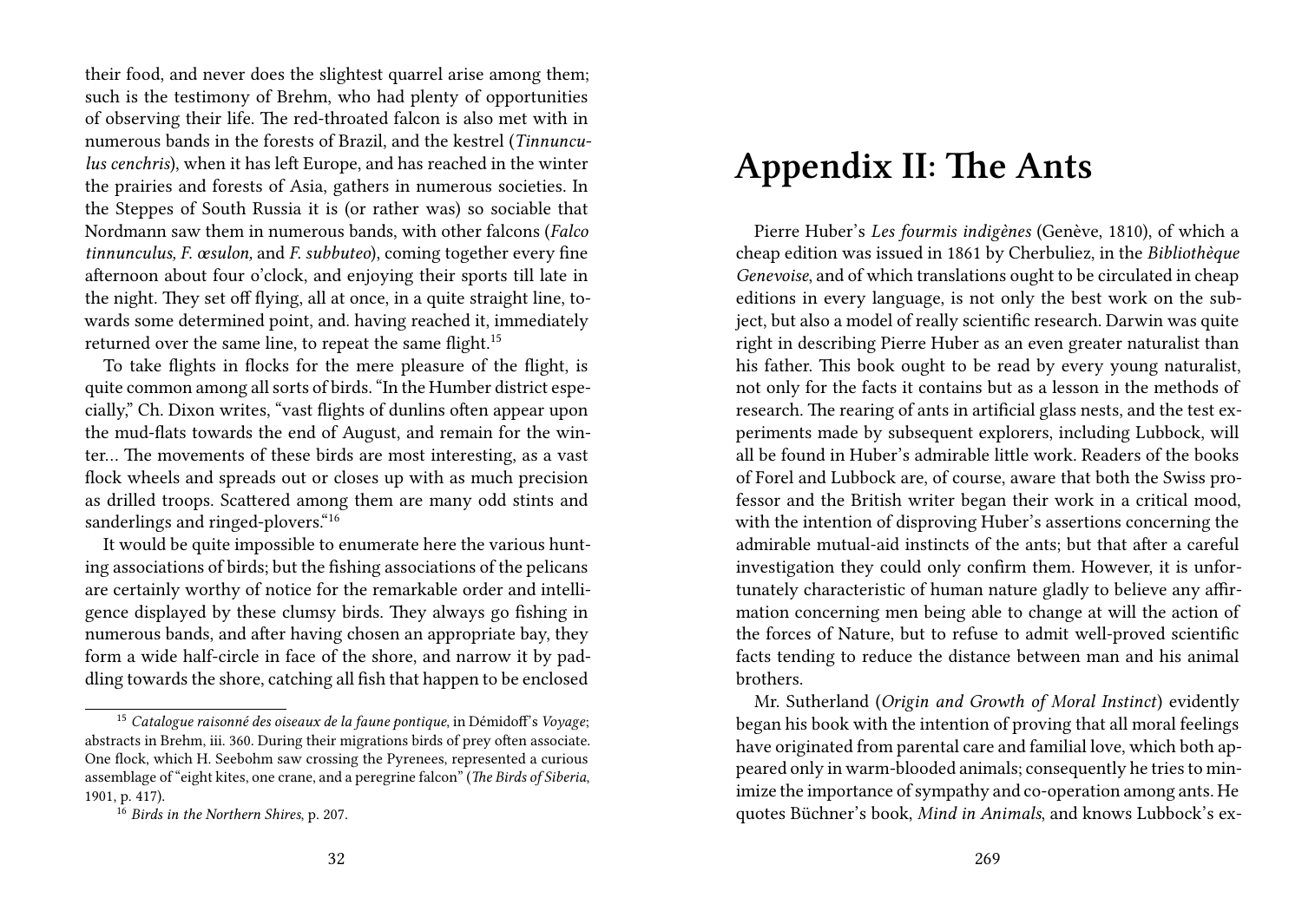*La Plata*, pp. 130 *seq*.). The grasshoppers (*Zoniopoda tarsata*) are also eminently gregarious (Hudson, *l.c.* p. 125).

in the circle. On narrow rivers and canals they even divide into two parties, each of which draws up on a half-circle, and both paddle to meet each other, just as if two parties of men dragging two long nets should advance to capture all fish taken between the nets when both parties come to meet. As the night comes they fly to their restingplaces — always the same for each flock — and no one has ever seen them fighting for the possession of either the bay or the resting place. In South America they gather in flocks of from forty to fifty thousand individuals, part of which enjoy sleep while the others keep watch, and others again go fishing.<sup>17</sup> And finally, I should be doing an injustice to the much-calumniated house-sparrows if I did not mention how faithfully each of them shares any food it discovers with all members of the society to which it belongs. The fact was known to the Greeks, and it has been transmitted to posterity how a Greek orator once exclaimed (I quote from memory): — "While I am speaking to you a sparrow has come to tell to other sparrows that a slave has dropped on the floor a sack of corn, and they all go there to feed upon the grain." The more, one is pleased to find this observation of old confirmed in a recent little book by Mr. Gurney, who does not doubt that the house sparrows always inform each other as to where there is some food to steal; he says, "When a stack has been thrashed ever so far from the yard, the sparrows in the yard have always had their crops full of the grain."<sup>18</sup> True, the sparrows are extremely particular in keeping their domains free from the invasions of strangers; thus the sparrows of the Jardin du Luxembourg bitterly fight all other sparrows which may attempt to enjoy their turn of the garden and its visitors; but within their own communities they fully practise mutual support, though occasionally there will be of course some quarrelling even amongst the best friends.

<sup>17</sup> Max. Perty, *Ueber das Seelenleben der Thiere* (Leipzig, 1876), pp. 87, 103.

<sup>18</sup> G. H. Gurney, *The House-Sparrow* (London, 1885), p. 5.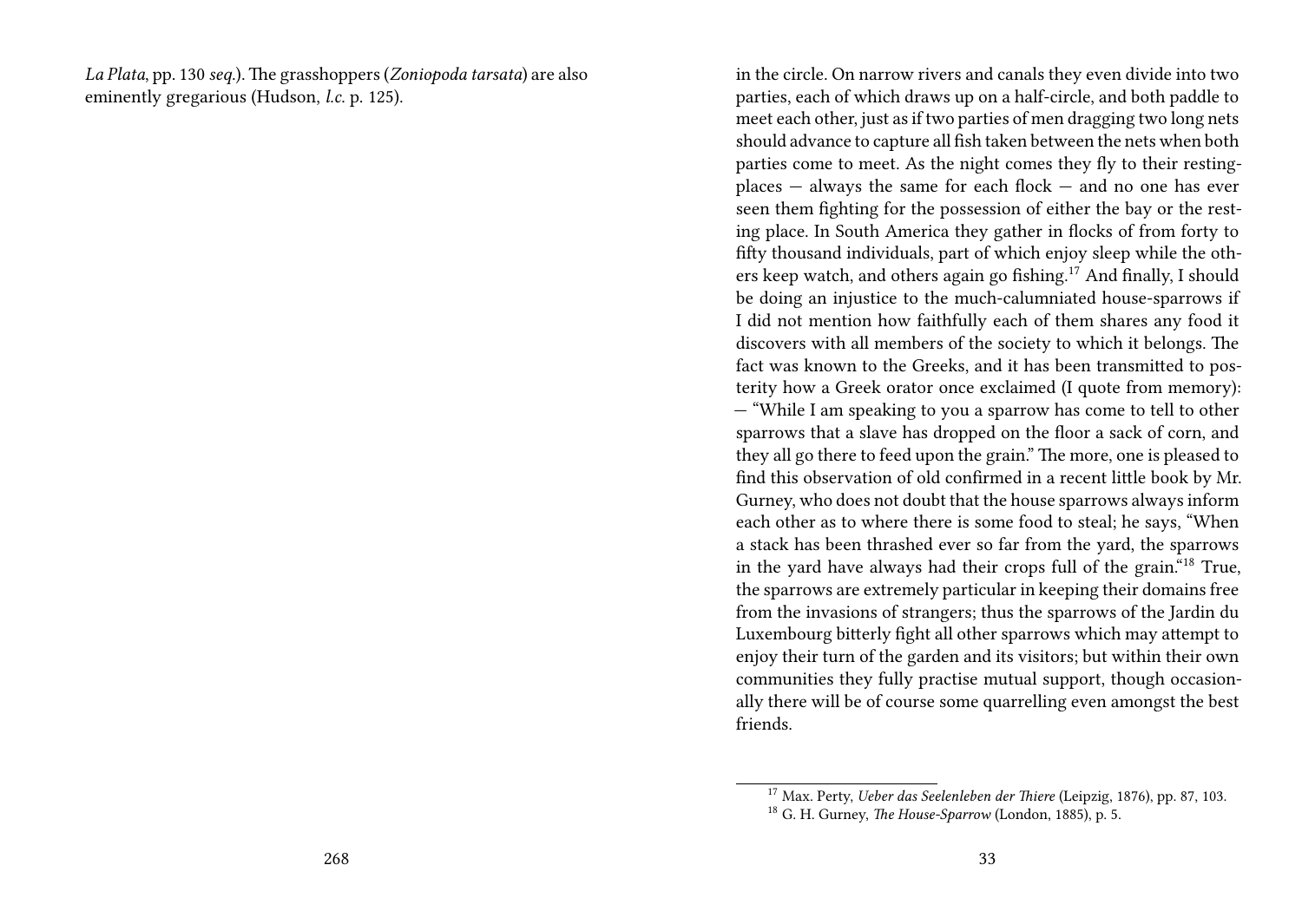Hunting and feeding in common is so much the habit in the feathered world that more quotations hardly would be needful: it must be considered as an established fact. As to the force derived from such associations, it is self-evident. The strongest birds of prey are powerless in face of the associations of our smallest bird pets. Even eagles — even the powerful and terrible booted eagle, and the martial eagle, which is strong enough to carry away a hare or a young antelope in its claws — are compelled to abandon their prey to bands of those beggars the kites, which give the eagle a regular chase as soon as they see it in possession of a good prey. The kites will also give chase to the swift fishing-hawk, and rob it of the fish it has captured; but no one ever saw the kites fighting together for the possession of the prey so stolen. On the Kerguelen Island, Dr. Couë;s saw the gulls to *Buphogus* — the sea-hen of the sealers — pursue make them disgorge their food, while, on the other side, the gulls and the terns combined to drive away the sea-hen as soon as it came near to their abodes, especially at nesting-time.<sup>19</sup> The little, but extremely swift lapwings (*Vanellus cristatus*) boldly attack the birds of prey. "To see them attacking a buzzard, a kite, a crow, or an eagle, is one of the most amusing spectacles. One feels that they are sure of victory, and one sees the anger of the bird of prey. In such circumstances they perfectly support one another, and their courage grows with their numbers.<sup>20</sup> The lapwing has well merited the name of a "good mother" which the Greeks gave to it, for it never fails to protect other aquatic birds from the attacks of their enemies. But even the little white wagtails (*Motacilla alba*), whom we well know in our gardens and whose whole length hardly attains eight inches, compel the sparrow-hawk to abandon its hunt. "I often admired their courage and agility," the old Brehm wrote, "and I am persuaded that the falcon alone is capable of capturing any of them… When a band

<sup>19</sup> Dr. Elliot Couës, *Birds of the Kerguelen Island*, in Smithsonian Miscellaneous Collections, vol. xiii. No. 2, p. 11.

M.C. Piepers has published in *Natuurkunding Tijdschrift voor Neederlandsch Indië*, 1891, Deel L. p. 198 (analyzed in *Naturwissenschaftliche Rundschau*, 1891, vol. vi. p. 573), interesting researches into the mass-flights of butterflies which occur in Dutch East India, seemingly under the influence of great draughts occasioned by the west monsoon. Such mass-flights usually take place in the first months after the beginning of the monsoon, and it is usually individuals of both sexes of *Catopsilia* (*Callidryas*) *crocale*, Cr., which join in it, but occasionally the swarms consist of individuals belonging to three different species of the genus *Euphœa*. Copulation seems also to be the purpose of such flights. That these flights are not the result of concerted action but rather a consequence of imitation, or of a desire of following all others, is, of course, quite possible.

Bates saw, on the Amazon, the yellow and the orange *Callidryas* "assembling in densely packed masses, sometimes two or three yards in circumference, their wings all held in an upright position, so that the beach looked as though variegated with beds of crocuses." Their migrating columns, crossing the river from north to south, "were uninterrupted, from an early hour in the morning till sunset" (*Naturalist on the Amazon*, p. 131).

Dragon-flies, in their long migrations across the Pampas, come together in countless numbers, and their immense swarms contain individuals belonging to different species (Hudson, *Naturalist on the*

**Appendix I: Swarms of Butterflies, Dragon-Flies, etc.**

<sup>20</sup> Brehm, iv. 567.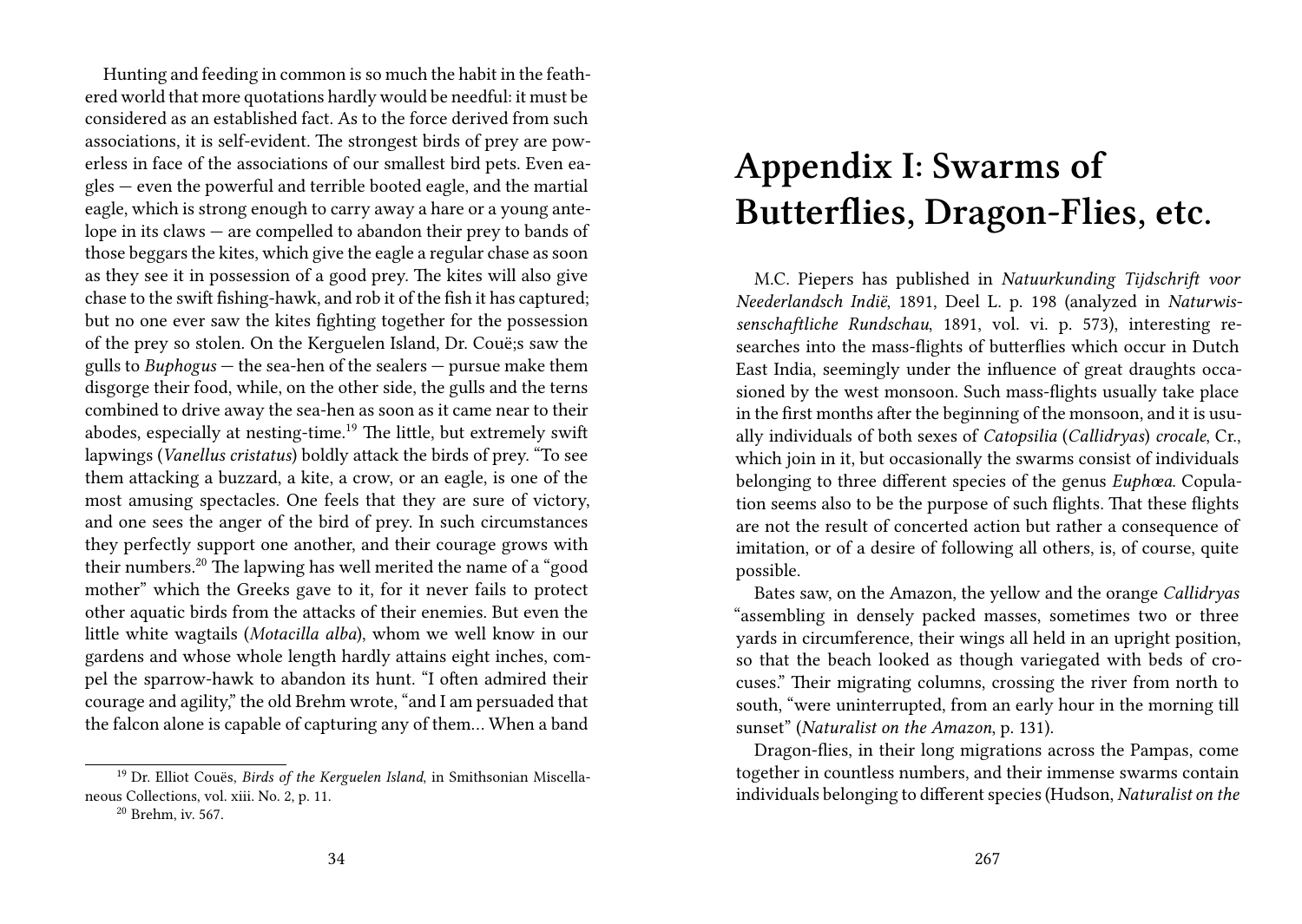#### **Appendix**

of wagtails has compelled a bird of prey to retreat, they make the air resound with their triumphant cries, and after that they separate. "They thus come together for the special purpose of giving chase to their enemy, just as we see it when the whole bird-population of a forest has been raised by the news that a nocturnal bird has made its appearance during the day, and all together — birds of prey and small inoffensive singers  $-$  set to chase the stranger and make it return to its concealment.

What an immense difference between the force of a kite, a buzzard or a hawk, and such small birds as the meadow-wagtail; and yet these little birds, by their common action and courage, prove superior to the powerfully-winged and armed robbers! In Europe, the wagtails not only chase the birds of prey which might be dangerous to them, but they chase also the fishing-hawk "rather for fun than for doing it any harm;" while in India, according to Dr. Jerdon's testimony, the jackdaws chase the gowinda-kite "for simple matter of amusement." Prince Wied saw the Brazilian eagle *urubitinga* surrounded by numberless flocks of toucans and cassiques (a bird nearly akin to our rook), which mocked it. "The eagle," he adds, "usually supports these insults very quietly, but from time to time it will catch one of these mockers." In all such cases the little birds, though very much inferior in force to the bird of prey, prove superior to it by their common action. $21$ 

However, the most striking effects of common life for the security of the individual, for its enjoyment of life, and for the devel-

 $21$  As to the house-sparrows, a New Zealand observer, Mr. T.W. Kirk, described as follows the attack of these "impudent" birds upon an "unfortunate" hawk. — "He heard one day a most unusual noise, as though all the small birds of the country had joined in one grand quarrel. Looking up, he saw a large hawk (*C. gouldi* — a carrion feeder) being buffeted by a flock of sparrows. They kept dashing at him in scores, and from all points at once. The unfortunate hawk was quite powerless. At last, approaching some scrub, the hawk dashed into it and remained there, while the sparrows congregated in groups round the bush, keeping up a constant chattering and noise" (Paper read before the New Zealand Institute; *Nature*, Oct. 10, 1891).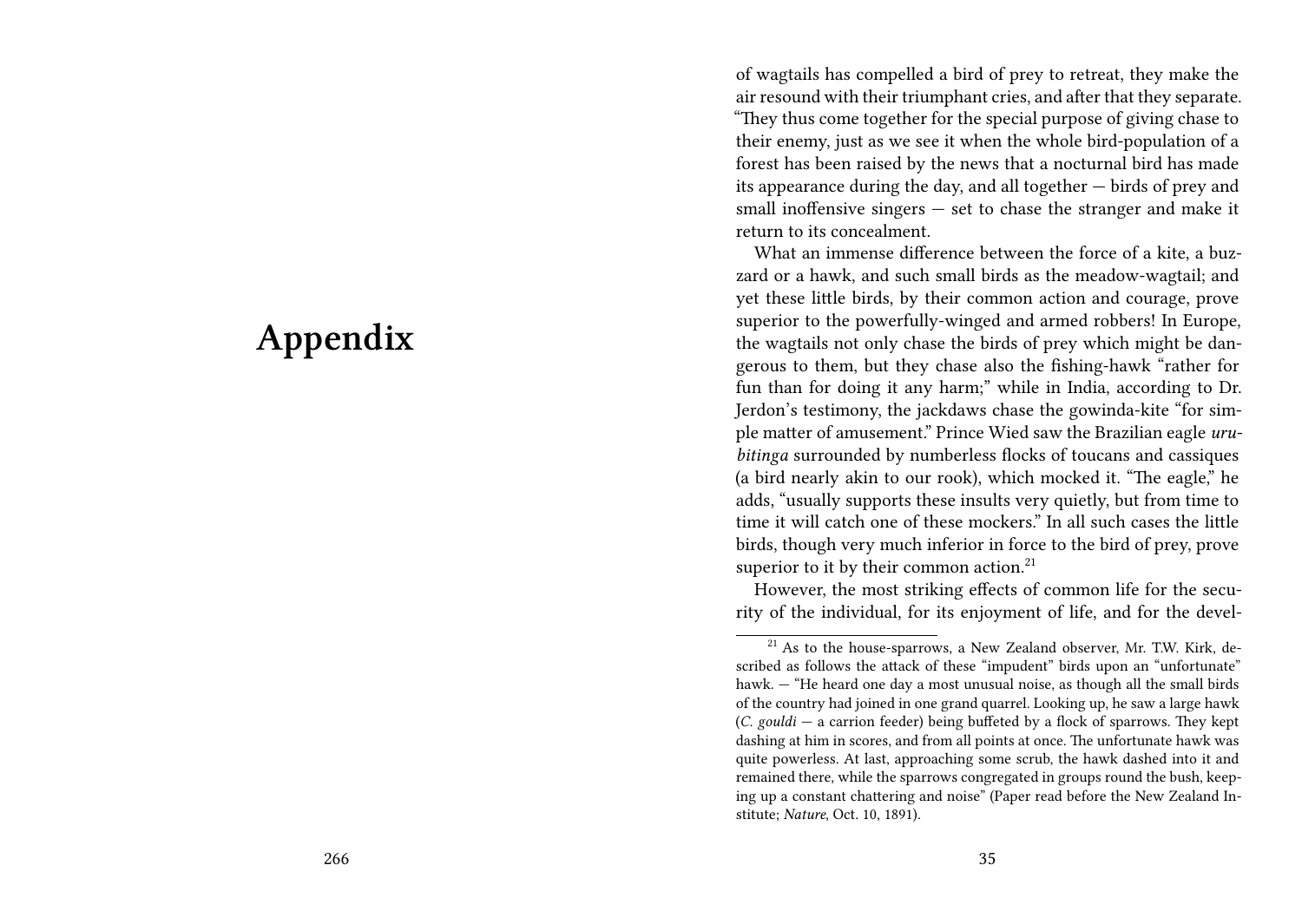opment of its intellectual capacities, are seen in two great families of birds, the cranes and the parrots. The cranes are extremely sociable and live in most excellent relations, not only with their congeners, but also with most aquatic birds. Their prudence is really astonishing, so also their intelligence; they grasp the new conditions in a moment, and act accordingly. Their sentries always keep watch around a flock which is feeding or resting, and the hunters know well how difficult it is to approach them. If man has succeeded in surprising them, they will never return to the same place without having sent out one single scout first, and a party of scouts afterwards; and when the reconnoitring party returns and reports that there is no danger, a second group of scouts is sent out to verify the first report, before the whole band moves. With kindred species the cranes contract real friendship; and in captivity there is no bird, save the also sociable and highly intelligent parrot, which enters into such real friendship with man. "It sees in man, not a master, but a friend, and endeavours to manifest it," Brehm concludes from a wide personal experience. The crane is in continual activity from early in the morning till late in the night; but it gives a few hours only in the morning to the task of searching its food, chiefly vegetable. All the remainder of the day is given to society life. "It picks up small pieces of wood or small stones, throws them in the air and tries to catch them; it bends its neck, opens its wings, dances, jumps, runs about, and tries to manifest by all means its good disposition of mind, and always it remains graceful and beautiful."<sup>22</sup> As it lives in society it has almost no enemies, and though Brehm occasionally saw one of them captured by a crocodile, he wrote that except the crocodile he knew no enemies of the crane. It eschews all of them by its proverbial prudence; and it attains, as a rule, a very old age. No wonder that for the maintenance of the species the crane need not rear a numerous offspring; it usually hatches but two eggs. As to its superior intelligence, it is sufficient to say that all observers

— even the new religions have only reaffirmed that same principle. They found their first supporters among the humble, in the lowest, downtrodden layers of society, where the mutual-aid principle is the necessary foundation of every-day life; and the new forms of union which were introduced in the earliest Buddhist and Christian communities, in the Moravian brotherhoods and so on, took the character of a return to the best aspects of mutual aid in early tribal life.

Each time, however, that an attempt to return to this old principle was made, its fundamental idea itself was widened. From the clan it was extended to the stem, to the federation of stems, to the nation, and finally — in ideal, at least — to the whole of mankind. It was also refined at the same time. In primitive Buddhism, in primitive Christianity, in the writings of some of the Mussulman teachers, in the early movements of the Reform, and especially in the ethical and philosophical movements of the last century and of our own times, the total abandonment of the idea of revenge, or of "due reward" of good for good and evil for evil  $-$  is affirmed more and more vigorously. The higher conception of "no revenge for wrongs," and of freely giving more than one expects to receive from his neighbours, is proclaimed as being the real principle of morality  $-$  a principle superior to mere equivalence, equity, or justice, and more conducive to happiness. And man is appealed to to be guided in his acts, not merely by love, which is always personal, or at the best tribal, but by the perception of his oneness with each human being. In the practice of mutual aid, which we can retrace to the earliest beginnings of evolution, we thus find the positive and undoubted origin of our ethical conceptions; and we can affirm that in the ethical progress of man, mutual support not mutual struggle — has had the leading part. In its wide extension, even at the present time, we also see the best guarantee of a still loftier evolution of our race.

<sup>22</sup> Brehm, iv. 671 *seq*.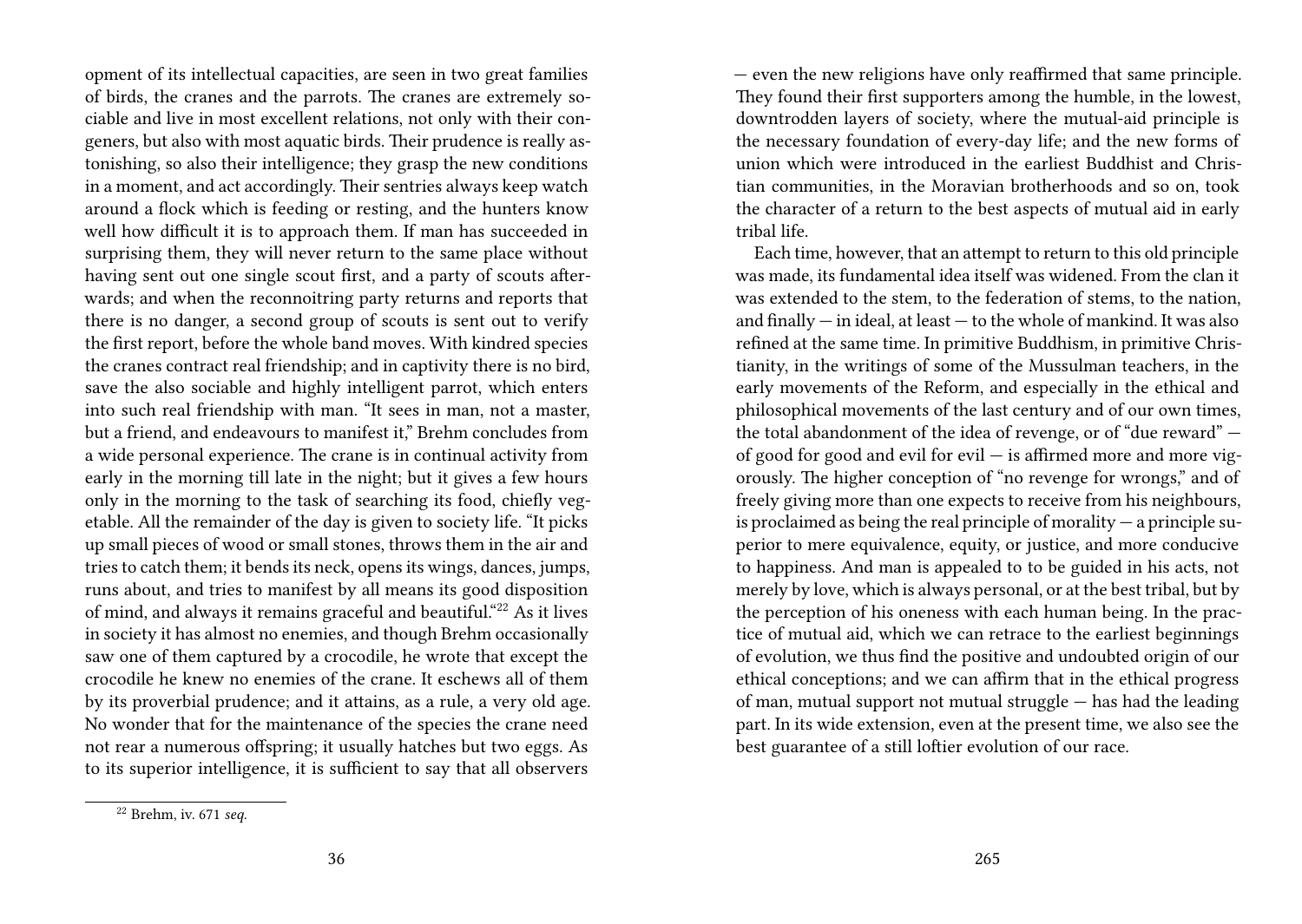gation, and ponder over the scientific discoveries which that industrial progress led to at the end of the fifteenth century  $-$  we must ask ourselves whether mankind was not delayed in its taking full advantage of these conquests when a general depression of arts and industries took place in Europe after the decay of medieval civilization. Surely it was not the disappearance of the artist-artisan, nor the ruin of large cities and the extinction of intercourse between them, which could favour the industrial revolution; and we know indeed that James Watt spent twenty or more years of his life in order to render his invention serviceable, because he could not find in the last century what he would have readily found n medieval Florence or Brügge, that is, the artisans capable of realizing his devices in metal, and of giving them the artistic finish and precision which the steam-engine requires.

To attribute, therefore, the industrial progress of our century to the war of each against all which it has proclaimed, is to reason like the man who, knowing not the causes of rain, attributes it to the victim he has immolated before his clay idol. For industrial progress, as for each other conquest over nature, mutual aid and close intercourse certainly are, as they have been, much more advantageous than mutual struggle.

However, it is especially in the domain of ethics that. the dominating importance of the mutual-aid principle appears in full. That mutual aid is the real foundation of our ethical conceptions seems evident enough. But whatever the opinions as to the first origin of the mutual-aid feeling or instinct may be whether a biological or a supernatural cause is ascribed to it —we must trace its existence as far back as to the lowest stages of the animal world; and from these stages we can follow its uninterrupted evolution, in opposition to a number of contrary agencies, through all degrees of human development, up to the present times. Even the new religions which were born from time to time  $-$  always at epochs when the mutual-aid principle was falling into decay in the theocracies and despotic States of the East, or at the decline of the Roman Empire

are unanimous in recognizing that its intellectual capacities remind one very much of those of man.

The other extremely sociable bird, the parrot, stands, as known, at the very top of the whole feathered world for the development of its intelligence. Brehm has so admirably summed up the manners of life of the parrot, that I cannot do better than translate the following sentence: —

"Except in the pairing season, they live in very numerous societies or bands. They choose a place in the forest to stay there, and thence they start every morning for their hunting expeditions. The members of each band remain faithfully attached to each other, and they share in common good or bad luck. All together they repair in the morning to a field, or to a garden, or to a tree, to feed upon fruits. They post sentries to keep watch over the safety of the whole band, and are attentive to their warnings. In case of danger, all take to flight, mutually supporting each other, and all simultaneously return to their resting-place. In a word, they always live closely united"

They enjoy society of other birds as well. In India, the jays and crows come together from many miles round, to spend the night in company with the parrots in the bamboo thickets. When the parrots start hunting, they display the most wonderful intelligence, prudence, and capacity of coping with circumstances. Take, for instance, a band of white cacadoos in Australia. Before starting to plunder a corn-field, they first send out a reconnoitring party which occupies the highest trees in the vicinity of the field, while other scouts perch upon the intermediate trees between the field and the forest and transmit the signals. If the report runs "All right," a score of cacadoos will separate from the bulk of the band, take a flight in the air, and then fly towards the trees nearest to the field. They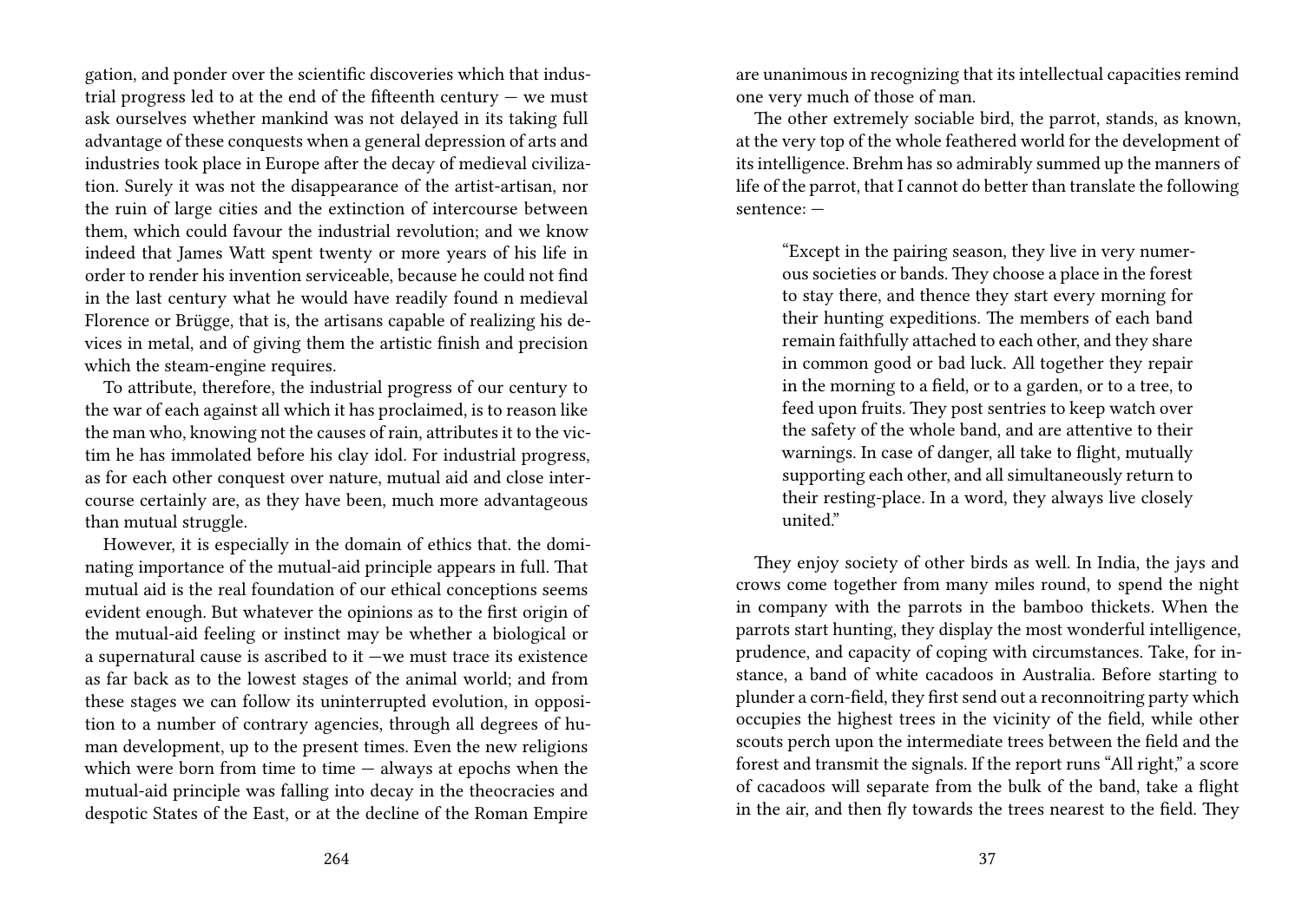also will scrutinize the neighbourhood for a long while, and only then will they give the signal for general advance, after which the whole band starts at once and plunders the field in no time. The Australian settlers have the greatest difficulties in beguiling the prudence of the parrots; but if man, with all his art and weapons, has succeeded in killing some of them, the cacadoos become so prudent and watchful that they henceforward baffle all stratagems.<sup>23</sup>

There can be no doubt that it is the practice of life in society which enables the parrots to attain that very high level of almost human intelligence and almost human feelings which we know in them. Their high intelligence has induced the best naturalists to describe some species, namely the grey parrot, as the "birdman." As to their mutual attachment it is known that when a parrot has been killed by a hunter, the others fly over the corpse of their comrade with shrieks of complaints and "themselves fall the victims of their friendship," as Audubon said; and when two captive parrots, though belonging to two different species, have contracted mutual friendship, the accidental death of one of the two friends has sometimes been followed by the death from grief and sorrow of the other friend. It is no less evident that in their societies they find infinitely more protection than they possibly might find in any ideal development of beak and claw. Very few birds of prey or mammals dare attack any but the smaller species of parrots, and Brehm is absolutely right in saying of the parrots, as he also says of the cranes and the sociable monkeys, that they hardly have any enemies besides men; and he adds: "It is most probable that the larger parrots succumb chiefly to old age rather than die from the claws of any enemies." Only man, owing to his still more superior intelligence and weapons, also derived from association, succeeds in partially destroying them. Their very longevity would thus appear as a result of their social life. Could we not say the same as regards their wonderful memory, which also must be favoured in its development by

we see also that the practice of mutual aid and its successive developments have created the very conditions of society life in which man was enabled to develop his arts, knowledge, and intelligence; and that the periods when institutions based on the mutual-aid tendency took their greatest development were also the periods of the greatest progress in arts, industry, and science. In fact, the study of the inner life of the medieval city and of the ancient Greek cities reveals the fact that the combination of mutual aid, as it was practised within the guild and the Greek clan, with a large initiative which was left to the individual and the group by means of the federative principle, gave to mankind the two greatest periods of its history the ancient Greek city and the medieval city periods; while the ruin of the above institutions during the State periods of history, which followed, corresponded in both cases to a rapid decay.

As to the sudden industrial progress which has been achieved during our own century, and which is usually ascribed to the triumph of individualism and competition, it certainly has a much deeper origin than that. Once the great discoveries of the fifteenth century were made, especially that of the pressure of the atmosphere, supported by a series of advances in natural philosophy and they were made under the medieval city organization, — once these discoveries were made, the invention of the steam-motor, and all the revolution which the conquest of a new power implied, had necessarily to follow. If the medieval cities had lived to bring their discoveries to that point, the ethical consequences of the revolution effected by steam might have been different; but the same revolution in technics and science would have inevitably taken place. It remains, indeed, an open question whether the general decay of industries which followed the ruin of the free cities, and was especially noticeable in the first part of the eighteenth century, did not considerably retard the appearance of the steam-engine as well as the consequent revolution in arts. When we consider the astounding rapidity of industrial progress from the twelfth to the fifteenth centuries — in weaving, working of metals, architecture and navi-

<sup>23</sup> R. Lendenfeld, in *Der zoologische Garten*, 1889.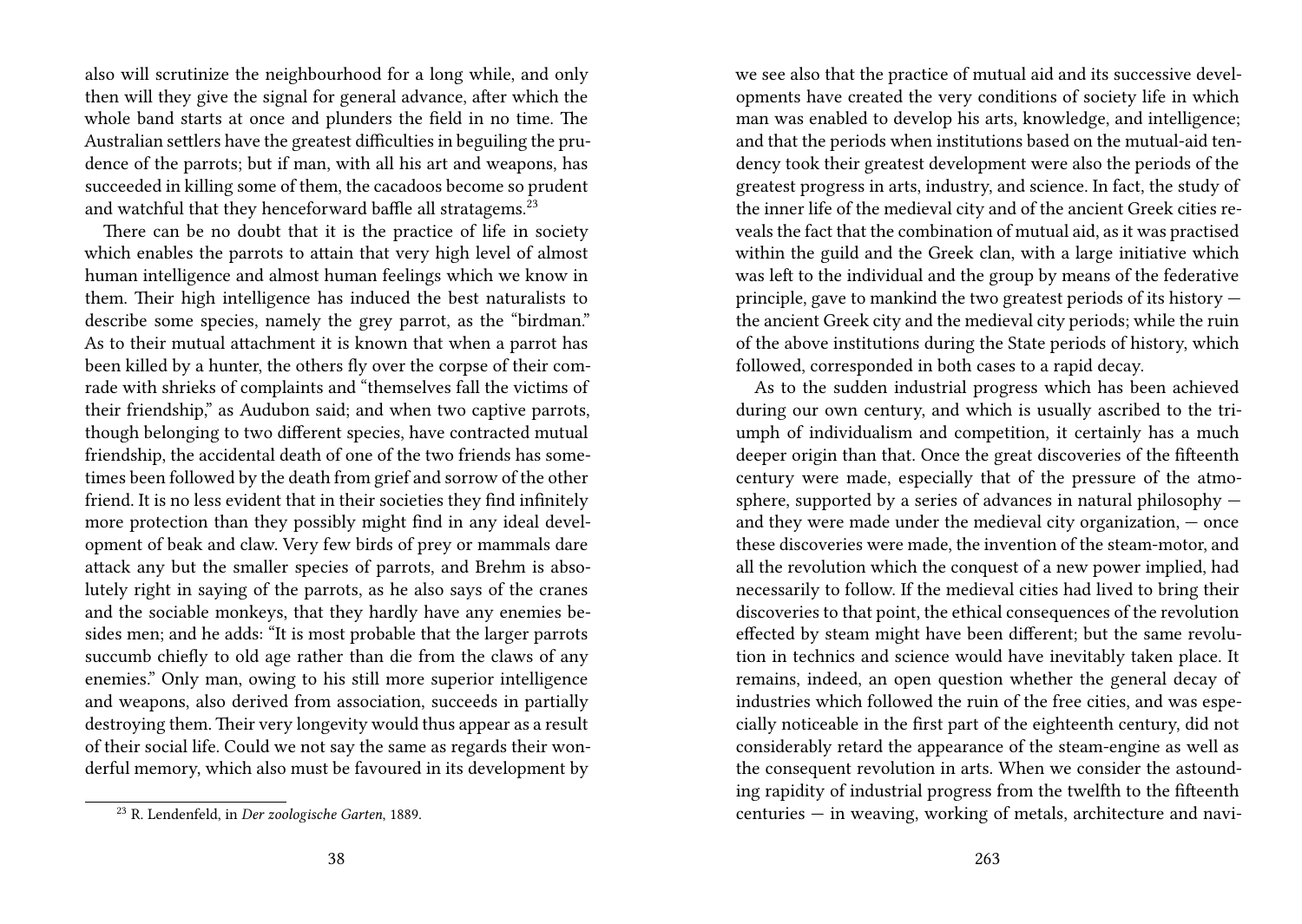gles for superiority, and the conflicts which resulted therefrom, have already been analyzed, described, and glorified from time immemorial. In fact, up to the present time, this current alone has received attention from the epical poet, the annalist, the historian, and the sociologist. History, such as it has hitherto been written, is almost entirely a description of the ways and means by which theocracy, military power, autocracy, and, later on, the richer classes' rule have been promoted, established, and maintained. The struggles between these forces make, in fact, the substance of history. We may thus take the knowledge of the individual factor in human history as granted — even though there is full room for a new study of the subject on the lines just alluded to; while, on the other side, the mutual-aid factor has been hitherto totally lost sight of; it was simply denied, or even scoffed at, by the writers of the present and past generation. It was therefore necessary to show, first of all, the immense part which this factor plays in the evolution of both the animal world and human societies. Only after this has been fully recognized will it be possible to proceed to a comparison between the two factors.

To make even a rough estimate of their relative importance by any method more or less statistical, is evidently impossible. One single war — we all know — may be productive of more evil, immediate and subsequent, than hundreds of years of the unchecked action of the mutual-aid principle may be productive of good. But when we see that in the animal world, progressive development and mutual aid go hand in hand, while the inner struggle within the species is concomitant with retrogressive development; when we notice that with man, even success in struggle and war is proportionate to the development of mutual aid in each of the two conflicting nations, cities, parties, or tribes, and that in the process of evolution war itself (so far as it can go this way) has been made subservient to the ends of progress in mutual aid within the nation, the city or the clan — we already obtain a perception of the dominating influence of the mutual-aid factor as an element of progress. But

society — life and by longevity accompanied by a full enjoyment of bodily and mental faculties till a very old age?

As seen from the above, the war of each against all is not *the* law of nature. Mutual aid is as much a law of nature as mutual struggle, and that law will become still more apparent when we have analyzed some other associations of birds and those of the mammalia. A few hints as to the importance of the law of mutual aid for the evolution of the animal kingdom have already been given in the preceding pages; but their purport will still better appear when, after having given a few more illustrations, we shall be enabled presently to draw therefrom our conclusions.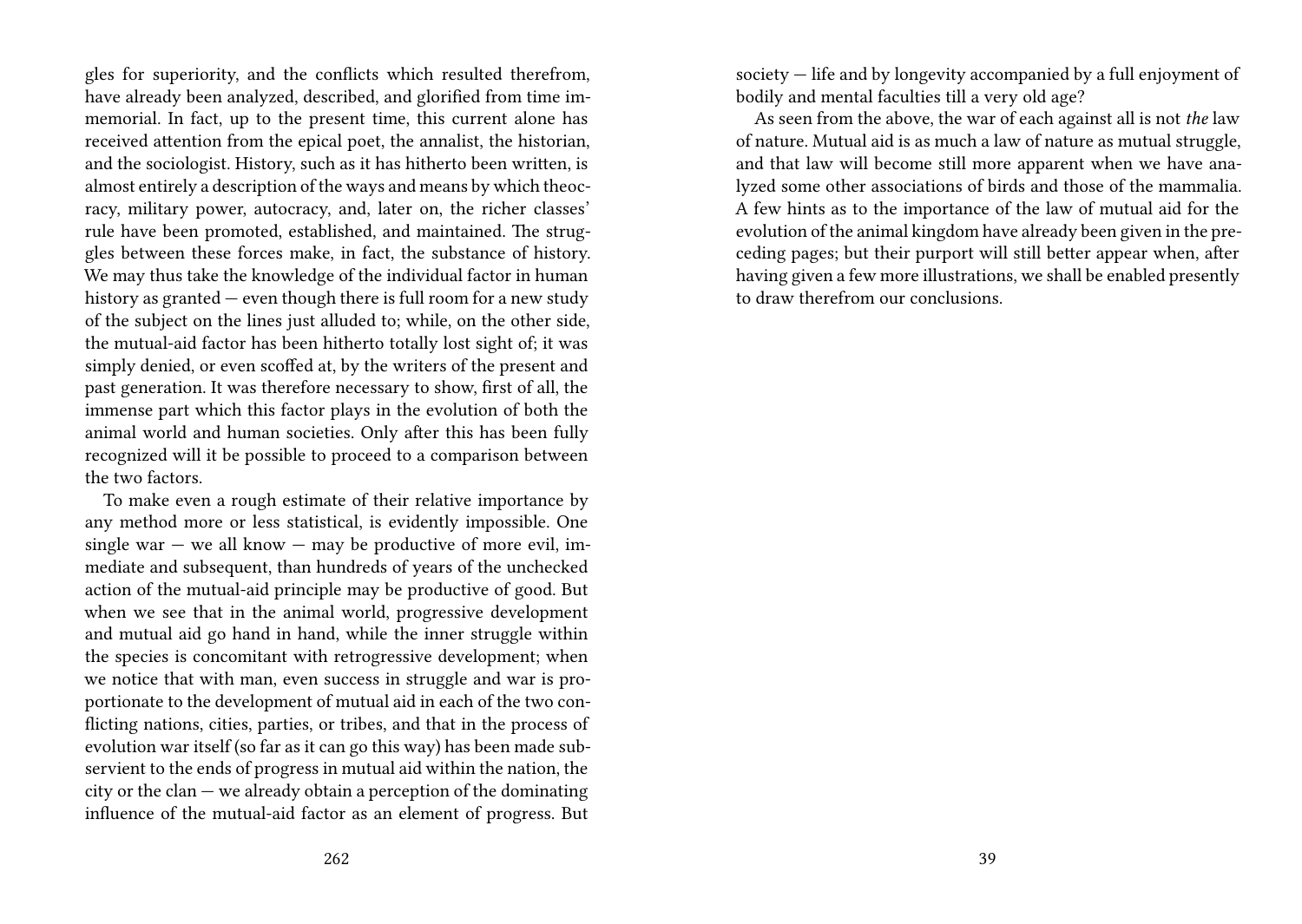## **Chapter 2: Mutual Aid Among Animals** *(continued)*

*Migrations of birds.— Breeding associations. — Autumn societies. — Mammals: small number of unsociable species. — Hunting associations of wolves, lions, etc. — Societies of rodents; of ruminants; of monkeys. — Mutual Aid in the struggle for life. — Darwin's arguments to prove the struggle for life within the species. — Natural checks to over-multiplication. — Supposed extermination of intermediate links. — Elimination of competition in Nature.*

As soon as spring comes back to the temperate zone, myriads and myriads of birds which are scattered over the warmer regions of the South come together in numberless bands, and, full of vigour and joy, hasten northwards to rear their offspring. Each of our hedges, each grove, each ocean cliff, and each of the lakes and ponds with which Northern America, Northern Europe, and Northern Asia are dotted tell us at that time of the year the tale of what mutual aid means for the birds; what force, energy, and protection it confers to every living being, however feeble and defenceless it otherwise might be. Take, for instance, one of the numberless lakes of the Russian and Siberian Steppes. Its shores are peopled with myriads of aquatic birds, belonging to at least a score of different species, all living in perfect peace-all protecting one another.

"For several hundred yards from the shore the air is filled with gulls and terns, as with snow-flakes on a

are still alive among ourselves, was developed under the principles of common possession of a given territory and common defence of it, under the jurisdiction of the village folkmote, and in the federation of villages belonging, or supposed to belong, to one stem. And when new requirements induced men to make a new start, they made it in the city, which represented a double network of territorial units (village communities), connected with guilds these latter arising out ofthe common prosecution of a given art or craft, or for mutual support and defence.

And finally, in the last two chapters facts were produced to show that although the growth of the State on the pattern of Imperial Rome had put a violent end to all medieval institutions for mutual support, this new aspect of civilization could not last. The State, based upon loose aggregations of individuals and undertaking to be their only bond of union, did not answer its purpose. The mutualaid tendency finally broke down its iron rules; it reappeared and reasserted itself in an infinity of associations which now tend to embrace all aspects of life and to take possession of all that is required by man for life and for reproducing the waste occasioned by life.

It will probably be remarked that mutual aid, even though it may represent one of the factors of evolution, covers nevertheless one aspect only of human relations; that by the side of this current, powerful though it may be, there is, and always has been, the other current — the self-assertion of the individual, not only in its efforts to attain personal or caste superiority, economical, political, and spiritual, but also in its much more important although less evident function of breaking through the bonds, always prone to become crystallized, which the tribe, the village community, the city, and the State impose upon the individual. In other words, there is the self-assertion of the individual taken as a progressive element.

It is evident that no review of evolution can be complete, unless these two dominant currents are analyzed. However, the selfassertion of the individual or of groups of individuals, their strug-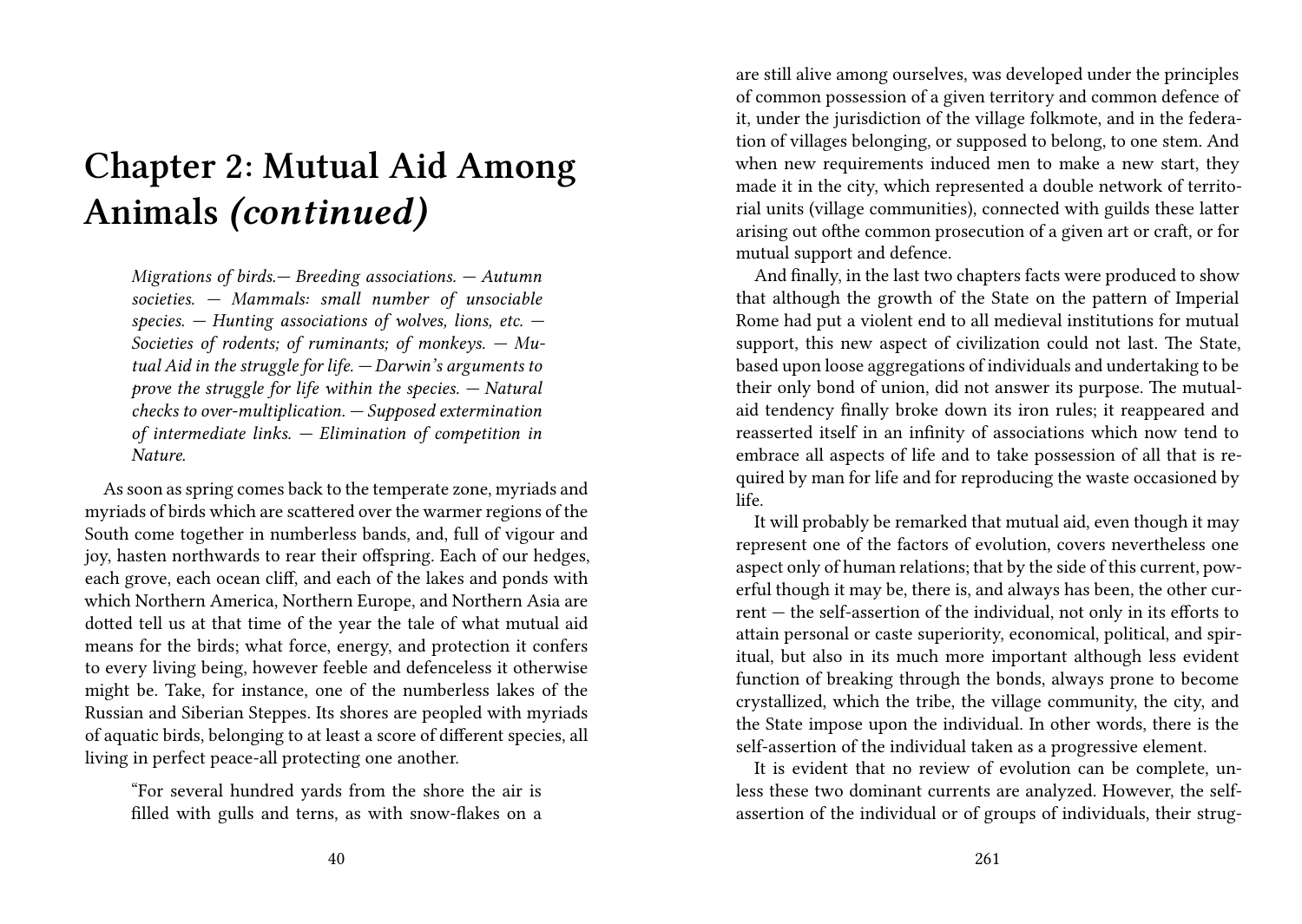## **Chapter 9: Conclusion**

If we take now the teachings which can be borrowed from the analysis of modern society, in connection with the body of evidence relative to the importance of mutual aid in the evolution of the animal world and of mankind, we may sum up our inquiry as follows.

In the animal world we have seen that the vast majority of species live in societies, and that they find in association the best arms for the struggle for life: understood, of course, in its wide Darwinian sense — not as a struggle for the sheer means of existence, but as a struggle against all natural conditions unfavourable to the species. The animal species, in which individual struggle has been reduced to its narrowest limits, and the practice of mutual aid has attained the greatest development, are invariably the most numerous, the most prosperous, and the most open to further progress.The mutual protection which is obtained in this case, the possibility of attaining old age and of accumulating experience, the higher intellectual development, and the further growth of sociable habits, secure the maintenance of the species, its extension, and its further progressive evolution. The unsociable species, on the contrary, are doomed to decay.

Going next over to man, we found him living in clans and tribes at the very dawn of the stone age; we saw a wide series of social institutions developed already in the lower savage stage, in the clan and the tribe; and we found that the earliest tribal customs and habits gave to mankind the embryo of all the institutions which made later on the leading aspects of further progress. Out of the savage tribe grew up the barbarian village community; and a new, still wider, circle of social customs, habits, and institutions, numbers of which

winter day. Thousands of plovers and sand-coursers run over the beach, searching their. food, whistling, and simply enjoying life. Further on, on almost each wave, a duck is rocking, while higher up you notice the flocks of the Casarki ducks. Exuberant life swarms everywhere."<sup>1</sup>

And here are the robbers — the strongest, the most cunning ones, those "ideally organized for robbery." And you hear their hungry, angry, dismal cries as for hours in succession they watch the opportunity of snatching from this mass of living beings one single unprotected individual. But as soon as they approach, their presence is signalled by dozens of voluntary sentries, and hundreds of gulls and terns set to chase the robber. Maddened by hunger, the robber soon abandons his usual precautions: he suddenly dashes into the living mass; but, attacked from all sides, he again is compelled to retreat. From sheer despair he falls upon the wild ducks; but the intelligent, social birds rapidly gather in a flock and fly away if the robber is an erne; they plunge into the lake if it is a falcon; or they raise a cloud of water-dust and bewilder the assailant if it is a kite.<sup>2</sup> And while life continues to swarm on the lake, the robber flies away with cries of anger, and looks out for carrion, or for a young bird or a field-mouse not yet used to obey in time the warnings of its comrades. In the face of an exuberant life, the ideally-armed robber must be satisfied with the off-fall of that life.

Further north, in the Arctic archipelagoes,

"you may sail along the coast for many miles and see all the ledges, all the cliffs and corners of the mountainsides, up to a height of from two to five hundred feet, literally covered with sea-birds, whose white breasts show against the dark rocks as if the rocks were closely

<sup>1</sup> Syevettsoff's *Periodical Phenomena*, p. 251.

<sup>2</sup> Seyfferlitz, quoted by Brehm, iv. 760.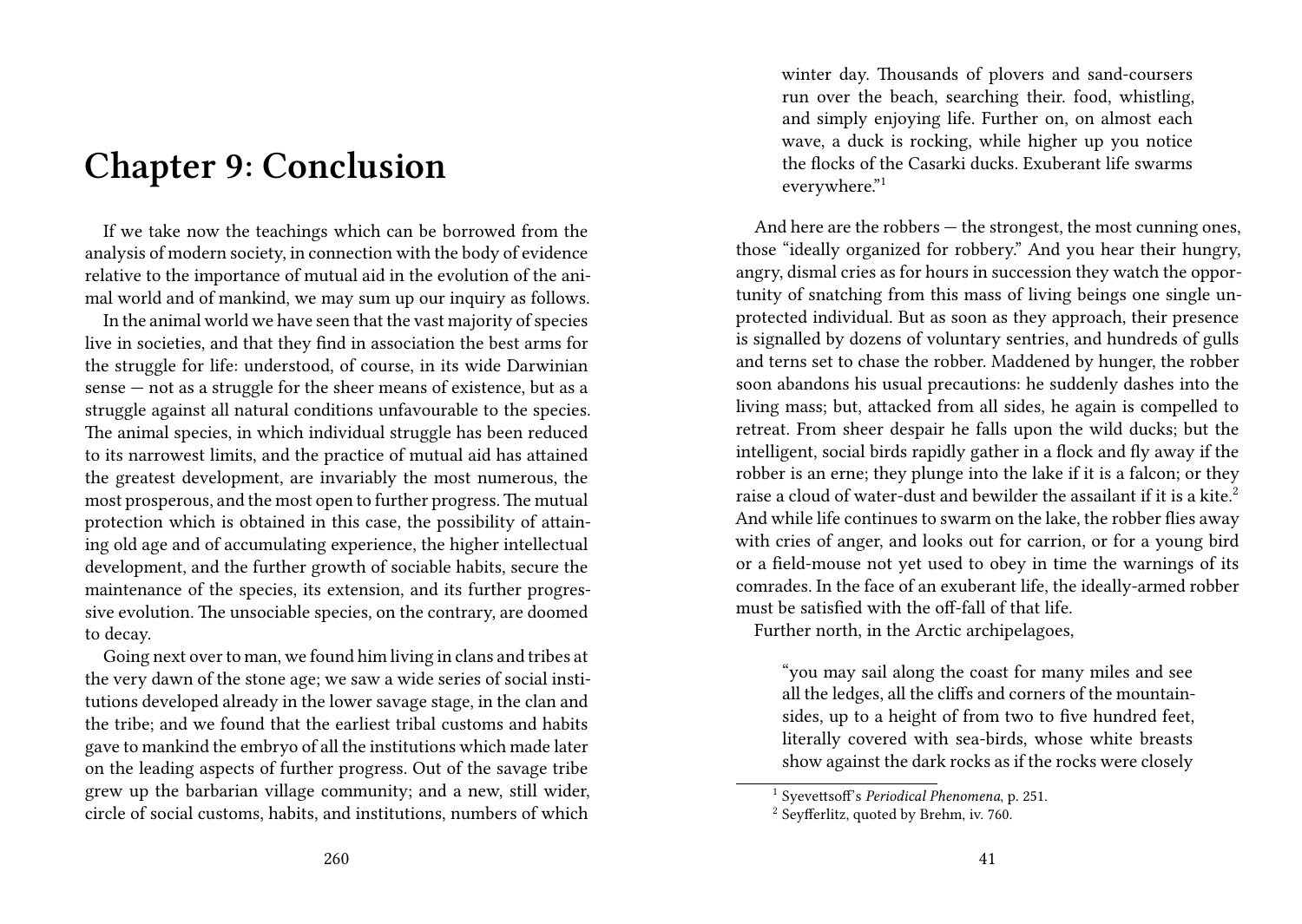sprinkled with chalk specks. The air, near and far, is, so to say, full with fowls."<sup>3</sup>

Each of such "bird-mountains" is a living illustration of mutual aid, as well as of the infinite variety of characters, individual and specific, resulting from social life. The oyster-catcher is renowned for its readiness to attack the birds of prey. The barge is known for its watchfulness, and it easily becomes the leader of more placid birds. The turnstone, when surrounded by comrades belonging to more energetic species, is a rather timorous bird; but it undertakes to keep watch for the security of the commonwealth when surrounded by smaller birds. Here you have the dominative swans; there, the extremely sociable kittiwake-gulls, among whom quarrels are rare and short; the prepossessing polar guillemots, which continually caress each other; the egoist she-goose, who has repudiated the orphans of a killed comrade; and, by her side, another female who adopts any one's orphans, and now paddles surrounded by fifty or sixty youngsters, whom she conducts and cares for as if they all were her own breed. Side by side with the penguins, which steal one another's eggs, you have the dotterels, whose family relations are so "charming and touching" that even passionate hunters recoil from shooting a female surrounded by her young ones; or the eider-ducks, among which (like the velvet-ducks, or the *coroyas* of the Savannahs) several females hatch together in the same, nest. or the lums, which sit in turn upon a common covey. Nature is variety itself, offering all possible varieties of characters, from the basest to the highest: and that is why she cannot be depicted by any sweeping assertion. Still less can she be judged from the moralist's point of view, because the views of the moralist are themselves a result mostly unconscious  $-$  of the observation of Nature.<sup>4</sup>

secret union of workers, re-asserts itself again, even in our modern society, and claims its rights to be, as it always has been, the chief leader towards further progress. Such are the conclusions which we are necessarily brought to when we carefully ponder over each of the groups of facts briefly enumerated in the last two chapters.

<sup>3</sup> *The Arctic Voyages of A.E. Nordenskjöld*, London, 1879, p. 135. See also the powerful description of the St. Kilda islands by Mr. Dixon (quoted by Seebohm), and nearly all books of Arctic travel.

<sup>4</sup> See Appendix III.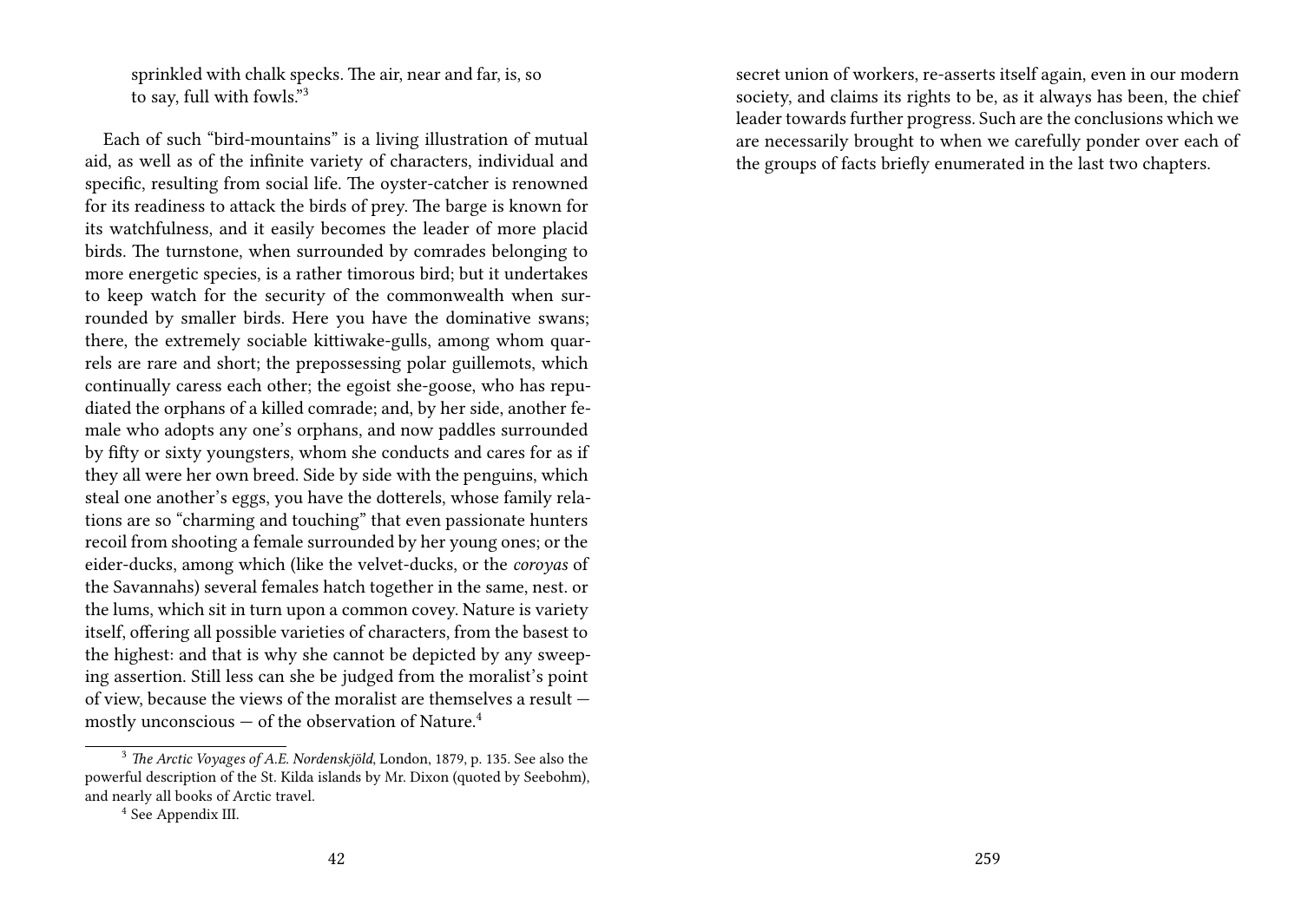we certainly should be struck by the importance of such transfers in national economy. Even in the world which is ruled by commercial egotism, the current expression, "We have been harshly treated by that firm," shows that there is also the friendly treatment, as opposed to the harsh, i.e. the legal treatment; while every commercial man knows how many firms are saved every year from failure by the friendly support of other firms.

As to the charities and the amounts of work for general wellbeing which are voluntarily done by so many well-to-do persons, as well as by workers, and especially by professional men, every one knows the part which is played by these two categories of benevolence in modern life. If the desire of acquiring notoriety, political power, or social distinction often spoils the true character of that sort of benevolence, there is no doubt possible as to the impulse coming in the majority of cases from the same mutual-aid feelings. Men who have acquired wealth very often do not find in it the expected satisfaction. Others begin to feel that, whatever economists may say about wealth being the reward of capacity, their own reward is exaggerated. The conscience of human solidarity begins to tell; and, although society life is so arranged as to stifle that feeling by thousands of artful means, it often gets the upper hand; and then they try to find an outcome for that deeply human need by giving their fortune, or their forces, to something which, in their opinion, will promote general welfare.

In short, neither the crushing powers of the centralized State nor the teachings of mutual hatred and pitiless struggle which came, adorned with the attributes of science, from obliging philosophers and sociologists, could weed out the feeling of human solidarity, deeply lodged in men's understanding and heart, because it has been nurtured by all our preceding evolution. What was the outcome of evolution since its earliest stages cannot be overpowered by one of the aspects of that same evolution. And the need of mutual aid and support which had lately taken refuge in the narrow circle of the family, or the slum neighbours, in the village, or the

Coming together at nesting-time is so common with most birds that more examples are scarcely needed. Our trees are crowned with groups of crows' nests; our hedges are full of nests of smaller birds; our farmhouses give shelter to colonies of swallows; our old towers are the refuge of hundreds of nocturnal birds; and pages might be filled with the most charming descriptions of the peace and harmony which prevail in almost all these nesting associations. As to the protection derived by the weakest birds from their unions, it is evident. That excellent observer, Dr. Couís, saw, for instance, the little cliff-swallows nesting in the immediate neighbourhood of the prairie falcon (*Falco polyargus*). The falcon had its nest on the top of one of the minarets of clay which are so common in the cañons of Colorado, while a colony of swallows nested just beneath. The little peaceful birds had no fear of their rapacious neighbour; they never let it approach to their colony. They immediately surrounded it and chased it, so that it had to make off at once.<sup>5</sup>

Life in societies does not cease when the nesting period is over; it begins then in a new form. The young broods gather in societies of youngsters, generally including several species. Social life is practised at that time chiefly for its own sake — partly for security, but chiefly for the pleasures derived from it. So we see in our forests the societies formed by the young nuthatchers (*Sitta cæsia*), together with tit-mouses, chaffinches, wrens, tree-creepers, or some wood-peckers.<sup>6</sup> In Spain the swallow is met with in com-

<sup>5</sup> Elliot Couís, in Bulletin U.S. Geol. Survey of Territories, iv. No. 7, pp. 556, 579, etc. Among the gulls (Larus argentatus), Polyakoff saw on a marsh in Northern Russia, that the nesting grounds of a very great number of these birds were always patrolled by one male, which warned the colony of the approach of danger. All birds rose in such case and attacked the enemy with great vigour. The females, which had five or six nests together On each knoll of the marsh, kept a certain order in leaving their nests in search of food. The fledglings, which otherwise are extremely unprotected and easily become the prey of the rapacious birds, were never left alone ("Family Habits among the Aquatic Birds," in *Proceedings of the Zool. Section of St. Petersburg Soc. of Nat.*, Dec. 17, 1874).

<sup>6</sup> Brehm Father, quoted by A. Brehm, iv. 34 *seq*. See also White's *Natural*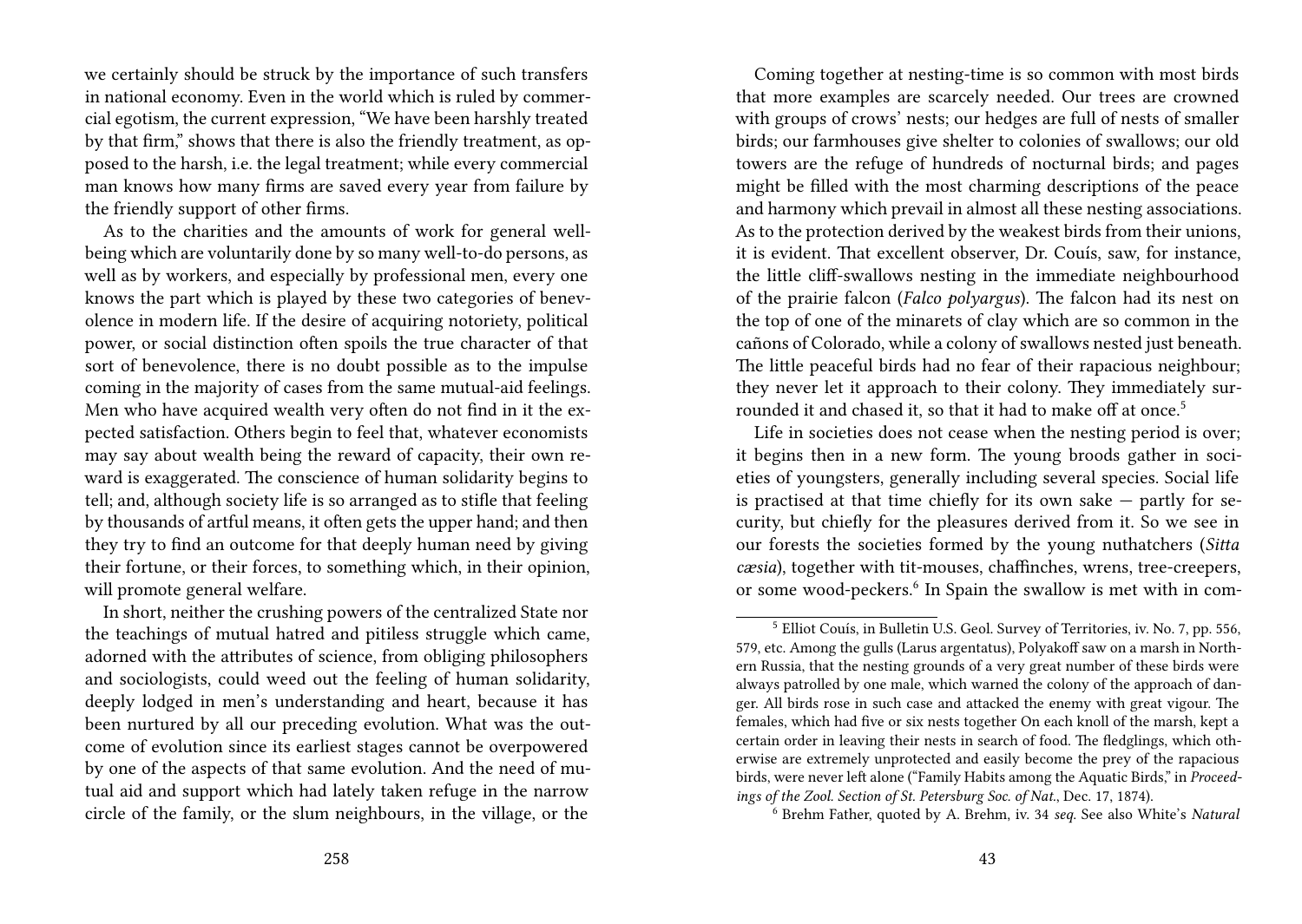pany with kestrels, fly-catchers, and even pigeons. In the Far West of America the young horned larks live in large societies, together with another lark (Sprague's), the skylark, the Savannah sparrow, and several species of buntings and longspurs.<sup>7</sup> In fact, it would be much easier to describe the species which live isolated than to simply name those species which join the autumnal societies of young birds — not for hunting or nesting purposes, but simply to enjoy life in society and to spend their time in plays and sports, after having given a few hours every day to find their daily food.

And, finally, we have that immense display of mutual aid among birds-their migrations — which I dare not even enter upon in this place. Sufficient to say that birds which have lived for months in small bands scattered over a wide territory gather in thousands; they come together at a given place, for several days in succession, before they start, and they evidently discuss the particulars of the journey. Some species will indulge every afternoon in flights preparatory to the long passage. All wait for their tardy congeners, and finally they start in a certain well chosen direction  $-$  a fruit of accumulated collective experience — the strongest flying at the head of the band, and relieving one another in that difficult task. They cross the seas in large bands consisting of both big and small birds, and when they return next spring they repair to the same spot, and, in most cases, each of them takes possession of the very same nest which it had built or repaired the previous year.<sup>8</sup>

try to be sold as factory slaves, were consigned  $2^2$  – who can read that without being vividly impressed by the baseness which is possible in man when his greediness is at stake? But it must also be said that all fault for such treatment must not be thrown entirely upon the criminality of human nature. Were not the teachings of men of science, and even of a notable portion of the clergy, up to a quite recent time, teachings of distrust, despite and almost hatred towards the poorer classes? Did not science teach that since serfdom has been abolished, no one need be poor unless for his own vices? And how few in the Church had the courage to blame the children-killers, while the great numbers taught that the sufferings of the poor, and even the slavery of the negroes, were part of the Divine Plan! Was not Nonconformism itself largely a popular protest against the harsh treatment of the poor at the hand of the established Church?

With such spiritual leaders, the feelings of the richer classes necessarily became, as Mr. Pimsoll remarked, not so much blunted as "stratified." They seldom went downwards towards the poor, from whom the well-to-do-people are separated by their manner of life, and whom they do not know under their best aspects, in their everyday life. But among themselves — allowance being made for the effects of the wealth-accumulating passions and the futile expenses imposed by wealth itself — among themselves, in the circle of family and friends, the rich practise the same mutual aid and support as the poor. Dr. Ihering and L. Dargun are perfectly right in saying that if a statistical record could be taken of all the money which passes from hand to hand in the shape of friendly loans and aid, the sum total would be enormous, even in comparison with the commercial transactions of the world's trade. And if we could add to it, as we certainly ought to, what is spent in hospitality, petty mutual services, the management of other people's affairs, gifts and charities,

*History of Selborne*, Letter XI.

<sup>7</sup> Dr. Couës, *Birds of Dakota and Montana*, in *Bulletin U.S. Survey of Territories*, iv. No. 7.

<sup>8</sup> It has often been intimated that larger birds may occasionally *transport* some of the smaller birds when they cross together the Mediterranean, but the fact still remains doubtful. On the other side, it is certain that some smaller birds join the bigger ones for migration. The fact has been noticed several times, and it was recently confirmed by L. Buxbaum at Raunheim. He saw several parties of cranes which had larks flying in the midst and on both sides of their migratory columns (*Der zoologische Garten*, 1886, p. 133).

<sup>22</sup> *Life of the Seventh Earl of Shaftesbury*, by Edwin Hodder, vol. i. pp. 137– 138.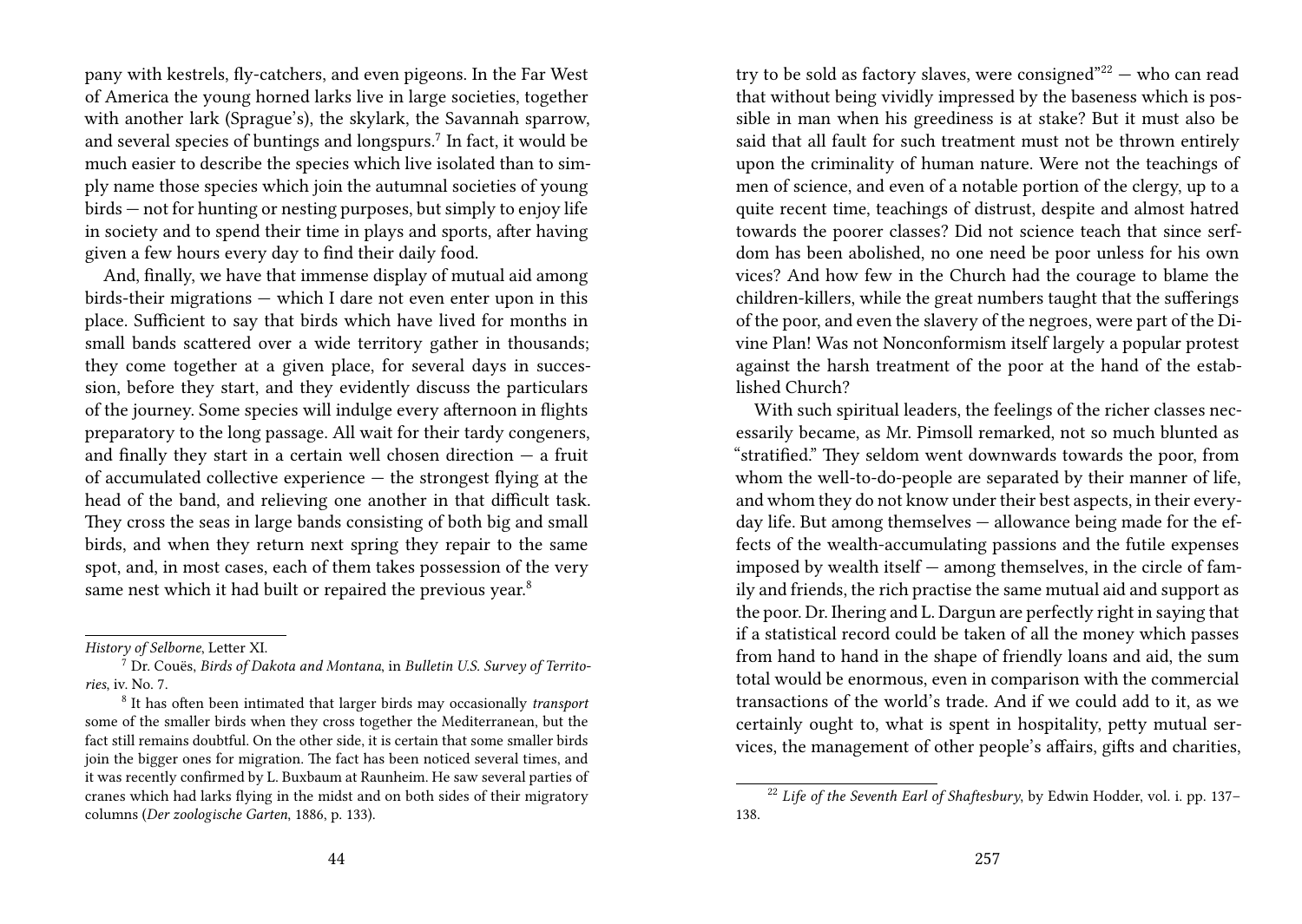men do this, I don't doubt. But consider the difference." Consider what a sum of one shilling, subscribed by each worker to help a comrade's widow, or 6*d*. to help a fellow-worker to defray the extra expense of a funeral, means for one who earns 16*s*. a week and has a wife, and in some cases five or six children to support.<sup>21</sup> But such subscriptions are a general practice among the workers all over the world, even in much more ordinary cases than a death in the family, while aid in work is the commonest thing in their lives.

Nor do the same practices of mutual aid and support fail among the richer classes. Of course, when one thinks of the harshness which is often shown by the richer employers towards their employees, one feels inclined to take the most pessimist view of human nature. Many must remember the indignation which was aroused during the great Yorkshire strike of 1894, when old miners who had picked coal from an abandoned pit were prosecuted by the colliery owners. And, even if we leave aside the horrors of the periods of struggle and social war, such as the extermination of thousands of workers' prisoners after the fall of the Paris Commune — who can read, for instance, revelations of the labour inquest which was made here in the forties, or what Lord Shaftesbury wrote about "the frightful waste of human life in the factories, to which the children taken from the workhouses, or simply purchased all over this coun-

This subject is so vast, and yet so imperfectly studied; it offers so many striking illustrations of mutual-aid habits, subsidiary to the main fact of migration — each of which would, however, require a special study — that I must refrain from entering here into more details. I can only cursorily refer to the numerous and animated gatherings of birds which take place, always on the same spot, before they begin their long journeys north or south, as also those which one sees in the north, after the birds have arrived at their breeding-places on the Yenisei or in the northern counties of England. For many days in succession  $-$  sometimes one month  $-$  they will come together every morning for one hour, before flying in search of food — perhaps discussing the spot where they are going to build their nests.<sup>9</sup> And if, during the migration, their columns are overtaken by a storm, birds of the most different species will be brought together by common misfortune. The birds which are not exactly migratory, but slowly move northwards and southwards with the seasons, also perform these peregrinations in flocks. So far from migrating isolately, in order to secure for each separate individual the advantages of better food or shelter which are to be found in another district — they always wait for each other, and gather in flocks, before they move north or south, in accordance with the season.<sup>10</sup>

Going now over to mammals, the first thing which strikes us is the overwhelming numerical predominance of social species over those few carnivores which do not associate. The plateaus, the Alpine tracts, and the Steppes of the Old and New World are stocked with herds of deer, antelopes, gazelles, fallow deer, buffaloes, wild goats and sheep, all of which are sociable animals. When the Euro-

<sup>21</sup> *Our Seamen*, u.s., p. 110. Mr. Plimsoll added: "I don't wish to disparage the rich, but I think it may be reasonably doubted whether these qualities are so fully developed in them; for, notwithstanding that not a few of them are not unacquainted with the claims, reasonable or unreasonable, of poor relatives, these qualities are not in such constant exercise. Riches seem in so many cases to smother the manliness of their possessors, and their sympathies become, not so much narrowed as  $-$  so to speak  $-$  stratified: they are reserved for the sufferings of their own class, and also the woes of those above them. They seldom tend downwards much, and they are far more likely to admire an act of courage… than to admire the constantly exercised fortitude and the tenderness which are the daily characteristics of a British workman's life" — and of the workmen all over the world as well.

<sup>&</sup>lt;sup>9</sup> H. Seebohm and Ch. Dixon both mention this habit.

<sup>&</sup>lt;sup>10</sup> The fact is well known to every field-naturalist, and with reference to England several examples may be found in Charles Dixon's *Among the Birds in Northern Shires*. The chaffinches arrive during winter in vast flocks; and about the same time, *i.e.* in November, come flocks of bramblings; redwings also frequent the same places "in similar large companies," and so on (pp. 165, 166).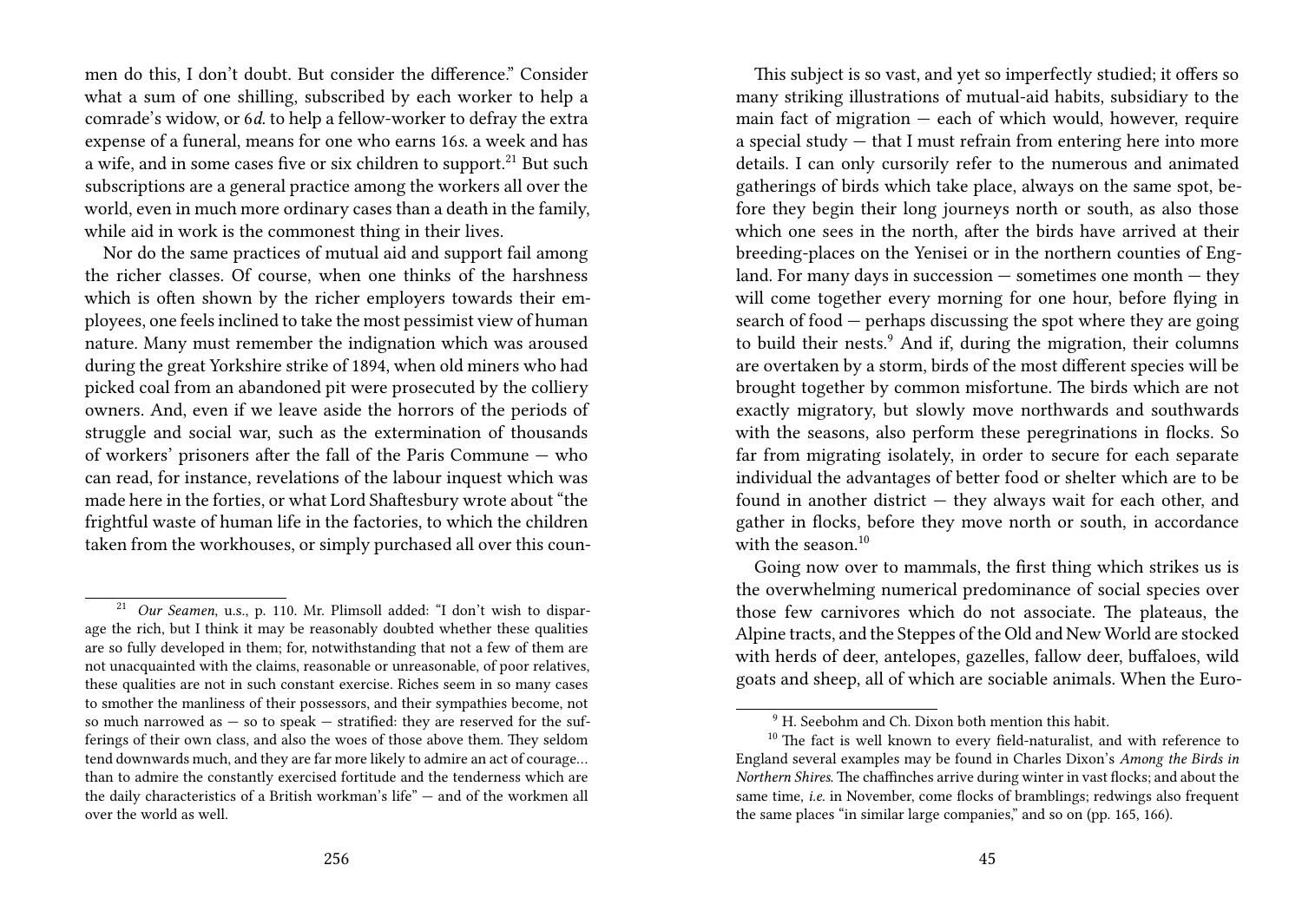peans came to settle in America, they found it so densely peopled with buffaloes, that pioneers had to stop their advance when a column of migrating buffaloes came to cross the route they followed; the march past of the dense column lasting sometimes for two and three days. And when the Russians took possession of Siberia they found it so densely peopled with deer, antelopes, squirrels, and other sociable animals, that the very conquest of Siberia was nothing but a hunting expedition which lasted for two hundred years; while the grass plains of Eastern Africa are still covered with herds composed of zebra, the hartebeest, and other antelopes.

Not long ago the small streams of Northern America and Northern Siberia were peopled with colonies of beavers, and up to the seventeenth century like colonies swarmed in Northern Russia. The flat lands of the four great continents are still covered with countless colonies of mice, ground-squirrels, marmots, and other rodents. In the lower latitudes of Asia and Africa the forests are still the abode of numerous families of elephants, rhinoceroses, and numberless societies of monkeys. In the far north the reindeer aggregate in numberless herds; while still further north we find the herds of the musk-oxen and numberless bands of polar foxes. The coasts of the ocean are enlivened by flocks of seals and morses; its waters, by shoals of sociable cetaceans; and even in the depths of the great plateau of Central Asia we find herds of wild horses, wild donkeys, wild camels, and wild sheep. All these mammals live in societies and nations sometimes numbering hundreds of thousands of individuals, although now, after three centuries of gunpowder civilization, we find but the *débris* of the immense aggregations of old. How trifling, in comparison with them, are the numbers of the carnivores! And how false, therefore, is the view of those who speak of the animal world as if nothing were to be seen in it but lions and hyenas plunging their bleeding teeth into the flesh of their victims! One might as well imagine that the whole of human life is nothing but a succession of war massacres.

some one else, or the neighbours will take steps to save the family. But without some aid from other poor, how many more would be brought every year to irreparable ruin!<sup>19</sup>

Mr. Plimsoll, after he had lived for some time among the poor, on 7*s*. 6*d*. a week, was compelled to recognize that the kindly feelings he took with him when he began this life "changed into hearty respect and admiration" when he saw how the relations between the poor are permeated with mutual aid and support, and learned the simple ways in which that support is given. After a many years' experience, his conclusion was that" when you come to think of it, such as these men were, so were the vast majority of the working classes."<sup>20</sup> As to bringing up orphans, even by the poorest families, it is so widely-spread a habit, that it may be described as a general rule; thus among the miners it was found, after the two explosions at Warren Vale and at Lund Hill, that "nearly one-third of the men killed, as the respective committees can testify, were thus supporting relations other than wife and child." "Have you reflected," Mr. Plimsoll added, "what this is? Rich men, even comfortably-to-do

<sup>19</sup> Many rich people cannot understand how the very poor *can* help each other, because they do not realize upon what infinitesimal amounts of food or money often hangs the life of one of the poorest cLasses. Lord Shaftesbury had understood this terribLe truth when he started his Flowers and Watercress Girls' Fund, out of which loans of one pound, and only occasionally two pounds, were granted, to enable the girls to buy a basket and flowers when the winter sets in and they are in dire distress. The loans were given to girls who had "not a sixpence," but never failed to find some other poor to go bail for them. "Of all the movements I have ever been connected with," Lord Shaftesbury wrote, "I look upon this Watercress Girls' movement as the most successful… It was begun in 1872, and we have had out 800 to 1,000 loans, and have not lost 50*l*. during the whole period... What has been lost  $-$  and it has been very little, under the circumstances — has been by reason of death or sickness, not by fraud" (*The Life and Work of the Seventh Earl of Shaftesbury*, by Edwin Hodder, vol. iii. p. 322. London, 1885–86). Several more facts in point in Ch. Booth's *Life and Labour in London*, vol. i; in Miss Beatrice Potter's "Pages from a Work Girl's Diary" (*Nineteenth Century*, September 1888, p. 310); and so on.

<sup>20</sup> Samuel Plimsoll, *Our Seamen*, cheap edition, London, 1870, p. 110.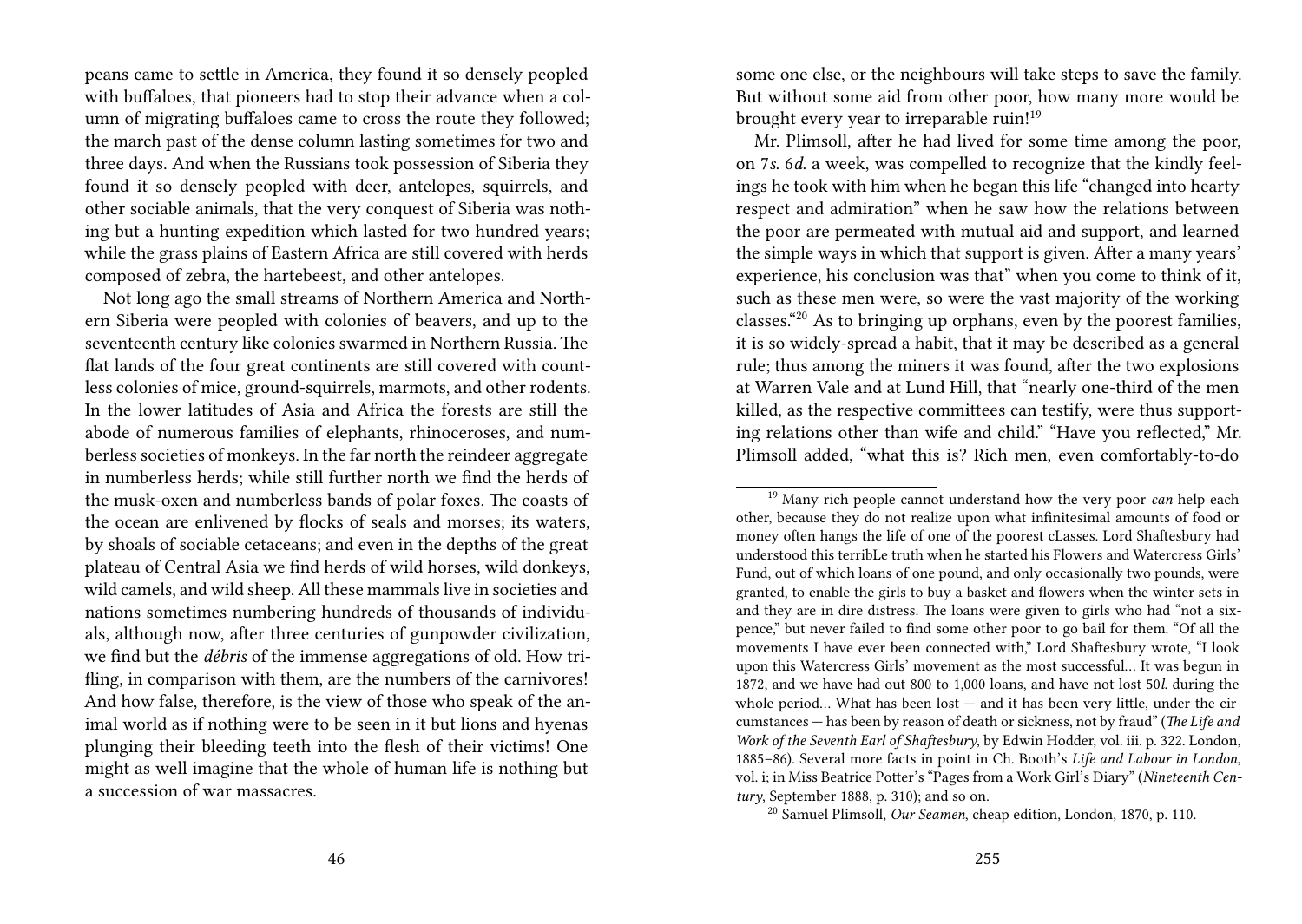My friend also mentions various individual cases, of which the following are typical: —

"Annie W. was given by her mother to be boarded by an old person in Wilmot Street. When her mother died, the old woman, who herself was very poor, kept the child without being paid a penny for that. When the old lady died too, the child, who was five years old, was of course neglected during her illness, and was ragged; but she was taken at once by Mrs. S., the wife of a shoemaker, who herself has six children. Lately, when the husband was ill, they had not much to eat, all of them.

"The other day, Mrs. M., mother of six children, attended Mrs. M—g throughout her illness, and took to her own rooms the elder child… But do you need such facts? They are quite general… I know also Mrs. D. (Oval, Hackney Road), who has a sewing machine and continually sews for others, without ever accepting any remuneration, although she has herself five children and her husband to look after… And so on."

For every one who has any idea of the life of the labouring classes it is evident that without mutual aid being practised among them on a large scale they never could pull through all their difficulties. It is only by chance that a worker's family can live its lifetime without having to face such circumstances as the crisis described by the ribbon weaver, Joseph Gutteridge, in his autobiography.<sup>18</sup> And if all do not go to the ground in such cases, they owe it to mutual help. In Gutteridge's case it was an old nurse, miserably poor herself, who turned up at the moment when the family was slipping towards a final catastrophe, and brought in some bread, coal, and bedding, which she had obtained on credit. In other cases, it will be

Association and mutual aid are the rule with mammals. We find social habits even among the carnivores, and we can only name the cat tribe (lions, tigers, leopards, etc.) as a division the members of which decidedly prefer isolation to society, and are but seldom met with even in small groups. And yet, even among lions "this is a very common practice to hunt in company."<sup>11</sup> The two tribes of the civets (*Viverridæ*) and the weasels (*Mustelidæ*) might also be characterized by their isolated life, but it is a fact that during the last century the common weasel was more sociable than it is now; it was seen then in larger groups in Scotland and in the Unterwalden canton of Switzerland. As to the great tribe of the dogs, it is eminently sociable, and association for hunting purposes may be considered as eminently characteristic of its numerous species. It is well known, in fact, that wolves gather in packs for hunting, and Tschudi left an excellent description of how they draw up in a half-circle, surround a cow which is grazing on a mountain slope, and then, suddenly appearing with a loud barking, make it roll in the abyss.<sup>12</sup> Audubon, in the thirties, also saw the Labrador wolves hunting in packs, and one pack following a man to his cabin, and killing the dogs. During severe winters the packs of wolves grow so numerous as to become a danger for human settlements, as was the case in France some five-and-forty years ago. In the Russian Steppes they never attack the horses otherwise than in packs; and yet they have to sustain bitter fights, during which the horses (according to Kohl's testimony) sometimes assume offensive warfare, and in such cases, if the wolves do not retreat promptly, they run the risk of being surrounded by the horses and killed by their hoofs. The prairie-wolves (*Canis latrans*) are known to associate in bands of from twenty to thirty individuals when they chase a buffalo occasionally separated from its herd.<sup>13</sup> Jackals, which are most courageous and may be

<sup>18</sup> *Light and Shadows in the Life of an Artisan*. Coventry, 1893.

<sup>11</sup> S.W. Baker, *Wild Beasts*, etc., vol. i. p. 316.

<sup>12</sup> Tschudi, *Thierleben der Alpenwelt*, p. 404.

<sup>13</sup> Houzeau's *Études*, ii. 463.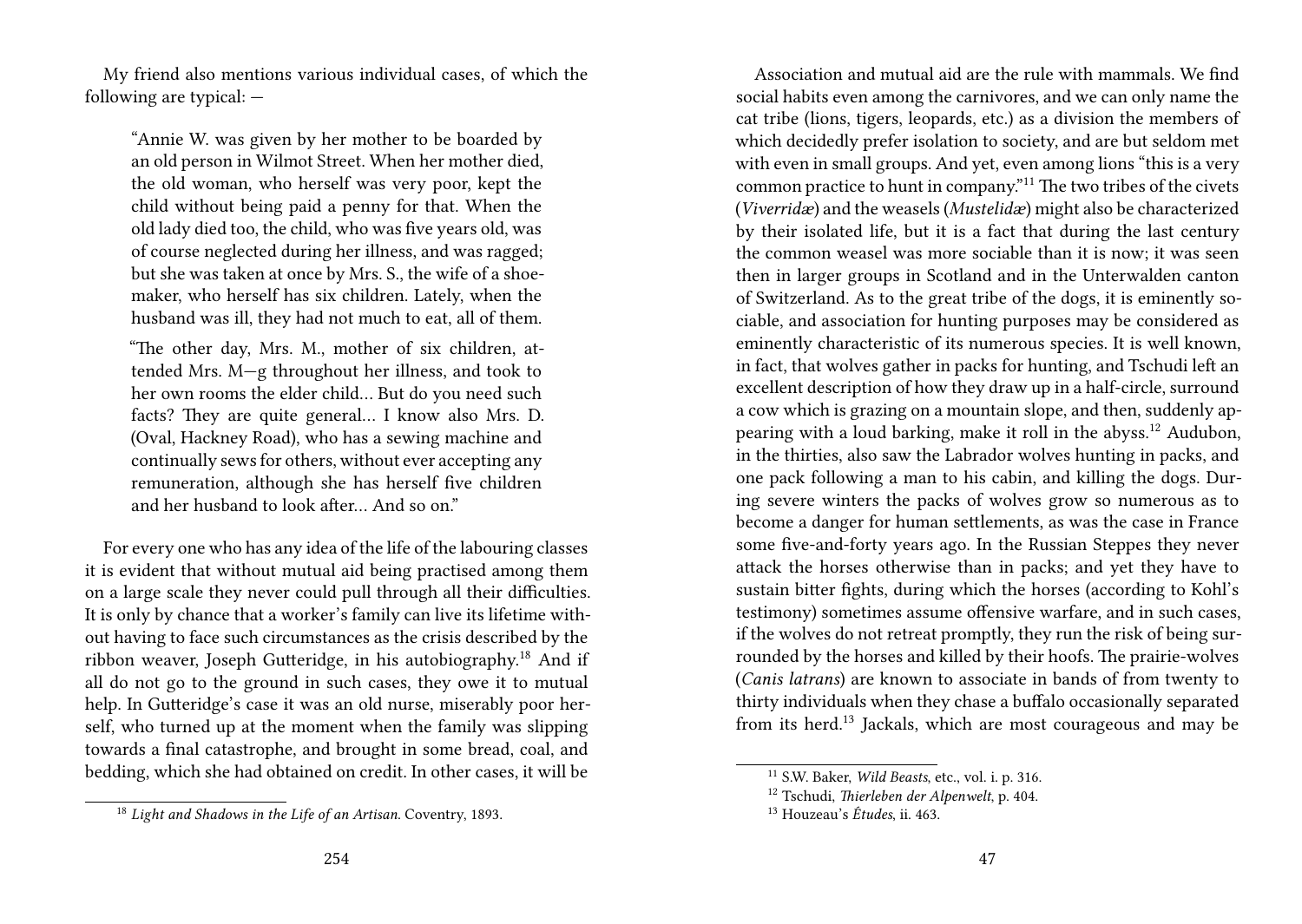considered as one of the most intelligent representatives of the dog tribe, always hunt in packs; thus united, they have no fear of the bigger carnivores.<sup>14</sup> As to the wild dogs of Asia (the *Kholzuns*, or *Dholes*), Williamson saw their large packs attacking all larger animals save elephants and rhinoceroses, and overpowering bears and tigers. Hyenas always live in societies and hunt in packs, and the hunting organizations of the painted lycaons are highly praised by Cumming. Nay, even foxes, which, as a rule, live isolated in our civilized countries, have been seen combining for hunting purposes.<sup>15</sup> As to the polar fox, it is  $-$  or rather was in Steller's time  $-$  one of the most sociable animals; and when one reads Steller's description of the war that was waged by Behring's unfortunate crew against these intelligent small animals, one does not know what to wonder at most: the extraordinary intelligence of the foxes and the mutual aid they displayed in digging out food concealed under cairns, or stored upon a pillar (one fox would climb on its top and throw the food to its comrades beneath), or the cruelty of man, driven to despair by the numerous packs of foxes. Even some bears live in societies where they are not disturbed by man. Thus Steller saw the black bear of Kamtchatka in numerous packs, and the polar bears are occasionally found in small groups. Even the unintelligent insectivores do not always disdain association.<sup>16</sup>

However, it is especially with the rodents, the ungulata, and the ruminants that we find a highly developed practice of mutual aid. The squirrels are individualist to a great extent. Each of them builds its own comfortable nest, and accumulates its own provision. Their inclinations are towards family life, and Brehm found that a family of squirrels is never so happy as when the two broods of the same year can join together with their parents in a remote corner of a forest. And yet they maintain social relations. The inhabitants of

I may, perhaps, as well transcribe a few more passages from her letter: —

"Nursing neighbours, in cases of illness, without any shade of remuneration, is quite general among the workers. Also, when a woman has little children, and goes out for work, another mother always takes care of them.

"If, in the working classes, they would not help each other, they could not exist. I know families which continually help each other — with money, with food, with fuel, for bringing up the little children, in cases of illness, in cases of death.

"'The mine' and 'thine' is much less sharply observed among the poor than among the rich. Shoes, dress, hats, and so on,  $-$  what may be wanted on the spot  $-$  are continually borrowed from each other, also all sorts of household things.

"Last winter the members of the United Radical Club had brought together some little money, and began after Christmas to distribute free soup and bread to the children going to school. Gradually they had 1,800 children to attend to. The money came from outsiders, but all the work was done by the members of the club. Some of them, who were out of work, came at four in the morning to wash and to peel the vegetables; five women came at nine or ten (after having done their own household work) for cooking, and stayed till six or seven to wash the dishes. And at meal time, between twelve and half-past one, twenty to thirty workers came in to aid in serving the soup, each one staying what he could spare of his meal time.This lasted for two months. No one was paid."

<sup>14</sup> For their hunting associations see Sir E. Tennant's *Natural History of Ceylon*, quoted in Romanes's *Animal Intelligence*, p. 432.

<sup>15</sup> See Emil Hüter's letter in L. Büchner's *Liebe*.

<sup>16</sup> See Appendix IV.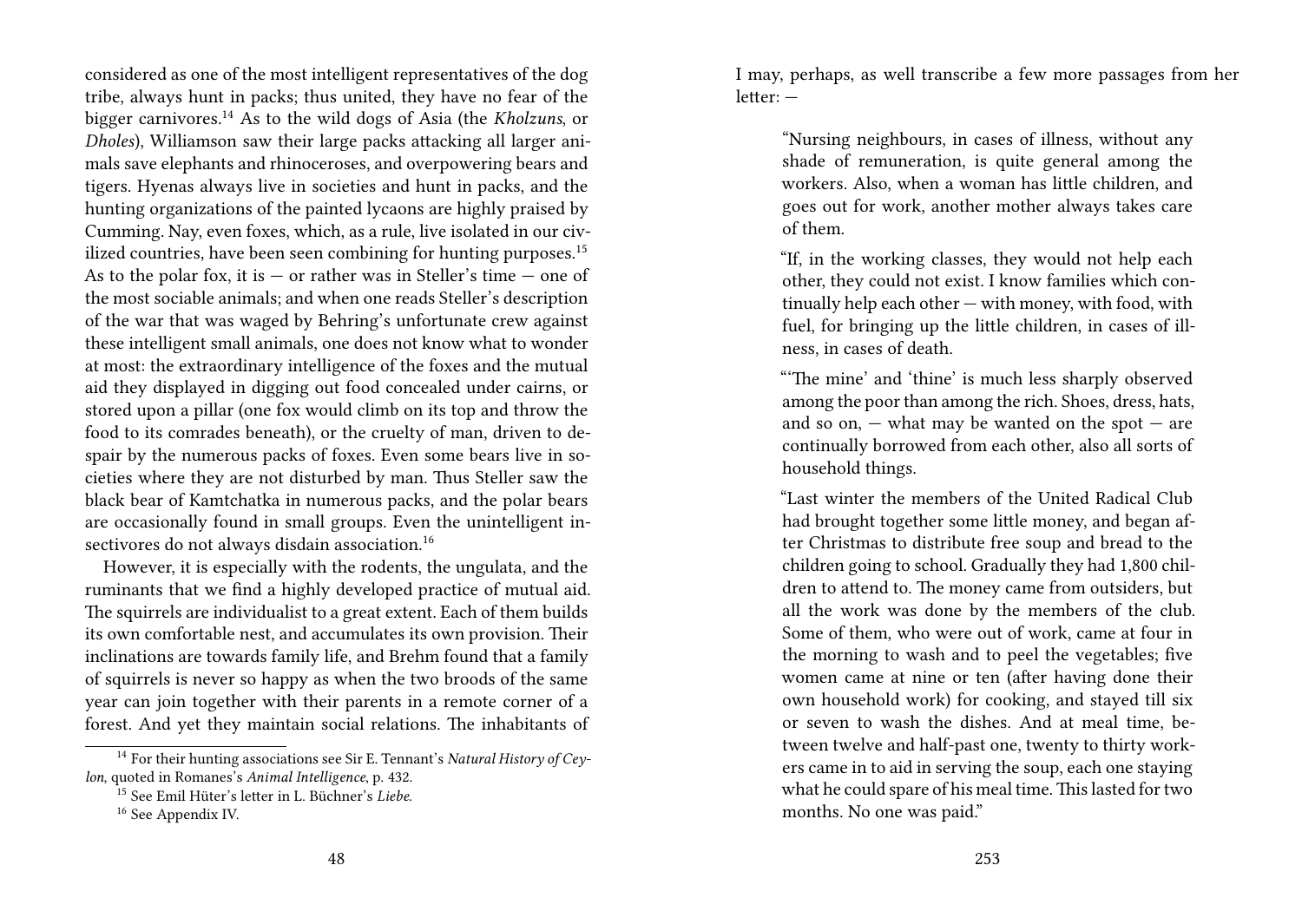bends inquisitively over the opening of a drain — "Don't stop there," another mite shouts out, "fever sits in the hole!" "Don't climb over that wall, the train will kill you if you tumble down! Don't come near to the ditch! Don't eat those berries — poison! you will die." Such are the first teachings imparted to the urchin when he joins his mates out-doors. How many of the children whose play-grounds are the pavements around "model workers' dwellings," or the quays and bridges of the canals, would be crushed to death by the carts or drowned in the muddy waters, were it not for that sort of mutual support. And when a fair Jack has made a slip into the unprotected ditch at the back of the milkman's yard, or a cherry-cheeked Lizzie has, after all, tumbled down into the canal, the young brood raises such cries that all the neighbourhood is on the alert and rushes to the rescue.

Then comes in the alliance of the mothers. "You could not imagine" (a lady-doctor who lives in a poor neighbourhood told me lately) "how much they help each other. If a woman has prepared nothing, or could prepare nothing, for the baby which she expected — and how often that happens! — all the neighbours bring something for the new-comer. One of the neighbours always takes care of the children, and some other always drops in to take care of the household, so long as the mother is in bed." This habit is general. It is mentioned by all those who have lived among the poor. In a thousand small ways the mothers support each other and bestow their care upon children that are not their own. Some training good or bad, let them decide it for themselves  $-$  is required in a lady of the richer classes to render her able to pass by a shivering and hungry child in the street without noticing it. But the mothers of the poorer classes have not that training. They cannot stand the sight of a hungry child; they *must* feed it, and so they do. "When the school children beg bread, they seldom or rather never meet with a refusal" — a lady-friend, who has worked several years in Whitechapel in connection with a workers' club, writes to me. But

the separate nests remain in a close intercourse, and when the pinecones become rare in the forest they inhabit, they emigrate in bands. As to the black squirrels of the Far West, they are eminently sociable. Apart from the few hours given every day to foraging, they spend their lives in playing in numerous parties. And when they multiply too rapidly in a region, they assemble in bands, almost as numerous as those of locusts, and move southwards, devastating the forests, the fields, and the gardens; while foxes, polecats, falcons, and nocturnal birds of prey follow their thick columns and live upon the individuals remaining behind. The ground-squirrel a closely-akin genus — is still more sociable. It is given to hoarding, and stores up in its subterranean halls large amounts of edible roots and nuts, usually plundered by man in the autumn. According to some observers, it must know something of the joys of a miser. And yet it remains sociable. It always lives in large villages, and Audubon, who opened some dwellings of the hackee in the winter, found several individuals in the same apartment; they must have stored it with common efforts.

The large tribe, of the marmots, which includes the three large genuses of *Arctomys*, *Cynomys*, and *Spermophilus*, is still more sociable and still more intelligent. They also prefer having each one its own dwelling; but they live in big villages. That terrible enemy of the crops of South Russia — the *souslik* — of which some ten millions are exterminated every year by man alone, lives in numberless colonies; and while the Russian provincial assemblies gravely discuss the means of getting rid of this enemy of society, it enjoys life in its thousands in the most joyful way. Their play is so charming that no observer could refrain from paying them a tribute of praise, and from mentioning the melodious concerts arising from the sharp whistlings of the males and the melancholic whistlings of the females, before — suddenly returning to his citizen's duties he begins inventing the most diabolic means for the extermination of the little robbers. All kinds of rapacious birds and beasts of prey having proved powerless, the last word of science in this warfare is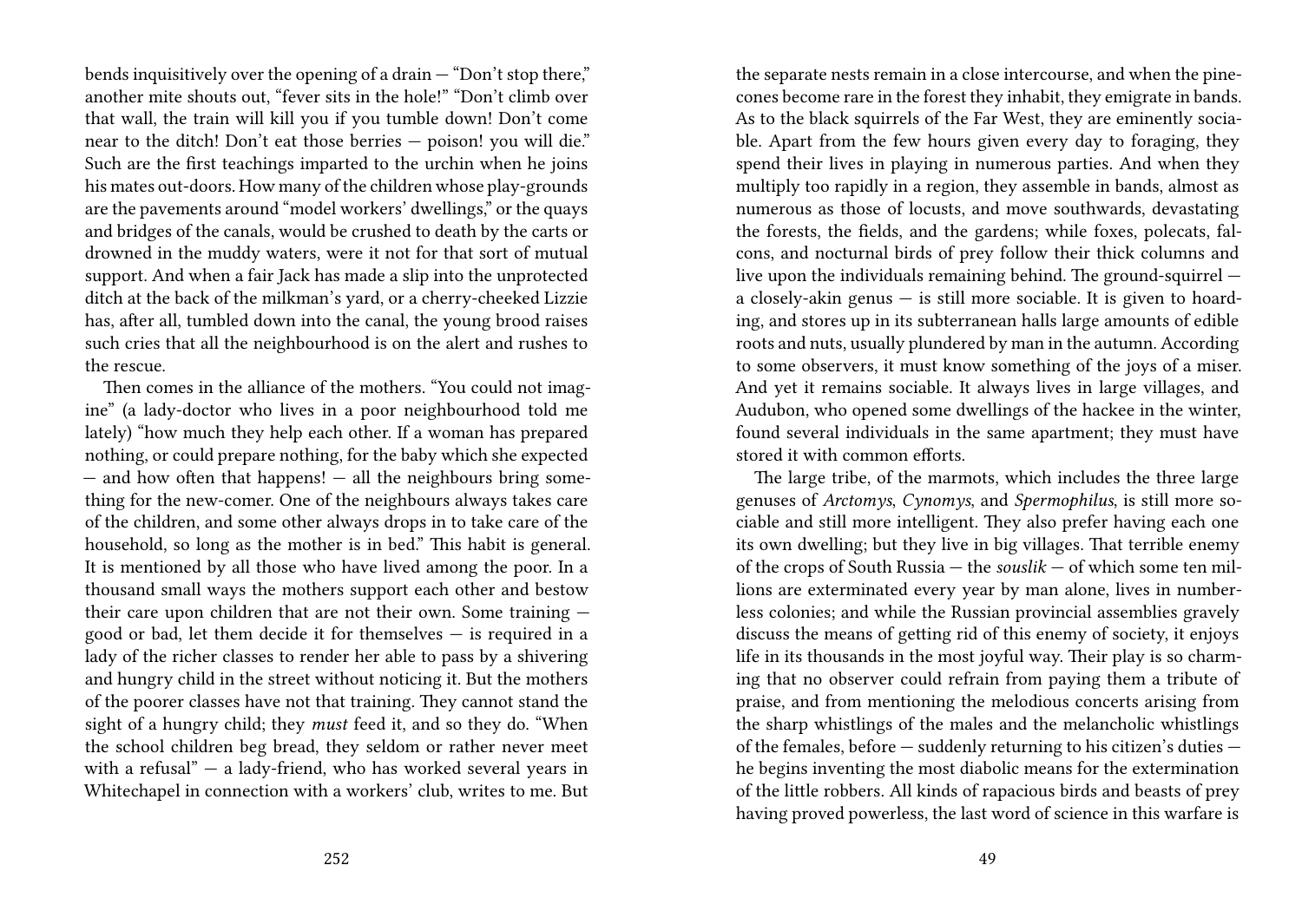the inoculation of cholera! The villages of the prairie-dogs in America are one of the loveliest sights. As far as the eye can embrace the prairie, it sees heaps of earth, and on each of them a prairiedog stands, engaged in a lively conversation with its neighbours by means of short barkings. As soon as the approach of man is signalled, all plunge in a moment into their dwellings; all have disappeared as by enchantment. But if the danger is over, the little creatures soon reappear. Whole families come out of their galleries and indulge in play. The young ones scratch one another, they worry one another, and display their gracefulness while standing upright, and in the meantime the old ones keep watch. They go visiting one another, and the beaten footpaths which connect all their heaps testify to the frequency of the visitations. In short, the best naturalists have written some of their best pages in describing the associations of the prairie-dogs of America, the marmots of the Old World, and the polar marmots of the Alpine regions. And yet, I must make, as regards the marmots, the same remark as I have made when speaking of the bees. They have maintained their fighting instincts, and these instincts reappear in captivity. But in their big associations, in the face of free Nature, the unsociable instincts have no opportunity to develop, and the general result is peace and harmony.

Even such harsh animals as the rats, which continually fight in our cellars, are sufficiently intelligent not to quarrel when they plunder our larders, but to aid one another in their plundering expeditions and migrations, and even to feed their invalids. As to the beaver-rats or musk-rats of Canada, they are extremely sociable. Audubon could not but admire "their peaceful communities, which require only being left in peace to enjoy happiness." Like all sociable animals, they are lively and playful, they easily combine with other species, and they have attained a very high degree of intellectual development. In their villages, always disposed on the shores of lakes and rivers, they take into account the changing level of water; their domeshaped houses, which are built of beaten clay interwoven with reeds, have separate corners for organic refuse, and their halls are

cover, in all classes of society, a widely-spread movement towards the establishment of an infinite variety of more or less permanent institutions for the same purpose. But when we pass from public life to the private life of the modern individual, we discover another extremely wide world of mutual aid and support, which only passes unnoticed by most sociologists because it is limited to the narrow circle of the family and personal friendship.<sup>17</sup>

Under the present social system, all bonds of union among the inhabitants of the same street or neighbourhood have been dissolved. In the richer parts of the large towns, people live without knowing who are their next-door neighbours. But in the crowded lanes people know each other perfectly, and are continually brought into mutual contact. Of course, petty quarrels go their course, in the lanes as elsewhere; but groupings in accordance with personal affinities grow up, and within their circle mutual aid is practised to an extent of which the richer classes have no idea. If we take, for instance, the children of a poor neighbourhood who play in a street or churchyard, or on a green, we notice at once that a close union exists among them, notwithstanding the temporary fights, and that that union protects them from all sorts of misfortunes. As soon as a mite

 $17$  Very few writers in sociology have paid attention to it. Dr. Ihering is one of them, and his case is very instructive. When the great German writer on law began his philosophical work, *Der Zweck im Rechte* ("Purpose in Law"), he intended to analyze "the active forces which call forth the advance of society and maintain it," and to thus give "the theory of the sociable man." He analyzed, first, the egotistic forces at work, including the present wage-system and coercion in its variety of political and social laws; and in a carefully worked-out scheme of his work he intended to give the last paragraph to the ethical forces — the sense of duty and mutual love — which contribute to the same aim. When he came, however, to discuss the social functions of these two factors, he had to write a second volume, twice as big as the first; and yet he treated only of the *personal* factors which will take in the following pages only a few lines. L. Dargun took up the same idea in *Egoismus und Altruismus in der Nationalökonomie*, Leipzig, 1885, adding some new facts. Büchner's *Love*, and the several paraphrases of it published here and in Germany, deal with the same subject.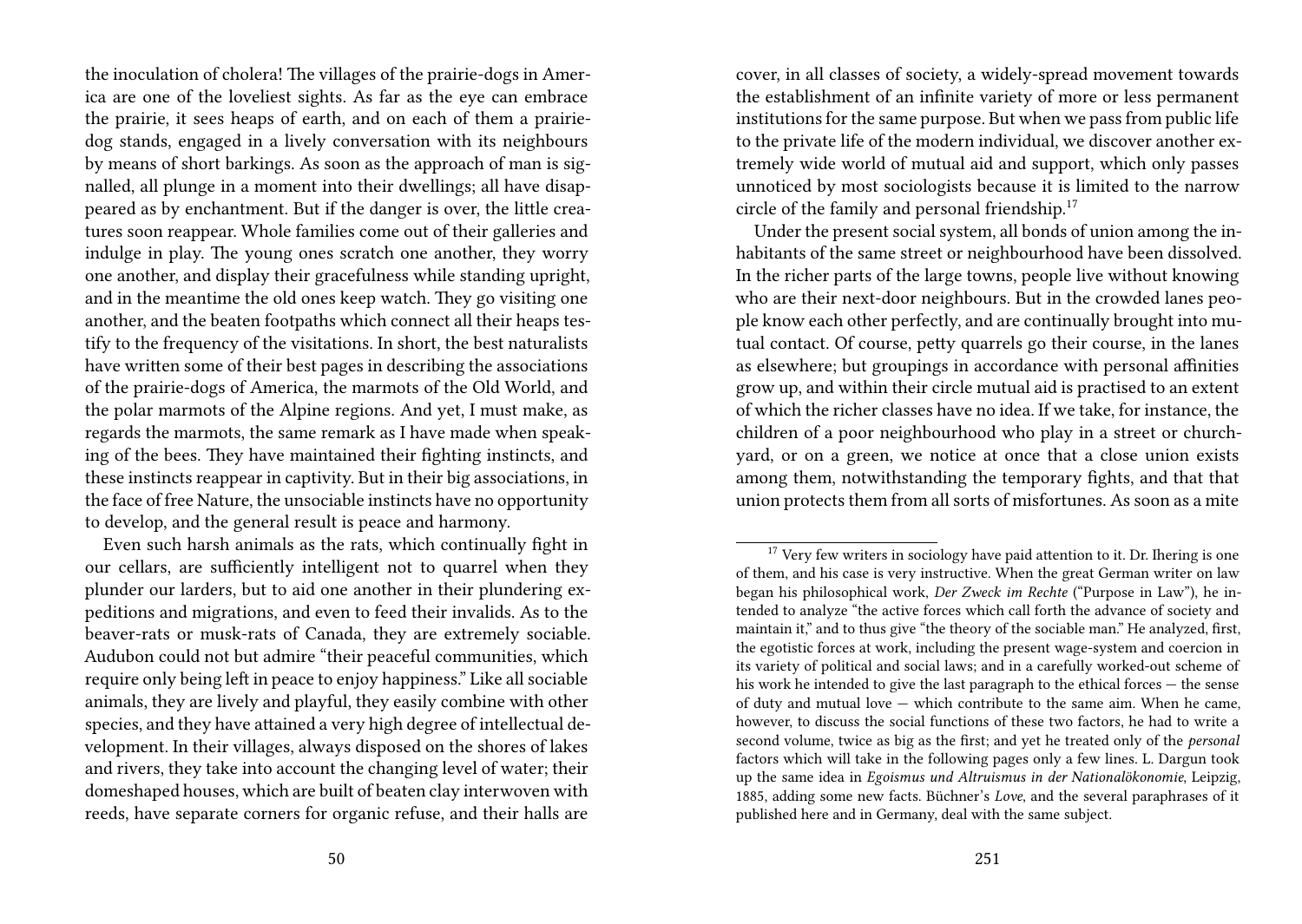of a decaying past, there is a conscience of international solidarity which is growing both among the leading spirits of the world and the masses of the workers, since they also have conquered the right of international intercourse; and in the preventing of a European war during the last quarter of a century, this spirit has undoubtedly had its share.

The religious charitable associations, which again represent a whole world, certainly must be mentioned in this place. There is not the slightest doubt that the great bulk of their members are moved by the same mutual-aid feelings which are common to all mankind. Unhappily the religious teachers of men prefer to ascribe to such feelings a supernatural origin. Many of them pretend that man does not consciously obey the mutual-aid inspiration so long as he has not been enlightened by the teachings of the special religion which they represent, and, with St. Augustin, most of them do not recognize such feelings in the "pagan savage." Moreover, while early Christianity, like all other religions, was an appeal to the broadly human feelings of mutual aid and sympathy, the Christian Church has aided the State in wrecking all standing institutions of mutual aid and support which were anterior to it, or developed outside of it; and, instead of the *mutual aid* which every savage considers as due to his kinsman, it has preached *charity* which bears a character of inspiration from above, and, accordingly, implies a certain superiority of the giver upon the receiver. With this limitation, and without any intention to give offence to those who consider themselves as a body elect when they accomplish acts simply humane, we certainly may consider the immense numbers of religious charitable associations as an outcome of the same mutual-aid tendency.

All these facts show that a reckless prosecution of personal interests, with no regard to other people's needs, is not the only characteristic of modern life. By the side of this current which so proudly claims leadership in human affairs, we perceive a hard struggle sustained by both the rural and industrial populations in order to reintroduce standing institutions of mutual aid and support; and we diswell carpeted at winter time; they are warm, and, nevertheless, well ventilated. As to the beavers, which are endowed, as known, with a most sympathetic character, their astounding dams and villages, in which generations live and die without knowing of any enemies but the otter and man, so wonderfully illustrate what mutual aid can achieve for the security of the species, the development of social habits, and the evolution of intelligence, that they are familiar to all interested in animal life. Let me only remark that with the beavers, the muskrats, and some other rodents, we already find the feature which will also be distinctive of human communities — that is, work in common.

I pass in silence the two large families which include the jerboa, the chinchilla, the *biscacha*, and the *tushkan*, or underground hare of South Russia, though all these small rodents might be taken as excellent illustrations of the pleasures derived by animals from social life.<sup>17</sup> Precisely, the pleasures; because it is extremely difficult to say what brings animals together — the needs of mutual protection, or simply the pleasure of feeling surrounded by their congeners. At any rate, our common hares, which do not gather in societies for life in common, and which are not even endowed with intense parental feelings, cannot live without coming together for play. Dietrich de Winckell, who is considered to be among the best acquainted with the habits of hares, describes them as passionate players, becoming so intoxicated by their play that a hare has been known to take an approaching fox for a playmate.<sup>18</sup> As to the rabbit, it lives in

<sup>&</sup>lt;sup>17</sup> With regard to the viscacha it is very interesting to note that these highlysociable little animals not only live peaceably together in each village, but that whole villages visit each other at nights. Sociability is thus extended to the whole species — not only to a given society, or to a nation, as we saw it with the ants. When the farmer destroys a viscacha-burrow, and buries the inhabitants under a heap of earth, other viscachas — we are told by Hudson — "come from a distance to dig out those that are buried alive" (*l.c.*, p. 311). This is a widely-known fact in La Plata, verified by the author.

<sup>18</sup> *Handbuch für Jäger und Jagdberechtigte*, quoted by Brehm, ii. 223.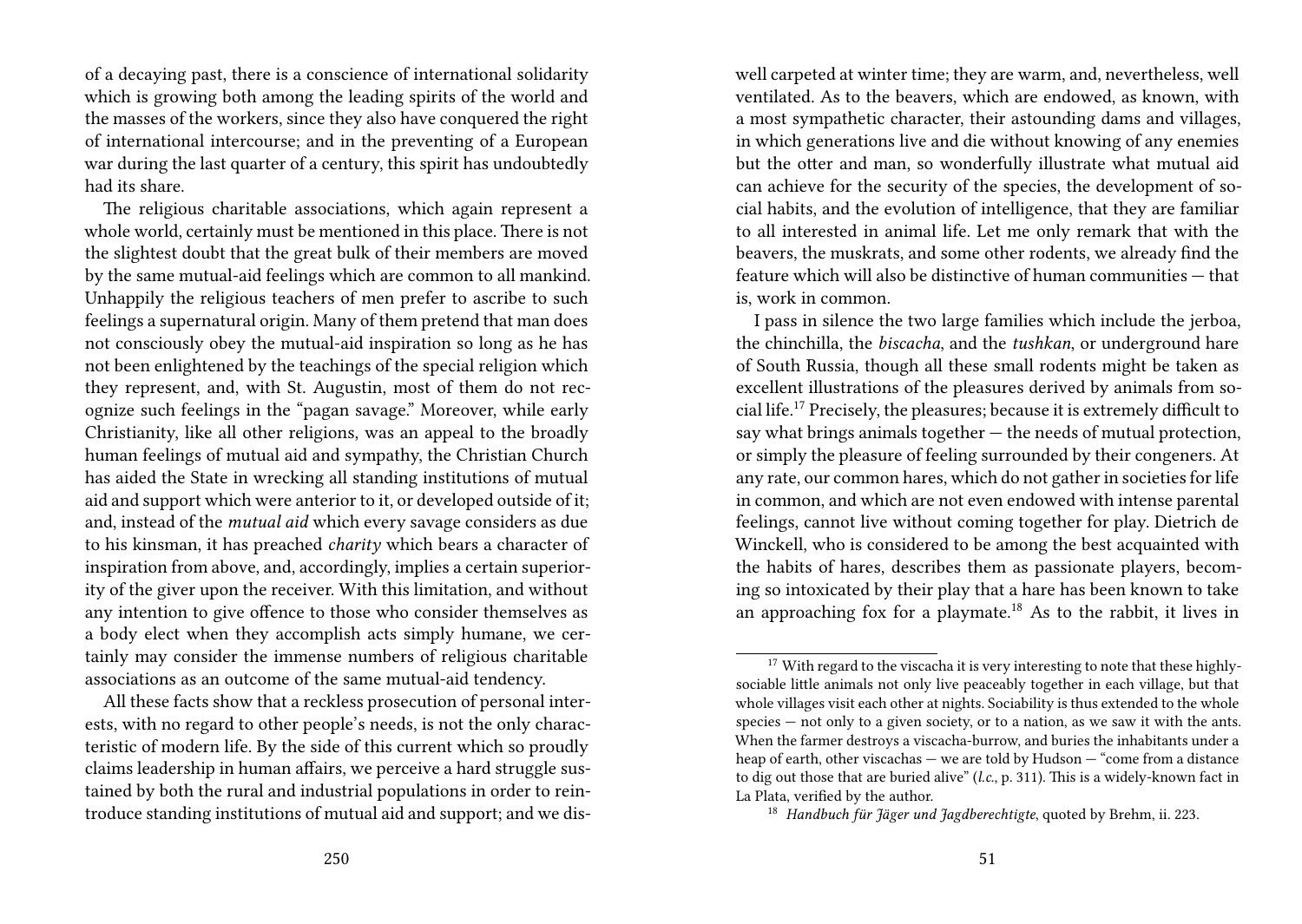societies, and its family life is entirely built upon the image of the old patriarchal family; the young ones being kept in absolute obedience to the father and even the grandfather.<sup>19</sup> And here we have the example of two very closely-allied species which cannot bear each other — not because they live upon nearly the same food, as like cases are too often explained, but most probably because the passionate, eminently-individualist hare cannot make friends with that placid, quiet, and submissive creature, the rabbit. Their tempers are too widely different not to be an obstacle to friendship.

Life in societies is again the rule with the large family of horses, which includes the wild horses and donkeys of Asia, the zebras, the mustangs, the *cimarrones* of the Pampas, and the half-wild horses of Mongolia and Siberia. They all live in numerous associations made up of many studs, each of which consists of a number of mares under the leadership of a male. These numberless inhabitants of the Old and the New World, badly organized on the whole for resisting both their numerous enemies and the adverse conditions of climate, would soon have disappeared from the surface of the earth were it not for their sociable spirit. When a beast of prey approaches them, several studs unite at once; they repulse the beast and sometimes chase it: and neither the wolf nor the bear, not even the lion, can capture a horse or even a zebra as long as they are not detached from the herd. When a drought is burning the grass in the prairies, they gather in herds of sometimes 10,000 individuals strong, and migrate. And when a snow-storm rages in the Steppes, each stud keeps close together, and repairs to a protected ravine. But if confidence disappears, or the group has been seized by panic, and disperses, the horses perish and the survivors are found after the storm half dying from fatigue. Union is their chief arm in the struggle for life, and man is their chief enemy. Before his increasing numbers the ancestors of our domestic horse (the *Equus Przewalskii*, so named by Polyakoff) have preferred to retire to the wildest and least ac-

and groups had to act in strong opposition to a powerful government.<sup>15</sup> As to the various pedagogical societies in Germany, it is well known that they have done the best part in the working out of the modern methods of teaching science in popular schools. In such associations the teacher finds also his best support. How miserable the overworked and under-paid village teacher would have been without their aid!<sup>16</sup>

All these associations, societies, brotherhoods, alliances, institutes, and so on, which must now be counted by the ten thousand in Europe alone, and each of which represents an immense amount of voluntary, unambitious, and unpaid or underpaid work — what are they but so many manifestations, under an infinite variety of aspects, of the same ever-living tendency of man towards mutual aid and support? For nearly three centuries men were prevented from joining hands even for literary, artistic, and educational purposes. Societies could only be formed under the protection of the State, or the Church, or as secret brotherhoods, like free-masonry. But now that the resistance has been broken, they swarm in all directions, they extend over all multifarious branches of human activity, they become international, and they undoubtedly contribute, to an extent which cannot yet be fully appreciated, to break down the screens erected by States between different nationalities. Notwithstanding the jealousies which are bred by commercial competition, and the provocations to hatred which are sounded by the ghosts

<sup>&</sup>lt;sup>15</sup> The Medical Academy for Women (which has given to Russia a large portion of her 700 graduated lady doctors), the four Ladies' Universities (about 1,000 pupils in 1887; closed that year, and reopened in 1895), and the High Commercial School for Women are *entirely* the work of such private societies. To the same societies we owe the high standard which the girls' gymnasia attained since they were opened in the sixties. The 100 gymnasia now scattered over the Empire (over 70,000 pupils), correspond to the High Schools for Girls in this country; all teachers are, however, graduates of the universities.

<sup>16</sup> The *Verein für Verbreitung gemeinnütslicher Kenntnisse*, although it has only 5,500 members, has already opened more than 1,000 public and school libraries, organized thousands of lectures, and published most valuable books.

<sup>19</sup> Buffon's *Histoire Naturelle*.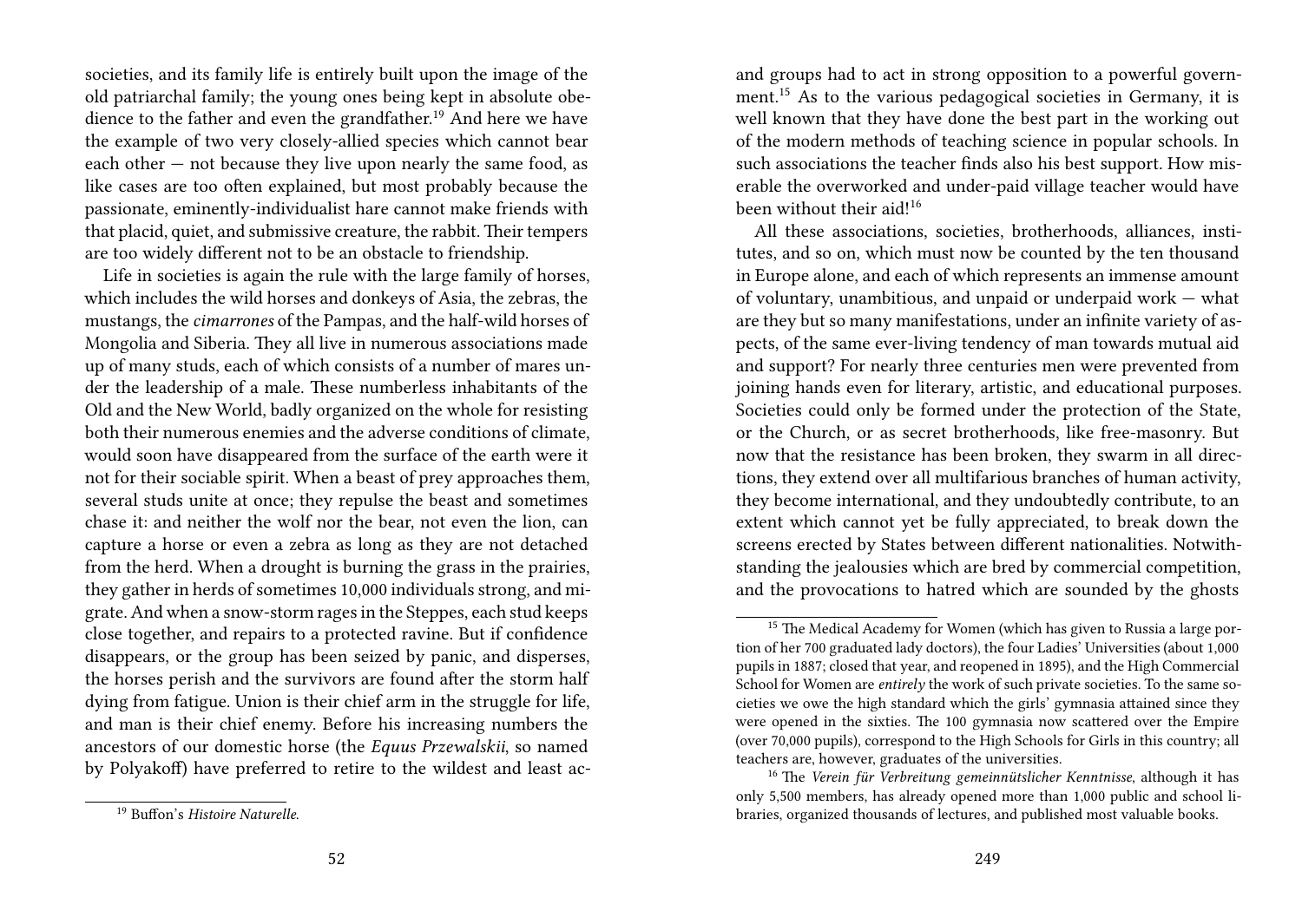in Germany, have the same character. Not only have they done in a few years a large amount of very useful work, which large associations alone could do properly (maps, refuge huts, mountain roads; studies of animal life, of noxious insects, of migrations of birds, and so on), but they create new bonds between men. Two Alpinists of different nationalities who meet in a refuge hut in the Caucasus, or the professor and the peasant ornithologist who stay in the same house, are no more strangers to each other; while the Uncle Toby's Society at Newcastle, which has already induced over 260,000 boys and girls never to destroy birds' nests and to be kind to all animals, has certainly done more for the development of human feelings and of taste in natural science than lots of moralists and most of our schools.

We cannot omit, even in this rapid review, the thousands of scientific, literary, artistic, and educational societies. Up till now, the scientific bodies, closely controlled and often subsidized by the State, have generally moved in a very narrow circle, and they often came to be looked upon as mere openings for getting State appointments, while the very narrowness of their circles undoubtedly bred petty jealousies. Still it is a fact that the distinctions of birth, political parties and creeds are smoothed to some extent by such associations; while in the smaller and remote towns the scientific, geographical, or musical societies, especially those of them which appeal to a larger circle of amateurs, become small centres of intellectual life, a sort of link between the little spot and the wide world, and a place where men of very different conditions meet on a footing of equality. To fully appreciate the value of such centres, one ought to know them, say, in Siberia. As to the countless educational societies which only now begin to break down the State's and the Church's monopoly in education, they are sure to become before long the leading power in that branch. To the "Froebel Unions" we already owe the Kindergarten system; and to a number of formal and informal educational associations we owe the high standard of women's education in Russia, although all the time these societies

cessible plateaus on the outskirts of Thibet, where they continue to live, surrounded by carnivores, under a climate as bad as that of the Arctic regions, but in a region inaccessible to man.<sup>20</sup>

Many striking illustrations of social life could be taken from the life of the reindeer, and especially of that large division of ruminants which might include the roebucks, the fallow deer, the antelopes, the gazelles, the ibex, and, in fact, the whole of the three numerous families of the Antelopides, the Caprides, and the Ovides. Their watchfulness over the safety of their herds against attacks of carnivores; the anxiety displayed by all individuals in a herd of chamois as long as all of them have not cleared a difficult passage over rocky cliffs. the adoption of orphans; the despair of the gazelle whose mate, or even comrade of the same sex, has been killed; the plays of the youngsters, and many other features, could be mentioned. But perhaps the most striking illustration of mutual support is given by the occasional migrations of fallow deer, such as I saw once on the Amur. When I crossed the high plateau and its border ridge, the Great Khingan, on my way from Transbaikalia to Merghen, and further travelled over the high prairies on my way to the Amur, I could ascertain how thinly-peopled with fallow deer these mostly uninhabited regions are.<sup>21</sup> Two years later I was travel-

 $20$  In connection with the horses it is worthy of notice that the quagga zebra, which never comes together with the dauw zebra, nevertheless lives on excellent terms, not only with ostriches, which are very good sentries, but also with gazelles, several species of antelopes, and gnus. We thus have a case of mutual dislike between the quagga and the dauw which cannot be explained by competition for food. The fact that the quagga lives together with ruminants feeding on the same grass as itself excludes that hypothesis, and we must look for some incompatibility of character, as in the case of the hare and the rabbit. Cf., among others, Clive Phillips-Wolley's *Big Game Shooting* (Badminton Library), which contains excellent illustrations of various species living together in East Africa.

 $21$  Our Tungus hunter, who was going to marry, and therefore was prompted by the desire of getting as many furs as he possibly could, was beating the hillsides all day long on horseback in search of deer. His efforts were not rewarded by even so much as one fallow deer killed every day; and he was an excellent hunter.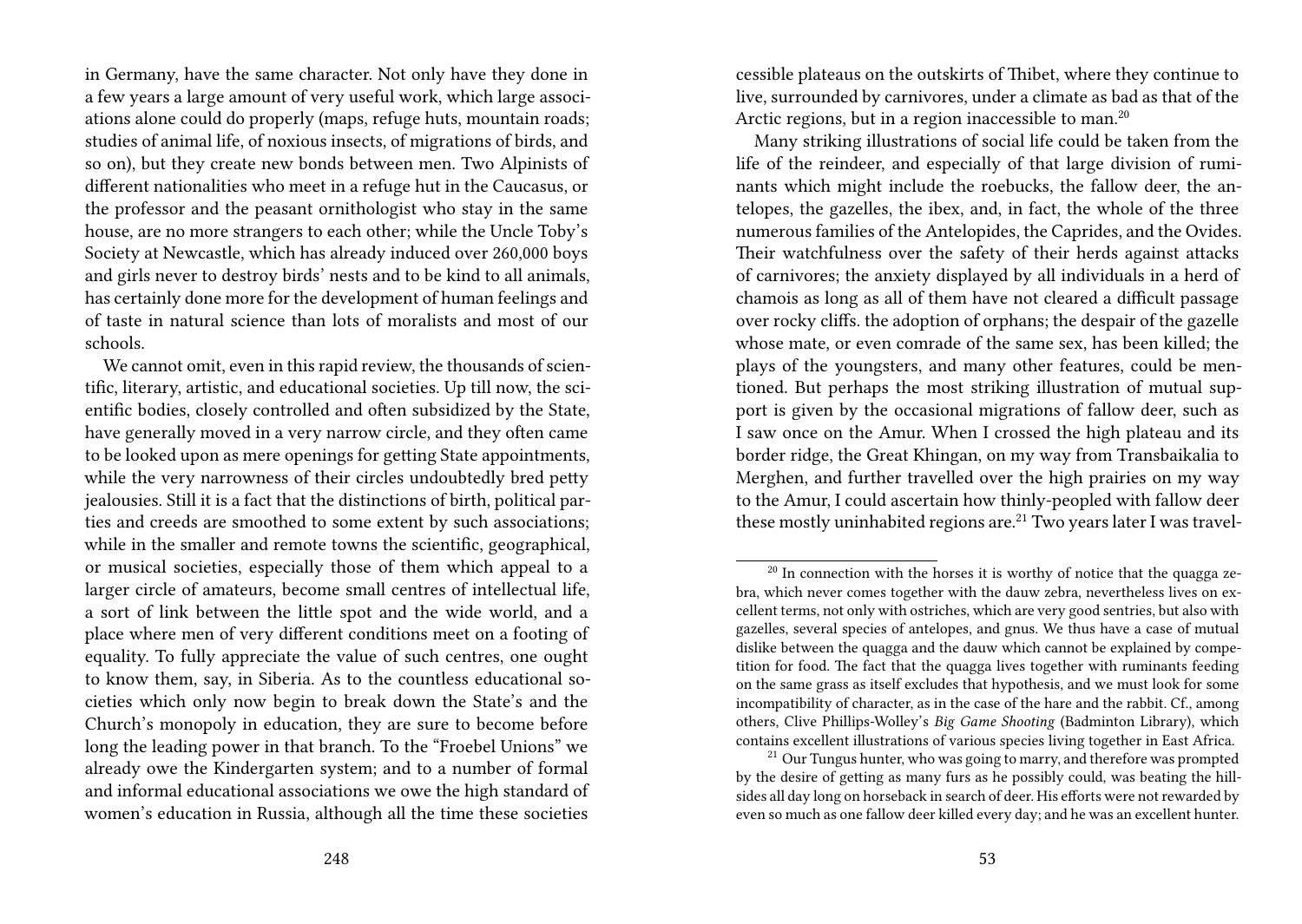ling up the Amur, and by the end of October reached the lower end of that picturesque gorge which the Amur pierces in the Doussealin (Little Khingan) before it enters the lowlands where it joins the Sungari. I found the Cossacks in the villages of that gorge in the greatest excitement, because thousands and thousands of fallow deer were crossing the Amur where it is narrowest, in order to reach the lowlands. For several days in succession, upon a length of some forty miles up the river, the Cossacks were butchering the deer as they crossed the Amur, in which already floated a good deal of ice. Thousands were killed every day, and the exodus nevertheless continued. Like migrations were never seen either before or since, and this one must have been called for by an early and heavy snow-fall in the Great Khingan, which compelled the deer to make a desperate attempt at reaching the lowlands in the east of the Dousse mountains. Indeed, a few days later the Dousse-alin was also buried under snow two or three feet deep. Now, when one imagines the immense territory (almost as big as Great Britain) from which the scattered groups of deer must have gathered for a migration which was undertaken under the pressure of exceptional circumstances, and realizes the difficulties which had to be overcome before all the deer came to the common idea of crossing the Amur further south, where it is narrowest, one cannot but deeply admire the amount of sociability displayed by these intelligent animals. The fact is not the less striking if we remember that the buffaloes of North America displayed the same powers of combination. One saw them grazing in great numbers in the plains, but these numbers were made up by an infinity of small groups which never mixed together. And yet, when necessity arose, all groups, however scattered over an immense territory, came together and made up those immense columns, numbering hundreds of thousands of individuals, which I mentioned on a preceding page.

I also ought to say a few words at least about the "compound families" of the elephants, their mutual attachment, their deliberate ways in posting sentries, and the feelings of sympathy developed neither sing nor paint impressively the hero who acts in those modest surroundings which they ignore. If they venture to do so, they produce a mere piece of rhetoric.<sup>14</sup>

The countless societies, clubs, and alliances, for the enjoyment of life, for study and research, for education, and so on, which have lately grown up in such numbers that it would require many years to simply tabulate them, are another manifestation of the same everworking tendency for association and mutual support. Some of them, like the broods of young birds of different species which come together in the autumn, are entirely given to share in common the joys of life. Every village in this country, in Switzerland, Germany, and so on, has its cricket, football, tennis, nine-pins, pigeon, musical or singing clubs. Other societies are much more numerous, and some of them, like the Cyclists' Alliance, have suddenly taken a formidable development. Although the members of this alliance have nothing in common but the love of cycling, there is already among them a sort of freemasonry for mutual help, especially in the remote nooks and corners which are not flooded by cyclists; they look upon the "C.A.C."  $-$  the Cyclists' Alliance Club  $-$  in a village as a sort of home; and at the yearly Cyclists' Camp many a standing friendship has been established. The *Kegelbrüder*, the Brothers of the Nine Pins, in Germany, are a similar association; so also the Gymnasts' Societies (300,000 members in Germany), the informal brotherhood of paddlers in France, the yacht clubs, and so on. Such associations certainly do not alter the economical stratification of society, but, especially in the small towns, they contribute to smooth social distinctions, and as they all tend to join in large national and international federations, they certainly aid the growth of personal friendly intercourse between all sorts of men scattered in different parts of the globe.

The Alpine Clubs, the *Jagdschutzverein* in Germany, which has over 100,000 members — hunters, educated foresters, zoologists, and simple lovers of Nature — and the International Ornithological Society, which includes zoologists, breeders, and simple peasants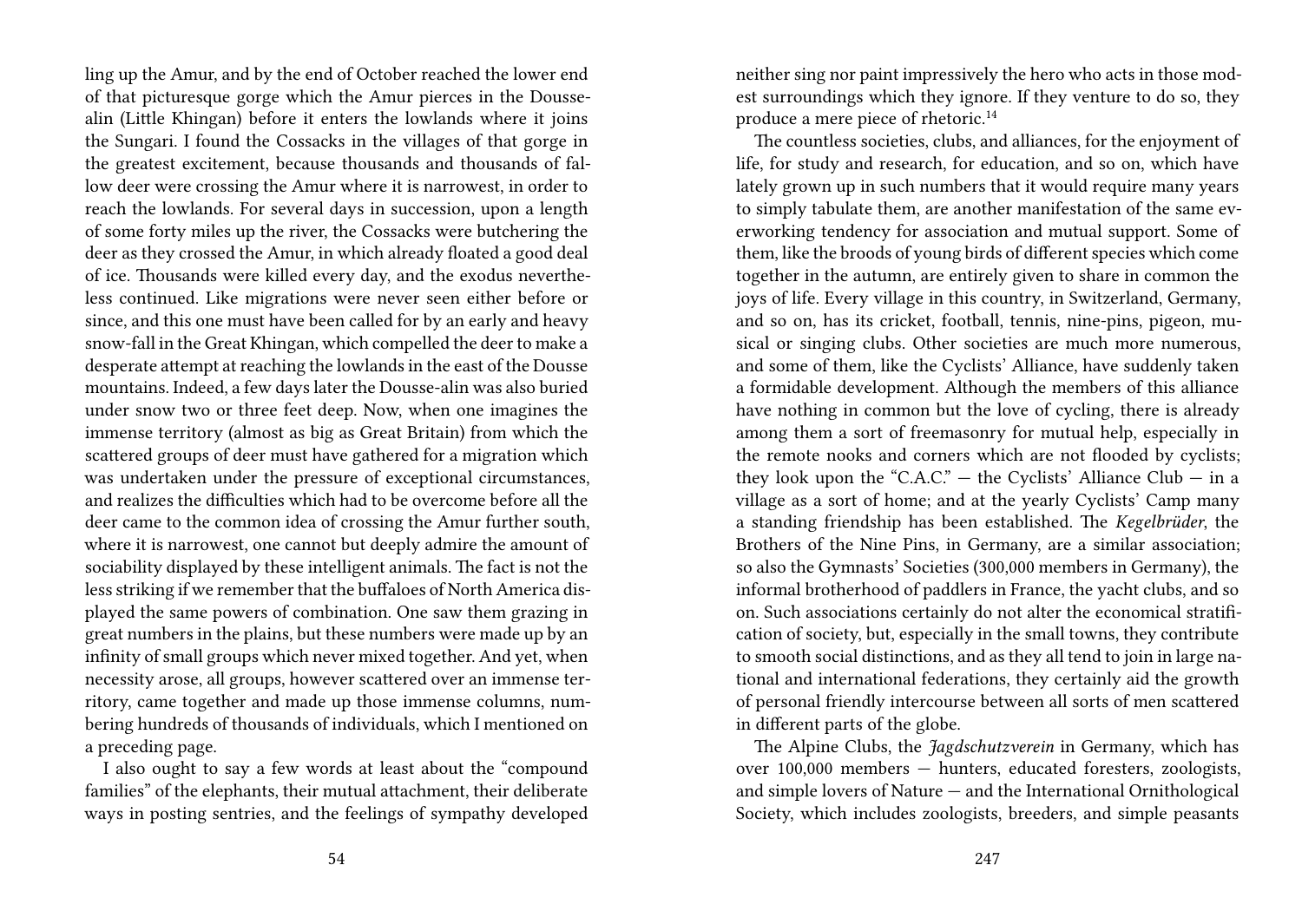over, the tradition of the hero of the mine and the sea lives in the miners' and fishermen's villages, adorned with a poetical halo. But what are the traditions of a motley London crowd? The only tradition they might have in common ought to be created by literature, but a literature which would correspond to the village epics hardly exists. The clergy are so anxious to prove that all that comes from human nature is sin, and that all good in man has a supernatural origin, that they mostly ignore the facts which cannot be produced as an example of higher inspiration or grace, coming from above. And as to the lay-writers, their attention is chiefly directed towards one sort of heroism, the heroism which promotes the idea of the State. Therefore, they admire the Roman hero, or the soldier in the battle, while they pass by the fisherman's heroism, hardly paying attention to it. The poet and the painter might, of course, be taken by the beauty of the human heart in itself; but both seldom know the life of the poorer classes, and while they can sing or paint the Roman or the military hero in conventional surroundings, they can

by such a life of close mutual support.<sup>22</sup> I might mention the sociable feelings of those disreputable creatures the wild boars, and find a word of praise for their powers of association in the case of an attack by a beast of prey.<sup>23</sup> The hippopotamus and the rhinoceros, too, would occupy a place in a work devoted to animal sociability. Several striking pages might be given to the sociability and mutual attachment of the seals and the walruses; and finally, one might mention the most excellent feelings existing among the sociable cetaceans. But I have to say yet a few words about the societies of monkeys, which acquire an additional interest from their being the link which will bring us to the societies of primitive men.

It is hardly needful to say that those mammals, which stand at the very top of the animal world and most approach man by their structure and intelligence, are eminently sociable. evidently we must be prepared to meet with all varieties of character and habits in so great a division of the animal kingdom which includes hundreds of species. But, all things considered, it must be said that sociability, action in common, mutual protection, and a high development of those feelings which are the necessary outcome of social life, are characteristic of most monkeys and apes. From the smallest species to the biggest ones, sociability is a rule to which we know but a few exceptions. The nocturnal apes prefer isolated life; the capuchins (*Cebus capucinus*), the monos, and the howling monkeys live but in small families; and the orang-outans have never been seen by A.R. Wallace otherwise than either solitary or in very small groups of three or four individuals, while the gorillas seem never to join in bands. But all the remainder of the monkey tribe — the chim-

<sup>&</sup>lt;sup>14</sup> Escape from a French prison is extremely difficult; nevertheless a prisoner escaped from one of the French prisons in 1884 or 1885. He even managed to conceal himself during the whole day, although the alarm was given and the peasants in the neighbourhood were on the look-out for him. Next morning found him concealed in a ditch, close by a small village. Perhaps he intended to steal some food, or some clothes in order to take off his prison uniform. As he was lying in the ditch a fire broke out in the village. He saw a woman running out of one of the burning houses, and heard her desperate appeals to rescue a child in the upper storey of the burning house. No one moved to do so. Then the escaped prisoner dashed out of his retreat, made his way through the fire, and, with a scalded face and burning clothes, brought the child safe out of the fire, and handed it to its mother. Of course he was arrested on the spot by the village *gendarme*, who now made his appearance. He was taken back to the prison. The fact was reported in all French papers, but none of them bestirred itself to obtain his release. If he had shielded a warder from a comrade's blow. he would have been made a hero of. But his act was simply humane, it did not promote the State's ideal; he himself did not attribute it to a sudden inspiration of divine grace; and that was enough to let the man fall into oblivion. Perhaps, six or twelve months were added to his sentence for having stolen  $-$  "the State's property"  $-$  the prison's dress.

 $22$  According to Samuel W. Baker, elephants combine in larger groups than the "compound family." "I have frequently observed," he wrote, "in the portion of Ceylon known as the Park Country, the tracks of elephants in great numbers which have evidently been considerable herds that have joined together in a general retreat from a ground which they considered insecure" (*Wild Beasts and their Ways*, vol. i. p. 102).

<sup>23</sup> Pigs, attacked by wolves, do the same (Hudson, *l.c*.).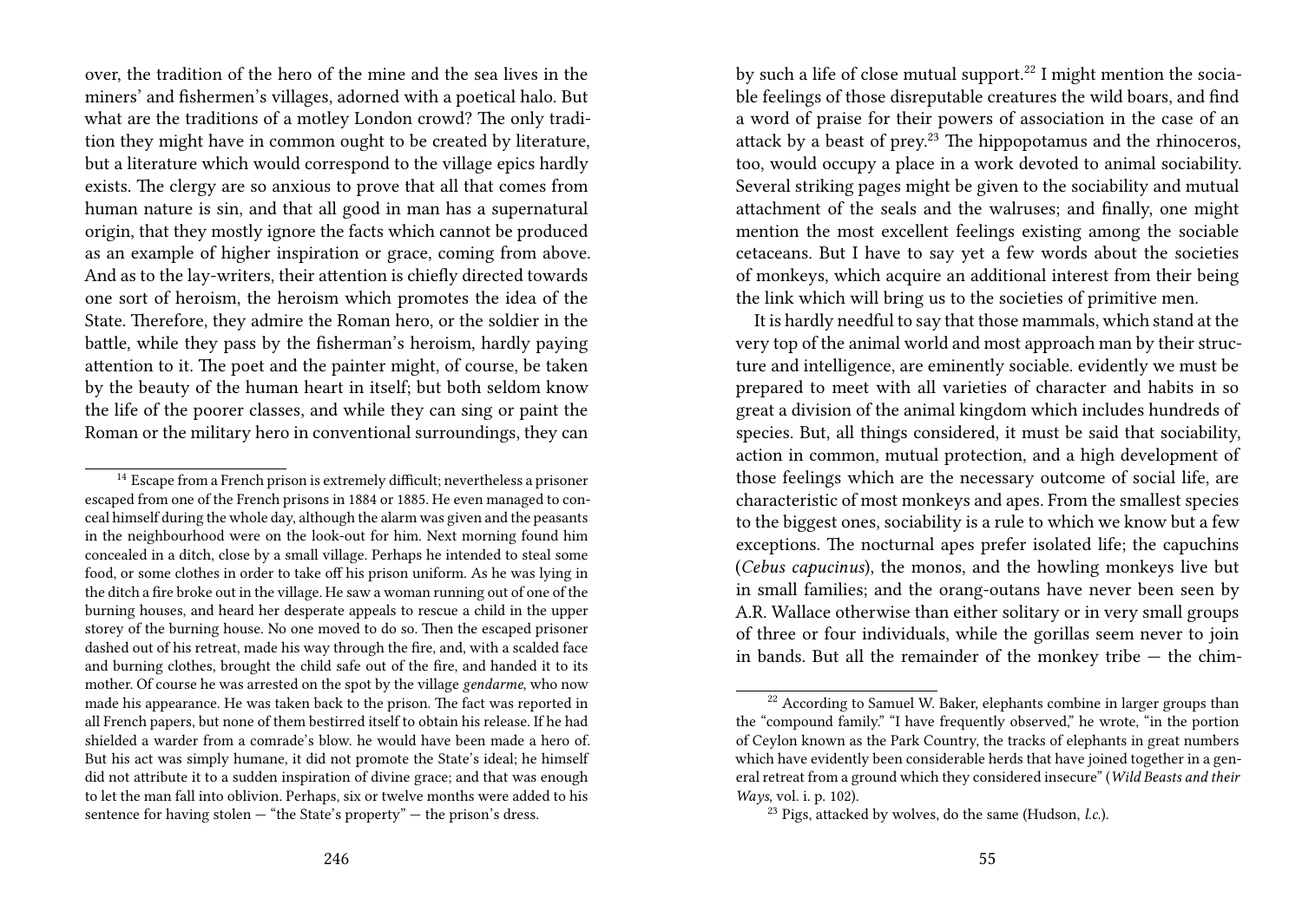panzees, the sajous, the sakis, the mandrills, the baboons, and so on  $-$  are sociable in the highest degree. They live in great bands, and even join with other species than their own. Most of them become quite unhappy when solitary. The cries of distress of each one of the band immediately bring together the whole of the band, and they boldly repulse the attacks of most carnivores and birds of prey. Even eagles do not dare attack them. They plunder our fields always in bands — the old ones taking care for the safety of the commonwealth. The little tee-tees, whose childish sweet faces so much struck Humboldt, embrace and protect one another when it rains, rolling their tails over the necks of their shivering comrades. Several species display the greatest solicitude for their wounded, and do not abandon a wounded comrade during a retreat till they have ascertained that it is dead and that they are helpless to restore it to life. Thus James Forbes narrated in his *Oriental Memoirs* a fact of such resistance in reclaiming from his hunting party the dead body of a female monkey that one fully understands why "the witnesses of this extraordinary scene resolved never again to fire at one of the monkey race."<sup>24</sup> In some species several individuals will combine to overturn a stone in order to search for ants' eggs under it. The hamadryas not only post sentries, but have been seen making a chain for the transmission of the spoil to a safe place; and their courage is well known. Brehm's description of the regular fight which his caravan had to sustain before the hamadryas would let it resume its journey in the valley of the Mensa, in Abyssinia, has become classical.<sup>25</sup> The playfulness of the tailed apes and the mutual attachment which reigns in the families of chimpanzees also are familiar to the general reader. And if we find among the highest apes two species, the orang-outan and the gorilla, which are not sociable, we must remember that both — limited as they are to very small ar-

him. Then came a fearful wave, the boat capsized again, and we were cast ashore. The men were still rescued by the D. boat, ours was caught miles away. I was found next morning in the snow."

The same feeling moved also the miners of the Rhonda Valley, when they worked for the rescue of their comrades from the inundated mine. They had pierced through thirty-two yards of coal in order to reach their entombed comrades; but when only three yards more remained to be pierced, fire-damp enveloped them. The lamps went out, and the rescue-men retired. To work in such conditions was to risk being blown up at every moment. But the raps of the entombed miners were still heard, the men were still alive and appealed for help, and several miners volunteered to work at any risk; and as they went down the mine, their wives had only silent tears to follow them — not one word to stop them.

There is the gist of human psychology. Unless men are maddened in the battlefield, they "cannot stand it" to hear appeals for help, and not to respond to them. The hero goes; and what the hero does, *all* feel that they ought to have done as well. The sophisms of the brain cannot resist the mutual-aid feeling, because this feeling has been nurtured by thousands of years of human social life and hundreds of thousands of years of pre-human life in societies.

"But what about those men who were drowned in the Serpentine in the presence of a crowd, out of which no one moved for their rescue?" it may be asked. "What about the child which fell into the Regent's Park Canal — also in the presence of a holiday crowd and was only saved through the presence of mind of a maid who let out a Newfoundland dog to the rescue?" The answer is plain enough. Man is a result of both his inherited instincts and his education. Among the miners and the seamen, their common occupations and their every-day contact with one another create a feeling of solidarity, while the surrounding dangers maintain courage and pluck. In the cities, on the contrary, the absence of common interest nurtures indifference, while courage and pluck, which seldom find their opportunities, disappear, or take another direction. More-

<sup>24</sup> Romanes's *Animal Intelligence*, p. 472.

<sup>25</sup> Brehm, i. 82; Darwin's *Descent of Man*, ch. iii. The Kozloff expedition of 1899–1901 have also had to sustain in Northern Thibet a similar fight.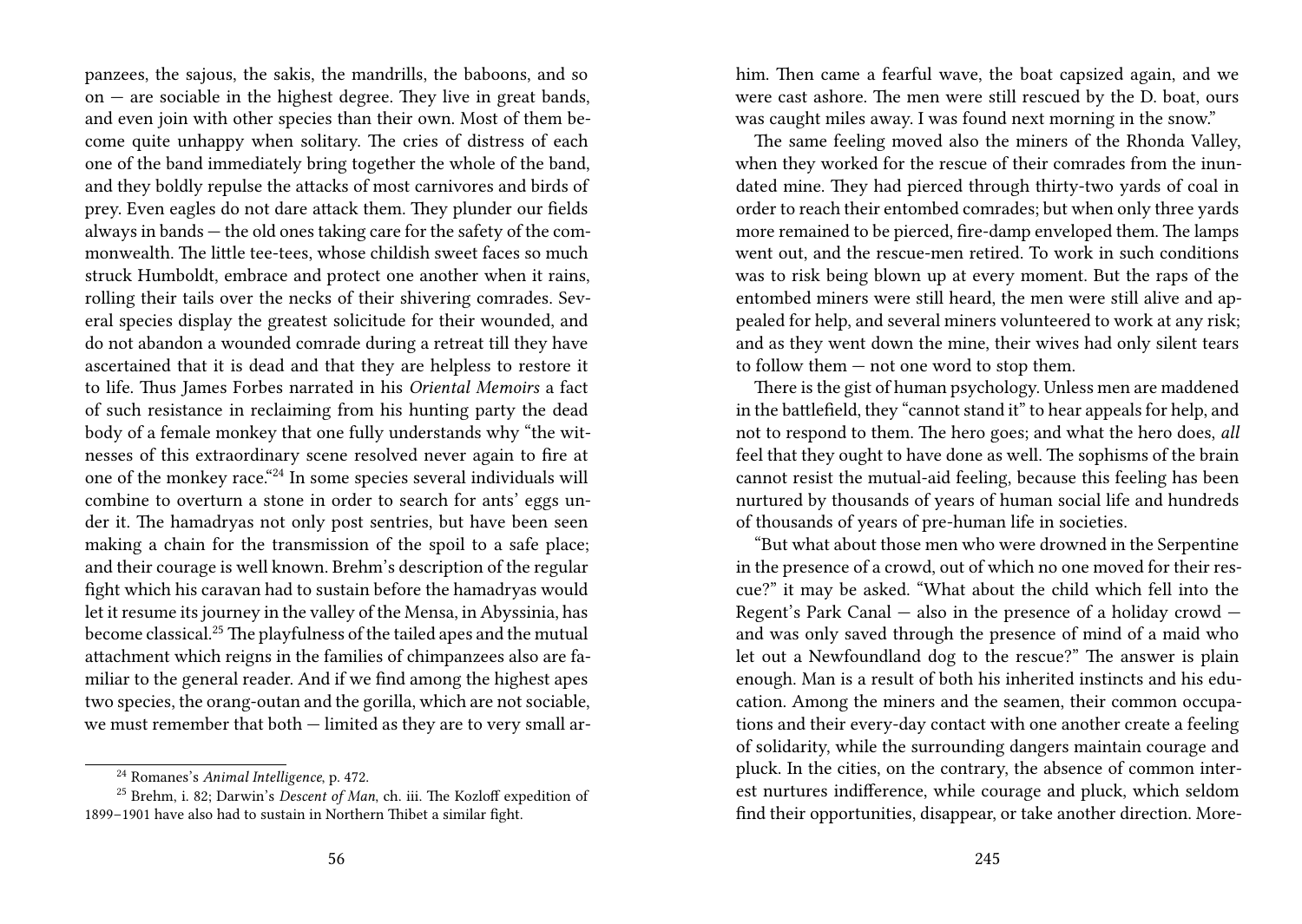The Lifeboat Association in this country, and similar institutions on the Continent, must be mentioned in the first place. The former has now over three hundred boats along the coasts of these isles, and it would have twice as many were it not for the poverty of the fisher men, who cannot afford to buy lifeboats. The crews consist, however, of volunteers, whose readiness to sacrifice their lives for the rescue of absolute strangers to them is put every year to a severe test; every winter the loss of several of the bravest among them stands on record. And if we ask these men what moves them to risk their lives, even when there is no reasonable chance of success, their answer is something on the following lines. A fearful snowstorm, blowing across the Channel, raged on the flat, sandy coast of a tiny village in Kent, and a small smack, laden with oranges, stranded on the sands near by. In these shallow waters only a flat-bottomed lifeboat of a simplified type can be kept, and to launch it during such a storm was to face an almost certain disaster. And yet the men went out, fought for hours against the wind, and the boat capsized twice. One man was drowned, the others were cast ashore. One of these last, a refined coastguard, was found next morning, badly bruised and half frozen in the snow. I asked him, how they came to make that desperate attempt?" I don't know myself," was his reply. "*There* was the wreck; all the people from the village stood on the beach, and all said it would be foolish to go out; we never should work through the surf. We saw five or six men clinging to the mast, making desperate signals. We all felt that something must be done, but what could we do? One hour passed, two hours, and we all stood there. We all felt most uncomfortable. Then, all of a sudden, through the storm, it seemed to us as if we heard their cries — they had a boy with them. We could not stand that any longer. All at once we said, "We must go!" The women said so too; they would have treated us as cowards if we had not gone, although next day they said we had been fools to go. As one man, we rushed to the boat, and went. The boat capsized, but we took hold of it. The worst was to see poor drowning by the side of the boat, and we could do nothing to save

eas, the one in the heart of Africa, and the other in the two islands of Borneo and Sumatra have all the appearance of being the last remnants of formerly much more numerous species. The gorilla at least seems to have been sociable in olden times, if the apes mentioned in the *Periplus* really were gorillas.

We thus see, even from the above brief review, that life in societies is no exception in the animal world; it is the rule, the law of Nature, and it reaches its fullest development with the higher vertebrates. Those species which live solitary, or in small families only, are relatively few, and their numbers are limited. Nay, it appears very probable that, apart from a few exceptions, those birds and mammals which are not gregarious now, were living in societies before man multiplied on the earth and waged a permanent war against them, or destroyed the sources from which they formerly derived food. "On ne s'associe pas pour mourir," was the sound remark of Espinas; and Houzeau, who knew the animal world of some parts of America when it was not yet affected by man, wrote to the same effect.

Association is found in the animal world at all degrees of evolution; and, according to the grand idea of Herbert Spencer, so brilliantly developed in Perrier's *Colonies Animales*, colonies are at the very origin of evolution in the animal kingdom. But, in proportion as we ascend the scale of evolution, we see association growing more and more conscious. It loses its purely physical character, it ceases to be simply instinctive, it becomes reasoned. With the higher vertebrates it is periodical, or is resorted to for the satisfaction of a given want — propagation of the species, migration, hunting, or mutual defence. It even becomes occasional, when birds associate against a robber, or mammals combine, under the pressure of exceptional circumstances, to emigrate. In this last case, it becomes a voluntary deviation from habitual moods of life. The combination sometimes appears in two or more degrees — the family first, then the group, and finally the association of groups, habitually scattered, but uniting in case of need, as we saw it with the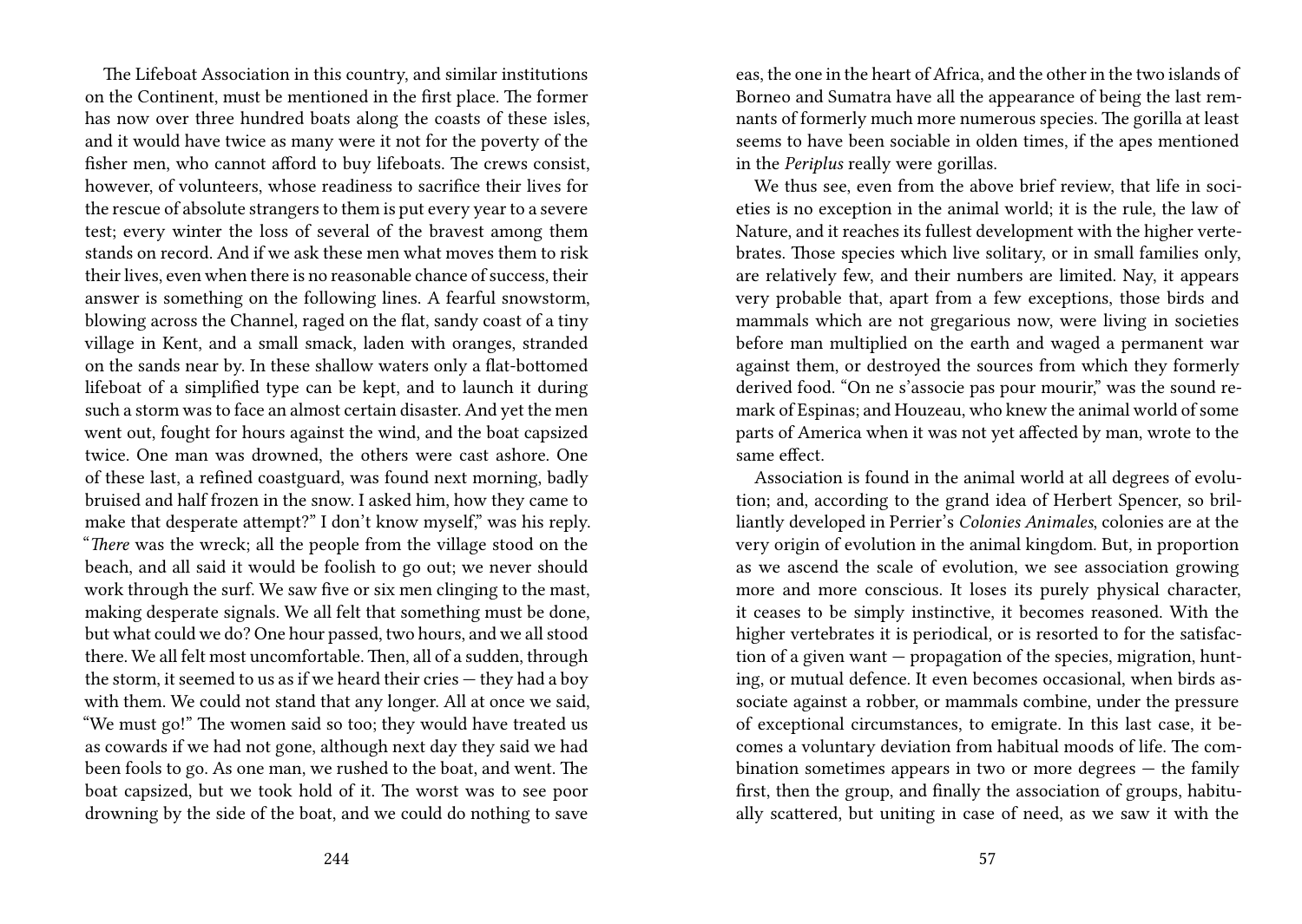bisons and other ruminants. It also takes higher forms, guaranteeing more independence to the individual without depriving it of the benefits of social life. With most rodents the individual has its own dwelling, which it can retire to when it prefers being left alone; but the dwellings are laid out in villages and cities, so as to guarantee to all inhabitants the benefits and joys of social life. And finally, in several species, such as rats, marmots, hares, etc., sociable life is maintained notwithstanding the quarrelsome or otherwise egotistic inclinations of the isolated individual. Thus it is not imposed, as is the case with ants and bees, by the very physiological structure of the individuals; it is cultivated for the benefits of mutual aid, or for the sake of its pleasures. And this, of course, appears with all possible gradations and with the greatest variety of individual and specific characters — the very variety of aspects taken by social life being a consequence, and for us a further proof, of its generality.<sup>26</sup>

Sociability  $-$  that is, the need of the animal of associating with its like — the love of society for society's sake, combined with the "joy of life," only now begins to receive due attention from the zoologists.<sup>27</sup> We know at the present time that all animals, beginning with the ants, going on to the birds, and ending with the highest mammals, are fond of plays, wrestling, running after each other, trying to capture each other, teasing each other, and so on. And while many plays are, so to speak, a school for the proper behaviour of the young in mature life, there are others, which, apart from their utilitarian purposes, are, together with dancing and singing, mere

last attempts of the Ministry of War to deal directly with productive *artéls*, formed *ad hoc* in the domestic trades, and to give them orders for boots and all sorts of brass and iron goods, are described as most satisfactory; while the renting of a Crown iron work, (*Votkinsk*) to an *artél* of workers, which took place seven or eight years ago, has been a decided success.

We can thus see in Russia how the old medieval institution, having not been interfered with by the State (in its informal manifestations), has fully survived until now, and takes the greatest variety of forms in accordance with the requirements of modern industry and commerce. As to the Balkan peninsula, the Turkish Empire and Caucasia, the old guilds are maintained there in full. The *esnafs* of Servia have fully preserved their medieval character; they include both masters and journeymen, regulate the trades, and are institutions for mutual support in labour and sickness;<sup>12</sup> while the *amkari* of Caucasia, and especially at Tiflis, add to these functions a considerable influence in municipal life.<sup>13</sup>

In connection with co-operation, I ought perhaps to mention also the friendly societies, the unities of oddfellows, the village and town clubs organized for meeting the doctors' bills, the dress and burial clubs, the small clubs very common among factory girls, to which they contribute a few pence every week, and afterwards draw by lot the sum of one pound, which can at least be used for some substantial purchase, and many others. A not inconsiderable amount of sociable or jovial spirit is alive in all such societies and clubs, even though the "credit and debit" of each member are closely watched over. But there are so many associations based on the readiness to sacrifice time, health, and life if required, that we can produce numbers of illustrations of the best forms of mutual support.

<sup>&</sup>lt;sup>26</sup> The more strange was it to read in the previously-mentioned article by Huxley the following paraphrase of a well-known sentence of Rousseau: "The first men who substituted mutual peace for that of mutual war — whatever the motive which impelled them to take that step — *created society*" (*Nineteenth Century*, Feb. 1888, p. 165). Society has *not* been created by man; it is anterior to man.

<sup>&</sup>lt;sup>27</sup> Such monographs as the chapter on "Music and Dancing in Nature" which we have in Hudson's *Naturalist on the La Plata*, and Carl Gross' *Play of Animals*, have already thrown a considerable light upon an instinct which is absolutely universal in Nature.

<sup>12</sup> British Consular Report, April 1889.

 $13$  A capital research on this subject has been published in Russian in the *Zapiski* (*Memoirs*) of the Caucasian Geographical Society, vol. vi. 2, Tiflis, 1891, by C. Egiazaroff.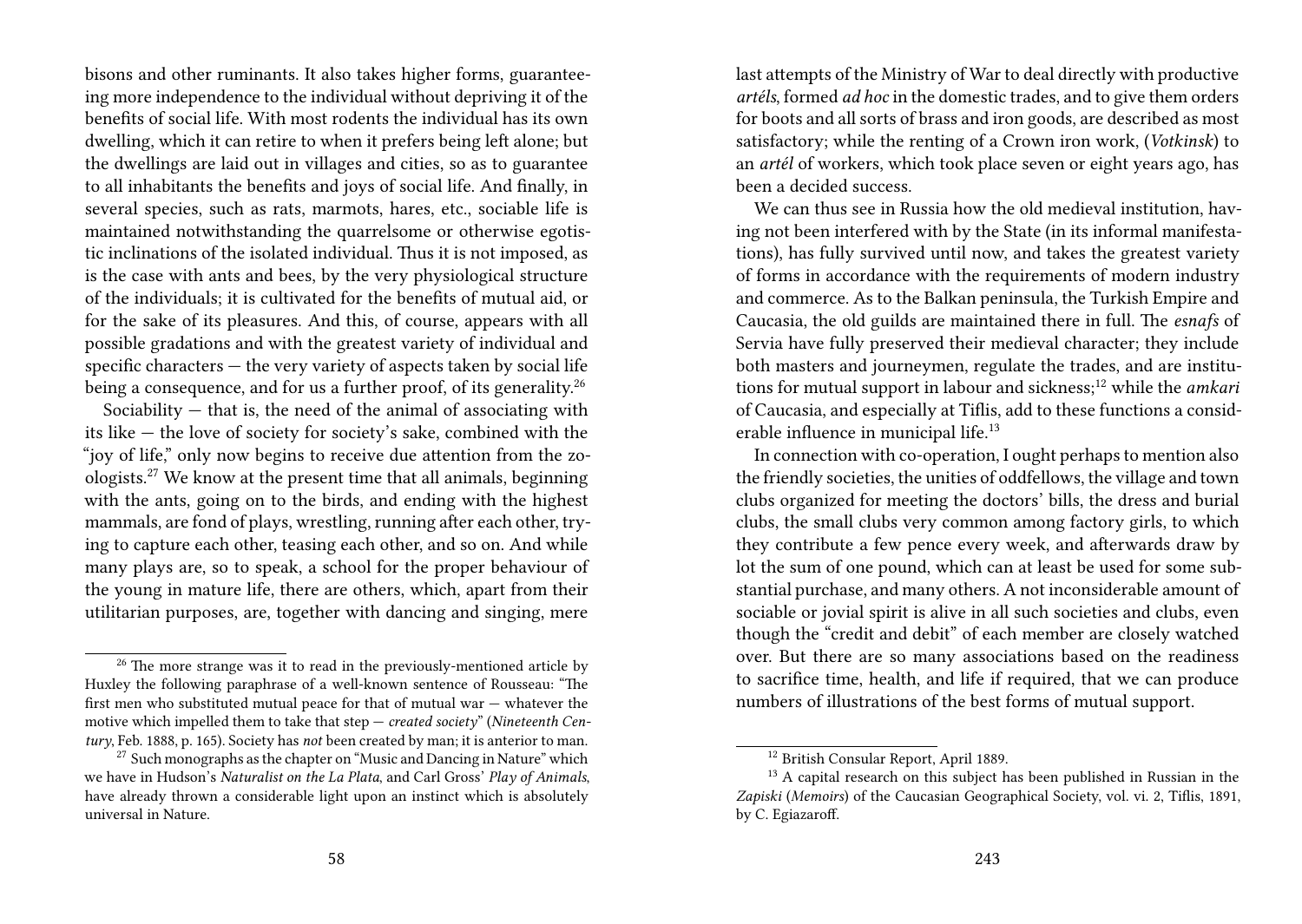the colonization of Siberia, is a history of the hunting and trading *artéls* or guilds, followed by village communities, and at the present time we find the *artél* everywhere; among each group of ten to fifty peasants who come from the same village to work at a factory, in all the building trades, among fishermen and hunters, among convicts on their way to and in Siberia, among railway porters, Exchange messengers, Customs House labourers, everywhere in the village industries, which give occupation to 7,000,000 men — from top to bottom of the working world, permanent and temporary, for production and consumption under all possible aspects. Until now, many of the fishing-grounds on the tributaries of the Caspian Sea are held by immense *artéls*, the Ural river belonging to the whole of the Ural Cossacks, who allot and re-allot the fishing-grounds perhaps the richest in the world — among the villages, without any interference of the authorities. Fishing is always made by *artéls* in the Ural, the Volga, and all the lakes of Northern Russia. Besides these permanent organizations, there are the simply countless temporary *artéls*, constituted for each special purpose. When ten or twenty peasants come from some locality to a big town, to work as weavers, carpenters, masons, boat-builders, and so on, they always constitute an *artél*. They hire rooms, hire a cook (very often the wife of one of them acts in this capacity), elect an elder, and take their meals in common, each one paying his share for food and lodging to the *artél*. A party of convicts on its way to Siberia always does the same, and its elected elder is the officially-recognized intermediary between the convicts and the military chief of the party. In the hard-labour prisons they have the same organization. The railway porters, the messengers at the Exchange, the workers at the Custom House, the town messengers in the capitals, who are collectively responsible for each member, enjoy such a reputation that any amount of money or bank- is trusted to the *artél*-member by the merchants. In the building trades, *artéls* of from 10 to 200 members are formed; and the serious builders and railway contractors always prefer to deal with an *artél* than with separately-hired workers. The

manifestations of an excess of forces — "the joy of life," and a desire to communicate in some way or another with other individuals of the same or of other species — in short, a manifestation of *sociability proper*, which is a distinctive feature of all the animal world.<sup>28</sup> Whether the feeling be fear, experienced at the appearance of a bird of prey, or "a fit of gladness" which bursts out when the animals are in good health and especially when young, or merely the desire of giving play to an excess of impressions and of vital power — the necessity of communicating impressions, of playing, of chattering, or of simply feeling the proximity of other kindred living beings pervades Nature, and is, as much as any other physiological function, a distinctive feature of life and impressionability. This need takes a higher development and attains a more beautiful expression in mammals, especially amidst their young, and still more among the birds; but it pervades all Nature, and has been fully observed by the best naturalists, including Pierre Huber, even amongst the ants, and it is evidently the same instinct which brings together the big columns of butterflies which have been referred to already.

The habit of coming together for dancing and of decorating the places where the birds habitually perform their dances is, of course, well known from the pages that Darwin gave to this subject in *The Descent of Man* (ch. xiii). Visitors of the London Zoological Gardens also know the bower of the satin bower-bird. But this habit of dancing seems to be much more widely spread than was formerly believed, and Mr. W. Hudson gives in his master-work on La Plata the most interesting description, which must be read in the original, of complicated dances, performed by quite a number of birds: rails, jacanas, lapwings, and so on.

<sup>&</sup>lt;sup>28</sup> Not only numerous species of birds possess the habit of assembling to $gether - in$  many cases always at the same spot  $-$  to indulge in antics and dancing performances, but W.H. Hudson's experience is that nearly all mammals and birds ("probably there are really *no* exceptions") indulge frequently in more or less regular or set performances with or without sound, or composed of sound exclusively (p. 264).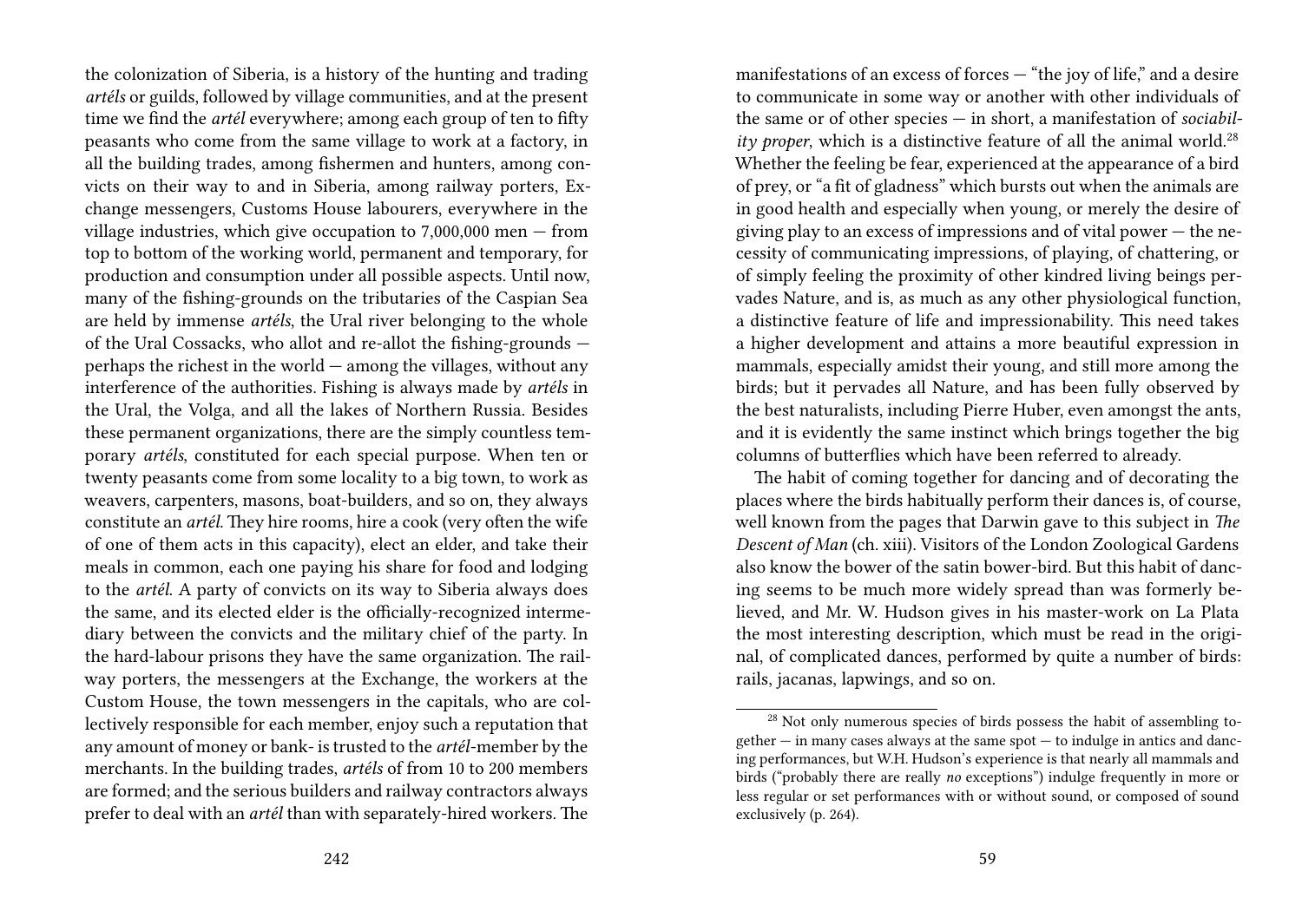The habit of singing in concert, which exists in several species of birds, belongs to the same category of social instincts. It is most strikingly developed with the chakar (*Chauna chavarria*), to which the English have given the most unimaginative misnomer of "crested screamer." These birds sometimes assemble in immense flocks, and in such cases they frequently sing all in concert. W.H. Hudson found them once in countless numbers, ranged all round a pampas lake in well-defined flocks, of about 500 birds in each flock.

"Presently," he writes, "one flock near me began singing, and continued their powerful chant for three or four minutes; when they ceased the next flock took up the strains, and after it the next, and so on, until once more the notes of the flocks on the opposite shore came floating strong and clear across the water — then passed away, growing fainter and fainter, until once more the sound approached me travelling round to my side again."

On another occasion the same writer saw a whole plain covered with an endless flock of chakars, not in close order, but scattered in pairs and small groups. About nine o'clock in the evening, "suddenly the entire multitude of birds covering the marsh for miles around burst forth in a tremendous evening song… It was a concert well worth riding a hundred miles to hear."<sup>29</sup> It may be added that like all sociable animals, the chakar easily becomes tame and grows very attached to man." They are mild-tempered birds, and very rarely quarrel"  $-$  we are told  $-$  although they are well provided with formidable weapons. Life in societies renders these weapons useless.

That life in societies is the most powerful weapon in the struggle for life, taken in its widest sense, has been illustrated by several examples on the foregoing pages, and could be illustrated by any

outsider has the faintest idea. And what is now done by Socialists has been done in every popular and advanced party, political and religious, in the past. All past progress has been promoted by like men and by a like devotion.

Co-operation, especially in Britain, is often described as "jointstock individualism"; and such as it is now, it undoubtedly tends to breed a co-operative egotism, not only towards the community at large, but also among the co-operators themselves. It is, nevertheless, certain that at its origin the movement had an essentially mutual-aid character. Even now, its most ardent promoters are persuaded that co-operation leads mankind to a higher harmonic stage of economical relations, and it is not possible to stay in some of the strongholds of co-operation in the North without realizing that the great number of the rank and file hold the same opinion. Most of them would lose interest in the movement if that faith were gone; and it must be owned that within the last few years broader ideals of general welfare and of the producers' solidarity have begun to be current among the co-operators. There is undoubtedly now a tendency towards establishing better relations between the owners of the co-operative workshops and the workers.

The importance of co-operation in this country, in Holland and in Denmark is well known; while in Germany, and especially on the Rhine, the co-operative societies are already an important factor of industrial life.<sup>11</sup> It is, however, Russia which offers perhaps the best field for the study of cooperation under an infinite variety of aspects. In Russia, it is a natural growth, an inheritance from the middle ages; and while a formally established co-operative society would have to cope with many legal difficulties and official suspicion, the informal co-operation — the *artél* — makes the very substance of Russian peasant life. The history of "the making of Russia," and of

<sup>&</sup>lt;sup>29</sup> For the choruses of monkeys, see Brehm.

<sup>&</sup>lt;sup>11</sup> The 31,473 productive and consumers' associations on the Middle Rhine showed, about 1890, a yearly expenditure of 18,437,500*l*.; 3,675,000*l*. were granted during the year in loans.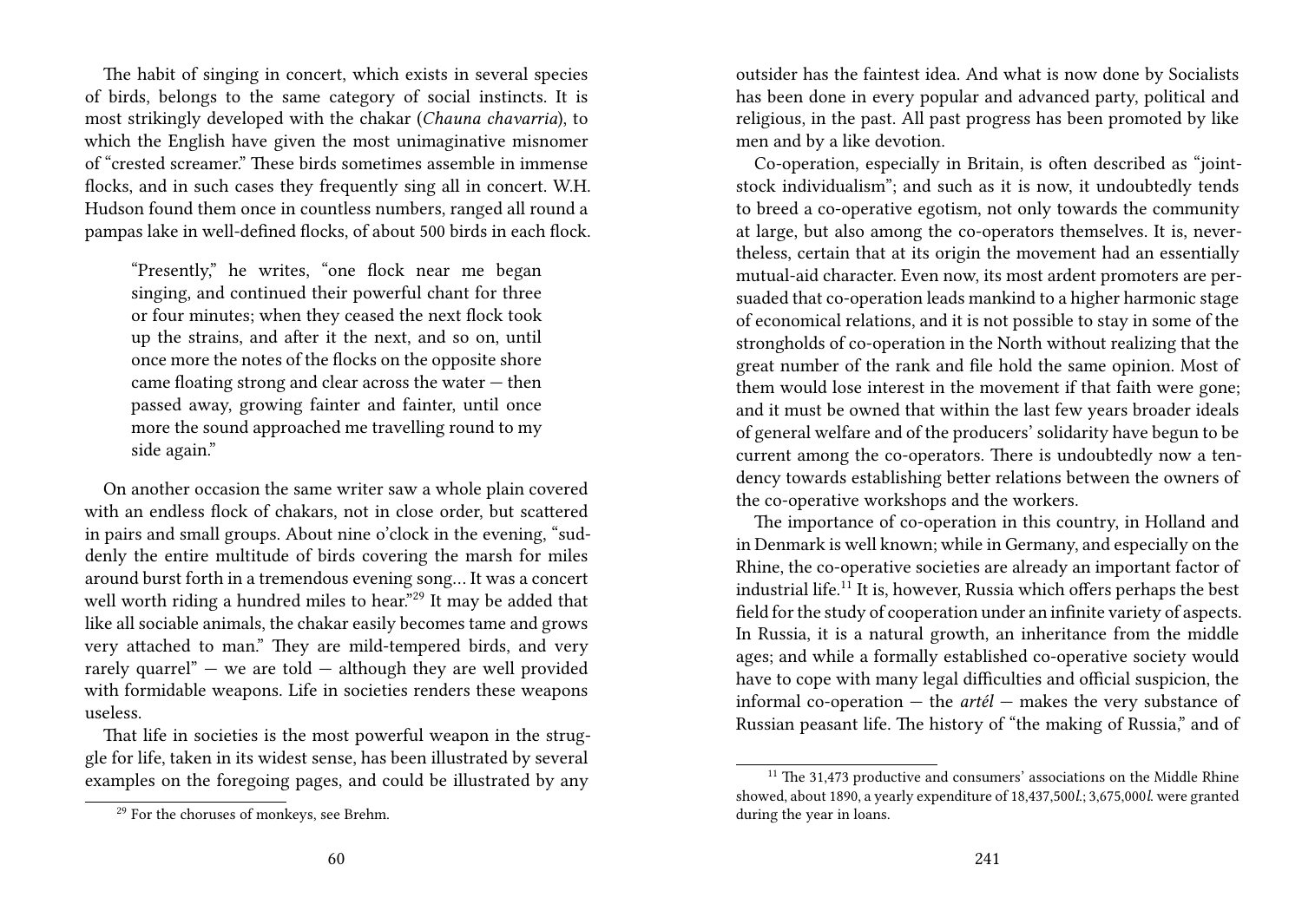fought upon large and often distant issues, and that those of them were the strongest which provoked most disinterested enthusiasm. All great historical movements have had this character, and for our own generation Socialism stands in that case. "Paid agitators" is, no doubt, the favourite refrain of those who know nothing about it.The truth, however, is that  $-$  to speak only of what I know personally — if I had kept a diary for the last twenty-four years and inscribed in it all the devotion and self-sacrifice which I came across in the Socialist movement, the reader of such a diary would have had the word "heroism" constantly on his lips. But the men I would have spoken of were not heroes; they were average men, inspired by a grand idea. Every Socialist newspaper — and there are hundreds of them in Europe alone — has the same history of years of sacrifice without any hope of reward, and, in the overwhelming majority of cases, even without any personal ambition. I have seen families living without knowing what would be their food to-morrow, the husband boycotted all round in his little town for his part in the paper, and the wife supporting the family by sewing, and such a situation lasting for years, until the family would retire, without a word of reproach, simply saying: "Continue; we can hold on no more!" I have seen men, dying from consumption, and knowing it, and yet knocking about in snow and fog to prepare meetings, speaking at meetings within a few weeks from death, and only then retiring to the hospital with the words: "Now, friends, I am done; the doctors say I have but a few weeks to live. Tell the comrades that I shall be happy if they come to see me." I have seen facts which would be described as "idealization" if I told them in this place; and the very names of these men, hardly known outside a narrow circle of friends, will soon be forgotten when the friends, too, have passed away. In fact, I don't know myself which most to admire, the unbounded devotion of these few, or the sum total of petty acts of devotion of the great number. Every quire of a penny paper sold, every meeting, every hundred votes which are won at a Socialist election, represent an amount of energy and sacrifices of which no

amount of evidence, if further evidence were required. Life in societies enables the feeblest insects, the feeblest birds, and the feeblest mammals to resist, or to protect themselves from, the most terrible birds and beasts of prey; it permits longevity; it enables the species to rear its progeny with the least waste of energy and to maintain its numbers albeit a very slow birth-rate; it enables the gregarious animals to migrate in search of new abodes. Therefore, while fully admitting that force, swiftness, protective colours, cunningness, and endurance to hunger and cold, which are mentioned by Darwin and Wallace, are so many qualities making the individual, or the species, the fittest under certain circumstances, we maintain that under *any* circumstances sociability is the greatest advantage in the struggle for life. Those species which willingly or unwillingly abandon it are doomed to decay; while those animals which know best how to combine, have the greatest chances of survival and of further evolution, although they may be inferior to others in *each* of the faculties enumerated by Darwin and Wallace, save the intellectual faculty. The highest vertebrates, and especially mankind, are the best proof of this assertion. As to the intellectual faculty, while every Darwinist will agree with Darwin that it is the most powerful arm in the struggle for life, and the most powerful factor of further evolution, he also will admit that intelligence is an eminently social faculty. Language, imitation, and accumulated experience are so many elements of growing intelligence of which the unsociable animal is deprived. Therefore we find, at the top of each class of animals, the ants, the parrots, and the monkeys, all combining the greatest sociability with the highest development of intelligence. The fittest are thus the most sociable animals, and sociability appears as the chief factor of evolution, both directly, by securing the well-being of the species while diminishing the waste of energy, and indirectly, by favouring the growth of intelligence.

Moreover, it is evident that life in societies would be utterly impossible without a corresponding development of social feelings, and, especially, of a certain collective sense of justice growing to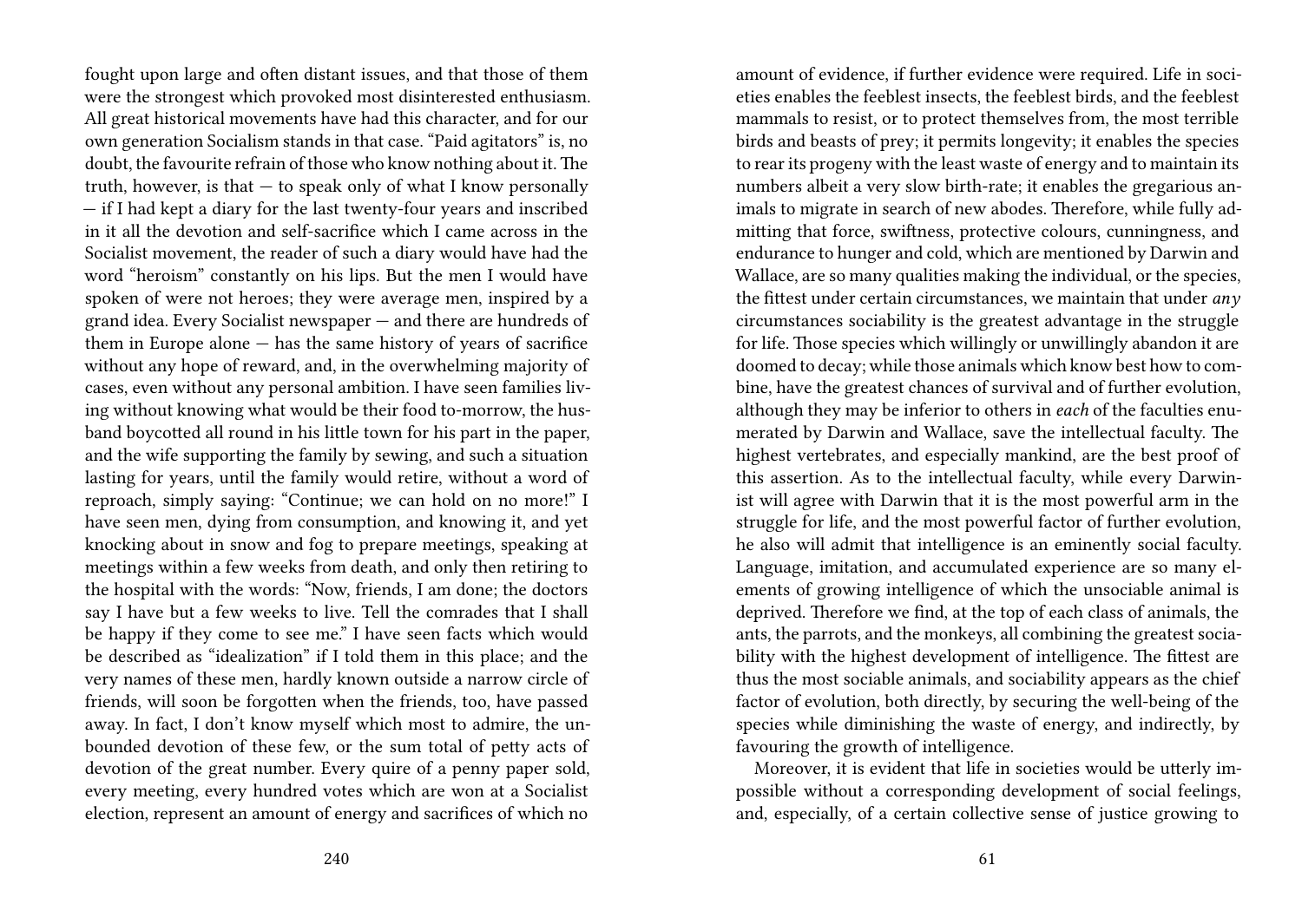become a habit. If every individual were constantly abusing its personal advantages without the others interfering in favour of the wronged, no society  $-$  life would be possible. And feelings of justice develop, more or less, with all gregarious animals. Whatever the distance from which the swallows or the cranes come, each one returns to the nest it has built or repaired last year. If a lazy sparrow intends appropriating the nest which a comrade is building, or even steals from it a few sprays of straw, the group interferes against the lazy comrade; and it is evident that without such interference being the rule, no nesting associations of birds could exist. Separate groups of penguins have separate resting-places and separate fishing abodes, and do not fight for them. The droves of cattle in Australia have particular spots to which each group repairs to rest, and from which it never deviates; and so on. $30$  We have any numbers of direct observations of the peace that prevails in the nesting associations of birds, the villages of the rodents, and the herds of grass-eaters; while, on the other side, we know of few sociable animals which so continually quarrel as the rats in our cellars do, or as the morses, which fight for the possession of a sunny place on the shore. Sociability thus puts a limit to physical struggle, and leaves room for the development of better moral feelings. The high development of parental love in all classes of animals, even with lions and tigers, is generally known. As to the young birds and mammals whom we continually see associating, sympathy  $-$  not love  $-$  attains a further development in their associations. Leaving aside the really touching facts of mutual attachment and compassion which have been recorded as regards domesticated animals and with animals kept in captivity, we have a number of well certified facts of compassion between wild animals at liberty. Max Perty and L. Büchner have given a number of such facts.<sup>31</sup> J.C. Wood's narrative of a

And yet, every year there are thousands of strikes and lock-outs in Europe and America — the most severe and protracted contests being, as a rule, the so-called "sympathy strikes," which are entered upon to support locked-out comrades or to maintain the rights of the unions. And while a portion of the Press is prone to explain strikes by "intimidation," those who have lived among strikers speak with admiration of the mutual aid and support which are constantly practised by them. Every one has heard of the colossal amount of work which was done by volunteer workers for organizing relief during the London dock-labourers' strike; of the miners who, after having themselves been idle for many weeks, paid a levy of four shillings a week to the strike fund when they resumed work; of the miner widow who, during the Yorkshire labour war of 1894, brought her husband's life-savings to the strike-fund; of the last loaf of bread being always shared with neighbours; of the Radstock miners, favoured with larger kitchen-gardens, who invited four hundred Bristol miners to take their share of cabbage and potatoes, and so on. All newspaper correspondents, during the great strike of miners in Yorkshire in 1894, knew heaps of such facts, although not all of them could report such "irrelevant" matters to their respective papers.<sup>10</sup>

Unionism is not, however, the only form in which the worker's need of mutual support finds its expression. There are, besides, the political associations, whose activity many workers consider as more conducive to general welfare than the trade-unions, limited as they are now in their purposes. Of course the mere fact of belonging to a political body cannot be taken as a manifestation of the mutual-aid tendency. We all know that politics are the field in which the purely egotistic elements of society enter into the most entangled combinations with altruistic aspirations. But every experienced politician knows that all great political movements were

<sup>30</sup> Haygarth, *Bush Life in Australia*, p. 58.

 $31$  To quote but a few instances, a wounded badger was carried away by another badger suddenly appearing on the scene; rats have been seen feeding a blind couple (*Seelenleben der Thiere*, p. 64 *seq*.). Brehm himself saw two crows

<sup>10</sup> Many such facts will be found in the *Daily Chronicle* and partly the *Daily News* for October and November 1894.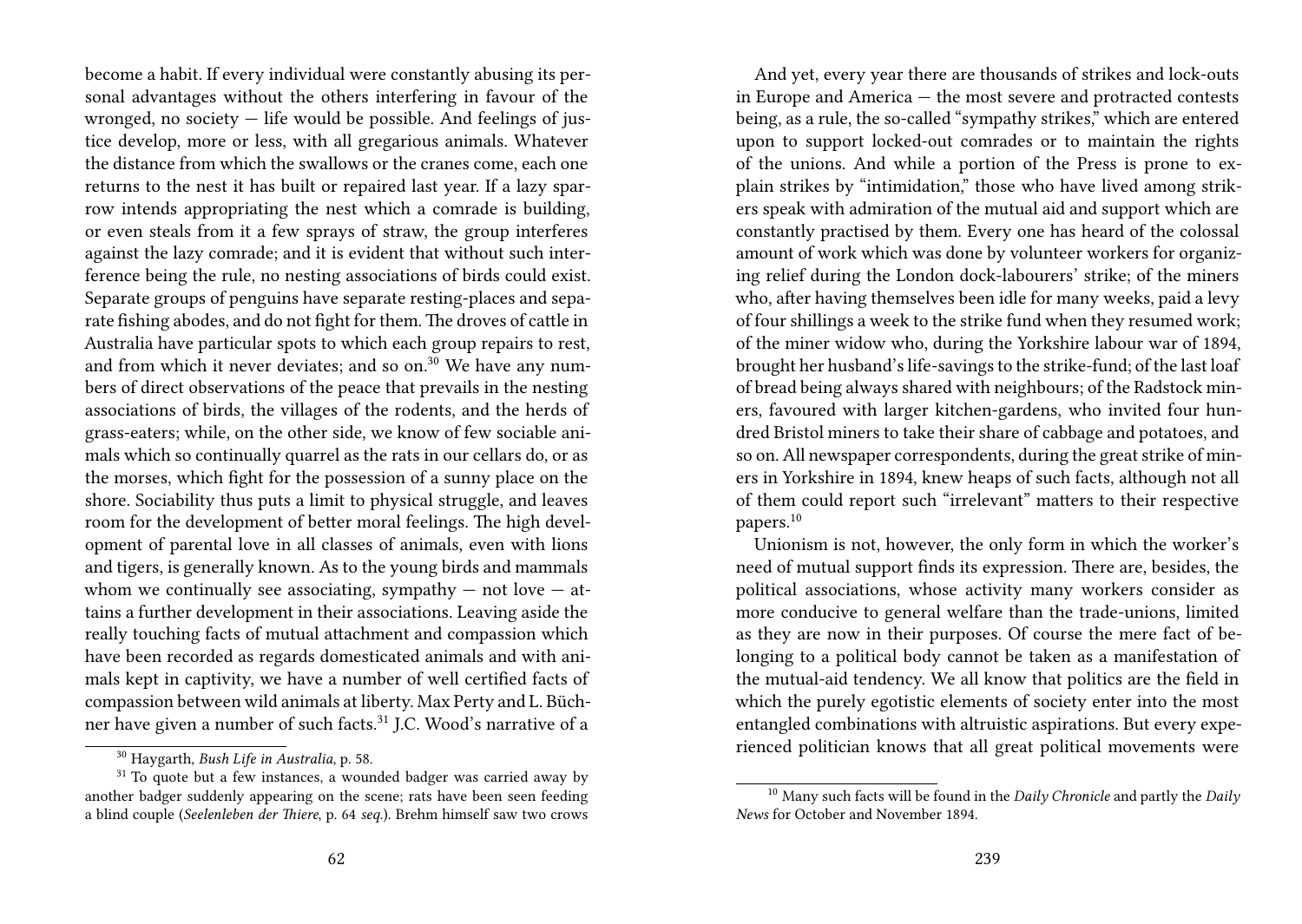As to the other European States, sufficient to say that up to a very recent date, all sorts of unions were prosecuted as conspiracies; and that nevertheless they exist everywhere, even though they must often take the form of secret societies; while the extension and the force of labour organizations, and especially of the Knights of Labour, in the United States and in Belgium, have been sufficiently illustrated by strikes in the nineties. It must, however, be borne in mind that, prosecution apart, the mere fact of belonging to a labour union implies considerable sacrifices in money, in time, and in unpaid work, and continually implies the risk of losing employment for the mere fact of being a unionist.<sup>8</sup> There is, moreover, the strike, which a unionist has continually to face; and the grim reality of a strike is, that the limited credit of a worker's family at the baker's and the pawnbroker's is soon exhausted, the strikepay goes not far even for food, and hunger is soon written on the children's faces. For one who lives in close contact with workers, a protracted strike is the most heartrending sight; while what a strike meant forty years ago in this country, and still means in all but the wealthiest parts of the continent, can easily be conceived. Continually, even now, strikes will end with the total ruin and the forced emigration of whole populations, while the shooting down of strikers on the slightest provocation, or even without any provocation,<sup>9</sup> is quite habitual still on the continent.

weasel which came to pick up and to carry away an injured comrade enjoys a well-merited popularity.<sup>32</sup> So also the observation of Captain Stansbury on his journey to Utah which is quoted by Darwin; he saw a blind pelican which was fed, and well fed, by other pelicans upon fishes which had to be brought from a distance of thirty miles.<sup>33</sup> And when a herd of vicunas was hotly pursued by hunters, H.A. Weddell saw more than once during his journey to Bolivia and Peru, the strong males covering the retreat of the herd and lagging behind in order to protect the retreat. As to facts of compassion with wounded comrades, they are continually mentioned by all field zoologists. Such facts are quite natural. Compassion is a necessary outcome of social life. But compassion also means a considerable advance in general intelligence and sensibility. It is the first step towards the development of higher moral sentiments. It is, in its turn, a powerful factor of further evolution.

If the views developed on the preceding pages are correct, the question necessarily arises, in how far are they consistent with the theory of struggle for life as it has been developed by Darwin, Wallace, and their followers? and I will now briefly answer this important question. First of all, no naturalist will doubt that the idea of a struggle for life carried on through organic nature is the greatest generalization of our century. Life *is* struggle; and in that struggle the fittest survive. But the answers to the questions, "By which arms is this struggle chiefly carried on?" and "Who are the fittest in the struggle?" will widely differ according to the importance given to the two different aspects of the struggle: the direct one, for food and safety among separate individuals, and the struggle which Darwin described as "metaphorical" — the struggle, very often collective, against adverse circumstances. No one will deny that there is,

while the prosecutions of the last few years menace once more to render the conquered rights illusory.

<sup>8</sup> A weekly contribution of 6*d*. out of an 18*s*. wage, or of 1*s*. out of 25*s*., means much more than 9*l*. out of a 300*l*. income: it is mostly taken upon food; and the levy is soon doubled when a strike is declared in a brother union. The graphic description of trade-union life, by a skilled craftsman, published by Mr. and Mrs. Webb (pp. 431 *seq*.), gives an excellent idea of the amount of work required from a unionist.

<sup>9</sup> See the debates upon the strikes of Falkenau in Austria before the Austrian Reichstag on the  $10^{th}$  of May, 1894, in which debates the fact is fully recognized by the Ministry and the owner of the colliery. Also the English Press of that time.

feeding in a hollow tree a third crow which was wounded; its wound was several weeks old (*Hausfreund*, 1874, 715; Büchner's *Liebe*, 203). Mr. Blyth saw Indian crows feeding two or three blind comrades; and so on.

<sup>32</sup> *Man and Beast*, p. 344.

<sup>33</sup> L.H. Morgan, *The American Beaver*, 1868, p. 272; *Descent of Man*, ch. iv.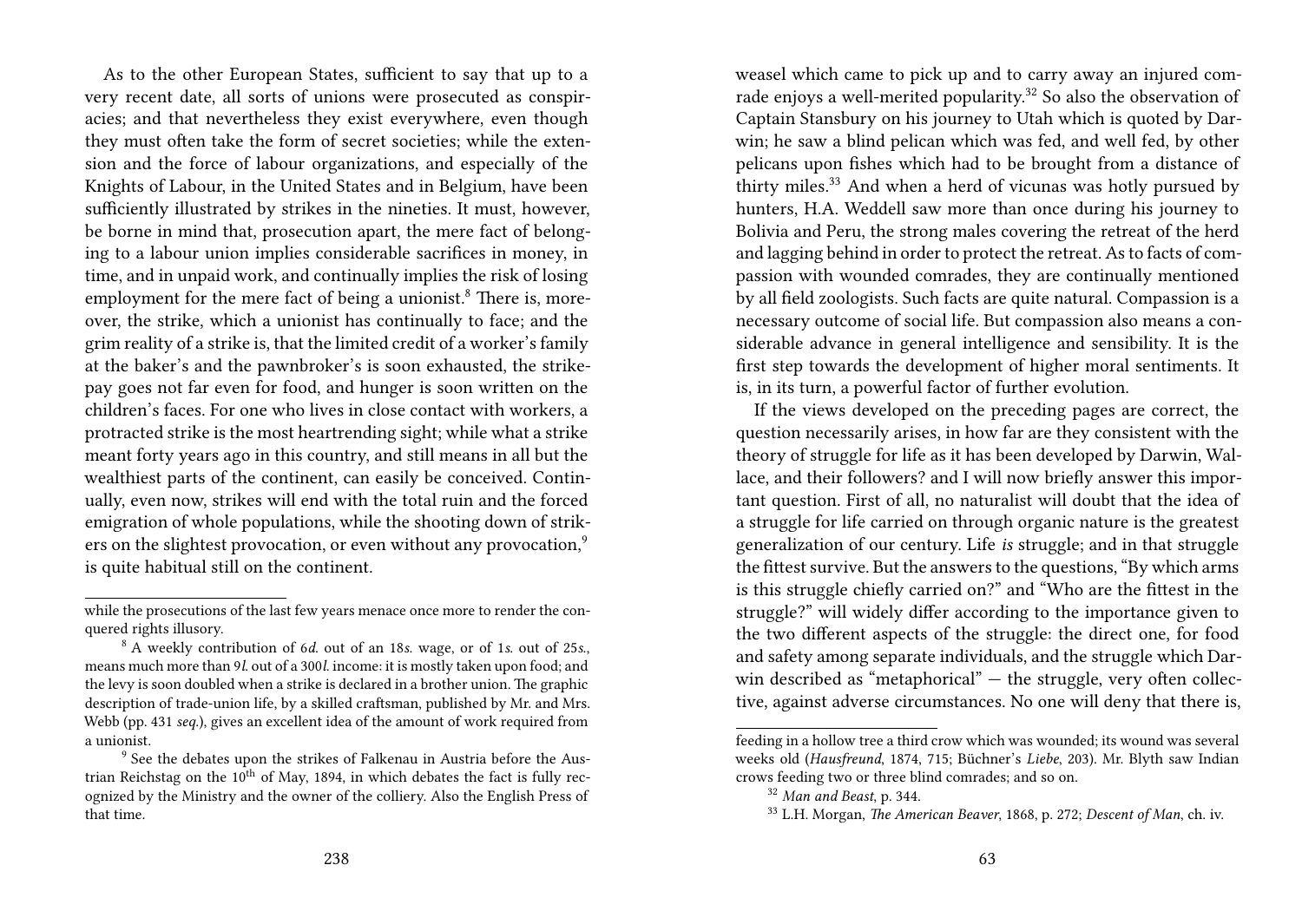within each species, a certain amount of real competition for food — at least, at certain periods. But the question is, whether competition is carried on to the extent admitted by Darwin, or even by Wallace; and whether this competition has played, in the evolution of the animal kingdom, the part assigned to it.

The idea which permeates Darwin's work is certainly one of real competition going on within each animal group for food, safety, and possibility of leaving an offspring. He often speaks of regions being stocked with animal life to their full capacity, and from that overstocking he infers the necessity of competition. But when we look in his work for real proofs of that competition, we must confess that we do not find them sufficiently convincing. If we refer to the paragraph entitled "Struggle for Life most severe between Individuals and Varieties of the same Species," we find in it none of that wealth of proofs and illustrations which we are accustomed to find in whatever Darwin wrote. The struggle between individuals of the same species is not illustrated under that heading by even one single instance: it is taken as granted; and the competition between closely-allied animal species is illustrated by but five examples, out

Owen started his Grand National Consolidated Trades' Union, it mustered half a million members in a few months. True that this period of relative liberty did not last long. Prosecution began anew in the thirties, and the well-known ferocious condemnations of 1832– 1844 followed. The Grand National Union was disbanded, and all over the country, both the private employers and the Government in its own workshops began to compel the workers to resign all connection with unions, and to sign "the Document" to that effect. Unionists were prosecuted wholesale under the Master and Servant Act — workers being summarily arrested and condemned upon a mere complaint of misbehaviour lodged by the master.<sup>6</sup> Strikes were suppressed in an autocratic way, and the most astounding condemnations took place for merely having announced a strike or acted as a delegate in it  $-$  to say nothing of the military suppression of strike riots, nor of the condemnations which followed the frequent outbursts of acts of violence. To practise mutual support under such circumstances was anything but an easy task. And yet, notwithstanding all obstacles, of which our own generation hardly can have an idea, the revival of the unions began again in 1841, and the amalgamation of the workers has been steadily continued since. After a long fight, which lasted for over a hundred years, the right of combining together was conquered, and at the present time nearly one-fourth part of the regularly-employed workers, *i.e.* about 1,500,000, belong to trade unions.<sup>7</sup>

<sup>&</sup>lt;sup>34</sup> One species of swallow is said to have caused the decrease of another swallow species in North America; the recent increase of the missel-thrush in Scotland has caused the decrease of the song.thrush; the brown rat has taken the place of the black rat in Europe; in Russia the small cockroach has everywhere driven before it its greater congener; and in Australia the imported hive-bee is rapidly exterminating the small stingless bee. Two other cases, but relative to domesticated animals, are mentioned in the preceding paragraph. While recalling these same facts, A.R. Wallace remarks in a footnote relative to the Scottish thrushes: "Prof. A. Newton, however, informs me that these species do not interfere in the way here stated" (*Darwinism*, p. 34). As to the brown rat, it is known that, owing to its amphibian habits, it usually stays in the lower parts of human dwellings (low cellars, sewers, etc.), as also on the banks of canals and rivers; it also undertakes distant migrations in numberless bands. The black rat, on the contrary, prefers staying in our dwellings themselves, under the floor, as well as in our stables and barns. It thus is much more exposed to be exterminated by man; and we cannot maintain, with any approach to certainty, that the black rat is being either exterminated or starved out by the brown rat and not by man.

<sup>6</sup> I follow in this Mr. Webb's work, which is replete with documents to confirm his statements.

<sup>7</sup> Great changes have taken place since the forties in the attitude of the richer classes towards the unions. However, even in the sixties, the employers made a formidable concerted attempt to crush them by locking out whole populations. Up to 1869 the simple agreement to strike, and the announcement of a strike by placards, to say nothing of picketing, were often punished as intimidation. Only in 1875 the Master and Servant Act was repealed, peaceful picketing was permitted, and "violence and intimidation" during strikes fell into the domain of common law. Yet, even during the dock-labourers' strike in 1887, relief money had to be spent for fighting before the Courts for the right of picketing,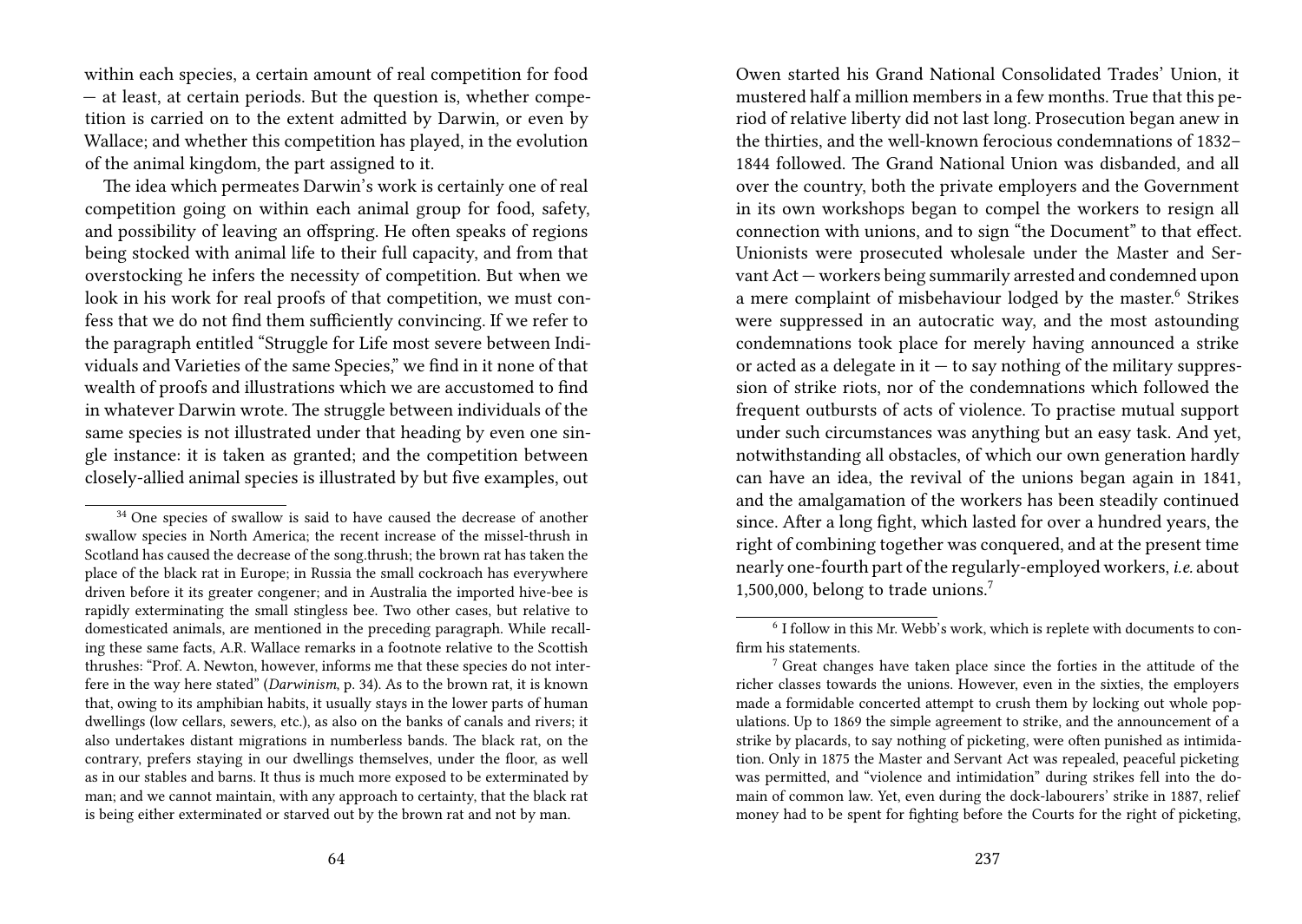unions, and in 1799 it finally prohibited all sorts of combinations, under the menace of severe punishments. In fact, the British Parliament only followed in this case the example of the French Revolutionary Convention, which had issued a draconic law against coalitions of workers-coalitions between a number of citizens being considered as attempts against the sovereignty of the State, which was supposed equally to protect all its subjects. The work of destruction of the medieval unions was thus completed. Both in the town and in the village the State reigned over loose aggregations of individuals, and was ready to prevent by the most stringent measures the reconstitution of any sort of separate unions among them. These were, then, the conditions under which the mutual-aid tendency had to make its way in the nineteenth century.

Need it be said that no such measures could destroy that tendency? Throughout the eighteenth century, the workers' unions were continually reconstituted.<sup>3</sup> Nor were they stopped by the cruel prosecutions which took place under the laws of 1797 and 1799. Every flaw in supervision, every delay of the masters in denouncing the unions was taken advantage of. Under the cover of friendly societies, burial clubs, or secret brotherhoods, the unions spread in the textile industries, among the Sheffield cutlers, the miners, and vigorous federal organizations were formed to support the branches during strikes and prosecutions.<sup>4</sup> The repeal of the Combination Laws in 1825 gave a new impulse to the movement. Unions and national federations were formed in all trades.<sup>5</sup> and when Robert

of which one, at least (relating to the two species of thrushes), now proves to be doubtful.<sup>34</sup> But when we look for more details in order to ascertain how far the decrease of one species was really occasioned by the increase of the other species, Darwin, with his usual fairness, tells us:

"We can dimly see why the competition should be most severe between allied forms which fill nearly the same place in nature; but probably in no case could we precisely say why one species has been victorious over another in the great battle of life."

As to Wallace, who quotes the same facts under a slightlymodified heading ("Struggle for Life between closely-allied Animals and Plants *often* most severe"), he makes the following remark (italics are mine), which gives quite another aspect to the facts above quoted. He says:

"In *some* cases, no doubt, there is actual war between the two, the stronger killing the weaker; *but this is by no means necessary*, and there may be cases in which the weaker species, physically, may prevail by its power of more rapid multiplication, its better withstanding vicissitudes of climate, or its greater cunning in escaping the attacks of common enemies."

In such cases what is described as competition may be no competition at all. One species succumbs, not because it is exterminated or starved out by the other species, but because it does not well accommodate itself to new conditions, which the other does. The term "struggle for life" is again used in its metaphorical sense, and may have no other. As to the real competition between individuals of the same species, which is illustrated in another place by the cattle of South America during a period of drought, its value is impaired by

<sup>3</sup> See Sidney and Beatrice Webb, *History of Trade-Unionism*, London, 1894, pp. 21–38.

<sup>4</sup> See in Sidney Webb's work the associations which existed at that time. The London artisans are supposed to have never been better organized than in 181O-20.

 $^{\rm 5}$  The National Association for the Protection of Labour included about 150  $^{\rm 5}$ separate unions, which paid high levies, and had a membership of about 100,000. The Builders' Union and the Miners' Unions also were big organizations (Webb, *l.c.* p. 107).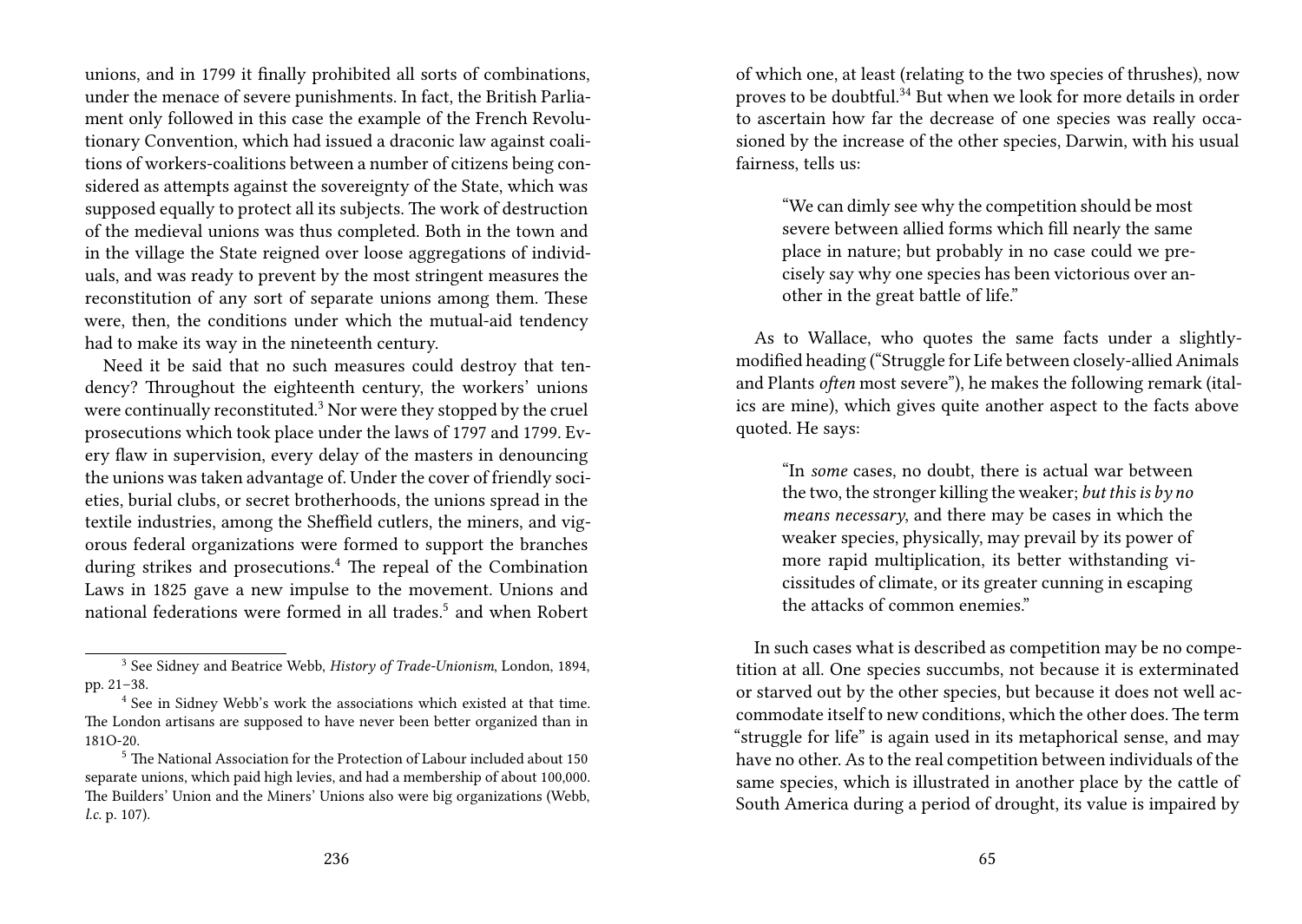its being taken from among domesticated animals. Bisons emigrate in like circumstances in order to avoid competition. However severe the struggle between plants  $-$  and this is amply proved  $-$  we cannot but repeat Wallace's remark to the effect that "plants live where they can," while animals have, to a great extent, the power of choice of their abode. So that we again are asking ourselves, To what extent does competition really exist within each animal species? Upon what is the assumption based?

The same remark must be made concerning the indirect argument in favour of a severe competition and struggle for life within each species, which may be derived from the "extermination of transitional varieties," so often mentioned by Darwin. It is known that for a long time Darwin was worried by the difficulty which he saw in the absence of a long chain of intermediate forms between closely-allied species, and that he found the solution of this difficulty in the supposed extermination of the intermediate forms.<sup>35</sup> However, an attentive reading of the different chapters in which Darwin and Wallace speak of this subject soon brings one to the conclusion that the word "extermination" does not mean real extermination; the same remark which Darwin made concerning his expression: "struggle for existence," evidently applies to the word "extermination" as well. It can by no means be understood in its direct sense, but must be taken "in its metaphoric sense."

If we start from the supposition that a given area is stocked with animals to its fullest capacity, and that a keen competition for the sheer means of existence is consequently going on between all the inhabitants — each animal being compelled to fight against all its between craftsmen and merchants, which formerly were settled in each city separately. The Parliament and the king not only legislated in all such contests, but, keeping in view the interests of the Crown in the exports, they soon began to determine the number of apprentices in each trade and minutely to regulate the very technics of each fabrication — the weights of the stuffs, the number of threads in the yard of cloth, and the like. With little success, it must be said; because contests and technical difficulties which were arranged for centuries in succession by agreement between closelyinterdependent guilds and federated cities lay entirely beyond the powers of the centralized State. The continual interference of its officials paralyzed the trades; bringing most of them to a complete decay; and the last century economists, when they rose against the State regulation of industries, only ventilated a widely-felt discontent. The abolition of that interference by the French Revolution was greeted as an act of liberation, and the example of France was soon followed elsewhere.

With the regulation of wages the State had no better success. In the medieval cities, when the distinction between masters and apprentices or journeymen became more and more apparent in the fifteenth century, unions of apprentices (*Gesellenverbände*), occasionally assuming an international character, were opposed to the unions of masters and merchants. Now it was the State which undertook to settle their griefs, and under the Elizabethan Statute of 1563 the Justices of Peace had to settle the wages, so as to guarantee a "convenient" livelihood to journeymen and apprentices. The Justices, however, proved helpless to conciliate the conflicting interests, and still less to compel the masters to obey their decisions. The law gradually became a dead letter, and was repealed by the end of the eighteenth century. But while the State thus abandoned the function of regulating wages, it continued severely to prohibit all combinations which were entered upon by journeymen and workers in order to raise their wages, or to keep them at a certain level. All through the eighteenth century it legislated against the workers'

<sup>&</sup>lt;sup>35</sup> "But it may be urged that when several closely-allied species inhabit the same territory, we surely ought to find at the present time many transitional forms… By my theory these allied species are descended from a common parent; and during the process of modification, each has become adapted to the conditions of life of its own region, and has supplanted and exterminated its original parent-form and all the transitional varieties between its past and present states" (*Origin of Species*, 6th ed. p. 134); also p. 137, 296 (all paragraph "On Extinction").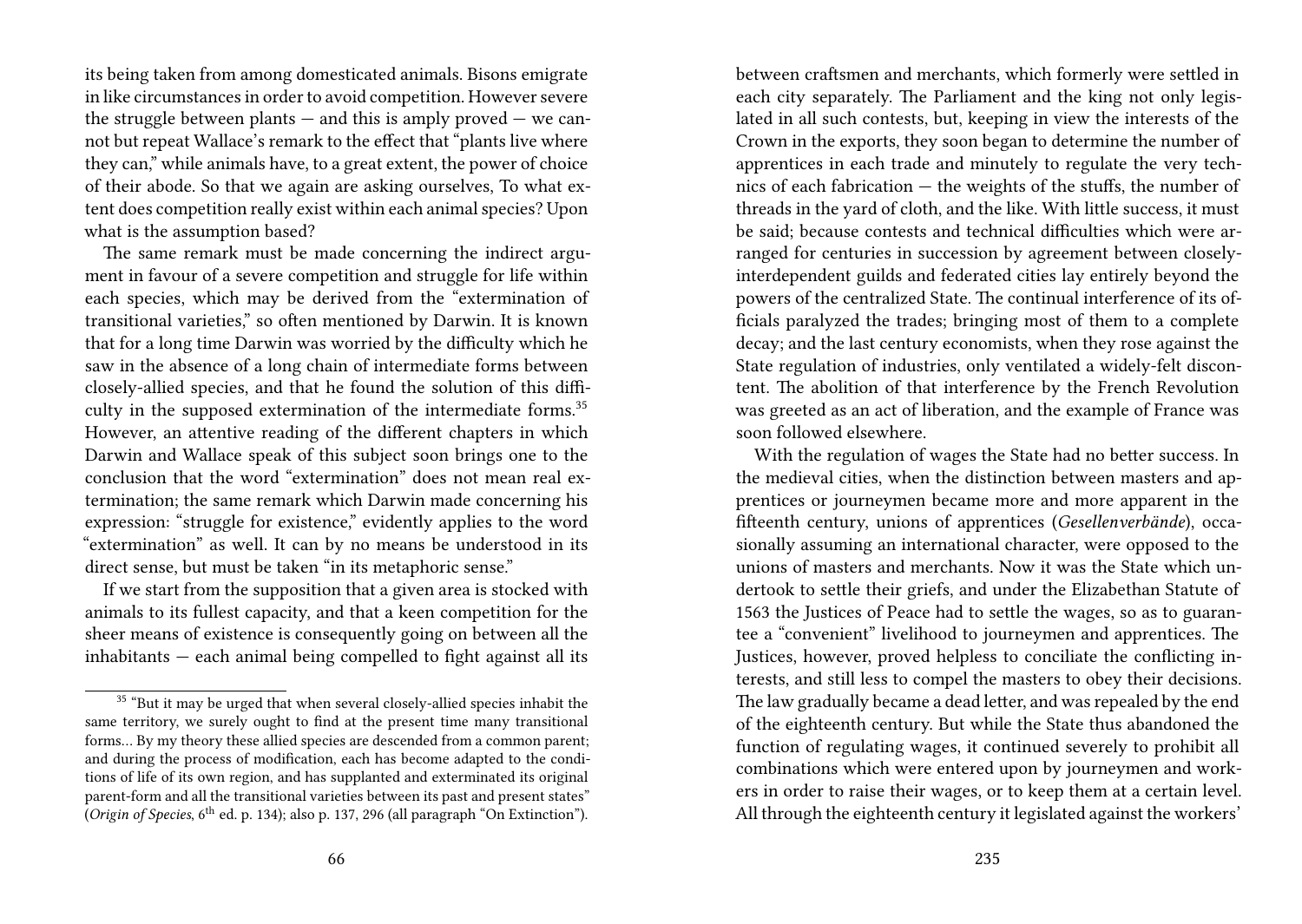medieval cities were subdued in the sixteenth century by growing military States, all institutions which kept the artisans, the masters, and the merchants together in the guilds and the cities were violently destroyed. The self-government and the self-jurisdiction of both, the guild and the city were abolished; the oath of allegiance between guild-brothers became an act of felony towards the State; the properties of the guilds were confiscated in the same way as the lands of the village communities; and the inner and technical organization of each trade was taken in hand by the State. Laws, gradually growing in severity, were passed to prevent artisans from combining in any way. For a time, some shadows of the old guilds were tolerated: merchants' guilds were allowed to exist under the condition of freely granting subsidies to the kings, and some artisan guilds were kept in existence as organs of administration. Some of them still drag on their meaningless existence. But what formerly was the vital force of medieval life and industry has long since disappeared under the crushing weight of the centralized State.

In Great Britain, which may be taken as the best illustration of the industrial policy of the modern States, we see the Parliament beginning the destruction of the guilds as early as the fifteenth century; but it was especially in the next century that decisive measures were taken. Henry the Eighth not only ruined the organization of the guilds, but also confiscated their properties, with even less excuse and manners, as Toulmin Smith wrote, than he had produced for confiscating the estates of the monasteries.<sup>1</sup> Edward the Sixth completed his work,<sup>2</sup> and already in the second part of the sixteenth century we find the Parliament settling all the disputes

congeners in order to get its daily food — then the appearance of a new and successful variety would certainly mean in many cases (though not always) the appearance of individuals which are enabled to seize more than their fair share of the means of existence; and the result would be that those individuals would starve both the parental form which does not possess the new variation and the intermediate forms which do not possess it in the same degree. It may be that at the outset, Darwin understood the appearance of new varieties under this aspect; at least, the frequent use of the word "extermination" conveys such an impression. But both he and Wallace knew Nature too well not to perceive that this is by no means the only possible and necessary course of affairs.

If the physical and the biological conditions of a given area, the extension of the area occupied by a given species, and the habits of all the members of the latter remained unchanged — then the sudden appearance of a new variety might mean the starving out and the extermination of all the individuals which were not endowed in a sufficient degree with the new feature by which the new variety is characterized. But such a combination of conditions is precisely what we do not see in Nature. Each species is continually tending to enlarge its abode; migration to new abodes is the rule with the slow snail, as with the swift bird; physical changes are continually going on in every given area; and new varieties among animals consist in an immense number of cases-perhaps in the majority  $-$  not in the growth of new weapons for snatching the food from the mouth of its congeners — food is only one out of a hundred of various conditions of existence — but, as Wallace himself shows in a charming paragraph on the "divergence of characters" (*Darwinism*, p. 107), in forming new habits, moving to new abodes, and taking to new sorts of food. In all such cases there will be no extermination, even no competition — the new adaptation being *a relief from competition, if it ever existed*; and yet there will be, after a time, an absence of intermediate links, in consequence of a mere survival of those which are best fitted for the new conditions — as surely as under

<sup>1</sup> Toulmin Smith, *English Guilds*, London, 1870, Introd. p. xliii.

 $2$  The Act of Edward the Sixth  $-$  the first of his reign  $-$  ordered to hand over to the Crown "all fraternities, brotherhoods, and guilds being within the realm of England and Wales and other of the king's dominions; and all manors, lands, tenements, and other hereditaments belonging to them or any of them" (*English Guilds*, Introd. p. xliii). See also Ockenkowski's *Englands wirtschaftliche Entwickelung im Ausgange des Mittelalters*, Jena, 1879, chaps. ii-v.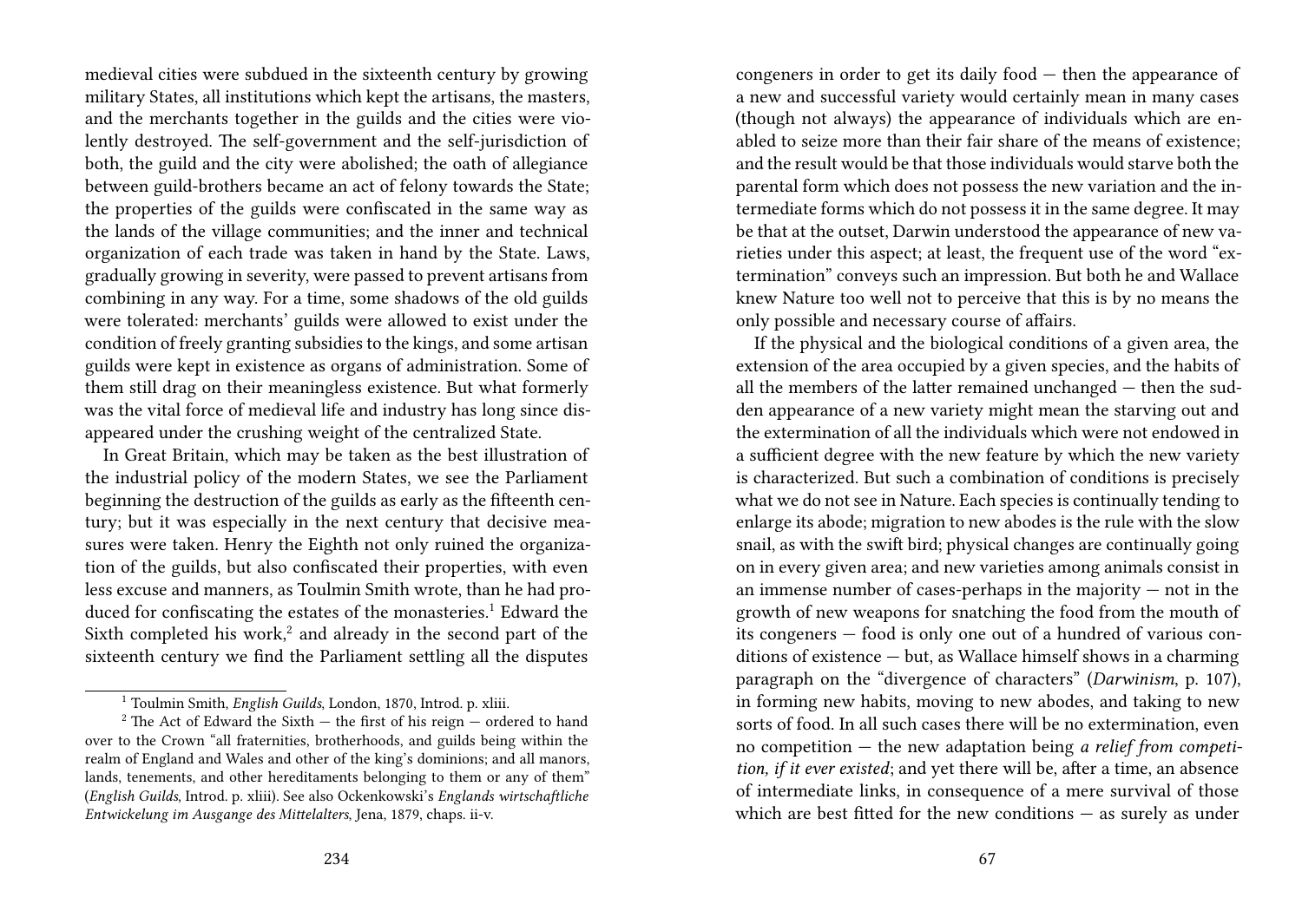the hypothesis of extermination of the parental form. It hardly need be added that if we admit, with Spencer, all the Lamarckians, and Darwin himself, the modifying influence of the surroundings upon the species, there remains still less necessity for the extermination of the intermediate forms.

The importance of migration and of the consequent isolation of groups of animals, for the origin of new varieties and ultimately of new species, which was indicated by Moritz Wagner, was fully recognized by Darwin himself. Consequent researches have only accentuated the importance of this factor, and they have shown how the largeness of the area occupied by a given species — which Darwin considered with full reason so important for the appearance of new varieties — can be combined with the isolation of parts of the species, in consequence of local geological changes, or of local barriers. It would be impossible to enter here into the discussion of this wide question, but a few remarks will do to illustrate the combined action of these agencies. It is known that portions of a given species will often take to a new sort of food. The squirrels, for instance, when there is a scarcity of cones in the larch forests, remove to the fir-tree forests, and this change of food has certain well-known physiological effects on the squirrels. If this change of habits does not last  $-$  if next year the cones are again plentiful in the dark larch woods — no new variety of squirrels will evidently arise from this cause. But if part of the wide area occupied by the squirrels begins to have its physical characters altered  $-$  in consequence of, let us say, a milder climate or desiccation, which both bring about an increase of the pine forests in proportion to the larch woods — and if some other conditions concur to induce the squirrels to dwell on the outskirts of the desiccating region — we shall have then a new variety, i.e. an incipient new species of squirrels, without there having been anything that would deserve the name of extermination among the squirrels. A larger proportion of squirrels of the new, better adapted variety would survive every year, and the intermediate links would die *in the course of time*, without

## **Chapter 8: Mutual Aid Amongst Ourselves** *(continued)*

*Labour-unions grown after the destruction of the guilds by the State. — Their struggles. — Mutual Aid in strikes. — Co-operation. — Free associations for various purposes. — Self-sacrifice. — Countless societies for combined action under all possible aspects. — Mutual Aid in slum-life. — Personal aid.*

When we examine the every-day life of the rural populations of Europe, we find that, notwithstanding all that has been done in modern States for the destruction of the village community, the life of the peasants remains honeycombed with habits and customs of mutual aid and support; that important vestiges of the communal possession of the soil are still retained; and that, as soon as the legal obstacles to rural association were lately removed, a network of free unions for all sorts of economical purposes rapidly spread among the peasants — the tendency of this young movement being to reconstitute some sort of union similar to the village community of old. Such being the conclusions arrived at in the preceding chapter, we have now to consider, what institutions for mutual support can be found at the present time amongst the industrial populations.

For the last three hundred years, the conditions for the growth of such institutions have been as unfavourable in the towns as they have been in the villages. It is well known, indeed, that when the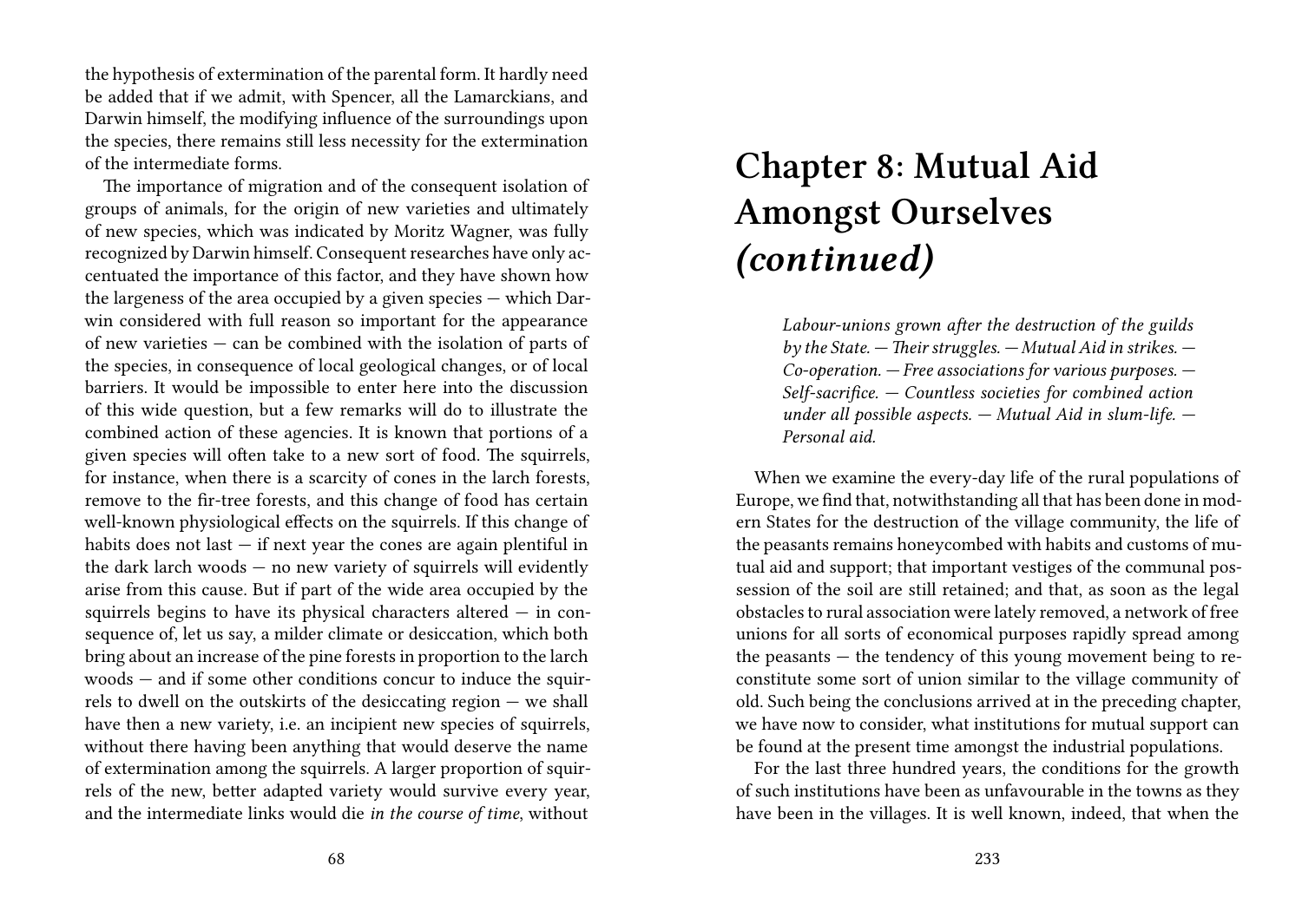tions, habits, and customs, grown up in the tribe and the village community, remains; and it keeps men united in societies, open to the progress of civilization, and ready to receive it when the day comes that they shall receive civilization instead of bullets.

The same applies to our civilized world. The natural and social calamities pass away. Whole populations are periodically reduced to misery or starvation; the very springs of life are crushed out of millions of men, reduced to city pauperism; the understanding and the feelings of the millions are vitiated by teachings worked out in the interest of the few. All this is certainly a part of our existence. But the nucleus of mutual-support institutions, habits, and customs remains alive with the millions; it keeps them together; and they prefer to cling to their customs, beliefs, and traditions rather than to accept the teachings of a war of each against all, which are offered to them under the title of science, but are no science at all.

having been starved out by Malthusian competitors. This is exactly what we see going on during the great physical changes which are accomplished over large areas in Central Asia, owing to the desiccation which is going on there since the glacial period.

To take another example, it has been proved by geologists that the present wild horse (*Equus Przewalski*) has slowly been evolved during the later parts of the Tertiary and the Quaternary period, but that during this succession of ages its ancestors were *not* confined to some given, limited area of the globe. They wandered over both the Old and New World, returning, in all probability, after a time to the pastures which they had, in the course of their migrations, formerly left.<sup>36</sup> Consequently, if we do not find now, in Asia, all the intermediate links between the present wild horse and its Asiatic Post-Tertiary ancestors, this does not mean at all that the intermediate links have been exterminated. No such extermination has ever taken place. No exceptional mortality may even have occurred among the ancestral species: the individuals which belonged to intermediate varieties and species have died in the usual course of events — often amidst plentiful food, and their remains were buried all over the globe.

In short, if we carefully consider this matter, and, carefully reread what Darwin himself wrote upon this subject, we see that if the word "extermination" be used at all in connection with transitional varieties, it must be used in its metaphoric sense. As to "competition," this expression, too, is continually used by Darwin (see, for instance, the paragraph "On Extinction") as an image, or as a way-of-speaking, rather than with the intention of conveying the idea of a real competition between two portions of the same species

<sup>&</sup>lt;sup>36</sup> According to Madame Marie Pavloff, who has made a special study of this subject, they migrated from Asia to Africa, stayed there some time, and returned next to Asia. Whether this double migration be confirmed or not, the fact of a former extension of the ancestor of our horse over Asia, Africa, and America is settled beyond doubt.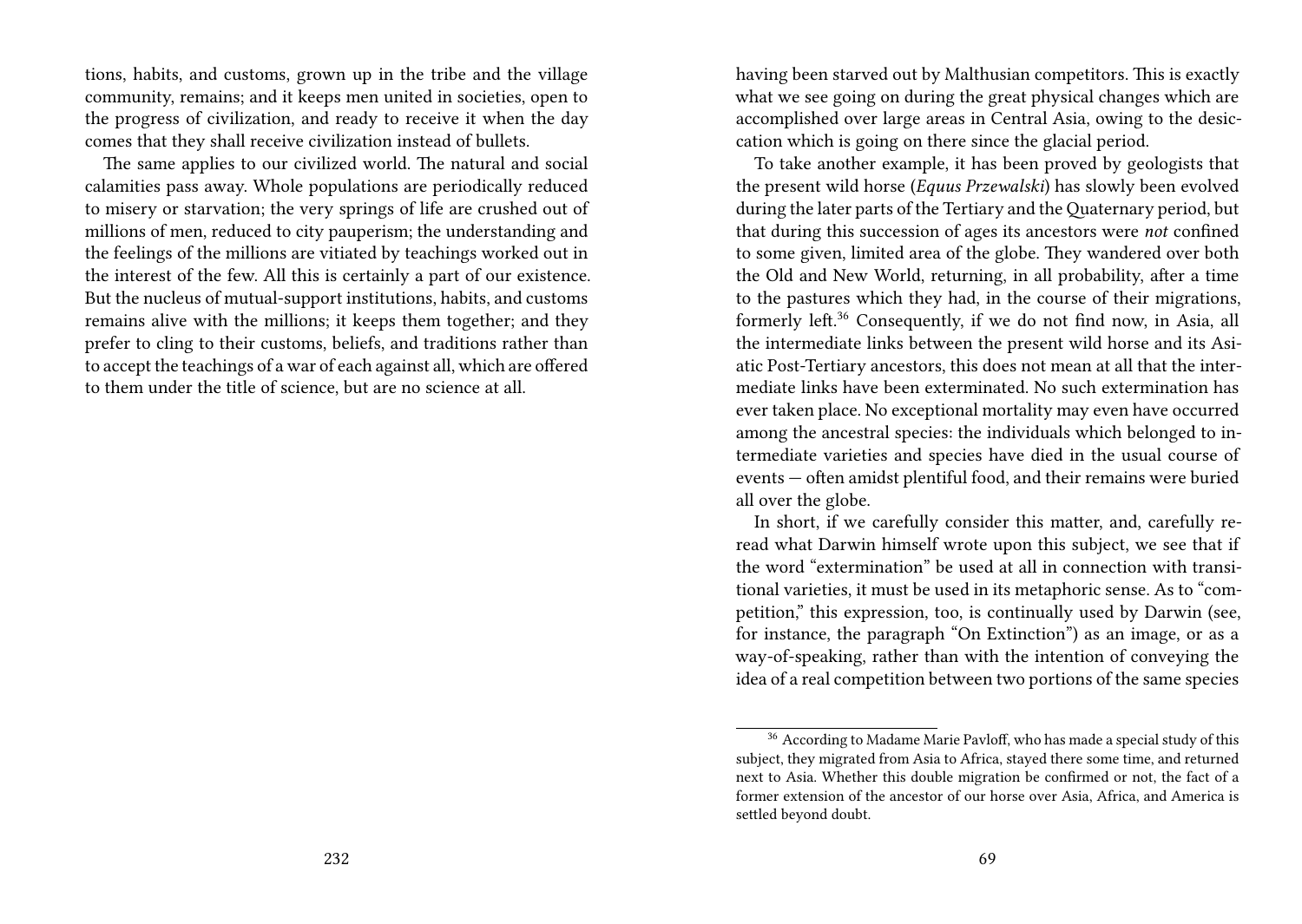for the means of existence. At any rate, the absence of intermediate forms is no argument in favour of it.

In reality, the chief argument in favour of a keen competition for the means of existence continually going on within every animal species is — to use Professor Geddes' expression — the "arithmetical argument" borrowed from Malthus.

But this argument does not prove it at all. We might as well take a number of villages in South-East Russia, the inhabitants of which enjoy plenty of food, but have no sanitary accommodation of any kind; and seeing that for the last eighty years the birth-rate was sixty in the thousand, while the population is now what it was eighty years ago, we might conclude that there has been a terrible competition between the inhabitants. But the truth is that from year to year the population remained stationary, for the simple reason that one-third of the new-born died before reaching their sixth month of life; one-half died within the next four years, and out of each hundred born, only seventeen or so reached the age of twenty. The new-comers went away before having grown to be competitors. It is evident that if such is the case with men, it is still more the case with animals. In the feathered world the destruction of the eggs goes on on such a tremendous scale that eggs are the chief food of several species in the early summer; not to, say a word of the storms, the inundations which destroy nests by the million in America, and the sudden changes of weather which are fatal to the young mammals. Each storm, each inundation, each visit of a rat to a bird's nest, each sudden change of temperature, take away those competitors which appear so terrible in theory.

As to the facts of an extremely rapid increase of horses and cattle in America, of pigs and rabbits in New Zealand, and even of wild animals imported from Europe (where their numbers are kept down by man, not by competition), they rather seem opposed to the theory of over-population. If horses and cattle could so rapidly multiply in America, it simply proved that, however numberless the buffaloes and other ruminants were at that time in the New World, its grassWhat could they obtain through individual effort when South Russia was struck with the marmot plague, and all people living on the land, rich and poor, commoners and individualists, had to work with their hands in order to conjure the plague? To call in the policeman would have been of no use; to associate was the only possible remedy.

And now, after having said so much about mutual aid and support which are practised by the tillers of the soil in "civilized" countries, I see that I might fill an octavo volume with illustrations taken from the life of the hundreds of millions of men who also live under the tutorship of more or less centralized States, but are out of touch with modern civilization and modern ideas. I might describe the inner life of a Turkish village and its network of admirable mutualaid customs and habits. On turning over my leaflets covered with illustrations from peasant life in Caucasia, I come across touching facts of mutual support. I trace the same customs in the Arab *djemmâa* and the Afghan *purra*, in the villages of Persia, India, and Java, in the undivided family of the Chinese, in the encampments of the semi-nomads of Central Asia and the nomads of the far North. On consulting taken at random in the literature of Africa, I find them replete with similar facts  $-$  of aids convoked to take in the crops, of houses built by all inhabitants of the village — sometimes to repair the havoc done by civilized filibusters — of people aiding each other in case of accident, protecting the traveller, and so on. And when I peruse such works as Post's compendium of African customary law I understand why, notwithstanding all tyranny, oppression, robberies and raids, tribal wars, glutton kings, deceiving witches and priests, slave-hunters, and the like, these populations have not gone astray in the woods; why they have maintained a certain civilization, and have remained men, instead of dropping to the level of straggling families of decaying orang-outans. The fact is, that the slave-hunters, the ivory robbers, the fighting kings, the Matabele and the Madagascar "heroes" pass away, leaving their traces marked with blood and fire; but the nucleus of mutual-aid institu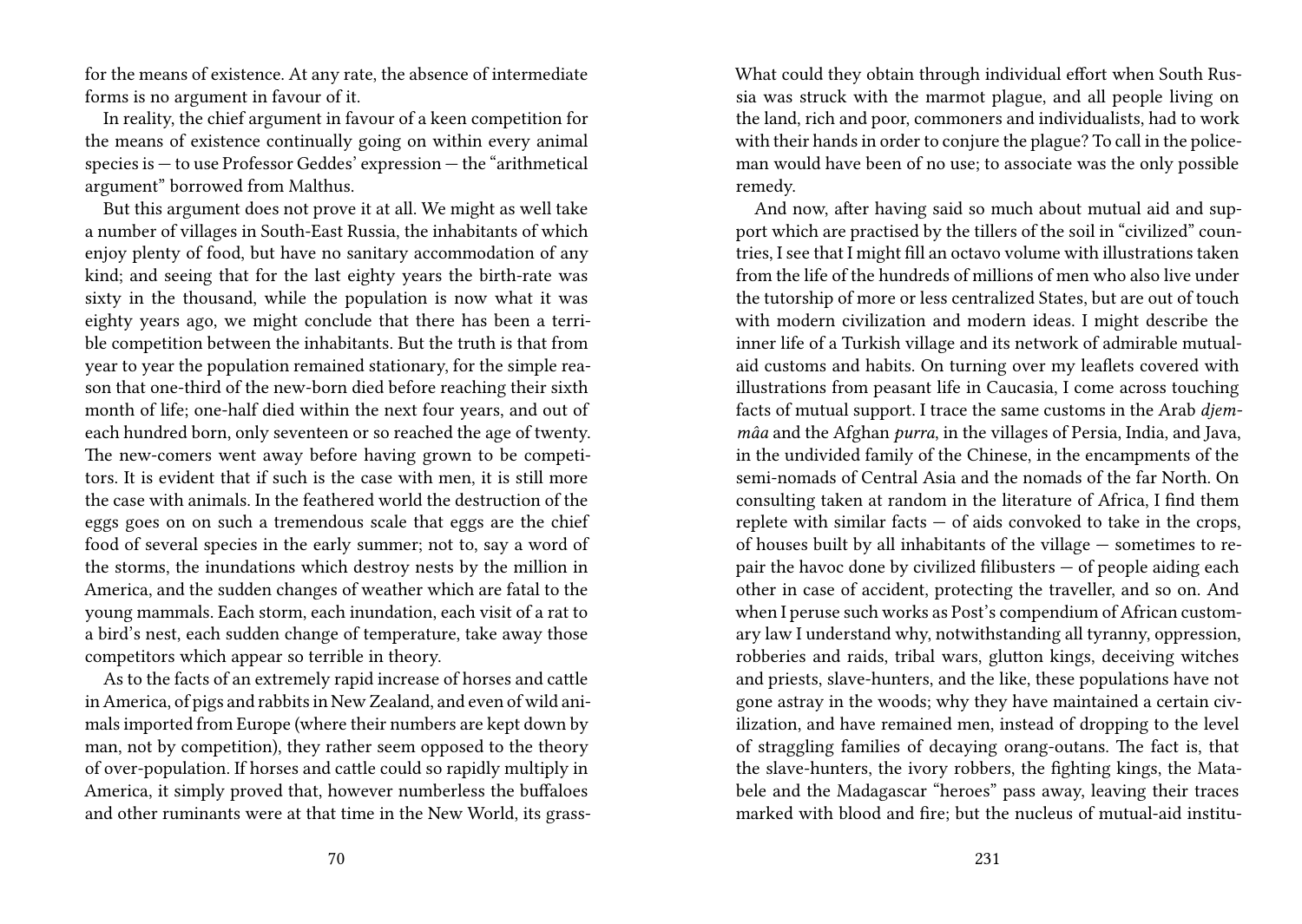buys the seeds.<sup>43</sup> If the experiment proves successful they find no difficulty whatever in re-dividing their fields, so as to suit the five or six fields system.

This system is now in use in *hundreds* of villages of Moscow, Tver, Smolensk, Vyatka, and Pskov.<sup>44</sup> And where land can be spared the communities give also a portion of their domain to allotments for fruit-growing. Finally, the sudden extension lately taken in Russia by the little model farms, orchards, kitchen gardens, and silkwormculture grounds — which are started at the village school-houses, under the conduct of the school-master, or of a village volunteer is also due to the support they found with the village communities.

Moreover, such permanent improvements as drainage and irrigation are of frequent occurrence. For instance, in three districts of the province of Moscow  $-$  industrial to a great extent  $-$  drainage works have been accomplished within the last ten years on a large scale in no less than 180 to 200 different villages — the commoners working themselves with the spade. At another extremity of Russia, in the dry Steppes of Novouzen, over a thousand dams for ponds were built and several hundreds of deep wells were sunk by the communes; while in a wealthy German colony of the south-east the commoners worked, men and women alike, for five weeks in succession, to erect a dam, two miles long, for irrigation purposes. What could isolated men do in that struggle against the dry climate?

eating population was far below what the prairies could maintain. If millions of intruders have found plenty of food without starving out the former population of the prairies, we must rather conclude that the Europeans found a *want* of grass-eaters in America, not an excess. And we have good reasons to believe that want of animal population is the natural state of things all over the world, with but a few temporary exceptions to the rule. The actual numbers of animals in a given region are determined, not by the highest feeding capacity of the region, but by what it is every year under the most unfavourable conditions. So that, for that reason alone, competition hardly can be a normal condition. but other causes intervene as well to cut, down the animal population below even that low standard. If we take the horses and cattle which are grazing all the winter through in the Steppes of Transbaikalia, we find them very lean and exhausted at the end of the winter. But they grow exhausted not because there is not enough food for all of them  $-$  the grass buried under a thin sheet of snow is everywhere in abundance but because of the difficulty of getting it from beneath the snow, and this difficulty is the same for all horses alike. Besides, days of glazed frost are common in early spring, and if several such days come in succession the horses grow still more exhausted. But then comes a snow-storm, which compels the already weakened animals to remain without any food for several days, and very great numbers of them die. The losses during the spring are so severe that if the season has been more inclement than usual they are even not repaired by the new breeds — the more so as *all* horses are exhausted, and the young foals are born in a weaker condition. The numbers of horses and cattle thus always remain beneath what they otherwise might be; all the year round there is food for five or ten times as many animals, and yet their population increases extremely slowly. But as soon as the Buriate owner makes ever so small a provision of hay in the steppe, and throws it open during days of glazed frost, or heavier snow-fall, he immediately sees the increase of his herd. Almost all free grass-eating animals and many rodents in Asia and

<sup>&</sup>lt;sup>43</sup> In the government of Moscow the experiment was usually made on the field which was reserved for the above-mentioned communal culture.

<sup>44</sup> Several instances of such and similar improvements were given in the *Official Messenger*, 1894, Nos. 256–258. Associations between "horseless" peasants begin to appear also in South Russia. Another extremely interesting fact is the sudden development in Southern West Siberia of very numerous co-operative creameries for making butter. Hundreds of them spread in Tobolsk and Tomsk, without any one knowing wherefrom the initiative of the movement came. It came from the Danish co-operators, who used to export their own butter of higher quality, and to buy butter of a lower quality for their own use in Siberia. After a several years' intercourse, they introduced creameries there. Now, a great export trade has grown out of their endeavours.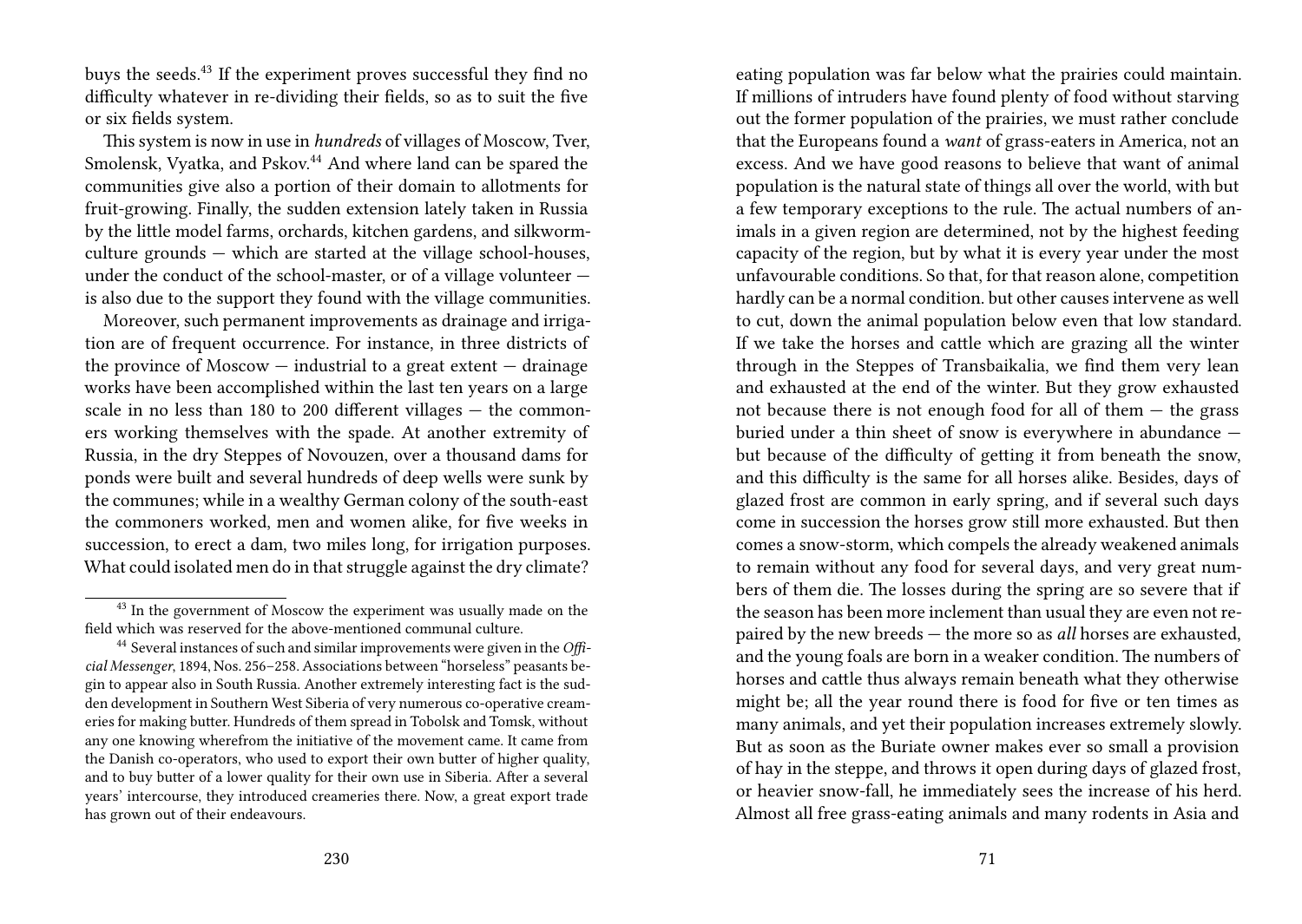America being in very much the same conditions, we can safely say that their numbers are *not* kept down by competition; that at no time of the year they can struggle for food, and that if they never reach anything approaching to over-population, the cause is in the climate, not in competition.

The importance of natural checks to over-multiplication, and especially their bearing upon the competition hypothesis, seems never to have been taken into due account The checks, or rather some of them, are mentioned, but their action is seldom studied in detail. However, if we compare the action of the natural checks with that of competition, we must recognize at once that the latter sustains no comparison whatever with the other checks. Thus, Mr. Bates mentions the really astounding numbers of winged ants which are destroyed during their exodus. The dead or half-dead bodies of the formica de fuego (*Myrmica sævissima*) which had been blown into the river during a gale "were heaped in a line an inch or two in height and breadth, the line continuing without interruption for miles at the edge of the water."<sup>37</sup> Myriads of ants are thus destroyed amidst a nature which might support a hundred times as many ants as are actually living. Dr. Altum, a German forester, who wrote a very interesting book about animals injurious to our forests, also gives many facts showing the immense importance of natural checks. He says, that a succession of gales or cold and damp weather during the exodus of the pine-moth (*Bombyx pini*) destroy it to incredible amounts, and during the spring of 1871 all these moths disappeared at once, probably killed by a succession of cold nights.<sup>38</sup> Many like examples relative to various insects could be quoted from various parts of Europe. Dr. Altum also mentions the bird-enemies of the pine-moth, and the immense amount of its eggs destroyed by foxes; but he adds that the parasitic fungi which pe-

are mown by whole communes — the work being accomplished by old and young, men and women, in the way described by Tolstoi is only what one may expect from people living under the villagecommunity system.<sup>42</sup> They are of everyday occurrence all over the country. But the village community is also by no means averse to modern agricultural improvements, when it can stand the expense, and when knowledge, hitherto kept for the rich only, finds its way into the peasant's house.

It has just been said that perfected ploughs rapidly spread in South Russia, and in many cases the village communities were instrumental in spreading their use. A plough was bought by the community, experimented upon on a portion of the communal land, and the necessary improvements were indicated to the makers, whom the communes often aided in starting the manufacture of cheap ploughs as a village industry. In the district of Moscow, where 1,560 ploughs were lately bought by the peasants during five years, the impulse came from those communes which rented lands as a body for the special purpose of improved culture.

In the north-east (Vyatka) small associations of peasants, who travel with their winnowing machines (manufactured as a village industry in one of the iron districts), have spread the use of such machines in the neighbouring governments. The very wide spread of threshing machines in Samara, Saratov, and Kherson is due to the peasant associations, which can afford to buy a costly engine, while the individual peasant cannot. And while we read in nearly all economical treatises that the village community was doomed to disappear when the three-fields system had to be substituted by the rotation of crops system, we see in Russia many village communities taking the initiative of introducing the rotation of crops. Before accepting it the peasants usually set apart a portion of the communal fields for an experiment in artificial meadows, and the commune

<sup>37</sup> *The Naturalist on the River Amazons*, ii. 85, 95.

<sup>38</sup> Dr. B. Altum, *Waldbeschädigungen durch Thiere und Gegenmittel* (Berlin, 1889), pp. 207 *seq*.

<sup>42</sup> Lists of such works which came under the notice of the *zemstvo* statisticians will be found in V.V.'s *Peasant Community*, pp. 459–600.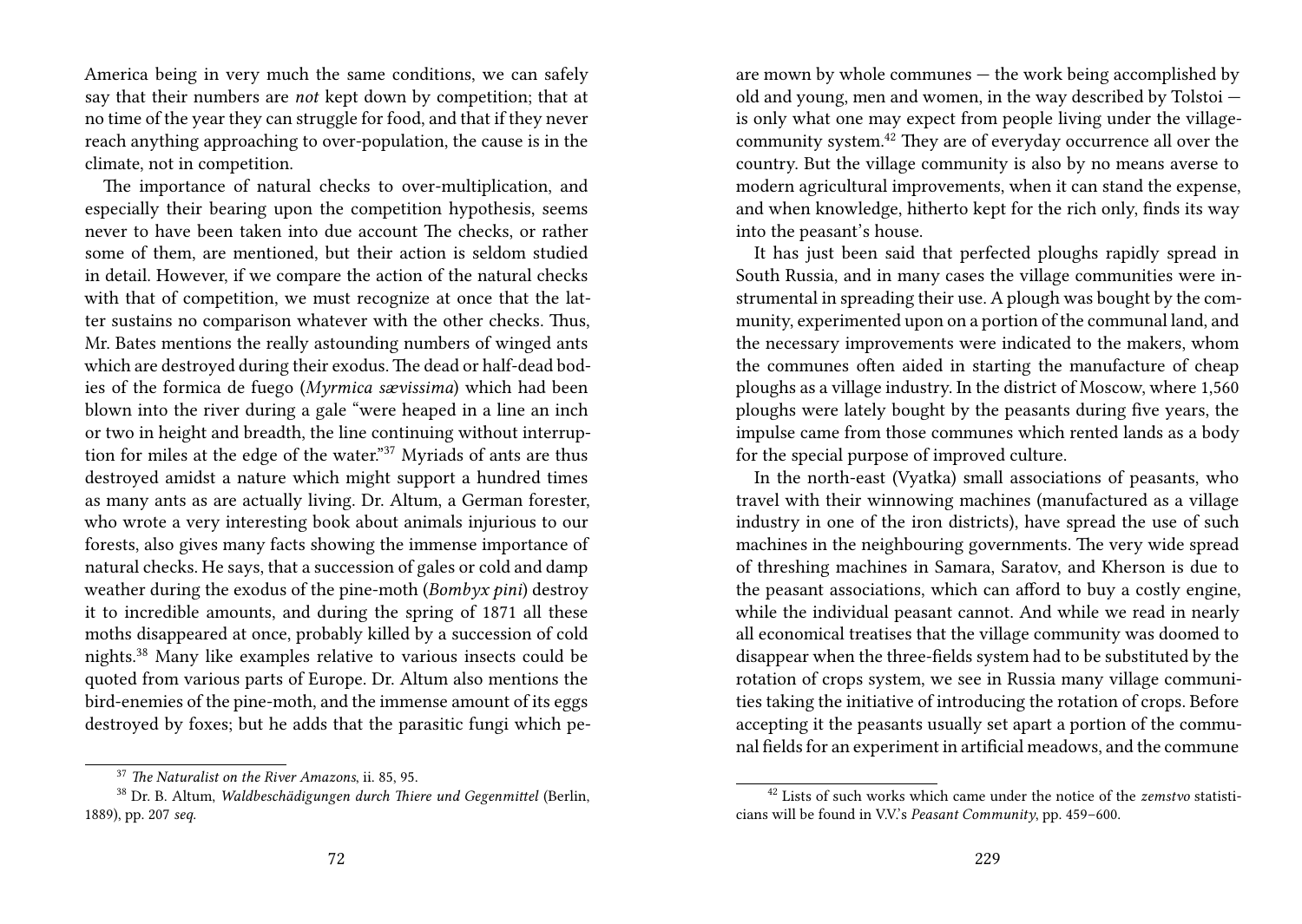the domain of political metaphysics.The facts which we have before us show, on the contrary, that wherever the Russian peasants, owing to a concurrence of favourable circumstances, are less miserable than they are on the average, and wherever they find men of knowledge and initiative among their neighbours, the village community becomes the very means for introducing various improvements in agriculture and village life altogether. Here, as elsewhere, mutual aid is a better leader to progress than the war of each against all, as may be seen from the following facts.

Under Nicholas the First's rule many Crown officials and serfowners used to compel the peasants to introduce the communal culture of small plots of the village lands, in order to refill the communal storehouses after loans of grain had been granted to the poorest commoners. Such cultures, connected in the peasants' minds with the worst reminiscences of serfdom, were abandoned as soon as serfdom was abolished but now the peasants begin to reintroduce them on their own account. In one district (Ostrogozhsk, in Kursk) the initiative of one person was sufficient to call them to life in four-fifths of all the villages. The same is met with in several other localities. On a given day the commoners come out, the richer ones with a plough or a cart and the poorer ones single-handed, and no attempt is made to discriminate one's share in the work. The crop is afterwards used for loans to the poorer commoners, mostly free grants, or for the orphans and widows, or for the village church, or for the school, or for repaying a communal debt. $41$ 

That all sorts of work which enters, so to say, in the routine of village life (repair of roads and bridges, dams, drainage, supply of water for irrigation, cutting of wood, planting of trees, etc.) are made by whole communes, and that land is rented and meadows

riodically infest it are a far more terrible enemy than any bird, because they destroy the moth over very large areas at once. As to various species of mice (*Mus sylvaticus*, *Arvicola arvalis*, and *A. agrestis*), the same author gives a long list of their enemies, but he remarks: "However, the most terrible enemies of mice are not other animals, but such sudden changes of weather as occur almost every year." Alternations of frost and warm weather destroy them in numberless quantities; "one single sudden change can reduce thousands of mice to the number of a few individuals." On the other side, a warm winter, or a winter which gradually steps in, make them multiply in menacing proportions, notwithstanding every enemy; such was the case in 1876 and 1877.<sup>39</sup> Competition, in the case of mice, thus appears a quite trifling factor when compared with weather. Other facts to the same effect are also given as regards squirrels.

As to birds, it is well known how they suffer from sudden changes of weather. Late snow-storms are as destructive of bird-life on the English moors, as they are in Siberia; and Ch. Dixon saw the red grouse so pressed during some exceptionally severe winters, that they quitted the moors in numbers, "and we have then known them actually to be taken in the streets of Sheffield. Persistent wet," he adds, "is almost as fatal to them."

On the other side, the contagious diseases which continually visit most animal species destroy them in such numbers that the losses often cannot be repaired for many years, even with the most rapidly-multiply ing animals. Thus, some sixty years ago, the *sousliks* suddenly disappeared in the neighbourhood of Sarepta, in South-Eastern Russia, in consequence of some epidemics; and for years no *sousliks* were seen in that neighbourhood. It took many years before they became as numerous as they formerly were.<sup>40</sup>

<sup>41</sup> Such communal cultures are known to exist in 159 villages out of 195 in the Ostrogozhsk district; in 150 out of 187 in Slavyanoserbsk; in 107 village communities in Alexandrovsk, 93 in Nikolayevsk, 35 in Elisabethgrad. In a German colony the communal culture is made for repaying a communal debt. All join in the work, although the debt was contracted by 94 householders out of 155.

<sup>39</sup> Dr. B. Altum, *ut supra*, pp. 13 and 187.

<sup>40</sup> A. Becker in the *Bulletin de la Société des Naturalistes de Moscou*, 1889, p. 625.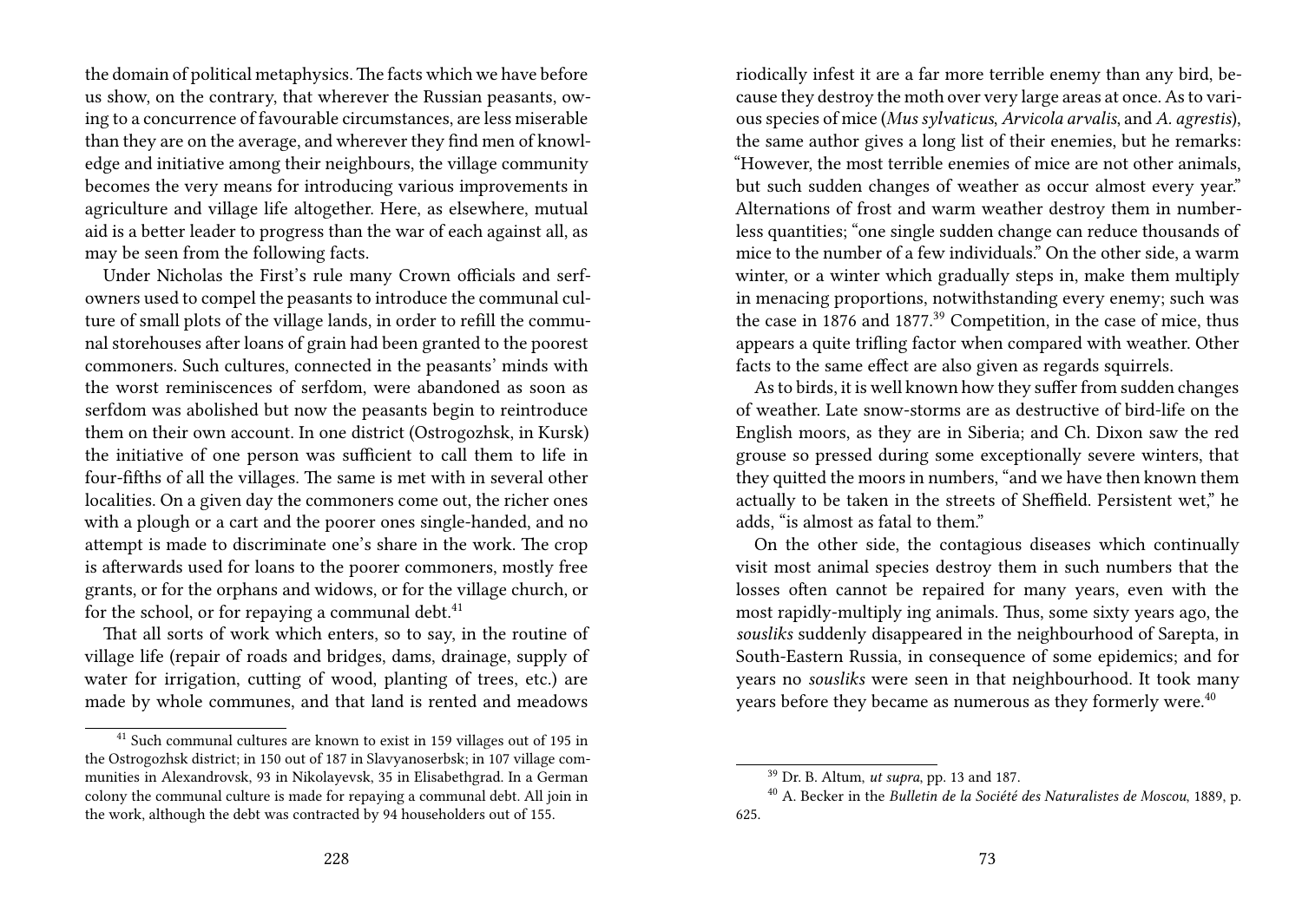Like facts, all tending to reduce the importance given to competition, could be produced in numbers.<sup>41</sup> Of course, it might be replied, in Darwin's words, that nevertheless each organic being "at some period of its life, during some season of the year, during each generation or at intervals, has to struggle for life and to suffer great destruction," and that the fittest survive during such periods of hard struggle for life. But if the evolution of the animal world were based exclusively, or even chiefly, upon the survival of the fittest during periods of calamities; if natural selection were limited in its action to periods of exceptional drought, or sudden changes of temperature, or inundations, retrogression would be the rule in the animal world. Those who survive a famine, or a severe epidemic of cholera, or small-pox, or diphtheria, such as we see them in uncivilized countries, are neither the strongest, nor the healthiest, nor the most intelligent. No progress could be based on those survivals — the less so as all survivors usually come out of the ordeal with an impaired health, like the Transbaikalian horses just mentioned, or the Arctic crews, or the garrison of a fortress which has been compelled to live for a few months on half rations, and comes out of its experience with a broken health, and subsequently shows a quite abnormal mortality. All that natural selection can do in times of calamities is to spare the individuals endowed with the greatest endurance for privations of all kinds. So it does among the Siberian horses and cattle. They *are* enduring; they can feed upon the Polar birch in case of need; they resist cold and hunger. But no Siberian horse is capable of carrying half the weight which a European horse carries with ease; no Siberian cow gives half the amount of milk given by a Jersey cow, and no natives of uncivilized countries can bear a comparison with Europeans. They may better endure hunger and cold, but their physical force is very far below that of a wellfed European, and their intellectual progress is despairingly slow.

villages which were drifting towards individual ownership there began since 1880 a mass movement in favour of re-establishing the village community. Even peasant proprietors who had lived for years under the individualist system returned *en masse* to the communal institutions. Thus, there is a considerable number of ex-serfs who have received one-fourth part only of the regulation allotments, but they have received them free of redemption and in individual ownership. There was in 1890 a wide-spread movement among them (in Kursk, Ryazan, Tambov, Orel, etc.) towards putting their allotments together and introducing the village community. The "free agriculturists" (*volnyie khlebopashtsy*), who were liberated from serfdom under the law of 1803, and had *bought* their allotments — each family separately  $-$  are now nearly all under the village-community system, which they have introduced themselves. All these movements are of recent origin, and non-Russians too join them. Thus the Bulgares in the district of Tiraspol, after having remained for sixty years under the personal-property system, introduced the village community in the years 1876–1882. The German Mennonites of Berdyansk fought in 1890 for introducing the village community, and the small peasant proprietors (*Kleinwirthschaftliche*) among the German Baptists were agitating in their villages in the same direction. One instance more: In the province of Samara the Russian government created in the forties, by way of experiment, 103 villages on the system of individual ownership. Each household received a splendid property of 105 acres. In 1890, out of the 103 villages the peasants in 72 had already notified the desire of introducing the village community. I take all these facts from the excellent work of V.V., who simply gives, in a classified form, the facts recorded in the above-mentioned house-to-house inquest.

This movement in favour of communal possession runs badly against the current economical theories, according to which intensive culture is incompatible with the village community. But the most charitable thing that can be said of these theories is that they have never been submitted to the test of experiment: they belong to

<sup>41</sup> See Appendix V.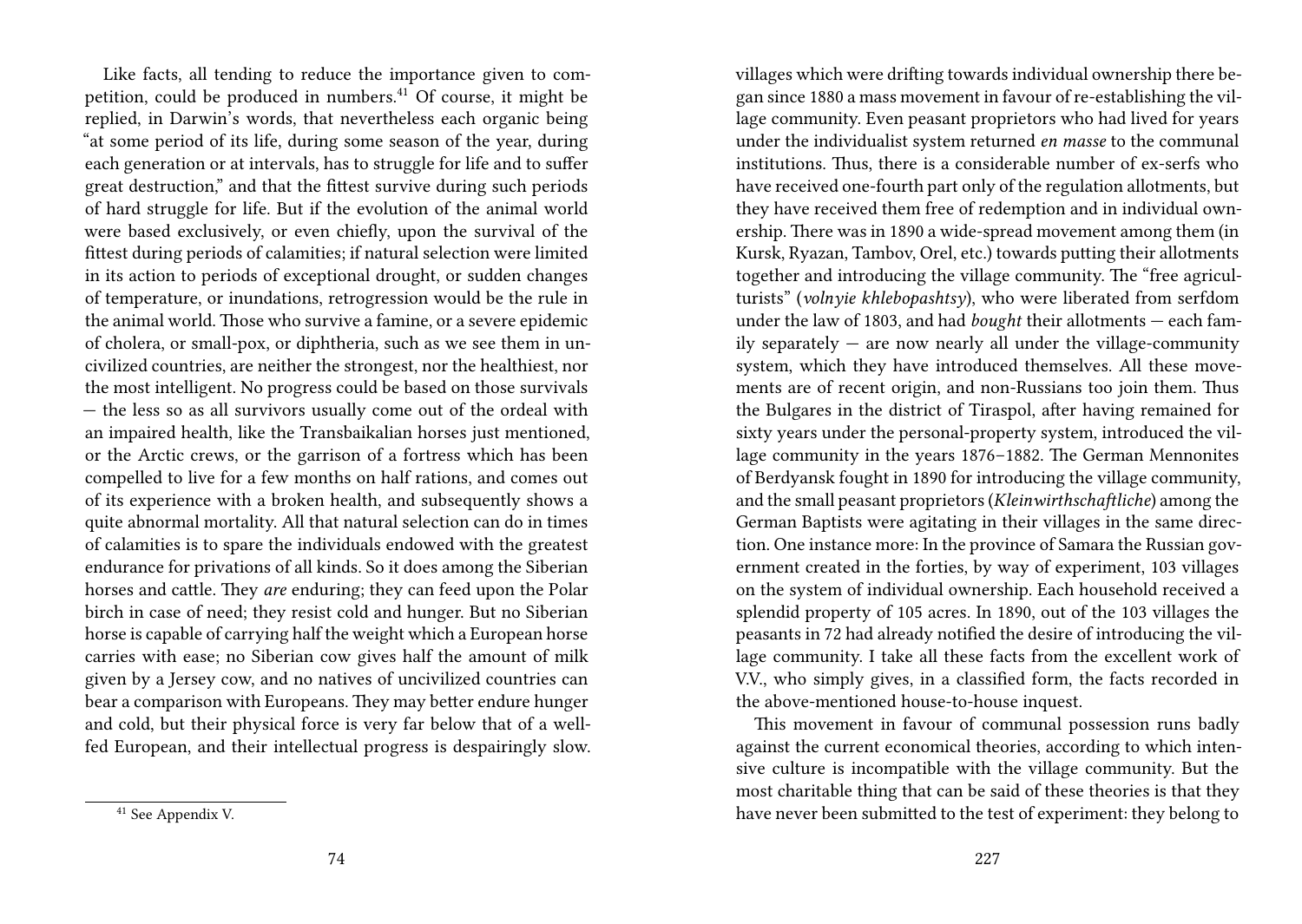life, but also among Little Russians, who have long since forgotten it under Polish rule, among Greeks and Bulgarians, and even among Germans, who have long since worked out in their prosperous and half-industrial Volga colonies their own type of village community.<sup>40</sup> It is evident that the Mussulman Tartars of Taurida hold their land under the Mussulman customary law, which is limited personal occupation; but even with them the European village community has been introduced in a few cases. As to other nationalities in Taurida, individual ownership has been abolished in six Esthonian, two Greek, two Bulgarian, one Czech, and one German village. This movement is characteristic for the whole of the fertile steppe region of the south. But separate instances of it are also found in Little Russia. Thus in a number of villages of the province of Chernigov the peasants were formerly individual owners of their plots; they had separate legal documents for their plots and used to rent and to sell their land at will. But in the fifties of the nineteenth century a movement began among them in favour of communal possession, the chief argument being the growing number of pauper families. The initiative of the reform was taken in one village, and the others followed suit, the last case on record dating from 1882. Of course there were struggles between the poor, who usually claim for communal possession, and the rich, who usually prefer individual ownership; and the struggles often lasted for years. In certain places the unanimity required then by the law being impossible to obtain, the village divided into two villages, one under individual ownership and the other under communal possession; and so they remained until the two coalesced into one community, or else they remained divided still As to Middle Russia, its a fact that in many

"Evil cannot be productive of good," as Tchernyshevsky wrote in a remarkable essay upon Darwinism.<sup>42</sup>

Happily enough, competition is not the rule either in the animal world or in mankind. It is limited among animals to exceptional periods, and natural selection finds better fields for its activity. Better conditions are created by the *elimination of competition* by means of mutual aid and mutual Support.<sup>43</sup> In the great struggle for life  $$ for the greatest possible fulness and intensity of life with the least waste of energy — natural selection continually seeks out the ways precisely for avoiding competition as much as possible. The ants combine in nests and nations; they pile up their stores, they rear their cattle  $-$  and thus avoid competition; and natural selection picks out of the ants' family the species which know best how to avoid competition, with its unavoidably deleterious consequences. Most of our birds slowly move southwards as the winter comes, or gather in numberless societies and undertake long journeys — and thus avoid competition. Many rodents fall asleep when the time comes that competition should set in; while other rodents store food for the winter, and gather in large villages for obtaining the necessary protection when at work. The reindeer, when the lichens are dry in the interior of the continent, migrate towards the sea. Buffaloes cross an immense continent in order to find plenty of food. And the beavers, when they grow numerous on a river, divide into two parties, and go, the old ones down the river, and the young ones up the river and avoid competition. And when animals can neither fall asleep, nor migrate, nor lay in stores, nor themselves grow their food like the ants, they do what the titmouse does, and what Wal-

<sup>(</sup>about five acres per soul) was rendered communal; the remainder continued to be owned individually. Later on, in 1862–1864, the system was extended, but only in 1884 was communal possession introduced in full. — V.V.'s *Peasant Community*, pp. 1–14.

<sup>40</sup> On the Mennonite village community see A. Klaus, *Our Colonies* (*Nashi Kolonii*), St. Petersburg, 1869.

<sup>42</sup> *Russkaya Mysl*, Sept. 1888: "The Theory of Beneficency of Struggle for Life, being a Preface to various Treatises on Botanics, Zoology, and Human Life," by an Old Transformist.

<sup>&</sup>lt;sup>43</sup> "One of the most frequent modes in which Natural Selection acts is, by adapting some individuals of a species to a somewhat different mode of life, whereby they are able to seize unappropriated places in Nature" (*Origin of Species*, p. 145) — in other words, to avoid competition.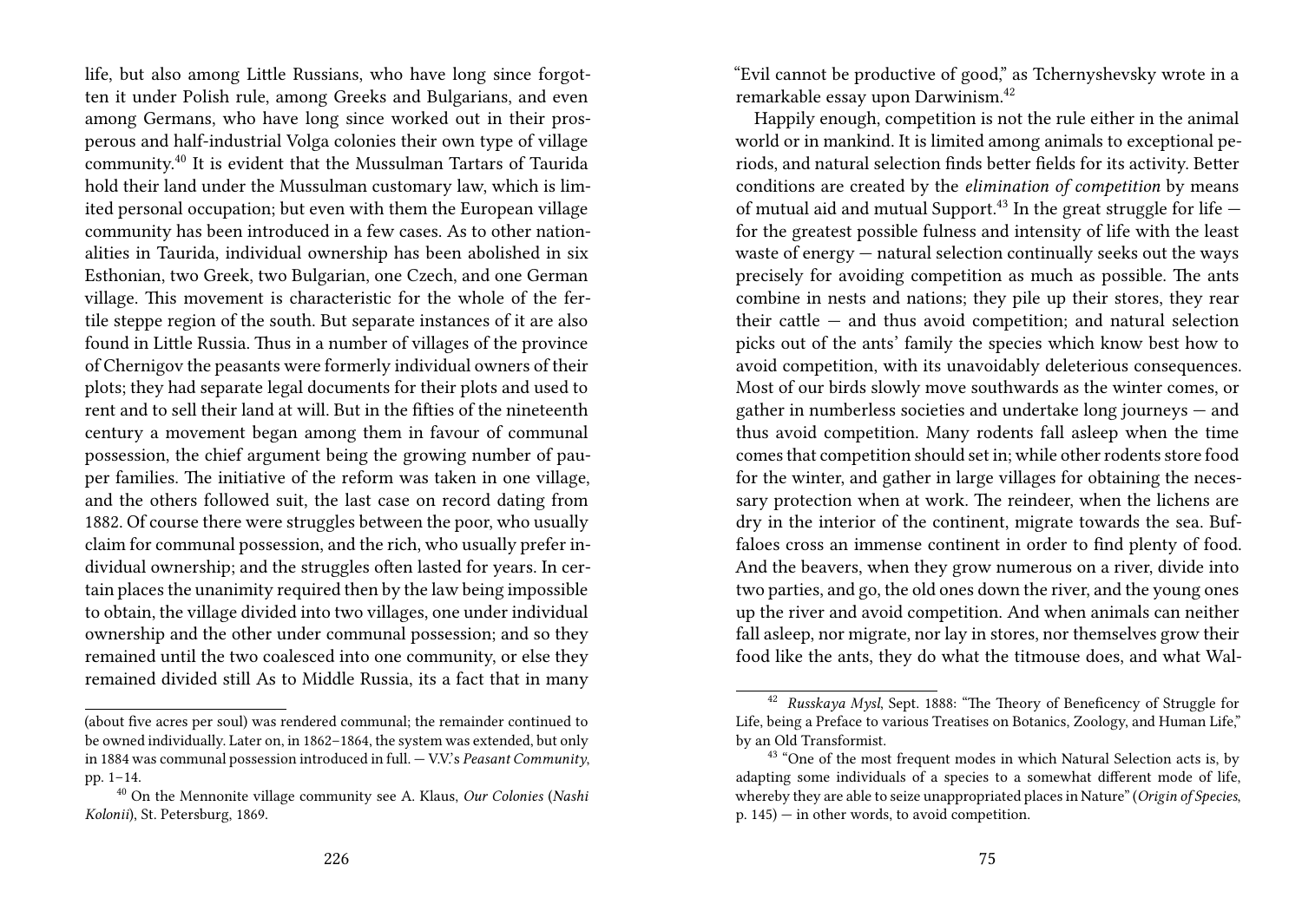lace (*Darwinism*, ch. v) has so charmingly described: they resort to new kinds of food  $-$  and thus, again, avoid competition.<sup>44</sup>

"Don't compete! — competition is always injurious to the species, and you have plenty of resources to avoid it!" That is the *tendency* of nature, not always realized in full, but always present. That is the watchword which comes to us from the bush, the forest, the river, the ocean. "Therefore combine — practise mutual aid! That is the surest means for giving to each and to all the greatest safety, the best guarantee of existence and progress, bodily, intellectual, and moral." That is what Nature teaches us; and that is what all those animals which have attained the highest position in their respective classes have done. That is also what man — the most primitive man — has been doing; and that is why man has reached the position upon which we stand now, as we shall see in the subsequent chapters devoted to mutual aid in human societies.

<sup>44</sup> See Appendix VI.

ant owners have gradually begun themselves to transform their individual ownership into communal possession, and one finds now, in that granary of Russia, a very great number of spontaneously formed village communities of recent origin.<sup>38</sup>

The Crimea and the part of the mainland which lies to the north of it (the province of Taurida), for which we have detailed data, offer an excellent illustration of that movement. This territory began to be colonized, after its annexation in 1783, by Great, Little, and White Russians  $-$  Cossacks, freemen, and runaway serfs  $-$  who came individually or in small groups from all corners of Russia. They took first to cattle-breeding, and when they began later on to till the soil, each one tilled as much as he could afford to. But when — immigration continuing, and perfected ploughs being introduced — land stood in great demand, bitter disputes arose among the settlers. They lasted for years, until these men, previously tied by no mutual bonds, gradually came to the idea that an end must be put to disputes by introducing village-community ownership. They passed decisions to the effect that the land which they owned individually should henceforward be their common property, and they began to allot and to re-allot it in accordance with the usual village-community rules. The movement gradually took a great extension, and on a small territory, the Taurida statisticians found 161 villages in which communal ownership had been introduced by the peasant proprietors themselves, chiefly in the years 1855–1885, *in lieu* of individual ownership. Quite a variety of village-community types has been freely worked out in this way by the settlers.<sup>39</sup> What adds to the interest of this transformation is that it took place, not only among the Great Russians, who are used to village-community

<sup>38</sup> Mr. V.V., in his *Peasant Community*, has grouped together all facts relative to this movement. About the rapid agricultural development of South Russia and the spread of machinery English readers will find information in the Consular Reports (Odessa, Taganrog).

<sup>&</sup>lt;sup>39</sup> In some instances they proceeded with great caution. In one village they began by putting together all meadow land, but only a small portion of the fields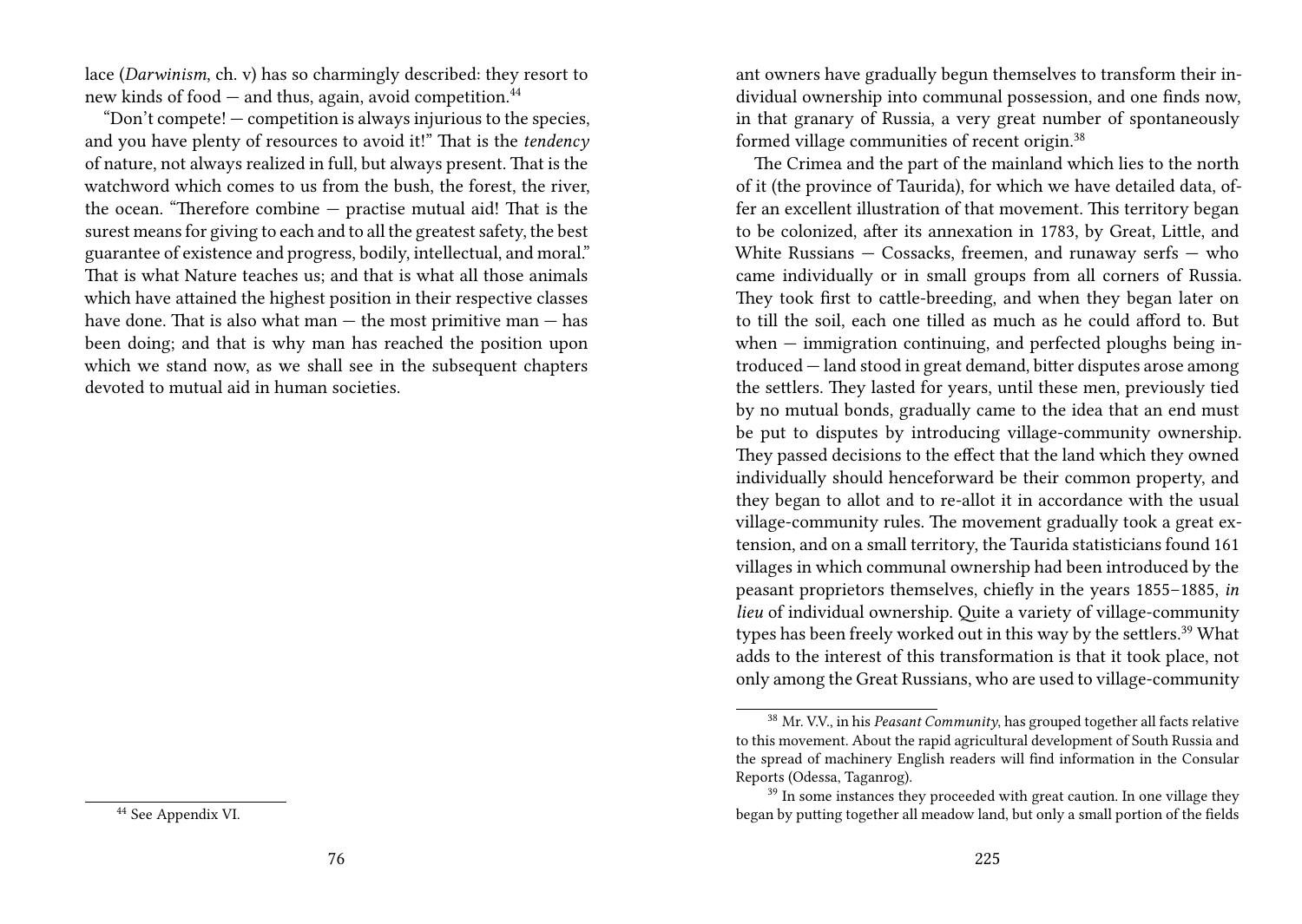fully one-third of the peasants have been brought to utter ruin (by heavy taxation, small allotments of unproductive land, rack rents, and very severe tax-collecting after total failures of crops), there was, during the first five-and-twenty years after the emancipation of the serfs, a decided tendency towards the constitution of individual property in land within the village communities. Many impoverished "horseless" peasants abandoned their allotments, and this land often became the property of those richer peasants, who borrow additional incomes from trade, or of outside traders, who buy land chiefly for exacting rack rents from the peasants. It must also be added that a flaw in the land redemption law of 1861 offered great facilities for buying peasants' lands at a very small expense,  $37$ and that the State officials mostly used their weighty influence in favour of individual as against communal ownership. However, for the last twenty years a strong wind of opposition to the individual appropriation of the land blows again through the Middle Russian villages, and strenuous efforts are being made by the bulk of those peasants who stand between the rich and the very poor to uphold the village community. As to the fertile steppes of the South, which are now the most populous and the richest part of European Russia, they were mostly colonized, during the present century, under the system of individual ownership or occupation, sanctioned in that form by the State. But since improved methods of agriculture with the aid of machinery have been introduced in the region, the peas-

## **Chapter 3: Mutual Aid Among Savages**

*Supposed war of each against all. — Tribal origin of human society. — Late appearance of the separate family. — Bushmen and Hottentots. — Australians, Papuas. — Eskimos, Aleoutes. — Features of savage life difficult to understand for the European. — The Dayak's conception of justice. — Common law.*

The immense part played by mutual aid and mutual support in the evolution of the animal world has been briefly analyzed in the preceding chapters. We have now to cast a glance upon the part played by the same agencies in the evolution of mankind. We saw how few are the animal species which live an isolated life, and how numberless are those which live in societies, either for mutual defence, or for hunting and storing up food, or for rearing their offspring, or simply for enjoying life in common. We also saw that, though a good deal of warfare goes on between different classes of animals, or different species, or even different tribes of the same species, peace and mutual support are the rule within the tribe or the species; and that those species which best know how to combine, and to avoid competition, have the best chances of survival and of a further progressive development. They prosper, while the unsociable species decay.

It is evident that it would be quite contrary to all that we know of nature if men were an exception to so general a rule: if a creature so defenceless as man was at his beginnings should have found his pro-

*Obschina*), St. Petersburg, 1892, which, apart from its theoretical value, is a rich compendium of data relative to this subject. The above inquests have also given origin to an immense literature, in which the modern village-community question for the first time emerges from the domain of generalities and is put on the solid basis of reliable and sufficiently detailed facts.

 $37$  The redemption had to be paid by annuities for forty-nine years. As years went, and the greatest part of it was paid, it became easier and easier to redeem the smaller remaining part of it, and, as each allotment could be redeemed individually, advantage was taken of this disposition by traders, who bought land for half its value from the ruined peasants. A law was consequently passed to put a stop to such sales.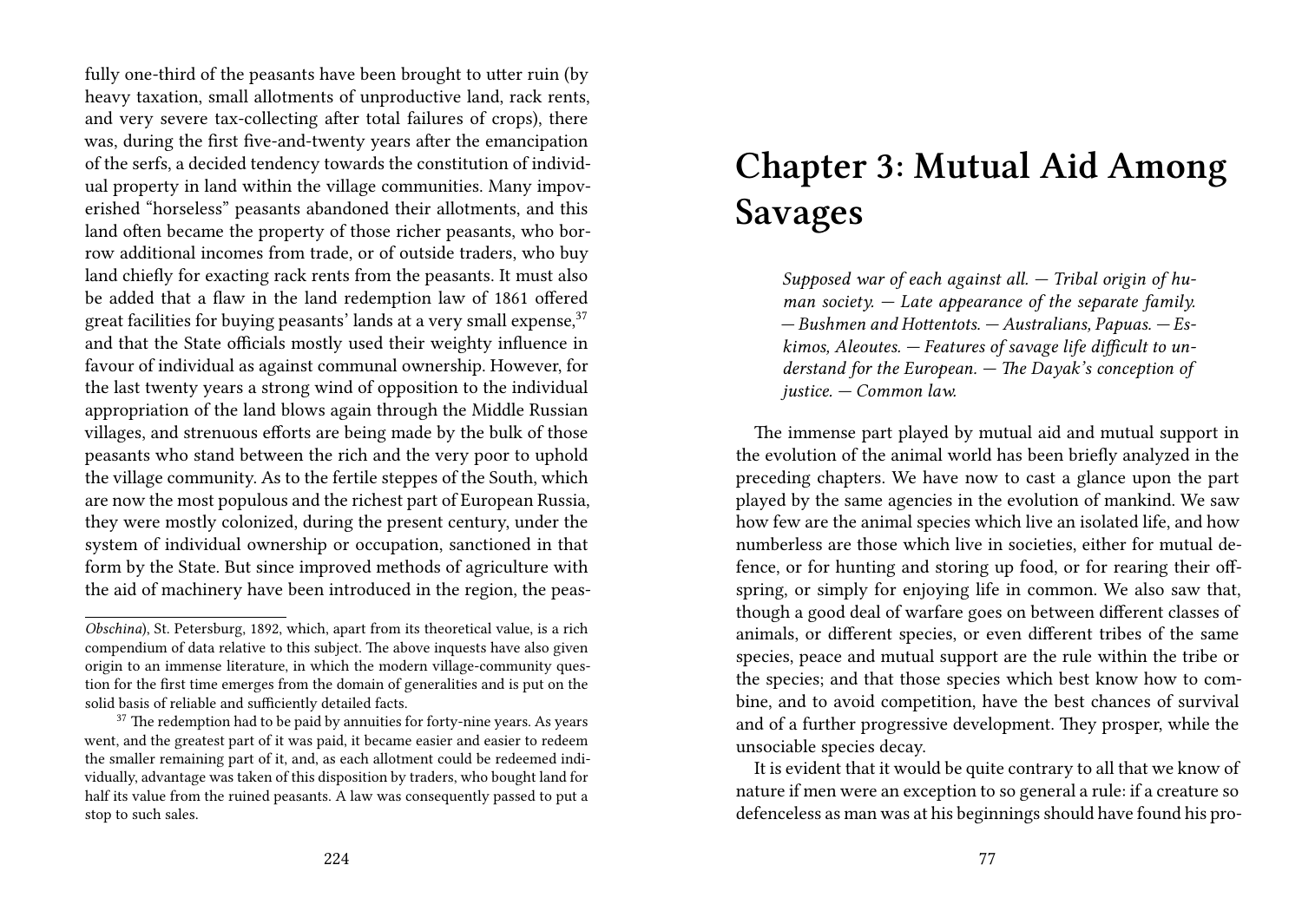tection and his way to progress, not in mutual support, like other animals, but in a reckless competition for personal advantages, with no regard to the interests of the species. To a mind accustomed to the idea of unity in nature, such a proposition appears utterly indefensible. And yet, improbable and unphilosophical as it is, it has never found a lack of supporters. There always were writers who took a pessimistic view of mankind. They knew it, more or less superficially, through their own limited experience; they knew of history what the annalists, always watchful of wars, cruelty, and oppression, told of it, and little more besides; and they concluded that mankind is nothing but a loose aggregation of beings, always ready to fight with each other, and only prevented from so doing by the intervention of some authority.

Hobbes took that position; and while some of his eighteenthcentury followers endeavoured to prove that at no epoch of its existence  $-$  not even in its most primitive condition  $-$  mankind lived in a state of perpetual warfare; that men have been sociable even in "the state of nature," and that want of knowledge, rather than the natural bad inclinations of man, brought humanity to all the horrors of its early historical life, — his idea was, on the contrary, that the so-called "state of nature" was nothing but a permanent fight between individuals, accidentally huddled together by the mere caprice of their bestial existence. True, that science has made some progress since Hobbes's time, and that we have safer ground to stand upon than the speculations of Hobbes or Rousseau. But the Hobbesian philosophy has plenty of admirers still; and we have had of late quite a school of writers who, taking possession of Darwin's terminology rather than of his leading ideas, made of it an argument in favour of Hobbes's views upon primitive man, and even succeeded in giving them a scientific appearance. Huxley, as is known, took the lead of that school, and in a paper written in 1888 he represented primitive men as a sort of tigers or lions, deprived of all ethical conceptions, fighting out the struggle for existence to its bitter end, and living a life of "continual free fight"; to quote his

From the point of view of social economics all these efforts of the peasants certainly are of little importance. They cannot substantially, and still less permanently, alleviate the misery to which the tillers of the soil are doomed all over Europe. But from the ethical point of view, which we are now considering, their importance cannot be overrated. They prove that even under the system of reckless individualism which now prevails the agricultural masses piously maintain their mutual-support inheritance; and as soon as the States relax the iron laws by means of which they have broken all bonds between men, these bonds are at once reconstituted, notwithstanding the difficulties, political, economical, and social, which are many, and in such forms as best answer to the modern requirements of production. They indicate in which direction and in which form further progress must be expected.

I might easily multiply such illustrations, taking them from Italy, Spain, Denmark, and so on, and pointing out some interesting features which are proper to each of these countries.<sup>34</sup> The Slavonian populations of Austria and the Balkan peninsula, among whom the "compound family," or "undivided household," is found in existence, ought also to be mentioned.<sup>35</sup> But I hasten to pass on to Russia, where the same mutual-support tendency takes certain new and unforeseen forms. Moreover, in dealing with the village community in Russia we have the advantage: of possessing an immense mass of materials, collected during the colossal house-to-house inquest which was lately made by several *zemstvos* (county councils), and which embraces a population of nearly 20,000,000 peasants in different parts of the country.<sup>36</sup>

Two important conclusions may be drawn from the bulk of evidence collected by the Russian inquests. In Middle Russia, where

<sup>34</sup> See Appendix XII.

<sup>35</sup> For the Balkan peninsula see Laveleye's *Propriété Primitive*.

<sup>&</sup>lt;sup>36</sup> The facts concerning the village community, contained in nearly a hundred volumes (out of 450) of these inquests, have been classified and summed up in an excellent Russian work by "V.V." *The Peasant Community* (*Krestianskaya*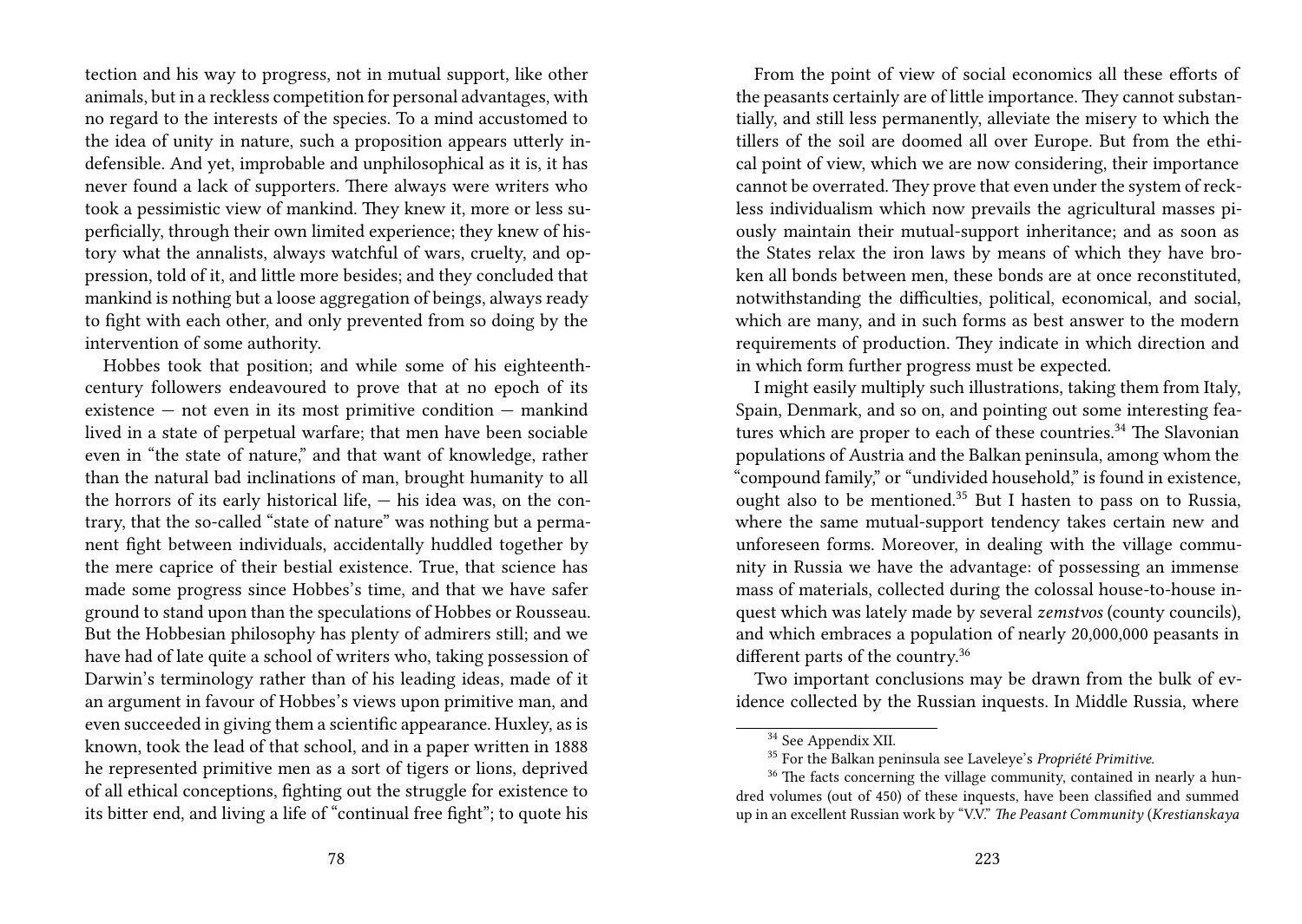to the forest to take as much fuel wood as they can carry.<sup>30</sup> In Westphalia one finds communes in which all the land is cultivated as one common estate, in accordance with all requirements of modern agronomy. As to the old communal customs and habits, they are in vigour in most parts of Germany. The calling in of *aids*, which are real *fêtes* of labour, is known to be quite habitual in Westphalia, Hesse, and Nassau. In well-timbered regions the timber for a new house is usually taken from the communal forest, and all the neighbours join in building the house. Even in the suburbs of Frankfort it is a regular custom among the gardeners that in case of one of them being ill all come on Sunday to cultivate his garden.<sup>31</sup>

In Germany, as in France, as soon as the rulers of the people repealed their laws against the peasant associations — that was only in 1884–1888 — these unions began to develop with a wonderful rapidity, notwithstanding all legal obstacles which were put in their way<sup>32</sup> "It is a fact," Buchenberger says, "that in *thousands* of village communities, in which no sort of chemical manure or rational fodder was ever known, both have become of everyday use, to a quite unforeseen extent, owing to these associations" (vol. ii. p. 507). All sorts of labour-saving implements and agricultural machinery, and better breeds of cattle, are bought through the associations, and various arrangements for improving the quality of the produce begin to be introduced. Unions for the sale of agricultural produce are also formed, as well as for permanent improvements of the land.<sup>33</sup>

own words — "beyond the limited and, temporary relations of the family, the Hobbesian war of each against all was the normal state of existence."<sup>1</sup>

It has been remarked more than once that the chief error of Hobbes, and the eighteenth-century philosophers as well, was to imagine that mankind began its life in the shape of small straggling families, something like the "limited and temporary" families of the bigger carnivores, while in reality it is now positively known that such was *not* the case. Of course, we have no direct evidence as to the modes of life of the first man-like beings. We are not yet settled even as to the time of their first appearance, geologists being inclined at present to see their traces in the pliocene, or even the miocene, deposits of the Tertiary period. But we have the indirect method which permits us to throw some light even upon that remote antiquity. A most careful investigation into the social institutions of the lowest races has been carried on during the last forty years, and it has revealed among the present institutions of primitive folk sometraces of still older institutions which have long disappeared, but nevertheless left unmistakable traces of their previous existence. A whole science devoted to the embryology of human institutions has thus developed in the hands of Bachofen, MacLennan, Morgan, Edwin Tylor, Maine, Post, Kovalevsky, Lubbock, and many others. And that science has established beyond any doubt that mankind did not begin its life in the shape of small isolated families.

Far from being a primitive form of organization, the family is a very late product of human evolution. As far as we can go back in the palæo-ethnology of mankind, we find men living in societies — in tribes similar to those of the highest mammals; and an extremely slow and long evolution was required to bring these societies to the gentile, or clan organization, which, in its turn, had to undergo another, also very long evolution, before the first germs of

<sup>30</sup> See K. Bücher, who, in a special chapter added to Laveleye's *Ureigenthum*, has collected all information relative to the village community in Germany.

<sup>31</sup> K. Bücher, *ibid.* pp. 89, 90.

 $32$  For this legislation and the numerous obstacles which were put in the way, in the shape of red-tapeism and supervision, see Buchenberger's *Agrarwesen und Agrarpolitik*, Bd. ii. pp. 342–363, and p. 506, note.

<sup>&</sup>lt;sup>33</sup> Buchenberger, *l.c.* Bd. ii. p. 510. The General Union of Agricultural Cooperation comprises an aggregate of 1,679 societies. In Silesia an aggregate of 32,000 acres of land has been lately drained by 73 associations; 454,800 acres in Prussia by 516 associations; in Bavaria there are 1,715 drainage and irrigation unions.

<sup>1</sup> *Nineteenth Century*, February 1888, p. 165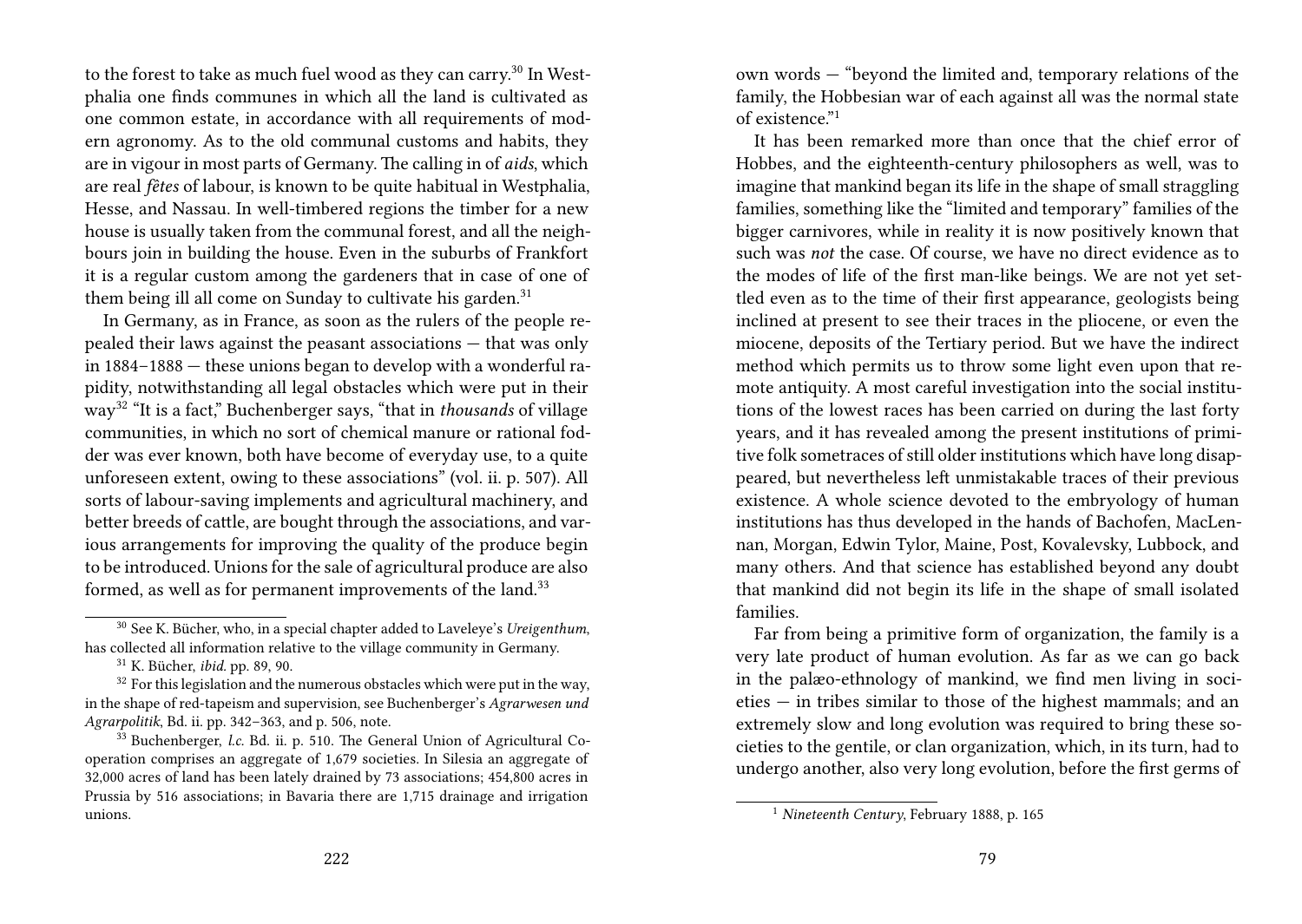family, polygamous or monogamous, could appear. Societies, bands, or tribes — not families — were thus the primitive form of organization of mankind and its earliest ancestors. That is what ethnology has come to after its painstaking researches. And in so doing it simply came to what might have been foreseen by the zoologist. None of the higher mammals, save a few carnivores and a few undoubtedly-decaying species of apes (orang-outans and gorillas), live in small families, isolatedly straggling in the woods. All others live in societies. And Darwin so well understood that isolatelyliving apes never could have developed into man-like beings, that he was inclined to consider man as descended from some comparatively weak *but social species*, like the chimpanzee, rather than from some stronger but unsociable species, like the gorilla.<sup>2</sup> Zoology and palaeo-ethnology are thus agreed in considering that the band, not the family, was the earliest form of social life. The first human societies simply were a further development of those societies which constitute the very essence of life of the higher animals.<sup>3</sup>

If we now go over to positive evidence, we see that the earliest traces of man, dating from the glacial or the early post-glacial period, afford unmistakable proofs of man having lived even then in societies. Isolated finds of stone implements, even from the old stone age, are very rare; on the contrary, wherever one flint implement is discovered others are sure to be found, in most cases in

of all peasants of a neighbourhood, which is required by law, is no obstacle. Elsewhere we have the *fruitières*, or dairy associations, in some of which all butter and cheese is divided in equal parts, irrespective of the yield of each cow. In the Ariège we find an association of eight separate communes for the common culture of their lands, which they have put together; syndicates for free medical aid have been formed in 172 communes out of 337 in the same department; associations of consumers arise in connection with the syndicates; and so on.<sup>28</sup> "Ouite a revolution is going on in our villages," Alfred Baudrillart writes, "through these associations, which take in each region their own special characters."

"Very much the same must be said of Germany. Wherever the peasants could resist the plunder of their lands, they have retained them in communal ownership, which largely prevails in Württemberg, Baden, Hohenzollern, and in the Hessian province of Starkenberg.<sup>29</sup> The communal forests are kept, as a rule, in an excellent state, and in thousands of communes timber and fuel wood are divided every year among all inhabitants; even the old custom of the *Lesholztag* is widely spread: at the ringing of the village bell all go

<sup>&</sup>lt;sup>2</sup> *The Descent of Man*, end of ch. ii. pp. 63 and 64 of the 2<sup>nd</sup> edition.

<sup>&</sup>lt;sup>3</sup> Anthropologists who fully endorse the above views as regards man nevertheless intimate, sometimes, that the apes live in polygamous families, under the leadership of "a strong and jealous male." I do not know how far that assertion is based upon conclusive observation. But the passage from Brehm's *Life of Animals*, which is sometimes referred to, can hardly be taken as very conclusive. It occurs in his general description of monkeys; but his more detailed descriptions of separate species either contradict it or do not confirm it. Even as regards the cercopithèques, Brehm is affirmative in saying that they "nearly always live in bands, and very seldom in families" (French edition, p. 59). As to other species, the very numbers of their bands, always containing many males, render the "polygamous family" more than doubtful further observation is evidently wanted.

<sup>28</sup> A. Baudrillart, *l.c.* pp. 300, 341, etc. M. Terssac, president of the St. Gironnais syndicate (Ariège), wrote to my friend in substance as follows: — "For the exhibition of Toulouse our association has grouped the owners of cattle which seemed to us worth exhibiting. The society undertook to pay one-half of the travelling and exhibition expenses; one-fourth was paid by each owner, and the remaining fourth by those exhibitors who had got prizes. The result was that many took part in the exhibition who never would have done it otherwise. Those who got the highest awards (350 francs) have contributed 10 per cent. of their prizes, while those who have got no prize have only spent 6 to 7 francs each."

 $29$  In Wrttemberg 1,629 communes out of 1,910 have communal property. They owned in 1863 over 1,000,000 acres of land. In Baden 1,256 communes out of 1,582 have communal land; in 1884–1888 they held 121,500 acres of fields in communal culture, and 675,000 acres of forests, i.e. 46 per cent. of the total area under woods. In Saxony 39 per cent. of the total area is in communal ownership (Schmoller's *Jahrbuch*, 1886, p. 359). In Hohenzollern nearly two-thirds of all meadow land, and in Hohenzollern-Hechingen 41 per cent. of all landed property, are owned by the village communities (Buchenberger, *Agrarwesen*, vol. i. p. 300).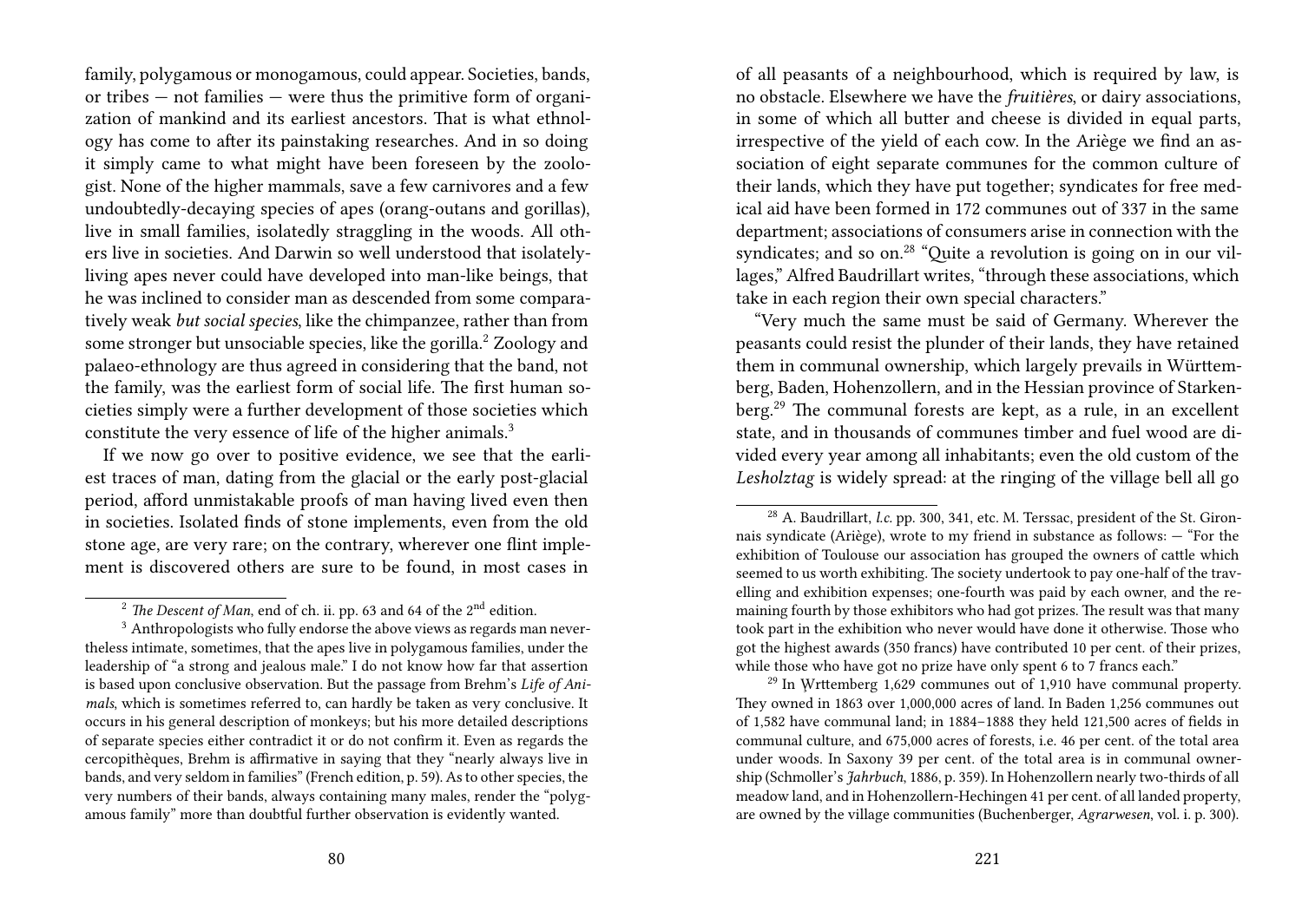for irrigation in canals two or three miles long." Just now they have dug a new canal, eleven miles in length.<sup>25</sup>

To the same spirit is also due the remarkable success lately obtained by the *syndicats agricoles*, or peasants' and farmers' associations. It was not until 1884 that associations of more than nineteen persons were permitted in France, and I need not say that when this "dangerous experiment" was ventured upon — so it was styled in the Chambers — all due "precautions" which functionaries can invent were taken. Notwithstanding all that, France begins to be covered with syndicates. At the outset they were only formed for buying manures and seeds, falsification having attained colossal proportions in these two branches;<sup>26</sup> but gradually they extended their functions in various directions, including the sale of agricultural produce and permanent improvements of the land. In South France the ravages of the phylloxera have called into existence a great number of winegrowers' associations. Ten to thirty growers form a syndicate, buy a steam-engine for pumping water, and make the necessary arrangements for inundating their vineyards in turn.<sup>27</sup> New associations for protecting the land from inundations, for irrigation purposes, and for maintaining canals are continually formed, and the unanimity

very large quantities. At a time when men were dwelling in caves, or under occasionally protruding rocks, in company with mammals now extinct, and hardly succeeded in making the roughest sorts of flint hatchets, they already knew the advantages of life in societies. In the valleys of the tributaries of the Dordogne, the surface of the rocks is in some places entirely covered with caves which were inhabited by palæolithic men.<sup>4</sup> Sometimes the cave-dwellings are superposed in storeys, and they certainly recall much more the nesting colonies of swallows than the dens of carnivores. As to the flint implements discovered in those caves, to use Lubbock's words, "one may say without exaggeration that they are numberless." The same is true of other palæolithic stations. It also appears from Lartet's investigations that the inhabitants of the Aurignac region in the south of France partook of tribal meals at the burial of their dead. So that men lived in societies, and had germs of a tribal worship, even at that extremely remote epoch.

The same is still better proved as regards the later part of the stone age. Traces of neolithic man have been found in numberless quantities, so that we can reconstitute his manner of life to a great extent. When the ice-cap (which must have spread from the Polar regions as far south as middle France, middle Germany, and middle Russia, and covered Canada as well as a good deal of what is now the United States) began to melt away, the surfaces freed from ice were covered, first, with swamps and marshes, and later on with numberless lakes.<sup>5</sup> Lakes filled all depressions of the valleys before their waters dug out those permanent channels which, during a subsequent epoch, became our rivers. And wherever we explore, in Eu-

<sup>25</sup> Alfred Baudrillart, in H. Baudrillart's *Les Populations Rurales de la France*, 3 rd series (Paris, 1893), p. 479.

<sup>26</sup> *The Journal des Économistes* (August 1892, May and August 1893) has lately given some of the results of analyses made at the agricultural laboratories at Ghent and at Paris. The extent of falsification is simply incredible; so also the devices of the "honest traders." In certain seeds of grass there was 32 per cent. of gains of sand, coloured so as to Receive even an experienced eye; other samples contained from 52 to 22 per cent. only of pure seed, the remainder being weeds. Seeds of vetch contained 11 per cent. of a poisonous grass (*nielle*); a flour for cattle-fattening contained 36 per cent. of sulphates; and so on *ad infinitum*.

<sup>&</sup>lt;sup>27</sup> A. Baudrillart, *l.c.* p. 309. Originally one grower would undertake to supply water, and several others would agee to make use of it. "What especially characterises such associations," A. Baudrillart remarks, "is that no sort of written agreement is concluded. All is arranged in words. There was, however, not one single case of difficulties having arisen between the parties."

<sup>4</sup> Lubbock, *Prehistoric Times*, fifth edition, 1890.

<sup>&</sup>lt;sup>5</sup> That extension of the ice-cap is admitted by most of the geologists who have specially studied the glacial age. The Russian Geological Survey already has taken this view as regards Russia, and most German specialists maintain it as regards Germany. The glaciation of most of the central plateau of France will not fail to be recognized by the French geologists, when they pay more attention to the glacial deposits altogether.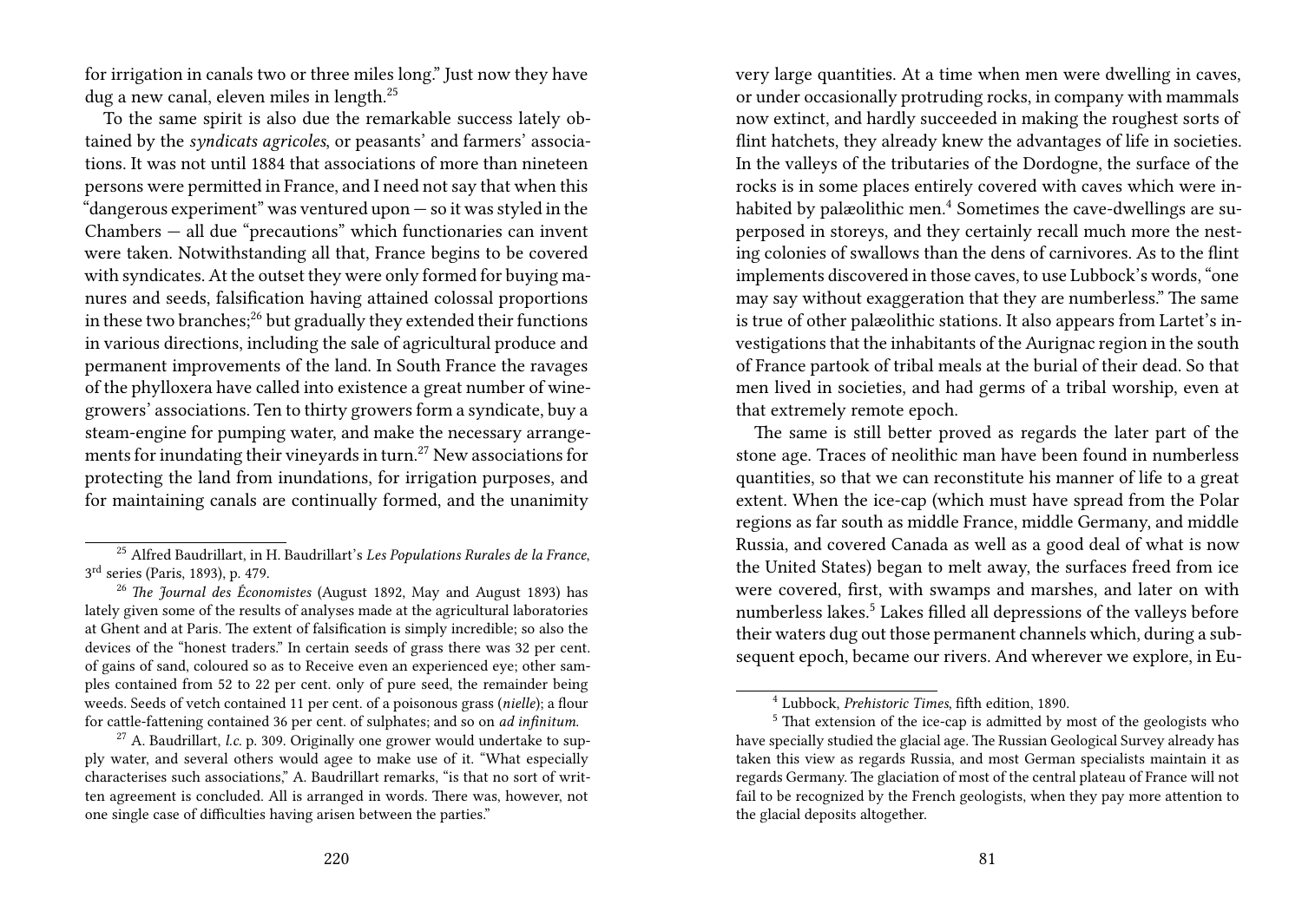rope, Asia, or America, the shores of the literally numberless lakes of that period, whose proper name would be the Lacustrine period, we find traces of neolithic man. They are so numerous that we can only wonder at the relative density of population at that time. The "stations" of neolithic man closely follow each other on the terraces which now mark the shores of the old lakes. And at each of those stations stone implements appear in such numbers, that no doubt is possible as to the length of time during which they were inhabited by rather numerous tribes. Whole workshops of flint implements, testifying of the numbers of workers who used to come together, have been discovered by the archæologists.

Traces of a more advanced period, already characterized by the use of some pottery, are found in the shell-heaps of Denmark. They appear, as is well known, in the shape of heaps from five to ten feet thick, from 100 to 200 feet wide, and 1,000 feet or more in length, and they are so common along some parts of the sea-coast that for a long time they were considered as natural growths. And yet they "contain *nothing* but what has been in some way or other subservient to the use of man," and they are so densely stuffed with products of human industry that, during a two days' stay at Milgaard, Lubbock dug out no less than 191 pieces of stone-implements and four fragments of pottery.<sup>6</sup> The very size and extension of the shell heaps prove that for generations and generations the coasts of Denmark were inhabited by hundreds of small tribes which certainly lived as peacefully together as the Fuegian tribes, which also accumulate like shellheaps, are living in our own times.

As to the lake-dwellings of Switzerland, which represent a still further advance in civilization, they yield still better evidence of life and work in societies. It is known that even during the stone age the shores of the Swiss lakes were dotted with a succession of villages, each of which consisted of several huts, and was built upon a platform supported by numberless pillars in the lake. No less than

"In our commune of R. we had to raise the wall of the cemetery. Half of the money which was required for buying lime and for the wages of the skilled workers was supplied by the county council, and the other half by subscription. As to the work of carrying sand and water, making mortar, and serving the masons, it was done entirely by volunteers [just as in the Kabyle *djemmâa*]. The rural roads were repaired in the same way, by volunteer days of work given by the commoners. Other communes have built in the same way their fountains. The wine-press and other smaller appliances are frequently kept by the commune."

Two residents of the same neighbourhood, questioned by my friend, add the following: —

"At O. a few years ago there was no mill. The commune has built one, levying a tax upon the commoners. As to the miller, they decided, in order to avoid frauds and partiality, that he should be paid two francs for each bread-eater, and the corn be ground free.

"At St. G. few peasants are insured against fire. When a conflagration has taken place  $-$  so it was lately  $-$  all give something to the family which has suffered from it  $-$  a chaldron, a bed-cloth, a chair, and so on  $-$  and a modest household is thus reconstituted. All the neighbours aid to build the house, and in the meantime the family is lodged free by the neighbours."

Such habits of mutual support  $-$  of which many more examples could be given — undoubtedly account for the easiness with which the French peasants associate for using, in turn, the plough with its team of horses, the wine-press, and the threshing machine, when they are kept in the village by one of them only, as well as for the performance of all sorts of rural work in common. Canals were maintained, forests were cleared, trees were planted, and marshes were drained by the village communities from time immemorial; and the same continues still. Quite lately, in *La Borne* of Lozère barren hills were turned into rich gardens by communal work. "The soil was brought on men's backs; terraces were made and planted with chestnut trees, peach trees, and orchards, and water was brought

<sup>6</sup> *Prehistoric Times*, pp. 232 and 242.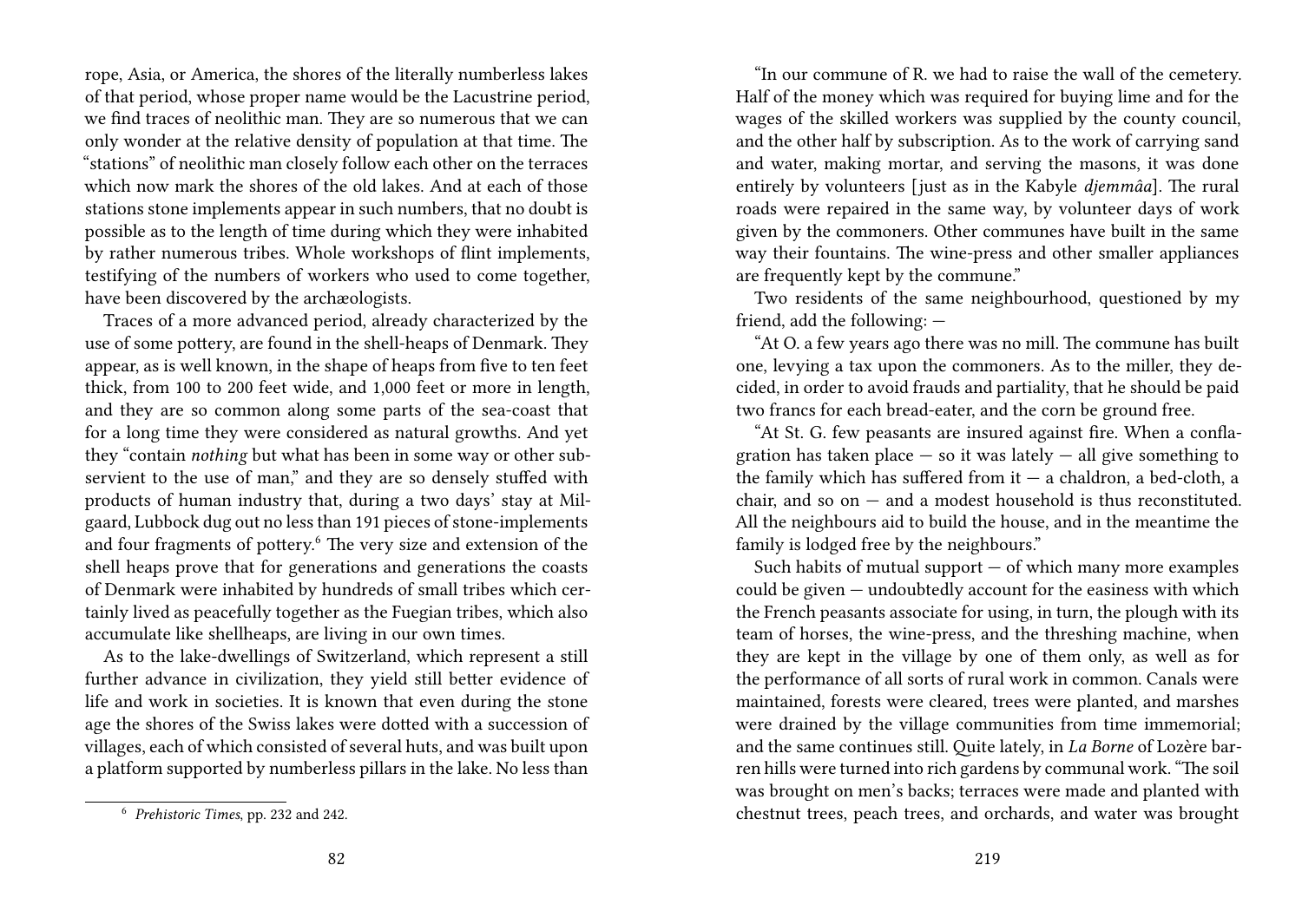toes or mow the grass — the youth of the neighbourhood is convoked; young men and girls come in numbers, make it gaily and for nothing. and in the evening, after a gay meal, they dance.

"In the same communes, when a girl is going to marry, the girls of the neighbourhood come to aid in sewing the dowry. In several communes the women still continue to spin a good deal. When the winding off has to be done in a family it is done in one evening — all friends being convoked for that work. In many communes of the Ariège and other parts of the south-west the shelling of the Indian corn-sheaves is also done by all the neighbours. They are treated with chestnuts and wine, and the young people dance after the work has been done. The same custom is practised for making nut oil and crushing hemp. In the commune of L. the same is done for bringing in the corn crops. These days of hard work become *fête* days, as the owner stakes his honour on serving a good meal. No remuneration is given; all do it for each other. $24$ 

"In the commune of S. the common grazing-land is every year increased, so that nearly the whole of the land of the commune is now kept in common. The shepherds are elected by all owners of the cattle, including women. The bulls are communal.

"In the commune of M. the forty to fifty small sheep flocks of the commoners are brought together and divided into three or four flocks before being sent to the higher meadows. Each owner goes for a week to serve as shepherd.

"In the hamlet of C. a threshing machine has been bought in common by several households; the fifteen to twenty persons required to serve the machine being supplied by all the families. Three other threshing machines have been bought and are rented out by their owners, but the work is performed by outside helpers, invited in the usual way.

twenty-four, mostly stone age villages, were discovered along the shores of Lake Leman, thirty-two in the Lake of Constance, fortysix in the Lake of Neuchâtel, and so on; and each of them testifies to the immense amount of labour which was spent in common by the tribe, not by the family. It has even been asserted that the life of the lake-dwellers must have been remarkably free of warfare. And so it probably was, especially if we refer to the life of those primitive folk who live until the present time in similar villages built upon pillars on the sea coasts.

It is thus seen, even from the above rapid hints, that our knowledge of primitive man is not so scanty after all, and that, so far as it goes, it is rather opposed than favourable to the Hobbesian speculations. Moreover, it may be supplemented, to a great extent, by the direct observation of such primitive tribes as now stand on the same level of civilization as the inhabitants of Europe stood in prehistoric times.

That these primitive tribes which we find now are *not* degenerated specimens of mankind who formerly knew a higher civilization, as it has occasionally been maintained, has sufficiently been proved by Edwin Tylor and Lubbock. However, to the arguments already opposed to the degeneration theory, the following may be added. Save a few tribes clustering in the less-accessible highlands, the "savages" represent a girdle which encircles the more or less civilized nations, and they occupy the extremities of our continents, most of which have retained still, or recently were bearing, an early post-glacial character. Such are the Eskimos and their congeners in Greenland, Arctic America, and Northern Siberia; and, in the Southern hemisphere, the Australians, the Papuas, the Fuegians, and, partly, the Bushmen; while within the civilized area, like primitive folk are only found in the Himalayas, the highlands of Australasia, and the plateaus of Brazil. Now it must be borne in mind that the glacial age did not come to an end at once over the whole surface of the earth. It still continues in Greenland. Therefore, at a time when the littoral regions of the Indian Ocean, the

 $24$  In Caucasia they even do better among the Georgians. As the meal costs, and a poor man cannot afford to give it, a sheep is bought by those same neighbours who come to aid in the work.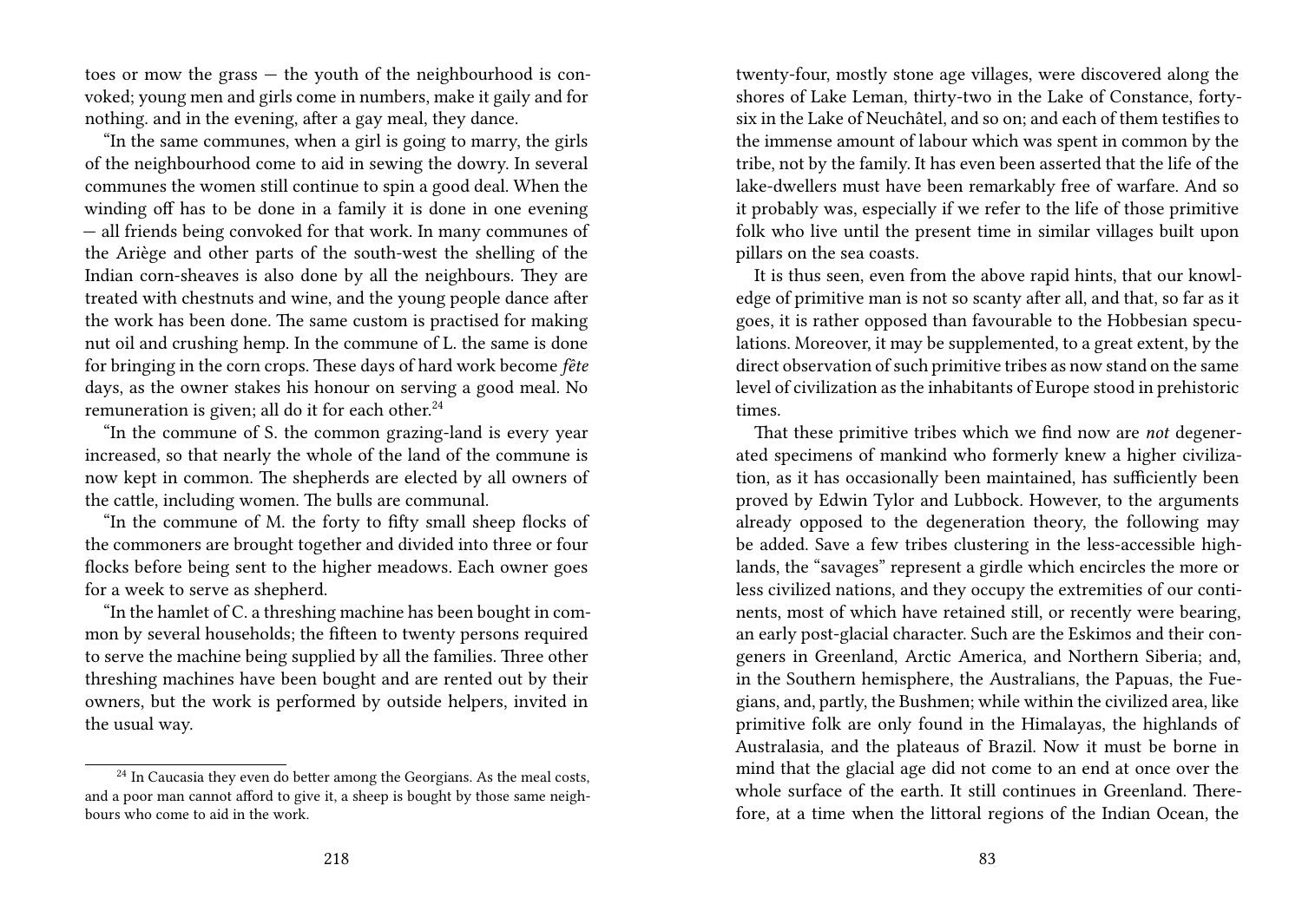Mediterranean, or the Gulf of Mexico already enjoyed a warmer climate, and became the seats of higher civilizations, immense territories in middle Europe, Siberia, and Northern America, as well as in Patagonia, Southern Africa, and Southern Australasia, remained in early postglacial conditions which rendered them inaccessible to the civilized nations of the torrid and sub-torrid zones. They were at that time what the terrible *urmans* of North-West Siberia are now, and their population, inaccessible to and untouched by civilization, retained the characters of early post-glacial man. Later on, when desiccation rendered these territories more suitable for agriculture, they were peopled with more civilized immigrants; and while part of their previous inhabitants were assimilated by the new settlers, another part migrated further, and settled where we find them. The territories they inhabit now are still, or recently were, sub-glacial, as to their physical features; their arts and implements are those of the neolithic age; and, notwithstanding their racial differences,

re-allotted in certain parts Ardennes — in the usual of France namely, in the way.<sup>23</sup>

These additional sources of supply, which aid the poorer peasants to pass through a year of bad crops without parting with their small plots of land and without running into irredeemable debts, have certainly their importance for both the agricultural labourers and the nearly three millions of small peasant proprietors. It is even doubtful whether small peasant proprietorship could be maintained without these additional resources. But the ethical importance of the communal possessions, small as they are, is still greater than their economical value. They maintain in village life a nucleus of customs and habits of mutual aid which undoubtedly acts as a mighty check upon the development of reckless individualism and greediness, which small land-ownership is only too prone to develop. Mutual aid in all possible circumstances of village life is part of the routine life in all parts of the country. Everywhere we meet, under different names, with the *charroi*, i.e. the free aid of the neighbours for taking in a crop, for vintage, or for building a house; everywhere we find the same evening gatherings as have just been mentioned in Switzerland; and everywhere the commoners associate for all sorts of work. Such habits are mentioned by nearly all those who have written upon French village life. But it will perhaps be better to give in this place some abstracts from letters which I have just received from a friend of mine whom I have asked to communicate to me his observations on this subject. They come from an aged man who for years has been the mayor of his commune in South France (in Ariëge); the facts he mentions are known to him from long years of personal observation, and they have the advantage of coming from one neighbourhood instead of being skimmed from a large area. Some of them may seem trifling, but as a whole they depict quite a little world of village life.

"In several communes in our neighbourhood," my friend writes, "the old custom of *l'emprount* is in vigour. When many hands are required in a *métairie* for rapidly making some work — dig out pota-

<sup>7</sup> Bachofen, *Das Mutterrecht*, Stuttgart, 1861; Lewis H. Morgan, *Ancient Society, or Researches in the Lines of Human Progress from Savagery through Barbarism to Civilization*, New York, 1877; J.F. MacLennan, *Studies in Ancient History*, 1 st series, new edition, 1886; 2nd series, 1896; L. Fison and A.W. Howitt, *Kamilaroi and Kurnai*, Melbourne. These four writers — as has been very truly remarked by Giraud Teulon, — starting from different facts and different general ideas, and following different methods, have come to the same conclusion. To Bachofen we owe the notion of the maternal family and the maternal succession; to Morgan the system of kinship, Malayan and Turanian, and a highly gifted sketch of the main phases of human evolution; to MacLennan — the law of exogeny; and to Fison and Howitt  $-$  the cuadro, or scheme, of the conjugal societies in Australia. All four end in establishing the same fact of the tribal origin of the family. When Bachofen first drew attention to the maternal family, in his epoc.making work, and Morgan described the clan-organization, — both concurring to the almost general extension of these forms and maintaining that the marriage laws lie at the very basis of the consecutive steps of human evolution, they were accused of exaggeration. However, the most careful researches prosecuted since, by a phalanx of students of ancient law, have proved that all races of mankind bear traces of having passed through similar stages of development of marriage laws, such as we now see in force among certain savages. See the works of Post, Dargun, Kovalevsky, Lubbock, and their numerous followers: Lippert, Mucke, etc.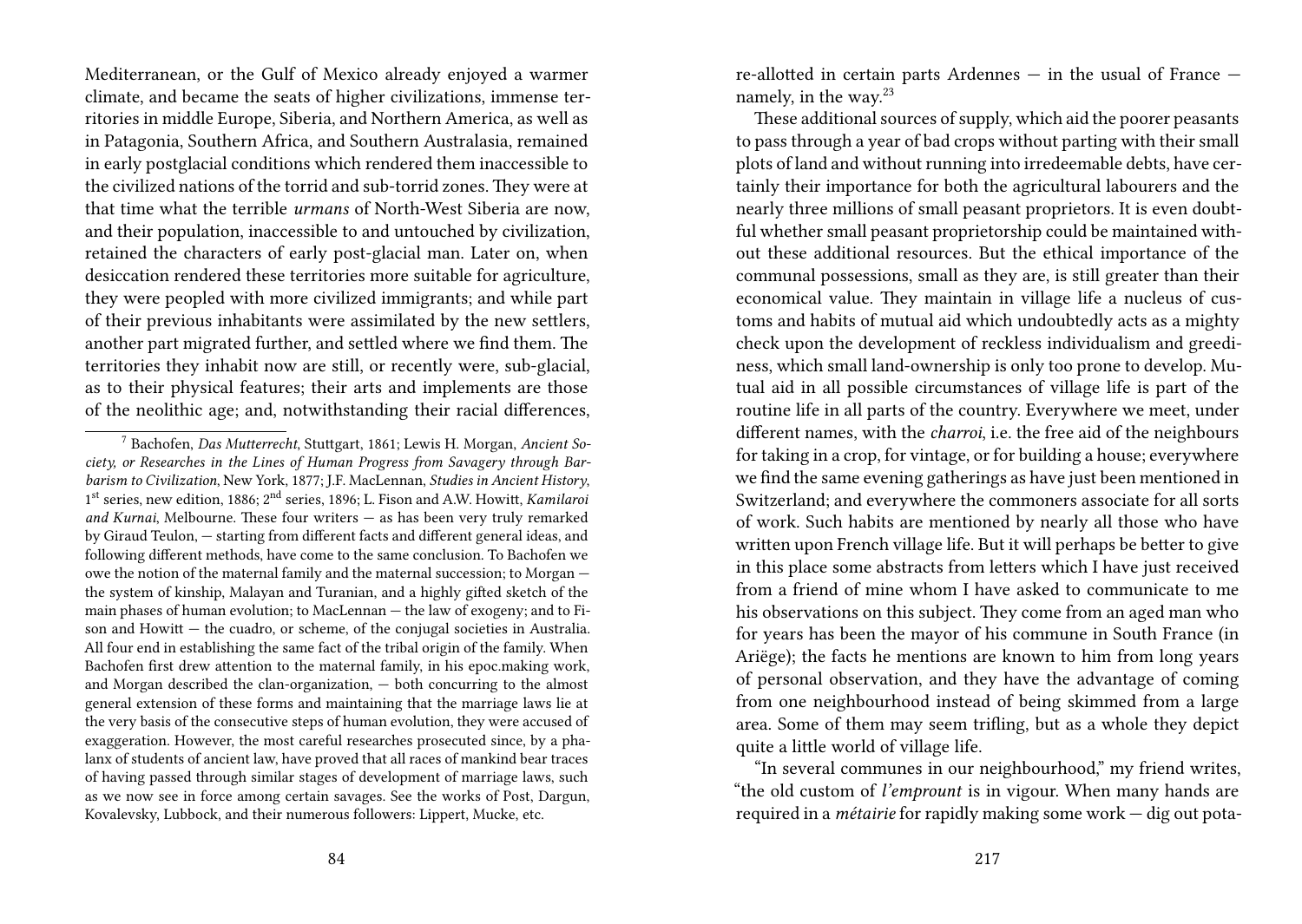stock, which is re-allotted according to the needs of all. A great number of small associations are formed to produce some of the necessaries for life — bread, cheese, and wine — by common work, be it only on a limited scale; and agricultural co-operation altogether spreads in Switzerland with the greatest ease. Associations formed between ten to thirty peasants, who buy meadows and fields in common, and cultivate them as co-owners, are of common occurrence; while dairy associations for the sale of milk, butter, and cheese are organized everywhere. In fact, Switzerland was the birthplace of that form of co-operation. It offers, moreover, an immense field for the study of all sorts of small and large societies, formed for the satisfaction of all sorts of modern wants. In certain parts of Switzerland one finds in almost every village a number of associations for protection from fire, for boating, for maintaining the quays on the shores of a lake, for the supply of water, and so on; and the country is covered with societies of archers, sharpshooters, topographers, footpath explorers, and the like, originated from modern militarism.

Switzerland is, however, by no means an exception in Europe, because the same institutions and habits are found in the villages of France, of Italy, of Germany, of Denmark, and so on. We have just seen what has been done by the rulers of France in order to destroy the village community and to get hold of its lands; but notwithstanding all that one-tenth part of the whole territory available for culture, *i.e.* 13,500,000 acres, including one-half of all the natural meadows and nearly a fifth part of all the forests of the country, remain in communal possession. The woods supply the communers with fuel, and the timber wood is cut, mostly by communal work, with all desirable regularity; the grazing lands are free for the commoners' cattle; and what remains of communal fields is allotted and

and the distances which separate them, their modes of life and social institutions bear a striking likeness. So we cannot but consider them as fragments of the early post-glacial population of the now civilized area.

The first thing which strikes us as soon as we begin studying primitive folk is the complexity of the organization of marriage relations under which they are living. With most of them the family, in the sense we attribute to it, is hardly found in its germs. But they are by no means loose aggregations of men and women coming in a disorderly manner together in conformity with their momentary caprices. All of them are under a certain organization, which has been described by Morgan in its general aspects as the "gentile," or clan organization.<sup>7</sup>

To tell the matter as briefly as possible, there is little doubt that mankind has passed at its beginnings through a stage which may be described as that of "communal marriage"; that is, the whole tribe had husbands and wives in common with but little regard to consanguinity. But it is also certain that some restrictions to that free intercourse were imposed at a very early period. Inter-marriage was soon prohibited between the sons of one mother and her sisters, granddaughters, and aunts. Later on it was prohibited between the sons and daughters of the same mother, and further limitations did not fail to follow. The idea of a *gens*, or clan, which embodied all presumed descendants from one stock (or rather all those who gathered in one group) was evolved, and marriage within the clan was entirely prohibited. It still remained "communal," but the wife or the husband had to be taken from another clan. And when a gens became too numerous, and subdivided into several gentes, each of them was divided into classes (usually four), and marriage was permitted only between certain well-defined classes. That is the stage which we find now among the Kamilaroi-speaking Australians. As to the family, its first germs appeared amidst the clan organization. A woman who was captured in war from some other clan, and who formerly would have belonged to the whole gens, could be kept at a

<sup>23</sup> The communes own, 4,554,1O0 acres of woods out of 24,813,0O0 in the whole territory, and 6,936,300 acres of natural meadows out of 11,394,000 acres in France. The remaining 2,000,000 acres are fields, orchards, and so on.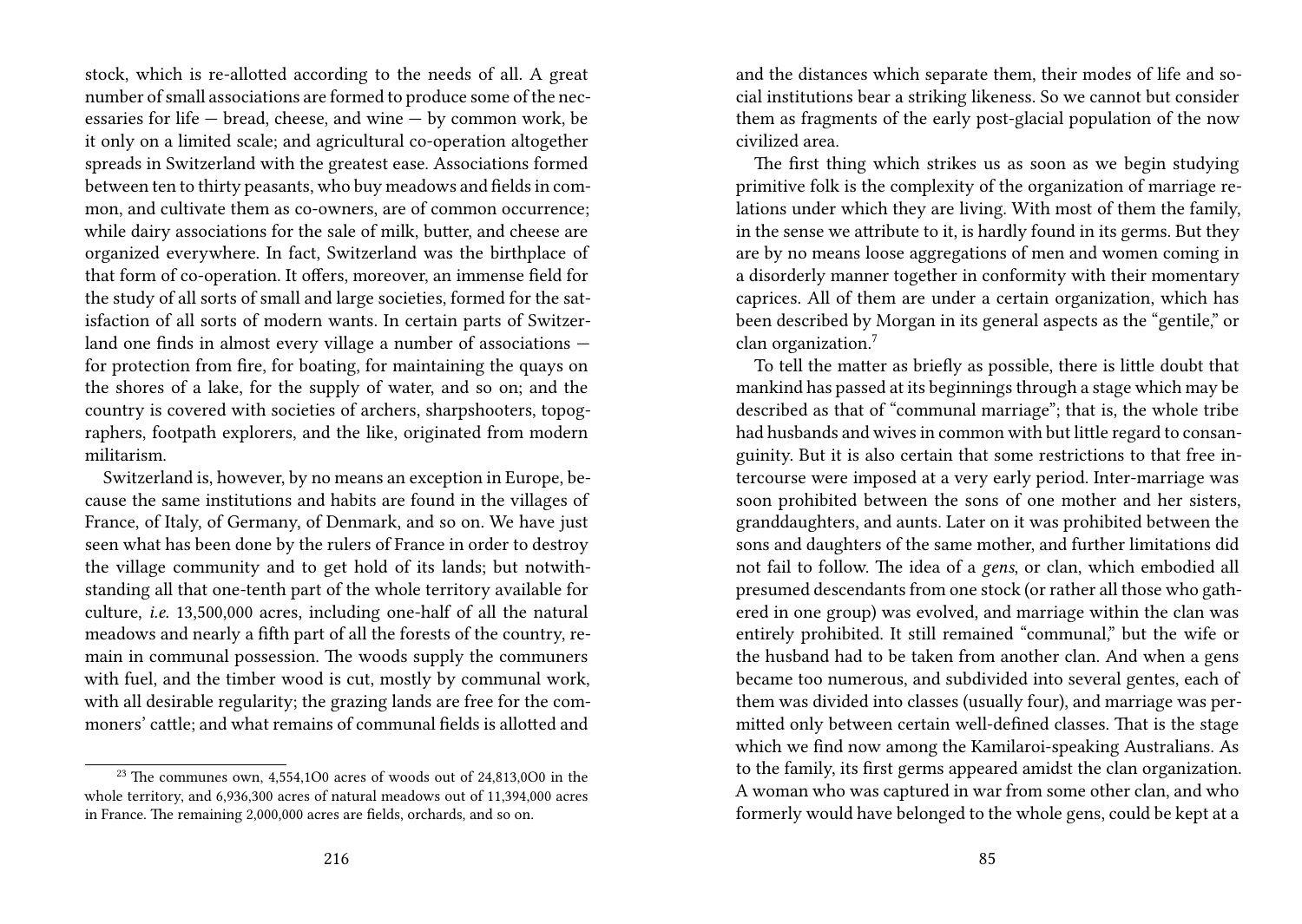later period by the capturer, under certain obligations towards the tribe. She may be taken by him to a separate hut, after she had paid a certain tribute to the clan, and thus constitute within the gens a separate family, the appearance of which evidently was opening a quite new phase of civilization.<sup>8</sup>

Now, if we take into consideration that this complicated organization developed among men who stood at the lowest known degree of development, and that it maintained itself in societies knowing no kind of authority besides the authority of public opinion, we at once see how deeply inrooted social instincts must have been in human nature, even at its lowest stages. A savage who is capable of living under such an organization, and of freely submitting to rules which continually clash with his personal desires, certainly is not a beast devoid of ethical principles and knowing no rein to its passions. But the fact becomes still more striking if we consider the immense antiquity of the clan organization. It is now known that the primitive Semites, the Greeks of Homer, the prehistoric Romans, the Germans of Tacitus, the early Celts and the early Slavonians, all have had their own period of clan organization, closely analogous to that of the Australians, the Red Indians, the Eskimos, and other inhabitants of the "savage girdle."<sup>9</sup> So we must admit that either the evolution of marriage laws went on on the same lines among all human races, or the rudiments of the clan rules were developed among some common ancestors of the Semites, the Aryans, the Polynesians, etc., before their differentiation into separate races took place, and that these rules were maintained, until now, among races long ago separated from the common stock. Both alternatives imply, however, an equally striking tenacity of the institution  $-$ 

are very well manured, especially as there is no lack of meadows and cattle. The high level meadows are well kept as a rule, and the rural roads are excellent.<sup>21</sup> And when we admire the Swiss *châlet*, the mountain road, the peasants' cattle, the terraces of vineyards, or the school-house in Switzerland, we must keep in mind that without the timber for the *châlet* being taken from the communal woods and the stone from the communal quarries, without the cows being kept on the communal meadows, and the roads being made and the school-houses built by communal work, there would be little to admire.

It hardly need be said that a great number of mutual-aid habits and customs continue to persist in the Swiss villages. The evening gatherings for shelling walnuts, which take place in turns in each household; the evening parties for sewing the dowry of the girl who is going to marry; the calling of "aids" for building the houses and taking in the crops, as well as for all sorts of work which may be required by one of the commoners; the custom of exchanging children from one canton to the other, in order to make them learn two languages, French and German; and so on  $-$  all these are quite habitual;<sup>22</sup> while, on the other side, divers modern requirements are met in the same spirit. Thus in Glarus most of the Alpine meadows have been sold during a time of calamity; but the communes still continue to buy field land, and after the newly-bought fields have been left in the possession of separate commoners for ten, twenty, or thirty years, as the case might be, they return to the common

<sup>8</sup> See Appendix VII.

<sup>9</sup> For the Semites and the Aryans, see especially Prof. Maxim Kovalevsky's *Primitive Law* (in Russian), Moscow, 1886 and 1887. Also his Lectures delivered at Stockholm (*Tableau des origines et de l'évolution de la famille et de la propriété*, Stockholm, 1890), which represents an admirable review of the whole question. Cf. also A. Post, *Die Geschlechtsgenossenschaft der Urzeit*, Oldenburg 1875.

 $21$  See on this subject a series of works, summed up in one of the excellent and suggestive chapters (not yet translated into English) which K. Bücher has added to the German translation of Laveleye's *Primitive Ownership*. Also Meitzen, "Das Agrar- und Forst-Wesen, die Allmenden und die Landgemeinden der Deutschen Schweiz," in *Jahrbuch für Staatswissenschaft*, 1880, iv. (analysis of Miaskowsky's works); O'Brien, "in a Swiss village," in *Macmillan's Magazine*, October 1885.

 $22$  The wedding gifts, which often substantially contribute in this country to the comfort of the young households, are evidently a remainder of the communal habits.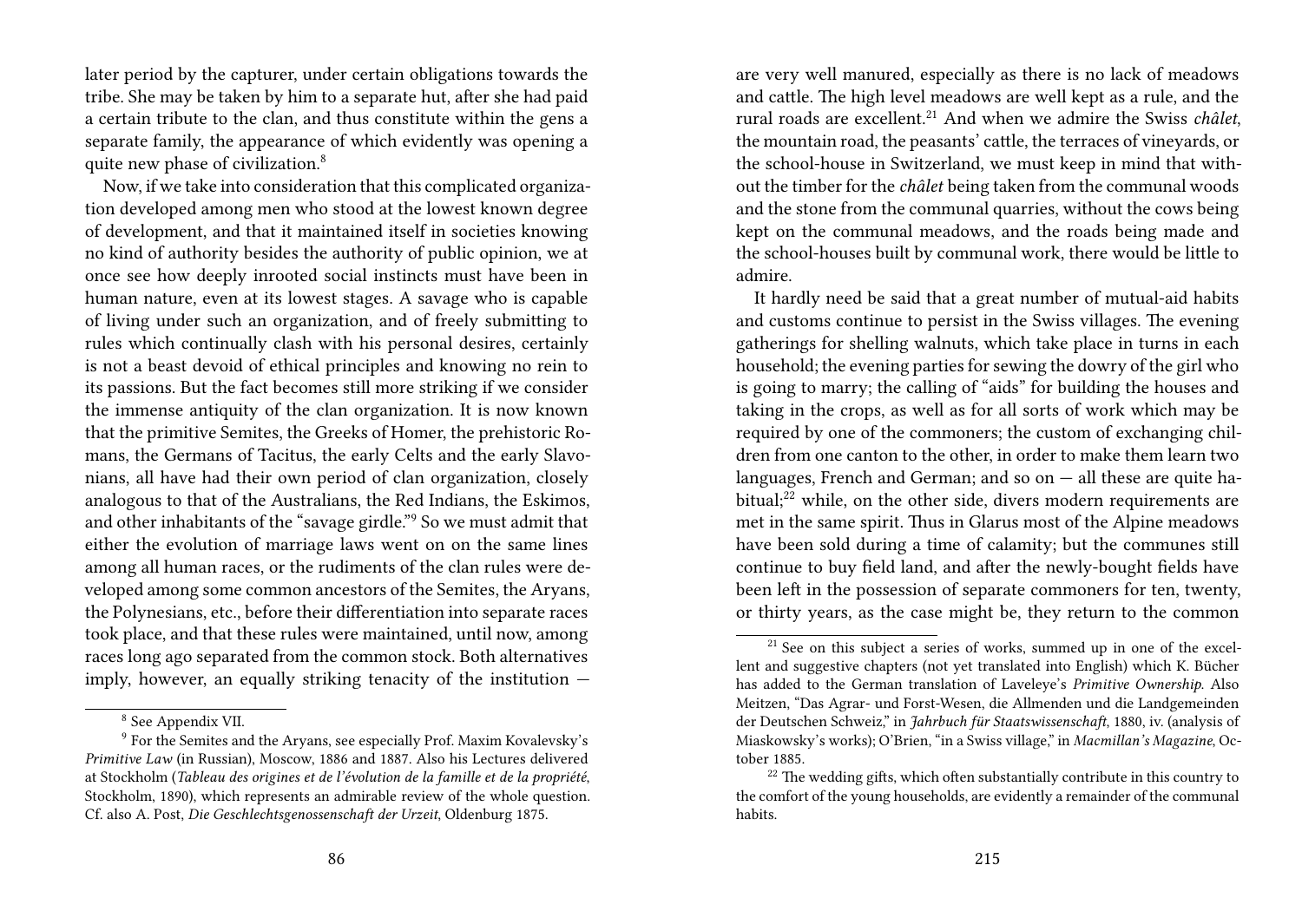two-thirds of all the forests of Switzerland are until now communal land; and a considerable number of fields, orchards, vineyards, peat bogs, quarries, and so on, are owned in common. In the Vaud, where all the householders continue to take part in the deliberations of their elected communal councils, the communal spirit is especially alive. Towards the end of the winter all the young men of each village go to stay a few days in the woods, to fell timber and to bring it down the steep slopes tobogganing way, the timber and the fuel wood being divided among all households or sold for their benefit. These excursions are real *fêtes* of manly labour. On the banks of Lake Leman part of the work required to keep up the terraces of the vineyards is still done in common; and in the spring, when the thermometer threatens to fall below zero before sunrise, the watchman wakes up all householders, who light fires of straw and dung and protect their vine-trees from the frost by an artificial cloud. In nearly all cantons the village communities possess so-called. *Bürgernutzen* — that is, they hold in common a number of cows, in order to supply each family with butter; or they keep communal fields or vineyards, of which the produce is divided between the burghers,. or they rent their land for the benefit of the community.<sup>20</sup>

It may be taken as a rule that where the communes have retained a wide sphere of functions, so as to be living parts of the national organism, and where they have not been reduced to sheer misery, they never fail to take good care of their lands. Accordingly the communal estates in Switzerland strikingly contrast with the miserable state of "commons" in this country. The communal forests in the Vaud and the Valais are admirably managed, in conformity with the rules of modern forestry. Elsewhere the "strips" of communal fields, which change owners under the system of re-allotment,

such a tenacity that no assaults of the individual could break it down through the scores of thousands of years that it was in existence. The very persistence of the clan organization shows how utterly false it is to represent primitive mankind as a disorderly agglomeration of individuals, who only obey their individual passions, and take advantage of their personal force and cunningness against all other representatives of the species. Unbridled individualism is a modern growth, but it is not characteristic of primitive mankind.<sup>10</sup>

Going now over to the existing savages, we may begin with the Bushmen, who stand at a very low level of development — so low indeed that they have no dwellings and sleep in holes dug in the soil, occasionally protected by some screens. It is known that when Europeans settled in their territory and destroyed deer, the Bushmen began stealing the settlers' cattle, whereupon a war of extermination, too horrible to be related here, was waged against them. Five hundred Bushmen were slaughtered in 1774, three thousand in 1808 and 1809 by the Farmers' Alliance, and so on. They were poisoned like rats, killed by hunters lying in ambush before the carcass of some animal, killed wherever met with.<sup>11</sup> So that our knowledge

land did not end in such a crushing defeat of the peasants as it did in other countries, and a great deal of the communal rights and lands was retained. The selfgovernment of the communes is, in fact, the very foundation of the Swiss liberties.

<sup>20</sup> Miaskowski, in Schmoller's *Forschungen*, Bd. ii. 1879, p. 15.

<sup>&</sup>lt;sup>10</sup> It would be impossible to enter here into a discussion of the origin of the marriage restrictions. Let me only remark that a division into groups, similar to Morgan's *Hawaian*, exists among birds; the young broods live together separately from their parents. A like division might probably be traced among some mammals as well. As to the prohibition of relations between brothers and sisters, it is more likely to have arisen, not from speculations about the bad effects of consanguinity, which speculations really do not seem probable, but to avoid the too-easy precocity of like marriages. Under close cohabitation it must have become of imperious necessity. I must also remark that in discussing the origin of new customs altogether, we must keep in mind that the savages, like us, have their "thinkers" and *savants* — wizards, doctors, prophets, etc. — whose knowledge and ideas are in advance upon those of the masses. United as they are in their secret unions (another almost universal feature) they are certainly capable of exercising a powerful influence, and of enforcing customs the utility of which may not yet be recognized by the majority of the tribe.

<sup>11</sup> Col. Collins, in Philips' *Researches in South Africa*, London, 1828. Quoted by Waitz, ii. 334.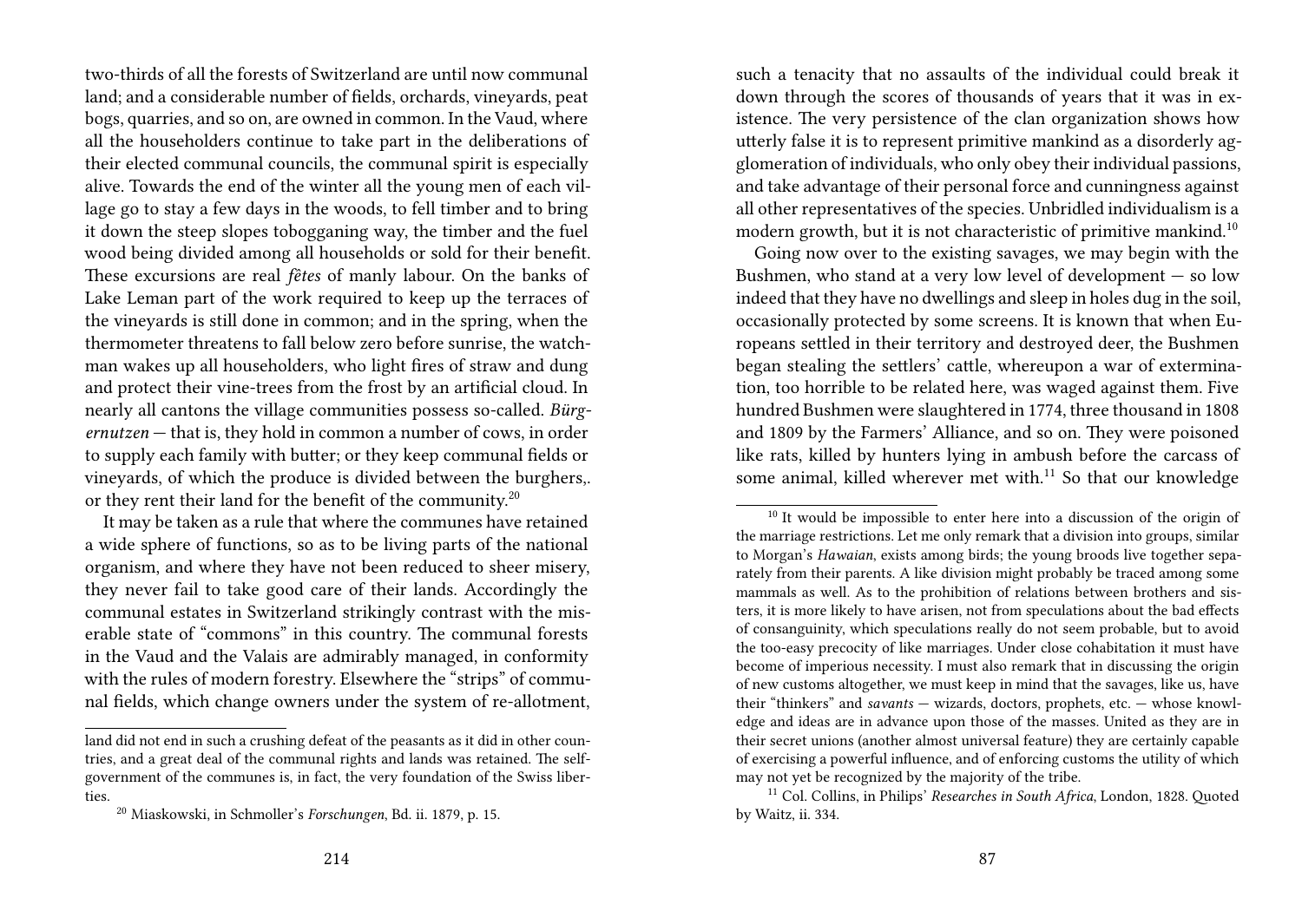of the Bushmen, being chiefly borrowed from those same people who exterminated them, is necessarily limited. But still we know that when the Europeans came, the Bushmen lived in small tribes (or clans), sometimes federated together; that they used to hunt in common, and divided the spoil without quarrelling; that they never abandoned their wounded, and displayed strong affection to their comrades. Lichtenstein has a most touching story about a Bushman, nearly drowned in a river, who was rescued by his companions. They took off their furs to cover him, and shivered themselves; they dried him, rubbed him before the fire, and smeared his body with warm grease till they brought him back to life. And when the Bushmen found, in Johan van der Walt, a man who treated them well, they expressed their thankfulness by a most touching attachment to that man.<sup>12</sup> Burchell and Moffat both represent them as goodhearted, disinterested, true to their promises, and grateful,<sup>13</sup> all qualities which could develop only by being practised within the tribe. As to their love to children, it is sufficient to say that when a European wished to secure a Bushman woman as a slave, he stole her child: the mother was sure to come into slavery to share the fate of her child.<sup>14</sup>

The same social manners characterize the Hottentots, who are but a little more developed than the Bushmen. Lubbock describes them as "the filthiest animals," and filthy they really are. A fur suspended to the neck and worn till it falls to pieces is all their dress; their huts are a few sticks assembled together and covered with mats, with no kind of furniture within. And though they kept oxen and sheep, and seem to have known the use of iron before they made acquaintance with the Europeans, they still occupy one of the lowest degrees of the human scale. And yet those who knew

instances of abnormal property rights, necessarily implying the former existence of collective ownership and joint cultivation," which a comparatively brief inquiry brought under his notice.<sup>17</sup> And, communal institutions having persisted so late as that, a great number of mutual-aid habits and customs would undoubtedly be discovered in English villages if the writers of this country only paid attention to village life.<sup>18</sup>

As to the Continent, we find the communal institutions fully alive in many parts of France, Switzerland, Germany, Italy, the Scandinavian lands, and Spain, to say nothing of Eastern Europe; the village life in these countries is permeated with communal habits and customs; and almost every year the Continental literature is enriched by serious works dealing with this and connected subjects. I must, therefore, limit my illustrations to the most typical instances. Switzerland is undoubtedly one of them. Not only the five republics of Uri, Schwytz, Appenzell, Glarus, and Unterwalden hold their lands as undivided estates, and are governed by their popular folkmotes, but in all other cantons too the village communities remain in possession of a wide self-government, and own large parts of the Federal territory.<sup>19</sup> Two-thirds of all the Alpine meadows and

<sup>12</sup> Lichtenstein's *Reisen im südlichen Afrika*, ii. Pp. 92, 97. Berlin, 1811.

<sup>13</sup> Waitz, *Anthropologie der Naturvolker*, ii. pp. 335 *seq*. See also Fritsch's *Die Eingeboren Afrika's*, Breslau, 1872, pp. 386 *seq*.; and Drei Jahre in *Süd Afrika*. Also W. Bleck, *A Brief Account of Bushmen Folklore*, Capetown, 1875.

<sup>14</sup> Elisée Reclus, *Géographie Universelle*, xiii. 475.

in Surrey, in the north, as in Yorkshire, — there are extensive open and common fields. Out of 316 parishes of Northamptonshire 89 are in this condition; more than 100 in Oxfordshire; about 50,000 acres in Warwickshire; in Berkshire half the county; more than half of Wiltshire; in Huntingdonshire out of a total area of 240,000 acres 130,000 were commonable meadows, commons, and fields" (Marshall, quoted in Sir Henry Maine's *Village Communities in the East and West*, New York edition, 1876, pp. 88, 89).

<sup>&</sup>lt;sup>17</sup> *Ibid.* p. 88; also Fifth Lecture. The wide extension of "commons" in Surrey, even now, is well known.

 $18$  In quite a number of books dealing with English country life which I have consulted I have found charming descriptions of country scenery and the like, but almost nothing about the daily life and customs of the labourers.

<sup>&</sup>lt;sup>19</sup> In Switzerland the peasants in the open land also fell under the dominion of lords, and large parts of their estates were appropriated by the lords in the sixteenth and seventeenth centuries. (See, for instance, Dr. A. Miaskowski, in Schmoller's *Forschungen*, Bd. ii. 1879, Pp. 12 *seq*.) But the peasant war in Switzer-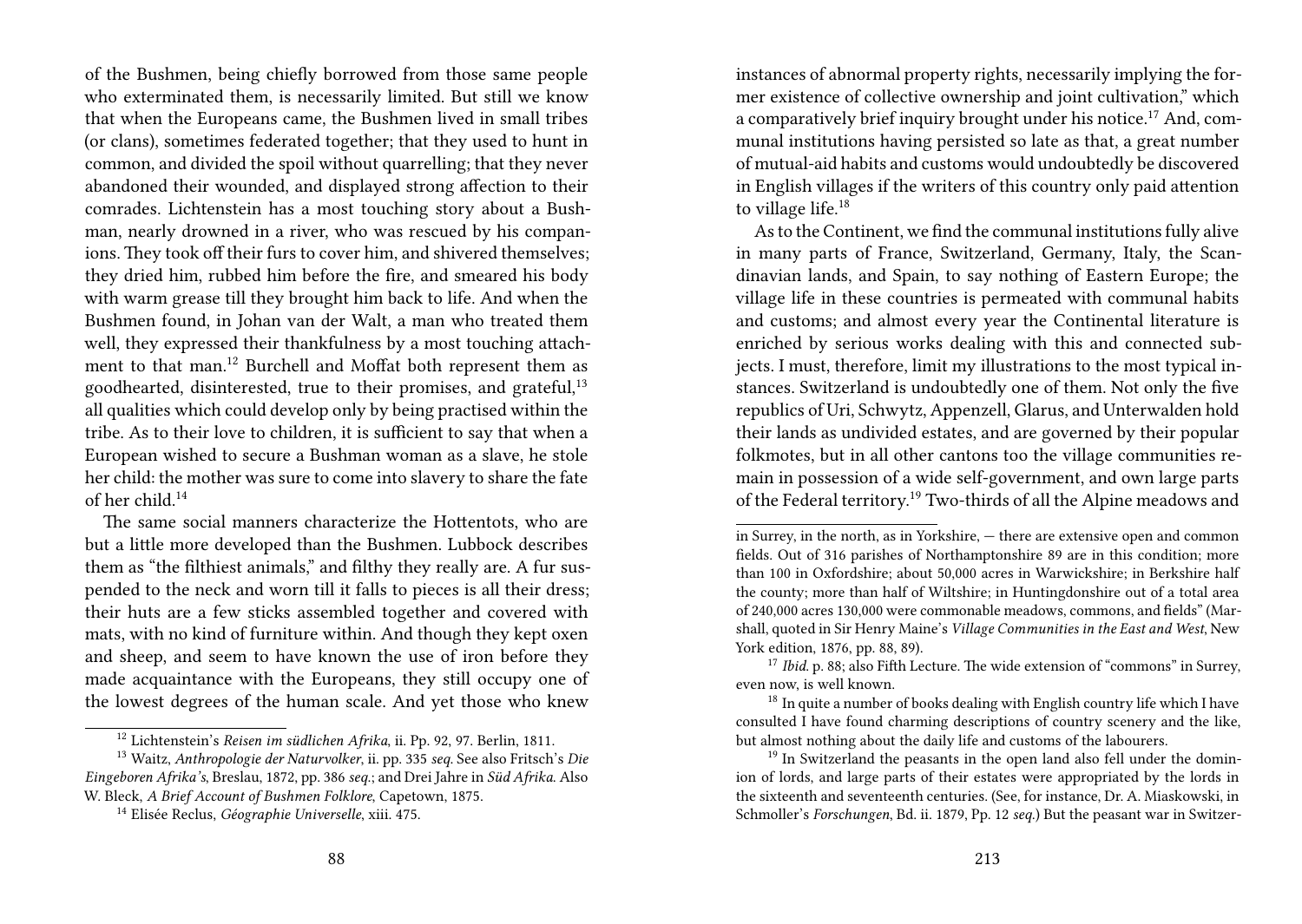and exactions they steadily improved their methods of culture. But as the value of land was increasing, in consequence of the growth of industries, and the nobility had acquired, under the State organization, a power which it never had had under the feudal system, it took possession of the best parts of the communal lands, and did its best to destroy the communal institutions.

However, the village-community institutions so well respond to the needs and conceptions of the tillers of the soil that, in spite of all, Europe is up to this date covered with *living* survivals of the village communities, and European country life is permeated with customs and habits dating from the community period. Even in England, notwithstanding all the drastic measures taken against the old order of things, it prevailed as late as the beginning of the nineteenth century. Mr. Gomme — one of the very few English scholars who have paid attention to the subject — shows in his work that many traces of the communal possession of the soil are found in Scotland, "runrig" tenancy having been maintained in Forfarshire up to 1813, while in certain villages of Inverness the custom was, up to 1801, to plough the land for the whole community, without leaving any boundaries, and to allot it after the ploughing was done. In Kilmorie the allotment and re-allotment of the fields was in full vigour "till the last twenty-five years," and the Crofters' Commission found it still in vigour in certain islands.<sup>15</sup> In Ireland the system prevailed up to the great famine; and as to England, Marshall's works, which passed unnoticed until Nasse and Sir Henry Maine drew attention to them, leave no doubt as to the village-community system having been widely spread, in nearly all English counties, at the beginning of the nineteenth century.<sup>16</sup> No more than twenty years ago Sir Henry Maine was "greatly surprised at the number of

them highly praised their sociability and readiness to aid each other. If anything is given to a Hottentot, he at once divides it among all present  $-$  a habit which, as is known, so much struck Darwin among the Fuegians. He cannot eat alone, and, however hungry, he calls those who pass by to share his food. And when Kolben expressed his astonishment thereat, he received the answer. "That is Hottentot manner." But this is not Hottentot manner only: it is an all but universal habit among the "savages." Kolben, who knew the Hottentots well and did not pass by their defects in silence, could not praise their tribal morality highly enough.

"Their word is sacred," he wrote. They know "nothing of the corruptness and faithless arts of Europe." "They live in great tranquillity and are seldom at war with their neighbours." They are "all kindness and goodwill to one another.. One of the greatest pleasures of the Hottentots certainly lies in their gifts and good offices to one another." "The integrity of the Hottentots, their strictness and celerity in the exercise of justice, and their chastity, are things in which they excel all or most nations in the world." $15$ 

Tachart, Barrow, and Moodie<sup>16</sup> fully confirm Kolben's testimony. Let me only remark that when Kolben wrote that "they are certainly the most friendly, the most liberal and the most benevolent people to one another that ever appeared on the earth" (i. 332), he wrote a sentence which has continually appeared since in the description of savages. When first meeting with primitive races, the Europeans usually make a caricature of their life; but when an intelligent man has stayed among them for a longer time, he generally describes them as the "kindest" or "the gentlest" race on the earth. These very

<sup>&</sup>lt;sup>15</sup> G.L. Gomme, "The Village Community, with special reference to its Origin and Forms of Survival in Great Britain" (*Contemporary Science Series*), London, 1890, pp. 141–143; also his *Primitive Folkmoots* (London, 1880), pp. 98 *seq*.

<sup>&</sup>lt;sup>16</sup> "In almost all parts of the country, in the Midland and Eastern counties particularly, but also in the west  $-$  in Wiltshire, for example  $-$  in the south, as

<sup>15</sup> P. Kolben, *The Present State of the Cape of Good Hope*, translated from the German by Mr. Medley, London, 1731, vol. i. pp. 59, 71, 333, 336, etc.

<sup>16</sup> Quoted in Waitz's *Anthropologie*, ii. 335 seq.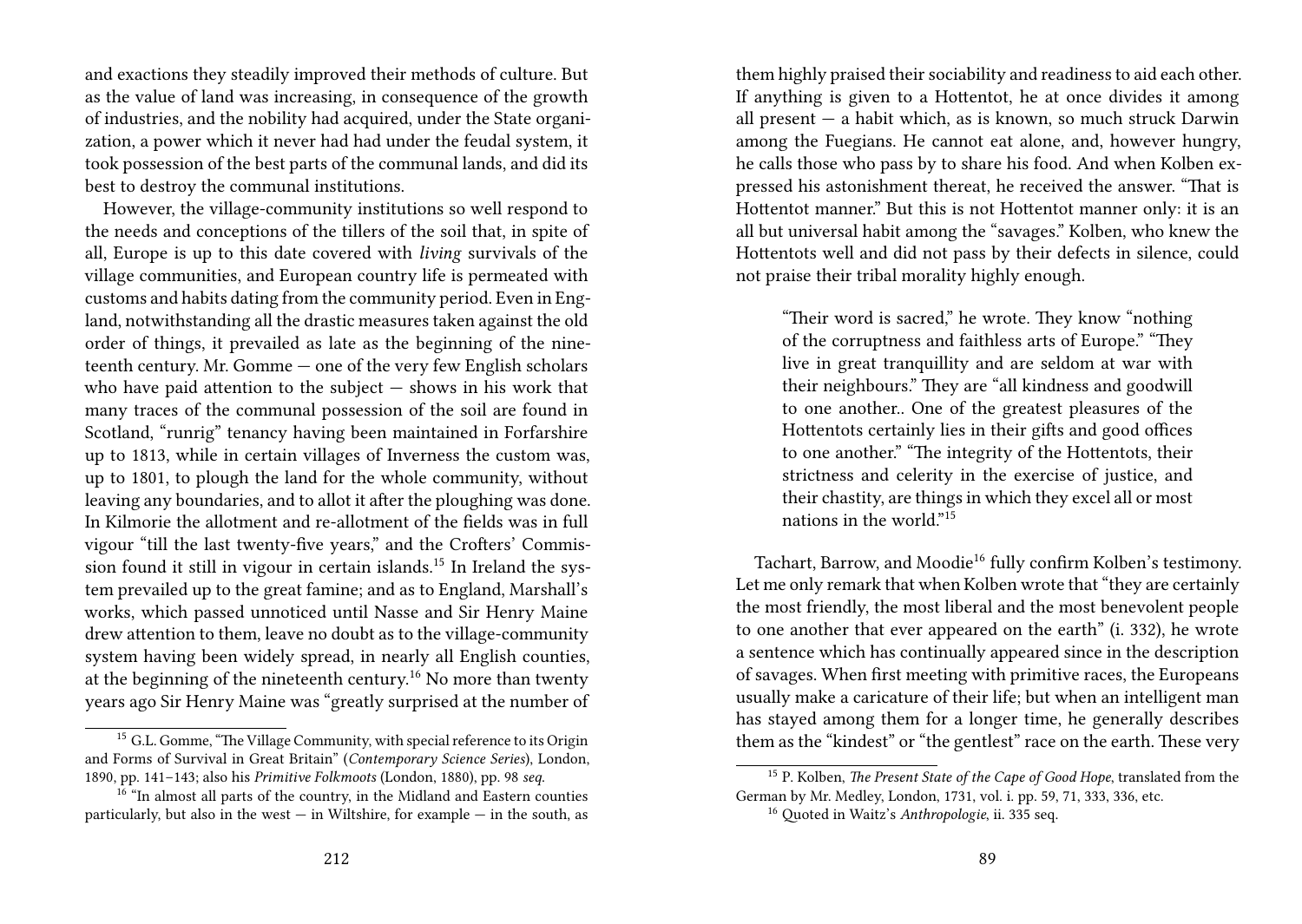same words have been applied to the Ostyaks, the Samoyedes, the Eskimos, the Dayaks, the Aleoutes, the Papuas, and so on, by the highest authorities. I also remember having read them applied to the Tunguses, the Tchuktchis, the Sioux, and several others. The very frequency of that high commendation already speaks volumes in itself.

The natives of Australia do not stand on a higher level of development than their South African brothers. Their huts are of the same character. very often simple screens are the only protection against cold winds. In their food they are most indifferent: they devour horribly putrefied corpses, and cannibalism is resorted to in times of scarcity. When first discovered by Europeans, they had no implements but in stone or bone, and these were of the roughest description. Some tribes had even no canoes, and did not know barter-trade. And yet, when their manners and customs were carefully studied, they proved to be living under that elaborate clan organization which I have mentioned on a preceding page. $17$ 

The territory they inhabit is usually allotted between the different gentes or clans; but the hunting and fishing territories of each clan are kept in common, and the produce of fishing and hunting belongs to the whole clan; so also the fishing and hunting implements.<sup>18</sup> The meals are taken in common. Like many other savages, they respect certain regulations as to the seasons when certain gums and grasses may be collected.<sup>19</sup> As to their morality altogether, we cannot do better than transcribe the following anby the nearly four thousand Acts passed between 1760 and 1844 that only faint traces of it remain now. The land of the village communities was taken by the lords, and the appropriation was sanctioned by Parliament in each separate case.

In Germany, in Austria, in Belgium the village community was also destroyed by the State. Instances of commoners themselves dividing their lands were rare,<sup>13</sup> while everywhere the States coerced them to enforce the division, or simply favoured the private appropriation of their lands. The last blow to communal ownership in Middle Europe also dates from the middle of the eighteenth century. In Austria sheer force was used by the Government, in 1768, to compel the communes to divide their lands — a special commission being nominated two years later for that purpose. In Prussia Frederick the Second, in several of his ordinances (in 1752, 1763, 1765, and 1769), recommended to the *Justizcollegien* to enforce the division. In Silesia a special resolution was issued to serve that aim in 1771. The same took place in Belgium, and, as the communes did not obey, a law was issued in 1847 empowering the Government to buy communal meadows in order to sell them in retail, and to make a forced sale of the communal land when there was a wouldbe buyer for it.<sup>14</sup>

In short, to speak of the natural death of the village communities in virtue of economical laws is as grim a joke as to speak of the natural death of soldiers slaughtered on a battlefield. The fact was simply this: The village communities had lived for over a thousand years; and where and when the peasants were not ruined by wars

 $17$  The natives living in the north of Sidney, and speaking the Kamilaroi language, are best known under this aspect, through the capital work of Lorimer Fison and A.W. Howitt, Kamilaroi and Kurnaii, Melbourne, 1880. See also A.W. Howitt's "Further Note on the Australian Class Systems," in Journal of the Anthropological Institute, 1889, vol. xviii. p. 31, showing the wide extension of the same organization in Australia.

<sup>18</sup> *The Folklore, Manners, etc., of Australian Aborigines*, Adelaide, 1879, p. 11.

<sup>19</sup> Grey's *Journals of Two Expeditions of Discovery in North-West and Western Australia*, London, 1841, vol. ii. pp. 237, 298.

them, and are entitled to rights of common on them… and that it is desired that they may be divided and enclosed, a specific share being let out and allowed to each owner" (p. 14). Porter's list contained 3867 such Acts, of which the greatest numbers fall upon the decades of 1770–1780 and 1800–1820, as in France.

 $13$  In Switzerland we see a number of communes, ruined by wars, which have sold part of their lands, and now endeavour to buy them back.

<sup>14</sup> A. Buchenberger, "Agrarwesen und Agrarpolitik," in A. Wagner's *Handbuch der politischen Oekonomie*, 1892, Band i. pp. 280 *seq*.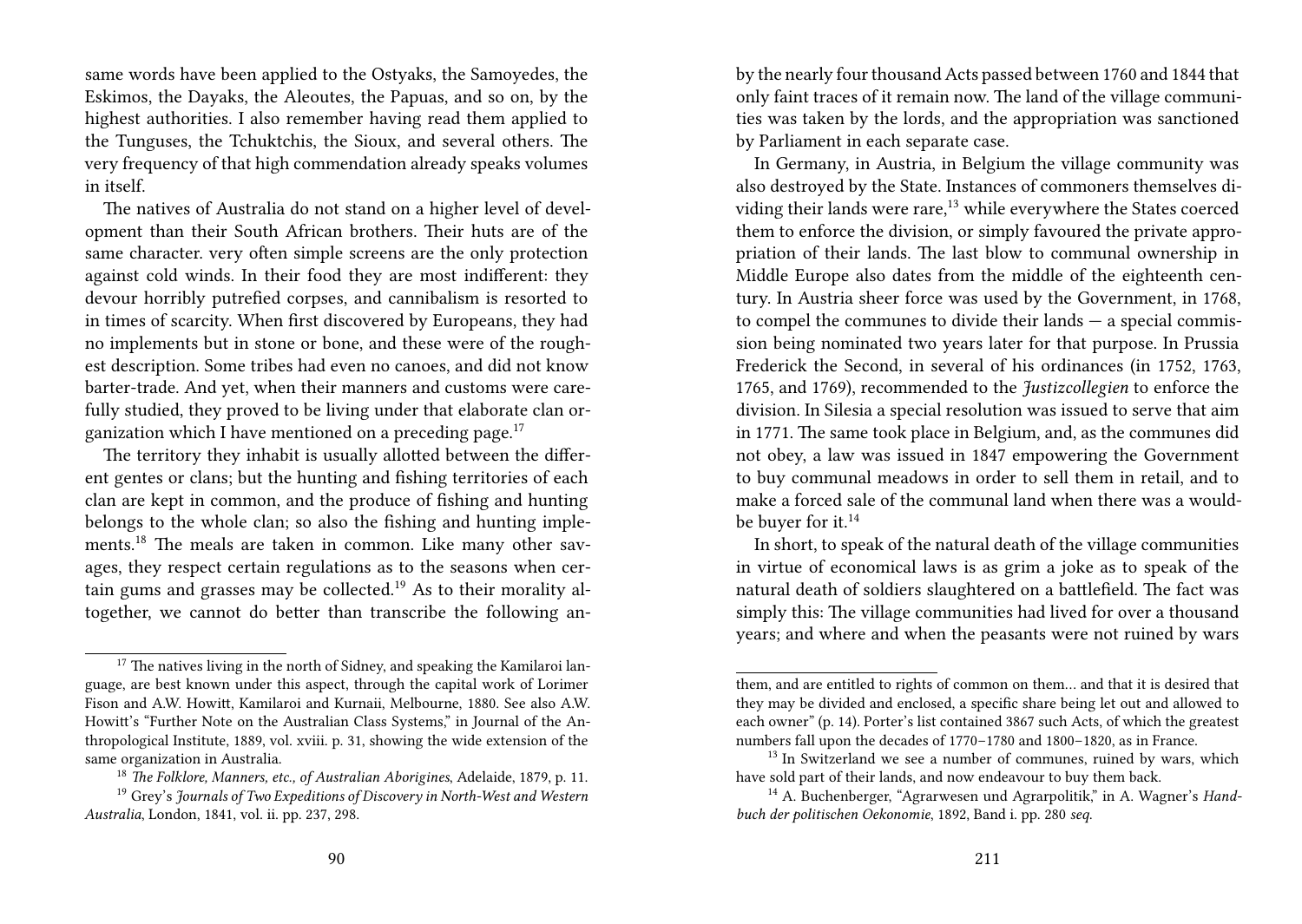peasant lands are the same. For England the only difference is that the spoliation was accomplished by separate acts rather than by general sweeping measures — with less haste but more thoroughly than in France. The seizure of the communal lands by the lords also began in the fifteenth century, after the defeat of the peasant insurrection of 1380 — as seen from Rossus's *Historia* and from a statute of Henry the Seventh, in which these seizures are spoken of under the heading of "enormitees and myschefes as be hurtfull… to the common wele."<sup>9</sup> Later on the Great Inquest, under Henry the Eighth, was begun, as is known, in order to put a stop to the enclosure of communal lands, but it ended in a sanction of what had been done.<sup>10</sup> The communal lands continued to be preyed upon, and the peasants were driven from the land. But it was especially since the middle of the eighteenth century that, in England as everywhere else, it became part of a systematic policy to simply weed out all traces of communal ownership; and the wonder is not that it has disappeared, but that it could be maintained, even in England, so as to be "generally prevalent so late as the grandfathers of this generation."<sup>11</sup> The very object of the Enclosure Acts, as shown by Mr. Seebohm, was to remove this system, $12$  and it was so well removed

swers given to the questions of the Paris Anthropological Society by Lumholtz, a missionary who sojourned in North Oueensland:<sup>20</sup>

"The feeling of friendship is known among them; it is strong. Weak people are usually supported; sick people are very well attended to; they never are abandoned or killed. These tribes are cannibals, but they very seldom eat members of their own tribe (when immolated on religious principles, I suppose); they eat strangers only. The parents love their children, play with them, and pet them. Infanticide meets with common approval. Old people are very well treated, never put to death. No religion, no idols, only a fear of death. Polygamous marriage. quarrels arising within the tribe are settled by means of duels fought with wooden swords and shields. No slaves; no culture of any kind; no pottery; no dress, save an apron sometimes worn by women. The clan consists of two hundred individuals, divided into four classes of men and four of women; marriage being only permitted within the usual classes, and never within the gens."

For the Papuas, closely akin to the above, we have the testimony of G.L. Bink, who stayed in New Guinea, chiefly in Geelwink Bay, from 1871 to 1883. Here is the essence of his answers to the same questioner: $21 -$ 

"They are sociable and cheerful; they laugh very much. Rather timid than courageous. Friendship is relatively strong among persons belonging to different tribes, and still stronger within the tribe. A friend will often

fifty-two different acts were not enumerated in full by a quite authoritative writer in the *Journal des Economistes* (1893, April, p. 94), and several similar examples were not given by the same author.

<sup>9</sup> Dr. Ochenkowski, *Englands wirthschaftliche Entwickelung im Ausgange des Mittelalters* (Jena, 1879), pp. 35 *seq*., where the whole question is discussed with full knowledge of the texts.

<sup>10</sup> Nasse, *Ueber die mittelalterliche Feldgemeinschaft und die Einhegungen des XVI. Jahrhunderts in England* (Bonn, 1869), pp. 4, 5; Vinogradov, *Villainage in England* (Oxford, 1892).

<sup>11</sup> Seebohm, *The English Village Community*, 3rd edition, 1884, pp. 13–15.

 $12$  "An examination into the details of an Enclosure Act will make clear the point that the system as above described [communal ownership] is the system which it was the object of the Enclosure Act to remove" (Seebohm, *l.c.* p. 13). And further on, "They were generally drawn in the same form, commencing with the recital that the open and common fields lie dispersed in small pieces, intermixed with each other and inconveniently situated; that divers persons own parts of

<sup>20</sup> *Bulletin de la Société d'Anthropologie*, 1888, vol. xi. p. 652. I abridge the answers.

<sup>21</sup> *Bulletin de la Société d'Anthropologie*, 1888, vol. xi. p. 386.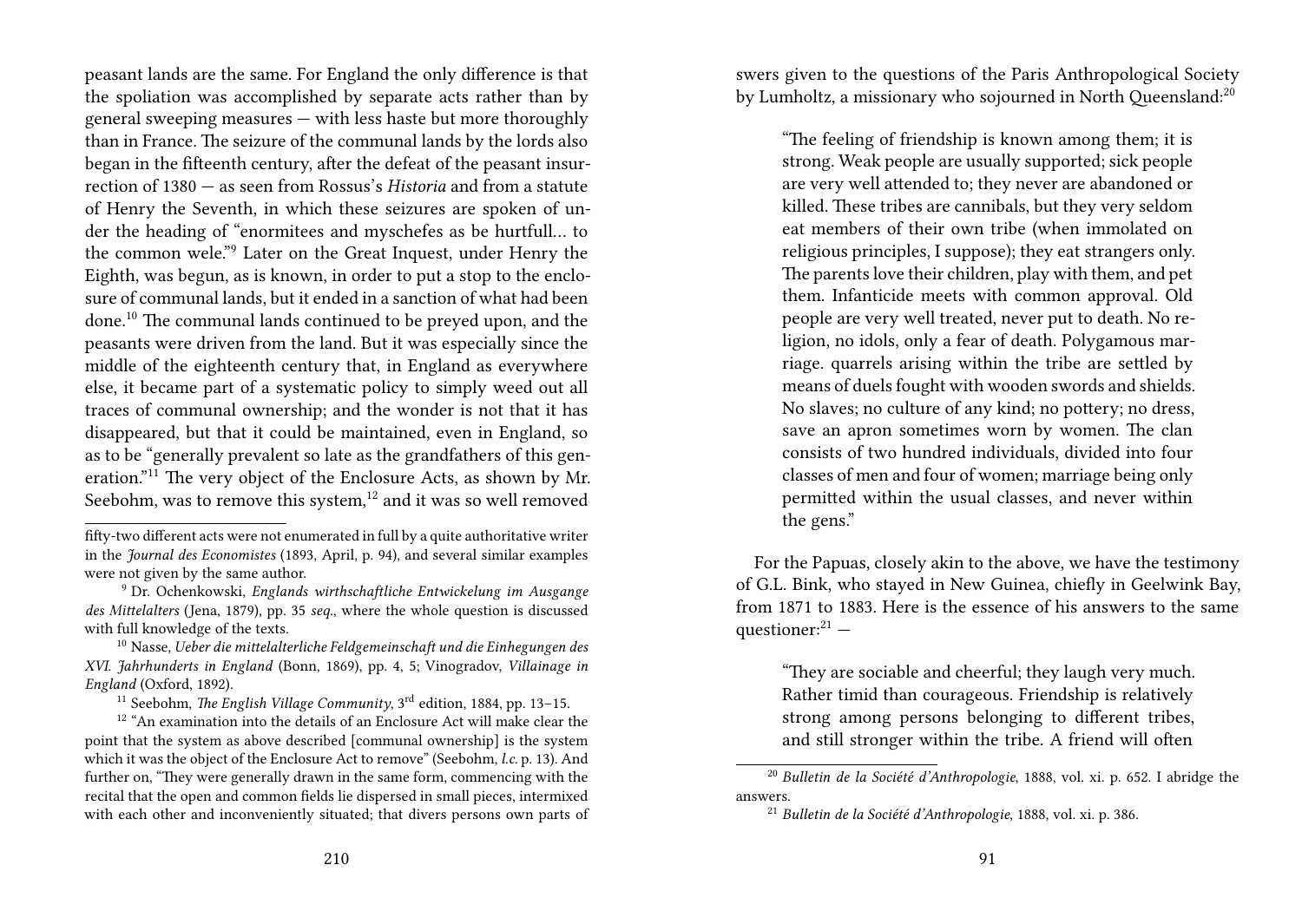pay the debt of his friend, the stipulation being that the latter will repay it without interest to the children of the lender. They take care of the ill and the old; old people are never abandoned, and in no case are they killed — unless it be a slave who was ill for a long time. War prisoners are sometimes eaten. The children are very much petted and loved. Old and feeble war prisoners are killed, the others are sold as slaves. They have no religion, no gods, no idols, no authority of any description; the oldest man in the family is the judge. In cases of adultery a fine is paid, and part of it goes to the *negoria* (the community). The soil is kept in common, but the crop belongs to those who have grown it. They have pottery, and know barter-trade — the custom being that the merchant gives them the goods, whereupon they return to their houses and bring the native goods required by the merchant; if the latter cannot be obtained, the European goods are returned.<sup>22</sup> They are head-hunters, and in so doing they prosecute blood revenge. 'Sometimes,' Finsch says, 'the affair is referred to the Rajah of Namototte, who terminates it by imposing a fine.'"

When well treated, the Papuas are very kind. Miklukho-Maclay landed on the eastern coast of New Guinea, followed by one single man, stayed for two years among tribes reported to be cannibals, and left them with regret; he returned again to stay one year more among them, and never had he any conflict to complain of. True that his rule was *never* — under no pretext whatever — to say anything which was not truth, nor make any promise which he could not keep. These poor creatures, who even do not know how to obtain

under Napoleon the Third) were passed to induce the village communities to divide their estates. Three times these laws had to be repealed, in consequence of the opposition they met with in the villages; but something was snapped up each time, and Napoleon the Third, under the pretext of encouraging perfected methods of agriculture, granted large estates out of the communal lands to some of his favourites.

As to the autonomy of the village communities, what could be retained of it after so many blows? The mayor and the syndics were simply looked upon as unpaid functionaries of the State machinery. Even now, under the Third Republic, very little can be done in a village community without the huge State machinery, up to the *préfet* and the ministries, being set in motion. It is hardly credible, and yet it is true, that when, for instance, a peasant intends to pay in money his share in the repair of a communal road, instead of himself breaking the necessary amount of stones, no fewer than twelve different functionaries of the State must give their approval, and an aggregate of *fifty-two* different acts must be performed by them, and exchanged between them, before the peasant is permitted to pay that money to the communal council. All the remainder bears the same character  $8$ 

What took place in France took place everywhere in Western and Middle Europe. Even the chief dates of the great assaults upon the

 $22$  The same is the practice with the Papuas of Kaimani Bay, who have a high reputation of honesty. "It never happens that the Papua be untrue to his promise," Finsch says in Neuguinea und seine Bewohner, Bremen, 1865, p. 829.

of 2 Prairial, An V), and the preceding law was abrogated; but then the village Communities were simply abolished, and cantonal councils were introduced instead. Only seven years later (9 Prairial, An XII), *i.e.* in 1801, the village communities were reintroduced, but not until after having been deprived of all their rights, the mayor and syndics being nominated by the Government in the 36,000 communes of France! This system was maintained till after the revolution of 1830, when elected communal councils were reintroduced under the law of 1787. As to the communal lands, they were again seized upon by the State in 1813, plundered as such, and only partly restored to the communes in 1816. See the classical collection of French laws, by Dalloz, *Répertoire de Jurisprudence*; also the works of Doniol, Dareste, Bonnemère, Babeau, and many others.

<sup>&</sup>lt;sup>8</sup> This procedure is so absurd that one would not believe it possible if the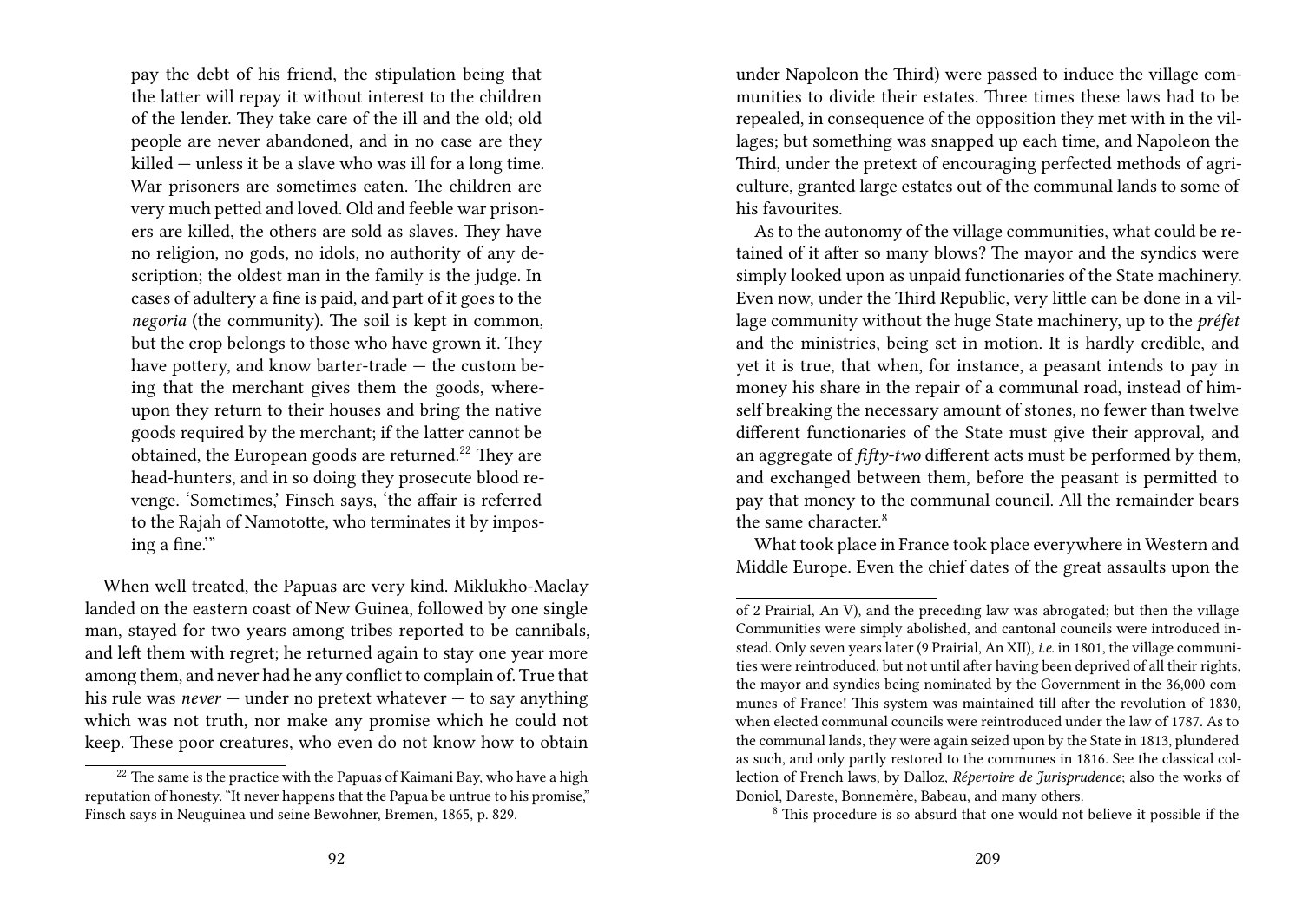The Government found, however, the folkmotes "too noisy," too disobedient, and in 1787, elected councils, composed of a mayor and three to six syndics, chosen from among the wealthier peasants, were introduced instead. Two years later the Revolutionary Assemblé e Constituante, which was on this point at one with the old *régime*, fully confirmed this law (on the 14th of December, 1789), and the *bourgeois du village* had now their turn for the plunder of communal lands, which continued all through the Revolutionary period. Only on the 16<sup>th</sup> of August, 1792, the Convention, under the pressure of the peasants' insurrections, decided to return the enclosed lands to the communes;<sup>6</sup> but it ordered at the same time that they should be divided in equal parts among the wealthier peasants only — a measure which provoked new insurrections and was abrogated next year, in 1793, when the order came to divide the communal lands among. all commoners, rich and poor alike, "active" and "inactive."

These two laws, however, ran so much against the conceptions of the peasants that they were not obeyed, and wherever the peasants had retaken possession of part of their lands they kept them undivided. But then came the long years of wars, and the communal lands were simply confiscated by the State (in 1794) as a mortgage for State loans, put up for sale, and plundered as such; then returned again to the communes and confiscated again (in 1813); and only in 1816 what remained of them, *i.e.* about 15,000,000 acres of the least productive land, was restored to the village communities.<sup>7</sup> Still this was not yet the end of the troubles of the communes. Every new *régime* saw in the communal lands a means for gratifying its supporters, and three laws (the first in 1837 and the last

fire, and carefully maintain it in their huts, live under their primitive communism, without any chiefs; and within their villages they have no quarrels worth speaking of. They work in common, just enough to get the food of the day; they rear their children in common; and in the evenings they dress themselves as coquettishly as they can, and dance. Like all savages, they are fond of dancing. Each village has its *barla*, or *balai* — the "long house," "longue maison," or "grande maison" — for the unmarried men, for social gatherings, and for the discussion of common affairs — again a trait which is common to most inhabitants of the Pacific Islands, the Eskimos, the Red Indians, and so on. Whole groups of villages are on friendly terms, and visit each other *en bloc*.

Unhappily, feuds are not uncommon — not in consequence of "Overstocking of the area," or "keen competition," and like inventions of a mercantile century, but chiefly in consequence of superstition. As soon as any one falls ill, his friends and relatives come together, and deliberately discuss who might be the cause of the illness. All possible enemies are considered, every one confesses of his own petty quarrels, and finally the real cause is discovered. An enemy from the next village has called it down, and a raid upon that village is decided upon. Therefore, feuds are rather frequent, even between the coast villages, not to say a word of the cannibal mountaineers who are considered as real witches and enemies, though, on a closer acquaintance, they prove to be exactly the same sort of people as their neighbours on the seacoast.<sup>23</sup>

Many striking pages could be written about the harmony which prevails in the villages of the Polynesian inhabitants of the Pacific Islands. But they belong to a more advanced stage of civilization. So we shall now take our illustrations from the far north. I must mention, however, before leaving the Southern Hemisphere, that

<sup>&</sup>lt;sup>6</sup> In Eastern France the law only confirmed what the peasants had already done themselves; in other parts of France it usually remained a dead letter.

 $7$  After the triumph of the middle-class reaction the communal lands were declared (August 24, 1794) the States domains, and, together with the lands confiscated from the nobility, were put up for sale, and pilfered by the *bandes noires* of the small *bourgeoisie*. True that a stop to this pilfering was put next year (law

<sup>23</sup> *Izvestia* of the Russian Geographical Society, 1880, pp. 161 *seq*. Few books of travel give a better insight into the petty details of the daily life of savages than these scraps from Maklay's notebooks.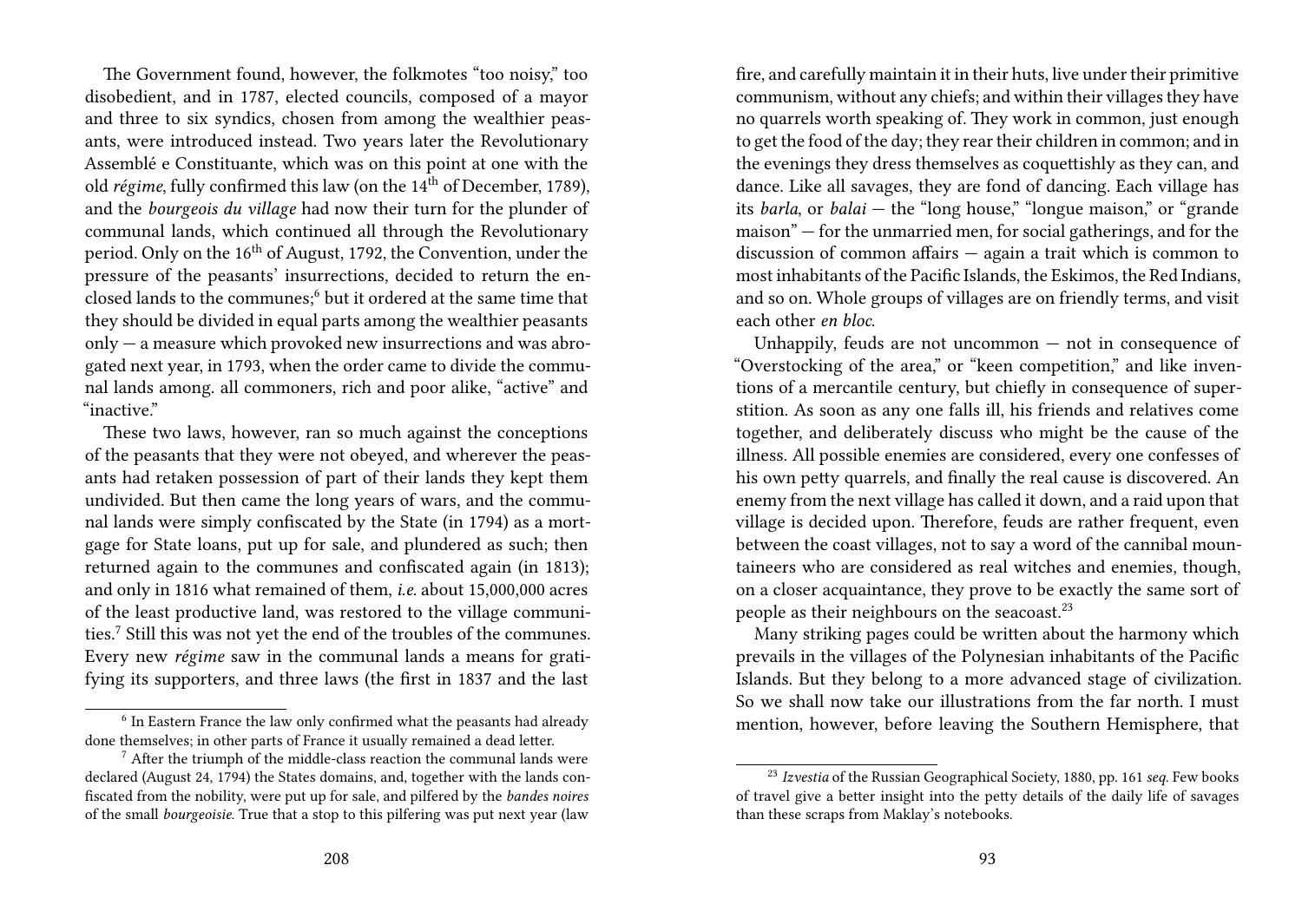even the Fuegians, whose reputation has been so bad, appear under a much better light since they begin to be better known. A few French missionaries who stay among them "know of no act of malevolence to complain of." In their clans, consisting of from 120 to 150 souls, they practise the same primitive communism as the Papuas; they share everything in common, and treat their old people very well. Peace prevails among these tribes.<sup>24</sup> With the Eskimos and their nearest congeners, the Thlinkets, the Koloshes, and the Aleoutes, we find one of the nearest illustrations of what man may have been during the glacial age. Their implements hardly differ from those of palæolithic man, and some of their tribes do not yet know fishing: they simply spear the fish with a kind of harpoon.<sup>25</sup> They know the use of iron, but they receive it from the Europeans, or find it on wrecked ships. Their social organization is of a very primitive kind, though they already have emerged from the stage of "communal marriage," even under the gentile restrictions. They live in families, but the family bonds are often broken; husbands and wives are often exchanged.<sup>26</sup> The families, however, remain united in clans, and how could it be otherwise? How could they sustain the hard struggle for life unless by closely combining their forces? So they do, and the tribal bonds are closest where the struggle for life is hardest, namely, in North-East Greenland. The "long house" is their usual dwelling, and several families lodge in it, separated from each other by small partitions of ragged furs, with a common passage in the front. Sometimes the house has the shape of a cross, and in such case a common fire is kept in the centre. The German Expedition which spent a winter close by one of those "long houses" could ascertain that "no quarrel disturbed the peace,

In France, the village communities began to be deprived of their independence, and their lands began to be plundered, as early as the sixteenth century. However, it was only in the next century, when the mass of the peasants was brought, by exactions and wars, to the state of subjection and misery which is vividly depicted by all historians, that the plundering of their lands became easy and attained scandalous proportions. "Every one has taken of them according to his powers… imaginary debts have been claimed, in order to seize upon their lands; "so we read in an edict promulgated by Louis the Fourteenth in 1667.<sup>3</sup> Of course the State's remedy for such evils was to render the communes still more subservient to the State, and to plunder them itself. in fact, two years later all money revenue of the communes was confiscated by the King. As to the appropriation of communal lands, it grew worse and worse, and in the next century the nobles and the clergy had already taken possession of immense tracts of land — one-half of the cultivated area, according to certain estimates  $-$  mostly to let it go out of culture.<sup>4</sup> But the peasants still maintained their communal institutions, and until the year 1787 the village folkmotes, composed of all householders, used to come together in the shadow of the bell-tower or a tree, to allot and re-allot what they had retained of their fields, to assess the taxes, and to elect their executive, just as the Russian mir does at the present time. This is what Babeau's researches have proved to demonstration<sup>5</sup>

<sup>24</sup> L.F. Martial, in *Mission Scientifique au Cap Horn*, Paris, 1883, vol. i. pp. 183–201.

<sup>25</sup> Captain Holm's *Expedition to East Greenland*.

<sup>&</sup>lt;sup>26</sup> In Australia whole clans have been seen exchanging all their wives, in order to conjure a calamity (Post, *Studien zur Entwicklungsgeschichte des Familienrechts*, 1890, p. 342). More brotherhood is their specific against calamities.

<sup>&</sup>lt;sup>3</sup> "Chacun s'en est accommodé selon sa bienséance... on les a partagés... pour dé pouiller les communes, on s'est servi de dettes simulées" (Edict of Louis the Fourteenth, of 1667, quoted by several authors. Eight years before that date the communes had been taken under State management).

<sup>&</sup>lt;sup>4</sup> "On a great landlord's estate, even if he has millions of revenue, you are sure to find the land uncultivated" (Arthur Young). "One-fourth part of the soil went out of culture;" "for the last hundred years the land has returned to a savage state;" "the formerly flourishing Sologne is now a big marsh;" and so on (Théron de Montaugé, quoted by Taine in *Origines de la France Contemporaine*, tome i. p. 441).

<sup>5</sup> A. Babeau, *Le Village sous l'Ancien Régime*, 3e édition. Paris, 1892.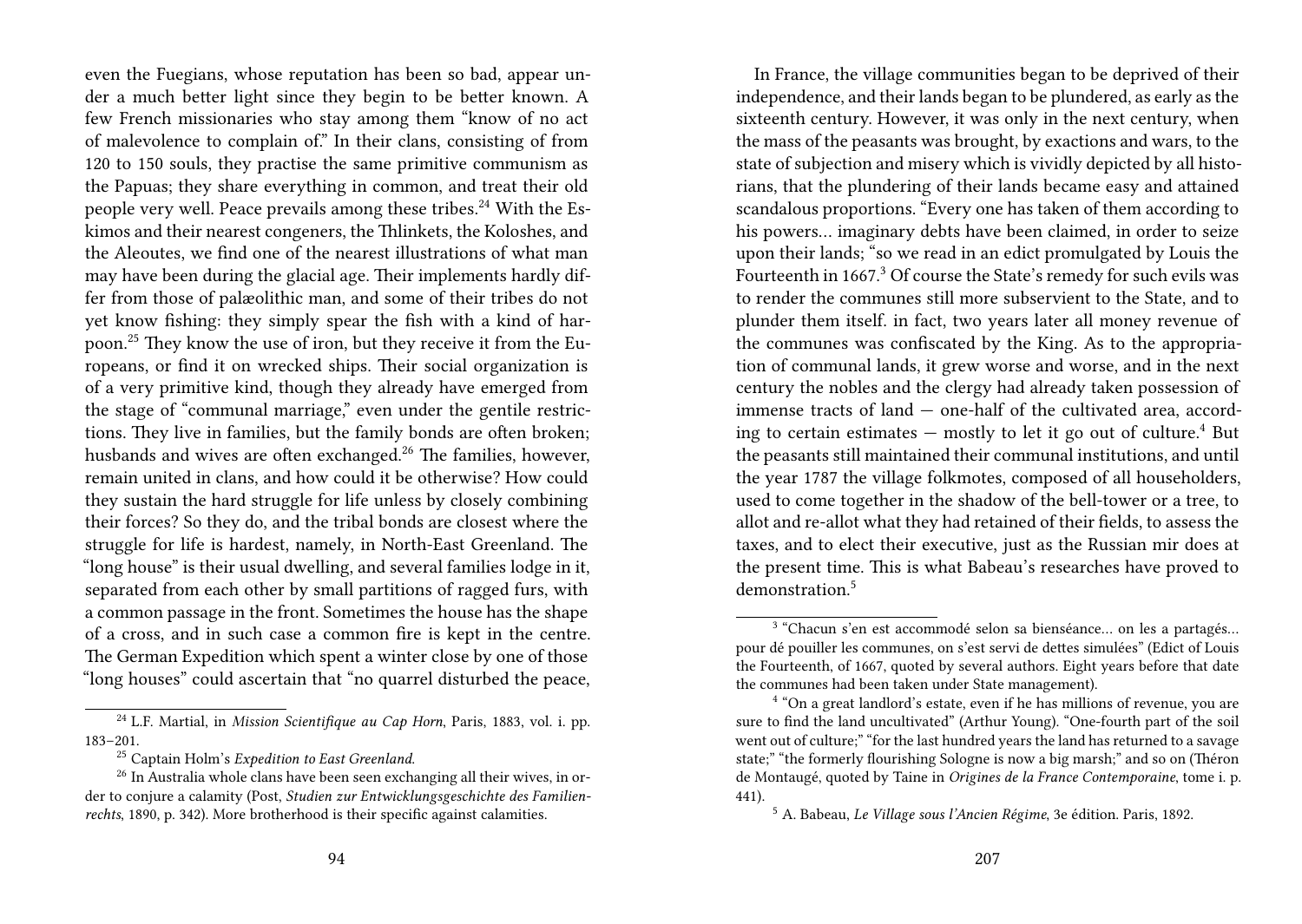yet, as soon as we try to ascertain how the millions of human beings live, and begin to study their everyday relations, we are struck with the immense part which the mutual-aid and mutual-support principles play even now-a-days in human life. Although the destruction of mutual-aid institutions has been going on in practice and theory, for full three or four hundred years, hundreds of millions of men continue to live under such institutions; they piously maintain them and endeavour to reconstitute them where they have ceased to exist. In our mutual relations every one of us has his moments of revolt against the fashionable individualistic creed of the day, and actions in which men are guided by their mutual aid inclinations constitute so great a part of our daily intercourse that if a stop to such actions could be put all further ethical progress would be stopped at once. Human society itself could not be maintained for even so much as the lifetime of one single generation. These facts, mostly neglected by sociologists and yet of the first importance for the life and further elevation of mankind, we are now going to analyze, beginning with the standing institutions of mutual support, and passing next to those acts of mutual aid which have their origin in personal or social sympathies.

When we cast a broad glance on the present constitution of European society we are struck at once with the fact that, although so much has been done to get rid of the village community, this form of union continues to exist to the extent we shall presently see, and that many attempts are now made either to reconstitute it in some shape or another or to find some substitute for it. The current theory as regards the village community is, that in Western Europe it has died out by a natural death, because the communal possession of the soil was found inconsistent with the modern requirements of agriculture. But the truth is that nowhere did the village community disappear of its own accord; everywhere, on the contrary, it took the ruling classes several centuries of persistent but not always successful efforts to abolish it and to confiscate the communal lands.

no dispute arose about the use of this narrow space" throughout the long winter. "Scolding, or even unkind words, are considered as a misdemeanour, if not produced under the legal form of process, namely, the nith-song."<sup>27</sup> Close cohabitation and close interdependence are sufficient for maintaining century after century that deep respect for the interests of the community which is characteristic of Eskimo life. Even in the larger communities of Eskimos, "public opinion formed the real judgment-seat, the general punishment consisting in the offenders being shamed in the eyes of the people."<sup>28</sup>

Eskimo life is based upon communism. What is obtained by hunting and fishing belongs to the clan. But in several tribes, especially in the West, under the influence of the Danes, private property penetrates into their institutions. However, they have an original means for obviating the inconveniences arising from a personal accumulation of wealth which would soon destroy their tribal unity. When a man has grown rich, he convokes the folk of his clan to a great festival, and, after much eating, distributes among them all his fortune. On the Yukon river, Dall saw an Aleonte family distributing in this way ten guns, ten full fur dresses, 200 strings of beads, numerous blankets, ten wolf furs, 200 beavers, and 500 zibelines. After that they took off their festival dresses, gave them away, and, putting on old ragged furs, addressed a few words to their kinsfolk, saying that though they are now poorer than any one of them, they have

<sup>27</sup> Dr. H. Rink, *The Eskimo Tribes*, p. 26 (*Meddelelser om Grönland*, vol. xi. 1887).

<sup>28</sup> Dr. Rink, *loc. cit.* p. 24. Europeans, grown in the respect of Roman law, are seldom capable of understanding that force of tribal authority. "In fact," Dr. Rink writes, "it is not the exception, but the rule, that white men who have stayed for ten or twenty years among the Eskimo, return without any real addition to their knowledge of the traditional ideas upon which their social state is based. The white man, whether a missionary or a trader, is firm in his dogmatic opinion that the most vulgar European is better than the most distinguished native." — *The Eskimo Tribes*, p. 31.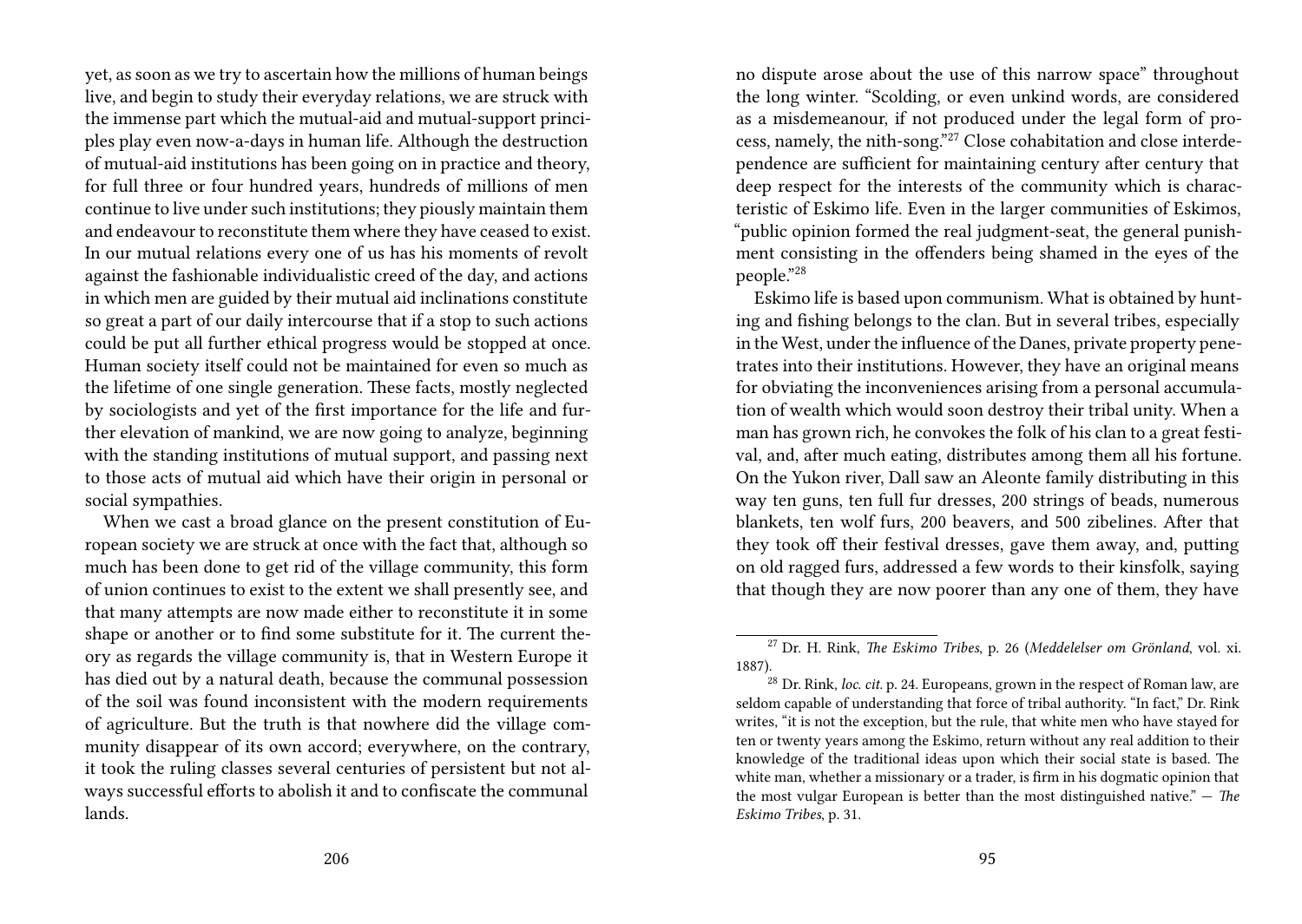won their friendship.<sup>29</sup> Like distributions of wealth appear to be a regular habit with the Eskimos, and to take place at a certain season, after an exhibition of all that has been obtained during the year.<sup>30</sup> In my opinion these distributions reveal a very old institution, contemporaneous with the first apparition of personal wealth; they must have been a means for re-establishing equality among the members of the clan, after it had been disturbed by the enrichment of the few. The periodical redistribution of land and the periodical abandonment of all debts which took place in historical times with so many different races (Semites, Aryans, etc.), must have been a survival of that old custom. And the habit of either burying with the dead, or destroying upon his grave, all that belonged to him personally  $-$  a habit which we find among all primitive races — must have had the same origin. In fact, while everything that belongs *personally* to the dead is burnt or broken upon his grave, nothing is destroyed of what belonged to him in common with the tribe, such as boats, or the communal implements of fishing. The destruction bears upon personal property alone. At a later epoch this habit becomes a religious ceremony. It receives a mystical interpretation, and is imposed by religion, when public opinion alone proves incapable of enforcing its general observance. And, finally, it is substituted by either burning simple models of the dead man's property (as in China), or by simply carrying his property to the grave and taking it back to his house after the burial ceremony is over — a habit which still prevails with the Europeans as regards swords, crosses, and other marks of public distinction.<sup>31</sup>

ualism. In proportion as the obligations towards the State grew in numbers the citizens were evidently relieved from their obligations towards each other. In the guild — and in medieval times every man belonged to some guild or fraternity two "brothers" were bound to watch in turns a brother who had fallen ill; it would be sufficient now to give one's neighbour the address of the next paupers' hospital. In barbarian society, to assist at a fight between two men, arisen from a quarrel, and not to prevent it from taking a fatal issue, meant to be oneself treated as a murderer; but under the theory of the all-protecting State the bystander need not intrude: it is the policeman's business to interfere, or not. And while in a savage land, among the Hottentots, it would be scandalous to eat without having loudly called out thrice whether there is not somebody wanting to share the food, all that a respectable citizen has to do now is to pay the poor tax and to let the starving starve. The result is, that the theory which maintains that men can, and must, seek their own happiness in a disregard of other people's wants is now triumphant all round in law, in science, in religion. It is the religion of the day, and to doubt of its efficacy is to be a dangerous Utopian. Science loudly proclaims that the struggle of each against all is the leading principle of nature, and of human societies as well. To that struggle Biology ascribes the progressive evolution of the animal world. History takes the same line of argument; and political economists, in their naive ignorance, trace all progress of modern industry and machinery to the "wonderful" effects of the same principle. The very religion of the pulpit is a religion of individualism, slightly mitigated by more or less charitable relations to one's neighbours, chiefly on Sundays. "Practical" men and theorists, men of science and religious preachers, lawyers and politicians, all agree upon one thing — that individualism may be more or less softened in its harshest effects by charity, but that it is the only secure basis for the maintenance of society and its ulterior progress.

It seems, therefore, hopeless to look for mutual-aid institutions and practices in modern society. What could remain of them? And

<sup>29</sup> Dall, *Alaska and its Resources*, Cambridge, U.S., 1870.

<sup>30</sup> Dall saw it in Alaska, Jacobsen at Ignitok in the vicinity of the Bering Strait. Gilbert Sproat mentions it among the Vancouver indians; and Dr. Rink, who describes the periodical exhibitions just mentioned, adds: "The principal use of the accumulation of personal wealth is for *periodically* distributing it." He also mentions (*loc. cit.* p. 31) "the destruction of property for the same purpose,' (of maintaining equality).

<sup>31</sup> See Appendix VIII.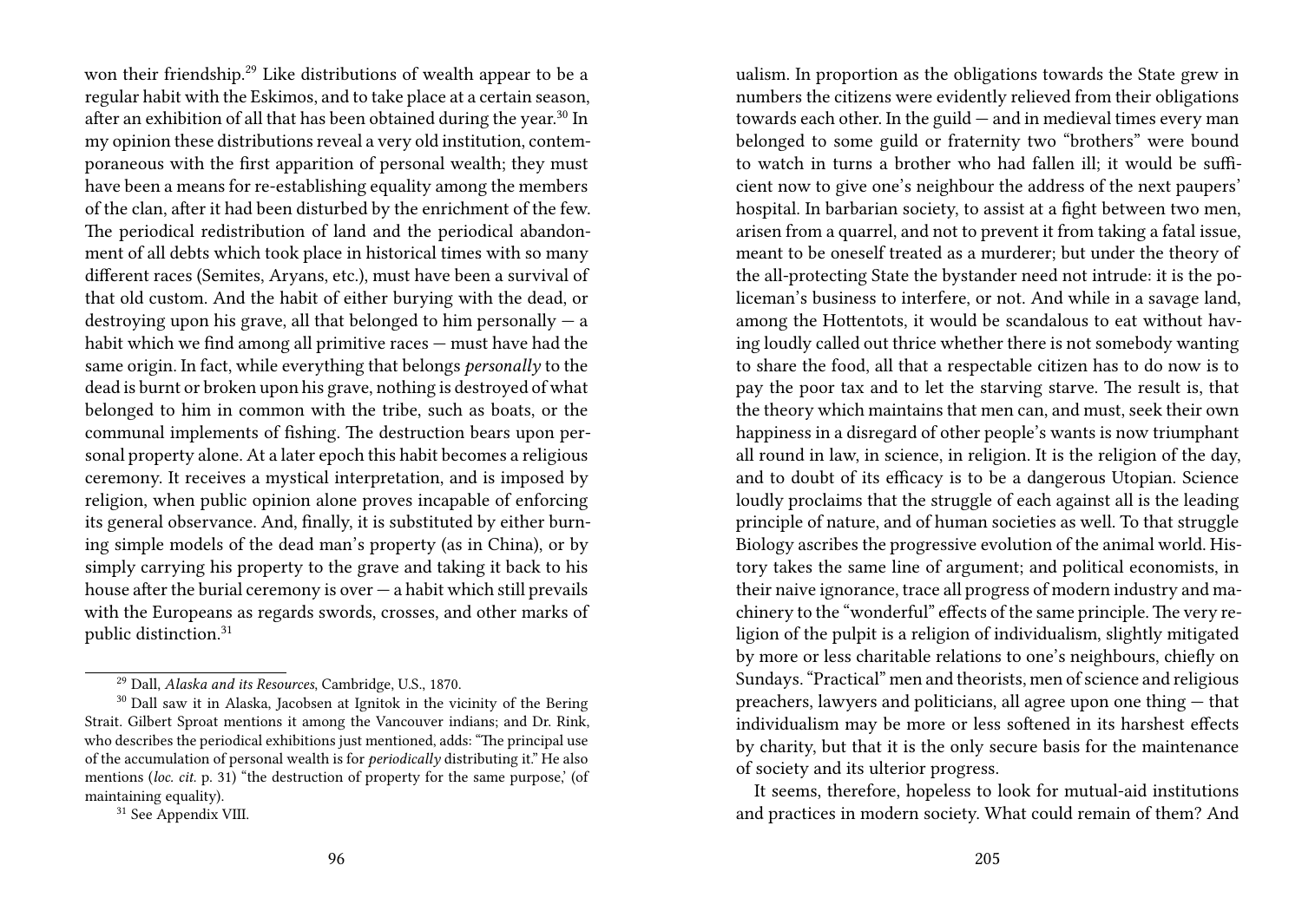what formerly was an organic whole. Under that fatal policy and the wars it engendered, whole regions, once populous and wealthy, were laid bare; rich cities became insignificant boroughs; the very roads which connected them with other cities became impracticable. Industry, art, and knowledge fell into decay. Political education, science, and law were rendered subservient to the idea of State centralization. It was taught in the Universities and from the pulpit that the institutions in which men formerly used to embody their needs of mutual support could not be tolerated in a properly organized State; that the State alone could represent the bonds of union between its subjects; that federalism and "particularism" were the enemies of progress, and the State was the only proper initiator of further development. By the end of the last century the kings on the Continent, the Parliament in these isles, and the revolutionary Convention in France, although they were at war with each other, agreed in asserting that no separate unions between citizens must exist within the State; that hard labour and death were the only suitable punishments to workers who dared to enter into "coalitions." "No state within the State!" The State alone, and the State's Church, must take care of matters of general interest, while the subjects must represent loose aggregations of individuals, connected by no particular bonds, bound to appeal to the Government each time that they feel a common need. Up to the middle of this century this was the theory and practice in Europe. Even commercial and industrial societies were looked at with suspicion. As to the workers, their unions were treated as unlawful almost within our own lifetime in this country and within the last twenty years on the Continent. The whole system of our State education was such that up to the present time, even in this country, a notable portion of society would treat as a revolutionary measure the concession of such rights as every one, freeman or serf, exercised five hundred years ago in the village folkmote, the guild, the parish, and the city.

The absorption of all social functions by the State necessarily favoured the development of an unbridled, narrow-minded individ-

The high standard of the tribal morality of the Eskimos has often been mentioned in general literature. Nevertheless the following remarks upon the manners of the Aleoutes — nearly akin to the Eskimos — will better illustrate savage morality as a whole. They were written, after a ten years' stay among the Aleoutes, by a most remarkable man — the Russian missionary, Veniaminoff. I sum them up, mostly in his own words: —

Endurability (he wrote) is their chief feature. It is simply colossal. Not only do they bathe every morning in the frozen sea, and stand naked on the beach, inhaling the icy wind, but their endurability, even when at hard work on insufficient food, surpasses all that can be imagined. During a protracted scarcity of food, the Aleoute cares first for his children; he gives them all he has, and himself fasts. They are not inclined to stealing; that was remarked even by the first Russian immigrants. Not that they never steal; every Aleoute would confess having sometime stolen something, but it is always a trifle; the whole is so childish. The attachment of the parents to their children is touching, though it is never expressed in words or pettings. The Aleoute is with difficulty moved to make a promise, but once he has made it he will keep it whatever may happen. (An Aleoute made Veniaminoff a gift of dried fish, but it was forgotten on the beach in the hurry of the departure. He took it home. The next occasion to send it to the missionary was in January; and in November and December there was a great scarcity of food in the Aleoute encampment. But the fish was never touched by the starving people, and in January it was sent to its destination.) Their code of morality is both varied and severe. It is considered shameful to be afraid of unavoidable death; to ask pardon from an enemy; to die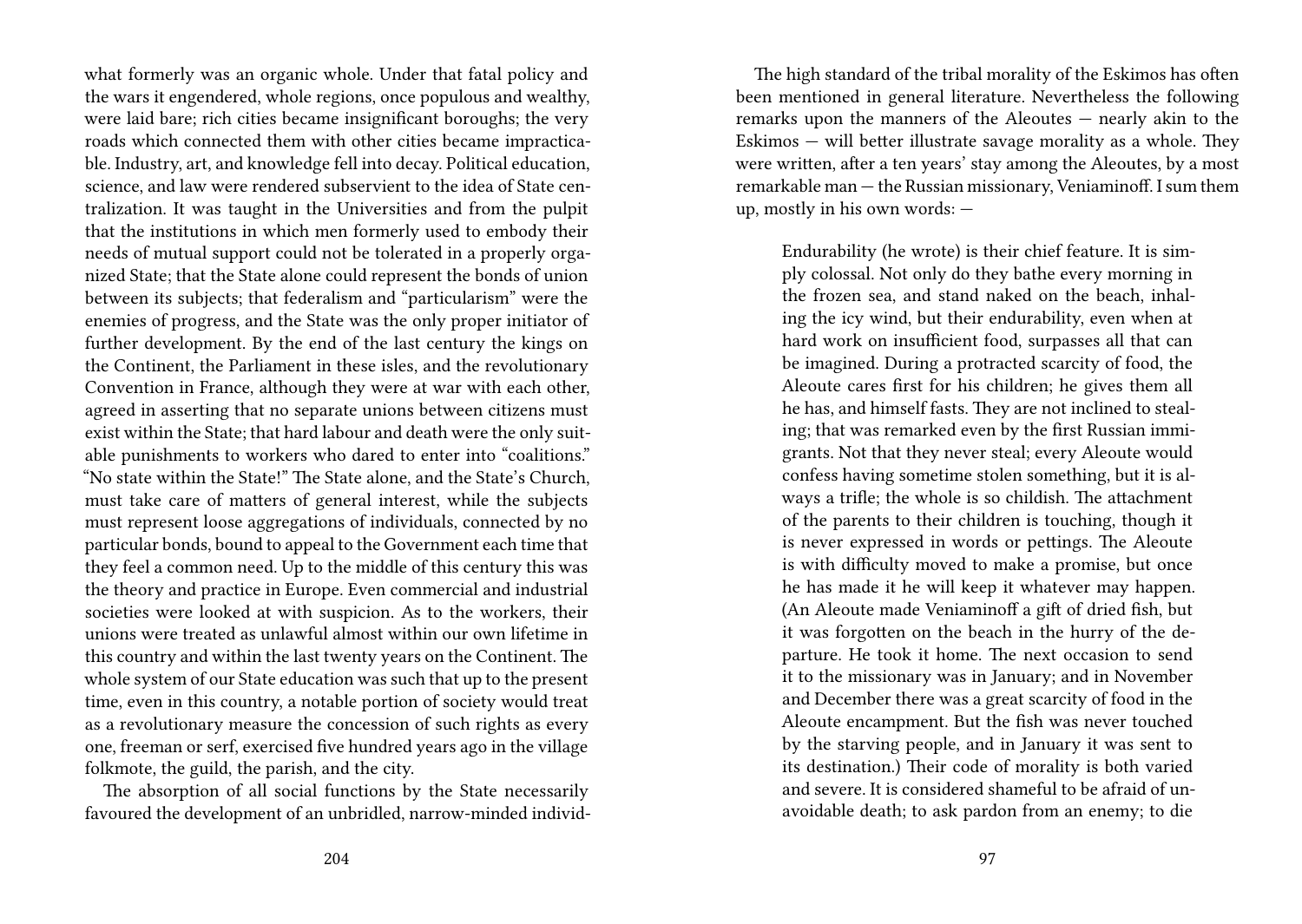without ever having killed an enemy; to be convicted of stealing; to capsize a boat in the harbour; to be afraid of going to sea in stormy weather. to be the first in a party on a long journey to become an invalid in case of scarcity of food; to show greediness when spoil is divided, in which case every one gives his own part to the greedy man to shame him; to divulge a public secret to his wife; being two persons on a hunting expedition, not to offer the best game to the partner; to boast of his own deeds, especially of invented ones; to scold any one in scorn. Also to beg; to pet his wife in other people's presence, and to dance with her to bargain personally: selling must always be made through a third person, who settles the price. For a woman it is a shame not to know sewing, dancing and all kinds of woman's work; to pet her husband and children, or even to speak to her husband in the presence of a stranger.<sup>32</sup>

Such is Aleoute morality, which might also be further illustrated by their tales and legends. Let me also add that when Veniaminoff wrote (in 1840) one murder only had been committed since the last century in a population of 60,000 people, and that among 1,800 Aleoutes not one single common law offence had been known for forty years. This will not seem strange if we remark that scolding, scorning, and the use of rough words are absolutely unknown in Aleoute life. Even their children never fight, and never abuse each other in words. All they may say is, "Your mother does not know sewing," or "Your father is blind of one eye."<sup>33</sup>

to the "true" faith — a faith of brotherhood. At the same time scores of thousands of men and women joined the communist fraternities of Moravia, giving them all their fortune and living in numerous and prosperous settlements constructed upon the principles of communism.<sup>1</sup> Only wholesale massacres by the thousand could put a stop to this widely-spread popular movement, and it was by the sword, the fire, and the rack that the young States secured their first and decisive victory over the masses of the people.<sup>2</sup>

For the next three centuries the States, both on the Continent and in these islands, systematically weeded out all institutions in which the mutual-aid tendency had formerly found its expression. The village communities were bereft of their folkmotes, their courts and independent administration; their lands were confiscated. The guilds were spoliated of their possessions and liberties, and placed under the control, the fancy, and the bribery of the State's official. The cities were divested of their sovereignty, and the very springs of their inner life — the folkmote, the elected justices and administration, the sovereign parish and the sovereign guild  $-$  were annihilated; the State's functionary took possession of every link of

<sup>32</sup> Veniaminoff, *Memoirs relative to the District of Unalashka* (Russian), 3 vols. St. Petersburg, 1840. Extracts, in English, from the above are given in Dall's *Alaska*. A like description of the Australians' morality is given in *Nature*, xlii. p. 639.

<sup>&</sup>lt;sup>33</sup> It is most remarkable that several writers (Middendorff, Schrenk, O. Finsch) described the Ostyaks and Samoyedes in almost the same words. Even when

 $1 A$  bulky literature, dealing with this formerly much neglected subject, is now growing in Germany. Keller's works, *Ein Apostel der Wiedertäufer* and *Geschichte der Wiedertäufer*, Cornelius's *Geschichte des münsterischen Aufruhrs*, and Janssen's *Geschichte des deutschen Volkes* may be named as the leading sources. The first attempt at familiarizing English readers with the results of the wide researches made in Germany in this direction has been made in an excellent little work by Richard Heath — "Anabaptism from its Rise at Zwickau to its Fall at Munster, 1521–1536," London, 1895 (*Baptist Manuals*, vol. i.) — where the leading features of the movement are well indicated, and full bibliographical information is given. Also K. Kautsky's *Communism in Central Europe in the Time of the Reformation*, London, 1897.

<sup>&</sup>lt;sup>2</sup> Few of our contemporaries realize both the extent of this movement and the means by which it was suppressed. But those who wrote immediately after the great peasant war estimated at from 100,000 to 150,000 men the number of peasants slaughtered after their defeat in Germany. See Zimmermann's *Allgemeine Geschichte des grossen Bauernkrieges*. For the measures taken to suppress the movement in the Netherlands see Richard Heath's *Anabaptism*.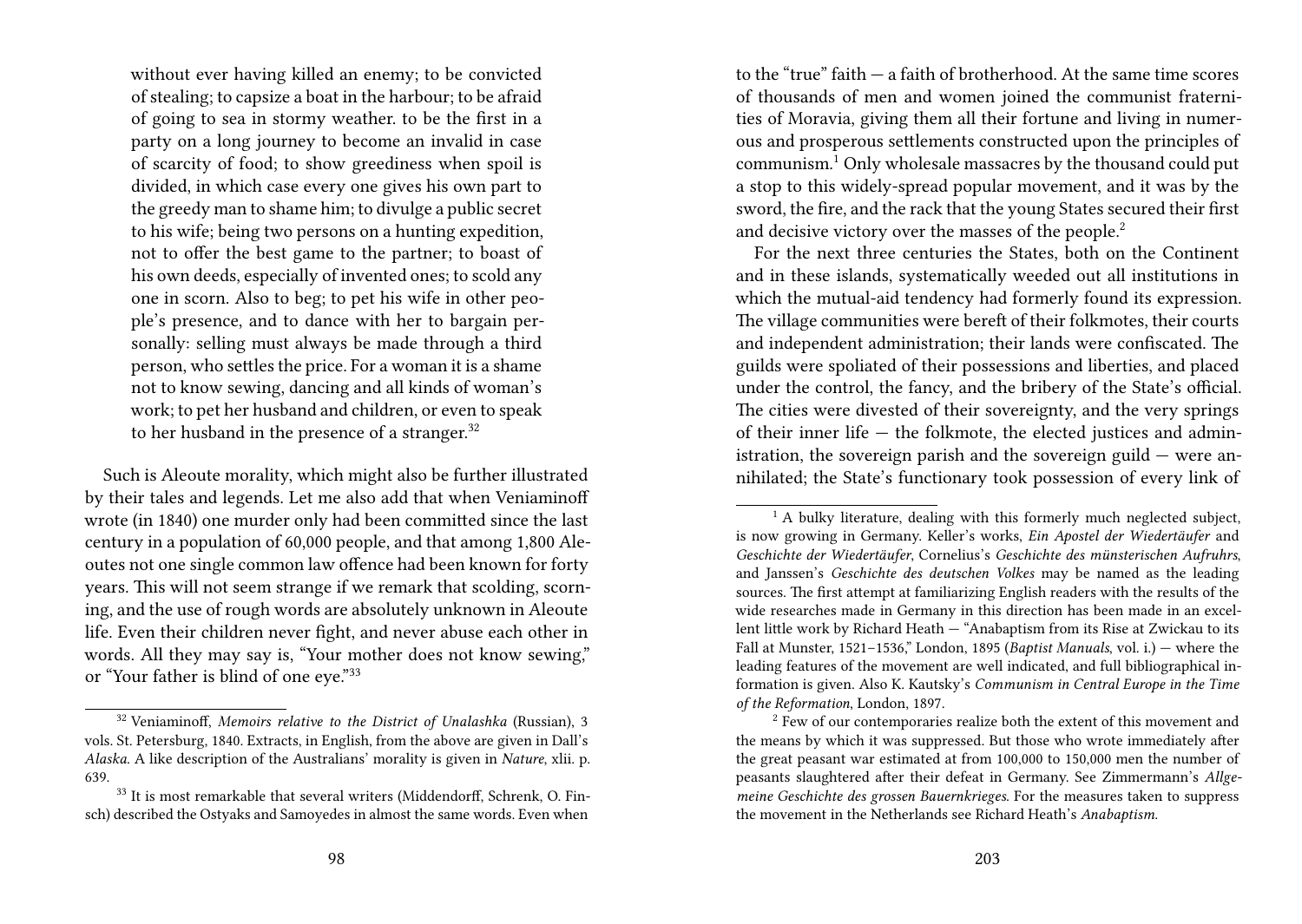in its broad lines, appears as a gradual extension of the mutual-aid principles from the tribe to always larger and larger agglomerations, so as to finally embrace one day the whole of mankind, without respect to its divers creeds, languages, and races.

After having passed through the savage tribe, and next through the village community, the Europeans came to work out in medieval times a new form of Organization, which had the advantage of allowing great latitude for individual initiative, while it largely responded at the same time to man's need of mutual support. A federation of village communities, covered by a network of guilds and fraternities, was called into existence in the medieval cities. The immense results achieved under this new form of union — in wellbeing for all, in industries, art, science, and commerce — were discussed at some length in two preceding chapters, and an attempt was also made to show why, towards the end of the fifteenth century, the medieval republics — surrounded by domains of hostile feudal lords, unable to free the peasants from servitude, and gradually corrupted by ideas of Roman Cæsarism — were doomed to become a prey to the growing military States.

However, before submitting for three centuries to come, to the all-absorbing authority of the State, the masses of the people made a formidable attempt at reconstructing society on the old basis of mutual aid and support. It is well known by this time that the great movement of the reform was not a mere revolt against the abuses of the Catholic Church. It had its constructive ideal as well, and that ideal was life in free, brotherly communities. Those of the early writings and sermons of the period which found most response with the masses were imbued with ideas of the economical and social brotherhood of mankind. The "Twelve Articles" and similar professions of faith, which were circulated among the German and Swiss peasants and artisans, maintained not only every one's right to interpret the Bible according to his own understanding, but also included the demand of communal lands being restored to the village communities and feudal servitudes being abolished, and they always alluded

Many features of savage life remain, however, a puzzle to Europeans. The high development of tribal solidarity and the good feelings with which primitive folk are animated towards each other, could be illustrated by any amount of reliable testimony. And yet it is not the less certain that those same savages practise infanticide; that in some cases they abandon their old people, and that they blindly obey the rules of blood-revenge. We must then explain the coexistence of facts which, to the European mind, seem so contradictory at the first sight. I have just mentioned how the Aleoute father starves for days and weeks, and gives everything eatable to his child; and how the Bushman mother becomes a slave to follow her child; and I might fill pages with illustrations of the really *tender* relations existing among the savages and their children. Travellers continually mention them incidentally. Here you read about the fond love of a mother; there you see a father wildly running through the forest and carrying upon his shoulders his child bitten by a snake; or a missionary tells you the despair of the parents at the loss of a child whom he had saved, a few years before, from being immolated at its birth. you learn that the "savage" mothers usually nurse their children till the age of four, and that, in the New Hebrides, on the loss of a specially beloved child, its mother, or aunt, will kill herself to take care of it in the other world.<sup>34</sup> And so on.

Like facts are met with by the score; so that, when we see that these same loving parents practise infanticide, we are bound to recognize that the habit (whatever its ulterior transformations may be) took its origin under the sheer pressure of necessity, as an obliga-

drunken, their quarrels are insignificant. "For a hundred years one single murder has been committed in the *tundra*;" "their children never fight;" "anything may be left for years in the tundra, even food and gin, and nobody will touch it;" and so on. Gilbert Sproat "*never* witnessed a fight between two sober natives" of the Aht Indians of Vancouver Island. "Quarrelling is also rare among their children." (Rink, *loc. cit.*) And so on.

<sup>34</sup> Gill, quoted in Gerland and Waitz's *Anthropologie*, v. 641. See also pp. 636– 640, where many facts of parental and filial love are quoted.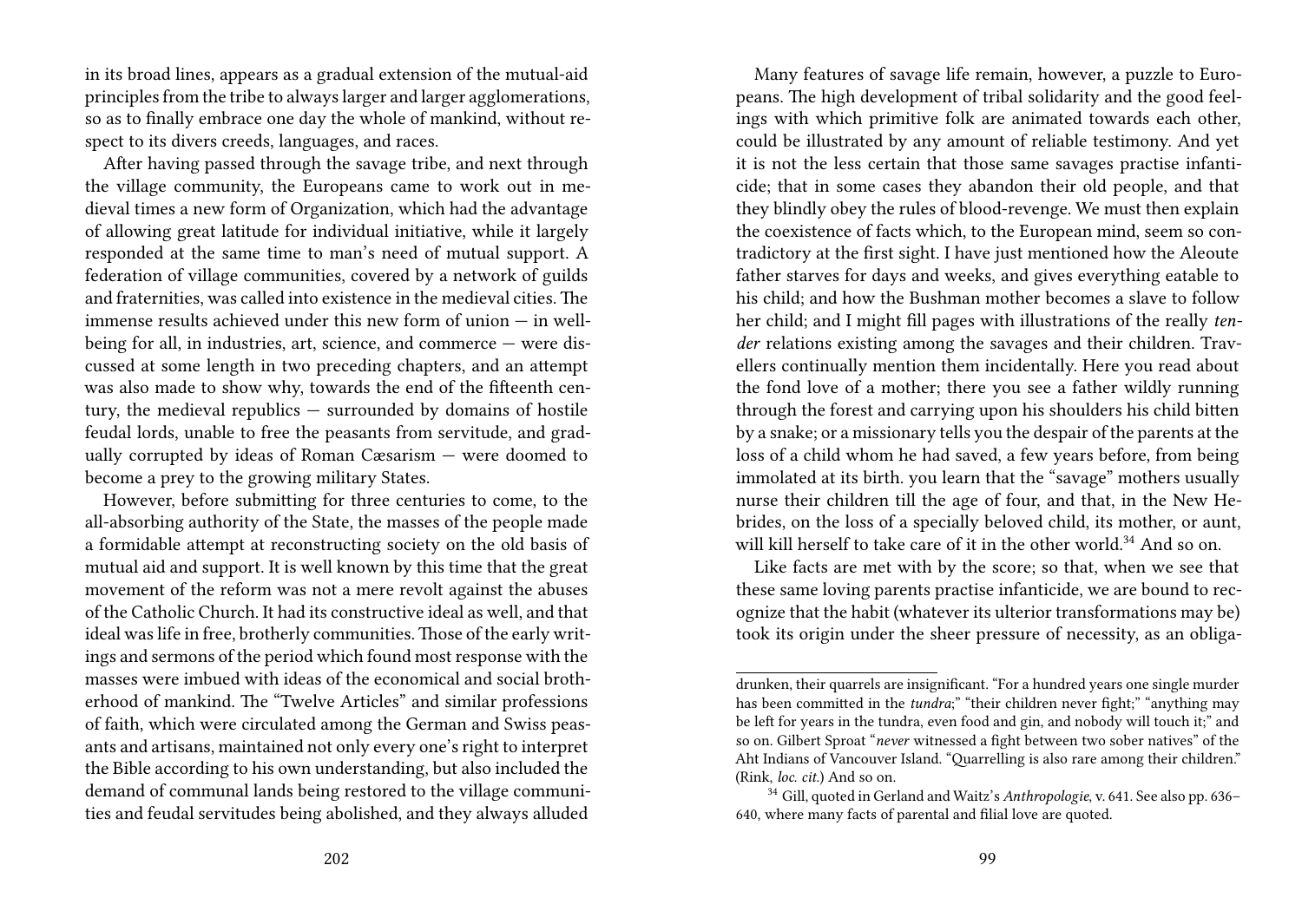tion towards the tribe, and a means for rearing the already growing children. The savages, as a rule, do not "multiply without stint," as some English writers put it. On the contrary, they take all kinds of measures for diminishing the birth-rate. A whole series of restrictions, which Europeans certainly would find extravagant, are imposed to that effect, and they are strictly obeyed. But notwithstanding that, primitive folk cannot rear all their children. However, it has been remarked that as soon as they succeed in increasing their regular means of subsistence, they at once begin to abandon the practice of infanticide. On the whole, the parents obey that obligation reluctantly, and as soon as they can afford it they resort to all kinds of compromises to save the lives of their new-born. As has been so well pointed out by my friend Elie Reclus,<sup>35</sup> they invent the lucky and unlucky days of births, and spare the children born on the lucky days; they try to postpone the sentence for a few hours, and then say that if the baby has lived one day it must live all its natural life.<sup>36</sup> They hear the cries of the little ones coming from the forest, and maintain that, if heard, they forbode a misfortune for the tribe; and as they have no baby-farming nor *crèches* for getting rid of the children, every one of them recoils before the necessity of performing the cruel sentence; they prefer to expose the baby in the wood rather than to take its life by violence. Ignorance, not cruelty, maintains infanticide; and, instead of moralizing the savages with sermons, the missionaries would do better to follow the example of Veniaminoff, who, every year till his old age, crossed the sea of Okhotsk in a miserable boat, or travelled on dogs among his Tchuktchis, supplying them with bread and fishing implements. He thus had really stopped infanticide.

The same is true as regards what superficial observers describe as parricide. We just now saw that the habit of abandoning old people is not so widely spread as some writers have maintained it to be.

## **Chapter 7: Mutual Aid Amongst Ourselves**

*Popular revolts at the beginning of the State-period. — Mutual Aid institutions of the present time. — The village community; its struggles for resisting its abolition by the State. — Habits derived from the village-community life, retained in our modern villages. — Switzerland, France, Germany, Russia.*

The mutual-aid tendency in man has so remote an origin, and is so deeply interwoven with all the past evolution of the human race, that it has been maintained by mankind up to the present time, notwithstanding all vicissitudes of history. It was chiefly evolved during periods of peace and prosperity; but when even the greatest calamities befell men — when whole countries were laid waste by wars, and whole populations were decimated by misery, or groaned under the yoke of tyranny — the same tendency continued to live in the villages and among the poorer classes in the towns; it still kept them together, and in the long run it reacted even upon those ruling, fighting, and devastating minorities which dismissed it as sentimental nonsense. And whenever mankind had to work out a new social organization, adapted to a new phasis of development, its constructive genius always drew the elements and the inspiration for the new departure from that same ever-living tendency. New economical and social institutions, in so far as they were a creation of the masses, new ethical systems, and new religions, all have originated from the same source, and the ethical progress of our race, viewed

<sup>35</sup> *Primitive Folk*, London, 1891.

<sup>36</sup> Gerland, *loc. cit.* v. 636.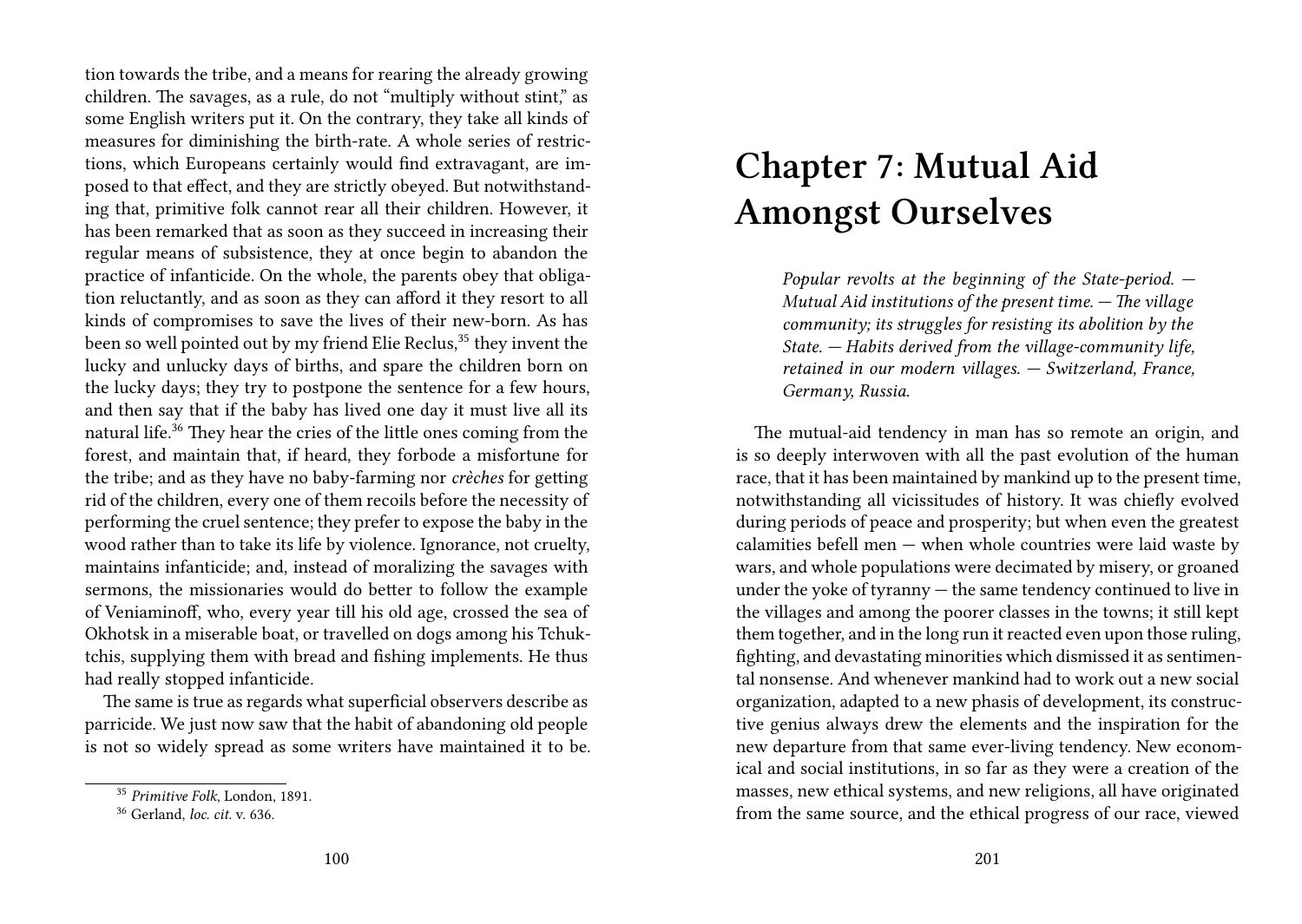Gieronimo Savonarola, for advice, the monk's answer was: — "Oh, people mine, thou knowest that I cannot go into State affairs… purify thy soul, and if in such a disposition of mind thou reformest thy city, then, people of Florence, thou shalt have inaugurated the reform in all Italy!" Carnival masks and vicious books were burned, a law of charity and another against usurers were passed — and the democracy of Florence remained where it was. The old spirit had gone. By too much trusting to government, they had ceased to trust to themselves; they were unable to open new issues. The State had only to step in and to crush down their last liberties.

And yet, the current of mutual aid and support did not die out in the masses, it continued to flow even after that defeat. It rose up again with a formidable force, in answer to the communist appeals of the first propagandists of the reform, and it continued to exist even after the masses, having failed to realize the life which they hoped to inaugurate under the inspiration of a reformed religion, fell under the dominions of an autocratic power. It flows still even now, and it seeks its way to find out a new expression which would not be the State, nor the mediæval city, nor the village community of the barbarians, nor the savage clan, but would proceed from all of them, and yet be superior to them in its wider and more deeply humane conceptions.

It has been extremely exaggerated, but it is occasionally met with among nearly all savages; and in such cases it has the same origin as the exposure of children. When a "savage" feels that he is a burden to his tribe; when every morning his share of food is taken from the mouths of the children — and the little ones are not so stoical as their fathers: they cry when they are hungry; when every day he has to be carried across the stony beach, or the virgin forest, on the shoulders of younger people there are no invalid carriages, nor destitutes to wheel them in savage lands — he begins to repeat what the old Russian peasants say until now-a-day. "*Tchujoi vek zayedayu, Pora na pokoi!*" ("I live other people's life: it is time to retire!") And he retires. He does what the soldier does in a similar case. When the salvation of his detachment depends upon its further advance, and he can move no more, and knows that he must die if left behind, the soldier implores his best friend to render him the last service before leaving the encampment. And the friend, with shivering hands, discharges his gun into the dying body. So the savages do. The old man asks himself to die; he himself insists upon this last duty towards the community, and obtains the consent of the tribe; he digs out his grave; he invites his kinsfolk to the last parting meal. His father has done so, it is now his turn; and he parts with his kinsfolk with marks of affection. The savage so much considers death as part of his *duties* towards his community, that he not only refuses to be rescued (as Moffat has told), but when a woman who had to be immolated on her husband's grave was rescued by missionaries, and was taken to an island, she escaped in the night, crossed a broad sea-arm, swimming and rejoined her tribe, to die on the grave.<sup>37</sup> It has become with them a matter of religion. But the savages, as a rule, are so reluctant to take any one's life otherwise than in fight, that none of them will take upon himself to shed human blood, and they resort to all kinds of stratagems, which have been so falsely interpreted. In most cases, they abandon the old man in the wood,

<sup>37</sup> Erskine, quoted in Gerland and Waitz's *Anthropologie*, v. 640.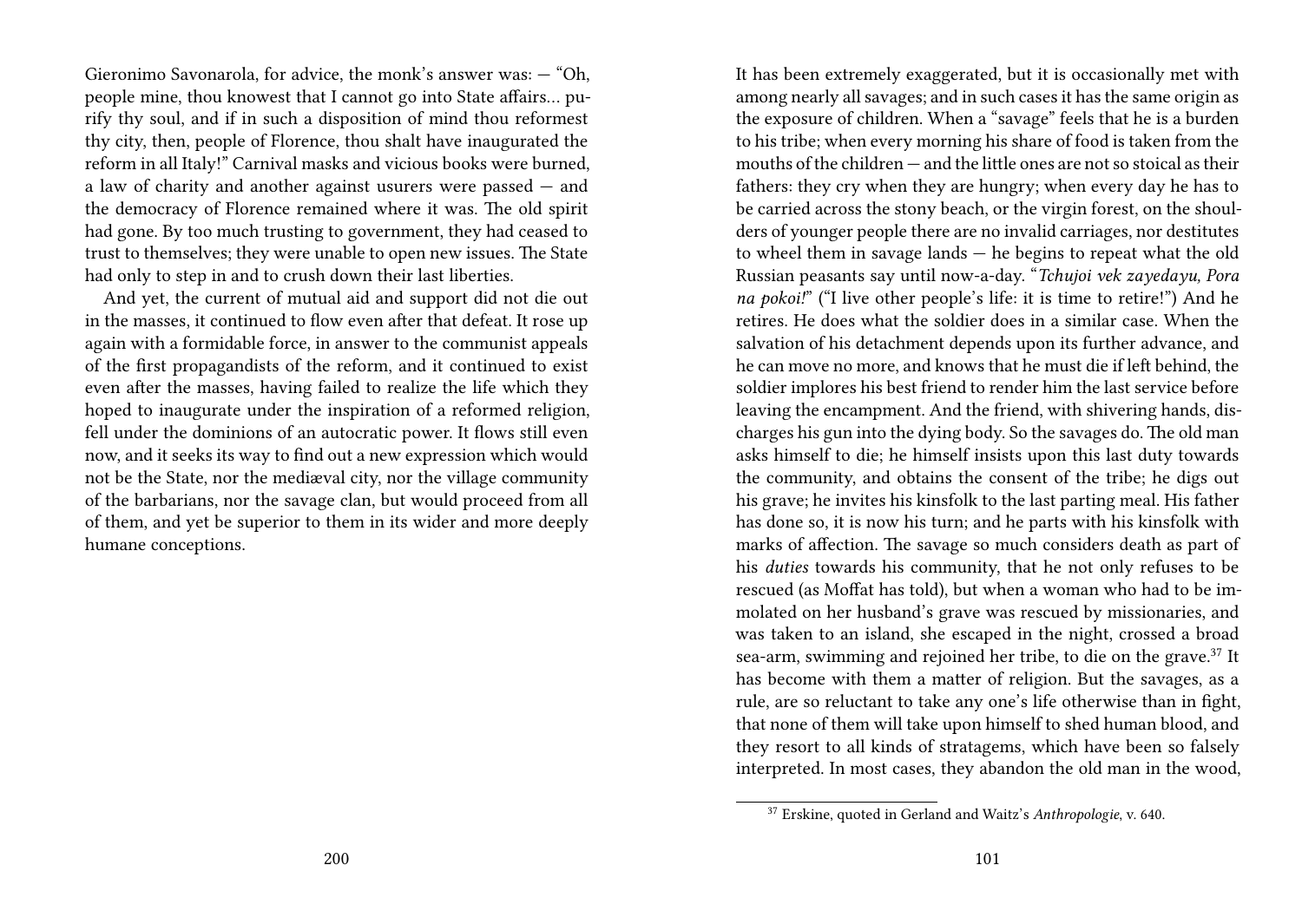after having given him more than his share of the common food. Arctic expeditions have done the same when they no more could carry their invalid comrades. "Live a few days more. *may be* there will be some unexpected rescue!"

West European men of science, when coming across these facts, are absolutely unable to stand them; they can not reconcile them with a high development of tribal morality, and they prefer to cast a doubt upon the exactitude of absolutely reliable observers, instead of trying to explain the parallel existence of the two sets of facts: a high tribal morality together with the abandonment of the parents and infanticide. But if these same Europeans were to tell a savage that people, extremely amiable, fond of their own children, and so impressionable that they cry when they see a misfortune simulated on the stage, are living in Europe within a stone's throw from dens in which children die from sheer want of food, the savage, too, would not understand them. I remember how vainly I tried to make some of my Tungus friends understand our civilization of individualism: they could not, and they resorted to the most fantastical suggestions. The fact is that a savage, brought up in ideas of a tribal solidarity in everything for bad and for good, is as incapable of understanding a "moral" European, who knows nothing of that solidarity, as the average European is incapable of understanding the savage. But if our scientist had lived amidst a half-starving tribe which does not possess among them all one man's food for so much as a few days to come, he probably might have understood their motives. So also the savage, if he had stayed among us, and received our education, may be, would understand our European indifference towards our neighbours, and our Royal Commissions for the prevention of "babyfarming." "Stone houses make stony hearts," the Russian peasants say. But he ought to live in a stone house first.

Similar remarks must be made as regards cannibalism. Taking into account all the facts which were brought to light during a recent controversy on this subject at the Paris Anthropological Society, and many incidental remarks scattered throughout the "savage"

of Innocent the Third, had succeeded in paralyzing the idea — the antique Greek idea — which presided at the foundation of the cities. For two or three hundred years they taught from the pulpit, the University chair, and the judges' bench, that salvation must be sought for in a strongly-centralized State, placed under a semi-divine authority;<sup>41</sup> that *one* man can and must be the saviour of society, and that in the name of public salvation he can commit any violence: burn men and women at the stake, make them perish under indescribable tortures, plunge whole provinces into the most abject misery. Nor did they fail to give object lessons to this effect on a grand scale, and with an unheard-of cruelty, wherever the king's sword and the Church's fire, or both at once, could reach. By these teachings and examples, continually repeated and enforced upon public attention, the very minds of the citizens had been shaped into a new mould. They began to find no authority too extensive, no killing by degrees too cruel, once it was "for public safety." And, with this new direction of mind and this new belief in one man's power, the old federalist principle faded away, and the very creative genius of the masses died out. The Roman idea was victorious, and in such circumstances the centralized State had in the cities a ready prey.

Florence in the fifteenth century is typical of this change. Formerly a popular revolution was the signal of a new departure. Now, when the people, brought to despair, insurged, it had constructive ideas no more; no fresh idea came out of the movement. A thousand representatives were put into the Communal Council instead of 400; 100 men entered the *signoria* instead of 80. But a revolution of figures could be of no avail. The people's discontent was growing up, and new revolts followed. A saviour  $-$  the "tyran"  $-$  was appealed to; he massacred the rebels, but the disintegration of the communal body continued worse than ever. And when, after a new revolt, the people of Florence appealed to their most popular man,

<sup>&</sup>lt;sup>41</sup> See the theories expressed by the Bologna lawyers, already at the Congress of Roncaglia in 1158.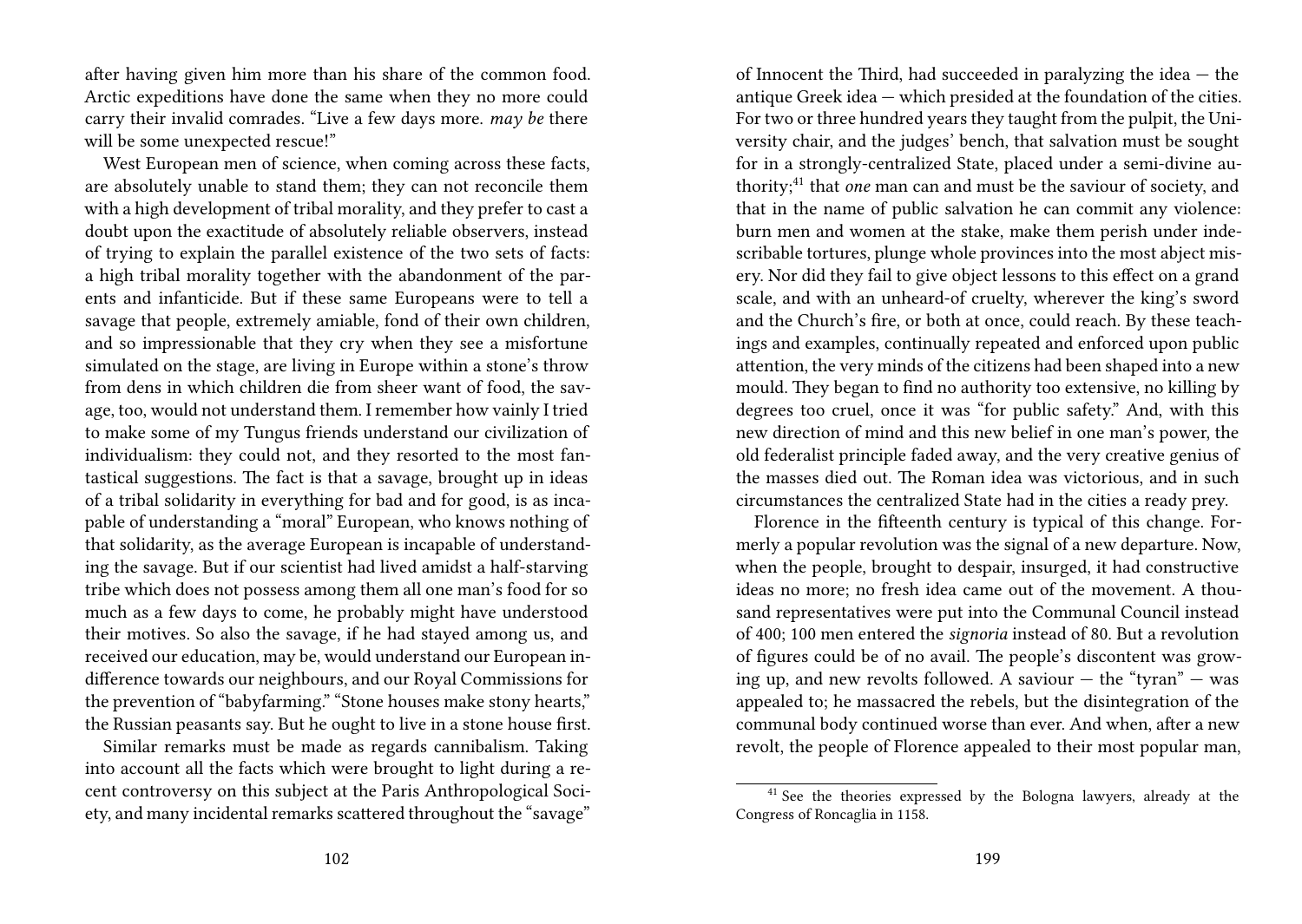ture. They thus repeated the error which had once been committed by the cities of antique Greece, and they fell through it into the same crimes.<sup>39</sup> The estrangement of so many cities from the land necessarily drew them into a policy hostile to the land, which became more and more evident in the times of Edward the Third.<sup>40</sup> the French Jacqueries, the Hussite wars, and the Peasant War in Germany. On the other hand, a commercial policy involved them in distant enterprises. Colonies were founded by the Italians in the south-east, by German cities in the east, by Slavonian cities in the far northeast. Mercenary armies began to be kept for colonial wars, and soon for local defence as well. Loans were contacted to such an extent as to totally demoralize the citizens; and internal contests grew worse and worse at each election, during which the colonial politics in the interest of a few families was at stake. The division into rich and poor grew deeper, and in the sixteenth century, in each city, the royal authority found ready allies and support among the poor.

And there is yet another cause of the decay of communal institutions, which stands higher and lies deeper than all the above. The history of the mediæval cities offers one of the most striking illustrations of the power of *ideas* and *principles* upon the destinies of mankind, and of the quite opposed results which are obtained when a deep modification of leading ideas has taken place. Self-reliance and federalism, the sovereignty of each group, and the construction of the political body from the simple to the composite, were the leading ideas in the eleventh century. But since that time the conceptions had entirely changed. The students of Roman law and the prelates of the Church, closely bound together since the time

literature, we are bound to recognize that that practice was brought into existence by sheer necessity. but that it was further developed by superstition and religion into the proportions it attained in Fiji or in Mexico. It is a fact that until this day many savages are compelled to devour corpses in the most advanced state of putrefaction, and that in cases of absolute scarcity some of them have had to disinter and to feed upon human corpses, even during an epidemic. These are ascertained facts. But if we now transport ourselves to the conditions which man had to face during the glacial period, in a damp and cold climate, with but little vegetable food at his disposal; if we take into account the terrible ravages which scurvy still makes among underfed natives, and remember that meat and fresh blood are the only restoratives which they know, we must admit that man, who formerly was a granivorous animal, became a flesh-eater during the glacial period. He found plenty of deer at that time, but deer often migrate in the Arctic regions, and sometimes they entirely abandon a territory for a number of years. In such cases his last resources disappeared. During like hard trials, cannibalism has been resorted to even by Europeans, and it was resorted to by the savages. Until the present time, they occasionally devour the corpses of their own dead: they must have devoured then the corpses of those who had to die. Old people died, convinced that by their death they were rendering a last service to the tribe. This is why cannibalism is represented by some savages as of divine origin, as something that has been ordered by a messenger from the sky. But later on it lost its character of necessity, and survived as a superstition. Enemies had to be eaten in order to inherit their courage; and, at a still later epoch, the enemy's eye or heart was eaten for the same purpose; while among other tribes, already having a numerous priesthood and a developed mythology, evil gods, thirsty for human blood, were invented, and human sacrifices required by the priests to appease the gods. In this religious phase of its existence, cannibalism attained its most revolting characters. Mexico is a well-known example; and in Fiji, where the king could eat any

<sup>&</sup>lt;sup>39</sup> The trade in slaves kidnapped in the East was never discontinued in the Italian republics till the fifteenth century. Feeble traces of it are found also in Germany and elsewhere. See Cibrario. *Della schiavitù e del servaggio*, 2 vols. Milan, 1868; Professor Luchitzkiy, "Slavery and Russian Slaves in Florence in the Fourteenth and Fifteenth Centuries," in *Izvestia* of the Kieff University, 1885.

<sup>40</sup> J.R. Green's *History of the English People*, London, 1878, i. 455.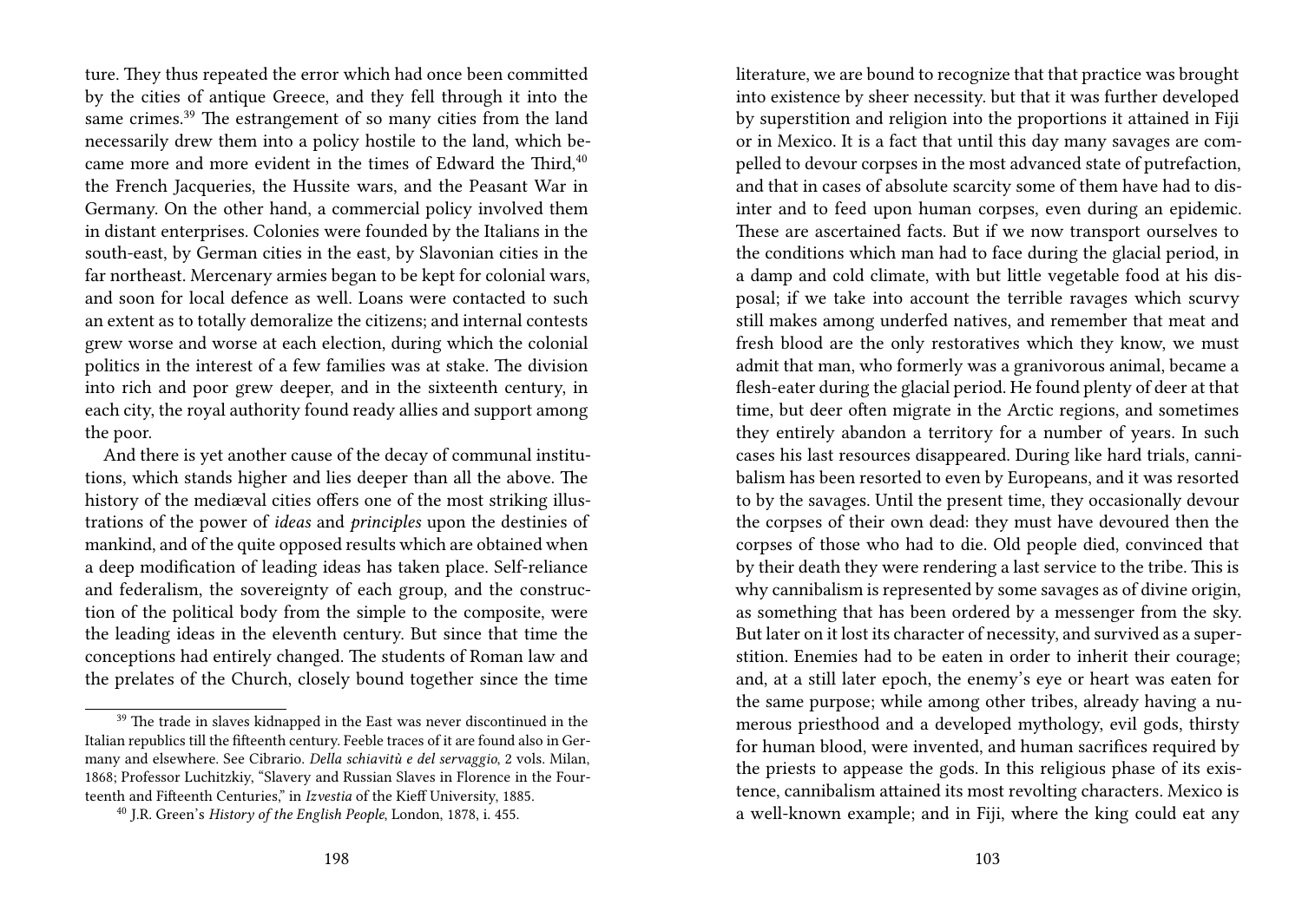one of his subjects, we also find a mighty cast of priests, a complicated theology,<sup>38</sup> and a full development of autocracy. Originated by necessity, cannibalism became, at a later period, a religious institution, and in this form it survived long after it had disappeared from among tribes which certainly practised it in former times, but did not attain the theocratical stage of evolution. The same remark must be made as regards infanticide and the abandonment of parents. In some cases they also have been maintained as a survival of olden times, as a religiously-kept tradition of the past.

I will terminate my remarks by mentioning another custom which also is a source of most erroneous conclusions. I mean the practice of blood-revenge. All savages are under the impression that blood shed must be revenged by blood. If any one has been killed, the murderer must die; if any one has been wounded, the aggressor's blood must be shed. There is no exception to the rule, not even for animals; so the hunter's blood is shed on his return to the village when he has shed the blood of an animal. That is the savages' conception of justice  $-$  a conception which yet prevails in Western Europe as regards murder. Now, when both the offender and the offended belong to the same tribe, the tribe and the offended person settle the affair.<sup>39</sup> But when the offender belongs to another tribe, and that tribe, for one reason or another, refuses a compensation,

their part to the making of the city  $-$  as they really did  $-$  a sharp division was traced between the "families" of old burghers and the newcomers. For the former, all benefits from communal trade and communal lands were reserved, and nothing was left for the latter but the right of freely using the skill of their own hands. The city thus became divided into "the burghers" or "the commonalty," and "the inhabitants."<sup>38</sup> The trade, which was formerly communal, now became the privilege of the merchant and artisan "families," and the next step — that of becoming individual, or the privilege of oppressive trusts — was unavoidable.

The same division took place between the city proper and the surrounding villages. The commune had well tried to free the peasants, but her wars against the lords became, as already mentioned, wars for freeing the city itself from the lords, rather than for freeing the peasants. She left to the lord his rights over the villeins, on condition that he would molest the city no more and would become co-burgher. But the nobles "adopted" by the city, and now residing within its walls, simply carried on the old war within the very precincts of the city. They disliked to submit to a tribunal of simple artisans and merchants, and fought their old feuds in the streets. Each city had now its Colonnas and Orsinis, its Overstolzes and Wises. Drawing large incomes from the estates they had still retained, they surrounded themselves with numerous clients and feudalized the customs and habits of the city itself. And when discontent began to be felt in the artisan classes of the town, they offered their sword and their followers to settle the differences by a free fight, instead of letting the discontent find out the channels which it did not fail to secure itself in olden times.

The greatest and the most fatal error of most cities was to base their wealth upon commerce and industry, to the neglect of agricul-

<sup>38</sup> W.T. Pritchard, *Polynesian Reminiscences*, London, 1866, p. 363.

<sup>&</sup>lt;sup>39</sup> It is remarkable, however, that in case of a sentence of death, nobody will take upon himself to be the executioner. Every one throws his stone, or gives his blow with the hatchet, carefully avoiding to give a mortal blow. At a later epoch, the priest will stab the victim with a sacred knife. Still later, it will be the king, until civilization invents the hired hangman. See Bastian's deep remarks upon this subject in *Der Mensch in der Geschichte*, iii. *Die Blutrache*, pp. 1–36. A remainder of this tribal habit, I am told by Professor E. Nys, has survived in military executions till our own times. In the middle portion of the nineteenth century it was the habit to load the rifles of the twelve soldiers called out for shooting the condemned victim, with eleven ball-cartridges and one blank cartridge. As the soldiers never knew who of them had the latter, each one could console his disturbed conscience by thinking that he was not one of the murderers.

<sup>&</sup>lt;sup>38</sup> Brentano fully understood the fatal effects of the struggle between the "old burghers" and the new-comers. Miaskowski, in his work on the village communities of Switzerland, has indicated the same for village communities.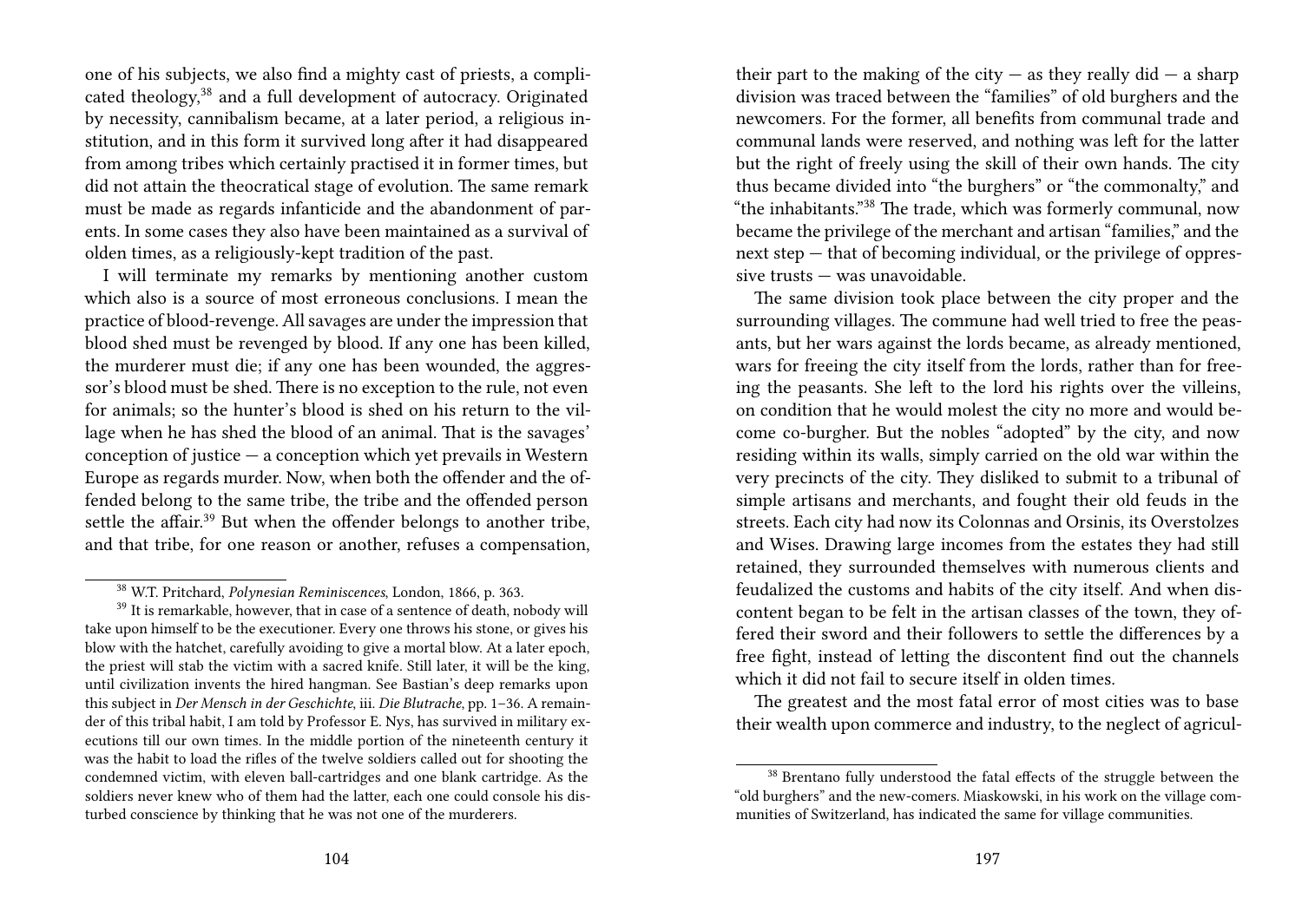The Christian Church, once a rebel against Roman law and now its ally, worked in the same direction. The attempt at constituting the theocratic Empire of Europe having proved a failure, the more intelligent and ambitious bishops now yielded support to those whom they reckoned upon for reconstituting the power of the Kings of Israel or of the Emperors of Constantinople. The Church bestowed upon the rising rulers her sanctity, she crowned them as God's representatives on earth, she brought to their service the learning and the statesmanship of her ministers, her blessings and maledictions, her riches, and the sympathies she had retained among the poor. The peasants, whom the cities had failed or refused to free, on seeing the burghers impotent to put an end to the interminable wars between the knights — which wars they had so dearly to pay for  $-$  now set their hopes upon the King, the Emperor, or the Great Prince; and while aiding them to crush down the mighty feudal owners, they aided them to constitute the centralized State. And finally, the invasions of the Mongols and the Turks, the holy war against the Maures in Spain, as well as the terrible wars which soon broke out between the growing centres of sovereignty — Ile de France and Burgundy, Scotland and England, England and France, Lithuania and Poland, Moscow and Tver, and so on — contributed to the same end. Mighty States made their appearance; and the cities had now to resist not only loose federations of lords, but strongly-organized centres, which had armies of serfs at their disposal.

The worst was, that the growing autocracies found support in the divisions which had grown within the cities themselves. The fundamental idea of the mediæval city was grand, but it was not wide enough. Mutual aid and support cannot be limited to a small association; they must spread to its surroundings, or else the surroundings will absorb the association. And in this respect the mediæval citizen had committed a formidable mistake at the outset. Instead of looking upon the peasants and artisans who gathered under the protection of his walls as upon so many aids who would contribute

then the offended tribe decides to take the revenge itself. Primitive folk so much consider every one's acts as a tribal affair, dependent upon tribal approval, that they easily think the clan responsible for every one's acts. Therefore, the due revenge may be taken upon any member of the offender's clan or relatives.<sup>40</sup> It may often happen, however, that the retaliation goes further than the offence. In trying to inflict a wound, they may kill the offender, or wound him more than they intended to do, and this becomes a cause for a new feud, so that the primitive legislators were careful in requiring the retaliation to be limited to an eye for an eye, a tooth for a tooth, and blood for blood.<sup>41</sup>

It is remarkable, however, that with most primitive folk like feuds are infinitely rarer than might be expected; though with some of them they may attain abnormal proportions, especially with mountaineers who have been driven to the highlands by foreign invaders, such as the mountaineers of Caucasia, and especially those of Bor $neo - the$  Dayaks. With the Dayaks  $-$  we were told lately  $-$  the feuds had gone so far that a young man could neither marry nor be proclaimed of age before he had secured the head of an enemy. This horrid practice was fully described in a modern English work.<sup>42</sup> It appears, however, that this affirmation was a gross exaggeration.

 $40$  In Africa, and elsewhere too, it is a widely-spread habit, that if a theft has been committed, the next clan has to restore the equivalent of the stolen thing, and then look itself for the thief. A. H. Post, *Afrikanische Jurisprudenz*, Leipzig, 1887, vol. i. p. 77.

<sup>41</sup> See Prof. M. Kovalevsky's *Modern Customs and Ancient Law* (Russian), Moscow, 1886, vol. ii., which contains many important considerations upon this subject.

<sup>42</sup> See Carl Bock, *The Head Hunters of Borneo*, London, 1881. I am told, however, by Sir Hugh Law, who was for a long time Governor of Borneo, that the "head-hunting" described in this book is grossly exaggerated. Altogether, my informant speaks of the Dayaks in exactly the same sympathetic terms as Ida Pfeiffer. Let me add that Mary Kingsley speaks in her book on West Africa in the same sympathetic terms of the Fans, who had been represented formerly as the most "terrible cannibals."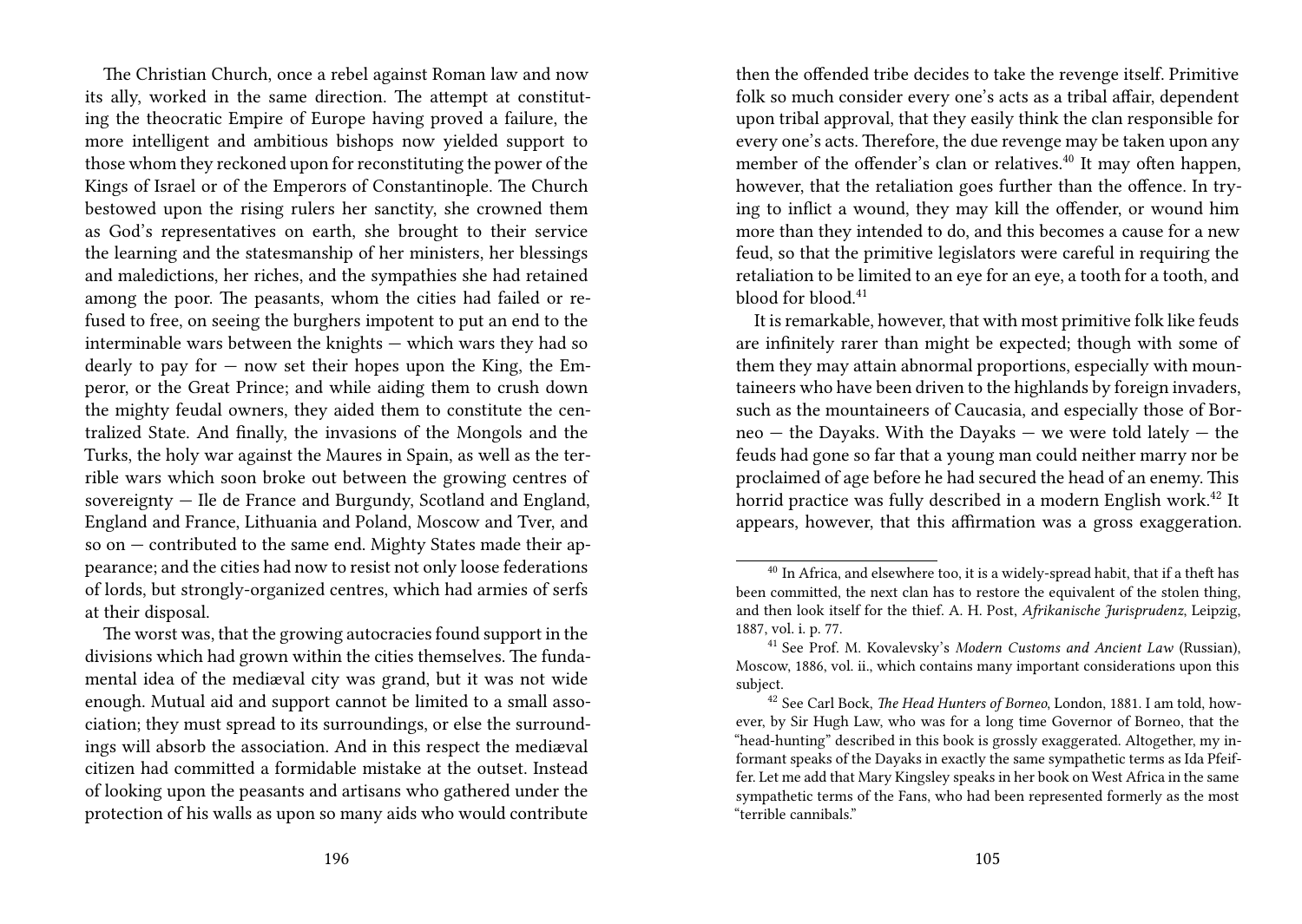Moreover, Dayak "head-hunting" takes quite another aspect when we learn that the supposed "headhunter" is not actuated at all by personal passion. He acts under what he considers as a moral obligation towards his tribe, just as the European judge who, in obedience to the same, evidently wrong, principle of "blood for blood," hands over the condemned murderer to the hangman. Both the Dayak and the judge would even feel remorse if sympathy moved them to spare the murderer. That is why the Dayaks, apart from the murders they commit when actuated by their conception of justice, are depicted, by all those who know them, as a most sympathetic people. Thus Carl Bock, the same author who has given such a terrible picture of head-hunting, writes:

"As regards morality, I am bound to assign to the Dayaks a high place in the scale of civilization… Robberies and theft are entirely unknown among them. They also are very truthful… If I did not always get the ' whole truth,' I always got, at least, nothing but the truth from them. I wish I could say the same of the Malays" (pp. 209 and 210).

Bock's testimony is fully corroborated by that of Ida Pfeiffer. "I fully recognized," she wrote, "that I should be pleased longer to travel among them. I usually found them honest, good, and reserved… much more so than any other nation I know."<sup>43</sup> Stoltze used almost the same language when speaking of them. The Dayaks usually have but one wife, and treat her well. They are very sociable, and every morning the whole clan goes out for fishing, hunting, or gardening, in large parties. Their villages consist of big huts, each of which is inhabited by a dozen families, and sometimes by several hundred persons, peacefully living together. They show great

were so full of life, not live further on? Why were they seized with senile debility in the sixteenth century? and, after having repulsed so many assaults from without, and only borrowed new vigour from their interior struggles, why did they finally succumb to both?

Various causes contributed to this effect, some of them having their roots in the remote past, while others originated in the mistakes committed by the cities themselves. Towards the end of the fifteenth century, mighty States, reconstructed on the old Roman pattern, were already coming into existence. In each country and each region some feudal lord, more cunning, more given to hoarding, and often less scrupulous than his neighbours, had succeeded in appropriating to himself richer personal domains, more peasants on his lands, more knights in his following, more treasures in his chest. He had chosen for his seat a group of happily-situated villages, not yet trained into free municipal life — Paris, Madrid, or  $M$ oscow  $-$  and with the labour of his serfs he had made of them royal fortified cities, whereto he attracted war companions by a free distribution of villages, and merchants by the protection he offered to trade.The germ of a future State, which began gradually to absorb other similar centres, was thus laid. Lawyers, versed in the study of Roman law, flocked into such centres; a tenacious and ambitious race of men issued from among the burgesses, who equally hated the naughtiness of the lords and what they called the lawlessness of the peasants. The very forms of the village community, unknown to their code, the very principles of federalism were repulsive to them as "barbarian" inheritances. Cæsarism, supported by the fiction of popular consent and by the force of arms, was their ideal, and they worked hard for those who promised to realize it.<sup>37</sup>

<sup>43</sup> Ida Pfeiffer, *Meine zweite Weltrieze*, Wien, 1856, vol. i. pp. 116 seq. See also Müller and Temminch's *Dutch Possessions in Archipelagic India*, quoted by Elisée Reclus, in *Géographie Universelle*, xiii.

<sup>&</sup>lt;sup>37</sup> Cf. L. Ranke's excellent considerations upon the essence of Roman Law in his *Weltgeschichte*, Bd. iv. Abth. 2, pp. 2O-31. Also Sismondi's remarks upon the part played by the *légistes* in the constitution of royal authority, *Histoire des Français*, Paris, 1826, viii. 85–99. The popular hatred against these "*weise Doktoren und Beutelschneider des Volks*" broke out with full force in the first years of the sixteenth century in the sermons of the early Reform movement.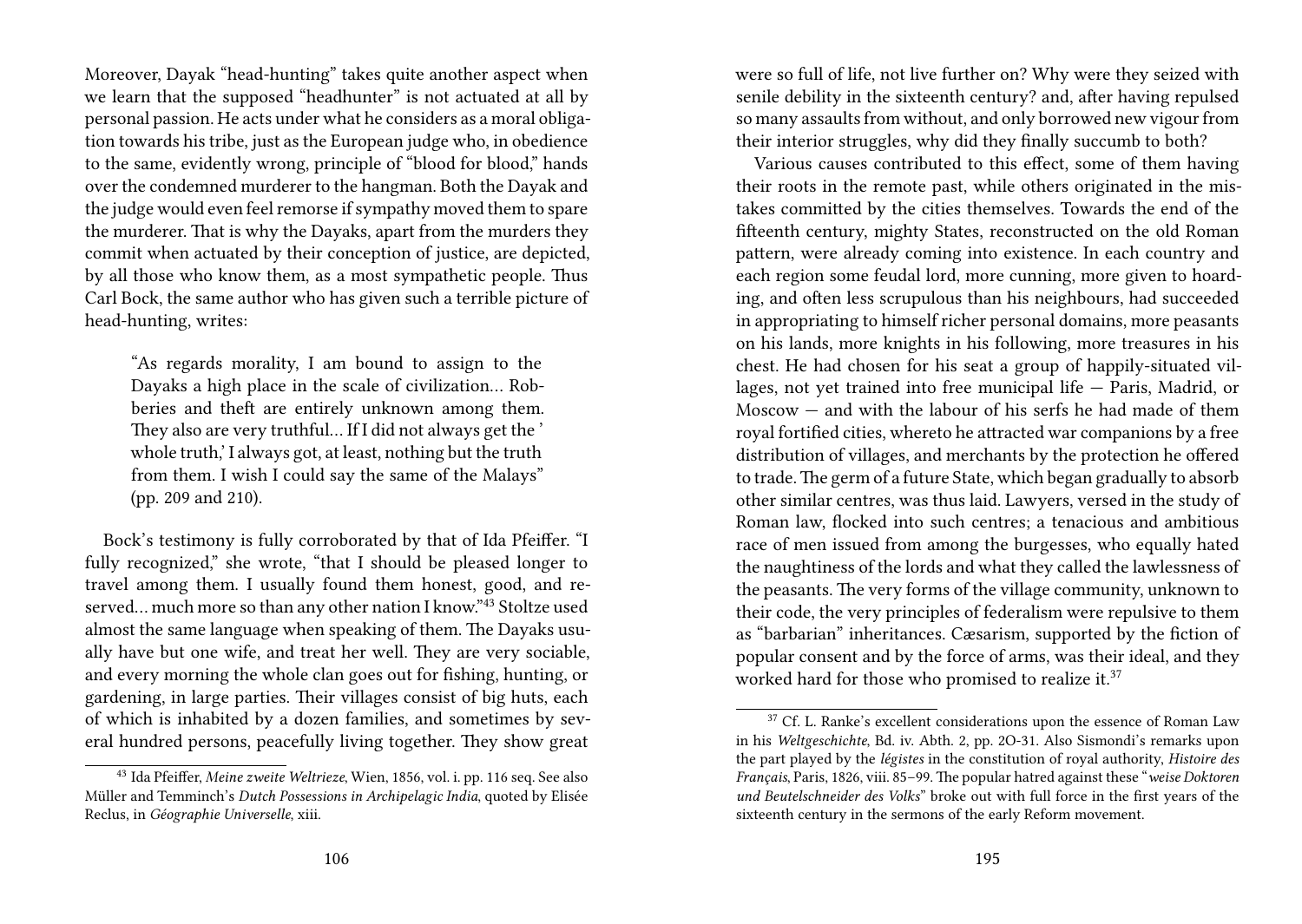imal notation; algebra, trigonometry, chemistry, counterpoint (an invention equivalent to a new creation of music); these are all possessions which we inherit from that which has so disparagingly been termed the Stationary Period" (*History of Inductive Sciences*, i. 252).

True that no new principle was illustrated by any of these discoveries, as Whewell said; but mediæval science had done something more than the actual discovery of new principles. It had prepared the discovery of all the new principles which we know at the present time in mechanical sciences: it had accustomed the explorer to observe facts and to reason from them. It was inductive science, even though it had not yet fully grasped the importance and the powers of induction; and it laid the foundations of both mechanics and natural philosophy. Francis Bacon, Galileo, and Copernicus were the direct descendants of a Roger Bacon and a Michael Scot, as the steam engine was a direct product of the researches carried on in the Italian universities on the weight of the atmosphere, and of the mathematical and technical learning which characterized Nuremberg.

But why should one take trouble to insist upon the advance of science and art in the mediæval city? Is it not enough to point to the cathedrals in the domain of skill, and to the Italian language and the poem of Dante in the domain of thought, to give at once the measure of what the mediæval city *created* during the four centuries it lived?

The mediæval cities have undoubtedly rendered an immense service to European civilization. They have prevented it from being drifted into the theocracies and despotical states of old; they have endowed it with the variety, the self-reliance, the force of initiative, and the immense intellectual and material energies it now possesses, which are the best pledge for its being able to resist any new invasion of the East. But why did these centres of civilization, which attempted to answer to deeply-seated needs of human nature, and

respect for their wives, and are fond of their children; and when one of them falls ill, the women nurse him in turn. As a rule they are very moderate in eating and drinking. Such is the Dayak in his real daily life.

It would be a tedious repetition if more illustrations from savage life were given. Wherever we go we find the same sociable manners, the same spirit of solidarity. And when we endeavour to penetrate into the darkness of past ages, we find the same tribal life, the same associations of men, however primitive, for mutual support. Therefore, Darwin was quite right when he saw in man's social qualities the chief factor for his further evolution, and Darwin's vulgarizers are entirely wrong when they maintain the contrary.

The small strength and speed of man (he wrote), his want of natural weapons, etc., are more than counterbalanced, firstly, by his intellectual faculties (which, he remarked on another page, have been chiefly or even exclusively gained for the benefit of the community). and secondly, *by his social qualities*, which led him to give and receive aid from his fellow men.<sup>44</sup>

In the last century the "savage" and his "life in the state of nature" were idealized. But now men of science have gone to the opposite extreme, especially since some of them, anxious to prove the animal origin of man, but not conversant with the social aspects of animal life, began to charge the savage with all imaginable "bestial" features. It is evident, however, that this exaggeration is even more unscientific than Rousseau's idealization. The savage is not an ideal of virtue, nor is he an ideal of "savagery." But the primitive man has one quality, elaborated and maintained by the very necessities of his hard struggle for life — he identifies his own existence with that of his tribe; and without that quality mankind never would have attained the level it has attained now.

<sup>44</sup> *Descent of Man*, second ed., pp. 63, 64.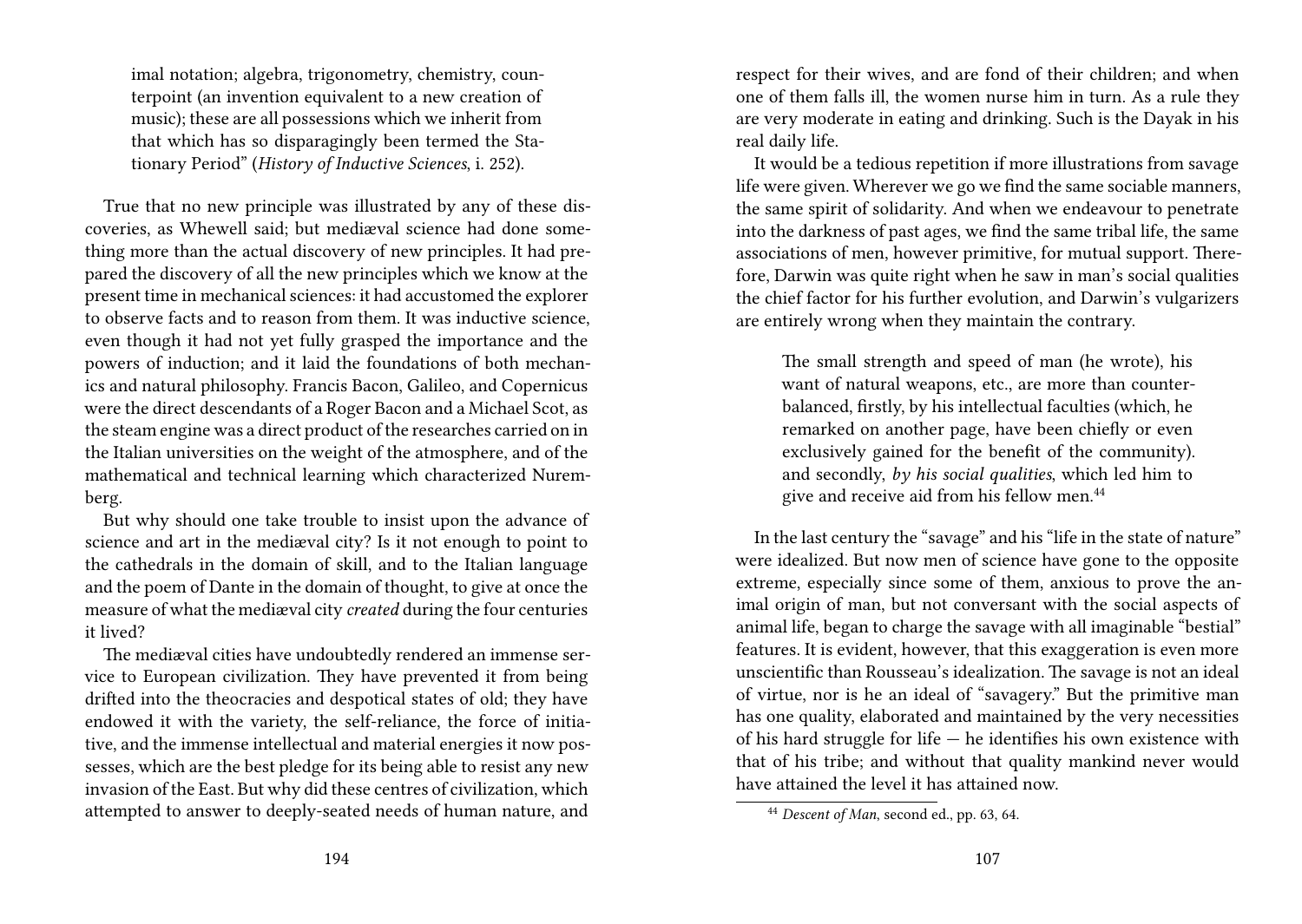Primitive folk, as has been already said, so much identify their lives with that of the tribe, that each of their acts, however insignificant, is considered as a tribal affair. Their whole behaviour is regulated by an infinite series of unwritten rules of propriety which are the fruit of their common experience as to what is good or bad that is, beneficial or harmful for their own tribe. Of course, the reasonings upon which their rules of propriety are based sometimes are absurd in the extreme. Many of them originate in superstition; and altogether, in whatever the savage does, he sees but the immediate consequences of his acts; he cannot foresee their indirect and ulterior consequences — thus simply exaggerating a defect with which Bentham reproached civilized legislators. But, absurd or not, the savage obeys the prescriptions of the common law, however inconvenient they may be. He obeys them even more blindly than the civilized man obeys the prescriptions of the written law. His common law is his religion; it is his very habit of living. The idea of the clan is always present to his mind, and self-restriction and self-sacrifice in the interest of the clan are of daily occurrence. If the savage has infringed one of the smaller tribal rules, he is prosecuted by the mockeries of the women. If the infringement is grave, he is tortured day and night by the fear of having called a calamity upon his tribe. If he has wounded by accident any one of his own clan, and thus has committed the greatest of all crimes, he grows quite miserable: he runs away in the woods, and is ready to commit suicide, unless the tribe absolves him by inflicting upon him a physical pain and sheds some of his own blood.<sup>45</sup> Within the tribe everything is shared in common; every morsel of food is divided among all present; and if the savage is alone in the woods, he does not begin eating before he has loudly shouted thrice an invitation to any one who may hear his voice to share his meal.<sup>46</sup>

<sup>45</sup> See Bastian's *Mensch in der Geschichte*, iii. p. 7. Also Grey, loc. cit. ii. p. 238.

be begun by the commune but such as are conceived in response to the grand heart of the commune, composed of the hearts of all citizens, united in one common will" — such were the words of the Council of Florence; and this spirit appears in all communal works of common utility, such as the canals, terraces, vineyards, and fruit gardens around Florence, or the irrigation canals which intersected the plains of Lombardy, or the port and aqueduct of Genoa, or, in fact, any works of the kind which were achieved by almost every city.<sup>35</sup>

All arts had progressed in the same way in the mediæval cities, those of our own days mostly being but a continuation of what had grown at that time. The prosperity of the Flemish cities was based upon the fine woollen cloth they fabricated. Florence, at the beginning of the fourteenth century, before the black death, fabricated from 70,000 to 100,000 *panni* of woollen stuffs, which were valued at 1,200,000 golden florins. $36$  The chiselling of precious metals, the art of casting, the fine forging of iron, were creations of the mediæval "mysteries" which had succeeded in attaining in their own domains all that could be made by the hand, without the use of a powerful prime motor. By the hand and by invention, because, to use Whewell's words:

"Parchment and paper, printing and engraving, improved glass and steel, gunpowder, clocks, telescopes, the mariner's compass, the reformed calendar, the dec-

<sup>46</sup> Miklukho-Maclay, *loc. cit.* Same habit with the Hottentots.

<sup>35</sup> Sismondi, iv. 172; xvi. 356. The great canal, *Naviglio Grande*, which brings the water from the Tessino, was begun in 1179, i.e. after the conquest of independence, and it was ended in the thirteenth century. On the subsequent decay, see xvi. 355.

<sup>36</sup> In 1336 it had 8,000 to 10,000 boys and girls in its primary schools, 1,000 to 1,200 boys in its seven middle schools, and from 550 to 600 students in its four universities. The thirty communal hospitals contained over 1,000 beds for a population of 90,000 inhabitants (Capponi, ii. 249 *seq*.). It has more than once been suggested by authoritative writers that education stood, as a rule, at a much higher level than is generally supposed. Certainly so in democratic Nuremberg.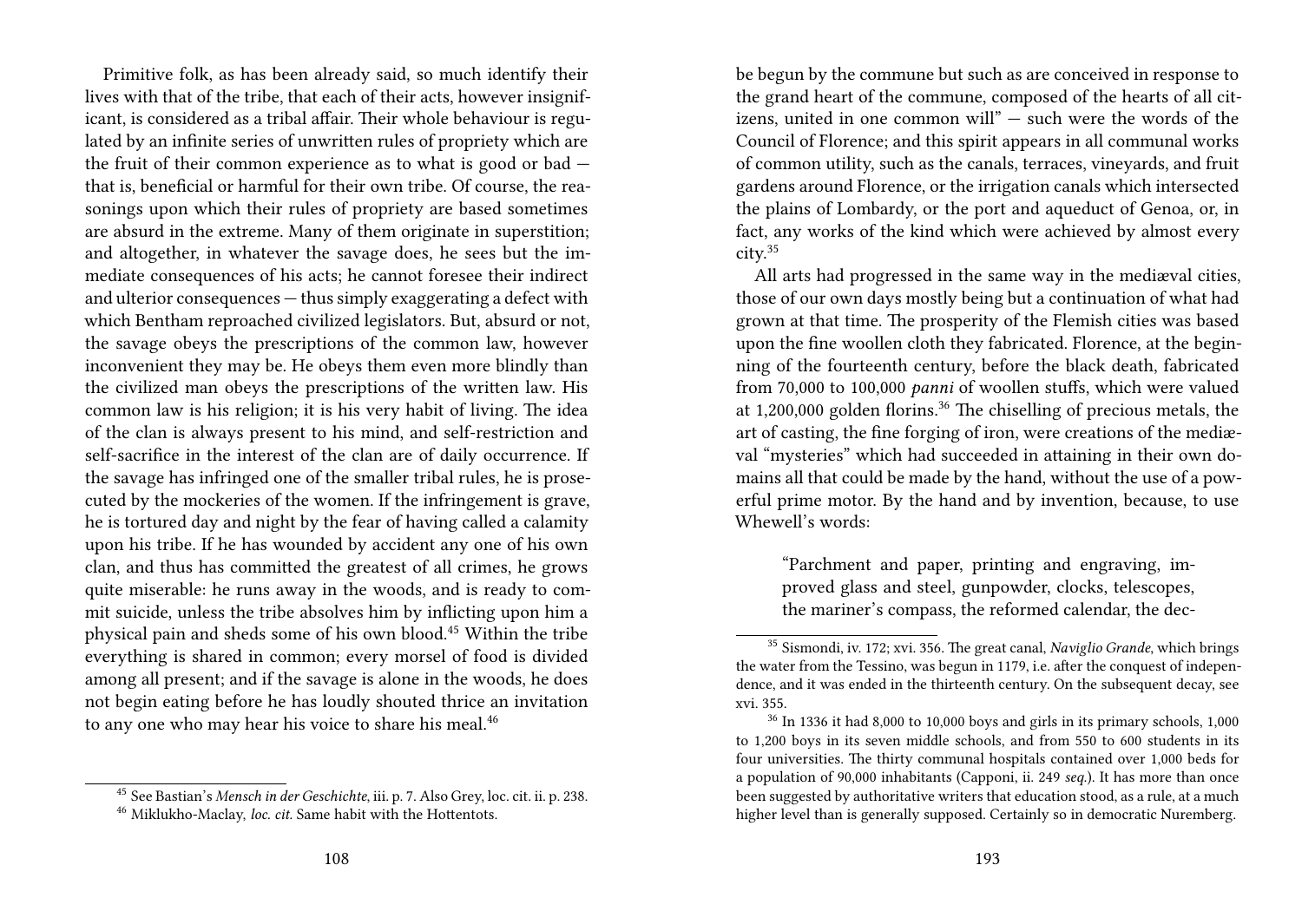Athens, the cathedral of a mediæval city was intended to glorify the grandeur of the victorious city, to symbolize the union of its crafts, to express the glory of each citizen in a city of his own creation. After having achieved its craft revolution, the city often began a new cathedral in order to express the new, wider, and broader union which had been called into life.

The means at hand for these grand undertakings were disproportionately small. Cologne Cathedral was begun with a yearly outlay of but 500 marks; a gift of 100 marks was inscribed as a grand dona- $\chi$  tion;<sup>31</sup> and even when the work approached completion, and gifts poured in in proportion, the yearly outlay in money stood at about 5,000 marks, and never exceeded 14,000. The cathedral of Basel was built with equally small means. But each corporation contributed its part of stone, work, and decorative genius to *their* common monument. Each guild expressed in it its political conceptions, telling in stone or in bronze the history of the city, glorifying the principles of "Liberty, equality, and fraternity,"<sup>32</sup> praising the city's allies, and sending to eternal fire its enemies. And each guild bestowed its *love* upon the communal monument by richly decorating it with stained windows, paintings, "gates, worthy to be the gates of Paradise," as Michel Angelo said, or stone decorations of each minutest corner of the building. $33$  Small cities, even small parishes, $34$  vied with the big agglomerations in this work, and the cathedrals of Laon and St. Ouen hardly stand behind that of Rheims, or the Communal House of Bremen, or the folkmote's bell-tower of Breslau. "No works must

In short, within the tribe the rule of "each for all" is supreme, so long as the separate family has not yet broken up the tribal unity. But that rule is not extended to the neighbouring clans, or tribes, even when they are federated for mutual protection. Each tribe, or clan, is a separate unity. Just as among mammals and birds, the territory is roughly allotted among separate tribes, and, except in times of war, the boundaries are respected. On entering the territory of his neighbours one must show that he has no bad intentions. The louder one heralds his coming, the more confidence he wins; and if he enters a house, he must deposit his hatchet at the entrance. But no tribe is bound to share its food with the others: it may do so or it may not. Therefore the life of the savage is divided into two sets of actions, and appears under two different ethical aspects: the relations within the tribe, and the relations with the outsiders; and (like our international law) the "inter-tribal" law widely differs from the common law. Therefore, when it comes to a war the most revolting cruelties may be considered as so many claims upon the admiration of the tribe. This double conception of morality passes through the whole evolution of mankind, and maintains itself until now. We Europeans have realized some progress — not immense, at any rate in eradicating that double conception of ethics; but it also must be said that while we have in some measure extended our ideas of soli $d$ arity  $-$  in theory, at least  $-$  over the nation, and partly over other nations as well, we have lessened the bonds of solidarity within our own nations, and even within our own families.

The appearance of a separate family amidst the clan necessarily disturbs the established unity. A separate family means separate property and accumulation of wealth. We saw how the Eskimos obviate its inconveniences; and it is one of the most interesting studies to follow in the course of ages the different institutions (village communities, guilds, and so on) by means of which the masses endeavoured to maintain the tribal unity, notwithstanding the agencies which were at work to break it down. On the other hand, the first rudiments of knowledge which appeared at an extremely remote

<sup>31</sup> Dr. L. Ennen, *Der Dom zu Köln, seine Construction und Anstaltung*, Köln, 1871.

 $32$  The three statues are among the outer decorations of Nôtre Dame de Paris.

<sup>&</sup>lt;sup>33</sup> Mediæval art, like Greek art, did not know those curiosity shops which we call a National Gallery or a Museum. A picture was painted, a statue was carved, a bronze decoration was cast to stand in its proper place in a monument of communal art. It lived there, it was part of a whole, and it contributed to give unity to the impression produced by the whole.

<sup>&</sup>lt;sup>34</sup> Cf. J. T. Ennett's "Second Essay," p. 36.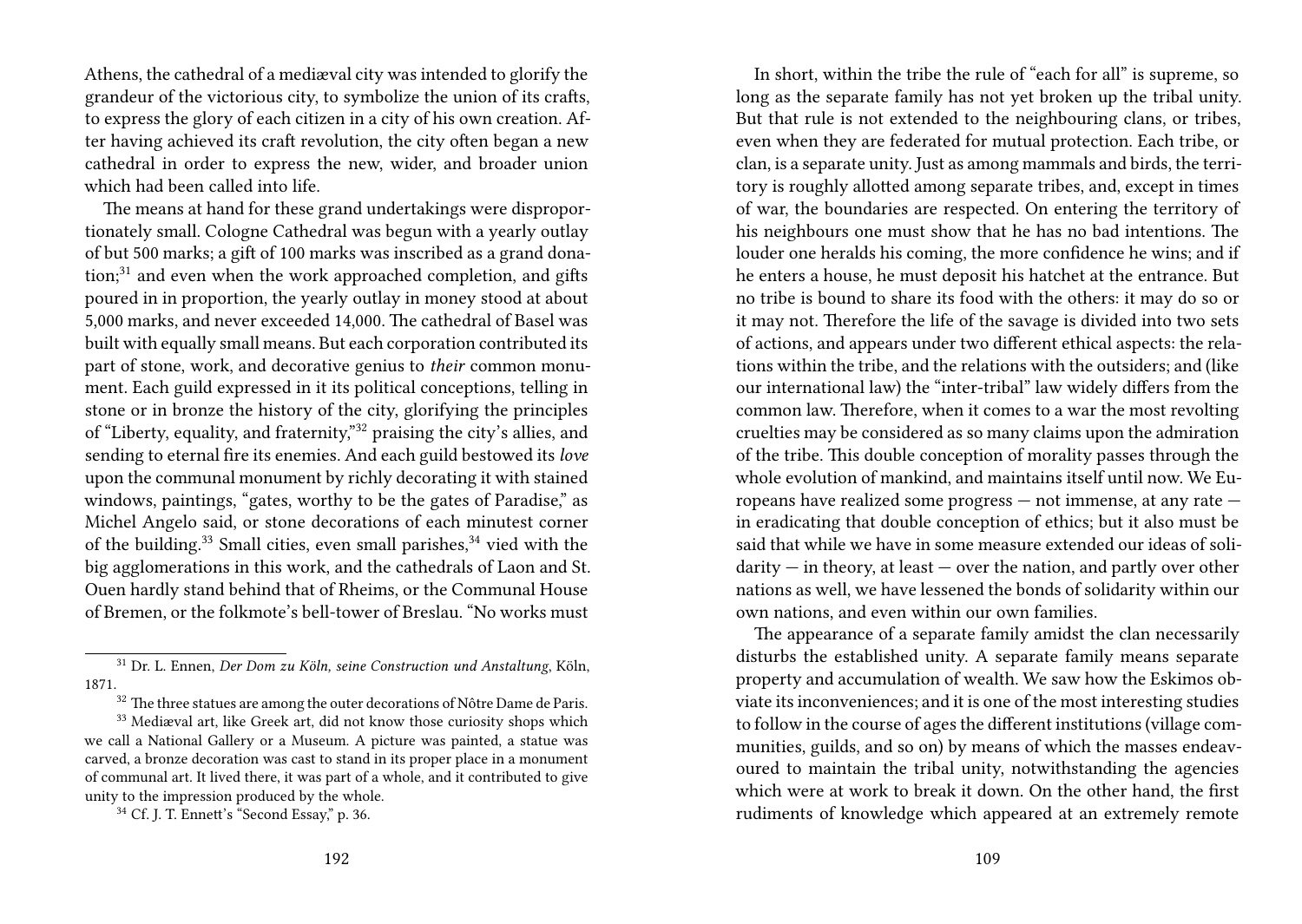epoch, when they confounded themselves with witchcraft, also became a power in the hands of the individual which could be used against the tribe. They were carefully kept in secrecy, and transmitted to the initiated only, in the secret societies of witches, shamans, and priests, which we find among all savages. By the same time, wars and invasions created military authority, as also castes of warriors, whose associations or clubs acquired great powers. However, at no period of man's life were wars the *normal* state of existence. While warriors exterminated each other, and the priests celebrated their massacres, the masses continued to live their daily life, they prosecuted their daily toil. And it is one of the most interesting studies to follow that life of the masses; to study the means by which they maintained their own social organization, which was based upon their own conceptions of equity, mutual aid, and mutual support — of common law, in a word, even when they were submitted to the most ferocious theocracy or autocracy in the State.

of such monuments. The very fact that of all arts architecture  $-$  a social art above all  $-$  had attained the highest development, is significant in itself. To be what it was, it must have originated from an eminently social life.

Mediæval architecture attained its grandeur — not only because it was a natural development of handicraft; not only because each building, each architectural decoration, had been devised by men who knew through the experience of their own hands what artistic effects can be obtained from stone, iron, bronze, or even from simple logs and mortar; not only because, each monument was a result of collective experience, accumulated in each "mystery" or craft $30$ it was grand because it was born out of a grand idea. Like Greek art, it sprang out of a conception of brotherhood and unity fostered by the city. It had an audacity which could only be won by audacious struggles and victories; it had that expression of vigour, because vigour permeated all the life of the city. A cathedral or a communal house symbolized the grandeur of an organism of which every mason and stone-cutter was the builder, and a mediæval building appears — not as a solitary effort to which thousands of slaves would have contributed the share assigned them by one man's imagination; all the city contributed to it. The lofty bell-tower rose upon a structure, grand in itself, in which the life of the city was throbbing — not upon a meaningless scaffold like the Paris iron tower, not as a sham structure in stone intended to conceal the ugliness of an iron frame, as has been done in the Tower Bridge. Like the Acropolis of

<sup>30</sup> Mr. John J. Ennett (*Six Essays*, London, 1891) has excellent pages on this aspect of mediæval architecture. Mr. Willis, in his appendix to Whewell's *History of Inductive Sciences* (i. 261–262), has pointed out the beauty of the mechanical relations in mediæval buildings. "A new decorative construction was matured," he writes, "not thwarting and controlling, but assisting and harmonizing with the mechanical construction. Every member, every moulding, becomes a sustainer of weight; and by the multiplicity of props assisting each other, and the consequent subdivision of weight, the eye was satisfied of the stability of the structure, notwithstanding curiously slender aspects of the separate parts." An art which sprang out of the *social* life of the city could not be better characterized.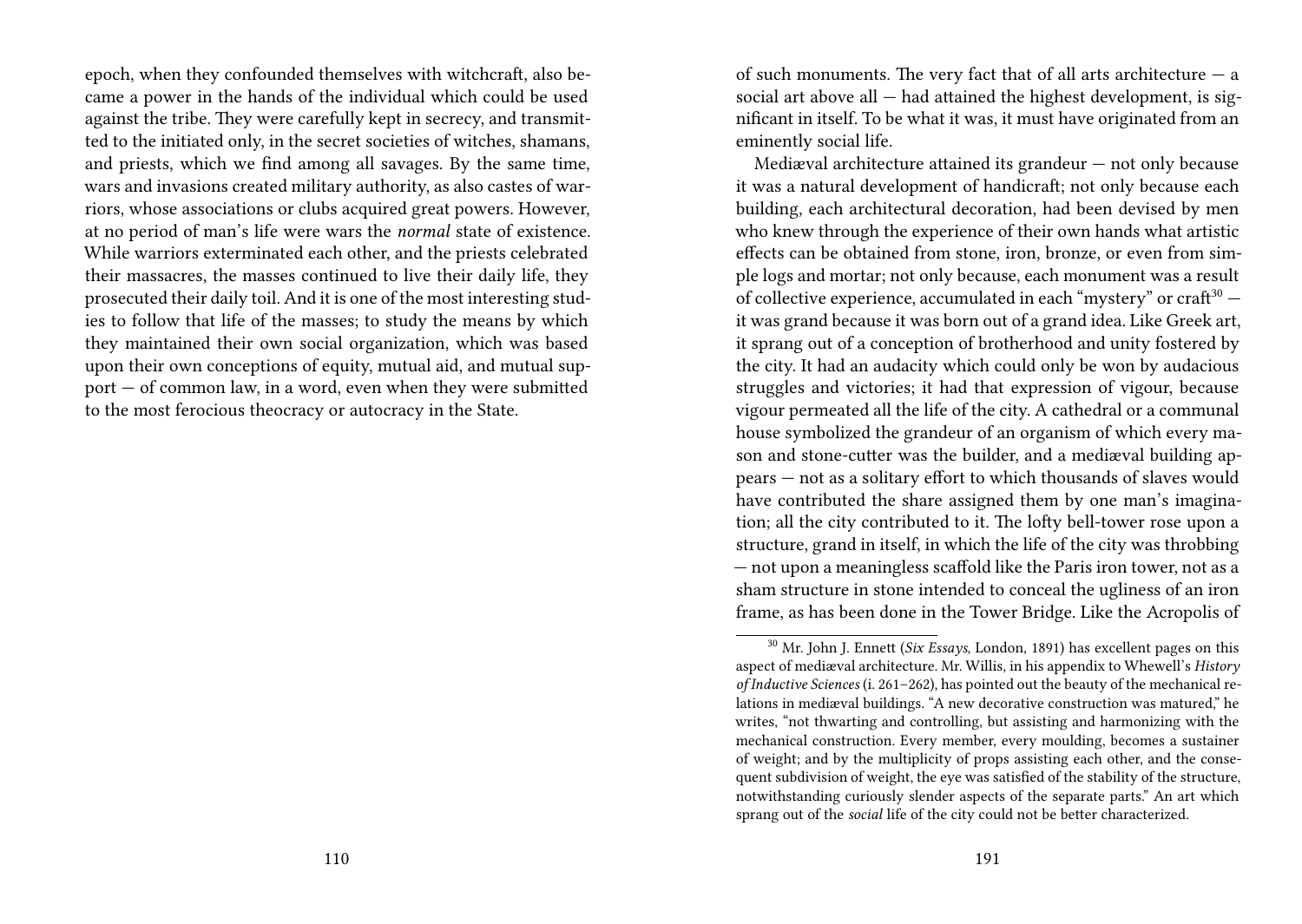effort more, and they would cross the oceans. Over large tracts of land well-being had taken the place of misery; learning had grown and spread. The methods of science had been elaborated; the basis of natural philosophy had been laid down; and the way had been paved for all the mechanical inventions of which our own times are so proud. Such were the magic changes accomplished in Europe in less than four hundred years. And the losses which Europe sustained through the loss of its free cities can only be understood when we compare the seventeenth century with the fourteenth or the thirteenth. The prosperity which formerly characterized Scotland, Germany, the plains of Italy, was gone. The roads had fallen into an abject state, the cities were depopulated, labour was brought into slavery, art had vanished, commerce itself was decaying.<sup>29</sup>

If the mediæval cities had bequeathed to us no written documents to testify of their splendour, and left nothing behind but the monuments of building art which we see now all over Europe, from Scotland to Italy, and from Gerona in Spain to Breslau in Slavonian territory, we might yet conclude that the times of independent city life were times of the greatest development of human intellect during the Christian era down to the end of the eighteenth century. On looking, for instance, at a mediæval picture representing Nuremberg with its scores of towers and lofty spires, each of which bore the stamp of free creative art, we can hardly conceive that three hundred years before the town was but a collection of miserable hovels. And our admiration grows when we go into the details of the architecture and decorations of each of the countless churches, bell-towers, gates, and communal houses which are scattered all over Europe as far east as Bohemia and the now dead towns of Polish Galicia. Not only Italy, that mother of art, but all Europe is full

## **Chapter 4: Mutual Aid Among the Barbarians**

*The great migrations. — New organization rendered necessary. — The village community. — Communal work. — Judicial procedure — Inter-tribal law. — Illustrations from the life of our contemporaries — Buryates. — Kabyles. — Caucasian mountaineers. — African stems.*

It is not possible to study primitive mankind without being deeply impressed by the sociability it has displayed since its very first steps in life. Traces of human societies are found in the relics of both the oldest and the later stone age; and, when we come to observe the savages whose manners of life are still those of neolithic man, we find them closely bound together by an extremely ancient clan organization which enables them to combine their individually weak forces, to enjoy life in common, and to progress. Man is no exception in nature. He also is subject to the great principle of Mutual Aid which grants the best chances of survival to those who best support each other in the struggle for life. These were the conclusions arrived at in the previous chapters.

However, as soon as we come to a higher stage of civilization, and refer to history which already has something to say about that stage, we are bewildered by the struggles and conflicts which it reveals. The old bonds seem entirely to be broken. Stems are seen to fight against stems, tribes against tribes, individuals against individuals; and out of this chaotic contest of hostile forces, mankind issues divided into castes, enslaved to despots, separated into States always

<sup>29</sup> Cosmo Innes's *Early Scottish History and Scotland in Middle Ages*, quoted by Rev. Denton, *l.c.*, pp. 68, 69; Lamprecht's *Deutsches wirthschaftliche Leben im Mittelalter*, review by Schmoller in his *Jahrbuch*, Bd. xii.; Sismondi's *Tableau de l'agriculture toscane*, pp. 226 *seq*. The dominions of Florence could be recognized at a glance through their prosperity.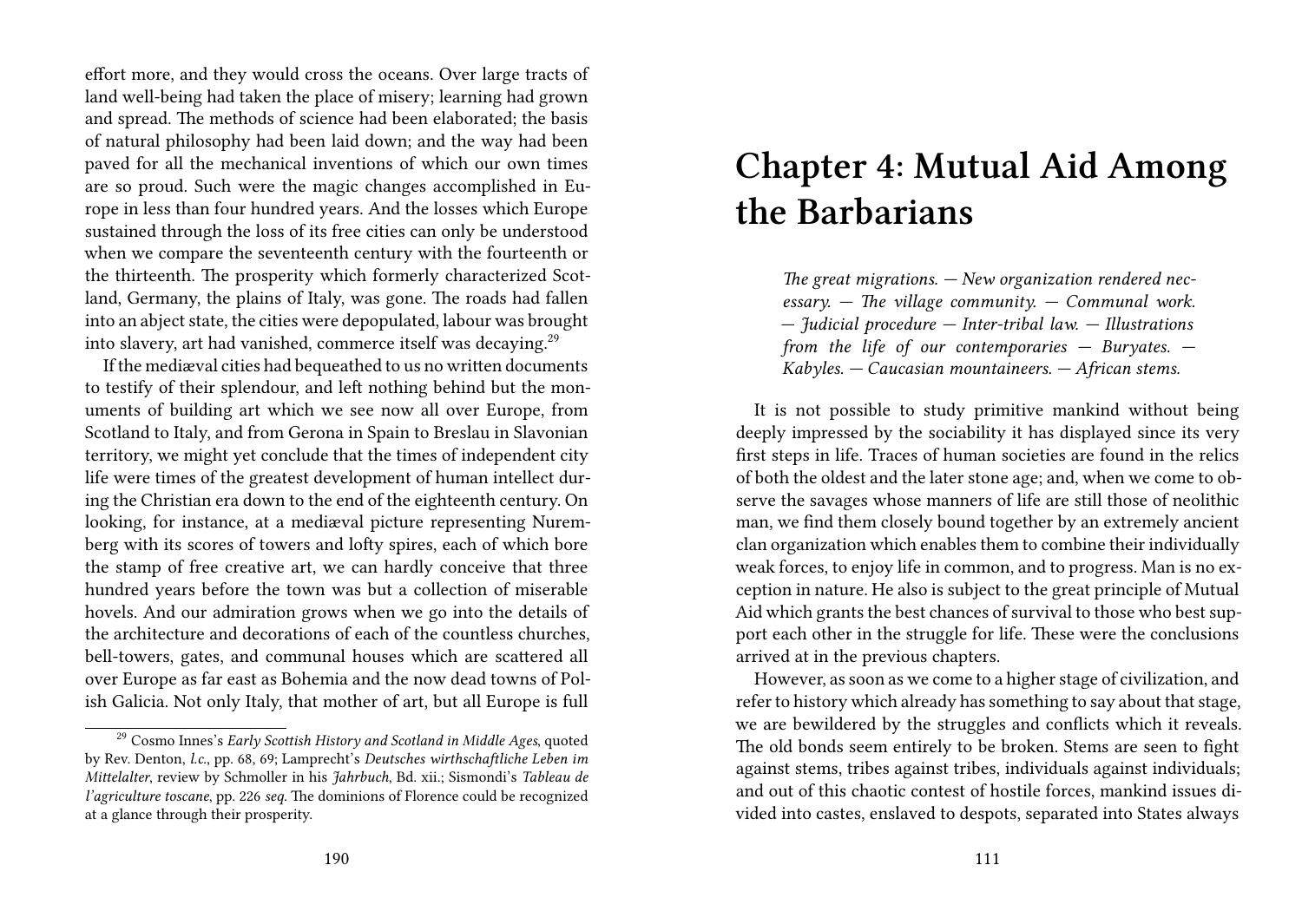ready to wage war against each other. And, with this history of mankind in his hands, the pessimist philosopher triumphantly concludes that warfare a nd oppression are the very essence of human nature; that the warlike and predatory instincts of man can only be restrained within certain limits by a strong authority which enforces peace and thus gives an opportunity to the few and nobler ones to prepare a better life for humanity in times to come.

And yet, as soon as the every-day life of man during the historical period is submitted to a closer analysis and so it has been, of late, by many patient students of very early institutions — it appears at once under quite a different aspect. Leaving aside the preconceived ideas of most historians and their pronounced predilection for the dramatic aspects of history, we see that the very documents they habitually peruse are such as to exaggerate the part of human life given to struggles and to underrate its peaceful moods. The bright and sunny days are lost sight of in the gales and storms. Even in our own time, the cumbersome records which we prepare for the future historian, in our Press, our law courts, our Government offices, and even in our fiction and poetry, suffer from the same one-sidedness. They hand down to posterity the most minute descriptions of every war, every battle and skirmish, every contest and act of violence, every kind of individual suffering; but they hardly bear any trace of the countless acts of mutual support and devotion which every one of us knows from his own experience; they hardly. take notice of what makes the very essence of our daily life — our social instincts and manners. No wonder, then, if the records of the past were so imperfect. The annalists of old never failed to chronicle the petty wars and calamities which harassed their contemporaries; but they paid no attention whatever to the life of the masses, although the masses chiefly used to toil peacefully while the few indulged in fighting. The epic poems, the inscriptions on monuments, the treaties of peace — nearly all historical documents bear the same character; they deal with breaches of peace, not with peace itself. So that the best-intentioned historian unconsciously draws a dis-

first five of the second decade of centuries of our era may thus be described as an immense attempt at securing mutual aid and support on a grand scale, by means of the principles of federation and association carried on through all manifestations of human life and to all possible degrees. This attempt was attended with success to a very great extent. It united men formerly divided; it secured them a very great deal of freedom, and it tenfolded their forces. At a time when particularism was bred by so many agencies, and the causes of discord and jealousy might have been so numerous, it is gratifying to see that cities scattered over a wide continent had so much in common, and were so ready to confederate for the prosecution of so many common aims. They succumbed in the long run before powerful enemies; not having understood the mutual-aid principle widely enough, they themselves committed fatal faults; but they did not perish through their own jealousies, and their errors were not a want of federation spirit among themselves.

The results of that new move which mankind made in the mediæval city were immense. At the beginning of the eleventh century the towns of Europe were small clusters of miserable huts, adorned but with low clumsy churches, the builders of which hardly knew how to make an arch; the arts, mostly consisting of some weaving and forging, were in their infancy; learning was found in but a few monasteries. Three hundred and fifty years later, the very face of Europe had been changed. The land was dotted with rich cities, surrounded by immense thick walls which were embellished by towers and gates, each of them a work of art in itself. The cathedrals, conceived in a grand style and profusely decorated, lifted their belltowers to the skies, displaying a purity of form and a boldness of imagination which we now vainly strive to attain. The crafts and arts had risen to a degree of perfection which we can hardly boast of having superseded in many directions, if the inventive skill of the worker and the superior finish of his work be appreciated higher than rapidity of fabrication. The navies of the free cities furrowed in all directions the Northern and the Southern Mediterranean; one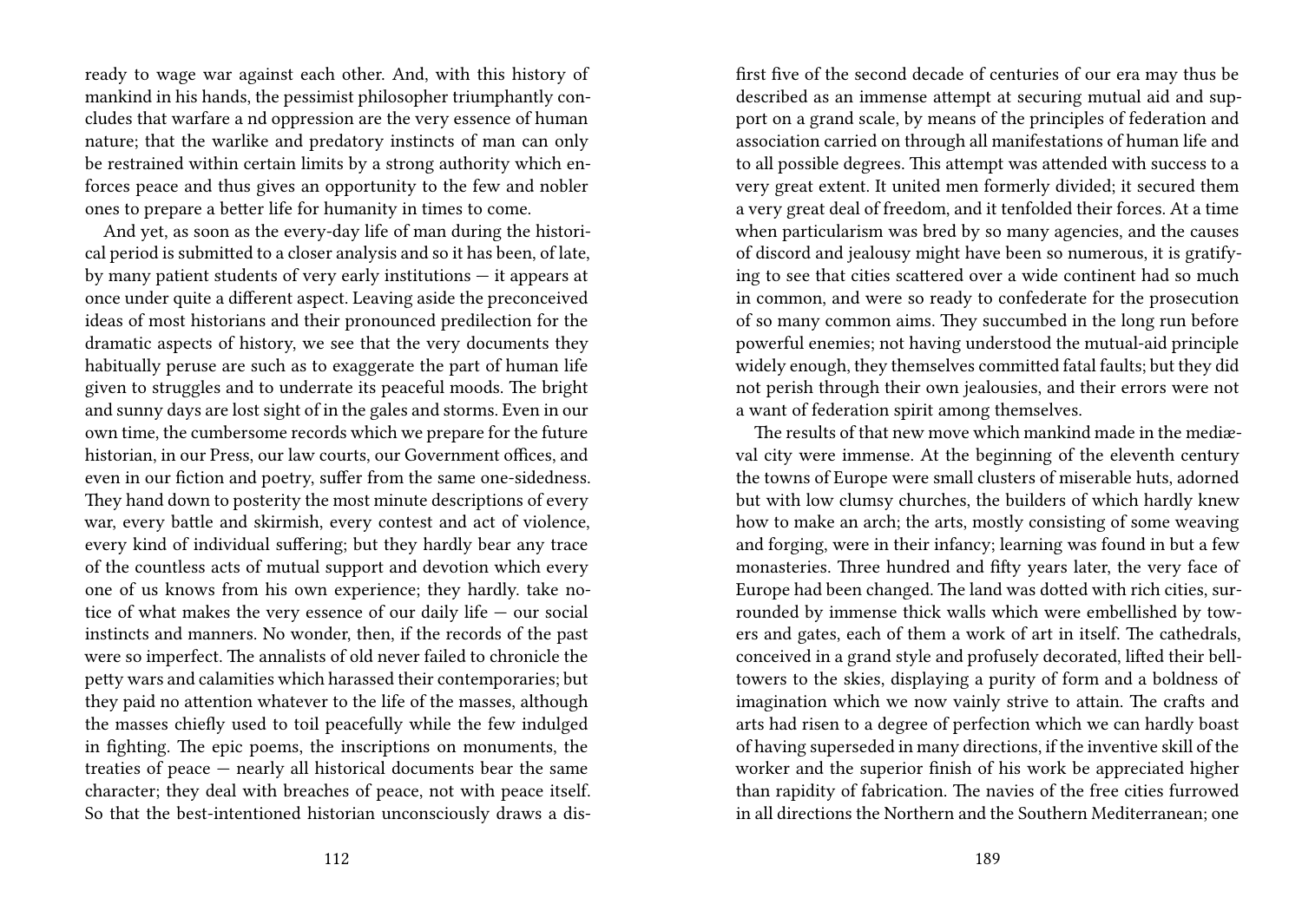tablished during the period of liberation was not interrupted afterwards. Sometimes, when the scabini of a German town, having to pronounce judgment in a new or complicated case, declared that they knew not the sentence (*des Urtheiles nicht weise zu sein*), they sent delegates to another city to get the sentence. The same happened also in France;<sup>26</sup> while Forli and Ravenna are known to have mutually naturalized their citizens and granted them full rights in both cities. To submit a contest arisen between two towns, or within a city, to another commune which was invited to act as arbiter, was also in the spirit of the times.<sup>27</sup> As to commercial treaties between cities, they were quite habitual.<sup>28</sup> Unions for regulating the production and the sizes of casks which were used for the commerce in wine, "herring unions," and so on, were mere precursors of the great commercial federations of the Flemish Hansa, and, later on, of the great North German Hansa, the history of which alone might contribute pages and pages to illustrate the federation spirit which permeated men at that time. It hardly need be added, that through the Hanseatic unions the mediæval cities have contributed more to the development of international intercourse, navigation, and maritime discovery than all the States of the first seventeen centuries of our era.

In a word, federations between small territorial units, as well as among men united by common pursuits within their respective guilds, and federations between cities and groups of cities constituted the very essence of life and thought during that period. The

torted picture of the times he endeavours to depict; and, to restore the real proportion between conflict and union, we are now bound to enter into a minute analysis of thousands of small facts and faint indications accidentally preserved in the relics of the past; to interpret them with the aid of comparative ethnology; and, after having heard so much about what used to divide men, to reconstruct stone by stone the institutions which used to unite them.

Ere long history will have to be re-written on new lines, so as to take into account these two currents of human life and to appreciate the part played by each of them in evolution. But in the meantime we may avail ourselves of the immense preparatory work recently done towards restoring the leading features of the second current, so much neglected. From the better-known periods of history we may take some illustrations of the life of the masses, in order to indicate the part played by mutual support during those periods; and, in so doing, we may dispense (for the sake of brevity) from going as far back as the Egyptian, or even the Greek and Roman antiquity. For, in fact, the evolution of mankind has not had the character of one unbroken series. Several times civilization came to an end in one given region, with one given race, and began anew elsewhere, among other races. But at each fresh start it began again with the same clan institutions which we have seen among the savages. So that if we take the last start of our own civilization, when it began afresh in the first centuries of our era, among those whom the Romans called the "barbarians," we shall have the whole scale of evolution, beginning with the gentes and ending in the institutions of our own time. To these illustrations the following pages will be devoted.

Men of science have not yet settled upon the causes which some two thousand years ago drove whole nations from Asia into Europe and resulted in the great migrations of barbarians which put an end to the West Roman Empire. One cause, however, is naturally suggested to the geographer as he contemplates the ruins of populous cities in the deserts of Central Asia, or follows the old beds of

mune of Laon, see Luchaire, pp. 75 *seq*. For the early peasants' guilds and subsequent unions see R. Wilman's "Die ländlichen Schutzgilden Westphaliens," in *Zeitschrift für Kulturgeschichte*, neue Folge, Bd. iii., quoted in Henne-am-Rhyn's *Kulturgeschichte*, iii. 249.

 $26$  Luchaire, p. 149.

 $27$  Two important cities, like Mainz and Worms, would settle a political contest by means of arbitration. After a civil war broken out in Abbeville, Amiens would act, in 1231, as arbiter (Luchaire, 149); and so on.

<sup>28</sup> See, for instance, W. Stieda, *Hansische Vereinbarungen*, *l.c.*, p.114.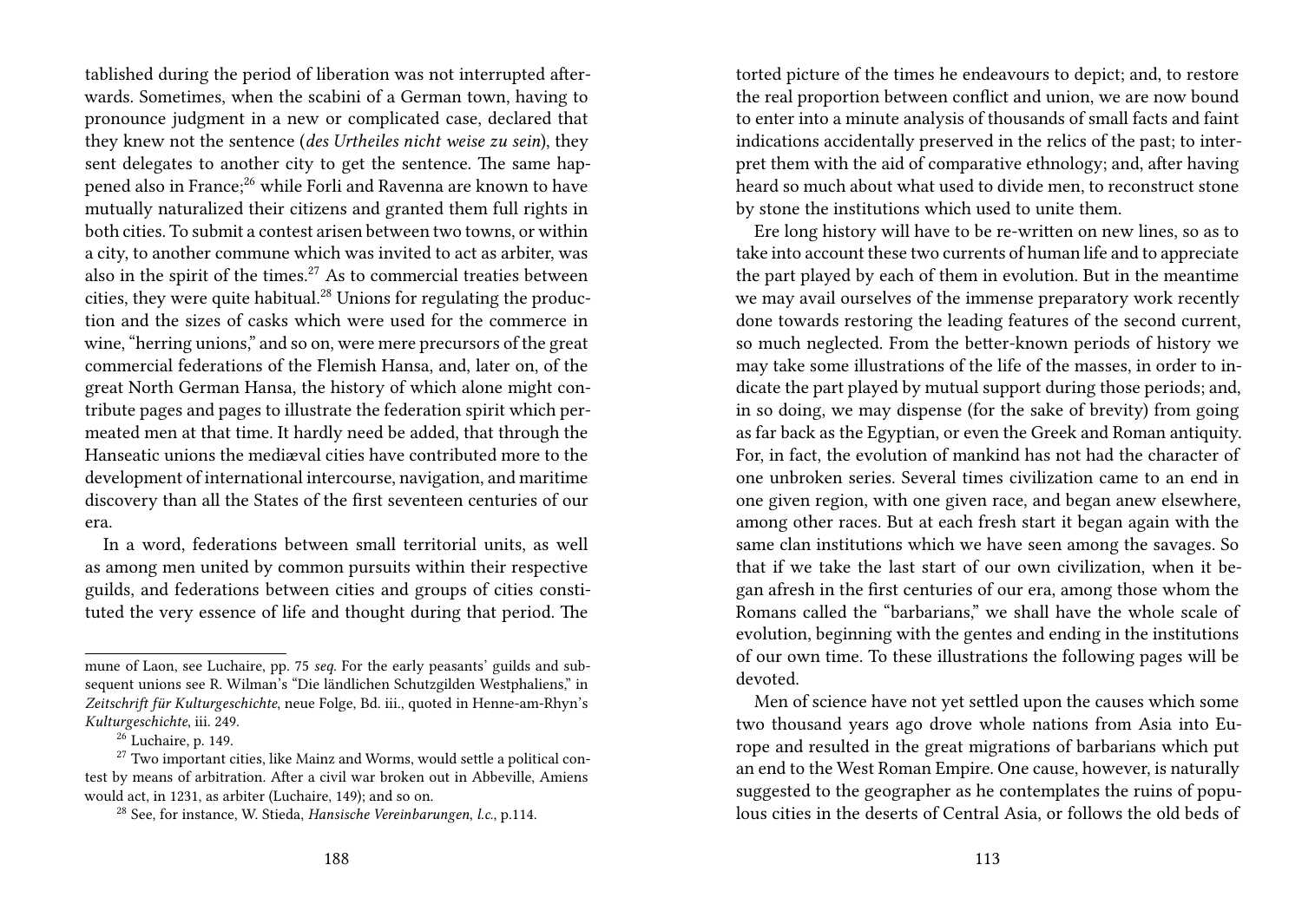rivers now disappeared and the wide outlines of lakes now reduced to the size of mere ponds. It is desiccation: a quite recent desiccation, continued still at a speed which we formerly were not prepared to admit.<sup>1</sup> Against it man was powerless. When the inhabitants of North-West Mongolia and East Turkestan saw that water was abandoning them, they had no course open to them but to move down the broad valleys leading to the lowlands, and to thrust westwards the inhabitants of the plains.<sup>2</sup> Stems after stems were thus thrown into Europe, compelling other stems to move and to remove for centuries in succession, westwards and eastwards, in search of new and more or less permanent abodes. Races were mixing with races during those migrations, aborigines with immigrants, Aryans with Ural-Altayans; and it would have been no wonder if the social institutions which had kept them together in their mother countries had been totally wrecked during the stratification of races which took place in Europe and Asia. But they were *not* wrecked; they simply underwent the modification which was required by the new conditions of life.

"peace districts" (Augsburg, Constance, and Ulm), had the same purpose. And even when such leagues were broken,<sup>23</sup> they lived long enough to show that while the supposed peacemakers  $-$  the kings, the emperors, and the Church-fomented discord, and were themselves helpless against the robber knights, it was from the cities that the impulse came for re-establishing peace and union. The cities not the emperors — were the real makers of the national unity.<sup>24</sup>

Similar federations were organized for the same purpose among small villages, and now that attention has been drawn to this subject by Luchaire we may expect soon to learn much more about them. Villages joined into small federations in the *contado* of Florence, so also in the dependencies of Novgorod and Pskov. As to France, there is positive evidence of a federation of seventeen peasant villages which has existed in the Laonnais for nearly a hundred years (till 1256), and has fought hard for its independence. Three more peasant republics, which had sworn charters similar to those of Laon and Soissons, existed in the neighbourhood of Laon, and, their territories being contiguous, they supported each other in their liberation wars. Altogether, Luchaire is of the opinion that many such federations must have come into existence in France in the twelfth and thirteenth centuries, but that documents relative to them are mostly lost. Of course, being unprotected by walls, they could easily be crushed down by the kings and the lords; but in certain favourable circumstances, when they found support in a league of towns and protection in their mountains, such peasant republics became independent units of the Swiss Confederation.<sup>25</sup>

As to unions between cities for peaceful purposes, they were of quite common occurrence. The intercourse which had been es-

<sup>&</sup>lt;sup>1</sup> Numberless traces of post-pliocene lakes, now disappeared, are found over Central, West, and North Asia. Shells of the same species as those now found in the Caspian Sea are scattered over the surface of the soil as far East as halfway to Lake Aral, and are found in recent deposits as far north as Kazan. Traces of Caspian Gulfs, formerly taken for old beds of the Amu, intersect the Turcoman territory. Deduction must surely be made for temporary, periodical oscillations. But with all that, desiccation is evident, and it progresses at a formerly unexpected speed. Even in the relatively wet parts of South-West Siberia, the succession of reliable surveys, recently published by Yadrintseff, shows that villages have grown up on what was, eighty years ago, the bottom of one of the lakes of the Tchany group; while the other lakes of the same group, which covered hundreds of square miles some fifty years ago, are now mere ponds. In short, the desiccation of North-West Asia goes on at a rate which must be measured by centuries, instead of by the geological units of time of which we formerly used to speak.

<sup>&</sup>lt;sup>2</sup> Whole civilizations had thus disappeared, as is proved now by the remarkable discoveries in Mongolia on the Orkhon and in the Lukchun depression (by Dmitri Clements).

 $23$  For Aachen and Cologne we have direct testimony that the bishops of these two cities — one of them bought by the enemy opened to him the gates.

<sup>&</sup>lt;sup>24</sup> See the facts, though not always the conclusions, of Nitzsch, iii. 133 *seq.*; also Kallsen, i. 458, etc.

<sup>&</sup>lt;sup>25</sup> On the Commune of the Laonnais, which, until Melleville's researches (*Histoire de la Commune du Laonnais*, Paris, 1853), was confounded with the Com-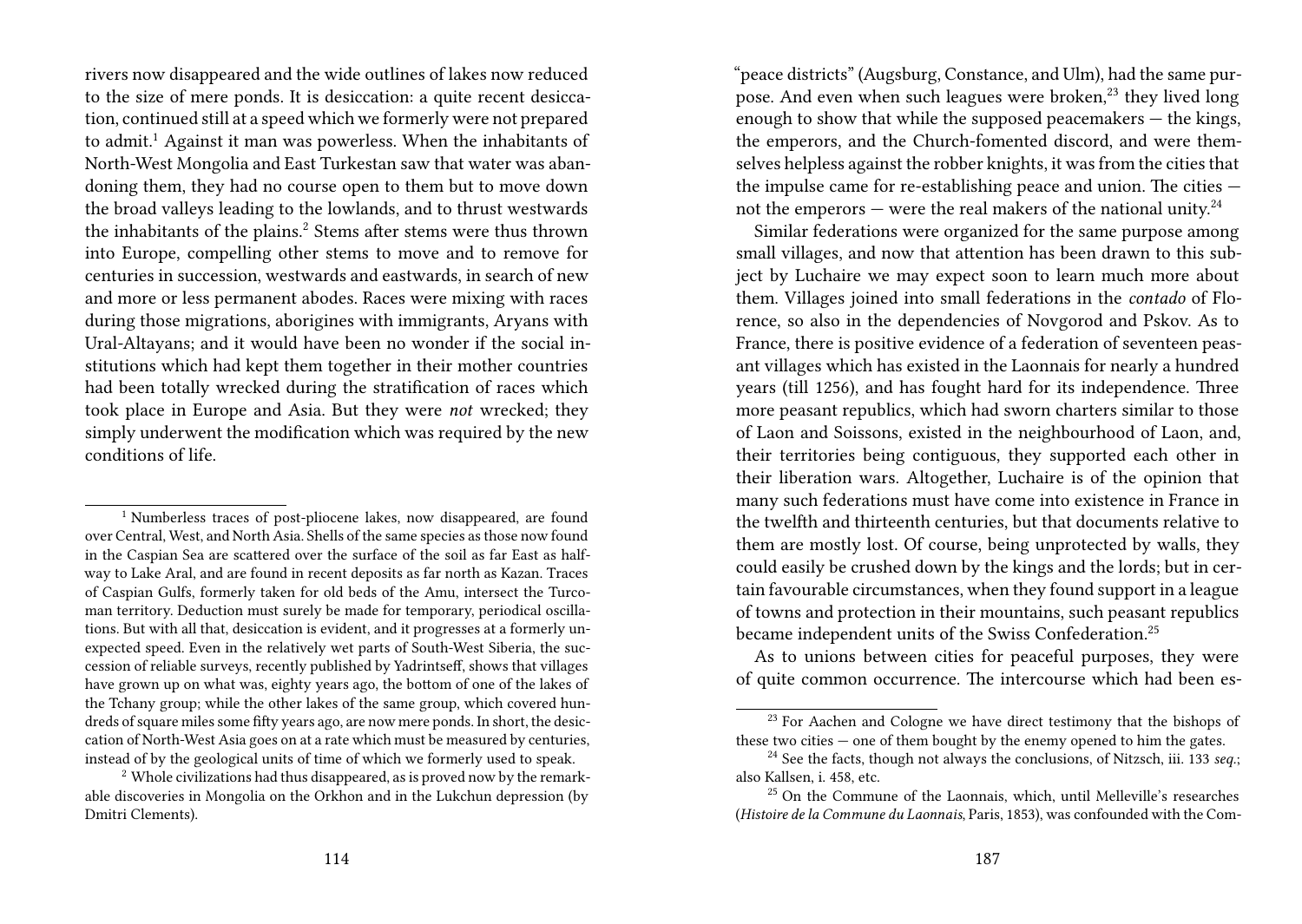years later, when Frederick Barbarossa invaded Italy and, supported by the nobles and some retardatory cities, marched against Milan, popular enthusiasm was roused in many towns by popular preachers. Crema, Piacenza, Brescia, Tortona, etc., went to the rescue; the banners of the guilds of Verona, Padua, Vicenza, and Trevisa floated side by side in the cities' camp against the banners of the Emperor and the nobles. Next year the Lombardian League came into existence, and sixty years later we see it reinforced by many other cities, and forming a lasting organization which had half of its federal war-chest in Genoa and the other half in Venice.<sup>21</sup> In Tuscany, Florence headed another powerful league, to which Lucca, Bologna, Pistoia, etc., belonged, and which played an important part in crushing down the nobles in middle Italy, while smaller leagues were of common occurrence. It is thus certain that although petty jealousies undoubtedly existed, and discord could be easily sown, they did not prevent the towns from uniting together for the common defence of liberty. Only later on, when separate cities became little States, wars broke out between them, as always must be the case when States struggle for supremacy or colonies.

Similar leagues were formed in Germany for the same purpose. When, under the successors of Conrad, the land was the prey of interminable feuds between the nobles, the Westphalian towns concluded a league against the knights, one of the clauses of which was never to lend money to a knight who would continue to conceal stolen goods.<sup>22</sup> When "the knights and the nobles lived on plunder, and murdered whom they chose to murder," as the *Wormser Zorn* complains, the cities on the Rhine (Mainz, Cologne, Speier, Strasburg, and Basel) took the initiative of a league which soon numbered sixty allied towns, repressed the robbers, and maintained peace. Later on, the league of the towns of Suabia, divided into three

The Teutons, the Celts, the Scandinavians, the Slavonians, and others, when they first came in contact with the Romans, were in a transitional state of social organization. The clan unions, based upon a real or supposed common origin, had kept them together for many thousands of years in succession. But these unions could answer their purpose so long only as there were no separate families within the gens or clan itself. However, for causes already mentioned, the separate patriarchal family had slowly but steadily developed within the clans, and in the long run it evidently meant the individual accumulation of wealth and power, and the hereditary transmission of both.The frequent migrations of the barbarians and the ensuing wars only hastened the division of the gentes into separate families, while the dispersing of stems and their mingling with strangers offered singular facilities for the ultimate disintegration of those unions which were based upon kinship.The barbarians thus stood in a position of either seeing their clans dissolved into loose aggregations of families, of which the wealthiest, especially if combining sacerdotal functions or military repute with wealth, would have succeeded in imposing their authority upon the others; or of finding out some new form of organization based upon some new principle.

Many stems had no force to resist disintegration: they broke up and were lost for history. But the more vigorous ones did not disintegrate. They came out of the ordeal with a new organization the village *community*  $-$  which kept them together for the next fifteen centuries or more. The conception of a common *territory*, appropriated or protected by common efforts, was elaborated, and it took the place of the vanishing conceptions of common descent. The common gods gradually lost their character of ancestors and were endowed with a local territorial character. They became the gods or saints of a given locality; "the land" was identified with its inhabitants. Territorial unions grew up instead of the consanguine unions of old, and this new organization evidently offered many advantages under the given circumstances. It recognized the inde-

<sup>21</sup> Ferrari, ii. 18, 104 *seq.*; Leo and Botta, i. 432.

<sup>22</sup> Joh. Falke, *Die Hansa als Deutsche See- und Handelsmacht*, Berlin, 1863, pp. 31, 55.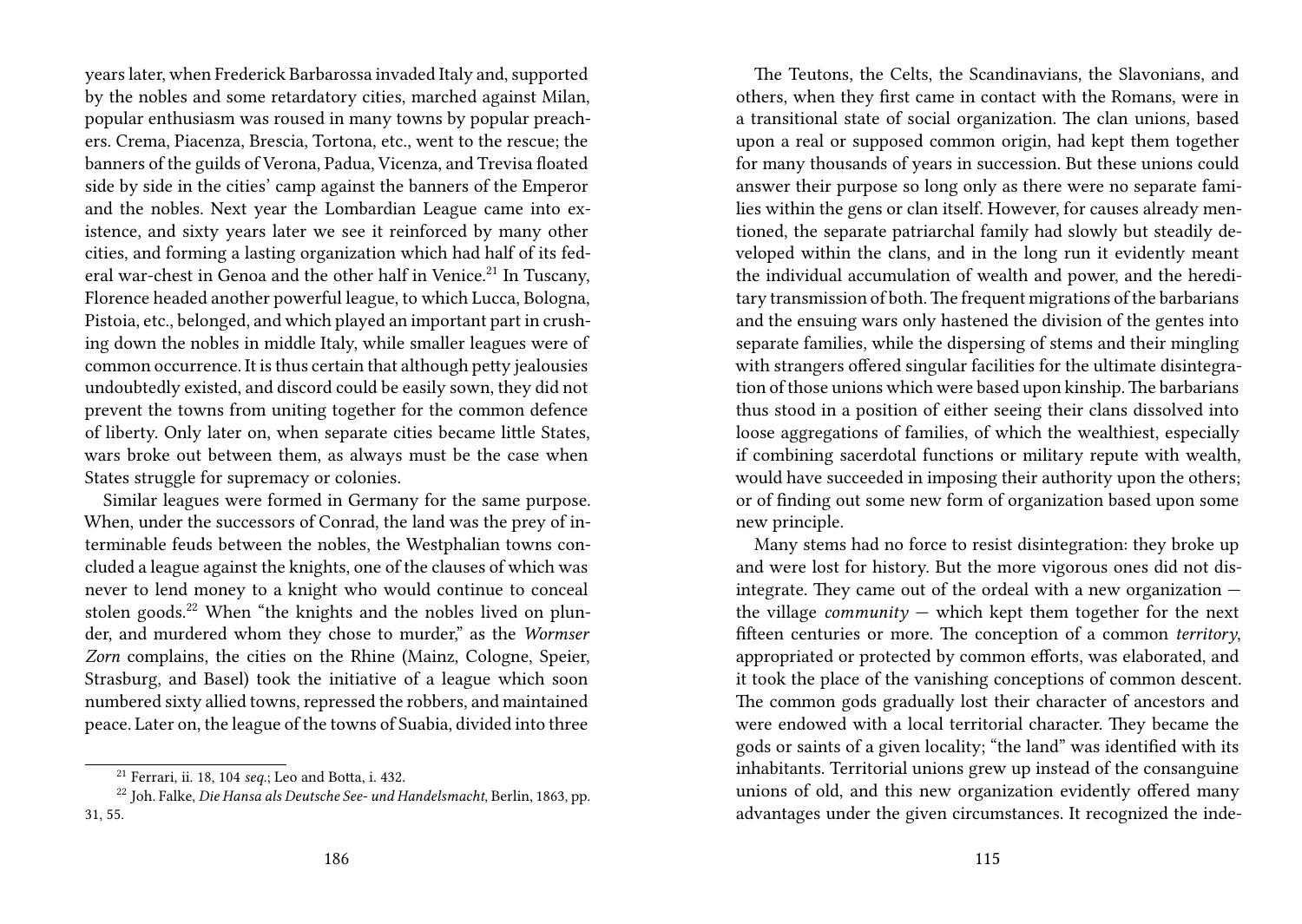pendence of the family and even emphasized it, the village community disclaiming all rights of interference in what was going on within the family enclosure; it gave much more freedom to personal initiative; it was not hostile in principle to union between men of different descent, and it maintained at the same time the necessary cohesion of action and thought, while it was strong enough to oppose the dominative tendencies of the minorities of wizards, priests, and professional or distinguished warriors. Consequently it became the primary cell of future organization, and with many nations the village community has retained this character until now.

It is now known, and scarcely contested, that the village community was not a specific feature of the Slavonians, nor even of the ancient Teutons. It prevailed in England during both the Saxon and Norman times, and partially survived till the last century;<sup>3</sup> it was at the bottom of the social organization of old Scotland, old Ireland, and old Wales. In France, the communal possession and the communal allotment of arable land by the village folkmote persisted from the first centuries of our era till the times of Turgot, who found the folkmotes "too noisy" and therefore abolished them. It survived Roman rule in Italy, and revived after the fall of the Roman Empire. It was the rule with the Scandinavians, the Slavonians, the Finns (in the *pittäyä*, as also, probably, the *kihla-kunta*), the Coures, and the lives. The village community in India — past and present, Aryan and non-Aryan — is well known through the epoch-making works of Sir Henry Maine; and Elphinstone has described it among the

The war against the castles had another bad effect. It involved the cities in a long succession of mutual wars, which have given origin to the theory, till lately in vogue, namely, that the towns lost their independence through their own jealousies and mutual fights. The imperialist historians have especially supported this theory, which, however, is very much undermined now by modern research. It is certain that in Italy cities fought each other with a stubborn animosity, but nowhere else did such contests attain the same proportions; and in Italy itself the city wars, especially those of the earlier period, had their special causes. They were (as was already shown by Sismondi and Ferrari) a mere continuation of the war against the castles — the free municipal and federative principle unavoidably entering into a fierce contest with feudalism, imperialism, and papacy. Many towns which had but partially shaken off the yoke of the bishop, the lord, or the Emperor, were simply driven against the free cities by the nobles, the Emperor, and Church, whose policy was to divide the cities and to arm them against each other. These special circumstances (partly reflected on to Germany also) explain why the Italian towns, some of which Sollght support with the Emperor to combat the Pope, while the others sought support from the Church to resist the Emperor, were soon divided into a Gibelin and a Guelf camp, and why the same division appeared in each separate city.<sup>19</sup>

The immense economical progress realized by most italian cities just at the time when these wars were hottest, $20$  and the alliances so easily concluded between towns, still better characterize those struggles and further undermine the above theory. Already in the years 1130–1150 powerful leagues came into existence; and a few

<sup>&</sup>lt;sup>3</sup> If I follow the opinions of (to name modern specialists only) Nasse, Kovalevsky, and Vinogradov, and not those of Mr. Seebohm (Mr. Denman Ross can only be named for the sake of completeness), it is not only because of the deep knowledge and concordance of views of these three writers, but also on account of their perfect knowledge of the village community altogether — a knowledge the want of which is much felt in the otherwise remarkable work of Mr. Seebohm. The same remark applies, in a still higher degree, to the most elegant writings of Fustel de Coulanges, whose opinions and passionate interpretations of old texts are confined to himself.

<sup>&</sup>lt;sup>19</sup> Ferrari's generalizations are often too theoretical to bealways correct; but his views upon the part played by the nobles in the city wars are based upon a wide range of authenticated facts.

 $20$  Only such cities as stubbornly kept to the cause of the barons, like Pisa or Verona, lost through the wars. For many towns which fought on the barons' side, the defeat was also the beginning of liberation and progress.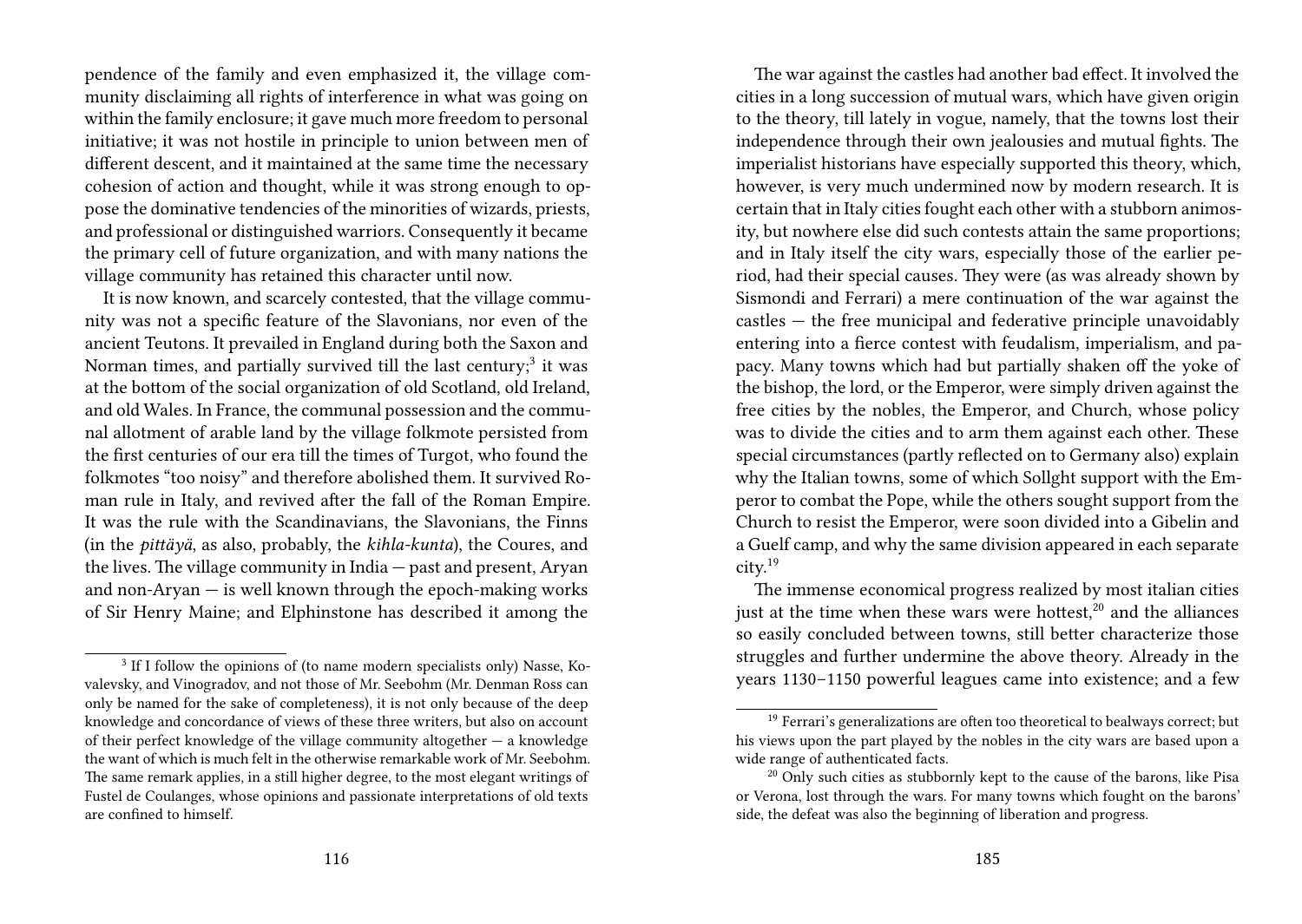ters with the armour-clad knights, and many castles withstood the ingenious siege-machinery and the perseverance of the citizens. Some cities, like Florence, Bologna, and many towns in France, Germany, and Bohemia, succeeded in emancipating the surrounding villages, and they were rewarded for their efforts by an extraordinary prosperity and tranquillity. But even here, and still more in the less strong or less impulsive towns, the merchants and artisans, exhausted by war, and misunderstanding their own interests, bargained over the peasants' heads. They compelled the lord to swear allegiance to the city; his country castle was dismantled, and he agreed to build a house and to reside in the city, of which he became a co-burgher (*com-bourgeois, con-cittadino*); but he maintained in return most of his rights upon the peasants, who only won a partial relief from their burdens. The burgher could not understand that equal rights of citizenship might be granted to the peasant upon whose food supplies he had to rely, and a deep rent was traced between town and village. In some cases the peasants simply changed owners, the city buying out the barons' rights and selling them in shares to her own citizens.<sup>17</sup> Serfdom was maintained, and only much later on, towards the end of the thirteenth century, it was the craft revolution which undertook to put an end to it, and abolished personal servitude, but dispossessed at the same time the serfs of the land.<sup>18</sup> It hardly need be added that the fatal results of such policy were soon felt by the cities themselves; the country became the city's enemy.

Afghans. We also find it in the Mongolian *oulous*, the Kabyle *thaddart*, the Javanese *dessa*, the Malayan *kota* or *tofa*, and under a variety of names in Abyssinia, the Soudan, in the interior of Africa, with natives of both Americas, with all the small and large tribes of the Pacific archipelagoes. In short, we do not know one single human race or one single nation which has not had its period of village communities. This fact alone disposes of the theory according to which the village community in Europe would have been a servile growth. It is anterior to serfdom, and even servile submission was powerless to break it. It was a universal phase of evolution, a natural outcome of the clan organization, with all those stems, at least, which have played, or play still, some part in history.<sup>4</sup>

It was a natural growth, and an absolute uniformity in its structure was therefore not possible. As a rule, it was a union between families considered as of common descent and owning a certain ter-

<sup>&</sup>lt;sup>17</sup> This seems to have been often the case in Italy. In Switzerland, Bern bought even the towns of Thun and Burgdorf.

<sup>&</sup>lt;sup>18</sup> Such was, at least, the case in the cities of Tuscany (Florence, Lucca, Sienna, Bologna, etc.), for which the relations between city and peasants are best known. (Luchitzkiy, "Slavery and Russian Slaves in Florence," in Kieff University Izvestia for 1885, who has perused Rumohr's *Ursprung der Besitzlosigkeit der Colonien in Toscana*, 1830.) The whole matter concerning the relations between the cities and the peasants requires much more study than has hitherto been done.

<sup>&</sup>lt;sup>4</sup> The literature of the village community is so vast that but a few works can be named. Those of Sir Henry Maine, Mr. Seebohm, and Walter's *Das alte Wallis* (Bonn, 1859), are well-known popular sources of information about Scotland, Ireland, and Wales. For France, P. Viollet, *Précis de l'histoire du droit français. Droit privé*, 1886, and several of his monographs in *Bibl. de l'Ecole des Chartes*; Babeau, *Le Village sous l'ancien régime* (the *mir* in the eighteenth century), third edition, 1887; Bonnemère, Doniol, etc. For Italy and Scandinavia, the chief works are named in Laveleye's *Primitive Property*, German version by K. Bücher. For the Finns, Rein's *Föreläsningar*, i. 16; Koskinen, *Finnische Geschichte,* 1874, and various monographs. For the Lives and Coures, Prof. Lutchitzky in *Severnyi Vestnil*, 1891. For the Teutons, besides the well-known works of Maurer, Sohm (*Altdeutsche Reichs- und Gerichts- Verfassung*), also Dahn (*Urzeit, Völkerwanderung, Langobardische Studien*), Janssen, Wilh. Arnold, etc. For India, besides H. Maine and the works he names, Sir John Phear's *Aryan Village*. For Russia and South Slavonians, see Kavelin, Posnikoff, Sokolovsky, Kovalevsky, Efimenko, Ivanisheff, Klaus, etc. (copious bibliographical index up to 1880 in the *Sbornik svedeniy ob obschinye* of the Russ. Geog. Soc.). For general conclusions, besides Laveleye's *Propriété*, Morgan's *Ancient Society*, Lippert's *Kulturgeschichte*, Post, Dargun, etc., also the lectures of M. Kovalevsky (*Tableau des origines et de l'évolution de la famille et de la propriété*, Stockholm, 1890). Many special monographs ought to be mentioned; their titles may be found in the excellent lists given by P. Viollet in *Droit privé* and *Droit public*. For other races, see subsequent notes.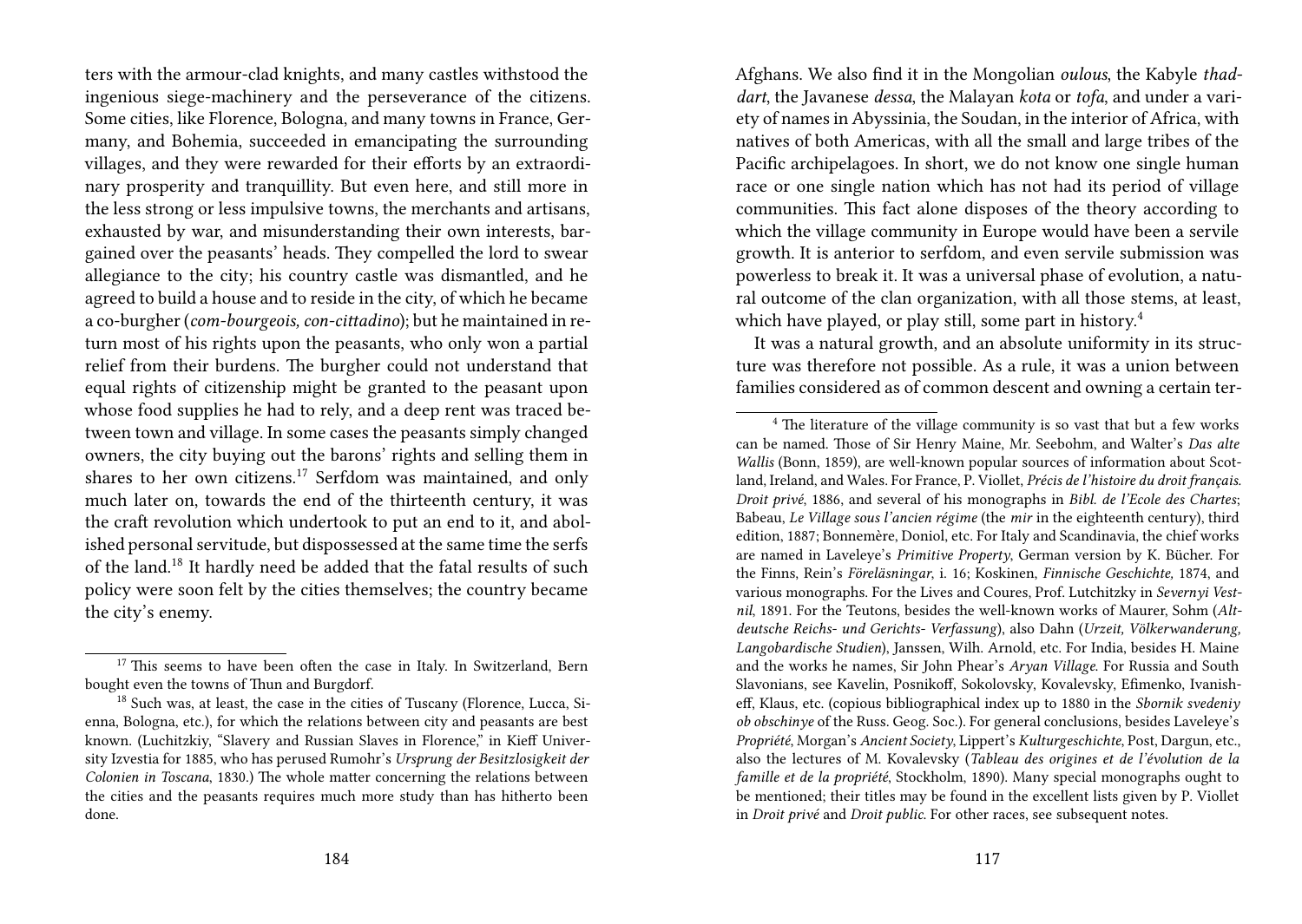ritory in common. But with some stems, and under certain circumstances, the families used to grow very numerous before they threw off new buds in the shape of new families; five, six, or seven generations continued to live under the same roof, or within the same enclosure, owning their joint household and cattle in common, and taking their meals at the common hearth. They kept in such case to what ethnology knows as the "joint family," or the "undivided household," which we still see all over China, in India, in the South Slavonian *zadruga*, and occasionally find in Africa, in America, in Denmark, in North Russia, and West France.<sup>5</sup> With other stems, or in other circumstances, not yet well specified, the families did not attain the same proportions; the grandsons, and occasionally the sons, left the household as soon as they were married, and each of them started a new cell of his own. But, joint or not, clustered together or scattered in the woods, the families remained united into village communities; several villages were grouped into tribes; and the tribes joined into confederations. Such was the social organization which developed among the so-called "barbarians," when they began to settle more or less permanently in Europe.

A very long evolution was required before the gentes, or clans, recognized the separate existence of a patriarchal family in a separate hut; but even after that had been recognized, the clan, as a rule, It is the people, more numerous than all others, who, desirous of peace, has made the lords for bridling and knocking down the powerful ones, "and so on (Giry, *Établissements de Rouen*, i. 117, Quoted by Luchaire, p. 24). A charter submitted for King Robert's signature is equally characteristic. He is made to say in it: "I shall rob no oxen nor other animals. I shall seize no merchants, nor take their moneys, nor impose ransom. From Lady Day to the All Saints' Day I shall seize no horse, nor mare, nor foals, in the meadows. I shall not burn the mills, nor rob the flour… I shall offer no protection to thieves," etc. (Pfister has published that document, reproduced by Luchaire). The charter "granted" by the Besançon Archbishop Hugues, in which he has been compelled to enumerate all the mischiefs due to his mortmain rights, is equally characteristic.<sup>16</sup> And so on.

Freedom could not be maintained in such surroundings, and the cities were compelled to carry on the war outside their walls. The burghers sent out emissaries to lead revolt in the villages; they received villages into their corporations, and they waged direct war against the nobles. It Italy, where the land was thickly sprinkled with feudal castles, the war assumed heroic proportions, and was fought with a stern acrimony on both sides. Florence sustained for seventy-seven years a succession of bloody wars, in order to free its *contado* from the nobles; but when the conquest had been accomplished (in 1181) all had to begin anew. The nobles rallied; they constituted their own leagues in opposition to the leagues of the towns, and, receiving fresh support from either the Emperor or the Pope, they made the war last for another 130 years. The same took place in Rome, in Lombardy, all over Italy.

Prodigies of valour, audacity, and tenaciousness were displayed by the citizens in these wars. But the bows and the hatchets of the arts and crafts had not always the upper hand in their encoun-

<sup>5</sup> Several authorities are inclined to consider the joint household as an intermediate stage between the clan and the village community; and there is no doubt that in very many cases village communities have grown up out of undivided families. Nevertheless, I consider the joint household as a fact of a different order. We find it within the gentes; on the other hand, we cannot affirm that joint families have existed at any period without belonging either to a gens or to a village community, or to a *Gau*. I conceive the early village communities as slowly originating directly from the gentes, and consisting, according to racial and local circumstances, either of several joint families, or of both joint and simple families, or (especially in the case of new settlements) of simple families only. If this view be correct, we should not have the right of establishing the series: gens, compound family, village community  $-$  the second member of the series having not the same ethnological value as the two others. See Appendix IX.

<sup>16</sup> See Tuetey, "Étude sur Le droit municipal… en Franche-Comté," in *Mémoires de la Société d'émulation de Montbéliard*, 2e série, ii. 129 *seq*.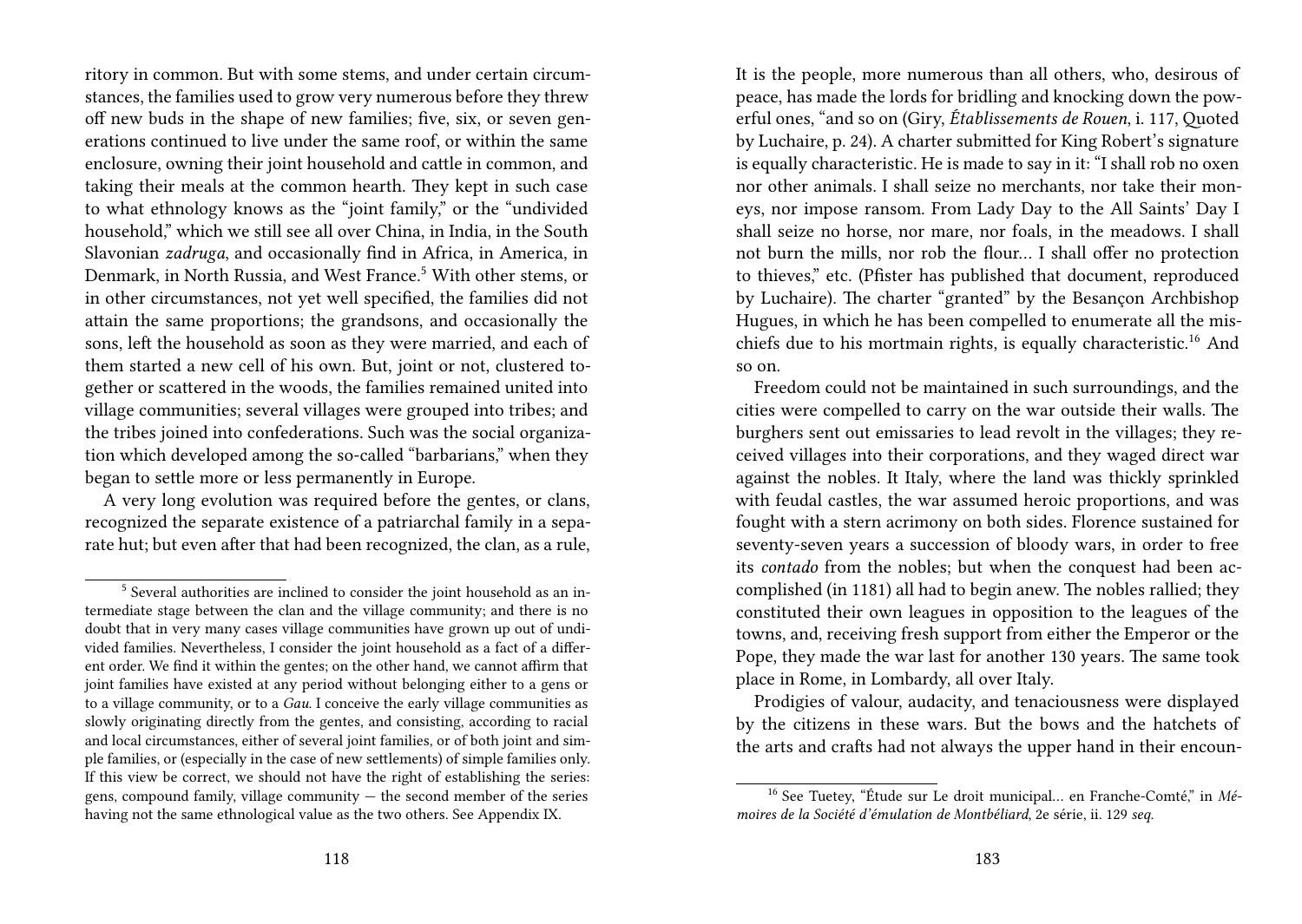to fight fifty or a hundred years in succession, often more, before their rights to free life had been recognized, and another hundred years to found their liberty on a firm basis — the twelfth century charters thus being but one of the stepping-stones to freedom.<sup>15</sup> In reality, the mediaeval city was a fortified oasis amidst a country plunged into feudal submission, and it had to make room for itself by the force of its arms. In consequence of the causes briefly alluded to in the preceding chapter, each village community had gradually fallen under the yoke of some lay or clerical lord. His house had grown to be a castle, and his brothers-in-arms were now the scum of adventurers, always ready to plunder the peasants. In addition to three days a week which the peasants had to work for the lord, they had also to bear all sorts of exactions for the right to sow and to crop, to be gay or sad, to live, to marry, or to die. And, worst of all, they were continually plundered by the armed robbers of some neighbouring lord, who chose to consider them as their master's kin, and to take upon them, and upon their cattle and crops, the revenge for a feud he was fighting against their owner. Every meadow, every field, every river, and road around the city, and every man upon the land was under some lord.

The hatred of the burghers towards the feudal barons has found a most characteristic expression in the wording of the different charters which they compelled them to sign. Heinrich V. is made to sign in the charter granted to Speier in 1111, that he frees the burghers from "the horrible and execrable law of mortmain, through which the town has been sunk into deepest poverty" (*von dem scheusslichen und nichtswürdigen Gesetze, welches gemein Budel genannt wird*, Kallsen, i. 307). The coutume of Bayonne, written about 1273, contains such passages as these: "The people is anterior to the lords.

knew no personal inheritance of property. The few things which might have belonged personally to the individual were either destroyed on his grave or buried with him. The village community, on the contrary, fully recognized the private accumulation of wealth within the family and its hereditary transmission. But wealth was conceived exclusively in the shape of *movable property*, including cattle, implements, arms, and the dwelling house which — "like all things that can be destroyed by fire" — belonged to the same category.<sup>6</sup> As to private property in land, the village community did not, and could not, recognize anything of the kind, and, as a rule, it does not recognize it now. The land was the common property of the tribe, or of the whole stem, and the village community itself owned its part of the tribal territory so long only as the tribe did not claim a re-distribution of the village allotments. The clearing of the woods and the breaking of the prairies being mostly done by the communities or, at least, by the joint work of several families  $-$  always with the consent of the community  $-$  the cleared plots were held by each family for a term of four, twelve, or twenty years, after which term they were treated as parts of the arable land owned in common. Private property, or possession "for ever" was as incompatible, with the very principles and the religious conceptions of the village community as it was with the principles of the gens; so that a long influence of the Roman law and the Christian Church, which soon accepted the Roman principles, were required to accustom the barbarians to the idea of private property in land being possible.<sup>7</sup> And yet, even when such property, or possession for an unlimited time, was recognized, the owner of a separate estate

 $15$  To give but one example – Cambrai made its first revolution in 907, and, after three or four more revolts, it obtained its charter in 1O76. This charter was repealed twice (11O7 and 1138), and twice obtained again (in 1127 and 1180). Total, 223 years of struggles before conquering the right to independence. Lyons — from 1195 to 132O.

<sup>6</sup> Stobbe, *Beiträg zur Geschichte des deutschen Rechtes*, p. 62.

 $<sup>7</sup>$  The few traces of private property in land which are met with in the early</sup> barbarian period are found with such stems (the Batavians, the Franks in Gaul) as have been for a time under the influence of Imperial Rome. See Inama-Sternegg's *Die Ausbildung der grossen Grundherrschaften in Deutschland*, Bd. i. 1878. Also, Besseler, *Neubruch nach dem älteren deutschen Recht*, pp. 11–12, quoted by Kovalevsky, *Modern Custom and Ancient Law*, Moscow, 1886, i. 134.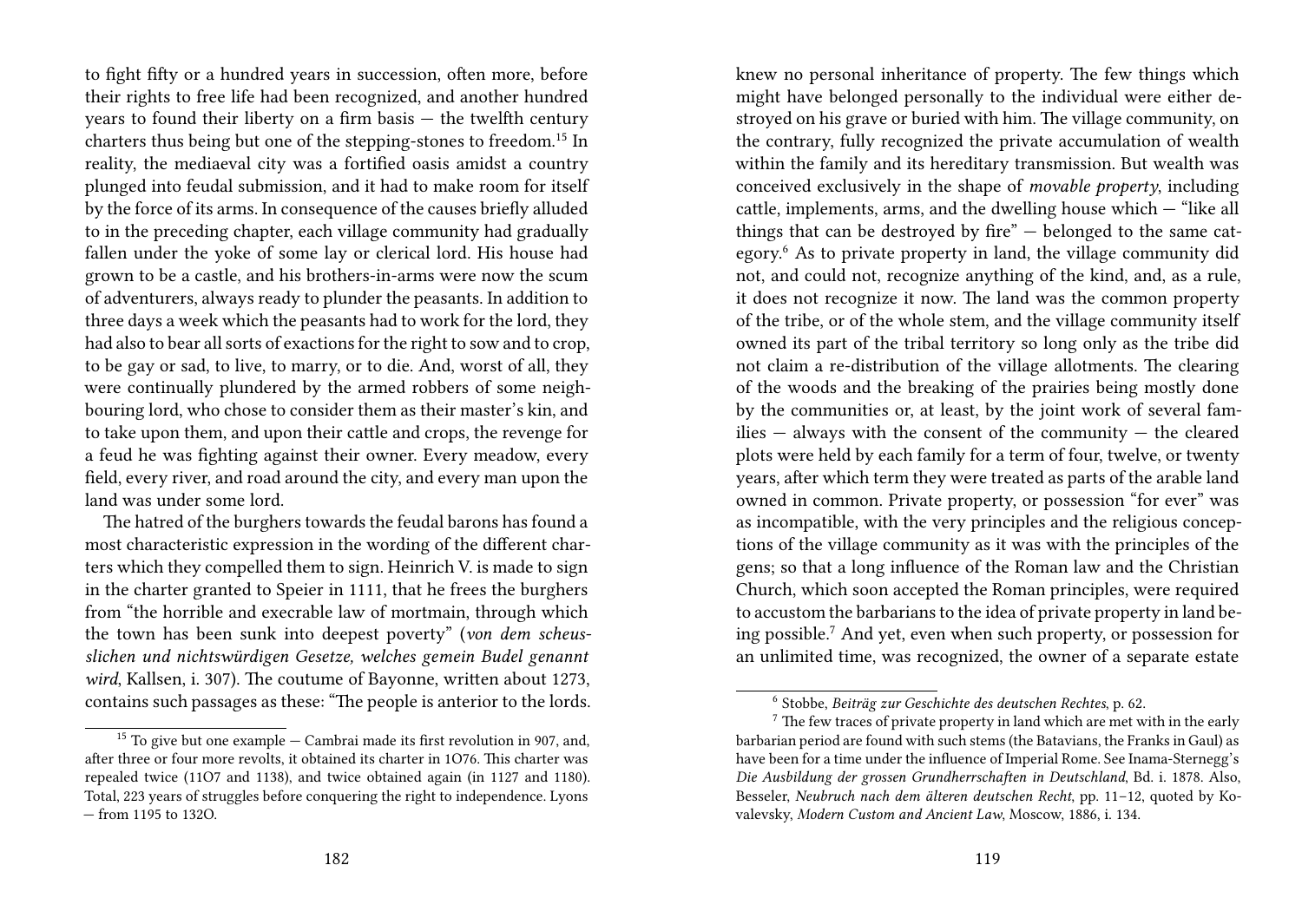remained a co-proprietor in the waste lands, forests, and grazinggrounds. Moreover, we continually see, especially in the history of Russia, that when a few families, acting separately, had taken possession of some land belonging to tribes which were treated as strangers, they very soon united together, and constituted a village community which in the third or fourth generation began to profess a community of origin.

A whole series of institutions, partly inherited from the clan period, have developed from that basis of common ownership of land during the long succession of centuries which was required to bring the barbarians under the dominion of States organized upon the Roman or Byzantine pattern. The village community was not only a union for guaranteeing to each one his fair. share in the common land, but also a union for common culture, for mutual support in all possible forms, for protection from violence, and for a further development of knowledge, national bonds, and moral conceptions; and every change in the judicial, military, educational, or economical manners had to be decided at the folkmotes of the village, the tribe, or the confederation. The community being a continuation of the gens, it inherited all its functions. It was the *universitas*, the *mir* a world in itself.

Common hunting, common fishing, and common culture of the orchards or the plantations of fruit trees was the rule with the old gentes. Common agriculture became the rule in the barbarian village communities. True, that direct testimony to this effect is scarce, and in the literature of antiquity we only have the passages of Diodorus and Julius Caesar relating to the inhabitants of the Lipari Islands, one of the Celt-Iberian tribes, and the Sueves. But there is no lack of evidence to prove that common agriculture was practised among some Teuton tribes, the Franks, and the old Scotch, Irish, and

the central authority. But the majority of the towns had preserved enough of vitality to come out of the turmoil with a new life and vigour.<sup>14</sup> A new period of rejuvenescence was their reward. New life was infused, and it found its expression in splendid architectural monuments, in a new period of prosperity, in a sudden progress of technics and invention, and in a new intellectual movement leading to the Renaissance and to the Reformation.

The life of a mediaeval city was a succession of hard battles to conquer liberty and to maintain it. True, that a strong and tenacious race of burghers had developed during those fierce contests; true, that love and worship of the mother city had been bred by these struggles, and that the grand things achieved by the mediaeval communes were a direct outcome of that love. But the sacrifices which the communes had to sustain in the battle for freedom were, nevertheless, cruel, and left deep traces of division on their inner life as well. Very few cities had succeeded, under a concurrence of favourable circumstances, in obtaining liberty at one stroke, and these few mostly lost it equally easily; while the great number had

<sup>8</sup> Maurer's *Markgenossenschaft*; Lamprecht's "Wirthschaft und Recht der Franken zur Zeit der Volksrechte," in *Histor. Taschenbuch*, 1883; Seebohm's *The English Village Community*, ch. vi, vii, and ix.

<sup>14</sup> In Florence the seven minor arts made their revolution in 1270–82, and its results are fully described by Perrens (*Histoire de Florence*, Paris, 1877, 3 vols.), and especially by Gino Capponi (*Storia della repubblica di Firenze*, 2da edizione, 1876, i. 58–80; translated into German). In Lyons, on the contrary, where the movement of the minor crafts took place in 1402, the latter were defeated and lost the right of themselves nominating their own judges. The two parties came apparently to a compromise. In Rostock the same movement took place in 1313; in Zürich in 1336; in Bern in 1363; in Braunschweig in 1374, and next year in Hamburg; in Lübeck in 1376–84; and so on. See Schmoller's *Strassburg zur Zeit der Zunftkämpfe* and Strassburg's *Blüthe*; Brentano's *Arbeitergilden der Gegenwart*, 2 vols., Leipzig, 1871–72; Eb. Bain's *Merchant and Craft Guilds*, Aberdeen, 1887, pp. 26–47, 75, etc. As to Mr. Gross's opinion relative to the same struggles in England, see Mrs. Green's remarks in her T*own Life in the Fifteenth Century*, ii. 190– 217; also the chapter on the Labour Question, and, in fact, the whole of this extremely interesting volume. Brentano's views on the crafts' struggles, expressed especially in iii. and iv. of his essay "On the History and Development of Guilds," in Toulmin Smith's *English Guilds* remain classical for the subject, and may be said to have been again and again confirmed by subsequent research.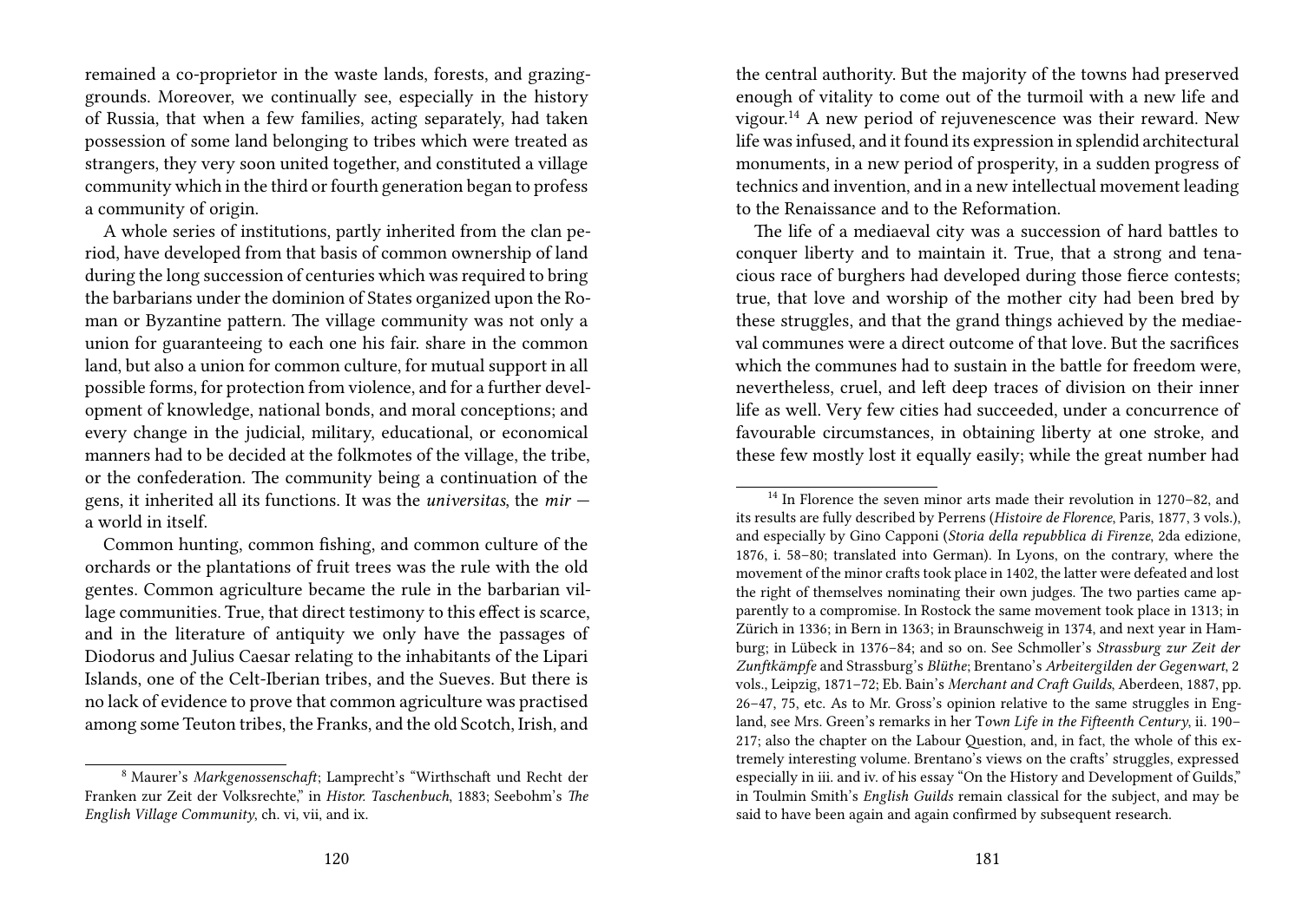per the other guilds, in which case the matter was brought before the guild of the guilds  $-$  the city. But there was in it something more than that. It had its own self-jurisdiction, its own military force, its own general assemblies, its own traditions of struggles, glory, and independence, its own relations with other guilds of the same trade in other cities: it had, in a word, a full organic life which could only result from the integrality of the vital functions. When the town was called to arms, the guild appeared as a separate company (*Schaar*), armed with its own arms (or its own guns, lovingly decorated by the guild, at a subsequent epoch), under its own selfelected commanders. It was, in a word, as independent a unit of the federation as the republic of Uri or Geneva was fifty years ago in the Swiss Confederation. So that, to compare it with a modern trade union, divested of all attributes of State sovereignty, and reduced to a couple of functions of secondary importance, is as unreasonable as to compare Florence or Brügge with a French commune vegetating under the Code Napoléon, or with a Russian town placed under Catherine the Second's municipal law. Both have elected mayors, and the latter has also its craft corporations; but the difference is — all the difference that exists between Florence and Fontenay-les-Oies or Tsarevokokshaisk, or between a Venetian doge and a modern mayor who lifts his hat before the *sous-préfet's* clerk.

The mediæval guilds were capable of maintaining their independence; and, later on, especially in the fourteenth century, when, in consequence of several causes which shall presently be indicated, the old municipal life underwent a deep modification, the younger crafts proved strong enough to conquer their due share in the management of the city affairs. The masses, organized in "minor" arts, rose to wrest the power out of the hands of a growing oligarchy, and mostly succeeded in this task, opening again a new era of prosperity. True, that in some cities the uprising was crushed in blood, and mass decapitations of workers followed, as was the case in Paris in 1306, and in Cologne in 1371. In such cases the city's liberties rapidly fell into decay, and the city was gradually subdued by

Welsh.<sup>8</sup> As to the later survivals of the same practice, they simply are countless. Even in perfectly Romanized France, common culture was habitual some five and twenty years ago in the Morbihan (Brittany).<sup>9</sup> The old Welsh *cyvar*, or joint team, as well as the common culture of the land allotted to the use of the village sanctuary are quite common among the tribes of Caucasus the least touched by civilization, $10$  and like facts are of daily occurrence among the Russian peasants. Moreover, it is well known that many tribes of Brazil, Central America, and Mexico used to cultivate their fields in common, and that the same habit is widely spread among some Malayans, in New Caledonia, with several Negro stems, and so on.<sup>11</sup> In short, communal culture is so habitual with many Aryan, Ural-Altayan, Mongolian, Negro, Red Indian, Malayan, and Melanesian stems that we must consider it as a universal — though not as the only possible  $-$  form of primitive agriculture.<sup>12</sup>

Communal cultivation does not, however, imply by necessity communal consumption. Already under the clan organization we often see that when the boats laden with fruits or fish return to the village, the food they bring in is divided among the huts and the "long houses" inhabited by either several families or the youth, and is cooked separately at each separate hearth. The habit of taking meals in a narrower circle of relatives or associates thus prevails at

<sup>9</sup> Letourneau, in *Bulletin de la Soc. d'Anthropologie*, 1888, vol. xi. p. 476.

<sup>&</sup>lt;sup>10</sup> Walter, *Das alte Wallis*, p. 323; Dm. Bakradze and N. Khoudadoff in Russian *Zapiski* of the Caucasian Geogr. Society, xiv. Part I.

<sup>11</sup> Bancroft's *Native Races*; Waitz, *Anthropologie*, iii. 423; Montrozier, in *Bull. Soc. d'Anthropologie*, 1870; Post's *Studien*, etc.

<sup>&</sup>lt;sup>12</sup> A number of works, by Ory, Luro, Laudes, and Sylvestre, on the village community in Annam, proving that it has had there the same forms as in Germany or Russia, is mentioned in a review of these works by Jobbé-Duval, in *Nouvelle Revue historique de droit français et étranger*, October and December, 1896. A good study of the village community of Peru, before the establishment of the power of the Incas, has been brought out by Heinrich Cunow (*Die Soziale Verfassung des Inka-Reichs*, Stuttgart, 1896. The communal possession of land and communal culture are described in that work.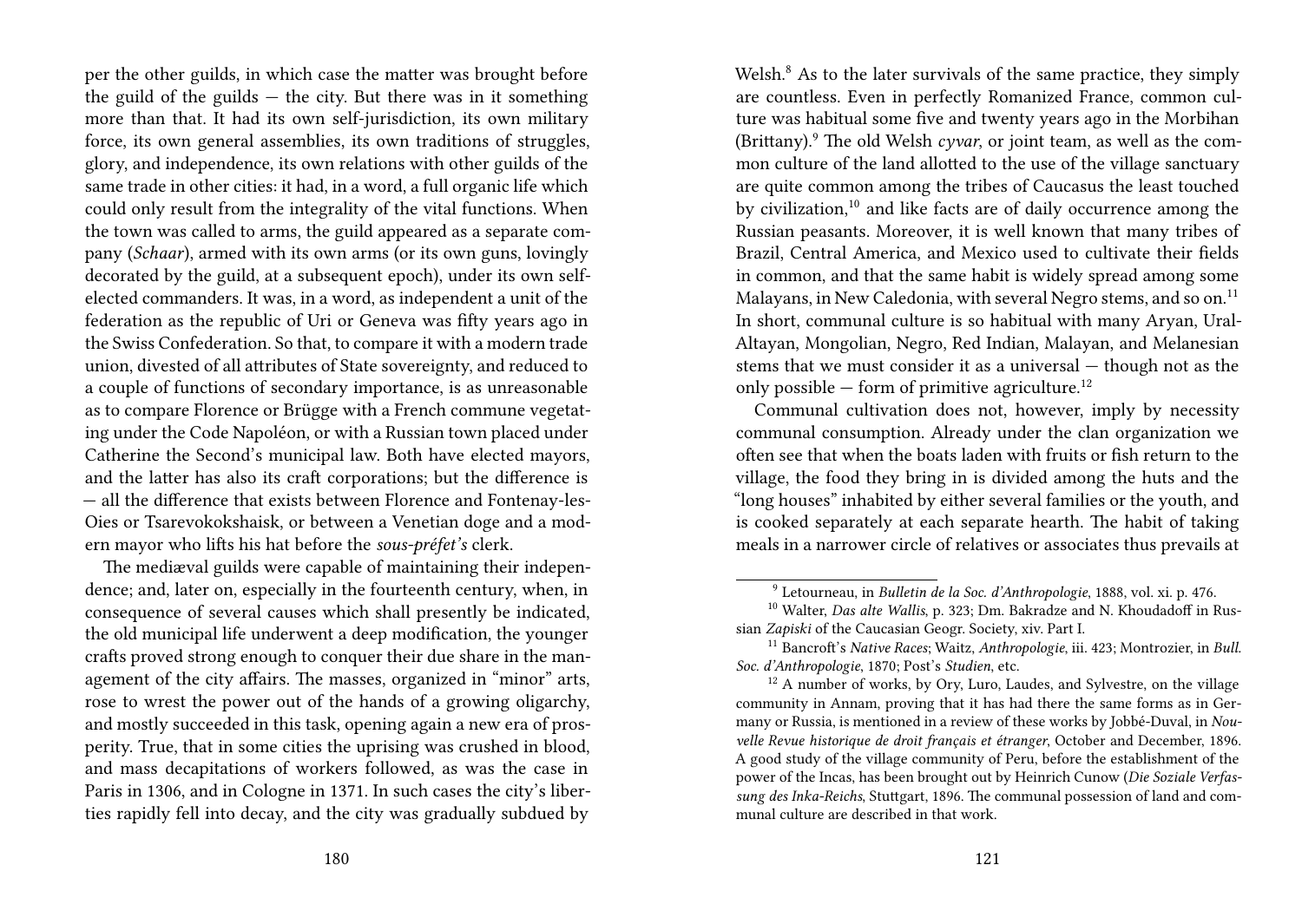an early period of clan life. It became the rule in the village community. Even the food grown in common was usually divided between the households after part of it had been laid in store for communal use. However, the tradition of communal meals was piously kept alive; every available opportunity, such as the commemoration of the ancestors, the religious festivals, the beginning and the end of field work, the births, the marriages, and the funerals, being seized upon to bring the community to a common meal. Even now this habit, well known in this country as the "harvest supper," is the last to disappear. On the other hand, even when the fields had long since ceased to be tilled and sown in common, a variety of agricultural work continued, and continues still, to be performed by the community. Some part of the communal land is still cultivated in many cases in common, either for the use of the destitute, or for refilling the communal stores, or for using the produce at the religious festivals. The irrigation canals are digged and repaired in common. The communal meadows are mown by the community; and the sight of a Russian commune mowing a meadow — the men rivalling each other in their advance with the scythe, while the women turn the grass over and throw it up into heaps  $-$  is one of the most inspiring sights; it shows what human work might be and ought to be. The hay, in such case, is divided among the separate households, and it is evident that no one has the right of taking hay from a neighbour's stack without his permission; but the limitation of this last rule among the Caucasian Ossetes is most noteworthy. When the cuckoo cries and announces that spring is coming, and that the meadows will soon be clothed again with grass, every one in need has the right of taking from a neighbour's stack the hay he wants for his cattle.<sup>13</sup> The old communal rights are thus re-asserted, as if to prove how contrary unbridled individualism is to human nature.

When the European traveller lands in some small island of the Pacific, and, seeing at a distance a grove of palm trees, walks in were not contrary to the cities' rolls, relative to the quality of goods. Such Labour Congresses, partly international like the Hansa itself, are known to have been held by bakers, founders, smiths, tanners, sword-makers and cask-makers.<sup>11</sup>

The craft organization required, of course, a close supervision of the craftsmen by the guild, and special jurates were always nominated for that purpose. But it is most remarkable that, so long as the cities lived their free life, no complaints were heard about the supervision; while, after the State had stepped in, confiscating the property of the guilds and destroying their independence in favour of its own bureaucracy, the complaints became simply countless.<sup>12</sup> On the other hand, the immensity of progress realized in all arts under the mediaeval guild system is the best proof that the system was no hindrance to individual initiative.<sup>13</sup> The fact is, that the mediæval guild, like the mediæval parish, "street," or "quarter," was not a body of citizens, placed under the control of State functionaries; it was a union of all men connected with a given trade: jurate buyers of raw produce, sellers of manufactured goods, and artisans masters, "compaynes," and apprentices. For the inner organization of the trade its assembly was sovereign, so long as it did not ham-

<sup>13</sup> Kovalevsky, *Modern Custom and Ancient Law*, i. 115.

<sup>11</sup> W. Stieda, "Hansische Vereinbarungen über städtisches Gewerbe im XIV und XV Jahrhundert," in *Hansische Geschichtsblätter*, Jahrgang 1886, p. 121. Schönberg's *Wirthschaftliche Bedeutung der Zünfte*; also, partly, Roscher.

<sup>&</sup>lt;sup>12</sup> See Toulmin Smith's deeply-felt remarks about the royal spoliation of the guilds, in Miss Smith's Introduction to *English Guilds*. In France the same royal spoliation and abolition of the guilds' jurisdiction was begun from 1306, and the final blow was struck in 1382 (Fagniez, *l.c.* pp. 52–54).

<sup>&</sup>lt;sup>13</sup> Adam Smith and his contemporaries knew well what they were condemning when they wrote against the *State* interference in trade and the trade monopolies of *State* creation. Unhappily, their followers, with their hopeless superficiality, flung mediæval guilds and State interference into the same sack, making no distinction between a Versailles edict and a guild ordinance. It hardly need be said that the economists who have seriously studied the subject, like Schönberg (the editor of the well-known course of *Political Economy*), never fell into such an error. But, till lately, diffuse discussions of the above type went on for economical "science."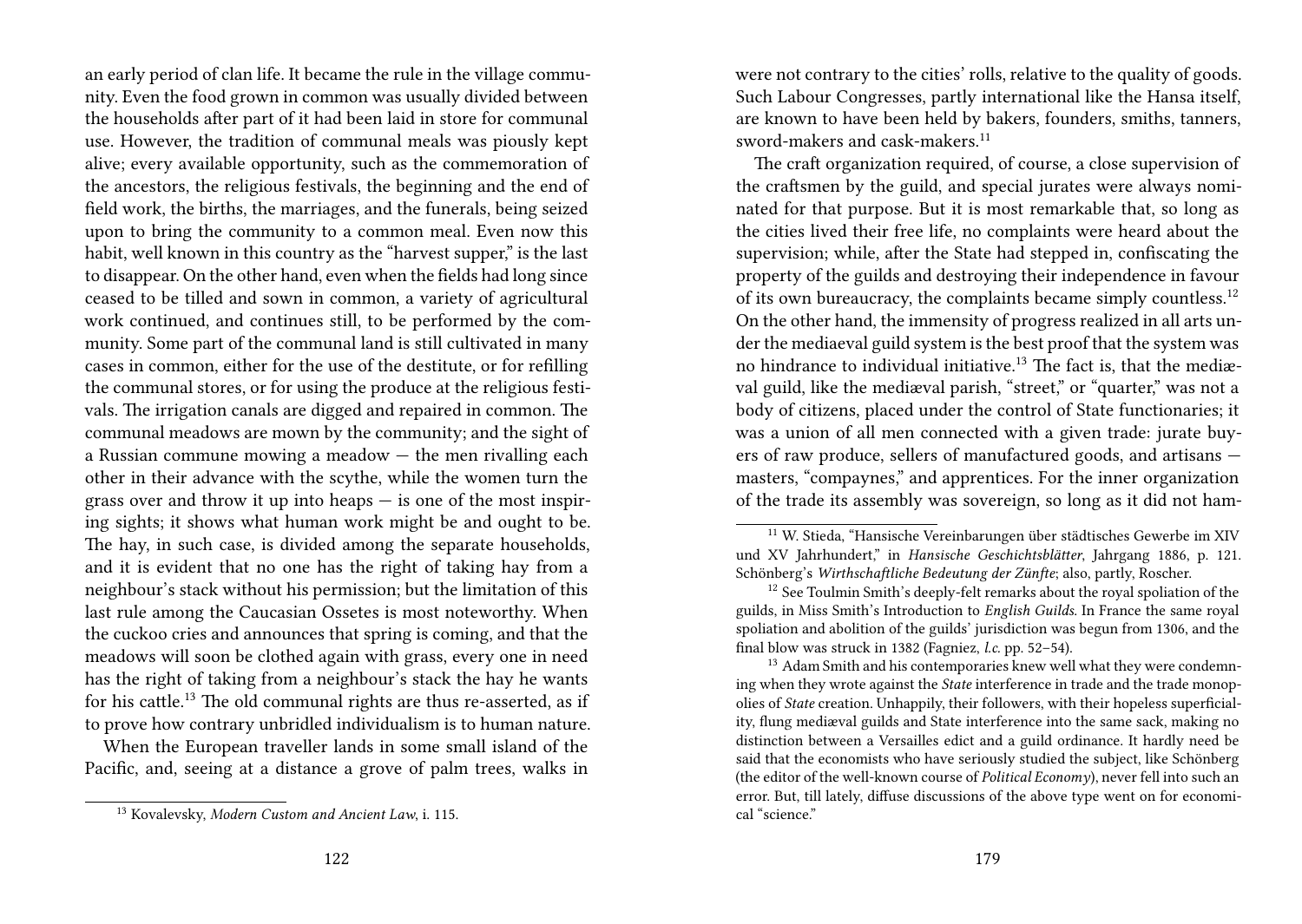*thun*), appropriate for himself what others have produced by application and work, because laws must be a shield for application and work."<sup>8</sup> And amidst all present talk about an eight hours' day, it may be well to remember an ordinance of Ferdinand the First relative to the Imperial coal mines, which settled the miner's day at eight hours, "as it used to be of old" (*wie vor Alters herkommen*), and work on Saturday afternoon was prohibited. Longer hours were very rare, we are told by Janssen, while shorter hours were of common occurrence. In this country, in the fifteenth century, Rogers says, "the workmen worked only forty-eight hours a week."<sup>9</sup> The Saturday half-holiday, too, which we consider as a modern conquest, was in reality an old mediæval institution; it was bathing-time for a great part of the community, while Wednesday afternoon was bathingtime for the *Geselle*.<sup>10</sup> And although school meals did not exist probably because no children went hungry to school — a distribution of bath-money to the children whose parents found difficulty in providing it was habitual in several places As to Labour Congresses, they also were a regular Feature of the middles ages. In some parts of Germany craftsmen of the same trade, belonging to different communes, used to come together every year to discuss questions relative to their trade, the years of apprenticeship, the wandering years, the wages, and so on; and in 1572, the Hanseatic towns formally recognized the right of the crafts to come together at periodical congresses, and to take any resolutions, so long as they

<sup>10</sup> Janssen, l.c. See also Dr. Alwin Schultz, *Deutsches Leben im XIV und XV Jahrhundert*, grosse Ausgabe, Wien, 1892, pp. 67 *seq*. At Paris, the day of labour varied from seven to eight hours in the winter to fourteen hours in summer in certain trades, while in others it was from eight to nine hours in winter, to from ten to twelve in Summer. All work was stopped on Saturdays and on about twentyfive other days (*jours de commun de vile foire*) at four o'clock, while on Sundays and thirty other holidays there was no work at all. The general conclusion is, that the mediæval worker worked *less* hours, all taken, than the present-day worker (Dr. E. Martin Saint-Léon, *Histoire des corporations*, p. 121).

that direction, he is astonished to discover that the little villages are connected by roads paved with big stones, quite comfortable for the unshod natives, and very similar to the "old roads" of the Swiss mountains. Such roads were traced by the "barbarians" all over Europe, and one must have travelled in wild, thinly-peopled countries, far away from the chief lines of communication, to realize in full the immense work that must have been performed by the barbarian communities in order to conquer the woody and marshy wilderness which Europe was some two thousand years ago. Isolated families, having no tools, and weak as they were, could not have conquered it; the wilderness would have overpowered them. Village communities alone, working in common, could master the wild forests, the sinking marshes, and the endless steppes. The rough roads, the ferries, the wooden bridges taken away in the winter and rebuilt after the spring flood was over, the fences and the palisaded walls of the villages, the earthen forts and the small towers with which the territory was dottedall these were the work of the barbarian communities. And when a community grew numerous it used to throw off a new bud. A new community arose at a distance, thus step by step bringing the woods and the steppes Under the dominion of man. The whole making of European nations was such a budding of the village communities. Even now-a-days the Russian peasants, if they are not quite broken down by misery, migrate in communities, and they till the soil and build the houses in com mon when they settle on the banks of the Amur, or in Manitoba. And even the English, when they first began to colonize America, used to return to the old system; they grouped into village communities. $14$ 

The village community was the chief arm of the barbarians in their hard struggle against a hostile nature. It also was the bond they opposed to oppression by the cunningest and the strongest which so easily might have developed during those disturbed times.

<sup>8</sup> Quoted by Janssen, l.c. i. 343.

<sup>9</sup> *The Economical Interpretation of History*, London, 1891, p. 303.

<sup>14</sup> Palfrey, *History of New England*, ii. 13; quoted in Maine's *Village Communities*, New York, 1876, p. 201.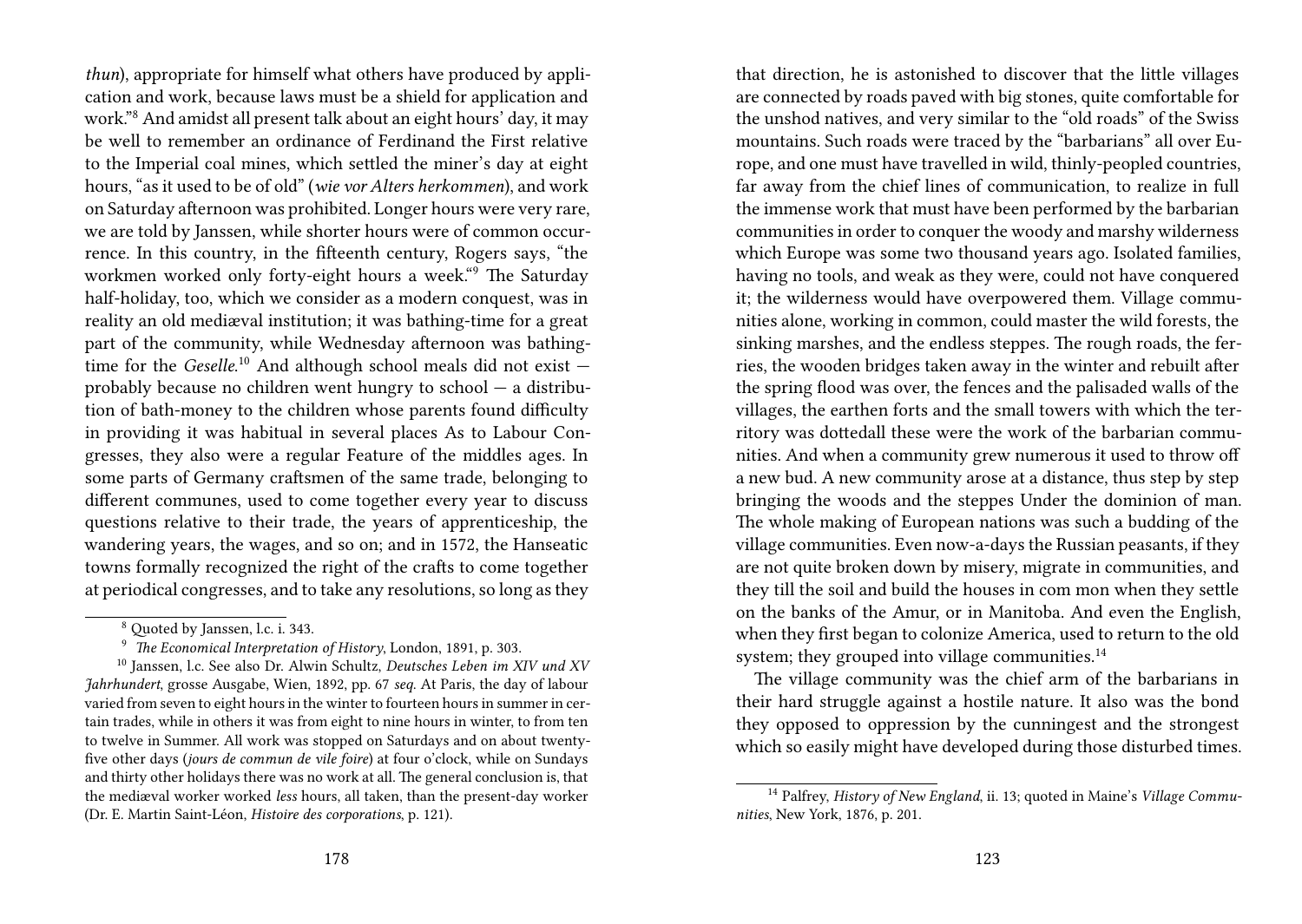The imaginary barbarian — the man who fights and kills at his mere caprice — existed no more than the "bloodthirsty" savage. The real barbarian was living, on the contrary, under a wide series of institutions, imbued with considerations as to what may be useful or noxious to his tribe or confederation, and these institutions were piously handed down from generation to generation in verses and songs, in proverbs or triads, in sentences and instructions. The more we study them the more we recognize the narrow bonds which united men in their villages. Every quarrel arising between two individuals was treated as a communal affair — even the offensive words that might have been uttered during a quarrel being considered as an offence to the community and its ancestors. They had to be repaired by amends made both to the individual and the community;<sup>15</sup> and if a quarrel ended in a fight and wounds, the man who stood by and did not interpose was treated as if he himself had inflicted the wounds.<sup>16</sup> The judicial procedure was imbued with the same spirit. Every dispute was brought first before mediators or arbiters, and it mostly ended with them, the arbiters playing a very important part in barbarian society. But if the case was too grave to be settled in this way, it came before the folkmote, which was bound "to find the sentence," and pronounced it in a conditional form; that is, "such compensation was due, if the wrong be proved," and the wrong had to be proved or disclaimed by six or twelve persons confirming or denying the fact by oath; ordeal being resorted to in case of contradiction between the two sets of jurors. Such procedure, which remained in force for more than two thousand years in succession, speaks volumes for itself; it shows how close were the bonds between all members of the community. Moreover, there was no other authority to enforce the decisions of the folkmote besides its own moral authority. The only possible menace was that the

rope in the first half of this century. Thorold Rogers has familiarized English readers with this idea; but the same is true for the Continent as well, as is shown by the researches of Falke and Schönberg, and by many occasional indications. Even in the fifteenth century a mason, a carpenter, or a smith worker would be paid at Amiens four *sols* a day, which corresponded to forty-eight pounds of bread, or to the eighth part of a small ox (*bouvard*). In Saxony, the salary of the *Geselle* in the building trade was such that, to put it in Falke's words, he could buy with his six days' wages three sheep and one pair of shoes.<sup>6</sup> The donations of workers (*Geselle*) to cathedrals also bear testimony of their relative well-being, to say nothing of the glorious donations of certain craft guilds nor of what they used to spend in festivities and pageants.<sup>7</sup> In fact, the more we learn about the mediæval city, the more we are convinced that at no time has labour enjoyed such conditions of prosperity and such respect as when city life stood at its highest.

More than that; not only many aspirations of our modern radicals were already realized in the middle ages, but much of what is described now as Utopian was accepted then as a matter of fact. We are laughed at when we say that work must be pleasant, but  $-$ "every one must be pleased with his work," a mediæval Kuttenberg ordinance says, "and no one shall, while doing nothing (*mit nichts*

<sup>15</sup> Königswarter, *Études sur le développement des sociétés humaines*, Paris, 1850.

<sup>&</sup>lt;sup>16</sup> This is, at least, the law of the Kalmucks, whose customary law bears the closest resemblance to the laws of the Teutons, the old Slavonians, etc.

<sup>6</sup> Falke, *Geschichtliche Statistik*, i. 373–393, and ii. 66; quoted in Janssen's *Geschichte*, i. 339; J.D. Blavignac, in *Comptes et dépenses de la construction du clocher de Saint-Nicolas à Fribourg en Suisse*, comes to a similar conclusion. For Amiens, De Calonne's *Vie Municipale*, p. 99 and Appendix. For a thorough appreciation and graphical representation of the mediæval wages in England and their value in bread and meat, see G. Steffen's excellent article and curves in *The Nineteenth Century* for 1891, and *Studier öfver lönsystemets historia i England*, Stockholm, 1895.

<sup>7</sup> To quote but one example out of many which may be found in Schönberg's and Falke's works, the sixteen shoemaker workers (*Schusterknechte*) of the town Xanten, on the Rhine, gave, for erecting a screen and an altar in the church, 75 guldens of subscriptions, and 12 guldens out of their box, which money was worth, according to the best valuations, ten times its present value.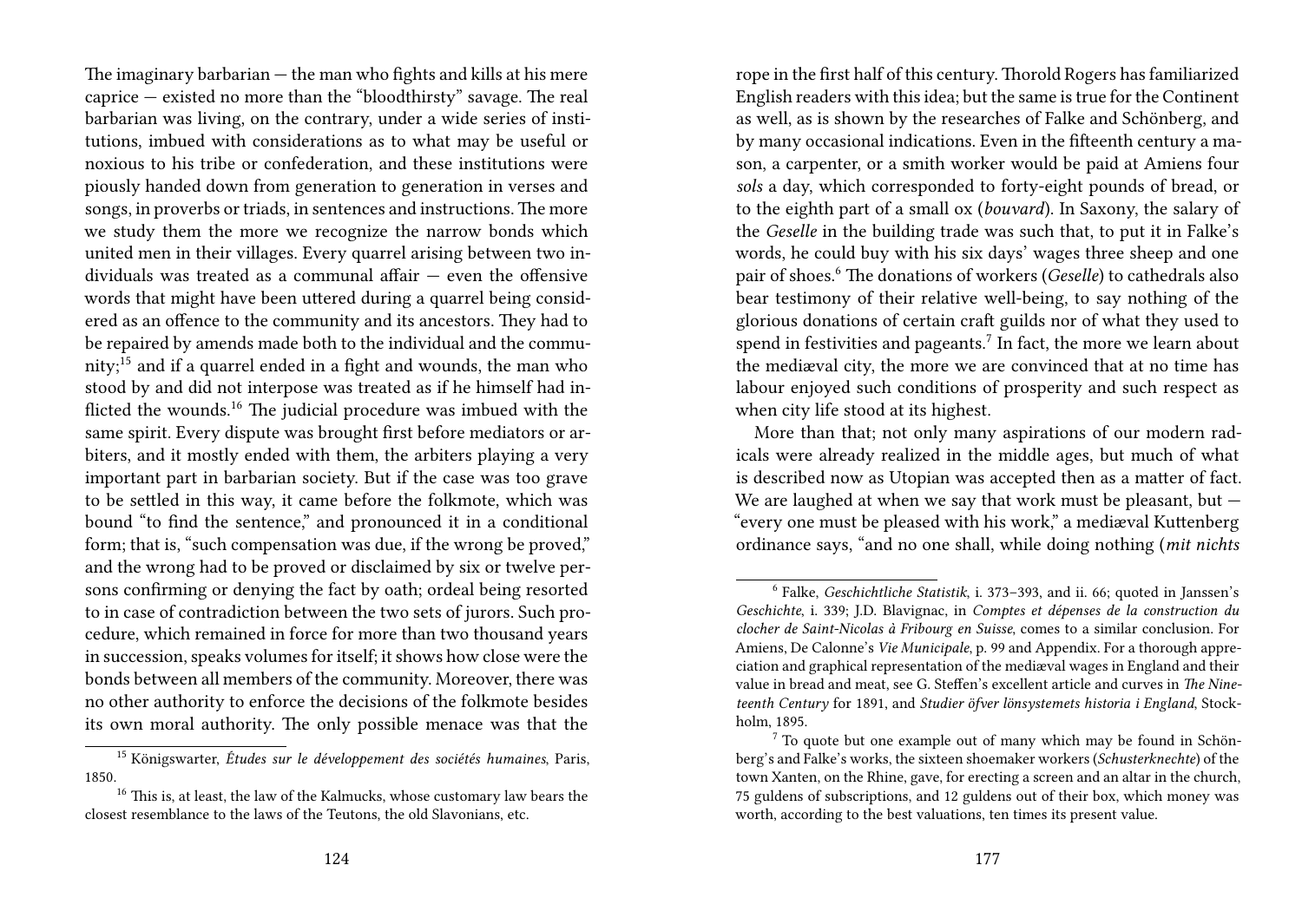could appreciate the skill displayed in its fabrication or the labour bestowed upon it. Then the guild, not the separate producer, offered the goods for sale in the community, and this last, in its turn, offered to the brotherhood of allied communities those goods which were exported, and assumed responsibility for their quality. With such an organization, it was the ambition of each craft not to offer goods of inferior quality, and technical defects or adulterations became a matter concerning the whole community, because, an ordinance says, "they would destroy public confidence."<sup>5</sup> Production being thus a social duty, placed under the control of the whole *amitas*, manual labour could not fall into the degraded condition which it occupies now, so long as the free city was living.

A difference between master and apprentice, or between master and worker (*compayne*, *Geselle*), existed but in the mediæval cities from their very beginnings; this was at the outset a mere difference of age and skill, not of wealth and power. After a seven years' apprenticeship, and after having proved his knowledge and capacities by a work of art, the apprentice became a master himself. And only much later, in the sixteenth century, after the royal power had destroy ed the city and the craft organization, was it possible to become master in virtue of simple inheritance or wealth. But this was also the time of a general decay in mediæval industries and art.

There was not much room for hired work in the early flourishing periods of the mediæval cities, still less for individual hirelings. The work of the weavers, the archers, the smiths, the bakers, and so on, was performed for the craft and the city; and when craftsmen were hired in the building trades, they worked as temporary corporations (as they still do in the Russian *artéls*), whose work was paid en *bloc*. Work for a master began to multiply only later on; but even in this case the worker was paid better than he is paid now, even in this country, and very much better than he used to be paid all over Eu-

community might declare the rebel an outlaw, but even this menace was reciprocal. A man discontented with the folkmote could declare that he would abandon the tribe and go over to another tribe  $-$  a most dreadful menace, as it was sure to bring all kinds of misfortunes upon a tribe that might have been unfair to one of its members.<sup>17</sup> A rebellion against a right decision of the customary law was simply "inconceivable," as Henry Maine has so well said, because "law, morality, and fact" could not be separated from each other in those times.<sup>18</sup> The moral authority of the commune was so great that even at a much later epoch, when the village communities fell into submission to the feudal lord, they maintained their judicial powers; they only permitted the lord, or his deputy, to "find" the above conditional sentence in accordance with the customary law he had sworn to follow, and to levy for himself the fine (the *fred*) due to the commune. But for a long time, the lord himself, if he remained a co-proprietor in the waste land of the commune, submitted in communal affairs to its decisions. Noble or ecclesiastic, he had to submit to the folkmote — *Wer daselbst Wasser und Weid genusst, muss gehorsam sein* — "Who enjoys here the right of water and pasture must obey" — was the old saying. Even when the peasants became serfs under the lord, he was bound to appear before the folkmote when they summoned him.<sup>19</sup>

In their conceptions of justice the barbarians evidently did not much differ from the savages. They also maintained the idea that a murder must be followed by putting the murderer to death; that wounds had to be punished by equal wounds, and that the wronged family was bound to fulfil the sentence of the customary law. This

<sup>5</sup> Janssen's *Geschichte des deutschen Volkes*, i. 315; Gramich's *Würzburg*; and, in fact, any collection of ordinances.

<sup>&</sup>lt;sup>17</sup> The habit is in force still with many African and other tribes.

<sup>18</sup> *Village Communities*, pp. 65–68 and 199.

<sup>19</sup> Maurer (*Gesch. der Markverfassung*, sections 29, 97) is quite decisive upon this subject. He maintains that "All members of the community… the laic and clerical lords as well, often also the partial co-possessors (*Markberechtigte*), and even strangers to the Mark, were submitted to its jurisdiction" (p. 312). This conception remained locally in force up to the fifteenth century.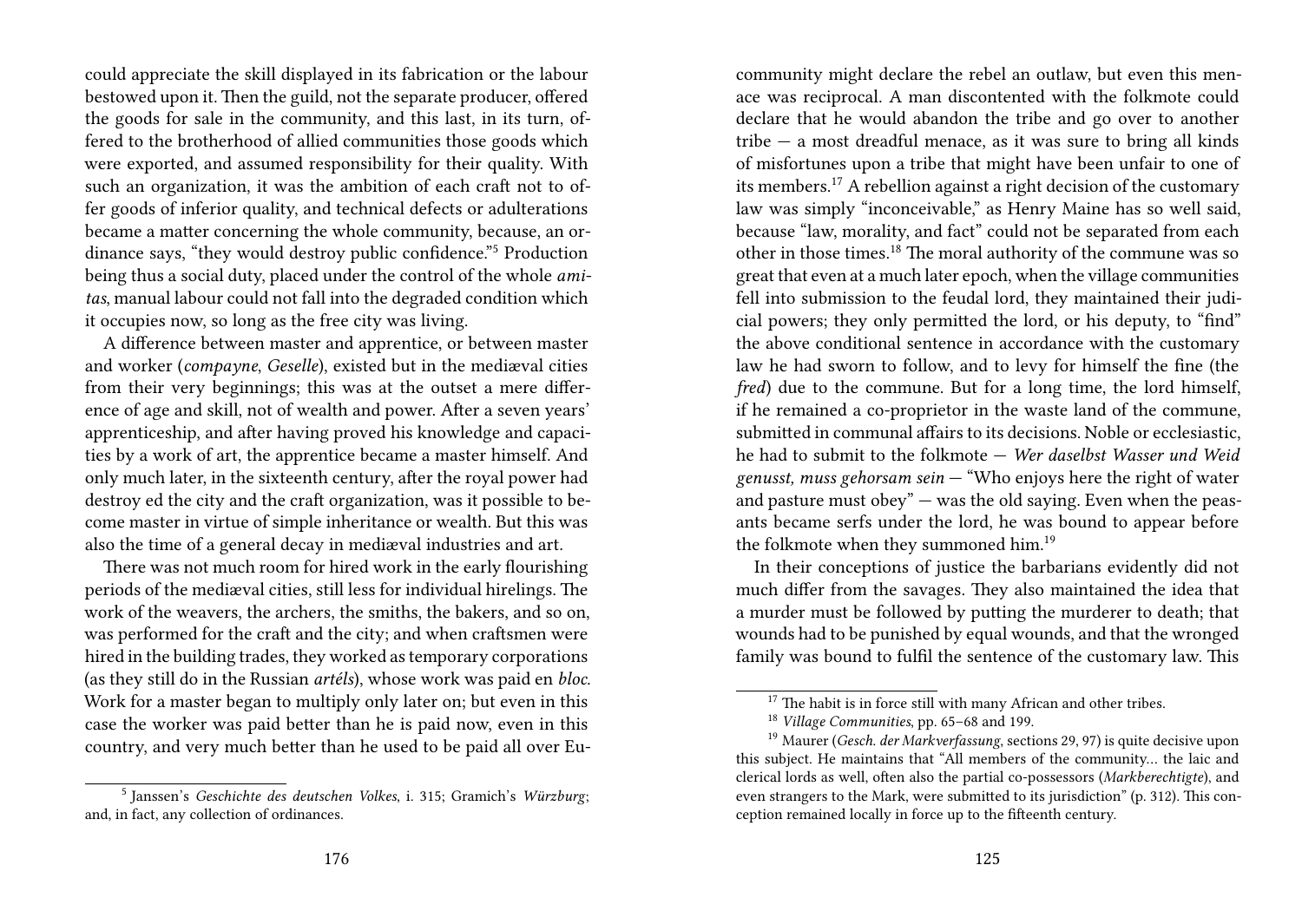was a holy duty, a duty towards the ancestors, which had to be accomplished in broad daylight, never in secrecy, and rendered widely known. Therefore the most inspired passages of the sagas and epic poetry altogether are those which glorify what was supposed to be justice. The gods themselves joined in aiding it. However, the predominant feature of barbarian justice is, on the one hand, to limit the numbers of persons who may be involved in a feud, and, on the other hand, to extirpate the brutal idea of blood for blood and wounds for wounds, by substituting for it the system of compensation. The barbarian codes which were collections of common law rules written down for the use of judges — "first permitted, then encouraged, and at last enforced," compensation instead of revenge.<sup>20</sup> The compensation has, however, been totally misunderstood by those who represented it as a fine, and as a sort of *carte blanche* given to the rich man to do whatever he liked. The compensation money (*wergeld*), which was quite different from the fine or *fred*, 21 was habitually so high for all kinds of active offences that it certainly was no encouragement for such offences. In case of a murder it usually exceeded all the possible fortune of the murderer "Eighteen times eighteen cows" is the compensation with the Ossetes who do not know how to reckon above eighteen, while with the African tribes it attains 800 cows or 100 camels with their young, or 416 sheep in the poorer tribes.<sup>22</sup> In the great majority of cases, the compensation money could not be paid at all, so that the murderer had no issue but to induce the wronged family, by repentance, to adopt him. Even now, in the Caucasus, when feuds come to an end,

chants and manual workers at the same time. Therefore, the predominance taken by the old craft guilds from the very beginnings of the free city life guaranteed to manual labour the high position which it afterwards occupied in the city.<sup>4</sup> In fact, in a mediæval city manual labour was no token of inferiority; it bore, on the contrary, traces of the high respect it had been kept in in the village community. Manual labour in a "mystery" was considered as a pious duty towards the citizens: a public function (*Amt*), as honourable as any other. An idea of "justice" to the community, of "right" towards both producer and consumer, which would seem so extravagant now, penetrated production and exchange. The tanner's, the cooper's, or the shoemaker's work must be "just," fair, they wrote in those times. Wood, leather or thread which are used by the artisan must be "right"; bread must be baked "in justice," and so on. Transport this language into our present life, and it would seem affected and unnatural; but it was natural and unaffected then, because the mediæval artisan did not produce for an unknown buyer, or to throw his goods into an unknown market. He produced for his guild first; for a brotherhood of men who knew each other, knew the technics of the craft, and, in naming the price of each product,

<sup>20</sup> Königswarter, *loc. cit.* p. 50; J. Thrupp, *Historical Law Tracts*, London, 1843, p. 106.

<sup>&</sup>lt;sup>21</sup> Königswarter has shown that the *fred* originated from an offering which had to be made to appease the ancestors. Later on, it was paid to the community, for the breach of peace; and still later to the judge, or king, or lord, when they had appropriated to themselves the rights of the community.

<sup>22</sup> Post's *Bausteine* and *Afrikanische Jurisprudenz*, Oldenburg, 1887, vol. i. pp. 64 seq.; Kovalevsky, loc. cit. ii. 164–189.

ident that, to use a Scotch expression, the "mercet cross" could be considered as an emblem of Church jurisdiction, but we find it both in bishop cities and in those in which the folkmote was sovereign.

<sup>4</sup> For all concerning the merchant guild see Mr. Gross's exhaustive work, *The Guild Merchant* (Oxford, 1890, 2 vols.); also Mrs. Green's remarks in *Town Life in the Fifteenth Century*, vol. ii. chaps. v. viii. x; and A. Doren's review of the subject in Schmoller's *Forschungen*, vol. xii. If the considerations indicated in the previous chapter (according to which trade was communal at its beginnings) prove to be correct, it will be permissible to suggest as a probable hypothesis that the guild merchant was a body entrusted with commerce in the interest of the whole city, and only gradually became a guild of merchants trading for themselves; while the merchant adventurers of this country, the Novgorod *povolniki* (free colonizers and merchants) and the mercati *personati*, would be those to whom it was left to open new markets and new branches of commerce for themselves. Altogether, it must be remarked that the origin of the mediaeval city can be ascribed to no separate agency. It was a result of *many* agencies in different degrees.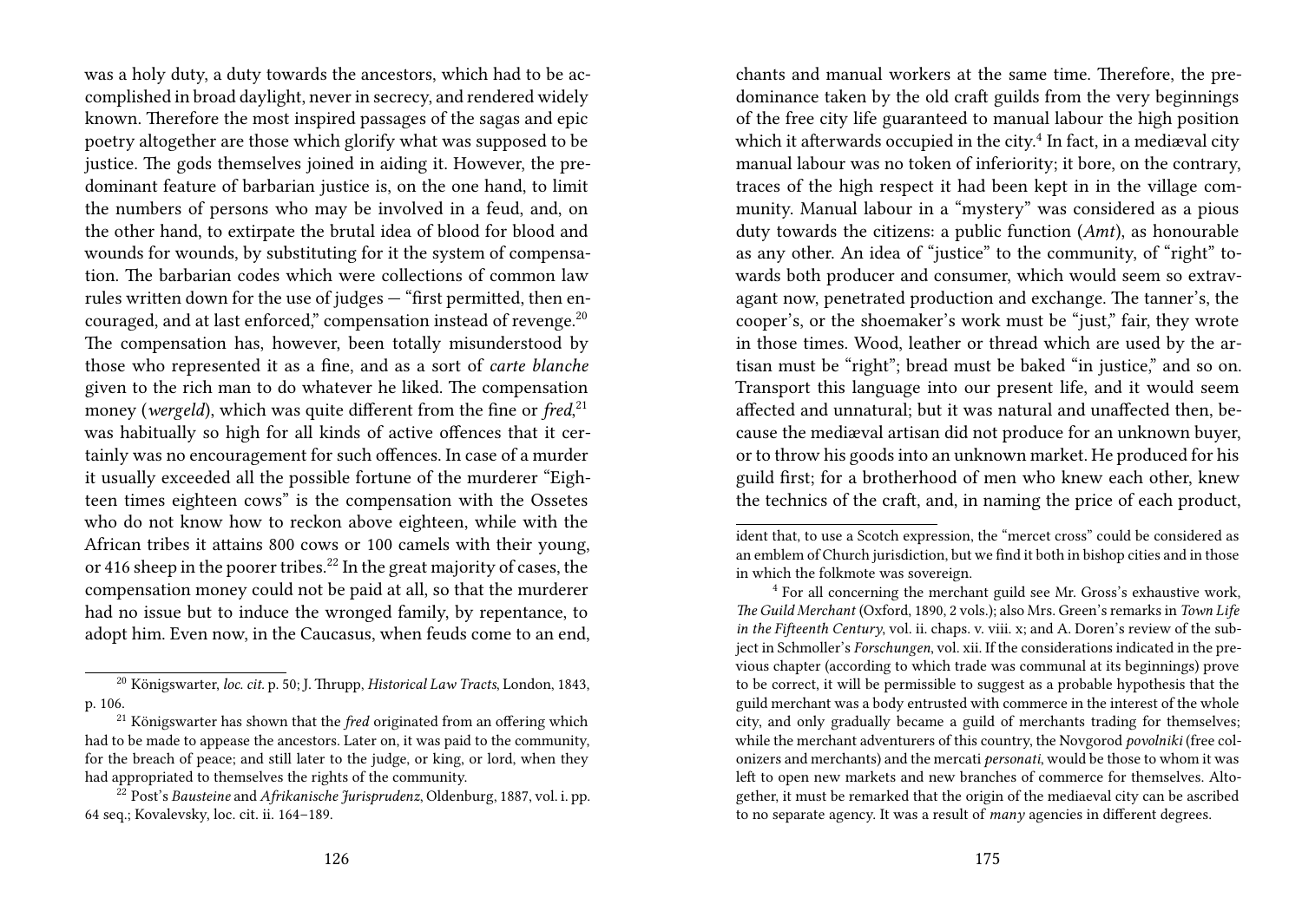the bishop's, the lord's, or the king's judge. A stranger who came to trade was a guest, and he went on under this very name. Even the lord who had no scruples about robbing a merchant on the high road, respected the *Weichbild*, that is, the pole which stood in the market-place and bore either the king's arms, or a glove, or the image of the local saint, or simply a cross, according to whether the market was under the protection of the king, the lord, the local church, or the folkmote — the *vyeche*. 3

It is easy to understand how the self-jurisdiction of the city could develop out of the special jurisdiction in the market-place, when this last right was conceded, willingly or not, to the city itself. And such an origin of the city's liberties, which can be traced in very many cases, necessarily laid a special stamp upon their subsequent development. It gave a predominance to the trading part of the community. The burghers who possessed a house in the city at the time being, and were co-owners in the town-lands, constituted very often a merchant guild which held in its hands the city's trade; and although at the outset every burgher, rich and poor, could make part of the merchant guild, and the trade itself seems to have been carried on for the entire city by its trustees, the guild gradually became a sort of privileged body. It jealously prevented the outsiders who soon began to flock into the free cities from entering the guild, and kept the advantages resulting from trade for the few "families" which had been burghers at the time of the emancipation. There evidently was a danger of a merchant oligarchy being thus constituted. But already in the tenth, and still more during the two next centuries, the chief crafts, also organized in guilds, were powerful enough to check the oligarchic tendencies of the merchants.

The craft guild was then a common seller of its produce and a common buyer of the raw materials, and its members were merthe offender touches with his lips the breast of the oldest woman of the tribe, and becomes a "milk-brother" to all men of the wronged family.<sup>23</sup> With several African tribes he must give his daughter, or sister, in marriage to some one of the family; with other tribes he is bound to marry the woman whom he has made a widow; and in all cases he becomes a member of the family, whose opinion is taken in all important family matters.<sup>24</sup>

Far from acting with disregard to human life, the barbarians, moreover, knew nothing of the horrid punishments introduced at a later epoch by the laic and canonic laws under Roman and Byzantine influence. For, if the Saxon code admitted the death penalty rather freely even in cases of incendiarism and armed robbery, the other barbarian codes pronounced it exclusively in cases of betrayal of one's kin, and sacrilege against the community's gods, as the only means to appease the gods.

All this, as seen is very far from the supposed "moral dissoluteness" of the barbarians. On the contrary, we cannot but admire the deeply moral principles elaborated within the early village communities which found their expression in Welsh triads, in legends about King Arthur, in Brehon commentaries, $^{25}$  in old German legends and so on, or find still their expression in the sayings of the modern barbarians. In his introduction to *The Story of Burnt Njal*, George Dasent very justly sums up as follows the qualities of a Northman, as they appear in the sagas: —

<sup>&</sup>lt;sup>3</sup> Some discussion has lately taken place upon the Weichbild and the Weichbild-law, which still remain obscure (see Zöpfl, *Alterthümer des deutschen Reichs und Rechts*, iii. 29; Kallsen, i. 316). The above explanation seems to be the more probable, but, of course, it must be tested by further research. It is also ev-

<sup>23</sup> O. Miller and M. Kovalevsky, "In the Mountaineer Communities of Kabardia," in *Vestnik Evropy*, April, 1884. With the Shakhsevens of the Mugan Steppe, blood feuds always end by marriage between the two hostile sides (Markoff, in appendix to the *Zapiski* of the Caucasian Geogr. Soc. xiv. 1, 21).

<sup>24</sup> Post, in *Afrik. Jurisprudenz*, gives a series of facts illustrating the conceptions of equity inrooted among the African barbarians. The same may be said of all serious examinations into barbarian common law.

<sup>&</sup>lt;sup>25</sup> See the excellent chapter, "Le droit de La Vieille Irlande," (also "Le Haut Nord") in *Études de droit international et de droit politique*, by Prof. E. Nys, Bruxelles, 1896.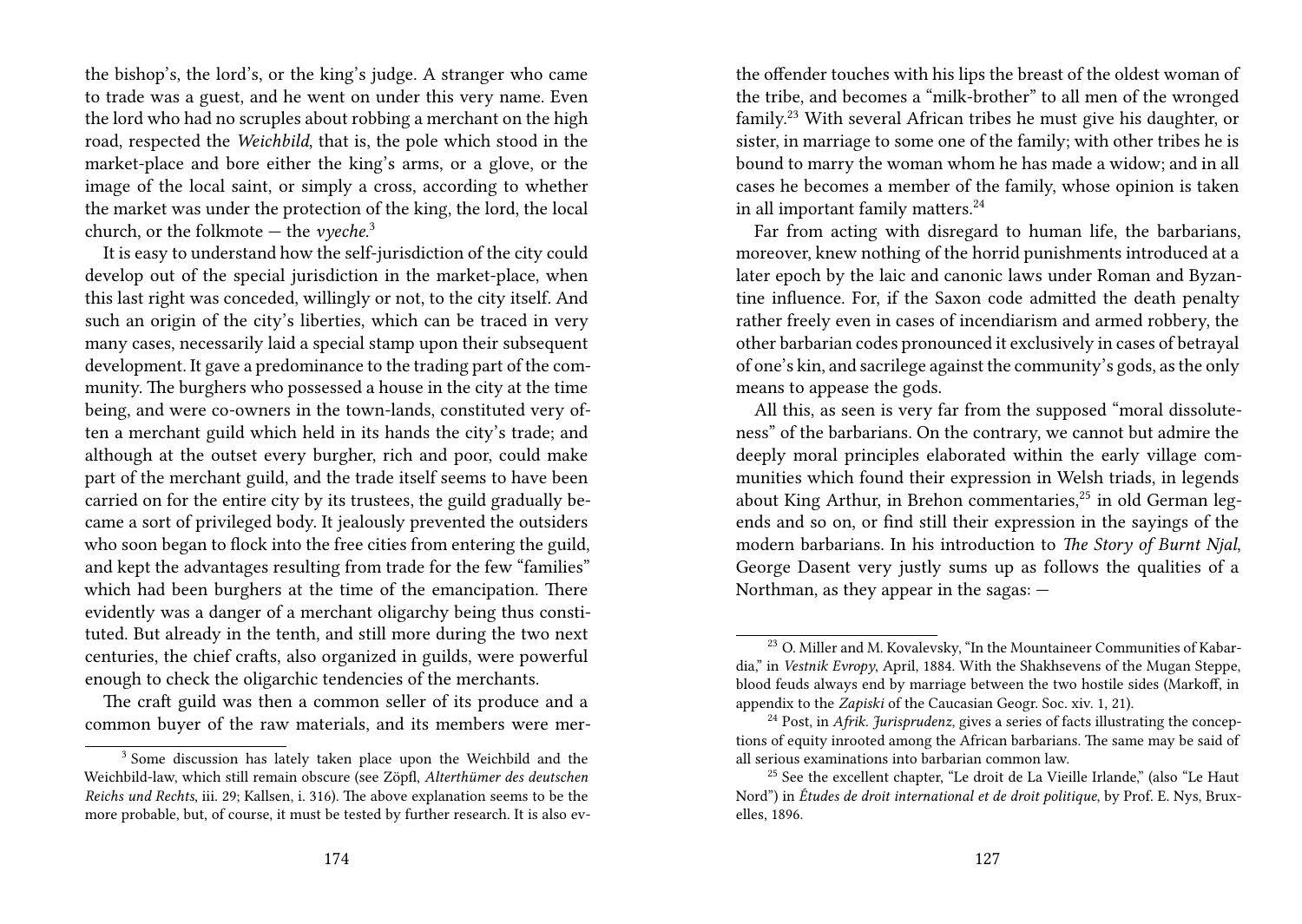To do what lay before him openly and like a man, without fear of either foes, fiends, or fate;… to be free and daring in all his deeds; to be gentle and generous to his friends and kinsmen; to be stern and grim to his foes [those who are under the *lex talionis*], but even towards them to fulfil all bounden duties… To be no trucebreaker, nor tale-bearer, nor backbiter. To utter nothing against any man that he would not dare to tell him to his face. To turn no man from his door who sought food or shelter, even though he were a foe.<sup>26</sup>

The same or still better principles permeate the Welsh epic poetry and triads. To act "according to the nature of mildness and the principles of equity," without regard to the foes or to the friends, and "to repair the wrong," are the highest duties of man; "evil is death, good is life," exclaims the poet legislator.<sup>27</sup> "The World would be fool, if agreements made on lips were not honourable" — the Brehon law says. And the humble Shamanist Mordovian, after having praised the same qualities, will add, moreover, in his principles of customary law, that "among neighbours the cow and the milkingjar are in common." that, "the cow must be milked for yourself and him who may ask milk;" that "the body of a child reddens from the stroke, but the face of him who strikes reddens from shame;"<sup>28</sup> and so on. Many pages might be filled with like principles expressed and followed by the "barbarians."

One feature more of the old village communities deserves a special mention. It is the gradual extension of the circle of men embraced by the feelings of solidarity. Not only the tribes federated into stems, but the stems as well, even though of different origin, joined together in confederations. Some unions were so close that, the same aspirations and the same ideals; they are conceived and built in the same way. Many dissemblances are mere differences of age, and those disparities between sister cities which are real are repeated in different parts of Europe. The unity of the leading idea and the identity of origin make up for differences of climate, geographical situation, wealth, language and religion. This is why we can speak of *the* mediæval city as of a well-defined phase of civilization; and while every research insisting upon local and individual differences is most welcome, we may still indicate the chief lines of development which are common to all cities.<sup>1</sup>

There is no doubt that the protection which used to be accorded to the market-place from the earliest barbarian times has played an important, though not an exclusive, part in the emancipation of the mediæval city. The early barbarians knew no trade within their village communities; they traded with strangers only, at certain definite spots, on certain determined days. And, in order that the stranger might come to the barter-place without risk of being slain for some feud which might be running between two kins, the market was always placed under the special protection of all kins. It was inviolable, like the place of worship under the shadow of which it was held. With the Kabyles it is still *annaya*, like the footpath along whichwomen carry water from the well; neither must be trodden upon in arms, even during inter-tribal wars. In mediæval times the market universally enjoyed the same protection.<sup>2</sup> No feud could be prosecuted on the place whereto people came to trade, nor within a certain radius from it; and if a quarrel arose in the motley crowd of buyers and sellers, it had to be brought before those under whose protection the market stood — the community's tribunal, or

<sup>26</sup> Introduction, p. xxxv.

<sup>27</sup> *Das alte Wallis*, pp. 343–350.

<sup>&</sup>lt;sup>28</sup> Maynoff, "Sketches of the Judicial Practices of the Mordovians," in the ethnographical *Zapiski* of the Russian Geographical Society, 1885, pp. 236, 257.

<sup>2</sup> Kulischer, in an excellent essay on primitive trade (*Zeitschrift für Völkerpsychologie*, Bd. x. 380), also points out that, according to Herodotus, the Argippaeans were considered inviolable, because the trade between the Scythians and the northern tribes took place on their territory. A fugitive was sacred on their territory, and they were often asked to act as arbiters for their neighbours. See Appendix XI.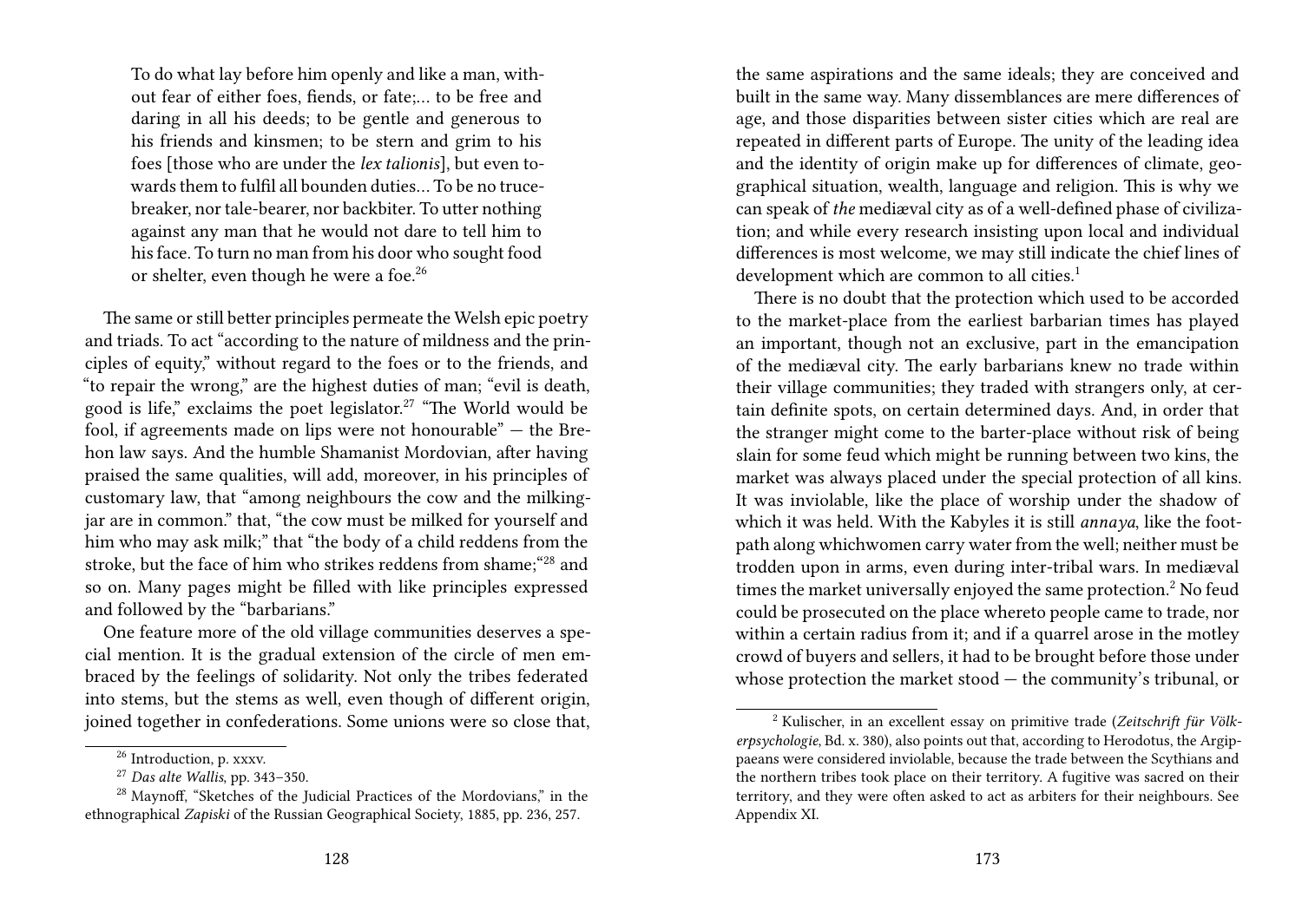have little in common. And nevertheless, the leading lines of their organization, and the spirit which animates them, are imbued with a strong family likeness. Everywhere we see the same federations of small communities and guilds, the same "sub-towns" round the mother city, the same folkmote, and the same insigns of its independence. The *defensor* of the city, under different names and in different accoutrements, represents the same authority and interests; food supplies, labour and commerce, are organized on closely similar lines; inner and outer struggles are fought with like ambitions; nay, the very formulae used in the struggles, as also in the annals, the ordinances, and the rolls, are identical; and the architectural monuments, whether Gothic, Roman, or Byzantine in style, express

for instance, the Vandals, after part of their confederation had left for the Rhine, and thence went over to Spain and Africa, respected for forty consecutive years the landmarks and the abandoned villages of their confederates, and did not take possession of them until they had ascertained through envoys that their confederates did not intend to return.

With other barbarians, the soil was cultivated by one part of the stem, while the other part fought on or beyond the frontiers of the common territory. As to the leagues between several stems, they were quite habitual. The Sicambers united with the Cherusques and the Sueves, the Quades with the Sarmates; the Sarmates with the Alans, the Carpes, and the Huns. Later on, we also see the conception of nations gradually developing in Europe, long before anything like a State had grown in any part of the continent occupied by the barbarians. These nations — for it is impossible to refuse the name of a nation to the Merovingian France, or to the Russia of the eleventh and twelfth century — were nevertheless kept together by nothing else but a community of language, and a tacit agreement of the small republics to take their dukes from none but one special family.

Wars were certainly unavoidable; migration means war; but Sir Henry Maine has already fully proved in his remarkable study of the tribal origin of International Law, that "Man has never been so ferocious or so stupid as to submit to such an evil as war without some kind of effort to prevent it," and he has shown how exceedingly great is "the number of ancient institutions which bear the marks of a design to stand in the way of war, or to provide an alternative to it."<sup>29</sup> In reality, man is so far from the warlike being he is supposed to be, that when the barbarians had once settled they so rapidly lost the very habits of warfare that very soon they were compelled to keep special dukes followed by special*scholæ* or bands

 $1$ <sup>1</sup> The literature of the subject is immense; but there is no work yet which treats of the mediæval city as of a whole. For the French Communes, Augustin Thierry's *Lettres* and *Considérations sur l'histoire de France* still remain classical, and Luchaire's *Communes françaises* is an excellent addition on the same lines. For the cities of Italy, the great work of Sismondi (*Histoire des républiques italiennes du moyen âge*, Paris, 1826, 16 vols.), Leo and Botta's *History of Italy*, Ferrari's *Révolutions d'Italie*, and Hegel's *Geschichte der Städteverfassung in Italien*, are the chief sources of general information. For Germany we have Maurer's *Städteverfassung*, Barthold's *Geschichte der deutschen Städte*, and, of recent works, Hegel's *Städte und Gilden der germanischen Völker* (2 vols. Leipzig, 1891), and Dr. Otto Kallsen's *Die deutschen Städte im Mittelalter* (2 vols. Halle, 1891), as also Janssen's *Geschichte des deutschen Volkes* (5 vols. 1886), which, let us hope, will soon be translated into English (French translation in 1892). For Belgium, A. Wauters, *Les Libertés communales* (Bruxelles, 1869–78, 3 vols.). For Russia, Byelaeff's, Kostomaroff's and Sergievich's works. And finally, for England, we posses one of the best works on cities of a wider region in Mrs. J.R. Green's *Town Life in the Fifteenth Century* (2 vols. London, 1894). We have, moreover, a wealth of well-known local histories, and several excellent works of general or economical history which I have so often mentioned in this and the preceding chapter. The richness of literature consists, however, chiefly in separate, sometimes admirable, researches into the history of separate cities, especially Italian and German; the guilds; the land question; the economical principles of the time. the economical importance of guilds and crafts; the leagues between, cities (the Hansa); and communal art. An incredible wealth of information is contained in works of this second category, of which only some of the more important are named in these pages.

<sup>29</sup> Henry Maine, *International Law*, London, 1888, pp. 11–13. E. Nys, *Les origines du droit international*, Bruxelles, 1894.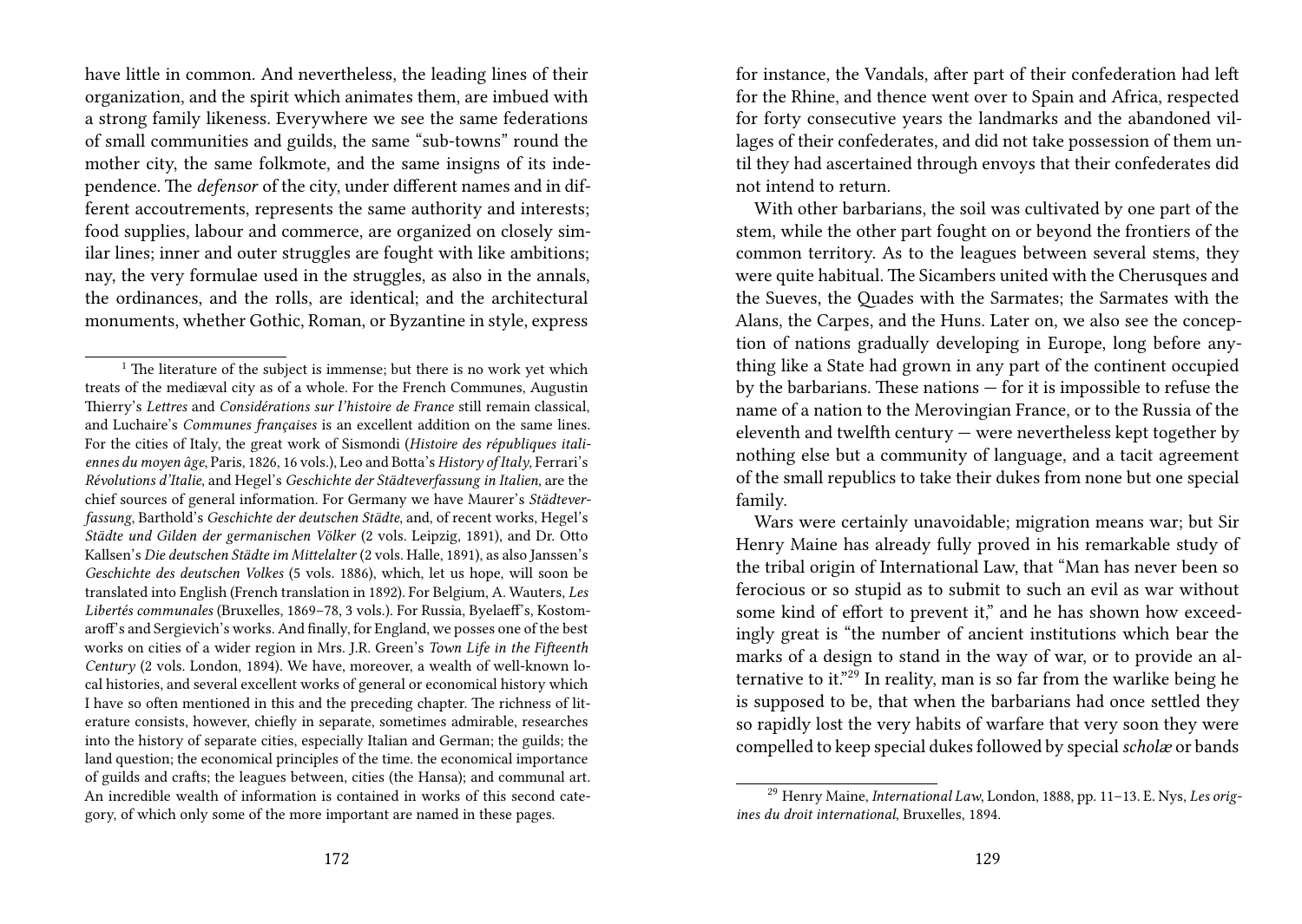of warriors, in order to protect them from possible intruders. They preferred peaceful toil to war, the very peacefulness of man being the cause of the specialization of the warrior's trade, which specialization resulted later on in serfdom and in all the wars of the "States period" of human history.

History finds great difficulties in restoring to life the institutions of the barbarians. At every step the historian meets with some faint indication which he is unable to explain with the aid of his own documents only. But a broad light is thrown on the past as soon as we refer to the institutions of the very numerous tribes which are still living under a social organization almost identical with that of our barbarian ancestors. Here we simply have the difficulty of choice, because the islands of the Pacific, the steppes of Asia, and the tablelands of Africa are real historical museums containing specimens of all possible intermediate stages which mankind has lived through, when passing from the savage gentes up to the States' organization. Let us, then, examine a few of those specimens.

If we take the village communities of the Mongol Buryates, especially those of the Kudinsk Steppe on the upper Lena which have better escaped Russian influence, we have fair representatives of barbarians in a transitional state, between cattle-breeding and agriculture.<sup>30</sup> These Buryates are still living in "joint families"; that is, although each son, when he is married, goes to live in a separate hut, the huts of at least three generations remain within the same enclosure, and the joint family work in common in their fields, and own in common their joint households and their cattle, as well as their "calves' grounds" (small fenced patches of soil kept under soft grass for the rearing of calves). As a rule, the meals are taken separately in each hut; but when meat is roasted, all the twenty to sixty members of the joint household feast together. Several joint house-

## **Chapter 6: Mutual Aid in the Mediæval City** *(continued)*

*Likeness and diversity among the mediæval cities. — The craftguilds: State-attributes in each of them. — Attitude of the city towards the peasants; attempts to free them. — The lords. — Results achieved by the mediæval city: in arts, in learning. — Causes of decay.*

The mediæval cities were not organized upon some preconceived plan in obedience to the will of an outside legislator. Each of them was a natural growth in the full sense of the word  $-$  an always varying result of struggle between various forces which adjusted and re-adjusted themselves in conformity with their relative energies, the chances of their conflicts, and the support they found in their surroundings. Therefore, there are not two cities whose inner organization and destinies would have been identical. Each one, taken separately, varies from century to century. And yet, when we cast a broad glance upon all the cities of Europe, the local and national unlikenesses disappear, and we are struck to find among all of them a wonderful resemblance, although each has developed for itself, independently from the others, and in different conditions. A small town in the north of Scotland, with its population of coarse labourers and fishermen; a rich city of Flanders, with its world-wide commerce, luxury, love of amusement and animated life; an Italian city enriched by its intercourse with the East, and breeding within its walls a refined artistic taste and civilization; and a poor, chiefly agricultural, city in the marsh and lake district of Russia, seem to

<sup>30</sup> A Russian historian, the Kazan Professor Schapoff, who was exiled in 1862 to Siberia, has given a good description of their institutions in the *Izvestia* of the East-Siberian Geographical Society, vol. v. 1874.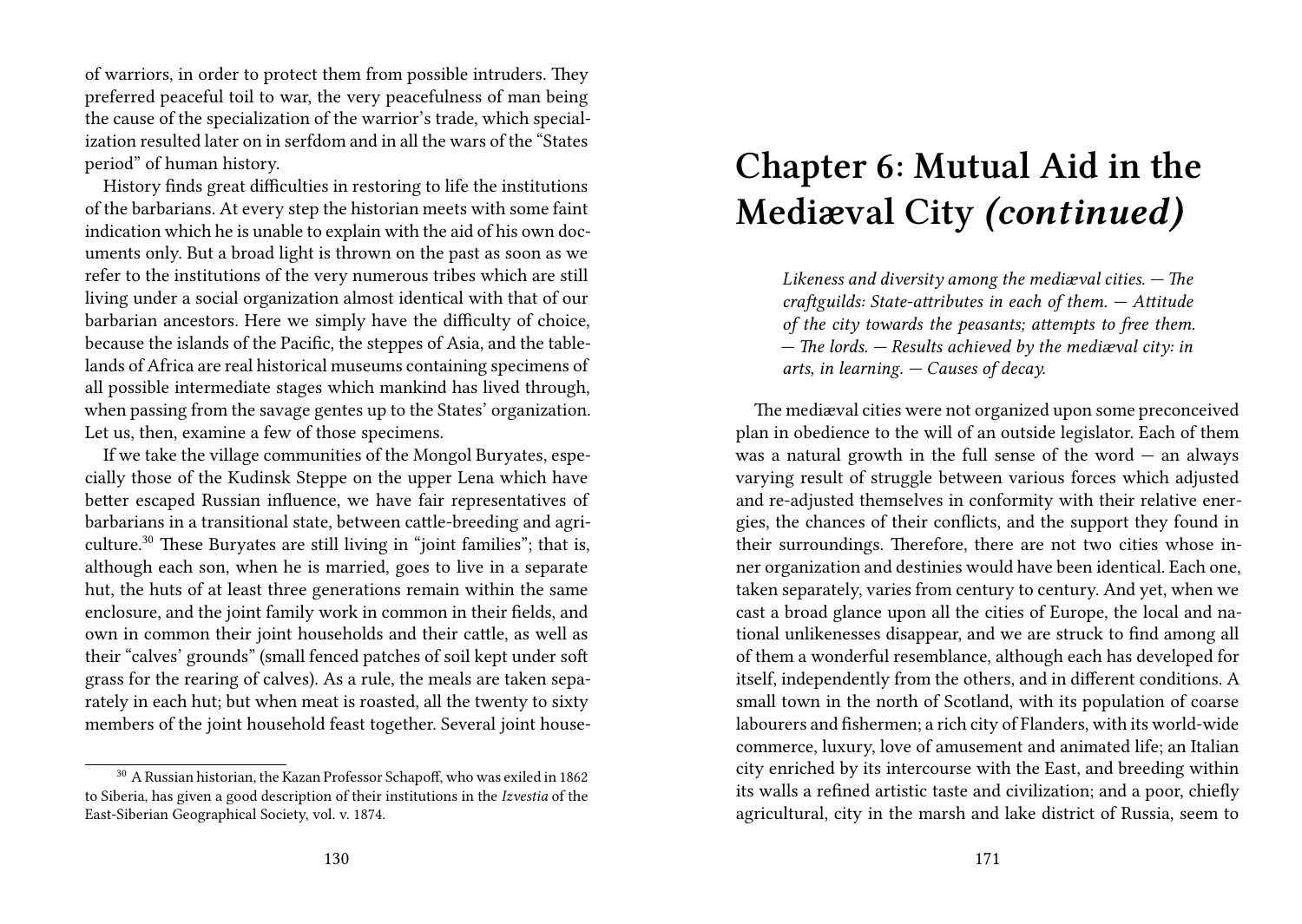done for exterior trade — the more so as it is well known that up to the thirteenth century, not only all merchants of a given city were considered abroad as responsible in a body for debts contracted by any one of them, but the whole city as well was responsible for the debts of each one of its merchants. Only in the twelfth and thirteenth century the towns on the Rhine entered into special treaties abolishing this responsibility.<sup>54</sup> And finally we have the remarkable Ipswich document published by Mr. Gross, from which document we learn that the merchant guild of this town was constituted by all who had the freedom of the city, and who wished to pay their contribution ("their hanse") to the guild, the whole community discussing all together how better to maintain the merchant guild, and giving it certain privileges. The merchant guild of Ipswich thus appears rather as a body of trustees of the town than as a common private guild.

In short, the more we begin to know the mediaeval city the more we see that it was not simply a political organization for the protection of certain political liberties. It was an attempt at organizing, on a much grander scale than in a village community, a close union for mutual aid and support, for consumption and production, and for social life altogether, without imposing upon men the fetters of the State, but giving full liberty of expression to the creative genius of each separate group of individuals in art, crafts, science, commerce, and political organization. How far this attempt has been successful will be best seen when we have analyzed in the next chapter the organization of labour in the mediæval city and the relations of the cities with the surrounding peasant population.

<sup>54</sup> Ennen, *Geschichte der Stadt Köln*, i. 491, 492, also texts.

holds which live in a cluster, as well as several smaller families settled in the same village — mostly *débris* of joint households accidentally broken up — make the *oulous*, or the village community. several *oulouses* make a tribe; and the, forty-six tribes, or clans, of the Kudinsk Steppe are united into one confederation. Smaller and closer confederations are entered into, as necessity arises for special wants, by several tribes. They know no private property in land the land being held in common by the *oulous*, or rather by the confederation, and if it becomes necessary, the territory is re-allotted between the different oulouses at a folkmote of the tribe, and between the forty-six tribes at a folkmote of the confederation. It is worthy of note that the same organization prevails among all the 250,000 Buryates of East Siberia, although they have been for three centuries under Russian rule, and are well acquainted with Russian institutions.

With all that, inequalities of fortune rapidly develop among the Buryates, especially since the Russian Government is giving an exaggerated importance to their elected *taishas* (princes), whom it considers as responsible tax-collectors and representatives of the confederations in their administrative and even commercial relations with the Russians. The channels for the enrichment of the few are thus many, while the impoverishment of the great number goes hand in hand, through the appropriation of the Buryate lands by the Russians. But it is a habit with the Buryates, especially those of Kudinsk — and habit is more than  $law - that$  if a family has lost its cattle, the richer families give it some cows and horses that it may recover. As to the destitute man who has no family, he takes his meals in the huts of his congeners; he enters a hut, takes — by right, not for charity — his seat by the fire, and shares the meal which always is scrupulously divided into equal parts; he sleeps where he has taken his evening meal. Altogether, the Russian conquerors of Siberia were so much struck by the communistic practices of the Buryates, that they gave them the name of *Bratskiye* — "the Brotherly Ones" — and reported to Moscow. "With them everything is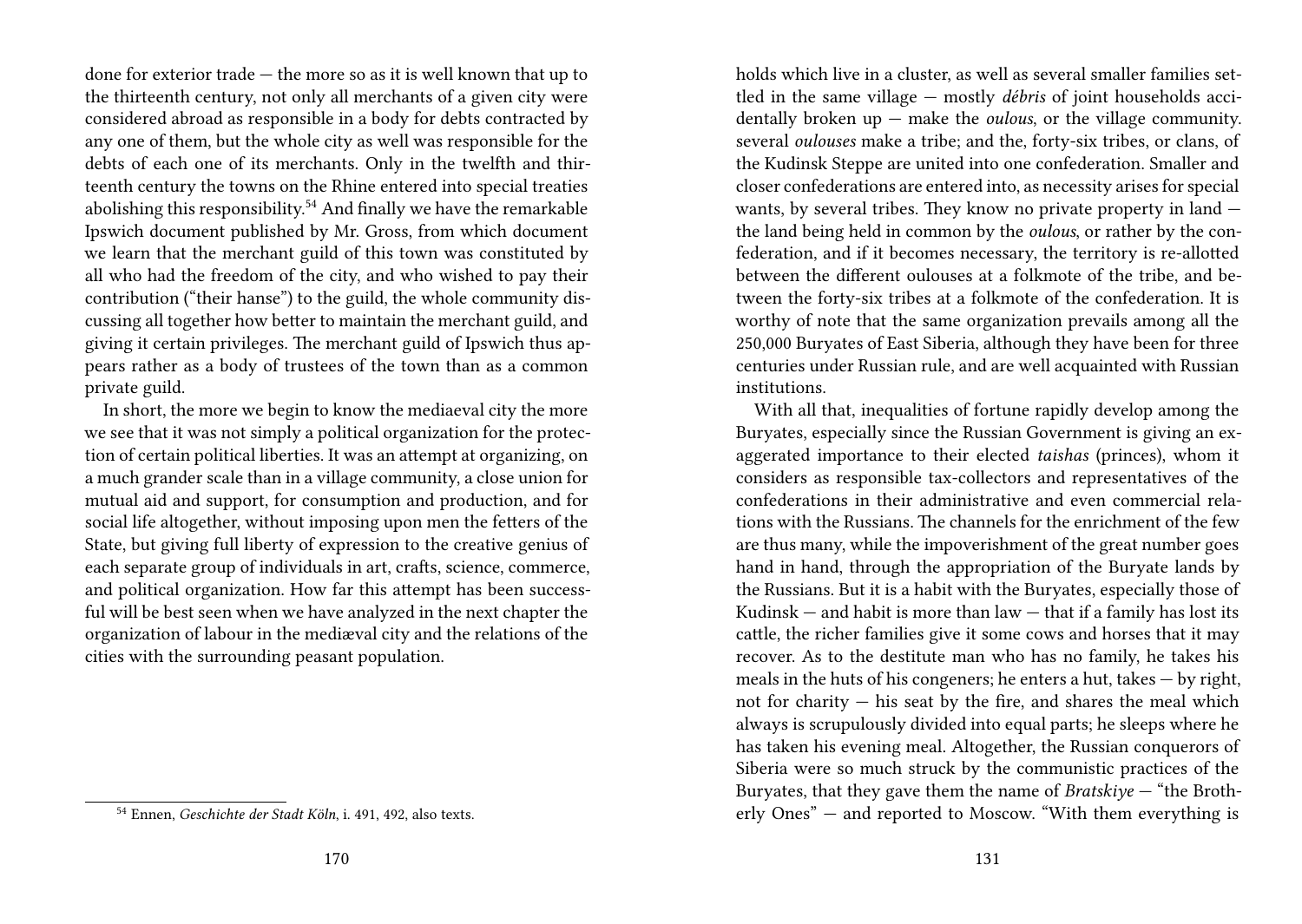in common; whatever they have is shared in common." Even now, when the Lena Buryates sell their wheat, or send some of their cattle to be sold to a Russian butcher, the families of the *oulous*, or the tribe, put their wheat and cattle together, and sell it as a whole. Each *oulous* has, moreover, its grain store for loans in case of need, its communal baking oven (the *four banal* of the old French communities), and its blacksmith, who, like the blacksmith of the Indian communities,<sup>31</sup> being a member of the community, is never paid for his work within the community. He must make it for nothing, and if he utilizes his spare time for fabricating the small plates of chiselled and silvered iron which are used in Buryate land for the decoration of dress, he may occasionally sell them to a woman from another clan, but to the women of his own clan the attire is presented as a gift. Selling and buying cannot take place within the community, and the rule is so severe that when a richer family hires a labourer the labourer must be taken from another clan or from among the Russians. This habit is evidently not specific to the Buryates; it is so widely spread among the modern barbarians, Aryan and Ural-Altayan, that it must have been universal among our ancestors.

The feeling of union within the confederation is kept alive by the common interests of the tribes, their folkmotes, and the festivities which are usually kept in connection with the folkmotes. The same feeling is, however, maintained by another institution, the *aba*, or common hunt, which is a reminiscence of a very remote past. Every autumn, the forty-six clans of Kudinsk come together for such a hunt, the produce of which is divided among all the families. Moreover, national *abas*, to assert the unity of the whole Buryate nation, are convoked from time to time. In such cases, all Buryate clans which are scattered for hundreds of miles west and east of Lake Baikal, are bound to send their delegate hunters. Thousands of men come together, each one bringing provisions for a whole month. Every one's share must be equal to all the others, and therefore, before

of the period; but there are here and there some very interesting facts which throw a new light upon it. Thus there is, among Mr. Gross's documents, a Kilkenny ordinance of the year 1367, from which we learn how the prices of the goods were established. "The merchants and the sailors," Mr. Gross writes, "were to state on oath the first cost of the goods and the expenses of transportation. Then the mayor of the town and two discreet men were to name the price at which the wares were to be sold." The same rule held good in Thurso for merchandise coming "by sea or land." This way of "naming the price" so well answers to the very conceptions of trade which were current in mediæval times that it must have been all but universal. To have the price established by a third person was a very old custom; and for all interchange within the city it certainly was a widely-spread habit to leave the establishment of prices to "discreet  $men^* - to a third party - and not to the vendor or the buyer. But$ this order of things takes us still further back in the history of trade — namely, to a time when trade in staple produce was carried on by the whole city, and the merchants were only the commissioners, the trustees, of the city for selling the goods which it exported. A Waterford ordinance, published also by Mr. Gross, says "that all manere of marchandis *what so ever kynde thei be of* … shal be bought by the Maire and balives which bene commene biers [common buyers, for the town] for the time being, and to distribute the same on freemen of the citie (the propre goods of free citisains and inhabitants only excepted)." This ordinance can Hardly be explained otherwise than by admitting that all the exterior trade of the town was carried on by its agents. Moreover, we have direct evidence of such having been the case for Novgorod and Pskov. It was the Sovereign Novgorod and the Sovereign Pskov who sent their caravans of merchants to distant lands.

We know also that in nearly all mediæval cities of Middle and Western Europe, the craft guilds used to buy, as a body, all necessary raw produce, and to sell the produce of their work through their officials, and it is hardly possible that the same should not have been

<sup>31</sup> Sir Henry Maine's *Village Communities*, New York, 1876, pp. 193–196.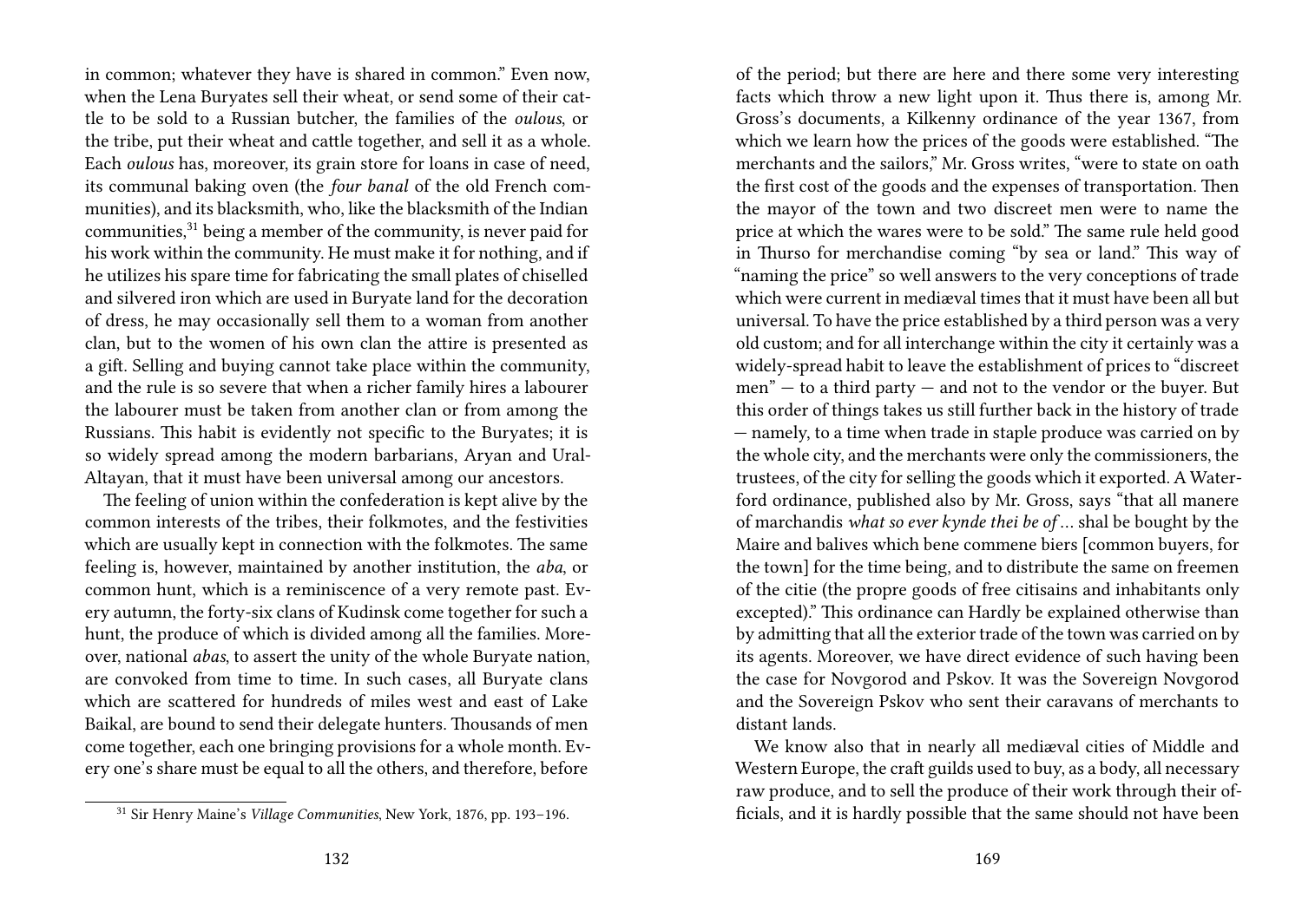nicipal authorities refused to purchase them. This seem — she adds — to have been quite a common practice in England, Ireland, Wales and Scotland."<sup>49</sup> Even in the sixteenth century we find that common purchases of corn were made for the "comoditie and profitt in all things of this… Citie and Chamber of London, and of all the Citizens and Inhabitants of the same as moche as in us lieth" — as the Mayor wrote in 1565.<sup>50</sup> In Venice, the whole of the trade in corn is well known to have been in the hands of the city; the "quarters," on receiving the cereals from the board which administrated the imports, being bound to send to every citizen's house the quantity allotted to him.<sup>51</sup> In France, the city of Amiens used to purchase salt and to distribute it to all citizens at cost price;<sup>52</sup> and even now one sees in many French towns the *halles* which formerly were municipal *dépôts* for corn and salt.<sup>53</sup> In Russia it was a regular custom in Novgorod and Pskov.

The whole matter relative to the communal purchases for the use of the citizens, and the manner in which they used to be made, seems not to have yet received proper attention from the historians

<sup>51</sup> Cibrario, *Les conditions économiques de l'Italie au temps de Dante*, Paris, 1865, p. 44.

being put together, they are weighed by an elected elder (always "with the hand": scales would be a profanation of the old custom). After that the hunters divide into bands of twenty, and the parties go hunting according to a well-settled plan. In such abas the entire Buryate nation revives its epic traditions of a time when it was united in a powerful league. Let me add that such communal hunts are quite usual with the Red Indians and the Chinese on the banks of the Usuri (the *kada*).<sup>32</sup>

With the Kabyles, whose manners of life have been so well described by two French explorers, $33$  we have barbarians still more advanced in agriculture. Their fields, irrigated and manured, are well attended to, and in the hilly tracts every available plot of land is cultivated by the spade. The Kabyles have known many vicissitudes in their history; they have followed for sometime the Mussulman law of inheritance, but, being adverse to it, they have returned, 150 years ago, to the tribal customary law of old. Accordingly, their land-tenure is of a mixed character, and private property in land exists side by side with communal possession. Still, the basis of their present organization is the village community, the *thaddart*, which usually consists of several joint families (*kharoubas*), claiming a community of origin, as well as of smaller families of strangers. Several villages are grouped into clans or tribes (*ârch*); several tribes make the confederation (*thak'ebilt*); and several confederations may occasionally enter into a league, chiefly for purposes of armed defence.

The Kabyles know no authority whatever besides that of the *djemmâa*, or folkmote of the village community. All men of age take part in it, in the open air, or in a special building provided with stone seats. and the decisions of the *djemmâa* are evidently taken at unanimity: that is, the discussions continue until all present agree to accept, or to submit to, some decision. There being no authority

<sup>49</sup> Ch. Gross, *The Guild Merchant*, Oxford, 1890, i. 135. His documents prove that this practice existed in Liverpool (ii. 148–150), Waterford in Ireland, Neath in Wales, and Linlithgow and Thurso in Scotland. Mr. Gross's texts also show that the purchases were made for distribution, not only among the merchant burgesses, but "upon all citsains and commynalte" (p. 136, *note*), or, as the Thurso ordinance of the seventeenth century runs, to "make offer to the merchants, craftsmen, *and inhabitants* of the said burgh, that they may have their proportion of the same, according to their necessitys and ability."

<sup>50</sup> *The Early History of the Guild of Merchant Taylors*, by Charles M. Clode, London, 1888, i. 361, appendix 10; also the following appendix which shows that the same purchases were made in 1546.

<sup>52</sup> A. de Calonne, *La vie municipale au XVme siècle dans le Nord de la France*, Paris, 1880, pp. 12–16. In 1485 the city permitted the export to Antwerp of a certain quantity of corn, "the inhabitants of Antwerp being always ready to be agreeable to the merchants and burgesses of Amiens" (*ibid.*, pp. 75–77 and texts).

<sup>53</sup> A. Babeau, *La ville sous l'ancien régime*, Paris, 1880.

<sup>32</sup> Nazaroff, *The North Usuri Territory* (Russian), St. Petersburg, 1887, p. 65.

<sup>33</sup> Hanoteau et Letourneux, *La Kabylie*, 3 vols. Paris, 1883.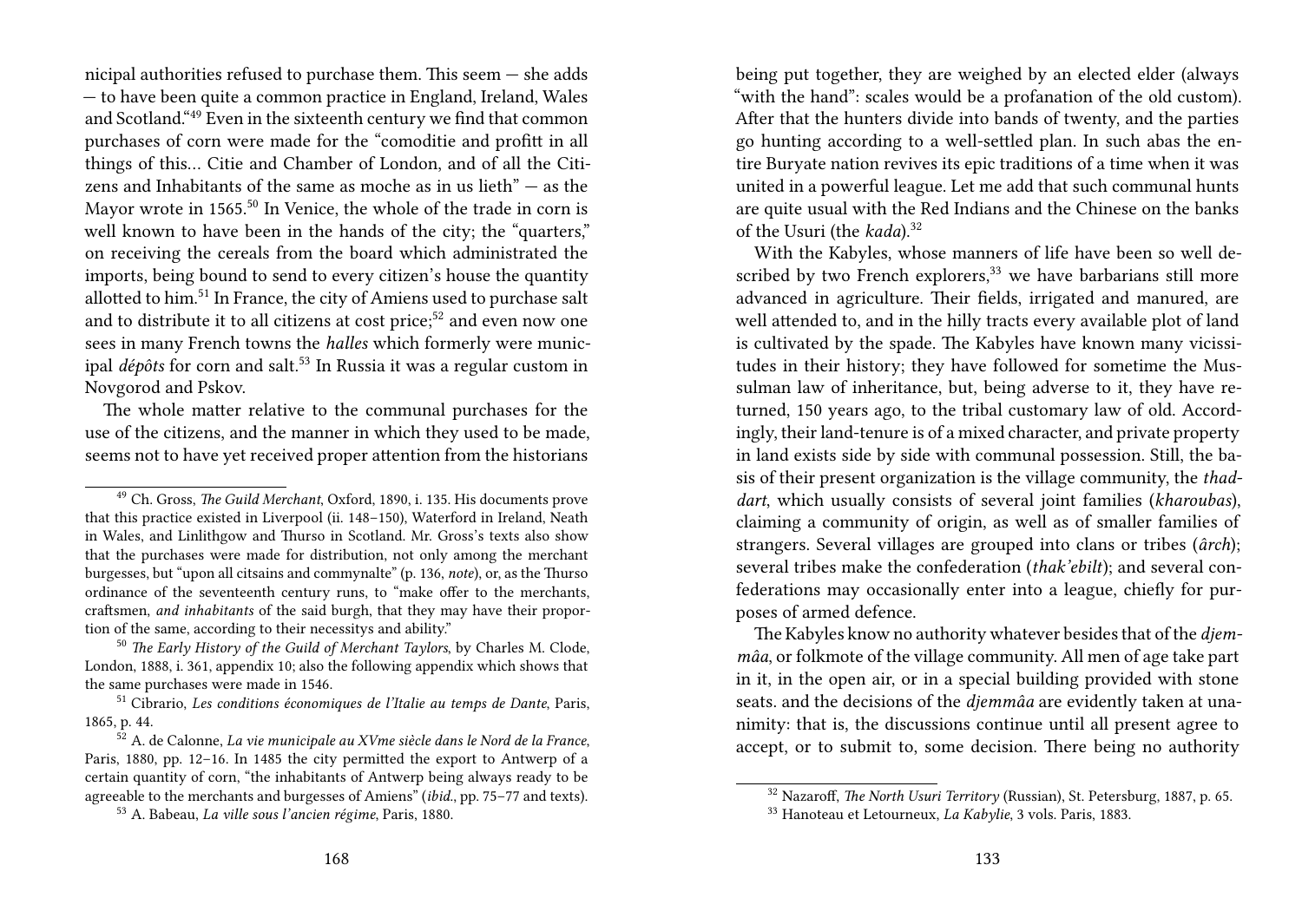in a village community to impose a decision, this system has been practised by mankind wherever there have been village communities, and it is practised still wherever they continue to exist, *i.e.* by several hundred million men all over the world. The *djemmâa* nominates its executive  $-$  the elder, the scribe, and the treasurer; it assesses its own taxes; and it manages the repartition of the common lands, as well as all kinds of works of public utility. A great deal of work is done in common: the roads, the mosques, the fountains, the irrigation canals, the towers erected for protection from robbers, the fences, and so on, are built by the village community; while the high-roads, the larger mosques, and the great market-places are the work of the tribe. Many traces of common culture continue to exist, and the houses continue to be built by, or with the aid of, all men and women of the village. Altogether, the "aids" are of daily occurrence, and are continually called in for the cultivation of the fields, for harvesting, and so on. As to the skilled work, each community has its blacksmith, who enjoys his part of the communal land, and works for the community; when the tilling season approaches he visits every house, and repairs the tools and the ploughs, without expecting any pay, while the making of new ploughs is considered as a pious work which can by no means be recompensed in money, or by any other form of salary.

As the Kabyles already have private property, they evidently have both rich and poor among them. But like all people who closely live together, and know how poverty begins, they consider it as an accident which may visit every one. "Don't say that you will never wear the beggar's bag, nor go to prison," is a proverb of the Russian peasants; the Kabyles practise it, and no difference can be detected in the external behaviour between rich and poor; when

closed the market. Then only could the retailer buy the remainder, and even then his profit should be an "honest profit" only.<sup>47</sup> Moreover, when corn was bought by a baker wholesale after the close of the market, every citizen had the right to claim part of the corn (about half-a-quarter) for his own use, at wholesale price, if he did so before the final conclusion of the bargain; and reciprocally, every baker could claim the same if the citizen purchased corn for re-selling it. In the first case, the corn had only to be brought to the town mill to be ground in its proper turn for a settled price, and the bread could be baked in the *four banal*, or communal oven.<sup>48</sup> In short, if a scarcity visited the city, all had to suffer from it more or less; but apart from the calamities, so long as the free cities existed no one could die in their midst from starvation, as is unhappily too often the case in our own times.

However, all such regulations belong to later periods of the cities' life, while at an earlier period it was the city itself which used to buy all food supplies for the use of the citizens. The documents recently published by Mr. Gross are quite positive on this point and fully support his conclusion to the effect that the cargoes of subsistences "were purchased by certain civic officials in the name of the town, and then distributed in shares among the merchant burgesses, no one being allowed to buy wares landed in the port unless the mu-

<sup>&</sup>lt;sup>34</sup> To convoke an "aid" or "bee," some kind of meal must be offered to the community. I am told by a Caucasian friend that in Georgia, when the poor man wants an "aid," he borrows from the rich man a sheep or two to prepare the meal, and the community bring, in addition to their work, so many provisions that he may repay tHe debt. A similar habit exists with the Mordovians.

<sup>&</sup>lt;sup>47</sup> When a boat brought a cargo of coal to Würzburg, coal could only be sold in retail during the first eight days, each family being entitled to no more than fifty basketfuls. The remaining cargo could be sold wholesale, but the retailer was allowed to raise a *zittlicher* profit only, the *unzittlicher*, or dishonest profit, being strictly forbidden (Gramich, *l.c.*). Same in London (*Liber albus*, quoted by Ochenkowski, p. 161), and, in fact, everywhere.

<sup>48</sup> See Fagniez, *Études sur l'industrie et la classe industrielle à Paris au XIIIme et XIVme siècle*, Paris, 1877, pp. 155 *seq*. It hardly need be added that the tax on bread, and on beer as well, was settled after careful experiments as to the quantity of bread and beer which could be obtained from a given amount of corn. The Amiens archives contain the minutes of such experiences (A. de Calonne, *l.c.* pp. 77, 93). Also those of London (Ochenkowski, *England's wirthschaftliche Entwickelung, etc.*, Jena, 1879, p. 165).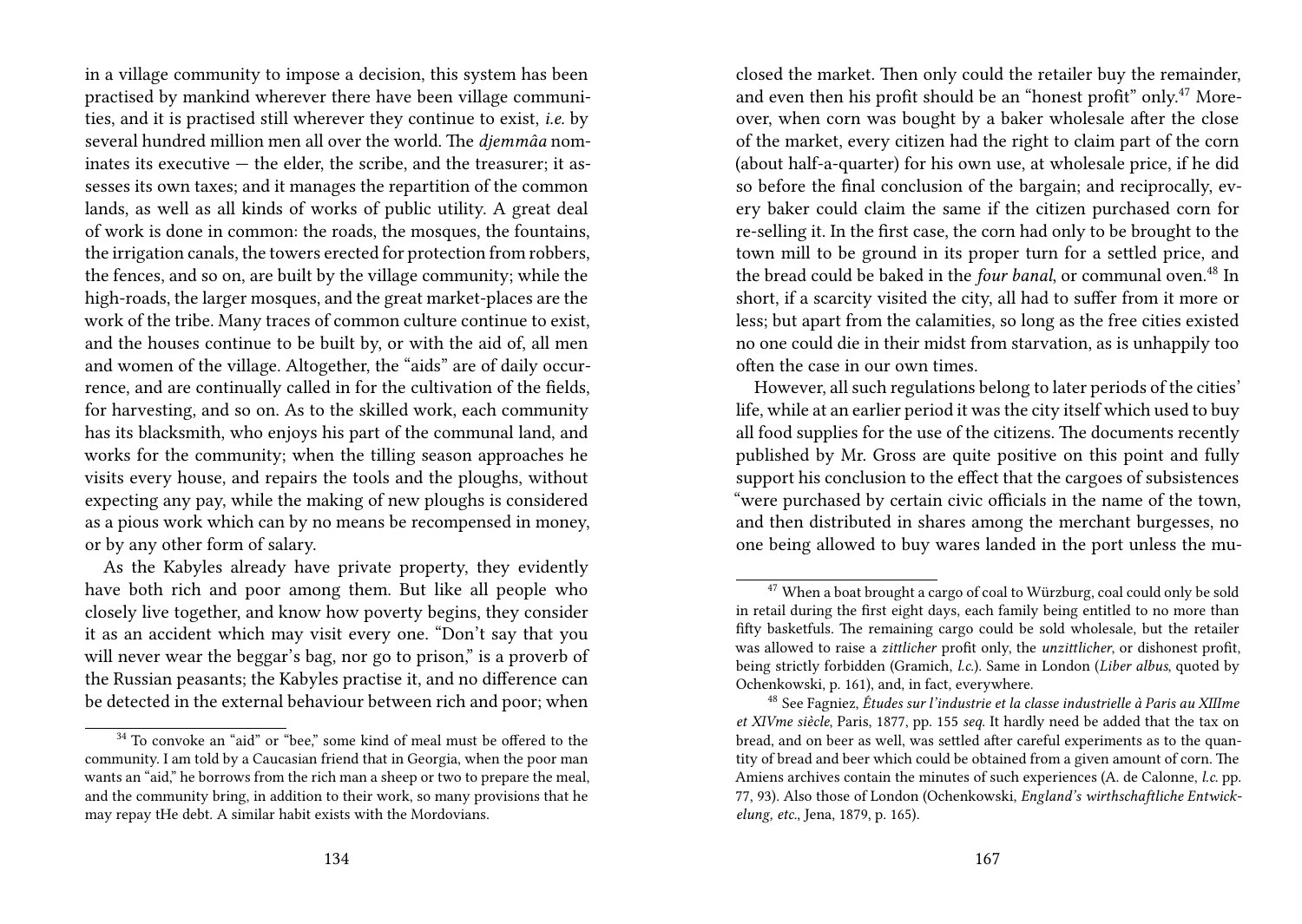we refer to the annals of the Russian cities, Novgorod and Pskov, both of which are relatively rich in local details, we find the section (*konets*) consisting of independent streets (*ulitsa*), each of which, though chiefly peopled with artisans of a certain craft, had also merchants and landowners among its inhabitants, and was a separate community. It had the communal responsibility of all members in case of crime, its own jurisdiction and administration by street aldermen (*ulichanskiye starosty*), its own seal and, in case of need, its own forum; its own militia, as also its self-elected priests and its, own collective life and collective enterprise.<sup>45</sup>

The mediæval city thus appears as a double federation: of all householders united into small territorial unions — the street, the parish, the section  $-$  and of individuals united by oath into guilds according to their professions; the former being a produce of the village-community origin of the city, while the second is a subsequent growth called to life by new conditions.

To guarantee liberty, self-administration, and peace was the chief aim of the mediæval city; and labour, as we shall presently see when speaking of the craft guilds, was its chief foundation. But "production" did not absorb the whole attention of the mediæval economist. With his practical mind, he understood that "consumption" must be guaranteed in order to obtain production; and therefore, to provide for "the common first food and lodging of poor and rich alike" (*gemeine notdurft und gemach armer und richer*<sup>46</sup>) was the fundamental principle in each city. The purchase of food supplies and other first necessaries (coal, wood, etc.) before they had reached the market, or altogether in especially favourable conditions from which others would be excluded — the *preempcio*, in a word — was entirely prohibited. Everything had to go to the market and be offered there for every one's purchase, till the ringing of the bell had

the poor convokes an "aid," the rich man works in his field, just as the poor man does it reciprocally in his turn.<sup>34</sup> Moreover, the diemmâas set aside certain gardens and fields, sometimes cultivated in common, for the use of the poorest members. Many like customs continue to exist. As the poorer families would not be able to buy meat, meat is regularly bought with the money of the fines, or the gifts to the *djemmâa*, or the payments for the use of the communal olive-oil basins, and it is distributed in equal parts among those who cannot afford buying meat themselves. And when a sheep or a bullock is killed by a family for its own use on a day which is not a market day, the fact is announced in the streets by the village crier, in order that sick people and pregnant women may take of it what they want. Mutual support permeates the life of the Kabyles, and if one of them, during a journey abroad, meets with another Kabyle in need, he is bound to come to his aid, even at the risk of his own fortune and life; if this has not been done, the *djemmâa* of the man who has suffered from such neglect may lodge a complaint, and the *djemmâa* of the selfish man will at once make good the loss. We thus come across a custom which is familiar to the students of the mediaeval merchant guilds. Every stranger who enters a Kabyle village has right to housing in the winter, and his horses can always graze on the communal lands for twenty-four hours. But in case of need he can reckon upon an almost unlimited support. Thus, during the famine of 1867–68, the Kabyles received and fed every one who sought refuge in their villages, without distinction of origin. In the district of Dellys, no less than 12,000 people who came from all parts of Algeria, and even from Morocco, were fed in this way. While people died from starvation all over Algeria, there was not one single case of death due to this cause on Kabylian soil. The *djemmâas*, depriving themselves of necessaries, organized relief, without ever asking any aid from the Government, or uttering the slightest complaint; they considered it as a natural duty. And while among the European settlers all kind of police measures were taken to prevent thefts and disorder resulting from such an influx of strangers, noth-

<sup>45</sup> Byelaeff, *Russian History,* vols. ii. and iii.

<sup>46</sup> W. Gramich, *Verfassungs- und Verwaltungsgeschichte der Stadt Würzburg im* 13. *bis zum* 15. *Jahrhundert*, Würzburg, 1882, p. 34.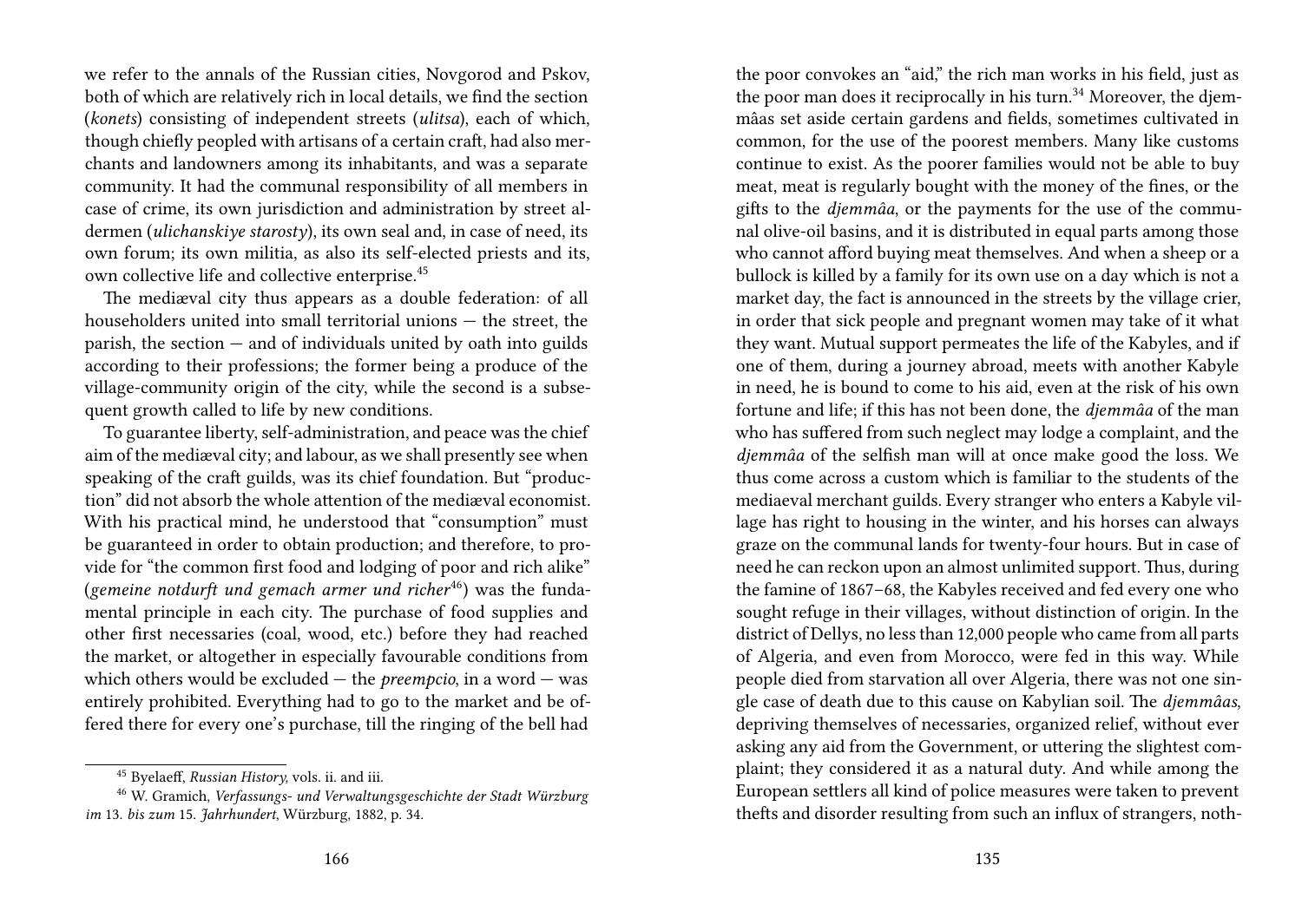ing of the kind was required on the Kabyles' territory: the *djemmâas* needed neither aid nor protection from without.<sup>35</sup>

I can only cursorily mention two other most interesting features of Kabyle life; namely, the *anaya*, or protection granted to wells, canals, mosques, marketplaces, some roads, and so on, in case of war, and the *çofs*. In the *anaya* we have a series of institutions both for diminishing the evils of war and for preventing conflicts. Thus the market-place is *anaya*, especially if it stands on a frontier and brings Kabyles and strangers together; no one dares disturb peace in the market, and if a disturbance arises, it is quelled at once by the strangers who have gathered in the market town. The road upon which the women go from the village to the fountain also is anaya in case of war; and so on. As to the *çof* it is a widely spread form of association, having some characters of the mediaeval *Bürgschaften* or *Gegilden*, as well as of societies both for mutual protection and for various purposes — intellectual, political, and emotional — which cannot be satisfied by the territorial organization of the village, the clan, and the con federation. The *çof* knows no territorial limits; it recruits its members in various villages, even among strangers; and it protects them in all possible eventualities of life. Altogether, it is an attempt at supplementing the territorial grouping by an extraterritorial grouping intended to give an expression to mutual affinities of all kinds across the frontiers. The free international association of individual tastes and ideas, which we consider as one of the best features of our own life, has thus its origin in barbarian antiquity.

The mountaineers of Caucasia offer another extremely instructive field for illustrations of the same kind. In studying the present customs of the Ossetes — their joint families and communes and their judiciary conceptions — Professor Kovalevsky, in a remarknot disappear: they depended but little upon what may be called the political form of the State.

The secret of this seeming anomaly lies in the fact that a mediæval city was not a centralized State. During the first centuries of its existence, the city hardly could be named a State as regards its interior organization, because the middle ages knew no more of the present centralization of functions than of the present territorial centralization. Each group had its share of sovereignty. The city was usually divided into four quarters, or into five to seven sections radiating from a centre, each quarter or section roughly corresponding to a certain trade or profession which prevailed in it, but nevertheless containing inhabitants of different social positions and occupations — nobles, merchants, artisans, or even halfserfs; and each section or quarter constituted a quite independent agglomeration. In Venice, each island was an independent political community. It had its own organized trades, its own commerce in salt, its own jurisdiction and administration, its own forum; and the nomination of a doge by the city changed nothing in the inner independence of the units.<sup>42</sup> In Cologne, we see the inhabitants divided into Geburschaften and Heimschaften (*viciniae*), i.e. neighbour guilds, which dated from the Franconian period. Each of them had its judge (*Burrichter*) and the usual twelve elected sentencefinders (*Schöffen*), its Vogt, and its greve or commander of the local militia. $43$  The story of early London before the Conquest  $-$  Mr. Green says  $-$  is that "of a number of little groups scattered here and there over the area within the walls, each growing up with its own life and institutions, guilds, sokes, religious houses and the like, and only slowly drawing together into a municipal union."<sup>44</sup> And if

<sup>35</sup> Hanoteau et Letourneux, *La kabylie*, ii. 58. The same respect to strangers is the rule with the Mongols. The Mongol who has refused his roof to a stranger pays the full blood-compensation if the stranger has suffered therefrom (Bastian, *Der Mensch in der Geschichte*, iii. 231).

<sup>42</sup> Lebret, *Histoire de Venise*, i. 393; also Marin, quoted by Leo and Botta in *Histoire de l'Italie*, French edition, 1844, t. i 500.

<sup>43</sup> Dr. W. Arnold, *Verfassungsgeschichte der deutschen Freistädte*, 1854, Bd. ii. 227 seq.; Ennen, *Geschichte der Stadt Koeln*, Bd. i. 228–229; also the documents published by Ennen and Eckert.

<sup>44</sup> *Conquest of England*, 1883, p. 453.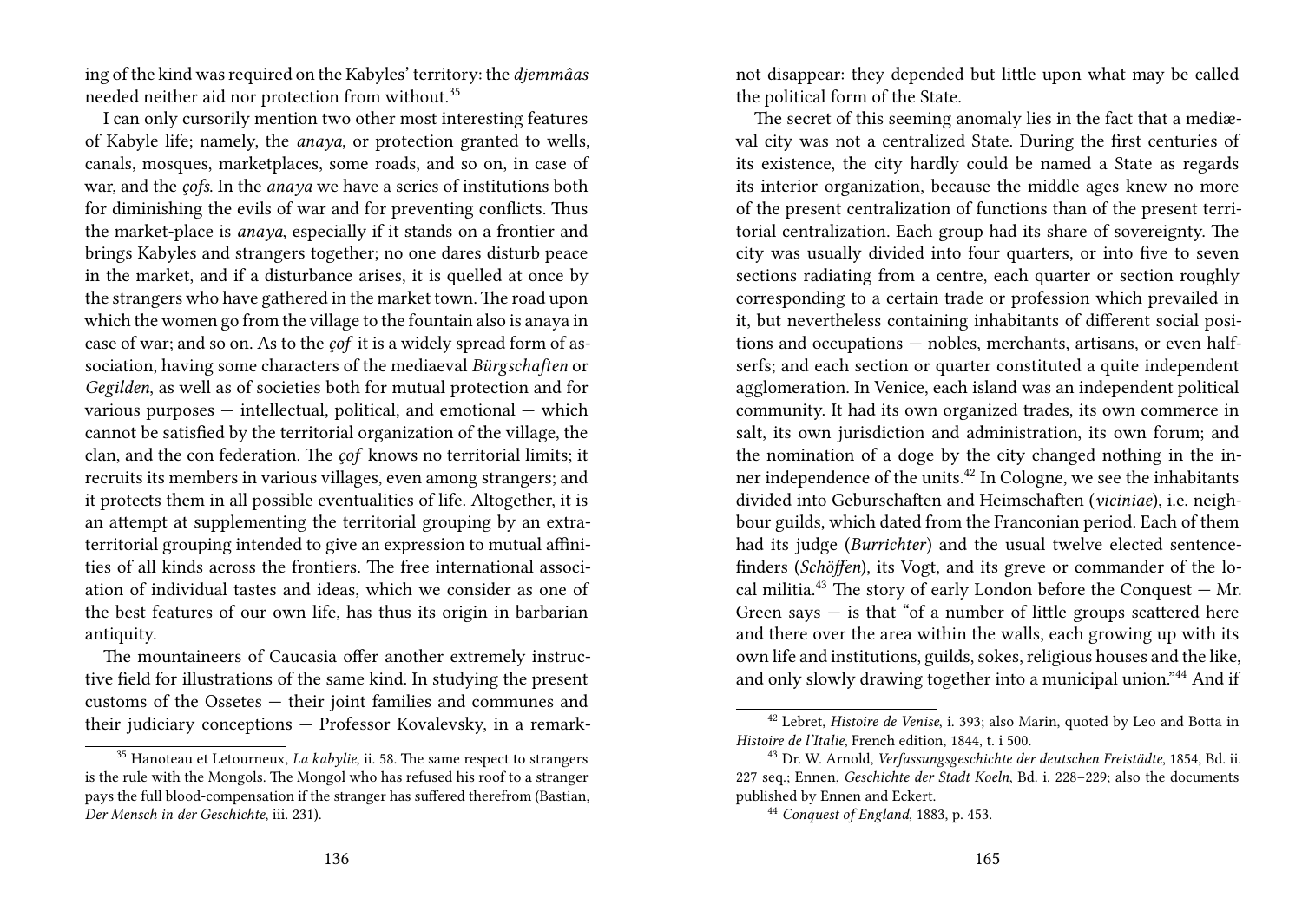the poorest towns. And if we may say that, as a rule, the Italian cities were the first to free themselves, we can assign no centre from which the movement would have spread. Very often a small burg in central Europe took the lead for its region, and big agglomerations accepted the little town's charter as a model for their own. Thus, the charter of a small town, Lorris, was adopted by eighty-three towns in south-west France, and that of Beaumont became the model for over five hundred towns and cities in Belgium and France. Special deputies were dispatched by the cities to their neighbours to obtain a copy from their charter, and the constitution was framed upon that model. However, they did not simply copy each other: they framed their own charters in accordance with the concessions they had obtained from their lords; and the result was that, as remarked by an historian, the charters of the mediæval communes offer the same variety as the Gothic architecture of their churches and cathedrals. The same leading ideas in all of them  $-$  the cathedral symbolizing the union of parish and guild in the,  $city$  — and the same infinitely rich variety of detail.

Self-jurisdiction was the essential point, and self-jurisdiction meant self-administration. But the commune was not simply an "autonomous" part of the State — such ambiguous words had not yet been invented by that time  $-$  it was a State in itself. It had the right of war and peace, of federation and alliance with its neighbours. It was sovereign in its own affairs, and mixed with no others. The supreme political power could be vested entirely in a democratic forum, as was the case in Pskov, whose *vyeche* sent and received ambassadors, concluded treaties, accepted and sent away princes, or went on without them for dozens of years; or it was vested in, or usurped by, an aristocracy of merchants or even nobles, as was the case in hundreds of Italian and middle European cities. The principle, nevertheless, remained the same: the city was a State and what was perhaps still more remarkable  $-$  when the power in the city was usurped by an aristocracy of merchants or even nobles, the inner life of the city and the democratism of its daily life did

able work on *Modern Custom and Ancient Law* was enabled step by step to trace the similar dispositions of the old barbarian codes and even to study the origins of feudalism. With other Caucasian stems we occasionally catch a glimpse into the origin of the village community in those cases where it was not tribal but originated from a voluntary union between families of distinct origin. Such was recently the case with some Khevsoure villages, the inhabitants of which took the oath of "community and fraternity."<sup>36</sup> In another part of Caucasus, Daghestan, we see the growth of feudal relations between two tribes, both maintaining at the same time their village communities (and even traces of the gentile "classes"), and thus giving a living illustration of the forms taken by the conquest of Italy and Gaul by the barbarians. The victorious race, the Lezghines, who have conquered several Georgian and Tartar villages in the Zakataly district, did not bring them under the dominion of separate families; they constituted a feudal clan which now includes 12,000 households in three villages, and owns in common no less than twenty Georgian and Tartar villages. The conquerors divided their own land among their clans, and the clans divided it in equal parts among the families; but they did not interfere with the *djemmâas* of their tributaries which still practise the habit mentioned by Julius Caesar; namely, the *djemmâa* decides each year which part of the communal territory must be cultivated, and this land is divided into as many parts as there are families, and the parts are distributed by lot. It is worthy of note that although proletarians are of common occurrence among the Lezghines (who live under a system of private property in land, and common ownership of serfs<sup>37</sup>) they are rare among their Georgian serfs, who continue to hold their land in common. As to the customary law of the Cau-

<sup>36</sup> N. Khoudadoff, "Notes on the Khevsoures," in *Zapiski* of the Caucasian Geogr. Society, xiv. 1, Tiflis, 1890, p. 68. They also took the oath of not marrying girls from their own union, thus displaying a remarkable return to the old gentile rules.

<sup>37</sup> Dm. Bakradze, "Notes on the Zakataly District," in same *Zapiski*, xiv. 1,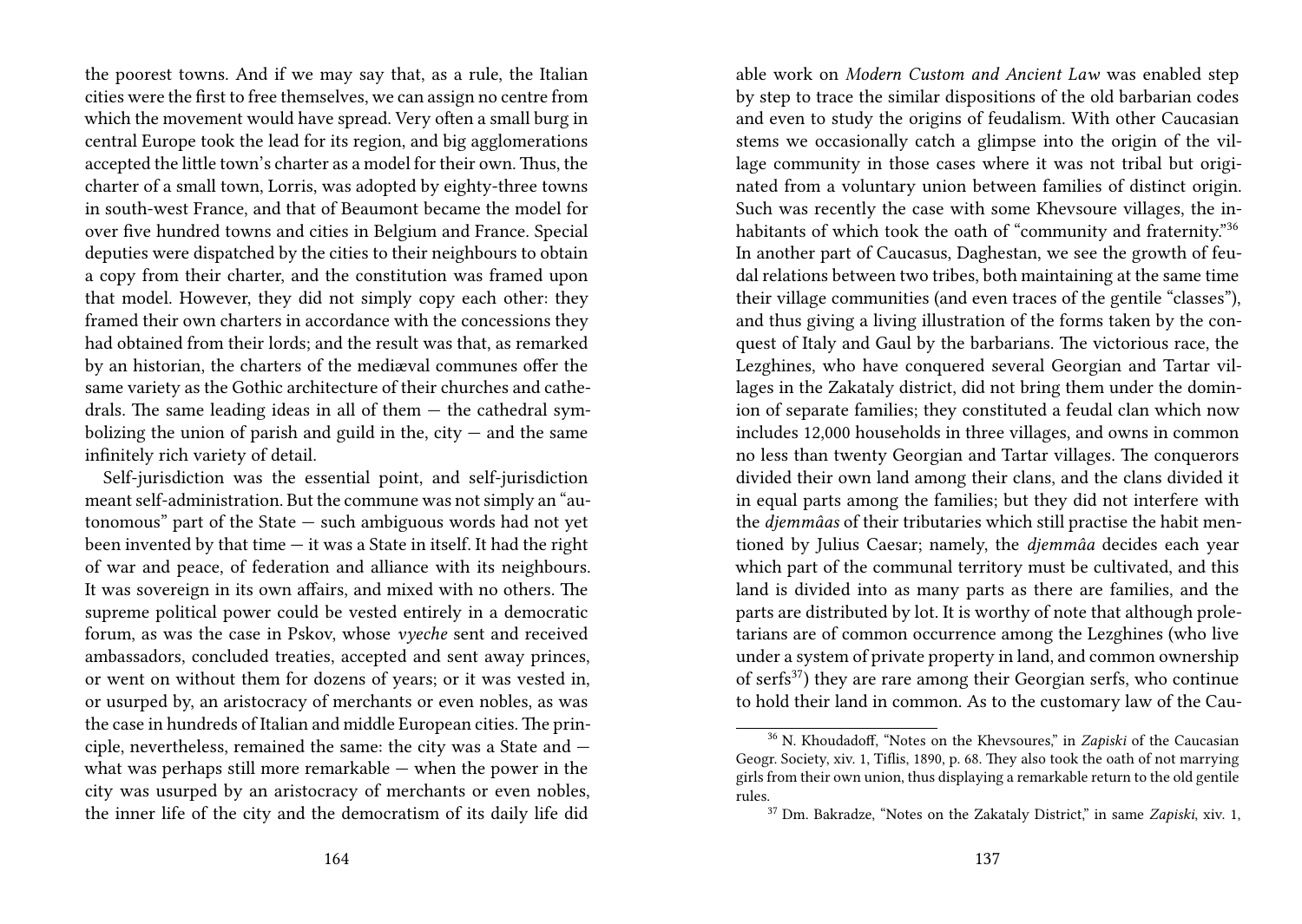casian mountaineers, it is much the same as that of the Longobards or Salic Franks, and several of its dispositions explain a good deal the judicial procedure of the barbarians of old. Being of a very impressionable character, they do their best to prevent quarrels from taking a fatal issue; so, with the Khevsoures, the swords are very soon drawn when a quarrel breaks out; but if a woman rushes out and throws among them the piece of linen which she wears on her head, the swords are at once returned to their sheaths, and the quarrel is appeased. The head-dress of the women is *anaya*. If a quarrel has not been stopped in time and has ended in murder, the compensation money is so considerable that the aggressor is entirely ruined for his life, unless he is adopted by the wronged family; and if he has resorted to his sword in a trifling quarrel and has inflicted wounds, he loses for ever the consideration of his kin. In all disputes, mediators take the matter in hand; they select from among the members of the clan the judges  $-$  six in smaller affairs, and from ten to fifteen in more serious matters — and Russian observers testify to the absolute incorruptibility of the judges. An oath has such a significance that men enjoying general esteem are dispensed from taking it: a simple affirmation is quite sufficient, the more so as in grave affairs the Khevsoure never hesitates to recognize his guilt (I mean, of course, the Khevsoure untouched yet by civilization). The oath is chiefly reserved for such cases, like disputes about property, which require some sort of appreciation in addition to a simple statement of facts; and in such cases the men whose affirmation will decide in the dispute, act with the greatest circumspection. Altogether it is certainly not a want of honesty or of respect to the rights of the congeners which characterizes the barbarian societies of Caucasus.

The stems of Africa offer such an immense variety of extremely interesting societies standing at all intermediate stages from the early village community to the despotic barbarian monarchies that in words or in deeds, the one who has suffered there from will not take revenge, either himself or his people… he will lodge a complaint and the offender will make good for his offence, according to what will be pronounced by twelve elected judges acting as arbiters, And if the offender or the offended, after having been warned thrice, does not submit to the decision of the arbiters, he will be excluded from the friendship as a wicked man and a perjuror.<sup>39</sup>

"Each one of the men of the commune will be faithful to his con-juror, and will give him aid and advice, according to what justice will dictate him" — the Amiens and Abbeville charters say. "All will aid each other, according to their powers, within the boundaries of the Commune, and will not suffer that any one takes anything from any one of them, or makes one pay contributions" — do we read in the charters of Soissons, Compiègne, Senlis, and many others of the same type.<sup>40</sup> And so on with countless variations on the same theme.

"The Commune," Guilbert de Nogent wrote, "is an oath of mutual aid (*mutui adjutorii conjuratio*)… A new and detestable word. Through it the serfs (*capite sensi*) are freed from all serfdom; through it, they can only be condemned to a legally determined fine for breaches of the law; through it, they cease to be liable to payments which the serfs always used to pay."<sup>41</sup>

The same wave of emancipation ran, in the twelfth century, through all parts of the continent, involving both rich cities and

p. 264. The "joint team" is as common among the Lezghines as it is among the Ossetes.

<sup>39</sup> *Recueil des ordonnances des rois de France*, t. xii. 562; quoted by Aug. Thierry in *Considérations sur l'histoire de France*, p. 196, ed. 12mo.

<sup>40</sup> A. Luchaire, *Les Communes françaises*, pp, 45–46.

<sup>41</sup> Guilbert de Nogent, *De vita sua*, quoted by Luchaire, *l.c.*, p. 14.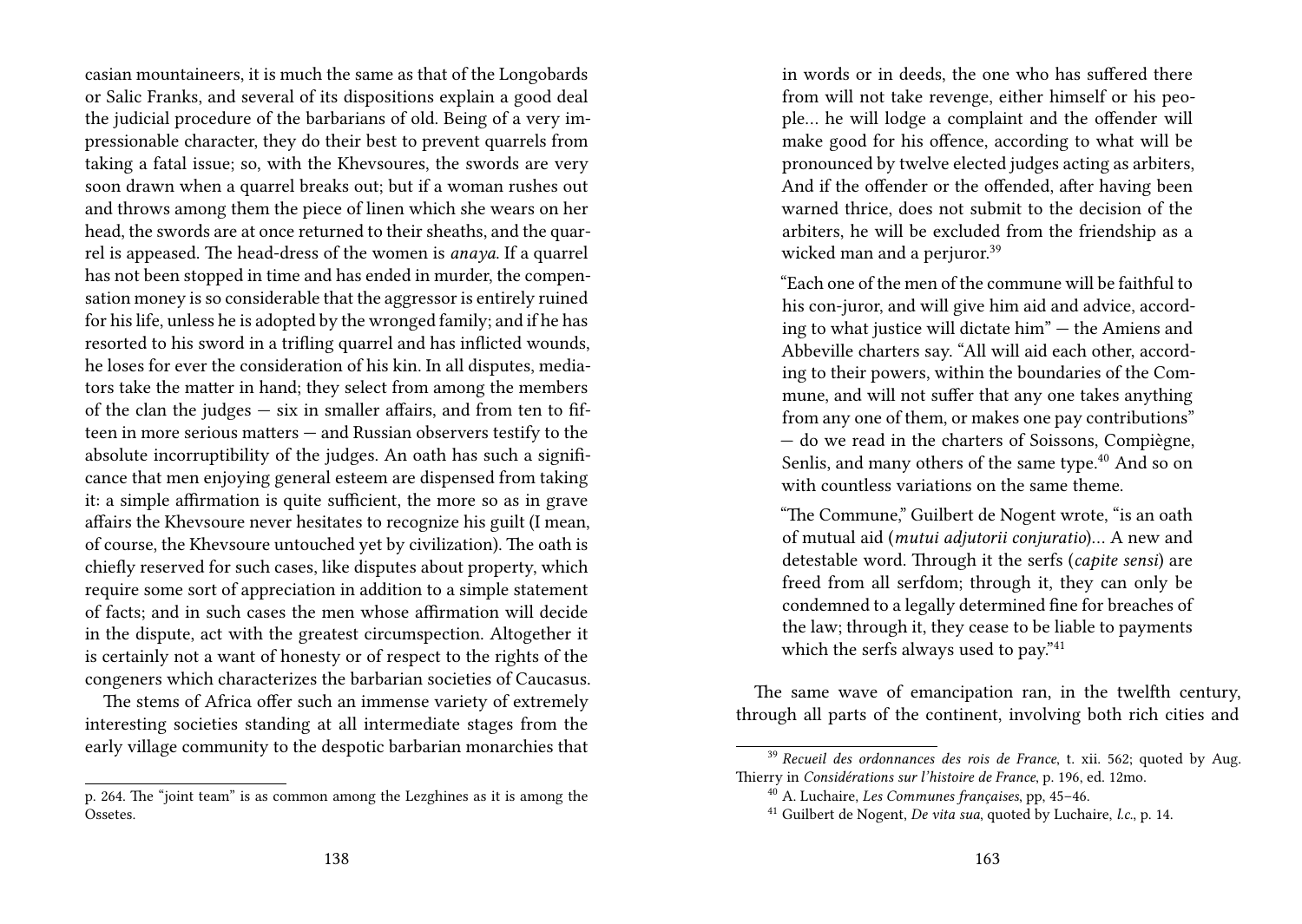cidents of life, "by deed and advise," and it was an organization for maintaining justice — with this difference from the State, that on all these occasions a humane, a brotherly element was introduced instead of the formal element which is the essential characteristic of State interference. Even when appearing before the guild tribunal, the guild-brother answered before men who knew him well and had stood by him before in their daily work, at the common meal, in the performance of their brotherly duties: men who were his equals and brethren indeed, not theorists of law nor defenders of some one else's interests<sup>38</sup>

It is evident that an institution so well suited to serve the need of union, without depriving the individual of his initiative, could but spread, grow, and fortify. The difficulty was only to find such form as would permit to federate the unions of the guilds without interfering with the unions of the village communities, and to federate all these into one harmonious whole. And when this form of combination had been found, and a series of favourable circumstances permitted the cities to affirm their independence, they did so with a unity of thought which can but excite our admiration, even in our century of railways, telegraphs, and printing. Hundreds of charters in which the cities inscribed their liberation have reached us, and through all of them — notwithstanding the infinite variety of details, which depended upon the more or less greater fulness of emancipation — the same leading ideas run. The city organized itself as a federation of both small village communities and guilds.

"All those who belong to the friendship of the town" so runs a charter given in 1188 to the burghesses of Aire by Philip, Count of Flanders — "have promised and confirmed by faith and oath that they will aid each other as brethren, in whatever is useful and honest. That if one commits against another an offence

I must abandon the idea of giving here even the chief results of a comparative study of their institutions.<sup>38</sup> Suffice it to say, that, even under the most horrid despotism of kings, the folkmotes of the village communities and their customary law remain sovereign in a wide circle of affairs. The law of the State allows the king to take any one's life for a simple caprice, or even for simply satisfying his gluttony; but the customary law of the people continues to maintain the same network of institutions for mutual support which exist among other barbarians or have existed among our ancestors. And with some better-favoured stems (in Bornu, Uganda, Abyssinia), and especially the Bogos, some of the dispositions of the customary law are inspired with really graceful and delicate feelings.

The village communities of the natives of both Americas have the same character. The Tupi of Brazil were found living in "long houses" occupied by whole clans which used to cultivate their corn and manioc fields in common. The Arani, much more advanced in civilization, used to cultivate their fields in common; so also the Oucagas, who had learned under their system of primitive communism and "long houses" to build good roads and to carry on a variety of domestic industries,<sup>39</sup> not inferior to those of the early medieval times in Europe. All of them were also living under the same customary law of which we have given specimens on the preceding pages. At another extremity of the world we find the Malayan feudalism, but this feudalism has been powerless to unroot the *negaria*, or village community, with its common ownership of at least part of the land, and the redistribution of land among the several *negarias* of the tribe.<sup>40</sup> With the Alfurus of Minahasa we find the

<sup>38</sup> See Post, *Afrikanische Jurisprudenz*, Oldenburg, 1887. Münzinger, *Ueber das Recht und Sitten der Bogos*, Winterthur 1859; Casalis, *Les Bassoutos*, Paris, 1859; Maclean, *Kafir Laws and Customs*, Mount Coke, 1858, etc.

<sup>39</sup> Waitz, iii. 423 seq.

<sup>40</sup> Post's *Studien zur Entwicklungsgeschichte des Familien Rechts* Oldenburg, 1889, pp. 270 seq.

<sup>38</sup> See Appendix X.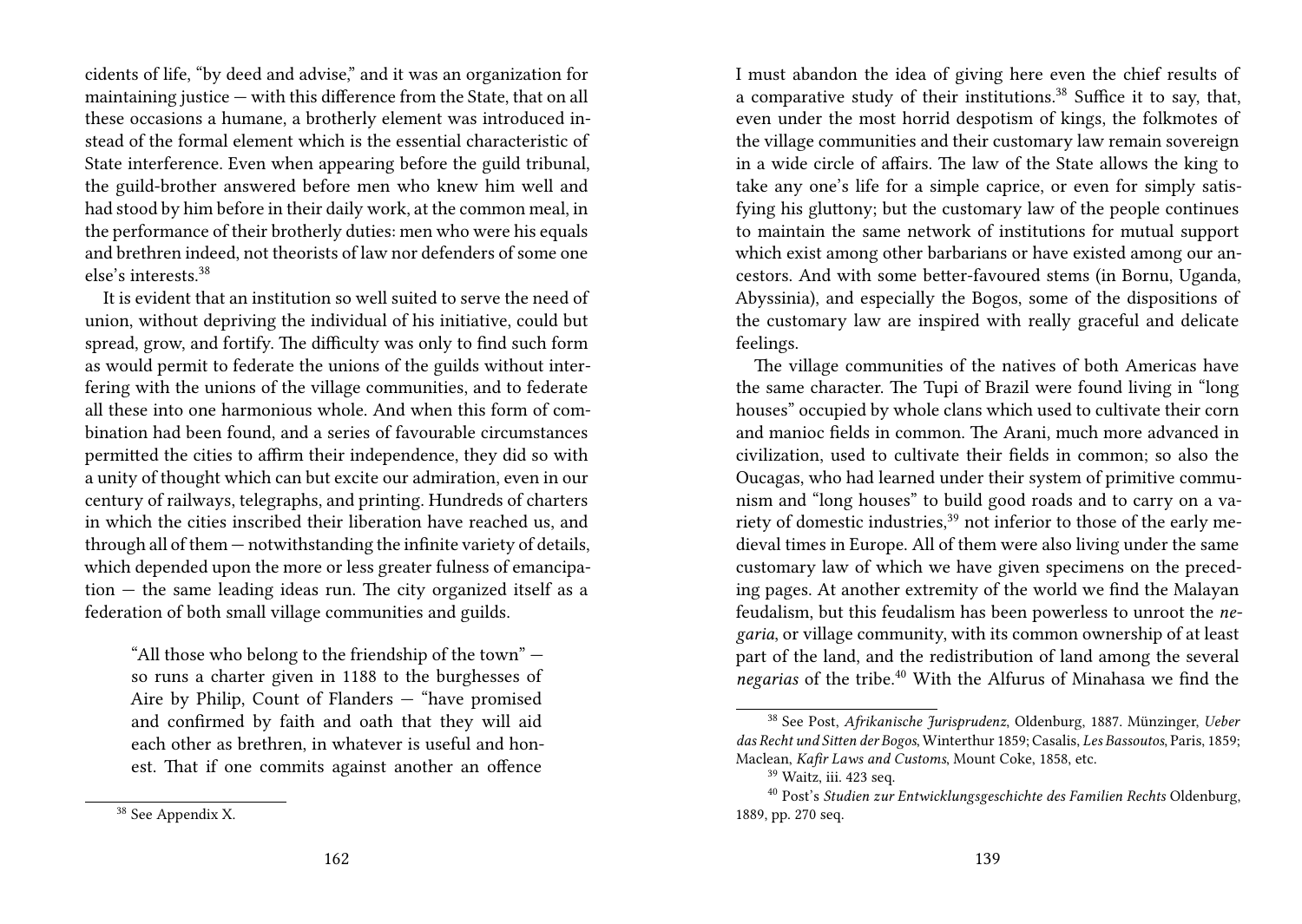communal rotation of the crops; with the Indian stem of the Wyandots we have the periodical redistribution of land within the tribe, and the clan-culture of the soil; and in all those parts of Sumatra where Moslem institutions have not yet totally destroyed the old organization we find the joint family (*suka*) and the village community (*kota*) which maintains its right upon the land, even if part of it has been cleared without its authorization.<sup>41</sup> But to say this, is to say that all customs for mutual protection and prevention of feuds and wars, which have been briefly indicated in the preceding pages as characteristic of the village community, exist as well. More than that: the more fully the communal possession of land has been maintained, the better and the gentler are the habits. De Stuers positively affirms that wherever the institution of the village community has been less encroached upon by the conquerors, the inequalities of fortunes are smaller, and the very prescriptions of the *lex talionis* are less cruel; while, on the contrary, wherever the village community has been totally broken up, "the inhabitants suffer the most unbearable oppression from their despotic rulers."<sup>42</sup> This is quite natural. And when Waitz made the remark that those stems which have maintained their tribal confederations stand on a higher level of development and have a richer literature than those stems which have forfeited the old bonds of union, he only pointed out what might have been foretold in advance.

More illustrations would simply involve me in tedious repetitions — so strikingly similar are the barbarian societies under all climates and amidst all races. The same process of evolution has been going on in mankind with a wonderful similarity. When the clan organization, assailed as it was from within by the separate family, and from without by the dismemberment of the migrating clans and the necessity of taking in strangers of different descent — the village com-

<sup>41</sup> Powell, *Annual Report of the Bureau of Ethnography*, Washington, 1881, quoted in Post's *Studien*, p. 290; Bastian's *Inselgruppen in Oceanien*, 1883, p. 88.

or the Buryate aba, or the parish feast and the harvest supper, was simply an affirmation of brotherhood. It symbolized the times when everything was kept in common by the clan. This day, at least, all belonged to all; all sate at the same table and partook of the same meal. Even at a much later time the inmate of the almshouse of a London guild sat this day by the side of the rich alderman. As to the distinction which several explorers have tried to establish between the old Saxon "frith guild" and the so-called "social" or "religious" guilds  $-$  all were frith guilds in the sense above mentioned,  $37$  and all were religious in the sense in which a village community or a city placed under the protection of a special saint is social and religious. If the institution of the guild has taken such an immense extension in Asia, Africa, and Europe, if it has lived thousands of years, reappearing again and again when similar conditions called it into existence, it is because it was much more than an eating association, or an association for going to church on a certain day, or a burial club. It answered to a deeply inrooted want of human nature; and it embodied all the attributes which the State appropriated later on for its bureaucracy and police, and much more than that. It was an association for mutual support in all circumstances and in all ac-

<sup>42</sup> De Stuers, quoted by Waitz, v. 141

<sup>&</sup>quot;generall and principall day" was the "eleccioun day;" or, Ch. M. Clode's *The Early History of the Guild of the Merchant Taylors*, London, 1888, i. 45; and so on. For the renewal of allegiance, see the Jómsviking saga, mentioned in Pappenheim's *Altdänische Schutzgilden*, Breslau, 1885, p. 67. It appears very probable that when the guilds began to be prosecuted, many of them inscribed in their statutes the meal day only, or their pious duties, and only alluded to the judicial function of the guild in vague words; but this function did not disappear till a very much later time. The question, "Who will be my judge?" has no meaning now, since the State has appropriated for its bureaucracy the organization of justice; but it was of primordial importance in mediæval times, the more so as self-jurisdiction meant self-administration. It must also be remarked that the translation of the Saxon and Danish "guild-bretheren," or "brodre," by the Latin *convivii* must also have contributed to the above confusion.

 $37$  See the excellent remarks upon the frith guild by J.R. Green and Mrs. Green in *The Conquest of England*, London, 1883, pp. 229–230.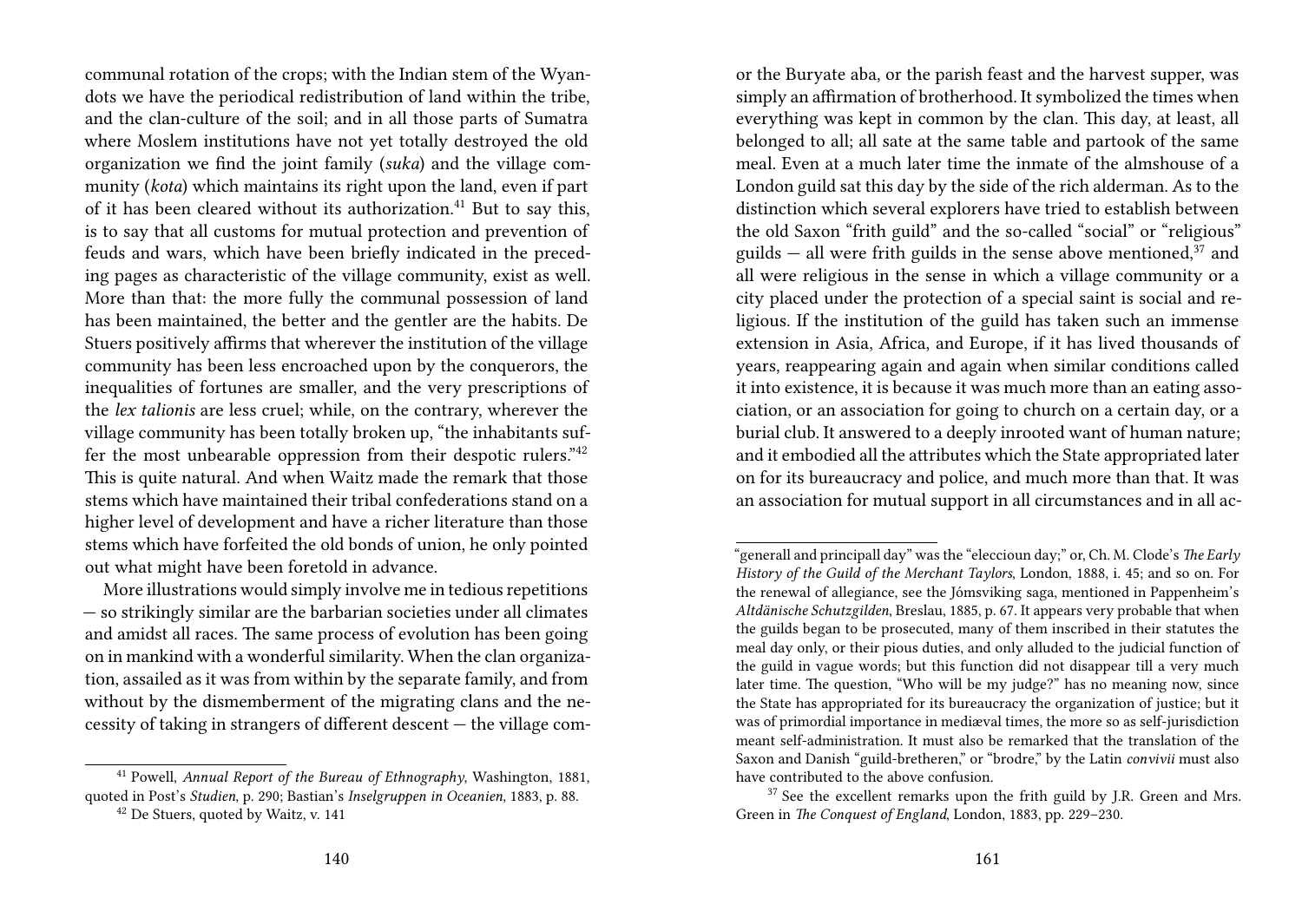men, hunters, and peasants united in guilds; we also see guilds of priests, painters, teachers of primary schools and universities, guilds for performing the passion play, for building a church, for developing the "mystery" of a given school of art or craft, or for a special recreation  $-$  even guilds among beggars, executioners, and lost women, all organized on the same double principle of selfjurisdiction and mutual support.<sup>34</sup> For Russia we have positive evidence showing that the very "making of Russia" was as much the work of its hunters', fishermen's, and traders' *artels* as of the budding village communities, and up to the present day the country is covered with *artels*. 35

These few remarks show how incorrect was the view taken by some early explorers of the guilds when they wanted to see the essence of the institution in its yearly festival. In reality, the day of the common meal was always the day, or the morrow of the day, of election of aldermen, of discussion of alterations in the statutes, and very often the day of judgment of quarrels that had risen among the brethren,<sup>36</sup> or of renewed allegiance to the guild. The common meal, like the festival at the old tribal folkmote — the *mahl* or *malum* —

munity, based upon a territorial conception, came into existence. This new institution, which had naturally grown out of the preceding one  $-$  the clan  $-$  permitted the barbarians to pass through a most disturbed period of history without being broken into isolated families which would have succumbed in the struggle for life. New forms of culture developed under the new organization; agriculture attained the stage which it hardly has surpassed until now with the great number; the domestic industries reached a high degree of perfection. The wilderness was conquered, it was intersected by roads, dotted with swarms thrown off by the mother-communities. Markets and fortified centres, as well as places of public worship, were erected. The conceptions of a wider union, extended to whole stems and to several stems of various origin, were slowly elaborated. The old conceptions of justice which were conceptions of mere revenge, slowly underwent a deep modification — the idea of amends for the wrong done taking the place of revenge. The customary law which still makes the law of the daily life for two-thirds or more of mankind, was elaborated under that organization, as well as a system of habits intended to prevent the oppression of the masses by the minorities whose powers grew in proportion to the growing facilities for private accumulation of wealth. This was the new form taken by the tendencies of the masses for mutual support. And the progress — economical, intellectual, and moral — which mankind accomplished under this new popular form of organization, was so great that the States, when they were called later on into existence, simply took possession, in the interest of the minorities, of all the judicial, economical, and administrative functions which the village community already had exercised in the interest of all.

<sup>&</sup>lt;sup>34</sup> The mediæval Italian painters were also organized in guilds, which became at a later epoch Academies of art. If the Italian art of those times is impressed with so much individuality that we distinguish, even now, between the different schools of Padua, Bassano, Treviso, Verona, and so on, although all these cities were under the sway of Venice, this was due — J. Paul Richter remarks to the fact that the painters of each city belonged to a separate guild, friendly with the guilds of other towns, but leading a separate existence. The oldest guildstatute known is that of Verona, dating from 1303, but evidently copied from some much older statute. "Fraternal assistance in necessity of whatever kind," "hospitality towards strangers, when passing through the town, as thus information may be obtained about matters which one may like to learn," and "obligation of offering comfort in case of debility" are among the obligations of the members (*Nineteenth Centur*y, Nov. 1890, and Aug. 1892).

<sup>35</sup> The chief works on the *artels* are named in the article "Russia" of the *Encyclopædia Britannica,* 9 th edition, p. 84.

<sup>&</sup>lt;sup>36</sup> See, for instance, the texts of the Cambridge guilds given by Toulmin Smith (*English Guilds*, London, 1870, pp. 274–276), from which it appears that the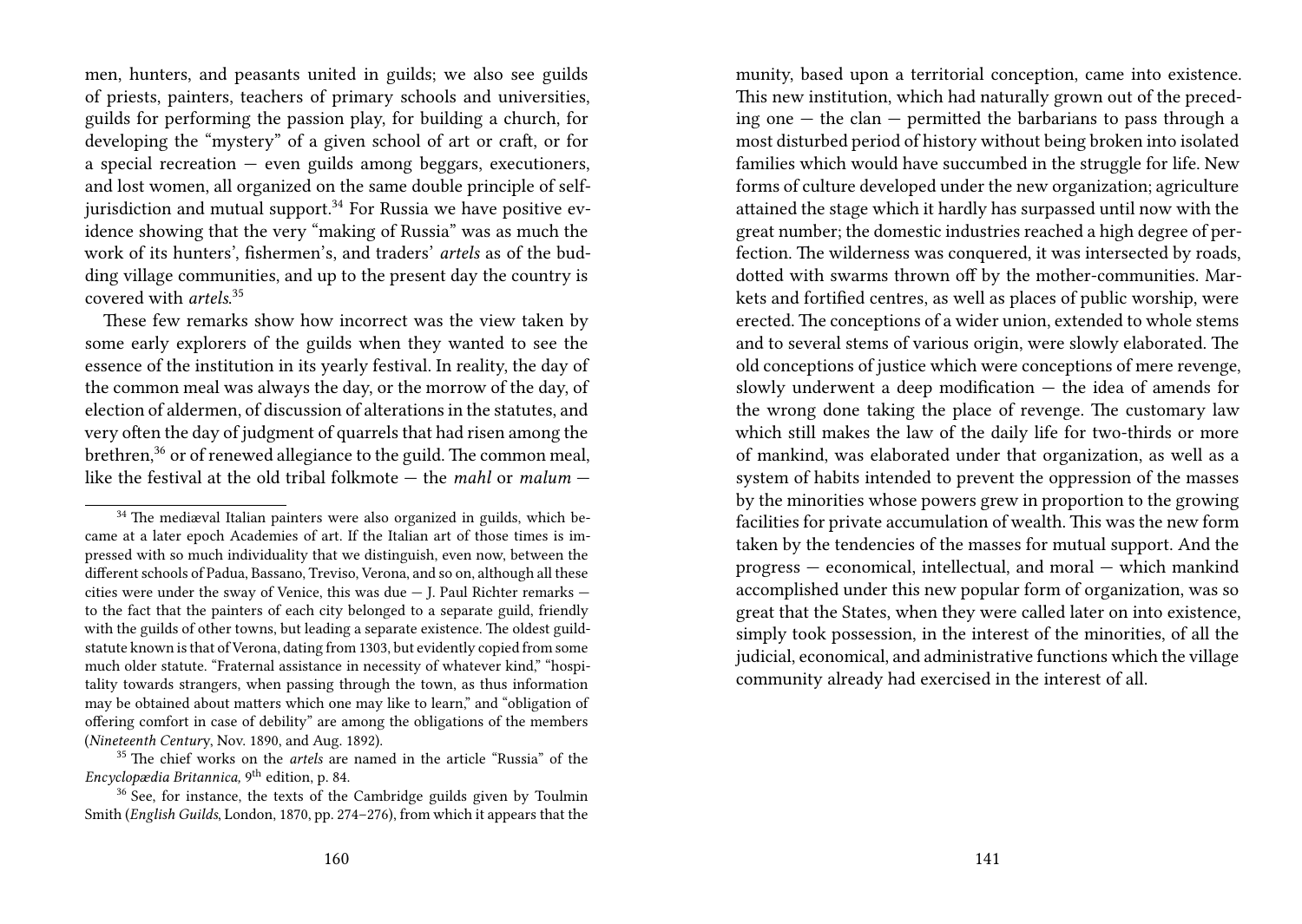## **Chapter 5: Mutual Aid in the Mediæval City**

*Growth of authority in Barbarian Society. — Serfdom in the villages. — Revolt of fortified towns: their liberation; their charts. — The guild. — Double origin of the free mediæval city. — Self-jurisdiction, self-administration. — Honourable position of labour. — Trade by the guild and by the city.*

Sociability and need of mutual aid and support are such inherent parts of human nature that at no time of history can we discover men living in small isolated families, fighting each other for the means of subsistence. On the contrary, modern research, as we saw it in the two preceding chapters, proves that since the very beginning of their prehistoric life men used to agglomerate into *gentes*, clans, or tribes, maintained by an idea of common descent and by worship of common ancestors. For thousands and thousands of years this organization has kept men together, even though there was no authority whatever to impose it. It has deeply impressed all subsequent development of mankind; and when the bonds of common descent had been loosened by migrations on a grand scale, while the development of the separated family within the clan itself had destroyed the old unity of the clan, a new form of union, territorial in its principle  $-$  the village community  $-$  was called into existence by the social genius of man. This institution, again, kept men together for a number of centuries, permitting them to further develop their social institutions and to pass through some

the aggressor, they had to support him, and to bring things to a peaceful end. So long as his was not a secret aggression — in which case he would have been treated as an outlaw — the brotherhood stood by him.<sup>31</sup> If the relatives of the wronged man wanted to revenge the offence at once by a new aggression, the brother- hood supplied him with a horse to run away, or with a boat, a pair of oars, a knife and a steel for striking light; if he remained in town, twelve brothers accompanied him to protect him; and in the meantime they arranged the composition. They went to court to support by oath the truthfulness of his statements, and if he was found guilty they did not let him go to full ruin and become a slave through not paying the due compensation: they all paid it, just as the gens did in olden times. Only when a brother had broken the faith towards his guild-brethren, or other people, he was excluded from the brotherhood "with a Nothing's name" (*tha scal han maeles af brödrescap met nidings nafn*).<sup>32</sup>

Such were the leading ideas of those brotherhoods which gradually covered the whole of mediæval life. In fact, we know of guilds among all possible professions: guilds of serfs, $33$  guilds of freemen, and guilds of both serfs and freemen; guilds called into life for the special purpose of hunting, fishing, or a trading expedition, and dissolved when the special purpose had been achieved; and guilds lasting for centuries in a given craft or trade. And, in proportion as life took an always greater variety of pursuits, the variety in the guilds grew in proportion. So we see not only merchants, crafts-

<sup>31</sup> In mediæval times, only secret aggression was treated as a murder. Bloodrevenge in broad daylight was justice; and slaying in a quarrel was not murder, once the aggressor showed his willingness to repent and to repair the wrong he had done. Deep traces of this distinction still exist in modern criminal law, especially in Russia.

<sup>&</sup>lt;sup>32</sup> Kofod Ancher, *l.c.* This old booklet contains much that has been lost sight of by later explorers.

 $33$  They played an important part in the revolts of the serfs, and were therefore prohibited several times in succession in the second half of the ninth century. Of course, the king's prohibitions remained a dead letter.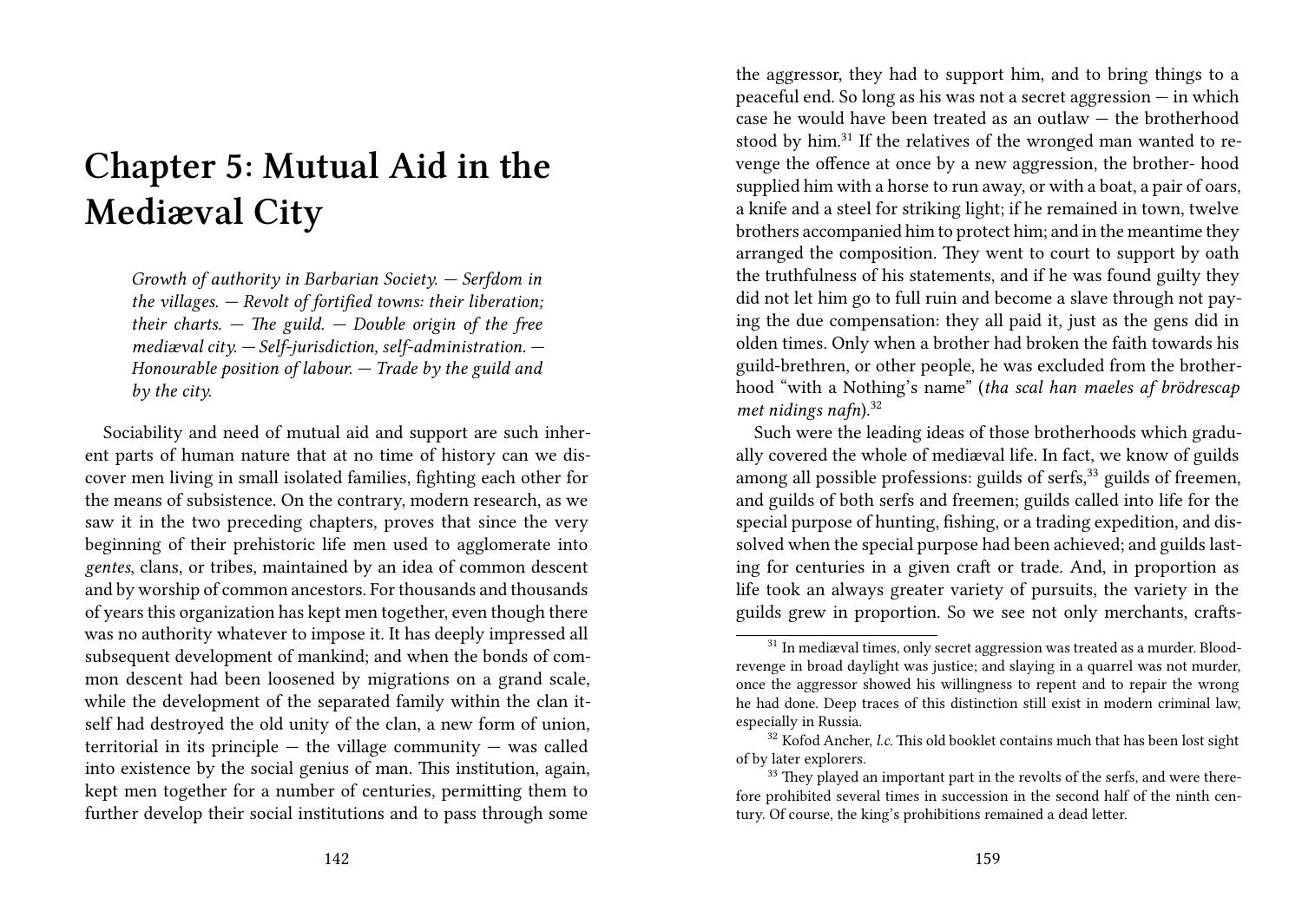and personal needs of union, and the closer brotherhood of the *çof* is constituted.

As to the social characters of the mediæval guild, any guildstatute may illustrate them. Taking, for instance, the *skraa* of some early Danish guild, we read in it, first, a statement of the general brotherly feelings which must reign in the guild; next come the regulations relative to self-jurisdiction in cases of quarrels arising between two brothers, or a brother and a stranger; and then, the social duties of the brethren are enumerated. If a brother's house is burned, or he has lost his ship, or has suffered on a pilgrim's voyage, all the brethren must come to his aid. If a brother falls dangerously ill, two brethren must keep watch by his bed till he is out of danger, and if he dies, the brethren must bury him  $-$  a great affair in those times of pestilences — and follow him to the church and the grave. After his death they must provide for his children, if necessary; very often the widow becomes a sister to the guild.<sup>29</sup>

These two leading features appeared in every brotherhood formed for any possible purpose. In each case the members treated each other as, and named each other, brother and sister;<sup>30</sup> all were equals before the guild. They owned some "chattel" (cattle, land, buildings, places of worship, or "stock") in common. All brothers took the oath of abandoning all feuds of old; and, without imposing upon each other the obligation of never quarrelling again, they agreed that no quarrel should degenerate into a feud, or into a lawsuit before another court than the tribunal of the brothers themselves. And if a brother was involved in a quarrel with a stranger to the guild, they agreed to support him for bad and for good; that is, whether he was unjustly accused of aggression, or really was

of the darkest periods of history, without being dissolved into loose aggregations of families and individuals, to make a further step in their evolution, and to work out a number of secondary social institutions, several of which have survived down to the present time. We have now to follow the further developments of the same everliving tendency for mutual aid. Taking the village communities of the so-called barbarians at a time when they were making a new start of civilization after the fall of the Roman Empire, we have to study the new aspects taken by the sociable wants of the masses in the middle ages, and especially in the mediæval guilds and the mediæval city.

Far from being the fighting animals they have often been compared to, the barbarians of the first centuries of our era (like so many Mongolians, Africans, Arabs, and so on, who still continue in the same barbarian stage) invariably preferred peace to war. With the exception of a few tribes which had been driven during the great migrations into unproductive deserts or highlands, and were thus compelled periodically to prey upon their better-favoured neighbours — apart from these, the great bulk of the Teutons, the Saxons, the Celts, the Slavonians, and so on, very soon after they had settled in their newly-conquered abodes, reverted to the spade or to their herds. The earliest barbarian codes already represent to us societies composed of peaceful agricultural communities, not hordes of men at war with each other. These barbarians covered the country with villages and farmhouses;<sup>1</sup> they cleared the forests, bridged the torrents, and colonized the formerly quite uninhabited wilderness; and they left the uncertain warlike pursuits to brotherhoods, *scholæ*, or "trusts" of unruly men, gathered round temporary chieftains, who wandered about, offering their adventurous spirit, their arms, and their knowledge of warfare for the protection of populations, only

<sup>29</sup> Kofod Ancher, *Om gamle Danske Gilder og deres Undergâng*, Copenhagen, 1785. Statutes of a Knu guild.

<sup>&</sup>lt;sup>30</sup> Upon the position of women in guilds, see Miss Toulmin Smith's introductory remarks to the *English Guilds* of her father. One of the Cambridge statutes (p. 281) of the year 1503 is quite positive in the following sentence: "Thys statute is made by the comyne assent of all the bretherne and sisterne of alhallowe yelde."

<sup>1</sup> W. Arnold, in his *Wanderungen und Ansiedelungen der deutschen Stämme*, p. 431, even maintains that one-half of the now arable area in middle Germany must have been reclaimed from the sixth to the ninth century. Nitzsch (*Geschichte des deutschen Volkes*, Leipzig, 1883, vol. i.) shares the same opinion.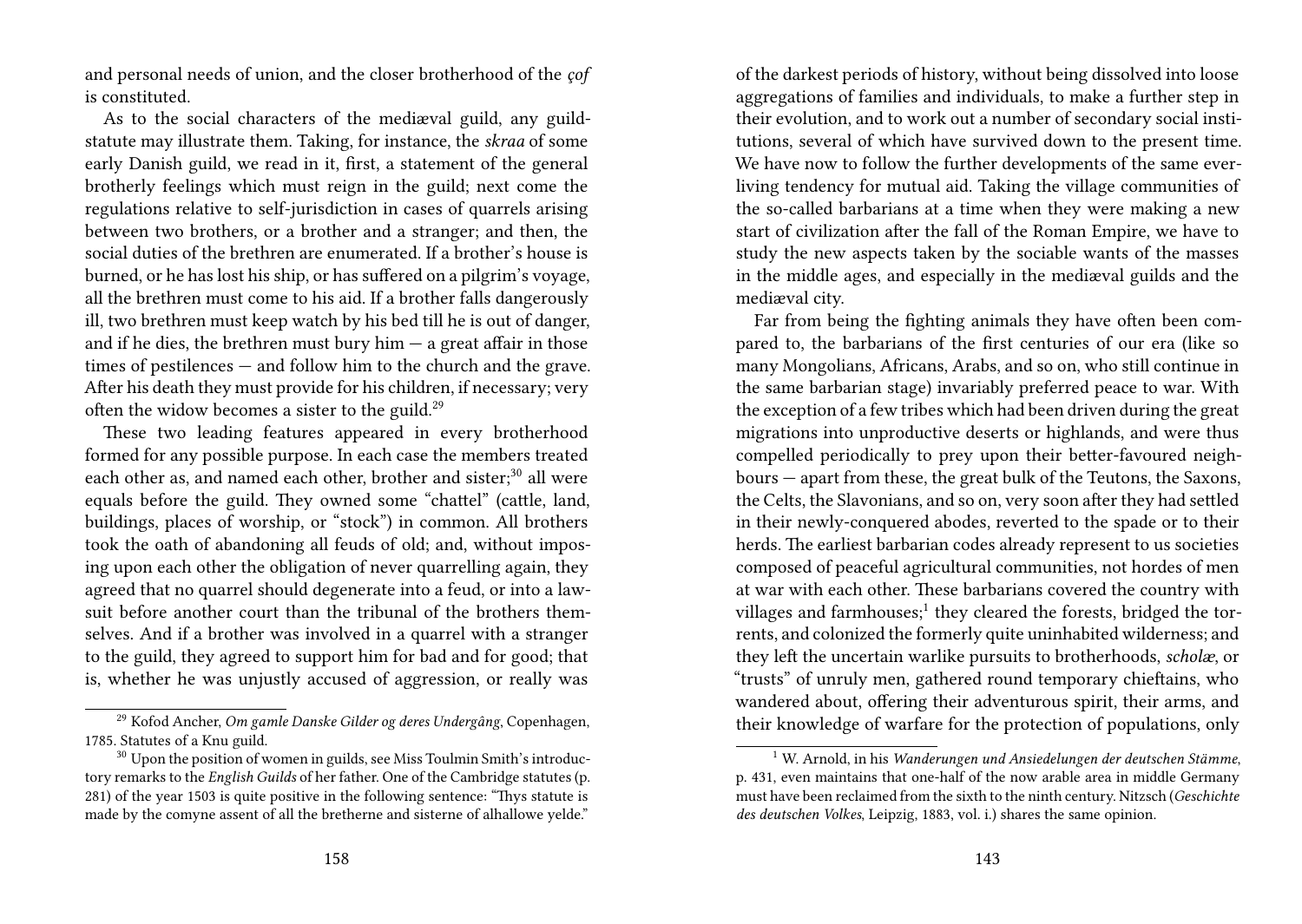too anxious to be left in peace. The warrior bands came and went, prosecuting their family feuds; but the great mass continued to till the soil, taking but little notice of their would-be rulers, so long as they did not interfere with the independence of their village communities.<sup>2</sup> The new occupiers of Europe evolved the systems of land tenure and soil culture which are still in force with hundreds of millions of men; they worked out their systems of compensation for wrongs, instead of the old tribal blood-revenge; they learned the first rudiments of industry; and while they fortified their villages with palisaded walls, or erected towers and earthen forts whereto to repair in case of a new invasion, they soon abandoned the task of defending these towers and forts to those who made of war a speciality.

The very peacefulness of the barbarians, certainly not their supposed warlike instincts, thus became the source of their subsequent subjection to the military chieftains. It is evident that the very mode of life of the armed brotherhoods offered them more facilities for enrichment than the tillers of the soil could find in their agricultural communities. Even now we see that armed men occasionally come together to shoot down Matabeles and to rob them of their droves of cattle, though the Matabeles only want peace and are ready to buy it at a high price. The *scholæ* of old certainly were not more scrupulous than the *scholæ* of our own time. Droves of cattle, iron (which was extremely costly at that time<sup>3</sup>), and slaves were appropriated in this way; and although most acquisitions were wasted on the spot in those glorious feasts of which epic poetry has so

the sake of justice. This is why we beg you all, in the name of honest justice, to forget all the animosity one may nourish against another, and to swear on bread and salt that he will not think of it in a bad spirit. If any one, however, considers himself wronged, he must appeal to the land Vogt and ask justice from him before sunset.' On landing, the Stock with the *fred* fines was handed over to the Vogt of the sea-port for distribution among the poor."<sup>26</sup>

This simple narrative, perhaps better than anything else, depicts the spirit of the mediæval guilds. Like organizations came into existence wherever a group of men — fishermen, hunters, travelling merchants, builders, or settled craftsmen — came together for a common pursuit. Thus, there was on board ship the naval authority of the captain; but, for the very success of the common enterprise, all men on board, rich and poor, masters and crew, captain and sailors, agreed to be equals in their mutual relations, to be simply men, bound to aid each other and to settle their possible disputes before judges elected by all of them. So also when a number of craftsmen — masons, carpenters, stone-cutters, etc. — came together for building, say, a cathedral, they all belonged to a city which had its political organization, and each of them belonged moreover to his own craft; but they were united besides by their common enterprise, which they knew better than any one else, and they joined into a body united by closer, although temporary, bonds; they founded the guild for the building of the cathedral.<sup>27</sup> We may see the same till now in the Kabylian. *çof*:<sup>28</sup> the Kabyles have their village community; but this union is not sufficient for all political, commercial,

<sup>2</sup> Leo and Botta, *Histoire d'Italie,* French edition, 1844, t. i., p. 37.

<sup>3</sup> The composition for the stealing of a simple knife was 15 *solidii* and of the iron parts of a mill, 45 *solidii* (See on this subject Lamprecht's *Wirthschaft und Recht der Franken* in Raumer's *Historisches Taschenbuch*, 1883, p. 52.) According to the Riparian law, the sword, the spear, and the iron armour of a warrior attained the value of at least twenty-five cows, or two years of a freeman's labour. A cuirass alone was valued in the Salic law (Desmichels, quoted by Michelet) at as much as thirty-six bushels of wheat.

<sup>26</sup> J.D. Wunderer's "Reisebericht" in Fichard's *Frankfurter Archiv*, ii. 245; quoted by Janssen, *Geschichte des deutschen Volkes*, i. 355.

<sup>27</sup> Dr. Leonard Ennen, *Der Dom zu Köln, Historische Einleitung, Köln*, 1871, pp. 46, 50.

<sup>28</sup> See previous chapter.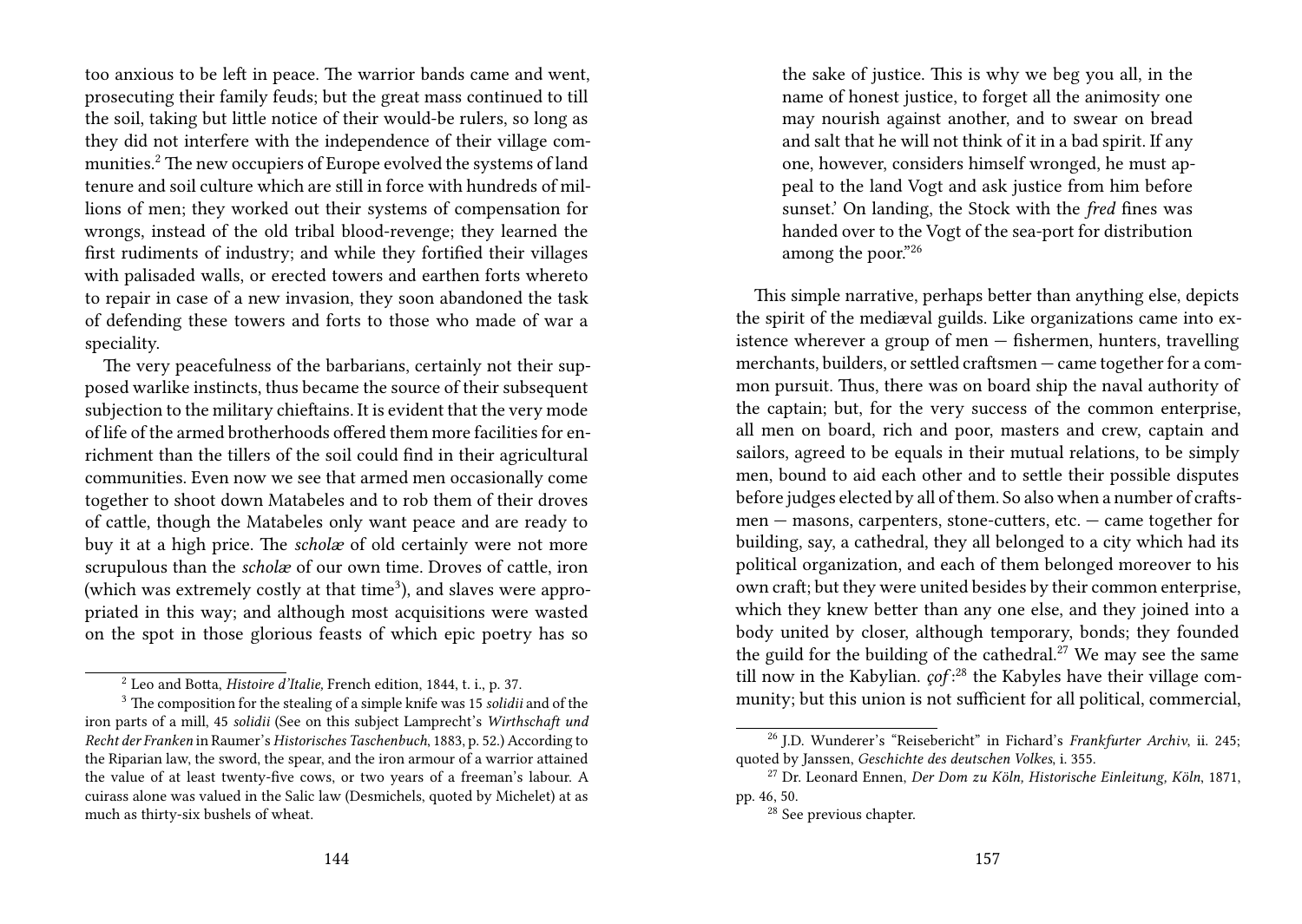pation of the cities. But it took historians more than sixty years before the universality of this institution and its true characters were understood. Only now, when hundreds of guild statutes have been published and studied, and their relationship to the Roman *collegiae*, and the earlier unions in Greece and in India,<sup>25</sup> is known, can we maintain with full confidence that these brotherhoods were but a further development of the same principles which we saw at work in the gens and the village community.

Nothing illustrates better these mediæval brother hoods than those temporary guilds which were formed on board ships. When a ship of the Hansa had accomplished her first half-day passage after having left the port, the captain (*Schiffer*) gathered all crew and passengers on the deck, and held the following language, as reported by a contemporary: —

"'As we are now at the mercy of God and the waves,' he said, 'each one must be equal to each other. And as we are surrounded by storms, high waves, pirates and other dangers, we must keep a strict order that we may bring our voyage to a good end. That is why we shall pronounce the prayer for a good wind and good success, and, according to marine law, we shall name the occupiers of the judges' seats (*Schöffenstellen*).' Thereupon the crew elected a Vogt and four *scabini*, to act as their judges. At the end of the voyage the Vogt and the scabini. abdicated their functions and addressed the. 'What has happened on board ship, we crew as follows: — must pardon to each other and consider as dead (*todt und ab sein lassen*). What we have judged right, was for

much to say — still some part of the robbed riches was used for further enrichment. There was plenty of waste land, and no lack of men ready to till it, if only they could obtain the necessary cattle and implements. Whole villages, ruined by murrains, pests, fires, or raids of new immigrants, were often abandoned by their inhabitants, who went anywhere in search of new abodes. They still do so in Russia in similar circumstances. And if one of the *hirdmen* of the armed brotherhoods offered the peasants some cattle for a fresh start, some iron to make a plough, if not the plough itself, his protection from further raids, and a number of years free from all obligations, before they should begin to repay the contracted debt, they settled upon the land. And when, after a hard fight with bad crops, inundations and pestilences, those pioneers began to repay their debts, they fell into servile obligations towards the protector of the territory. Wealth undoubtedly did accumulate in this way, and power always follows wealth.<sup>4</sup> And yet, the more we penetrate into the life of those times, the sixth and seventh centuries of our era, the more we see that another element, besides wealth and military force, was required to constitute the authority of the few. It was an element of law and tight, a desire of the masses to maintain peace, and to establish what they considered to be justice, which gave to the chieftains of the *scholæ* — kings, dukes, *knyazes*, and the like — the force they acquired two or three hundred years later. That same idea of justice, conceived as an adequate revenge for the wrong done, which had grown in the tribal stage, now passed as a red thread through the history of subsequent institutions, and, much more even than military or economic causes, it became the

 $25$  Very interesting facts relative to the universality of guilds will be found in "Two Thousand Years of Guild Life," by Rev. J. M. Lambert, Hull, 1891. On the Georgian *amkari*, see S. Eghiazarov, *Gorodskiye Tsekhi* ("Organization of Transcaucasian Amkari"), in *Memoirs* of the Caucasian Geographical Society, xiv. 2, 1891.

<sup>&</sup>lt;sup>4</sup> The chief wealth of the chieftains, for a long time, was in their personal domains peopled partly with prisoner slaves, but chiefly in the above way. On the origin of property see Inama Sternegg's *Die Ausbildung der grossen Grundherrschaften in Deutschland*, in Schmoller's *Forschungen*, Bd. I., 1878; F. Dahn's *Urgeschichte der germanischen und romanischen Völker*, Berlin, 1881; Maurer's *Dorfverfassung*; Guizot's *Essais sur l'histoire de France*; Maine's *Village Community*; Botta's *Histoire d'Italie*; Seebohm, Vinogradov, J. R. Green, etc.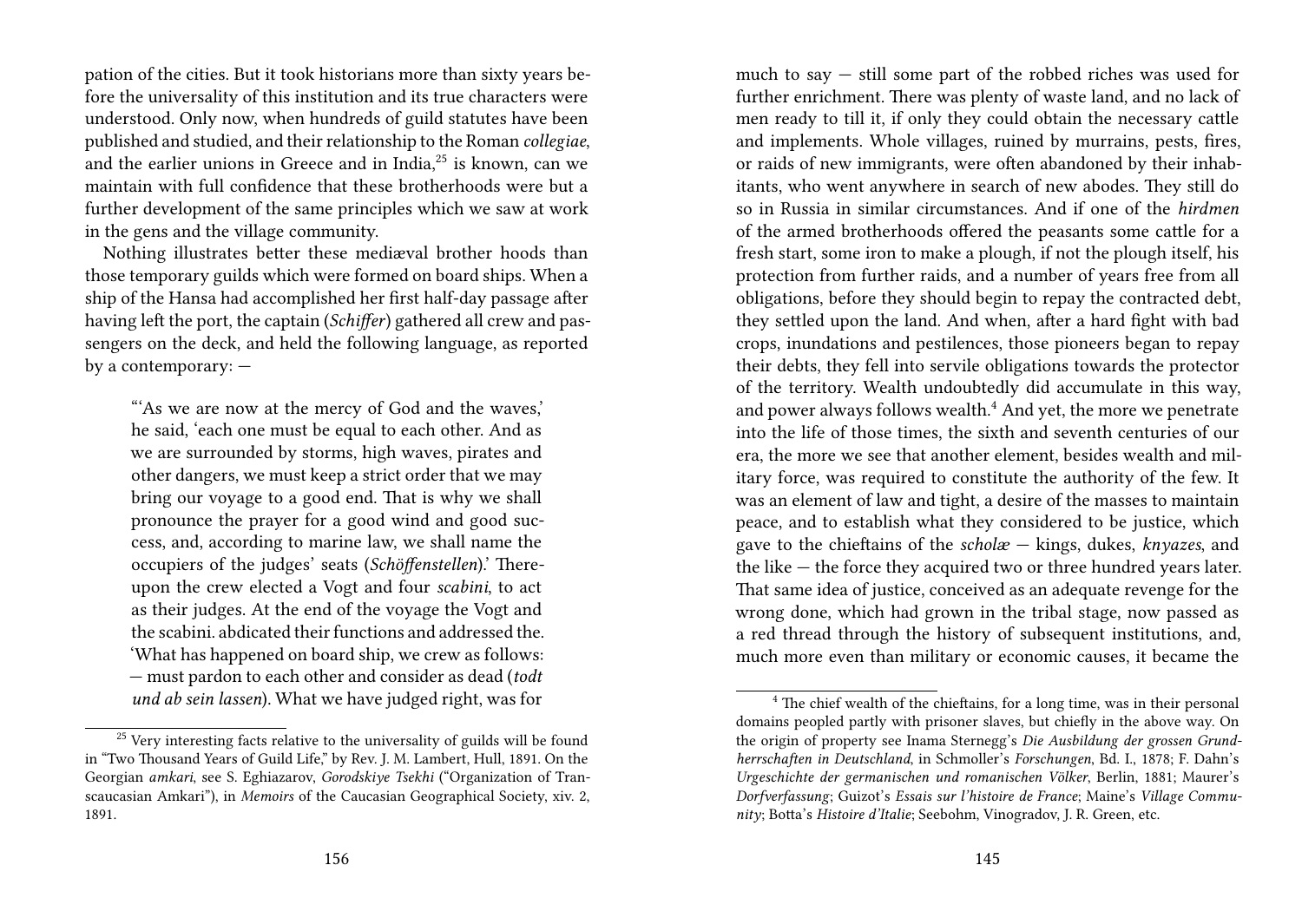basis upon which the authority of the kings and the feudal lords was founded.

In fact, one of the chief preoccupations of the barbarian village community always was, as it still is with our barbarian contemporaries, to put a speedy end to the feuds which arose from the then current conception of justice. When a quarrel took place, the community at once interfered, and after the folkmote had heard the case, it settled the amount of composition (*wergeld*) to be paid to the wronged person, or to his family, as well as the *fred*, or fine for breach of peace, which had to be paid to the community. Interior quarrels were easily appeased in this way. But when feuds broke out between two different tribes, or two confederations of tribes, notwithstanding all measures taken to prevent them, $^5$  the difficulty was to find an arbiter or sentence-finder whose decision should be accepted by both parties alike, both for his impartiality and for his knowledge of the oldest law. The difficulty was the greater as the customary laws of different tribes and confederations were at variance as to the compensation due in different cases. It therefore became habitual to take the sentence-finder from among such families, or such tribes, as were reputed for keeping the law of old in its purity; of being versed in the songs, triads, sagas, etc., by means of which law was perpetuated in memory; and to retain law in this way became a sort of art, a "mystery," carefully transmitted in certain families from generation to generation. Thus in Iceland, and in other Scandinavian lands, at every *Allthing*, or national folkmote, a *lövsögmathr* used to recite the whole law from memory for the enlightening of the assembly; and in Ireland there was, as is known, a special class of men reputed for the knowledge of the old traditions, and therefore enjoying a great authority as judges.<sup>6</sup> Again, when we

a great centre of commerce, its trades enjoying a full independence since the eleventh century.<sup>21</sup> So also Brügge and Ghent; so also several cities of France in which the *Mahl* or *forum* had become a quite independent institution.<sup>22</sup> And already during that period began the work of artistic decoration of the towns by works of architecture, which we still admire and which loudly testify of the intellectual movement of the times. "The basilicae were then renewed in almost all the universe," Raoul Glaber wrote in his chronicle, and some of the finest monuments of mediæval architecture date from that period: the wonderful old church of Bremen was built in the ninth century, Saint Marc of Venice was finished in 1071, and the beautiful dome of Pisa in 1063. In fact, the intellectual movement which has been described as the Twelfth Century Renaissance<sup>23</sup> and the Twelfth Century Rationalism  $-$  the precursor of the Reform<sup>24</sup> date from that period, when most cities were still simple agglomerations of small village communities enclosed by walls.

However, another element, besides the village-community principle, was required to give to these growing centres of liberty and enlightenment the unity of thought and action, and the powers of initiative, which made their force in the twelfth and thirteenth centuries. With the growing diversity of occupations, crafts and arts, and with the growing commerce in distant lands, some new form of union was required, and this necessary new element was supplied by the *guilds*. Volumes and volumes have been written about these unions which, under the name of guilds, brotherhoods, friendships and *druzhestva*, *minne*, *artels* in Russia, *esnaifs* in Servia and Turkey, *amkari* in Georgia, and so on, took such a formidable development in mediæval times and played such an important part in the emanci-

<sup>5</sup> See Sir Henry Maine's *International Law*, London, 1888.

<sup>6</sup> *Ancient Laws of Ireland*, Introduction; E. Nys, *Études de droit international*, t. i., 1896, pp. 86 *seq*. Among the Ossetes the arbiters from three *oldest* villages enjoy a special reputation (M. Kovalevsky's *Modern Custom and Old Law*, Moscow, 1886, ii. 217, Russian).

<sup>21</sup> Perrens, *Histoire de Florence*, i. 188; Ferrari, l.c., i. 283.

<sup>22</sup> Aug. Thierry, *Essai sur l'histoire du Tiers État*, Paris, 1875, p. 414, *note*.

<sup>23</sup> F. Rocquain, "La Renaissance au XIIe siècle," in *Études sur l'histoire de France*, Paris, 1875, pp. 55–117.

<sup>24</sup> N. Kostomaroff, "The Rationalists of the Twelfth Century," in his *Monographies and Researches* (Russian).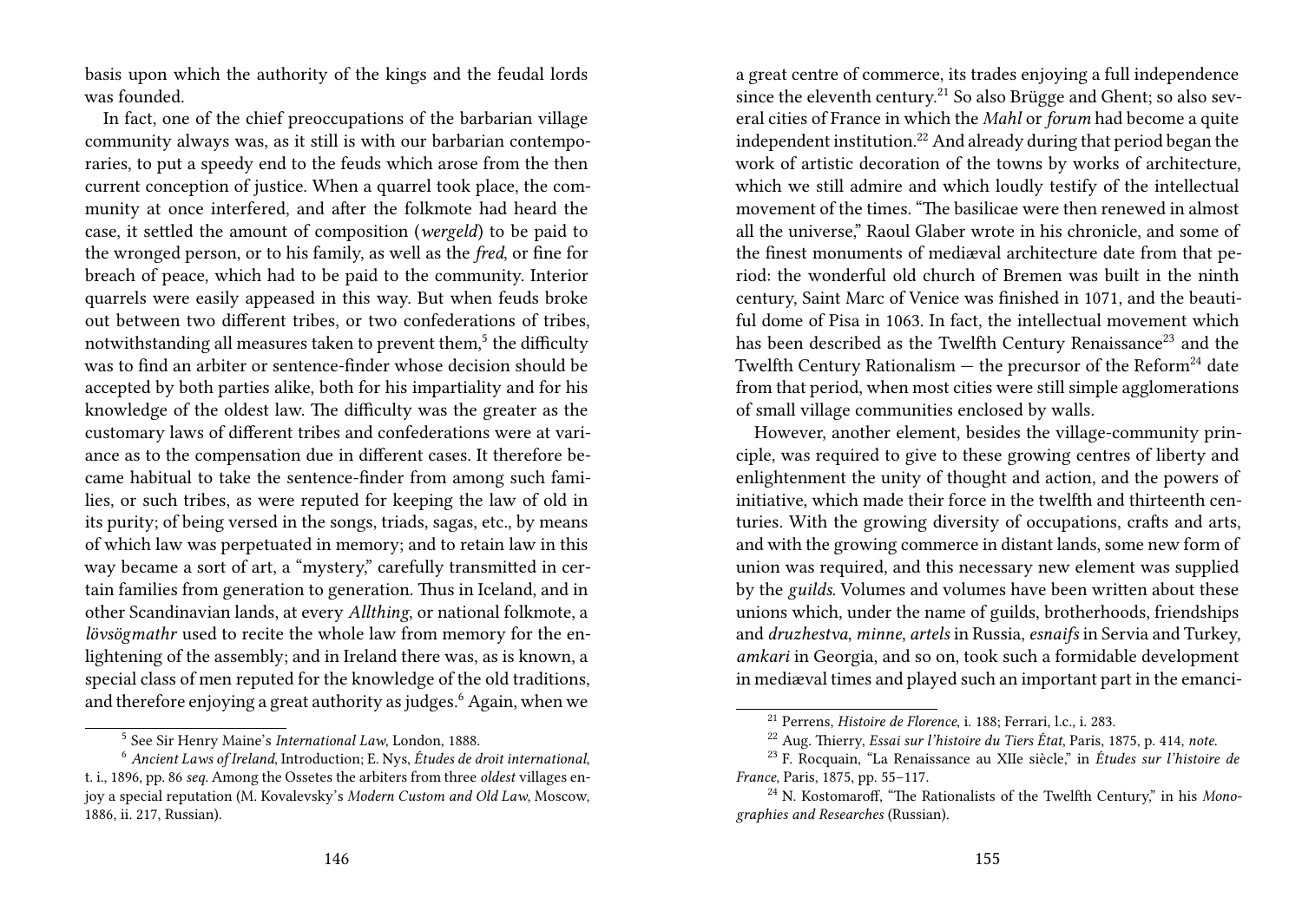acted in defence of popular rights.<sup>17</sup> And under the new *defensors*, whether laic or clerical, the citizens conquered full self-jurisdiction and self-administration for their folkmotes.<sup>18</sup>

The whole process of liberation progressed by a series of imperceptible acts of devotion to the common cause, accomplished by men who came out of the masses — by unknown heroes whose very names have not been preserved by history. The wonderful movement of the God's peace (*treuga Dei*) by which the popular masses endeavoured to put a limit to the endless family feuds of the noble families, was born in the young towns, the bishops and the citizens trying to extend to the nobles the peace they had established within their town walls.<sup>19</sup> Already at that period, the commercial cities of Italy, and especially Amalfi (which had its elected consuls since 844, and frequently changed its doges in the tenth century)<sup>20</sup> worked out the customary maritime and commercial law which later on became a model for all Europe; Ravenna elaborated its craft organization, and Milan, which had made its first revolution in 980, became

are told by the Russian annals that some stems of North-West Russia, moved by the growing disorder which resulted from "clans rising against clans," appealed to Norman *varingiar* to be their judges and commanders of warrior *scholæ*; and when we see the *knyazes*, or dukes, elected for the next two hundred years always from the same Norman family, we cannot but recognize that the Slavonians trusted to the Normans for a better knowledge of the law which would be equally recognized as good by different Slavonian kins. In this case the possession of runes, used for the transmission of old customs, was a decided advantage in favour of the Normans; but in other cases there are faint indications that the "eldest" branch of the stem, the supposed motherbranch, was appealed to to supply the judges, and its decisions were relied upon as just; $<sup>7</sup>$  while at a</sup> later epoch we see a distinct tendency towards taking the sentencefinders from the Christian clergy, which, at that time, kept still to the fundamental, now forgotten, principle of Christianity, that retaliation is no act of justice. At that time the Christian clergy opened the churches as places of asylum for those who fled from blood revenge, and they willingly acted as arbiters in criminal cases, always opposing the old tribal principle of life for life and wound for wound. In short, the deeper we penetrate into the history of early institutions, the less we find grounds for the military theory of origin of authority. Even that power which later on became such a source of oppression seems, on the contrary, to have found its origin in the peaceful inclinations of the masses.

In all these cases the *fred*, which often amounted to half the compensation, went to the folkmote, and from times immemorial it used to be applied to works of common utility and defence. It has still the same destination (the erection of towers) among the Kabyles and certain Mongolian stems; and we have direct evidence

<sup>17</sup> Ferrari, *Histoire des révolutions d'Italie*, i. 257; Kallsen, *Die deutschen Städte im Mittelalter*, Bd. I. (Halle, 1891).

<sup>&</sup>lt;sup>18</sup> See the excellent remarks of Mr. G.L. Gomme as regards the folkmote of London (*The Literature of Local Institutions*, London, 1886, p. 76). It must, however, be remarked that in royal cities the folkmote never attained the independence which it assumed elsewhere. It is even certain that Moscow and Paris were chosen by the kings and the Church as the cradles of the future royal authority in the State, because they did not possess the tradition of folkmotes accustomed to act as sovereign in all matters.

<sup>19</sup> A. Luchaire, *Les Communes françaises*; also Kluckohn, *Geschichte des Gottesfrieden*, 1857. L. Sémichon (*La paix et la trève de Dieu*, 2 vols., Paris, 1869) has tried to represent the communal movement as issued from that institution. In reality, the *treuga Dei*, like the league started under Louis le Gros for the defence against both the robberies of the nobles and the Norman invasions, was a thoroughly *popular* movement. The only historian who mentions this last league — that is, Vitalis — describes it as a "popular community" ("Considérations sur l'histoire de France," in vol. iv. of Aug. Thierry's *Œuvres*, Paris, 1868, p. 191 and *note*).

<sup>&</sup>lt;sup>20</sup> Ferrari, i. 152, 263, etc.

<sup>&</sup>lt;sup>7</sup> It is permissible to think that this conception (related to the conception of tanistry) played an important part in the life of the period; but research has not yet been directed that way.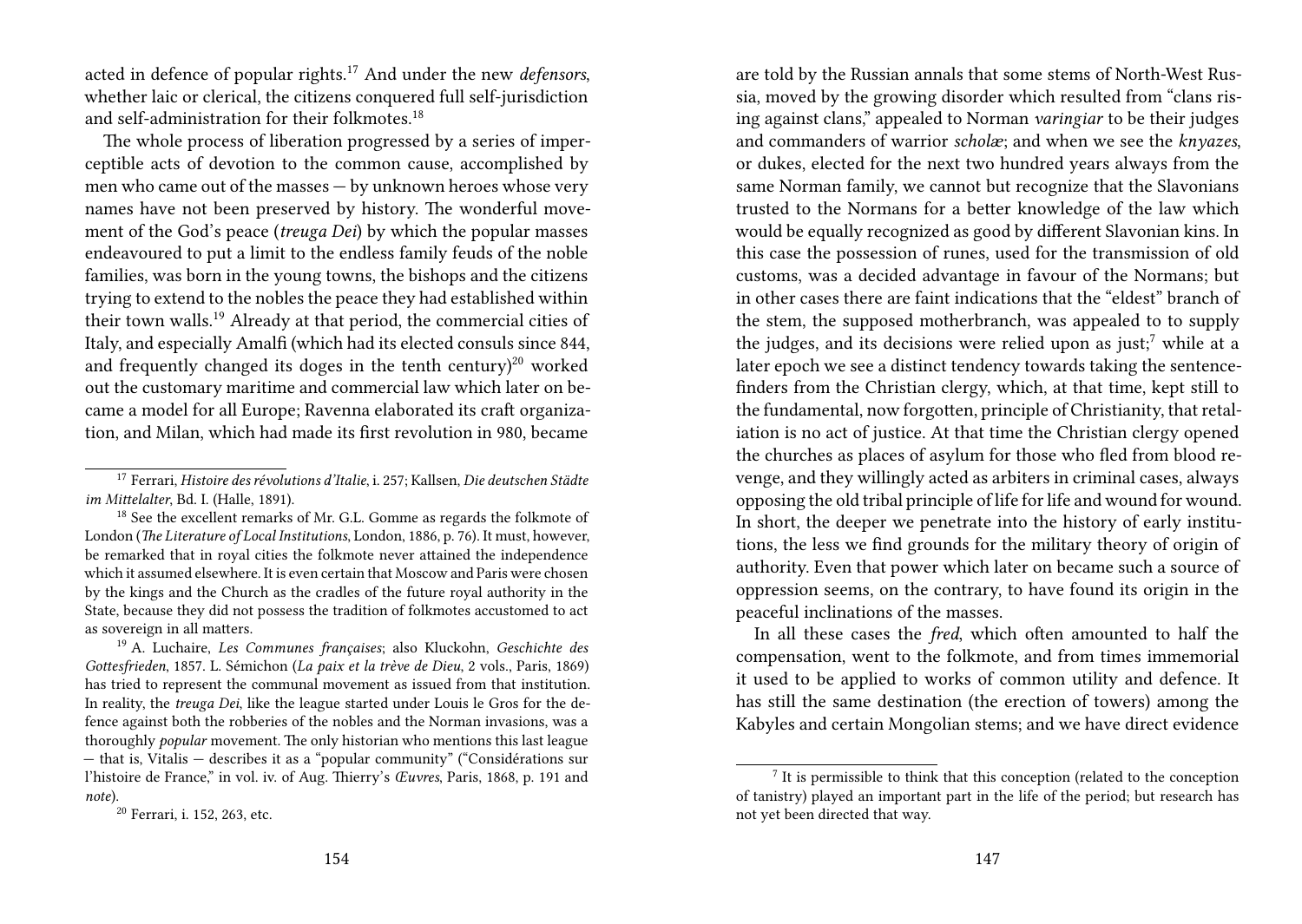that even several centuries later the judicial fines, in Pskov and several French and German cities, continued to be used for the repair of the city walls.<sup>8</sup> It was thus quite natural that the fines should be handed over to the sentence-finder, who was bound, in return, both to maintain the *schola* of armed men to whom the defence of the territory was trusted, and to execute the sentences. This became a universal custom in the eighth and ninth centuries, even when the sentence-finder was an elected bishop. The germ of a combination of what we should now call the judicial power and the executive thus made its appearance. But to these two functions the attributions of the duke or king were strictly limited. He was no ruler of the people  $-$  the supreme power still belonging to the folkmote  $$ not even a commander of the popular militia; when the folk took to arms, it marched under a separate, also elected, commander, who was not a subordinate, but an equal to the king.<sup>9</sup> The king was a lord on his personal domain only. In fact, in barbarian language, the word *konung*, *koning*, or *cyning* synonymous with the Latin *rex*, had no other meaning than that of a temporary leader or chieftain of a band of men. The commander of a flotilla of boats, or even of a single pirate boat, was also a konung, and till the present day the commander of fishing in Norway is named *Not-kong* — "the king of the nets."<sup>10</sup> The veneration attached later on to the personality of a king did not yet exist, and while treason to the kin was punished by death, the slaying of a king could be recouped by the payment of compensation: a king simply was valued so much more than a

"oases amidst the feudal forest," began to free themselves from their lord's yoke, and slowly elaborated the future city organization; but, unhappily, this is a period about which historical information is especially scarce: we know the results, but little has reached us about the means by which they were achieved. Under the protection of their walls the cities' folkmotes — either quite independent, or led by the chief noble or merchant families — conquered and maintained the right of electing the military *defensor* and supreme judge of the town, or at least of choosing between those who pretended to occupy this position. In Italy the young communes were continually sending away their *defensors* or *domini*, fighting those who refused to go. The same went on in the East. In Bohemia, rich and poor alike (*Bohemicae gentis magni et parvi, nobiles et ignobiles*) took part in the election;<sup>15</sup> while, the *vyeches* (folkmotes) of the Russian cities regularly elected their dukes — always from the same Rurik family — covenanted with them, and sent the *knyaz* away if he had provoked discontent.<sup>16</sup> At the same time in most cities of Western and Southern Europe, the tendency was to take for *defensor* a bishop whom the city had elected itself. and so many bishops took the lead in protecting the "immunities" of the towns and in defending their liberties, that numbers of them were considered, after their death, as saints and special patrons of different cities. St. Uthelred of Winchester, St. Ulrik of Augsburg, St. Wolfgang of Ratisbon, St. Heribert of Cologne, St. Adalbert of Prague, and so on, as well as many abbots and monks, became so many cities' saints for having

<sup>&</sup>lt;sup>8</sup> It was distinctly stated in the charter of St. Quentin of the year 1002 that the ransom for houses which had to be demolished for crimes went for the city walls. The same destination was given to the *Ungeld* in German cities. At Pskov the cathedral was the bank for the fines, and from this fund money was taken for the wails.

<sup>9</sup> Sohm, *Fränkische Rechts- und Gerichtsverfassung*, p. 23; also Nitzsch, *Geschechte des deutschen Volkes*, i. 78.

<sup>10</sup> See the excellent remarks on this subject in Augustin Thierry's *Lettres sur l'histoire de France*. 7<sup>th</sup> Letter. The barbarian translations of parts of the Bible are extremely instructive on this point.

<sup>15</sup> M. Kovalevsky, *Modern Customs and Ancient Laws of Russia* (Ilchester Lectures, London, 1891, Lecture 4).

<sup>&</sup>lt;sup>16</sup> A considerable amount of research had to be done before this character of the so-called *udyelnyi period* was properly established by the works of Byelaeff (*Tales from Russian History*), Kostomaroff (*The Beginnings of Autocracy in Russia*), and especially Professor Sergievich (*The Vyeche and the Prince*). The English reader may find some information about this period in the just-named work of M. Kovalevsky, in Rambaud's *History of Russia*, and, in a short summary, in the article "Russia" of the last edition of *Chambers's Encyclopædia*.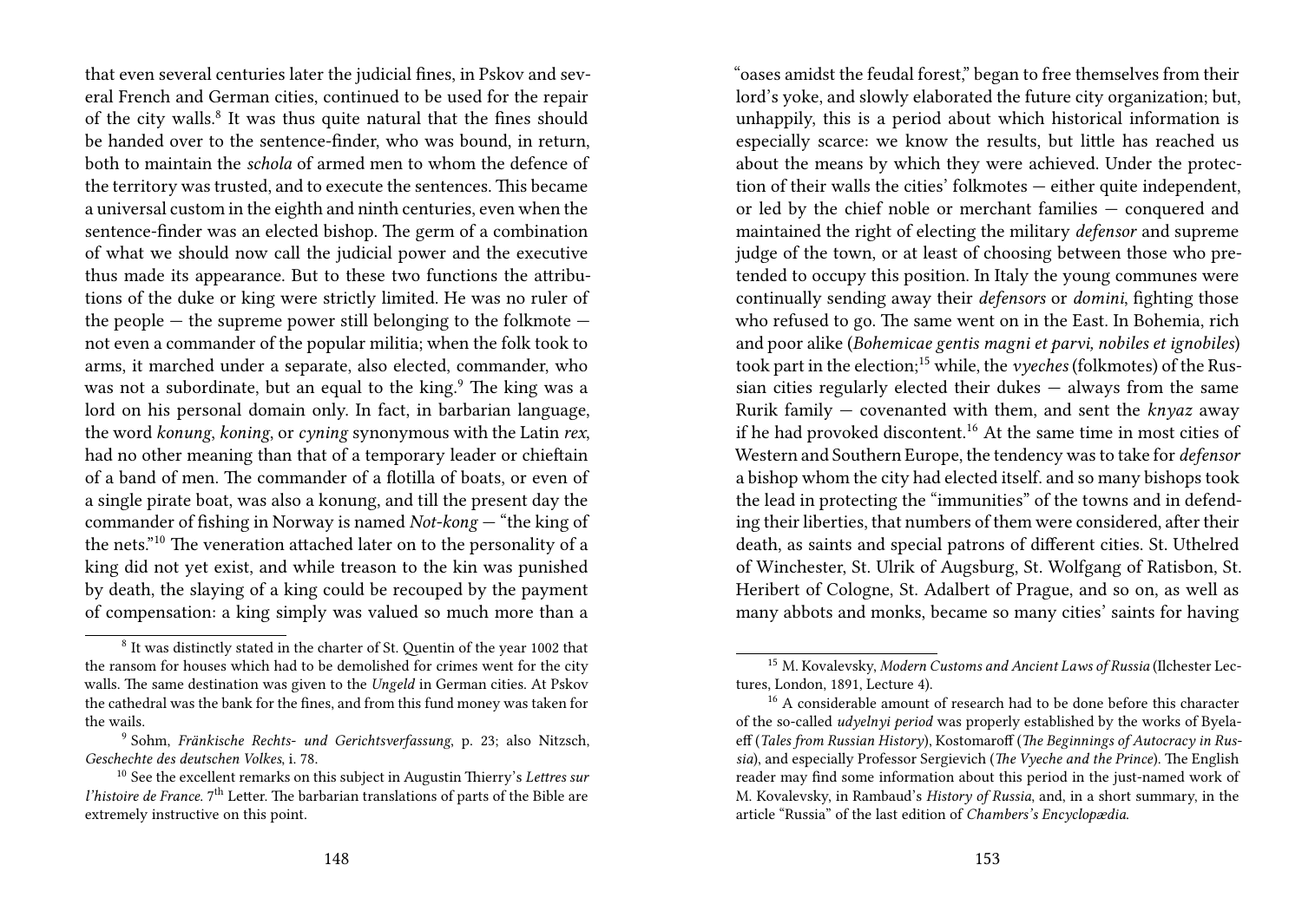tained its supremacy and (as shown by Maurer) often claimed submission from the lord himself in land tenure matters. No growth of feudalism could break this resistance; the village community kept its ground; and when, in the ninth and tenth centuries, the invasions of the Normans, the Arabs, and the Ugrians had demonstrated that military *scholæ* were of little value for protecting the land, a general movement began all over Europe for fortifying the villages with stone walls and citadels. Thousands of fortified centres were then built by the energies of the village communities; and, once they had built their walls, once a common interest had been created in this new sanctuary — the town walls — they soon understood that they could henceforward resist the encroachments of the inner enemies, the lords, as well as the invasions of foreigners. A new life of freedom began to develop within the fortified enclosures. The mediæval city was born.<sup>14</sup>

No period of history could better illustrate the constructive powers of the popular masses than the tenth and eleventh centuries, when the fortified villages and market-places, representing so many

freeman.<sup>11</sup> And when King Knu (or Canute) had killed one man of his own *schola*, the saga represents him convoking his comrades to a *thing* where he stood on his knees imploring pardon. He was pardoned, but not till he had agreed to pay nine times the regular composition, of which one-third went to himself for the loss of one of his men, one-third to the relatives of the slain man, and one-third (the *fred*) to the *schola*. <sup>12</sup> In reality, a complete change had to be accomplished in the current conceptions, under the double influence of the Church and the students of Roman law, before an idea of sanctity began to be attached to the personality of the king.

However, it lies beyond the scope of these essays to follow the gradual development of authority out of the elements just indicated. Historians, such as Mr. and Mrs. Green for this country, Augustin Thierry, Michelet, and Luchaire for France, Kaufmann, Janssen, W. Arnold, and even Nitzsch, for Germany, Leo and Botta for Italy, Byelaeff, Kostomaroff, and their followers for Russia, and many others, have fully told that tale. They have shown how populations, once free, and simply agreeing "to feed" a certain portion of their military defenders, gradually became the serfs of these protectors; how "commendation" to the Church, or to a lord, became a hard necessity for the freeman; how each lord's and bishop's castle became a robber's nest — how feudalism was imposed, in a word — and how the crusades, by freeing the serfs who wore the cross, gave the first impulse to popular emancipation. All this need not be retold in this

<sup>14</sup> If I thus follow the views long since advocated by Maurer (*Geschichte der Städteverfassung in Deutschland*, Erlangen, 1869), it is because he has fully proved the uninterrupted evolution from the village community to the mediaeval city, and that his views alone can explain the universality of the communal movement. Savigny and Eichhorn and their followers have certainly proved that the traditions of the Roman *municipia* had never totally disappeared. But they took no account of the village community period which the barbarians lived through before they had any cities. The fact is, that whenever mankind made a new start in civilization, in Greece, Rome, or middle Europe, it passed through the same stages — the tribe, the village community, the free city, the state — each one naturally evolving out of the preceding stage. Of course, the experience of each preceding civilization was never lost. Greece (itself influenced by Eastern civilizations) influenced Rome, and Rome influenced our civilization; but each of them begin from the same beginning — the tribe. And just as we cannot say that our states are *continuations* of the Roman state, so also can we not say that the mediæval cities of Europe (including Scandinavia and Russia) were a continuation of the Roman cities. They were a continuation of the barbarian village community, influenced to a certain extent by the traditions of the Roman towns.

<sup>&</sup>lt;sup>11</sup> Thirty-six times more than a noble, according to the Anglo-Saxon law. In the code of Rothari the slaying of a king is, however, punished by death; but (apart from Roman influence) this new disposition was introduced (in 646) in the Lombardian law  $-$  as remarked by Leo and Botta  $-$  to cover the king from blood revenge. The king being at that time the executioner of his own sentences (as the tribe formerly was of its own sentences), he had to be protected by a special disposition, the more so as several Lombardian kings before Rothari had been slain in succession (Leo and Botta, *l.c.*, i. 66–90).

<sup>12</sup> Kaufmann, *Deutsche Geschichte*, Bd. I. "Die Germanen der Urzeit," p. 133.